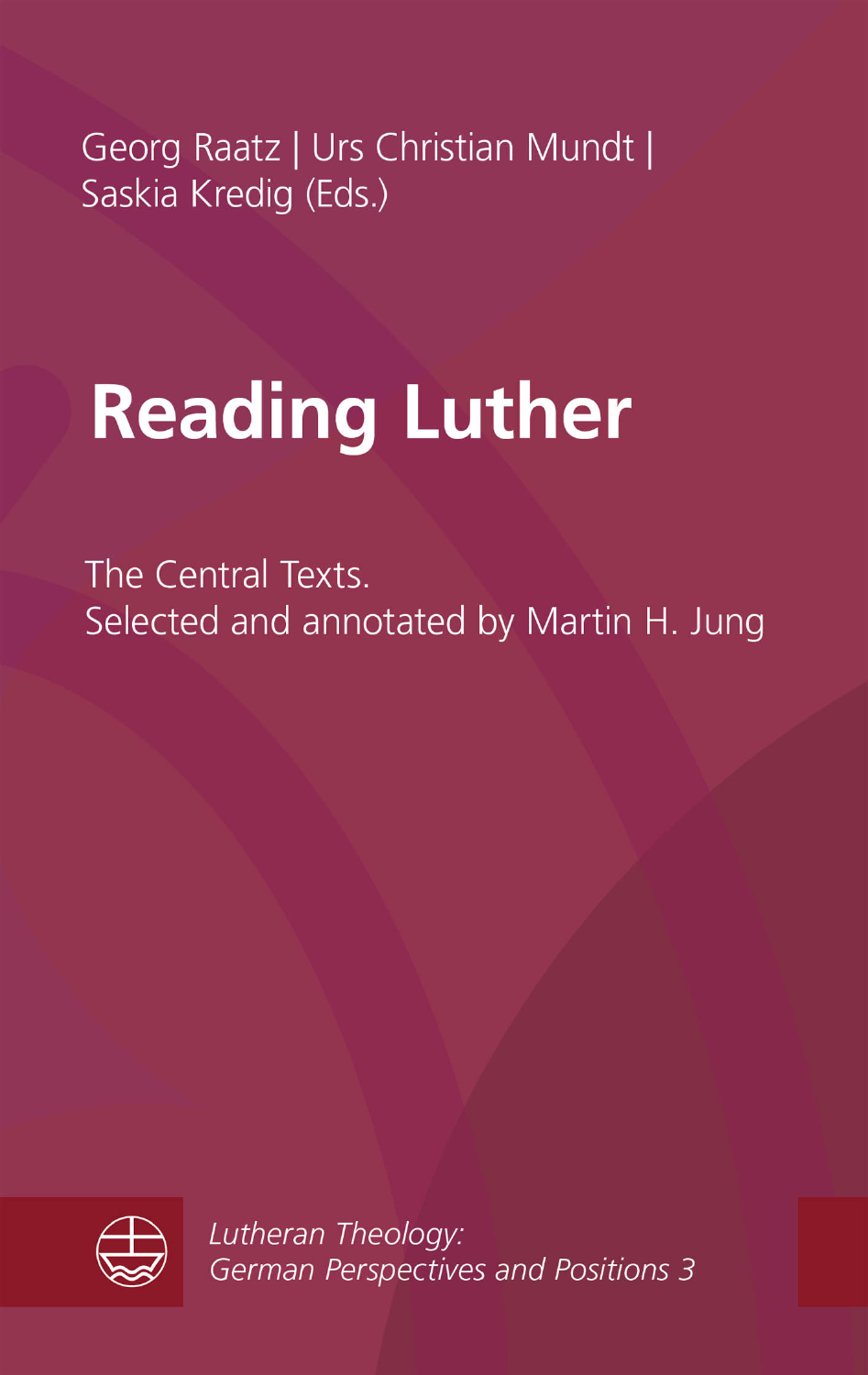Reading Luther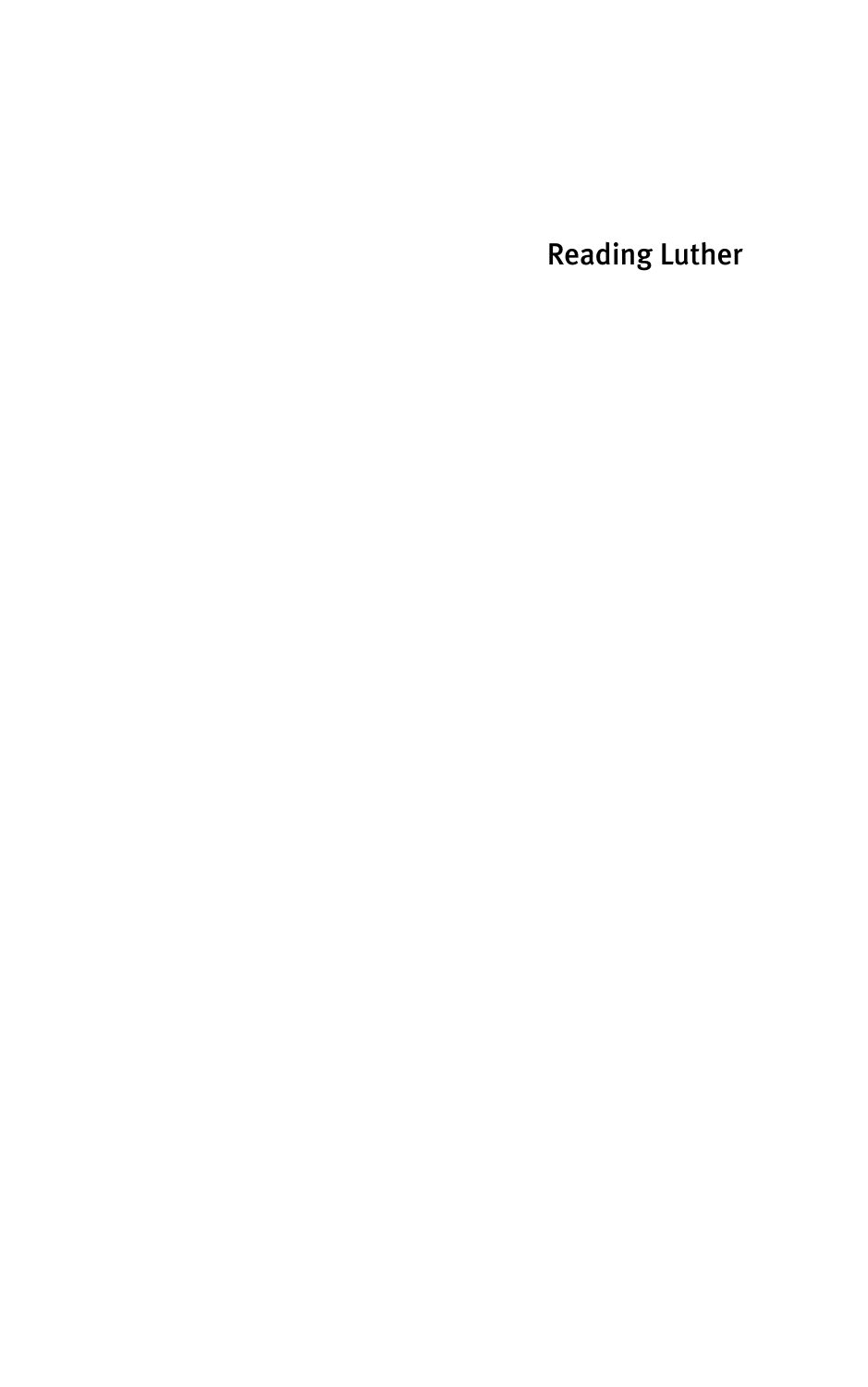Lutheran Theology German Perspectives and Positions Vol. 3

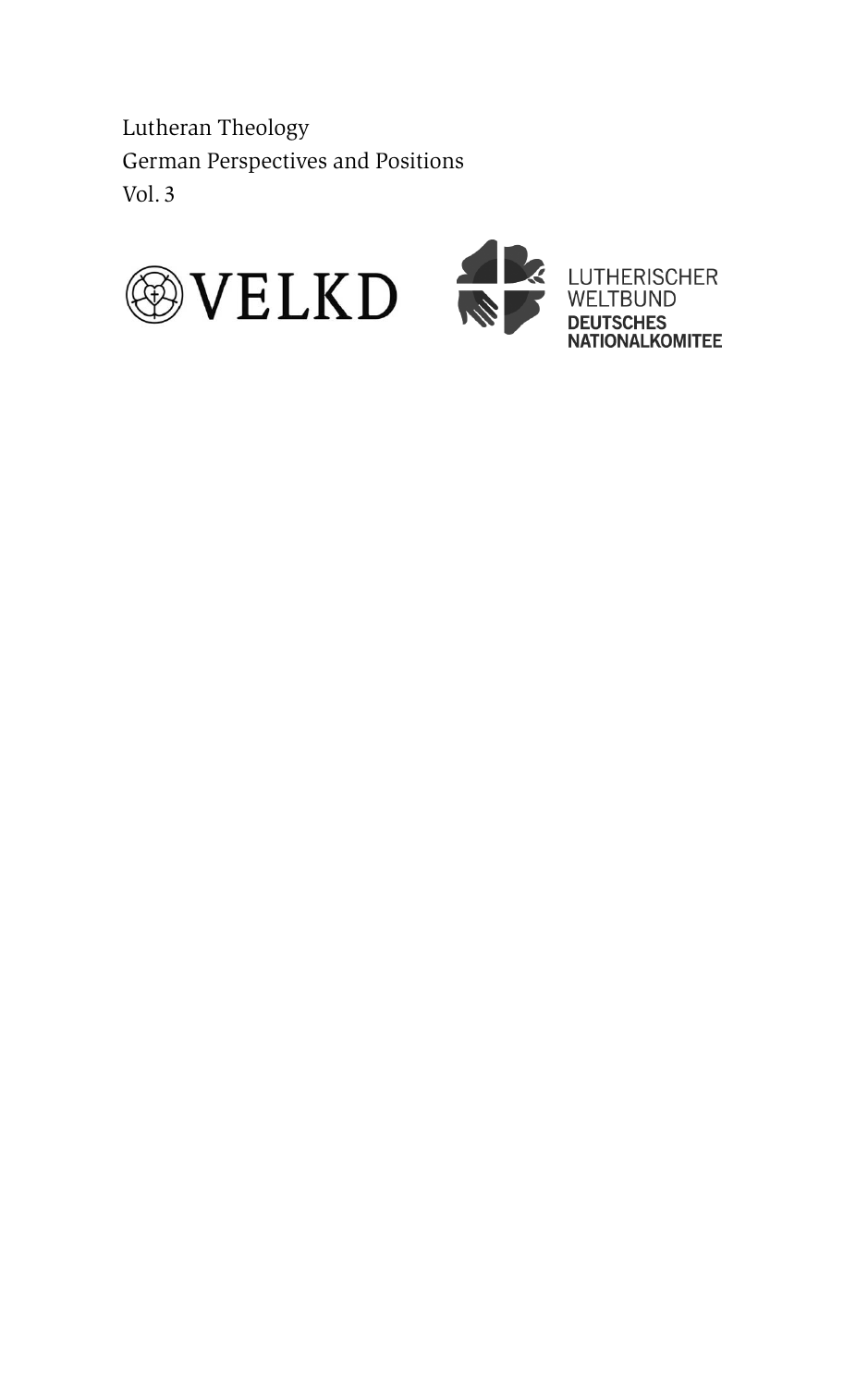## Reading Luther

## The Central Texts

Selected and annotated by Martin H. Jung

Published on behalf of the United Evangelical Lutheran Church of Germany (VELKD) with the German National Committee of the Lutheran World Federation (GNC/LWF) by Georg Raatz, Urs Mundt and Saskia Kredig

Translated by Neville Williamson

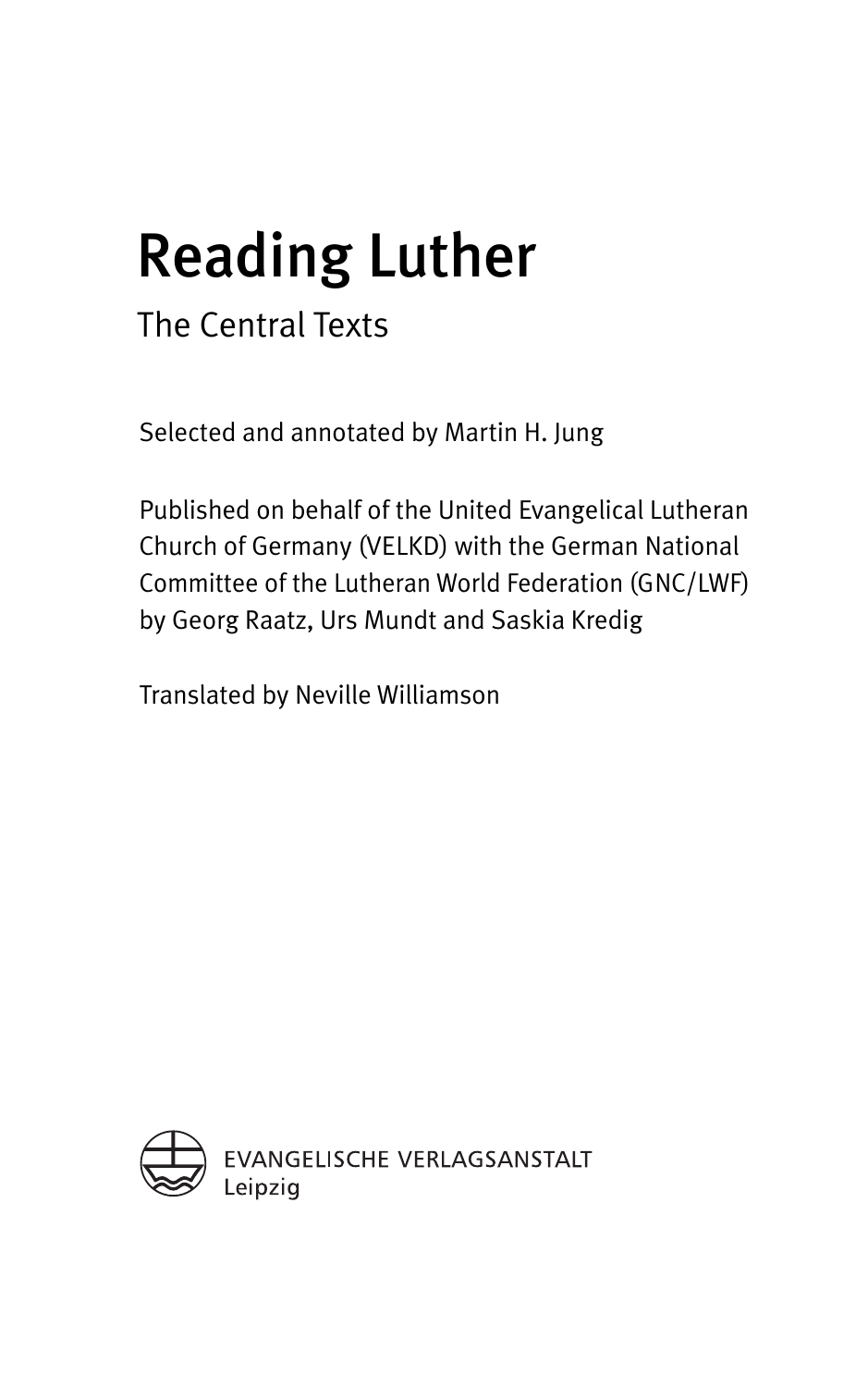Bibliographic information published by the Deutsche National bibliothek The Deutsche Nationalbibliothek lists this publication in the Deutsche Nationalbibliographie; detailed bibliographic data are available on the Internet at [https://dnb.dnb.de.](https://dnb.dnb.de)

First edition: © Vandenhoeck & Ruprecht GmbH & Co. KG, Martin H. Jung, Luther lesen, Göttingen 2016

© 2021 by Evangelische Verlagsanstalt GmbH · Leipzig Printed in Germany

This work, including all of its parts, is protected by copyright. Any use beyond the strict limits of copyright law without the permisson of the publishing house is strictly prohibited and punishable by law. This applies in particular to reproductions, translations, microfilming, and storage or processing of the entire content or parts thereof in electronic systems.

This book is printed on age-resistant paper.

Cover: Kai-Michael Gustmann, Leipzig Typesetting: Steffi Glauche, Leipzig Printing and binding: CPI books GmbH

ISBN Print 978-3-374-06940-8 // eISBN (PDF) 978-3-374-06941-5 [www.eva-leipzig.de](http://www.eva-leipzig.de)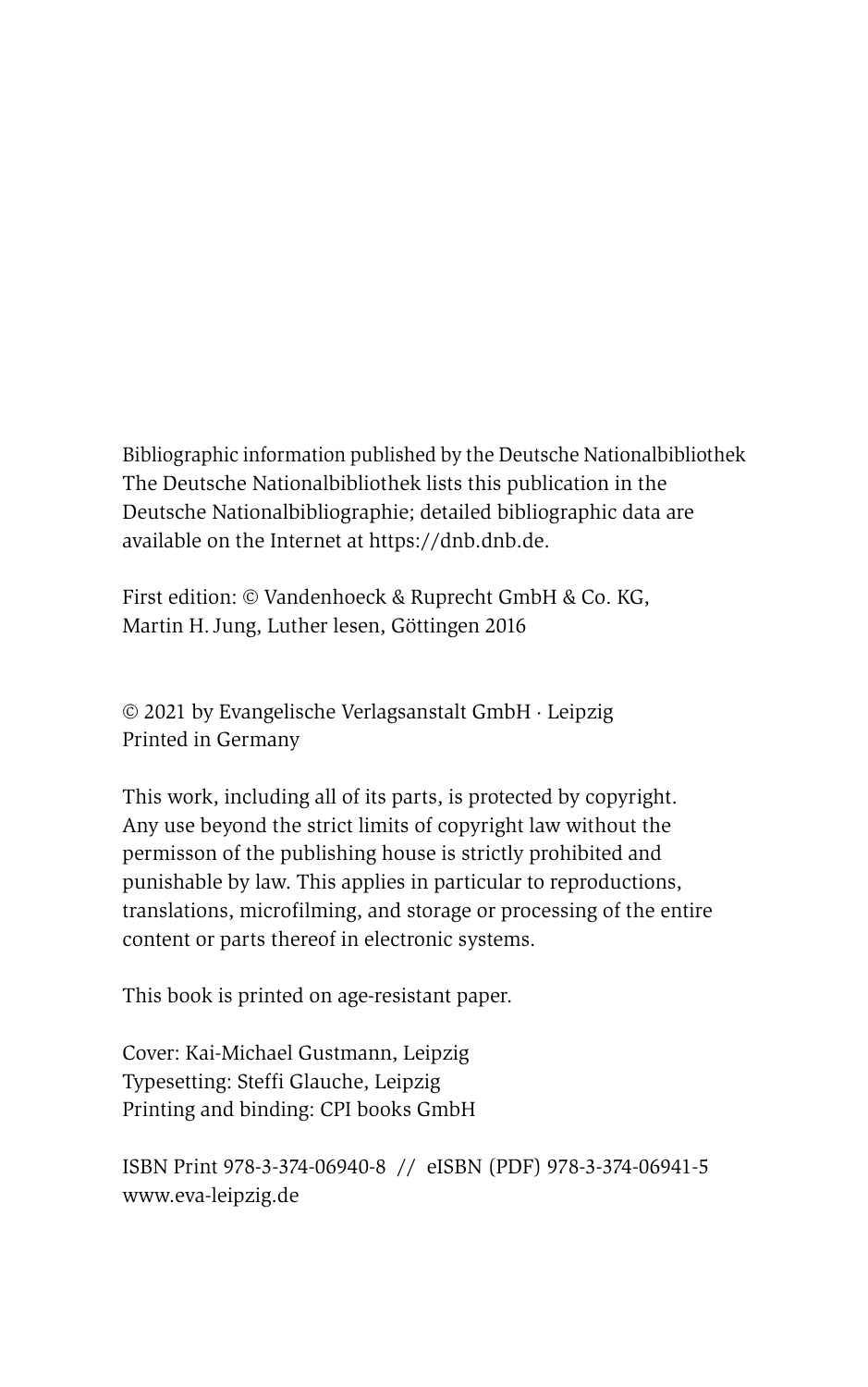#### Foreword 2021

"The Reformation is a global citizen." That is how Martin Junge, General Secretary of the Lutheran World Federation (LWF), characterized the global dimension of the Reformation anniversary in 2017. And the mother country of the Lutheran Reformation is Germany. Its cradle stood in Wittenberg. The children of this global citizen, Lutherans as well as Protestants from all sorts of denominations all over the world, came to Germany in their thousands during the Reformation Decade as pilgrims visiting the memorial sites of the Reformation. The Luther Garden in Wittenberg, which was laid out on the initiative of the LWF, is a living testimony to the internationality of the Reformation, and it continues to grow.

But what does it mean to be a Lutheran today? For the formation of one's own Lutheran identity, it is helpful to reflect on its origins. What could be more natural than to read Martin Luther? Like Luther, the United Evangelical Church of Germany (VELKD) has adopted the humanist motto "ad fontes" (back to the sources) and published a selection of key texts from Luther's work in 2016 under the title "Luther lesen" (Reading Luther). They stand for important stages during the Reformation movement, whose international relevance became abundantly clear 500 years ago at the Diet of Worms. Luther had to answer to the Emperor, the man who said of himself that the sun never sets on his empire. And he delivered his speech (cf. pp.124–127) in Latin, the lingua franca of the time, thus being able to address the scientific community throughout Europe. If Luther were alive today, he would be sure to write in English.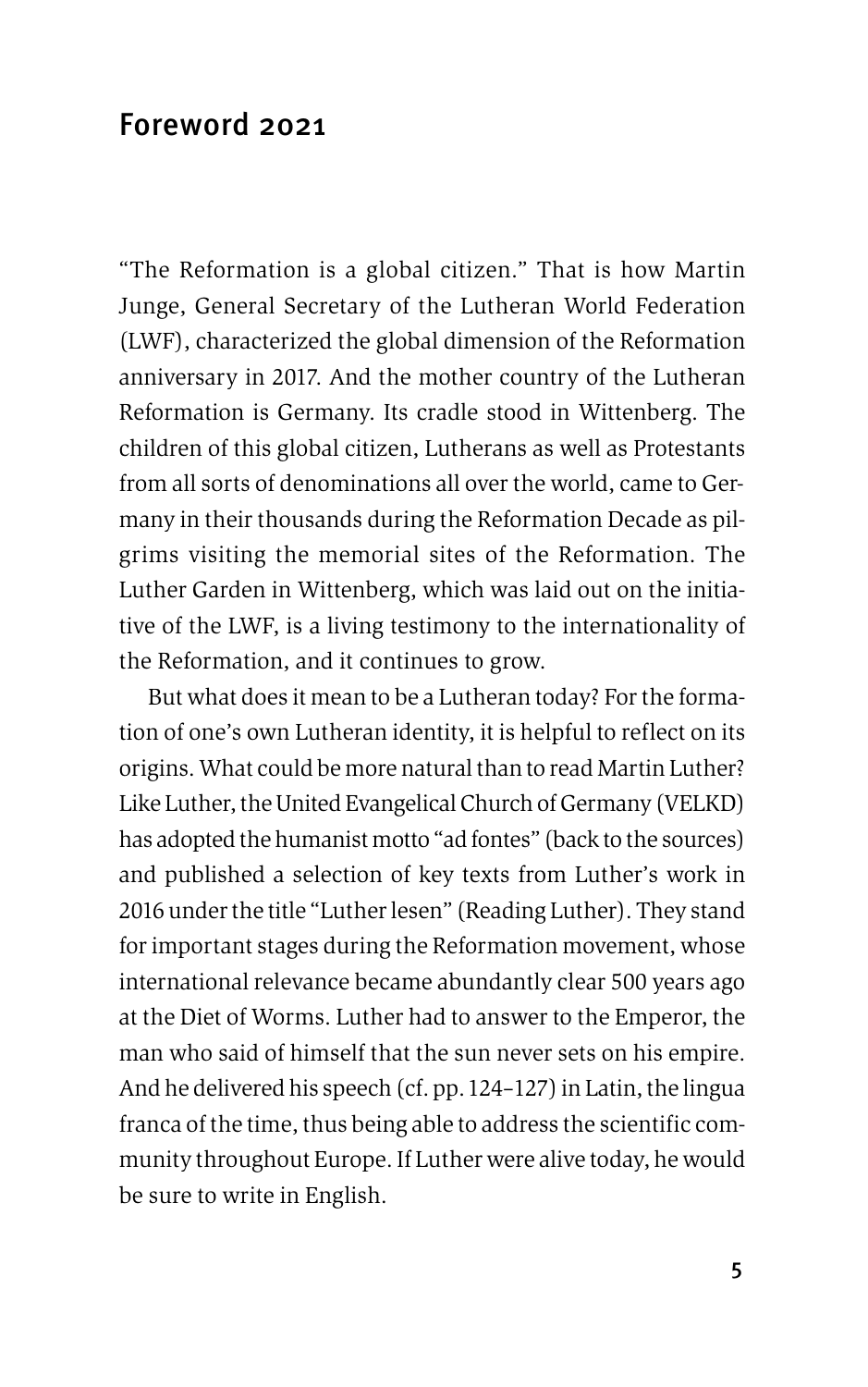The international seminars of the LWF Center in Wittenberg frequently prove how greatly the participants from our partner churches value the opportunity to read Luther's texts and discuss them together. For many of them, it is the first time that they were able to deal directly with the original texts from Luther's hand. These experiences, coupled with the very positive reception of "Luther lesen" in Germany, led to our decision to have the book translated into English. The particular difference in comparison to other Luther editions is that the texts are short, accompanied in each case by an introductory commentary, so that the book is also suitable for private study. We have called our selection "The Central Texts" because we truly believe that the texts in this compilation are of prime importance. Nevertheless, we are conscious of the fact – which is emphasized by the title of our series "Lutheran Theology. German Perspectives and Positions" – that the texts were selected from a German perspective. In other countries, Lutheran Christians may well pose different questions with regard to Luther and consider other texts important. In addition, we hope that the selected texts will also inspire Protestants of other backgrounds, and indeed Christians of all denominations, to engage with Luther's thinking and make it fruitful for their own faith. "Reading Luther" contains such a wide and varied range of texts that it can help everyone to find an individual approach to Luther and his work, no matter where they live.

We believe that reading Luther's writings is eminently suitable for promoting Christian education. First of all in a historical sense, as an encouragement to determine our historical distance and position in relation to Luther's Reformation. Secondly, from a theological point of view, helping to clarify what it means to believe and live as a Lutheran. Thirdly, they speak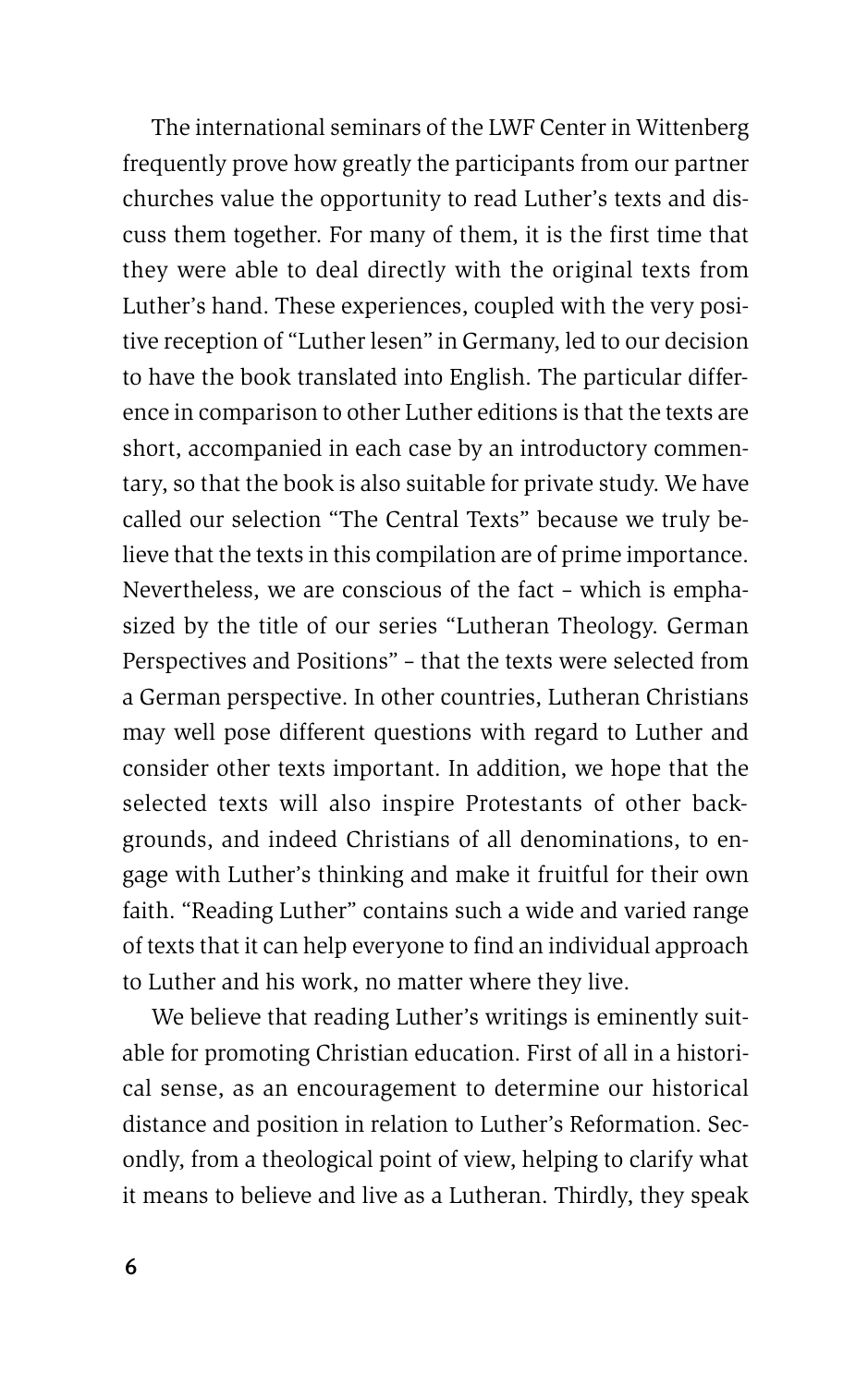to the heart, because Luther as an author almost always saw himself as a pastoral counselor, whose texts serve the examination and strengthening of conscience.

Our thanks go to all those who have helped to make the publication of "Reading Luther" possible. First, we are grateful to Fortress Press (Minneapolis) and the Philosophical Library (New York) for kindly allowing us to use the texts from their Luther editions, as well as Faithlife Corporation for supplying the texts from "Luther's Works". We also thank Mr. Neville Williamson for his dedicated translation work. Our thanks also go to the editors: Oberkirchenrat Dr. Georg Raatz from the church office of the VELKD for editorial support, former curate Urs Christian Mundt from the church office of the VELKD for project management and preparation of the manuscript, and Saskia Kredig of the GNC/LWF who, together with Florian Hübner (GNC/LWF), procured the texts. Professor Dr. Martin H. Jung helped to clarify many a tricky question. We are also thankful to him. Finally, we would also like to thank the Evangelische Verlagsanstalt in Leipzig for including "Reading Luther" in their program and Dr. Annette Weidhas together with Tilman Meckel for their support during the publication.

We join Gerhard Ulrich in wishing all readers a surprising and edifying, most certainly inspiring reading experience.

Hanover, Michael and All Angels 2021

Bishop Ralf Meister

Presiding Bishop of the United Evangelical Lutheran Church in Germany (VELKD)

Bishop Dr. hc. Frank Otfried July Chairperson of the German National Committee of the Lutheran World Federation (GNC/LWF)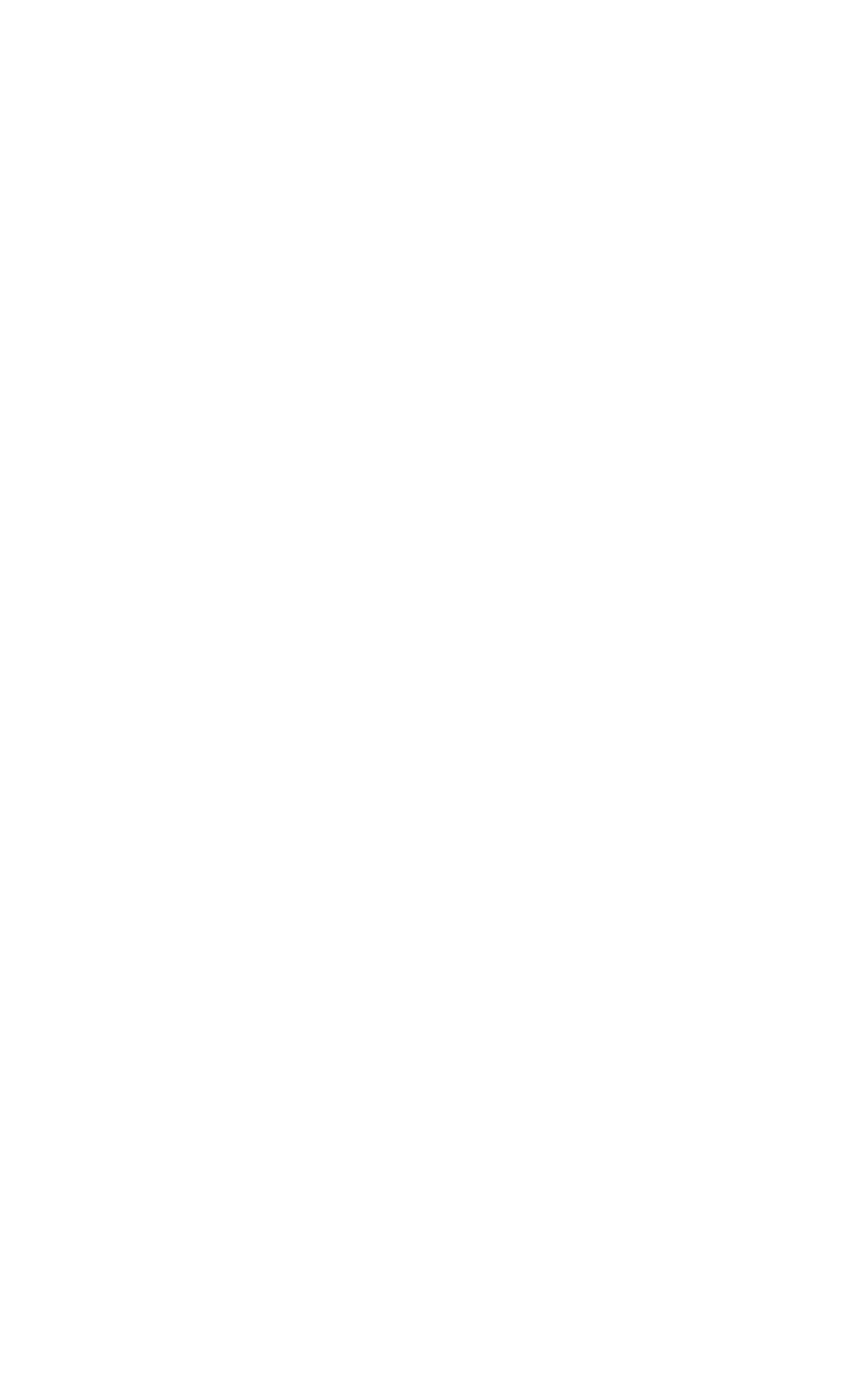#### Foreword German edition 2016

In 2017 we celebrate the 500<sup>th</sup> anniversary of the Reformation. The Evangelical Church in Germany and its member churches have spent a whole decade preparing for this date, dedicating each year to one central theme of the Reformation. A wealth of literature has already been or is about to be published. Special studies and introductory books, as well as popular collections of quotations from Luther or anecdotes about him, are now on ample display in the bookstores. In addition, there are extensive editions of his works available for research. The large Weimar edition, which was begun in 1883 on the occasion of Luther's 400<sup>th</sup> birthday, today comprises 127 volumes with approximately 80,000 printed pages. Numerous other editions exist alongside it, making it difficult for the interested layperson to keep track. Where should you start, and how can you find your way through the masses of text?

The book in your hands is intended to provide orientation in this respect. It offers an anthology comprising a collection of the Reformer's central texts in *one single* volume. Pastors and other parish workers can refer to it when preparing confirmation classes or evening meetings. These texts are of great value to teachers of history or religion. But the book can also be recommended for reading in private. It is indeed only a selection, so that it naturally cannot represent the entirety of Luther's theology, but we can assure you, the reader, that you will gain a good and profound insight into Luther's life and thought.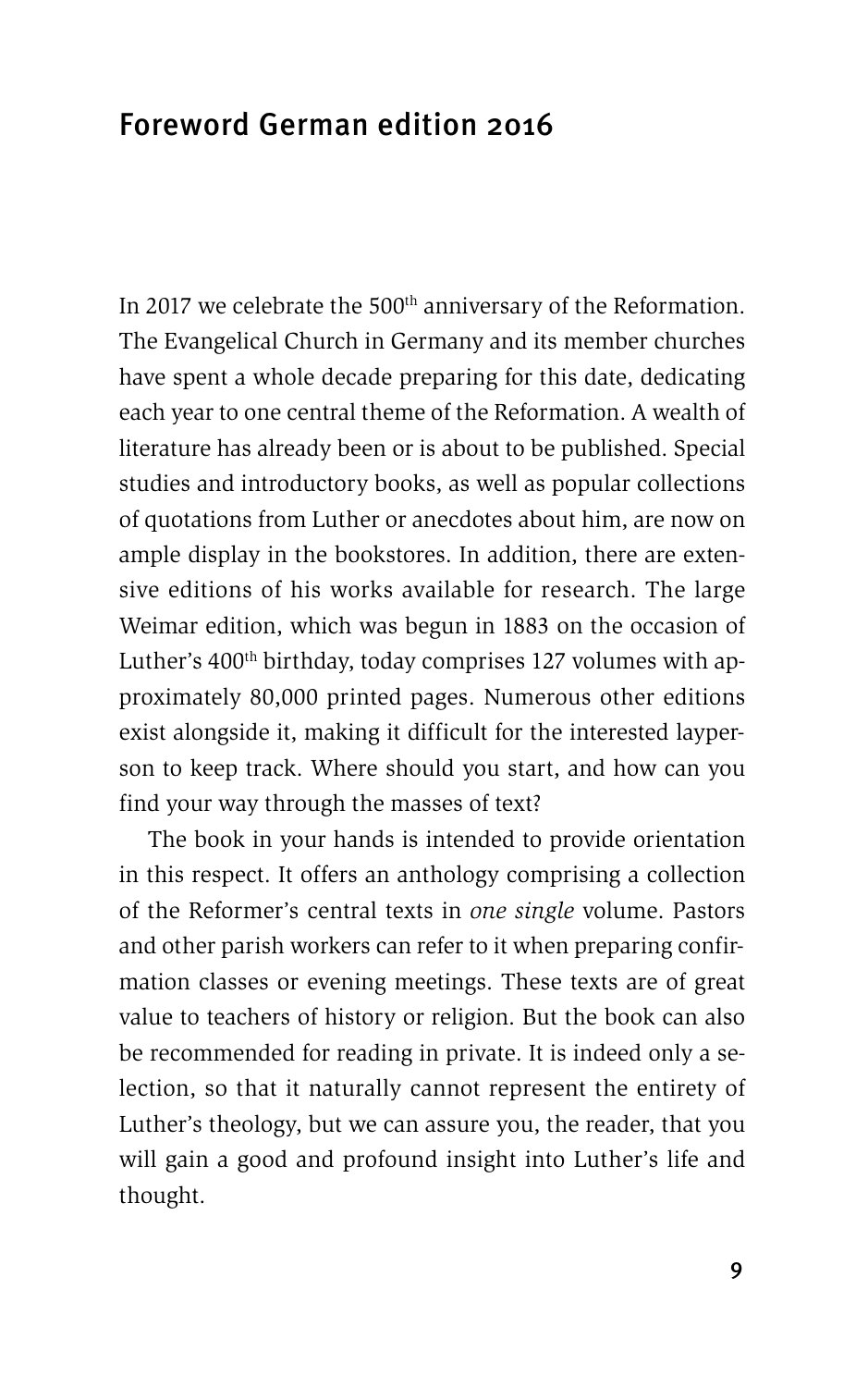Just as Luther insisted that Christians should read the Bible themselves, which still applies today, I would like to encourage you to read Luther's own texts. You will profit from the experience of his powerful, yet understandable language, with which he clearly and impressively formulates his concerns. But those aspects of Luther which are foreign or disturbing to us are not missing. The choice of texts expresses the tensions and ambivalences of his theology. At any event, you will be placed in a position to form your own judgment as to what fascinates you about Luther, or why it is simply a good thing that it all took place 500 years ago.

Luther comes alive in these texts: as a driving force of the modern age, but also as a man of his own time, involved in conflicts and debates, an outstandingly erudite theologian and philosopher who continues to fascinate and inspire down to this day. In these texts, we get to know him as a pious Christian with strong faith and doubts, as a person both tormented by fears and inspired by great hopes – and as someone whose texts are worth studying in order to go into more depth for a personal commemoration of the Reformation.

My thanks are due to all who have contributed to the success of this book. In particular, I would like to thank Prof. Dr. Martin H. Jung, who selected the Lutheran texts with a professional combination of deep expertise and pragmatism and translated some of them anew. His concise and informative text introductions guarantee a helpful guide for reading. I would also like to thank Oberkirchenrat Dr. Georg Raatz, who has supported the project from the beginning and provided editorial assistance from the VELKD church office. I would also like to thank the publishing house Vandenhoeck & Ruprecht for including the volume in its program,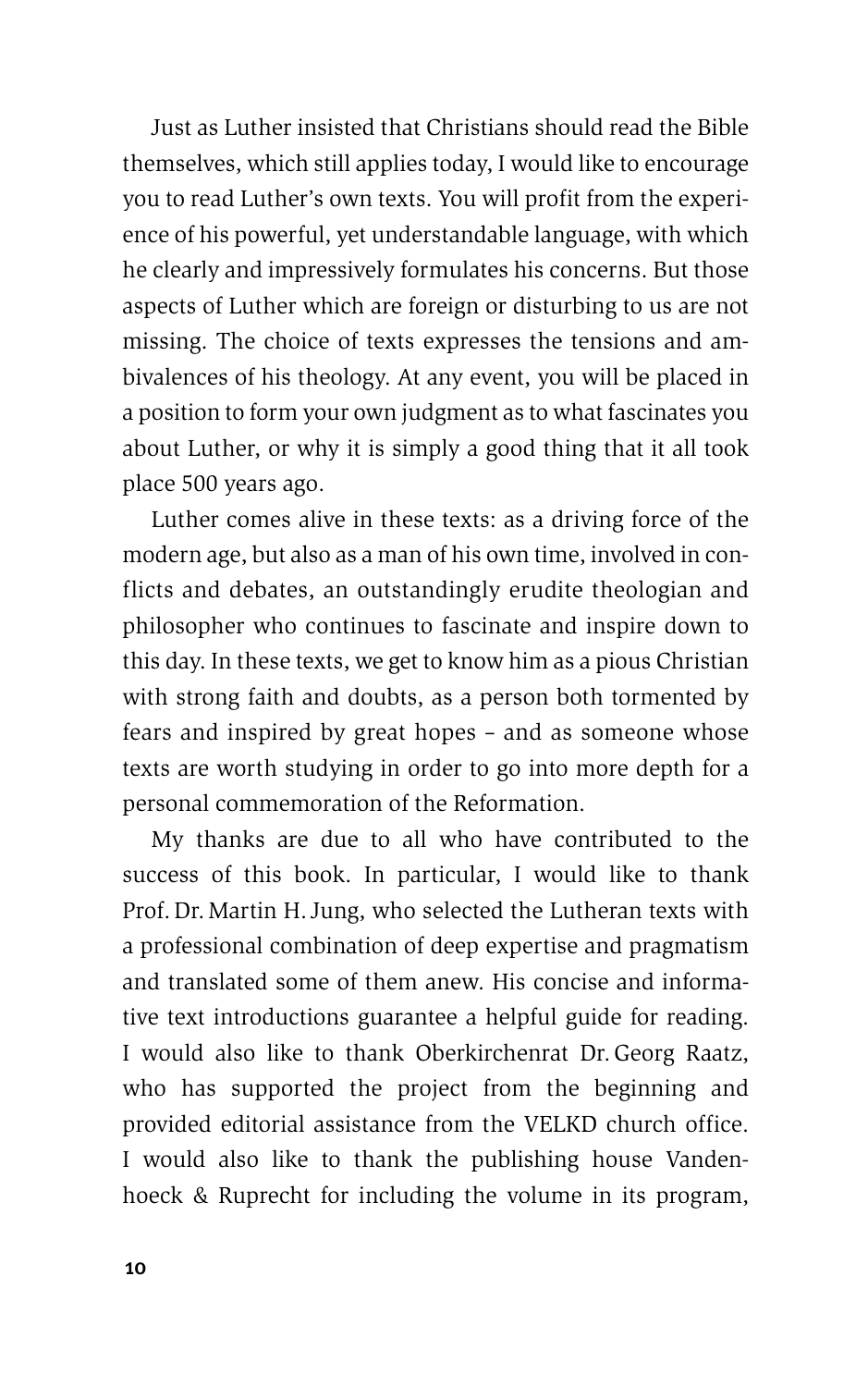and Jörg Persch and Christoph Spill for their publishing support.

I hope that this book will be a source of profit to all its readers, and that they will allow themselves to be infected by Luther's own enthusiasm: that "a God means that from which we are to expect all good and to which we are to take refuge in all distress, so that to have a God is nothing else than to trust and believe Him from the [whole] heart" (Luther, Large Catechism).

Schwerin, Easter 2016

Bishop Gerhard Ulrich Presiding Bishop of the United Evangelical Lutheran Church of Germany (VELKD)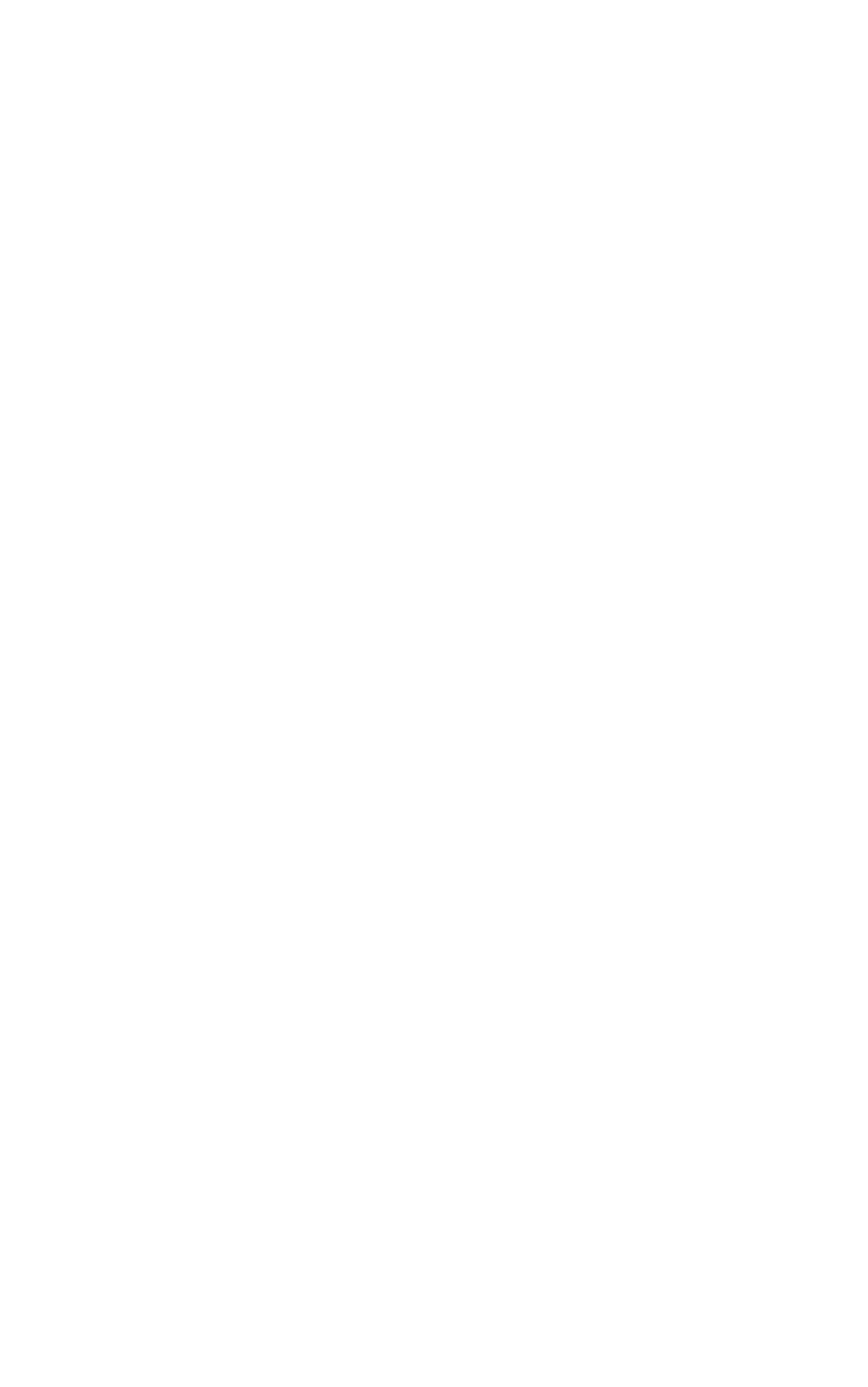## Contents

| Philipp Melanchthon on Luther's ancestry and birth. 23                |
|-----------------------------------------------------------------------|
| The thunderstorm near Stotternheim:                                   |
|                                                                       |
| The "Tower Experience": Luther becomes a Reformer. 27                 |
| Into the public eye: Theses against indulgences $(1517)$ 31           |
| New theses: The Leipzig Disputation. $\ldots \ldots \ldots \ldots$ 43 |
| Luther demands reforms: "To the Christian Nobility"                   |
|                                                                       |
|                                                                       |
|                                                                       |
|                                                                       |
|                                                                       |
|                                                                       |
| "I will not recant!" The speech at Worms $(1521)$<br>125              |
| Translating and interpreting the Bible. 129                           |
| Consideration for the weak! 139                                       |
| Elementary Christian doctrine: The Catechism.<br>145                  |
|                                                                       |
| The bondage of the human will and the hidden God. 173                 |
| The presence of Christ in bread and wine 189                          |
| "On Secular Authority"<br>193                                         |
| Are wars allowed? Is it permissible for a Christian                   |
|                                                                       |
| Criticism of merchants and big business. 219                          |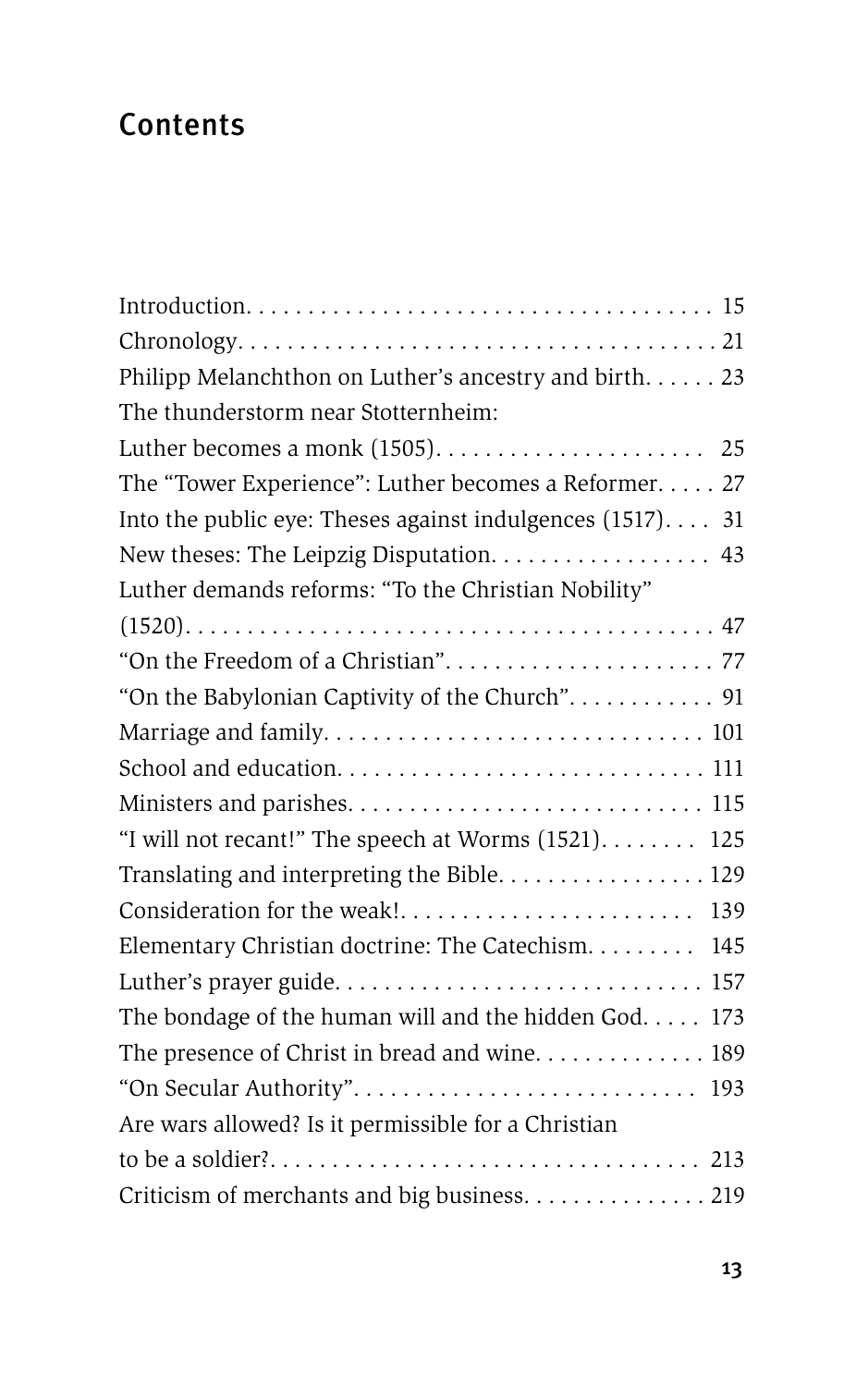| Luther says no to the peasants' revolt. 227          |  |
|------------------------------------------------------|--|
|                                                      |  |
| "We should set fire to the synagogues!" $(1543)$ 243 |  |
|                                                      |  |
|                                                      |  |
|                                                      |  |
|                                                      |  |
| Justus Jonas on Luther's last days and his death 283 |  |
|                                                      |  |
|                                                      |  |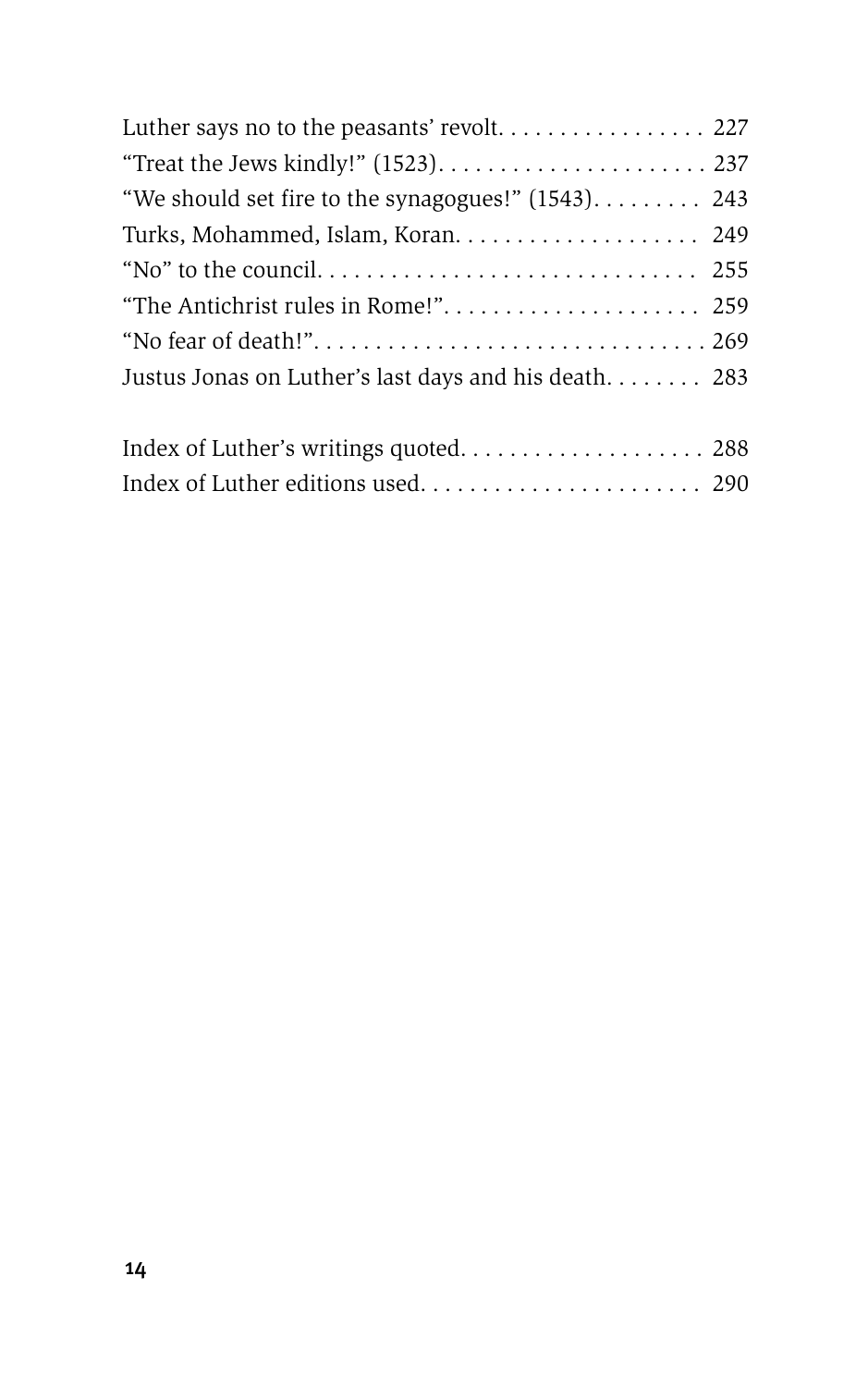#### <span id="page-15-0"></span>Introduction

*Prof. Dr. Martin H. Jung*

Martin Luther – I always found him fascinating, but sometimes very unpleasant. I always found him inspiring, but sometimes I just didn't understand him.

Martin Luther – my first encounter with him came in 1969 at the age of 13, when I visited Wittenberg with Luther's home, the "Lutherhaus", and his tomb. In 1969/70, as part of my confirmation classes, I learned his Small Catechism off by heart and recited it. In the religious education at school, Luther did not play a role at that time – unlike Freud and Feuerbach. In 1976, as a volunteer with the *Aktion Sühnezeichen / Friedensdienste* (Action Reconciliation. Service for Peace) in Israel, I was confronted for the first time with Luther's hostility towards the Jews and thus got to know the "bad Luther". Further insights into Luther's sinister aspects followed. I learned that he had called for the farmers fighting for freedom and justice to be killed. I learned that, in contrast to myself and many other young Christians at that time, he considered Christianity to be compatible with military service. I learned that he had called for obedience to the authorities and declared that Christians were citizens of two different kingdoms, which meant that Jesus' ethical teaching only had limited validity in the world.

As a student, I found a new, positive approach to Luther with Michael Welker in Tübingen, as well as with Helmut Gollwitzer (1908–1993) and Friedrich–Wilhelm Marquardt (1928–2002) in Berlin. I discovered that Luther had linked religion to freedom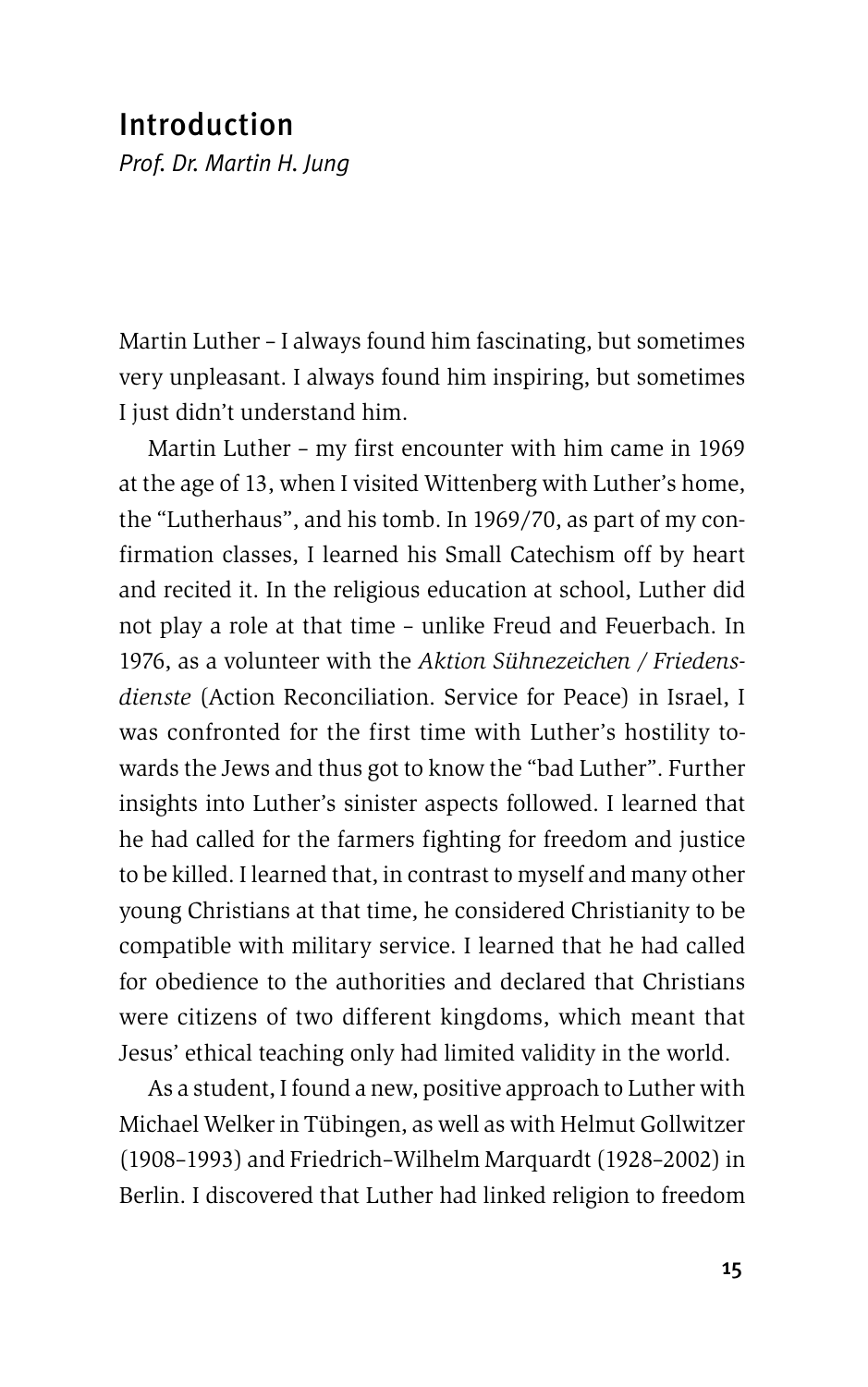and thus had a lasting influence on the history of religion in the modern age. I discovered how Luther had held the Bible in high esteem, but had nonetheless already practiced biblical criticism, factual criticism of the Bible, and did not hold it to be a textbook of world history and natural science. I discovered Luther's fascinating definition of God: "A God is what you trust with all your heart." I discovered the Luther who had propagated the universal priesthood, who had called for pastors to be elected by the congregations and had enhanced the role and reputation of women, who had advocated more and better education, demanded reform not just for the Church but also for society, who had considered sexuality to be a natural human need, who demanded toleration of the Jews and wanted to allow marriage between Jews and Christians and made sure that a translation of the Koran in Latin could be published for the first time. The modern, innovative Luther was and is admittedly sometimes also provocative. This applies especially to the sharp tone in which he points out the limits of political and economic power. Many passages sound as if they had been written for a modern audience.

My next Luther experience is connected with my first theological examinations in Tübingen in 1984. Heiko Augustinus Oberman (1930–2001) was one of the greatest  $20<sup>th</sup>$ -century Luther researchers, but I had never had any classes with him. He asked me about Luther's justification of infant baptism – and I could not give him an answer. It was something I did not know at that time, but today I share Luther's argument: infant baptism shows that God accepts people who are not yet in a position to do anything for him. Viewed in this light, infant baptism stands for the central statement of the Reformation: the sinner is justified before God through faith alone, not through works.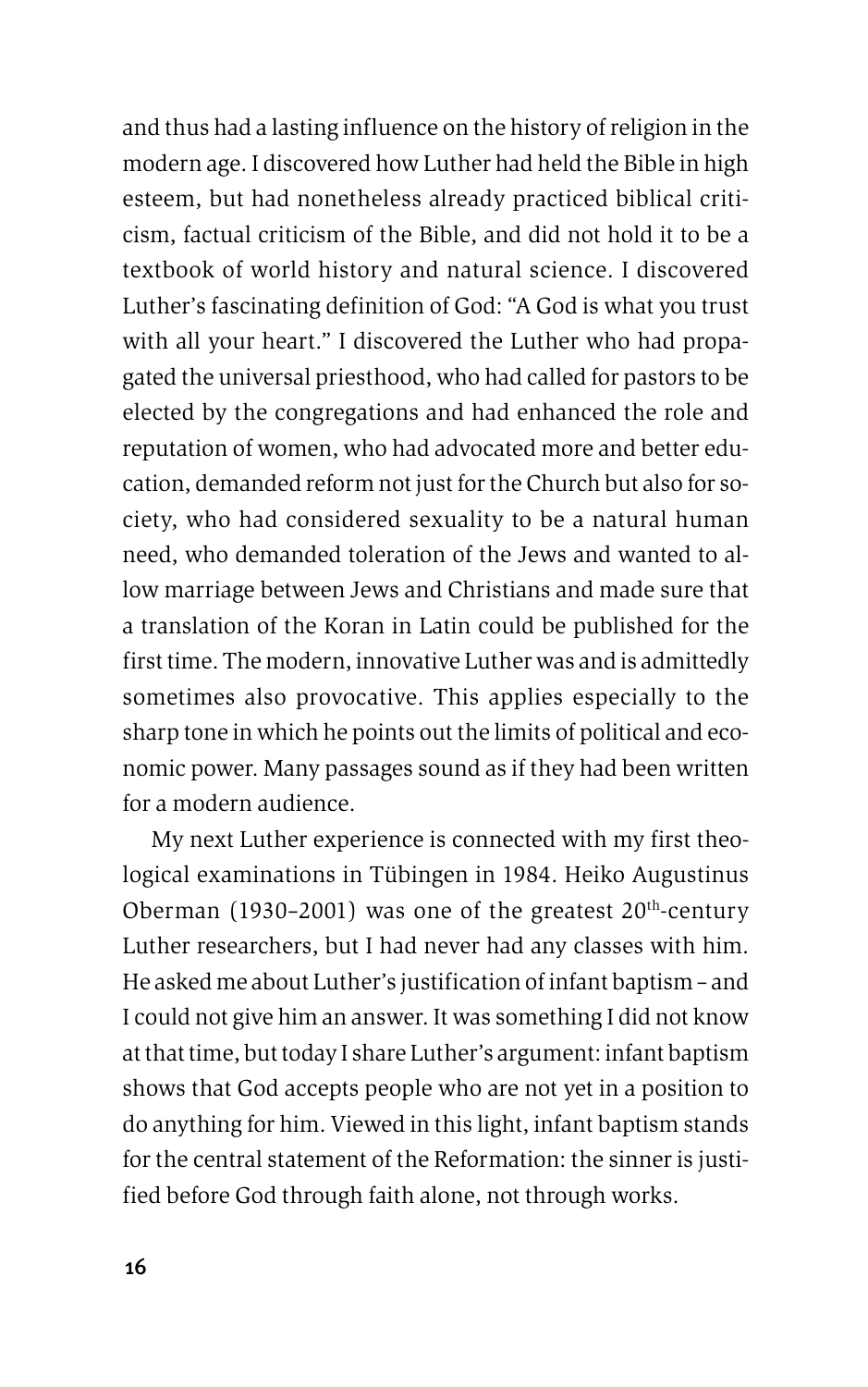It is also Luther's language which is fascinating. Luther was a master in formulating. His vivid and lively style of language, sometimes witty, sometimes coarse, makes it a pleasure to read his texts, even if the theology is not always easy to digest.

We still read Luther today – naturally and above all in the theological faculties and institutes, but also in local churches and sometimes privately at home. Luther would never have expected this. He himself did not think much of most of his works. He knew that they had been composed in a short time for a particular reason. He would have preferred them to have been quickly forgotten. He only wanted his catechisms and his book on the bondage of the human will to be preserved for posterity. It turned out differently. Even before Luther's death, his followers and successors began to collect and re–publish his writings. It was the start of a series of editions of Luther's works which has continued down to the present day.

Luther wanted Christians, including university professors, to study the Bible first and foremost. Protestantism developed a pronounced biblical piety and a theology that was to be seen as the interpretation of Holy Scripture. But later and indirectly, Luther also had an influence on Catholicism. Today, unlike in Luther's time, the Bible also enjoys a higher status in the Roman Catholic Church and in Catholic theological research.

Luther is one of the greatest theologians in the history of Christianity. He stands on an equal footing with St. Paul, with Augustine, Thomas Aquinas, Friedrich Schleiermacher and Karl Barth. The Protestant churches trace their origin to his reformatory ideas, and all the subsequent historical periods of Protestant churches and theology relate back to him and continue to do so today; for these reasons, Luther has an integrative function and provides confessional identity.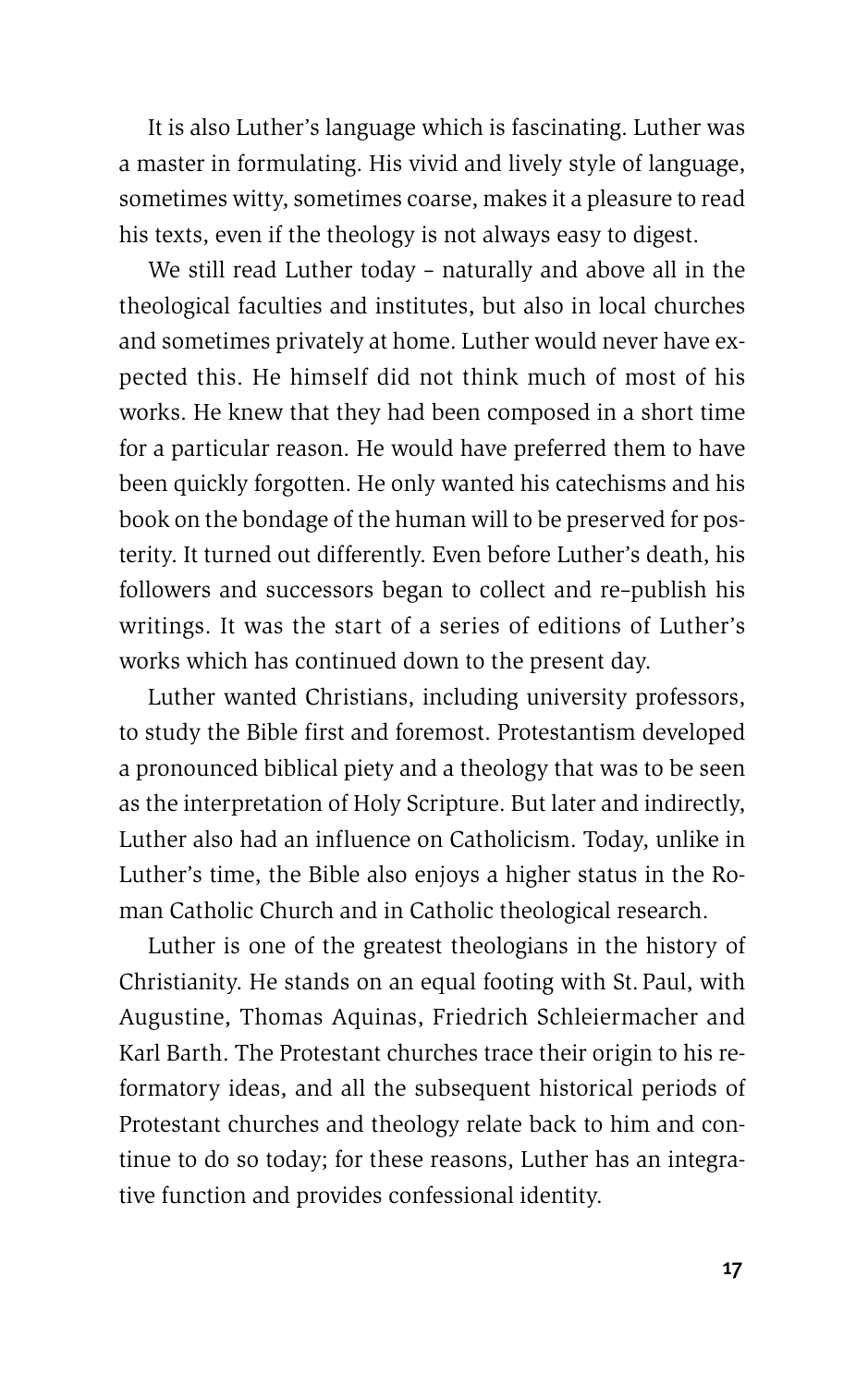But how do we deal with Luther's darker aspects? Can Protestants still look in the eyes of their Catholic brothers and sisters or of Jews and Muslims after reading what Luther said about the pope, and about Mohammed, and his allegations against the Jews? And this also applies to Protestant fellow Christians – Zwinglians, Calvinists, Mennonites, Baptists, Schwenkfelders – who had to endure hardly any less polemical tirades from Luther.

Rome branded Luther a heretic; Luther demonized Rome. But the Roman Catholic Church of today is no longer the church that Luther fought against. The Protestant churches have also changed considerably since Luther's time. Whoever might feel attacked today should simply ignore many of Luther's polemics aimed at inner–church opponents.

Another thing: Luther was no saint, and did not want to be a saint. He confessed right up to the end that he was imperfect, that he was sinful. One of his last words was: "We are beggars", beggars before God, begging for forgiveness and grace. Luther relativized himself, and we may relativize him too. Whoever does not ignore Luther's dark sides – indeed, only someone who does not ignore Luther's dark sides – has the right to continue to invoke Luther, and may do so with a clear conscience.

There is no identity with an unblemished existence. If one should wish to back away from Luther on account of his imperfections, then one would also have to back away from Christianity itself, whose history abounds in dark episodes. Identity only exists in a broken form and must therefore always include self– criticism. The correct response to the broken history of this identity, as of all others, is not purism, but historical criticism.

Protestant Christians today are also disconcerted by a lot of what Luther wrote. Luther spoke frequently of the devil. For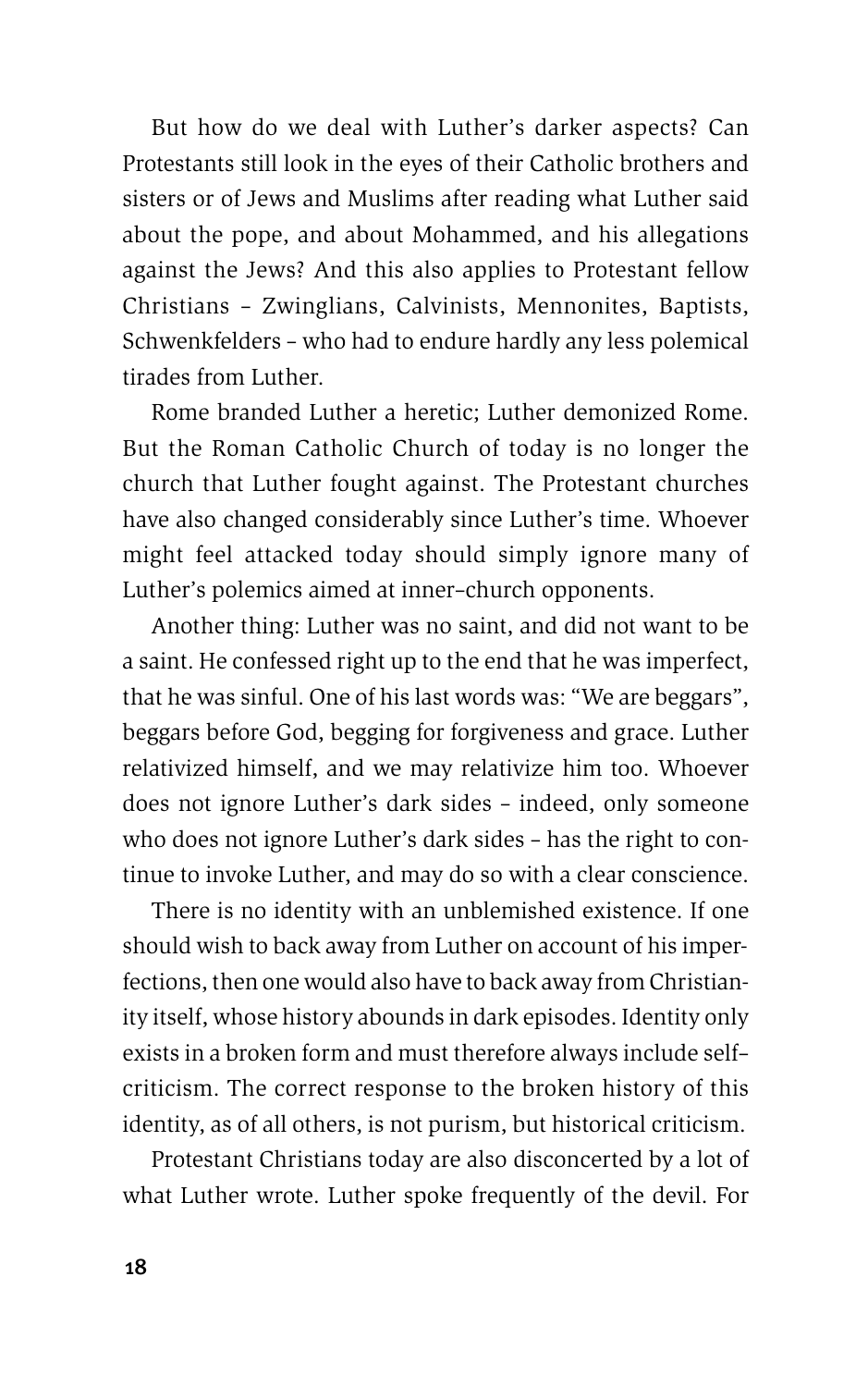him the devil was a reality - just like God. Many Christians and many theologians would no longer agree with Luther today on this point. The concept of the devil as a person seems questionable to many. Nevertheless, one could agree with Luther that evil is greater than the sum of evil deeds, and more powerful. This is exactly what he wanted to express when he spoke of the devil. And there is a further consideration: when Luther describes people like the pope as being possessed by the devil, he distinguishes between the person and the power which is influencing them, thus allowing such people a chance to free themselves from this power.

Throughout his life, Luther expected that the world would soon come to an end. This is evident in his writings, but is another aspect which seems strange to us today, when we have a different attitude to life, despite all the crises of environment and climate. We lead our lives as if there were no end, as if we had all the time in the world – a world which would last forever. In defiance of all the findings of science, we tend to share the opinion of Aristotle, the "dead heathen" whom Luther opposed, who also regarded the world as everlasting. The Bible and Luther, however, remind us that our time and the time of this world are limited, thereby admonishing us to deal responsibly with our life and our world. This means that if Luther's work is correctly understood and translated, even the passages which seem foreign to us can prove to be up to date and worthwhile.

The texts I have selected are important, interesting and relevant for today. I took special care to include those texts that are often the subject of controversial discussion, such as Luther's writings on the Jews, and to bring out all facets of Luther, including his darker sides. The book is structured on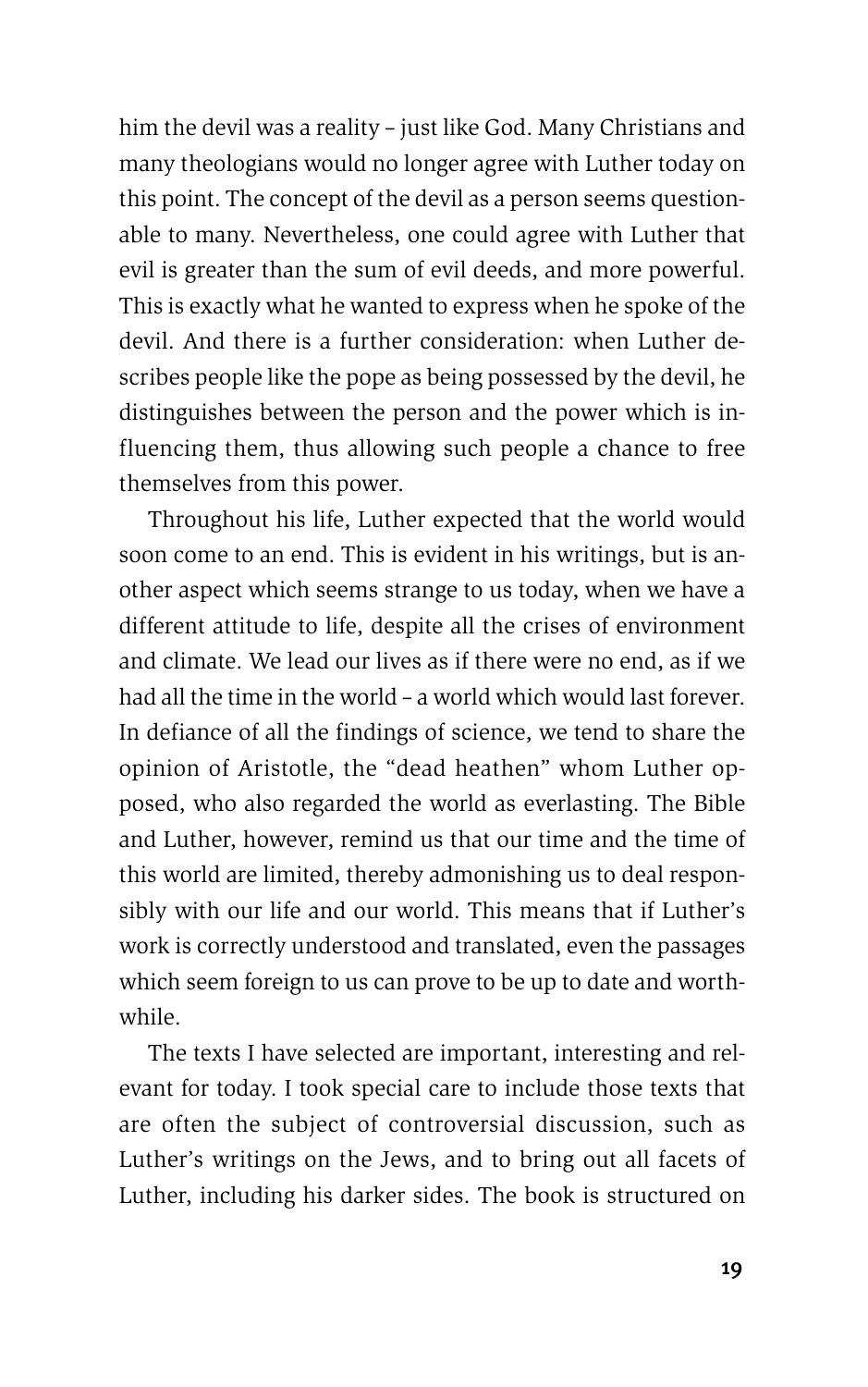the basis of the Reformer's biography. My research assistant Dr. Helen–Kathrin Treutler helped with the demanding work on and with the texts. I would also like to thank Dr. Georg Raatz from the church office of the VELKD for his attentive revision of the manuscript and many helpful suggestions. It was also he who had the idea for this book project and has contributed substantially to its realization.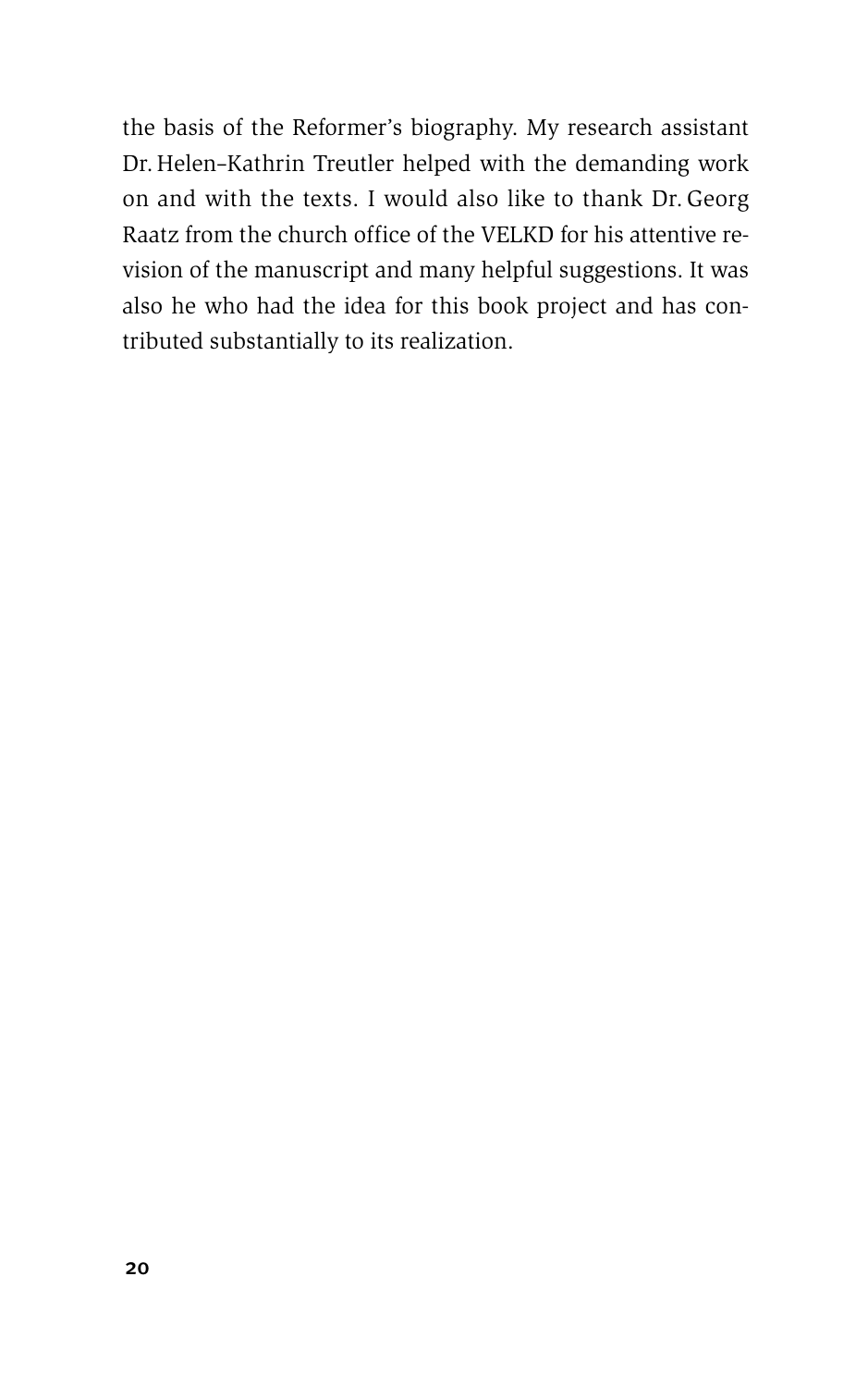## <span id="page-21-0"></span>Chronology

| 1483      | Birth of Luther in Eisleben (10 November)             |
|-----------|-------------------------------------------------------|
| 1497/98   | Schoolboy in Magdeburg (cathedral school)             |
| 1498-1501 | Schoolboy in Eisenach (St. George's parochial school) |
| 1501      | Student in Erfurt (basic studies)                     |
| 1505      | Graduation with a master's degree,                    |
|           | start of law studies                                  |
|           | Thunderstorm experience and                           |
|           | entry into a monastery                                |
| 1507      | Ordination to the priesthood, start of theological    |
|           | studies                                               |
| 1511/12   | Journey to Rome*                                      |
| 1512      | Luther appointed professor in Wittenberg              |
| 1517      | 95 Theses against indulgences: Beginning of the       |
|           | Reformation (31 October)                              |
| 1518      | Heidelberg Disputation                                |
| 1519      | Leipzig Disputation                                   |
| 1520      | Luther is threatened with excommunication (pa-        |
|           | pal bull, 15 June)                                    |
| 1521      | Excommunication (3 January)                           |
|           | Luther appears before the Emperor in Worms            |
|           | $(17/18 \text{ April})$                               |

<sup>\*</sup> New, generally accepted dating based on research by Hans Schnei der (2011).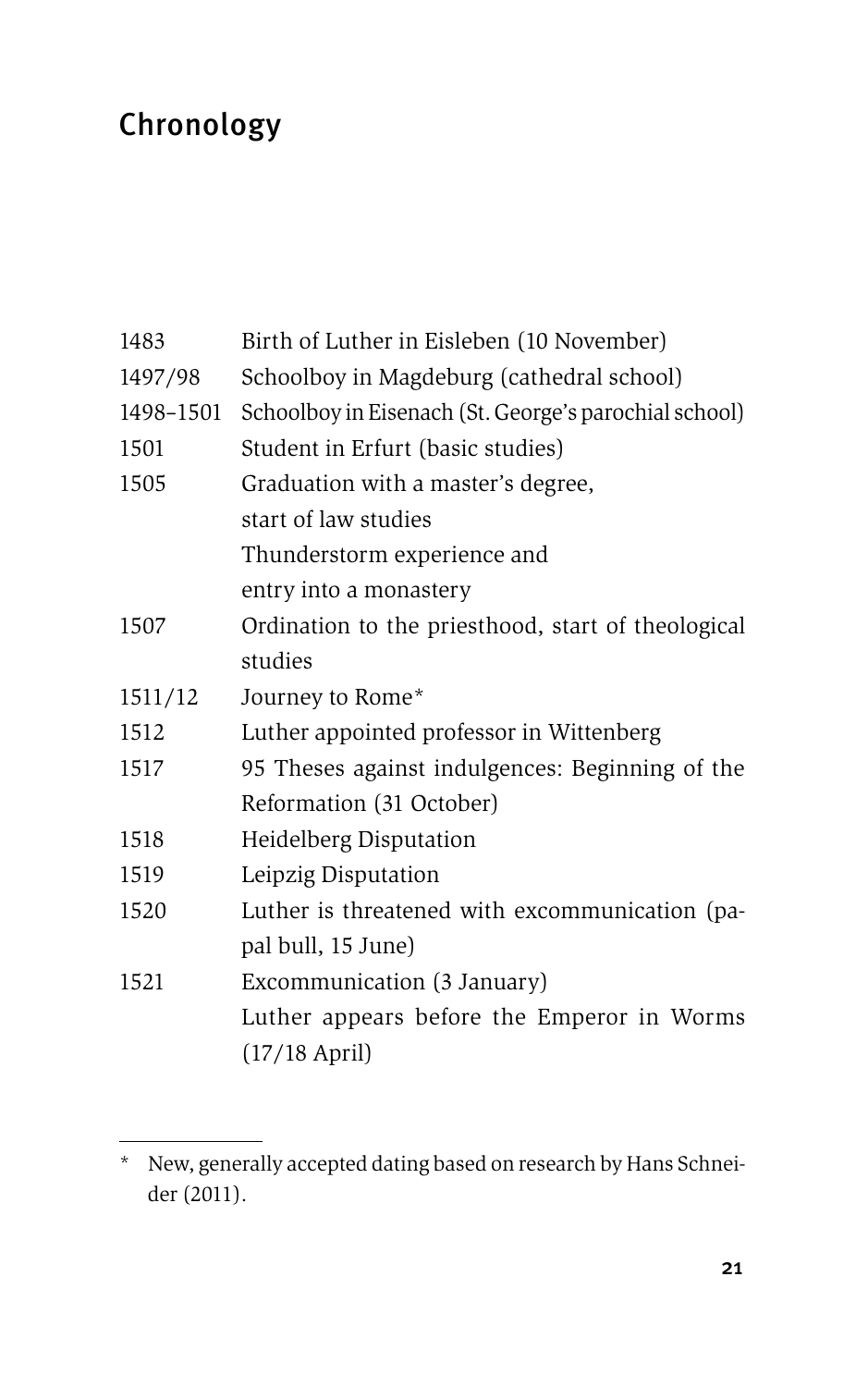| 1521    | The Emperor declares Luther an outlaw by impe-      |
|---------|-----------------------------------------------------|
|         | rial ban (25 May)                                   |
| 1521/22 | Luther in Wartburg Castle, translation of the New   |
|         | Testament                                           |
| 1525    | Peasants' War                                       |
|         | Luther marries Katharina von Bora                   |
| 1529    | Protestation of evangelical estaes of Empire at the |
|         | Imperial Diet in Spever                             |
| 1530    | Diet of Augsburg and the Augsburg Confession        |
| 1534    | Completion of the Bible translation                 |
| 1545    | Beginning of the Council of Trent                   |
| 1546    | Luther dies in Eisleben (18 February)               |
|         |                                                     |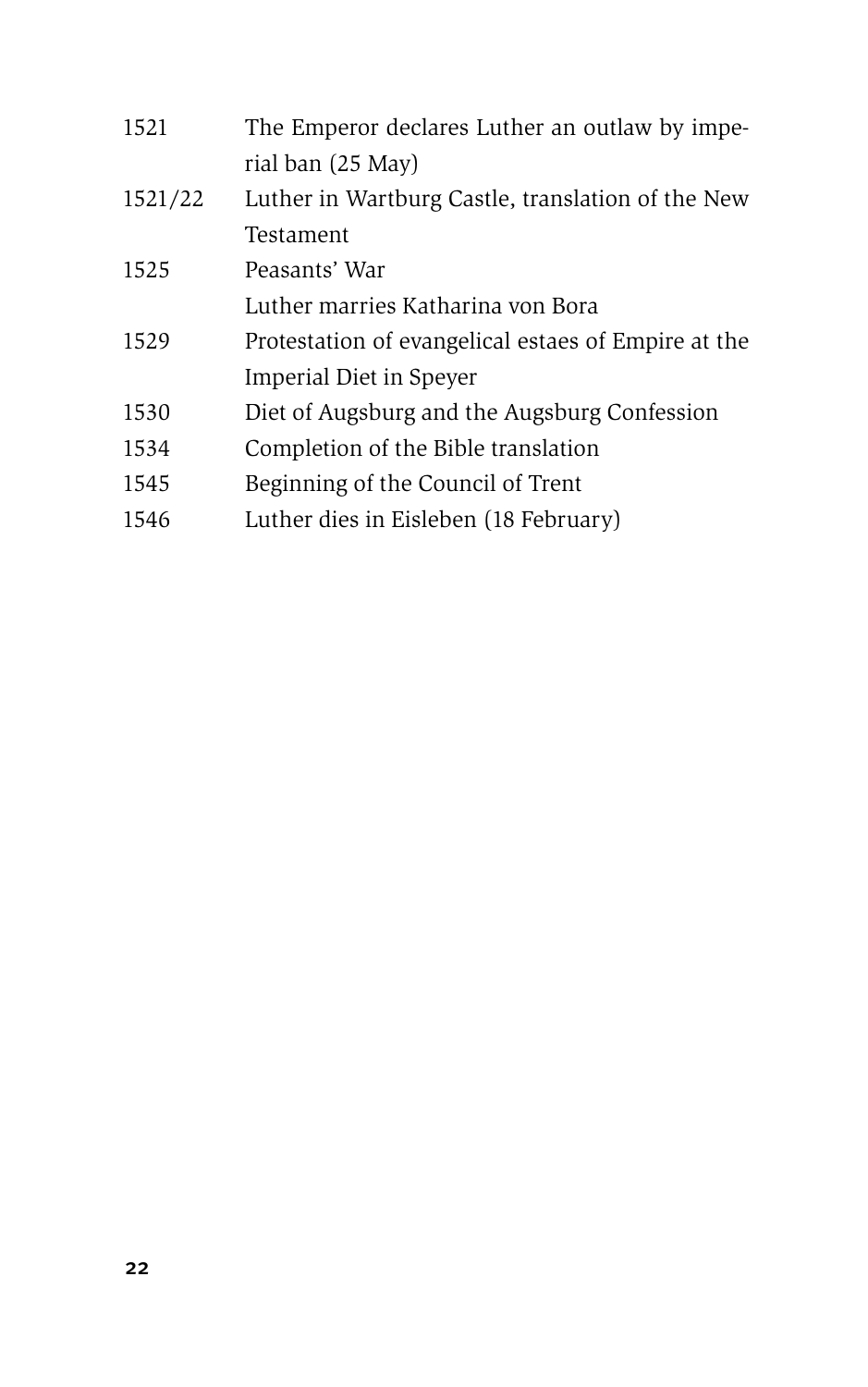## <span id="page-23-0"></span>Philipp Melanchthon on Luther's ancestry and birth

Only a few autobiographical anecdotes by Luther were passed down. The first biography of the Reformer was written by Philipp Melanchthon, his colleague and co–reformer in Wittenberg, who had worked alongside him since 1518. Melanchthon was also the first person to describe Luther's family background and birth, and this is the basis of all modern biographies of Luther. There is no doubt about the date of his birthday, but it is not certain whether the year was 1483; 1482 and 1484 are also possible. In the  $15<sup>th</sup>$  century, births and baptisms were not yet registered in parish records. Melanchthon had spoken to Luther's mother and his brother, and with a student from Mansfeld as well. On several occasions, Luther himself had said that Eisleben was his birthplace. Nonetheless, it has been suggested that it might have been Mansfeld after all.

> Philipp Melanchthon, Praefatio (1546): Corpus Reformatorum, Vol.6, Halle/Saale 1839, col.155–170. Translation: Neville Williamson.

The family bearing the surname Luther is ancient, belonging to the lower class and frequently to be found in the realm of the illustrious counts of Mansfeld. However, Martin Luther's parents first lived in the town of Eisleben, where Martin Luther was born. Later they moved to Mansfeld, where Martin's father Johannes Luther held various positions and was highly esteemed by all honest citizens on the grounds of his good reputation. His mother Margarita, wife of Johannes Luther, was not only endowed with all those good qualities which belong to a respectable married woman, but was also particularly marked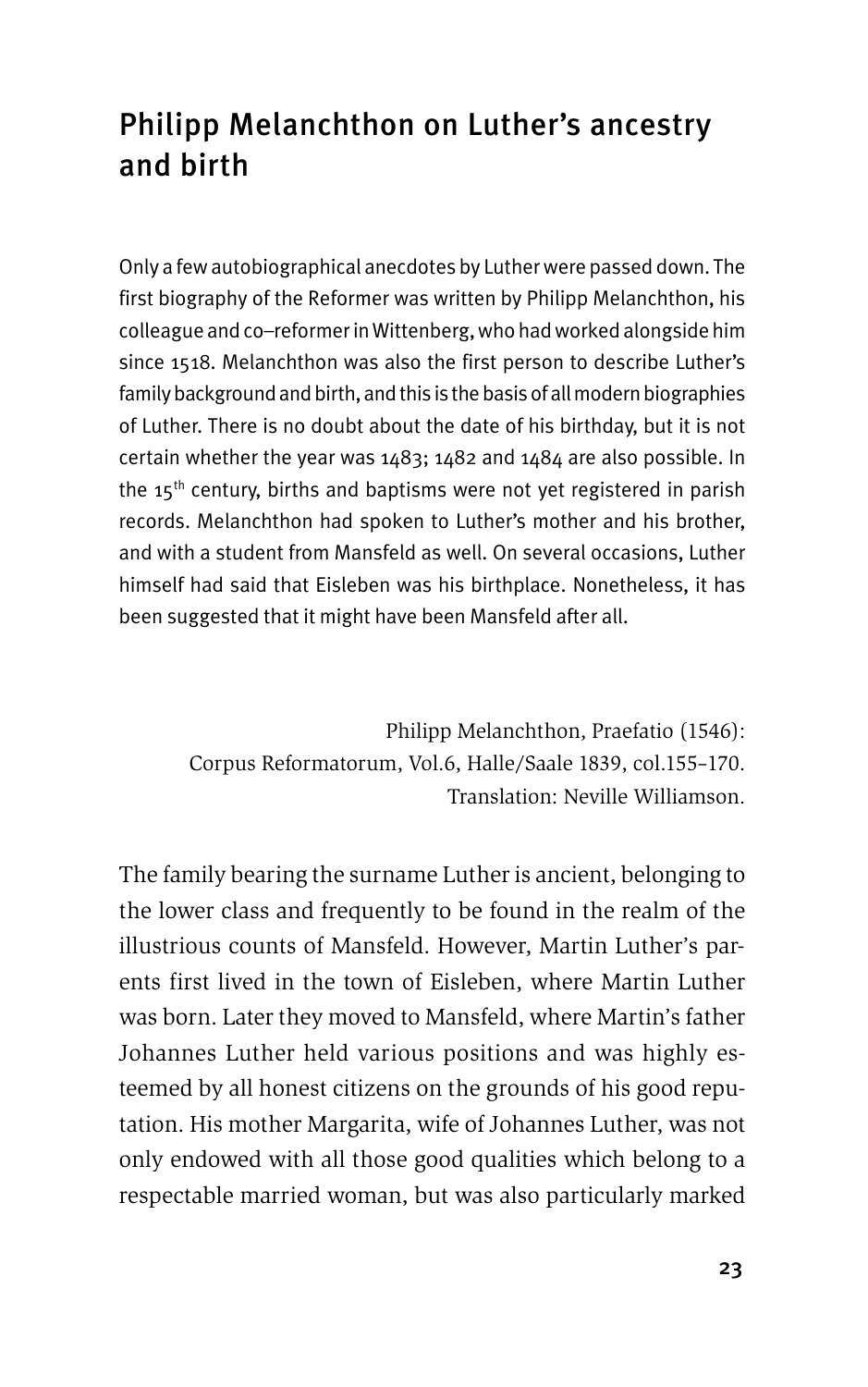by a radiant modesty, by fear of God and prayerfulness. Other respectable women saw in her a model of virtue.

I asked her on several occasions about the time of her son's birth, and she replied that she remembered exactly the date and the hour, while being uncertain of the year. But she assured me that Martin was born on 10 November in the night, after the eleventh hour. And the child had been given the name Martin, because the following day, on which the child was to enter the church by baptism, was dedicated to St. Martin. But as to Martin's age, his brother Jakob, a decent and respected man, said that the family believed he had been born in the year 1483 after Christ's birth. After Martin had reached school age, the parents educated their son at home, teaching him to know and fear God and to feel himself committed to further virtues.

As is customary among respectable people, they made sure that he learned to read and write. The father of Georg Oemler brought the boy to primary school when he was still very young. Since he is still alive, he can testify to the truth of our report.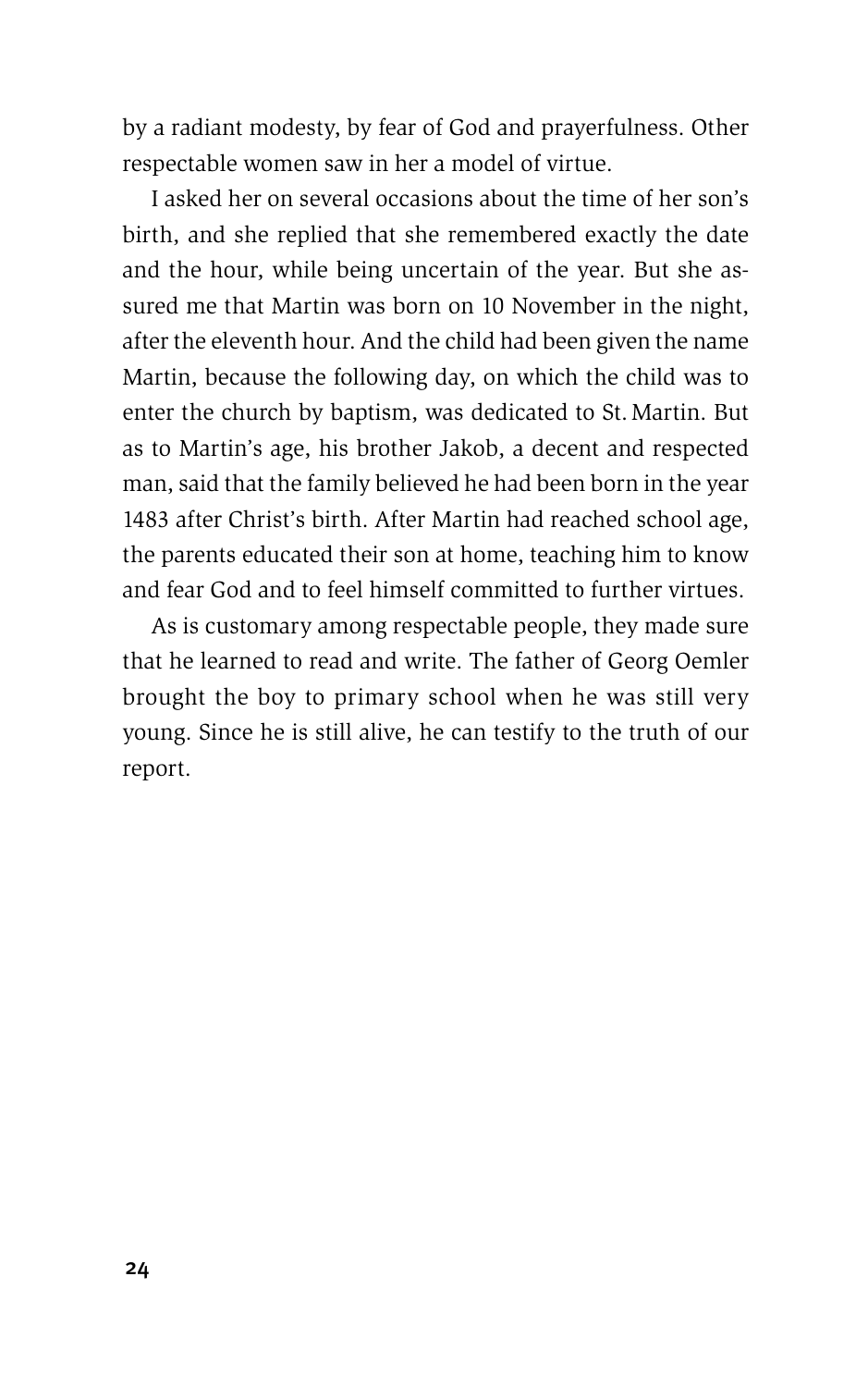## <span id="page-25-0"></span>The thunderstorm near Stotternheim: Luther becomes a monk (1505)

The Reformer was a monk. Many people overlook the fact that Luther lived in a monastery for twenty years. However, it was not his parents who decided that he should join a monastic order. In 1505 they had allowed him to start his law studies in Erfurt. But during the first semester, a thunderstorm changed his life, leading him to enter the cloister of the Order of Hermits of Saint Augustine in Erfurt. He remembered that this took place on 17 July, the feast day of St. Alexius, a respected and legendary saint and ascetic in Luther's time. Fearing for his life during the storm, Luther had promised Saint Anna, the grandmother of Jesus and patron saint of miners, that he would become a monk if he survived. He reminisced on this 34 years later, in 1539, in one of his so–called "table talks" in his home on 16 July, the eve of Alexius Day, and one of the visitors wrote the story down.

> Martin Luther, Tischrede am 16. Juli 1539: WA.TR, Vol. 4, p. 440, no. 4707. Translation: Neville Williamson.

On St. Alexius Day, 16 July, he said: "Today is the anniversary of the day I entered the monastery in Erfurt." And he began to tell the story of how he had taken a vow when he had been on the road barely a fortnight beforehand, having been so terrified by a bolt of lightning not far from Erfurt that he shouted in horror: "Help, Saint Anna, I will become a monk!" ... "Later I regretted my vow, and many advised me not to fulfill it. But I insisted, and on the eve of St. Alexius I invited my best friends to say farewell, so that they could accompany me to the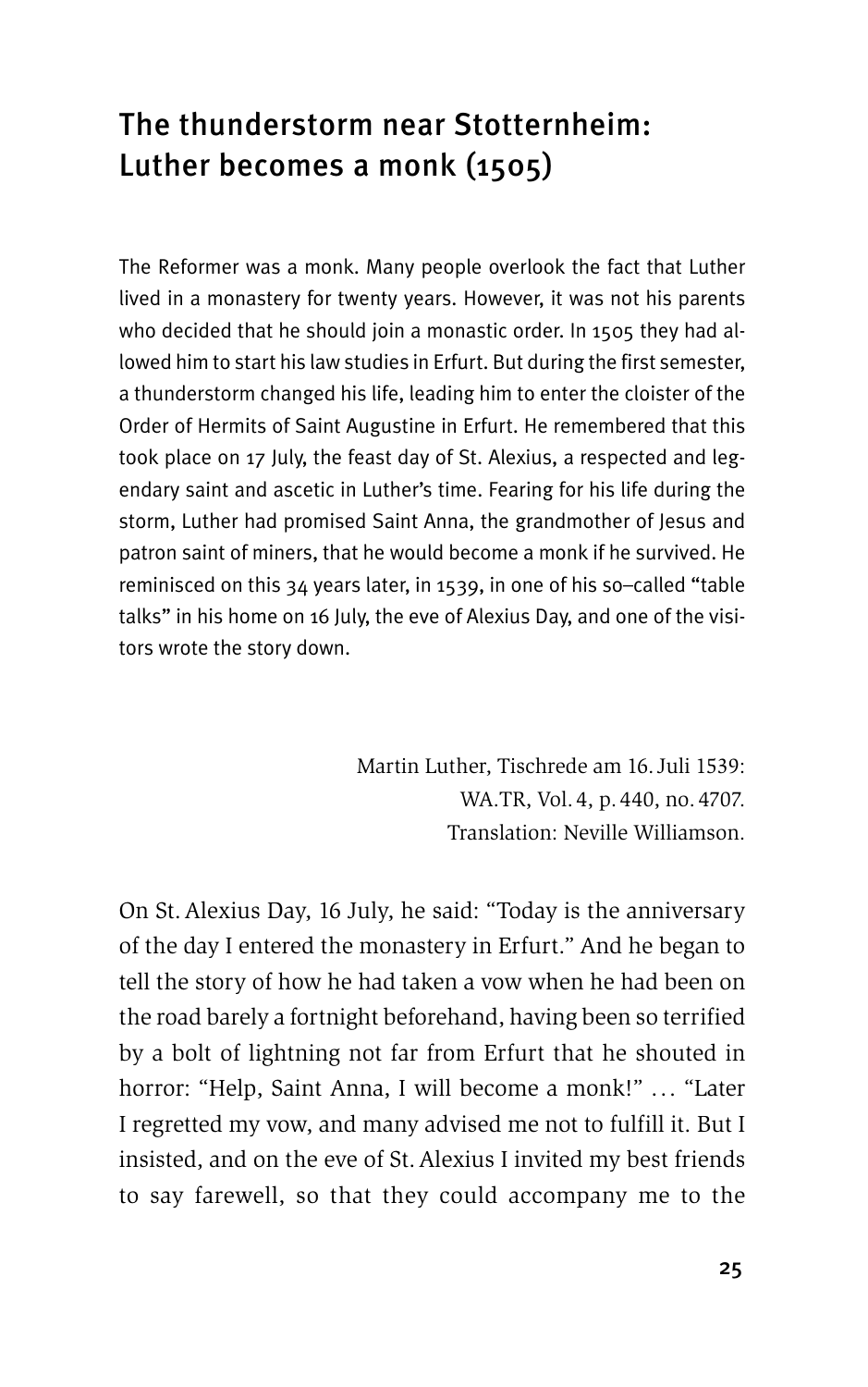monastery the following day. But when they tried to restrain me, I said: Today you see me for the last time. Then they accompanied me in tears. My father was also very angry about the vow, but I insisted on my decision. I never thought I would leave the monastery. I was wholly finished with the world."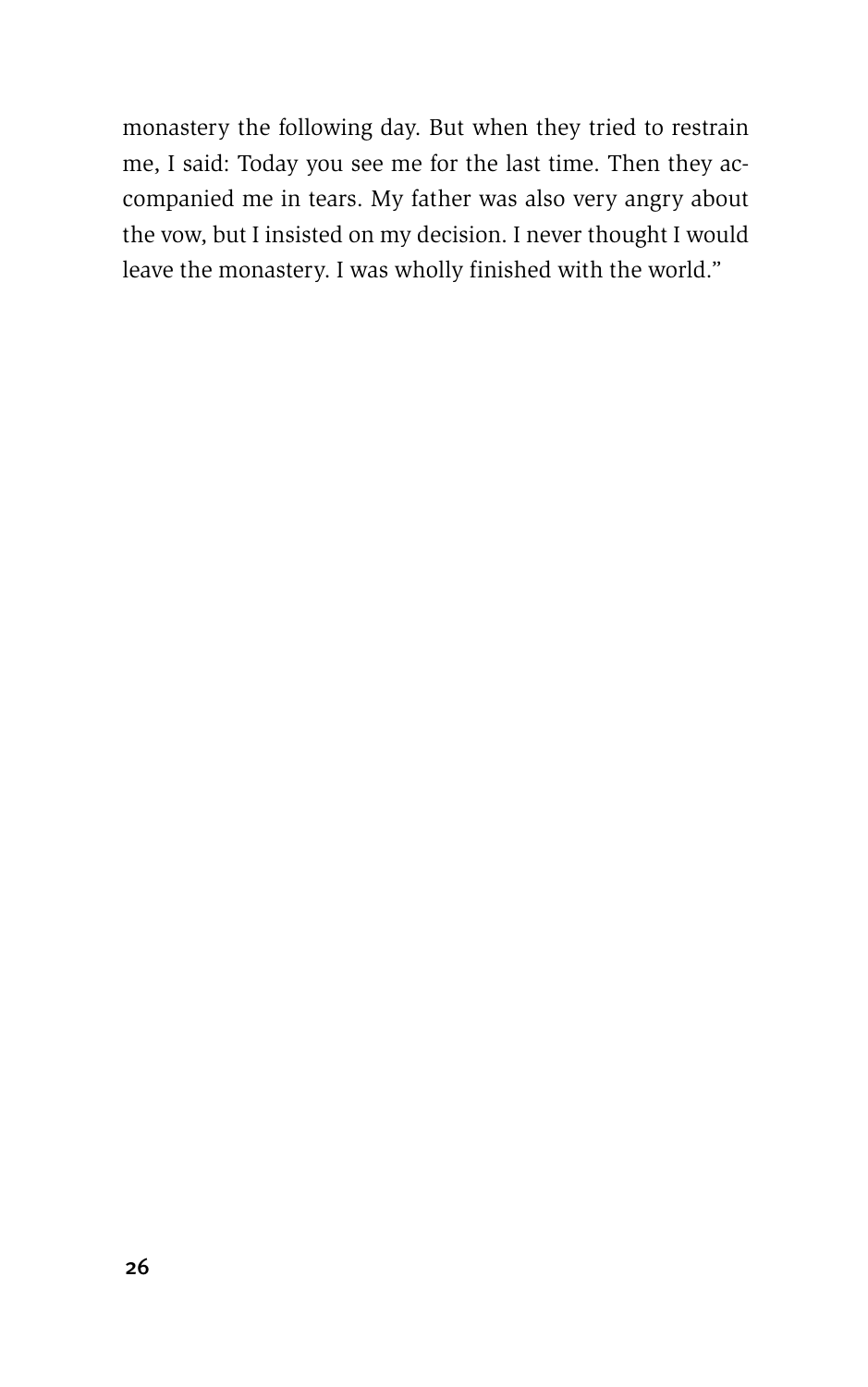## <span id="page-27-0"></span>The "Tower Experience": Luther becomes a Reformer

Ten years after the first dramatic change in Luther's life, ten years after entering the monastery, the monk became a reformer. Luther had been studying theology since 1505 and had become a professor of theology in Wittenberg in 1512. He gave lectures on the Psalms (1513–1515) and on the letters of Paul (1516–1518). He was struggling – both theologically and existentially – with the question of how to understand God's righteousness. Dealing with the Letter to the Romans (Romans 1:17), he found an answer that completely changed his understanding of theology, indeed his understanding of God. Luther only described this in detail once, thirty years later, in 1545, in a preface to a complete edition of his Latin writings. He had made this theological discovery related here in his study in the tower of the Augustinian monastery in Wittenberg, so that it was later often referred to as the "Tower Experience".

It has frequently been discussed when this breakthrough exactly happened. Luther's explanations are not explicit. Was it during the first series of lectures on the Psalms or only in connection with the second, which ben in 1519? Was it perhaps in 1518, that is, after the 95 Theses? Or was there no decisive turning point at all? Was it rather a process of recognition lasting months or years, which Luther later summarized into a narrative? The controversy among Luther researchers continues and will probably never end, because the answer is always dependent on the perspective of the interpreters.

There is much to be said for following the older Luther research and dating the "Tower Experience" to 1514 or thereabouts. It goes without saying that Luther did not anticipate the consequences of his discovery straightaway in all their aspects. It is certainly possible to experience both a sudden breakthrough and a longer cognitive process. Luther found authorization for his new teaching not only in the writings of Paul but also in those of the church father Augustine.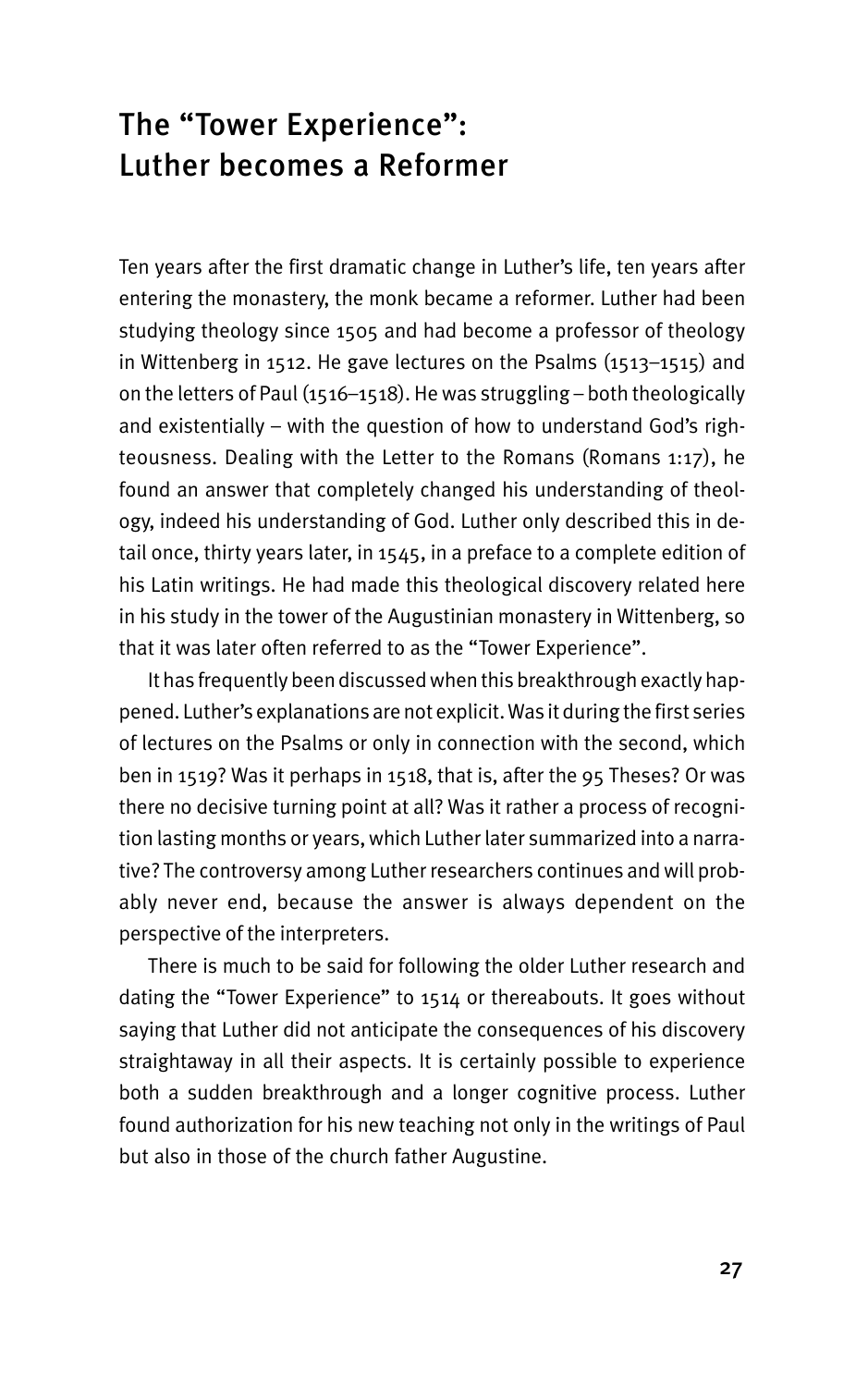Martin Luther, Vorrede zum ersten Bande der Wittenberger Ausgabe der lateinischen Schriften (1545): WA, Vol. 54, pp. 176–187. Translation: AL, Vol. 4, pp. 500–502.

Meanwhile, that same year, I returned to interpreting the Psalms, building on the fact that I was more skillful after I had lectured on Saint Paul's epistles to the Romans, Galatians, and the epistle addressed to the Hebrews. Indeed, an extra ordinary passion for learning Paul had seized me in his epistle to the Romans. Up to that point it was not the cold blood around the heart that had blocked my path, but a single word in chapter 1 (Romans 1:17), "the righteousness of God is revealed in it." I hated that word "righteousness of God" because according to the usage and idiom of all the teachers I had been taught to understand it in terms of philosophy, that righteousness is a formal or active righteousness by which God is righteous and punishes sinners and the unrighteous

Although I was living an irreproachable life as a monk, I felt that I was a sinner before God with an extremely distressed conscience. I could not have confidence that it could find peace through my performance of satisfactions. I did not love – I hated! – the righteous God who punishes sinners. Secretly, I expressed my anger with God, if not in the form of blasphemy, at least with intense grumbling. I said, "As if, indeed, it is not enough that miserable sinners, who are eternally ruined through original sin, are crushed by every kind of calamity by the law of the Decalogue, without having God add affliction to our affliction by the gospel and also by the gospel threatening us with his righteousness and wrath!" I raged with a savage conscience that was in turmoil. Nevertheless, I impertinently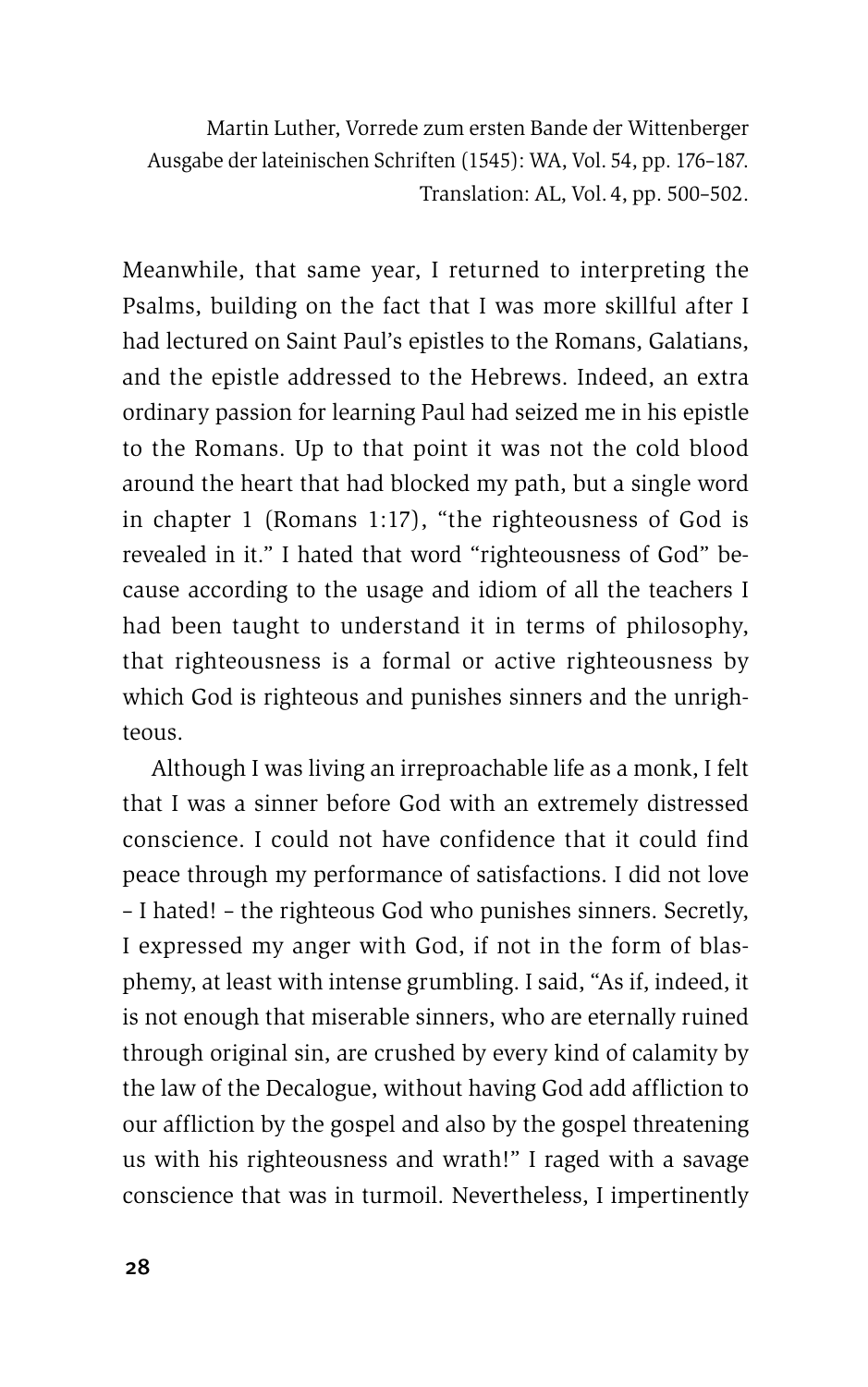hammered on Paul over this passage, passionately wanting to know what Paul was after.

At last, by the mercy of God, as I was meditating day and night on what was holding this passage together – "the righteousness of God is revealed in it, as it is written: the righteous lives by faith" – there I began to understand that the righteousness of God is that by which the righteous person lives by the gift of God, namely, by faith. And this is the meaning: the righteousness of God is revealed by the gospel, namely, the passive righteousness with which the merciful God justifies us through faith, just as it is written: the righteous lives by faith. At this point I felt that I had been completely born again and had entered paradise itself through wide open doors. There a completely different face of the entire Scripture appeared to me. At that, I ran through the Scriptures as I had them in my memory, and I gathered together in other words parallel expressions, such as "work of God," (John 6:29) that is what God effects in us, "power of God," (1 Peter 4:11) by which he makes us powerful, "wisdom of God," (Luke 2:40) by which he makes us wise, "strength of God," "salvation of God," "glory of God."

Then, just as much as I had hated the word "righteousness of God," I now loved it and praised it as the sweetest of all words, and this passage of Paul became truly the gate of paradise. Afterward, in reading Augustine's *De spiritu et littera* I found that, contrary to what I had hoped, he, too, interpreted the righteousness of God in a similar way, as the righteousness with which God clothes us when he justifies us. Although he expressed these things imperfectly and did not explain everything ... clearly, it was nevertheless reassuring that this idea – that God's righteousness is that by which we become righteous – had been taught earlier.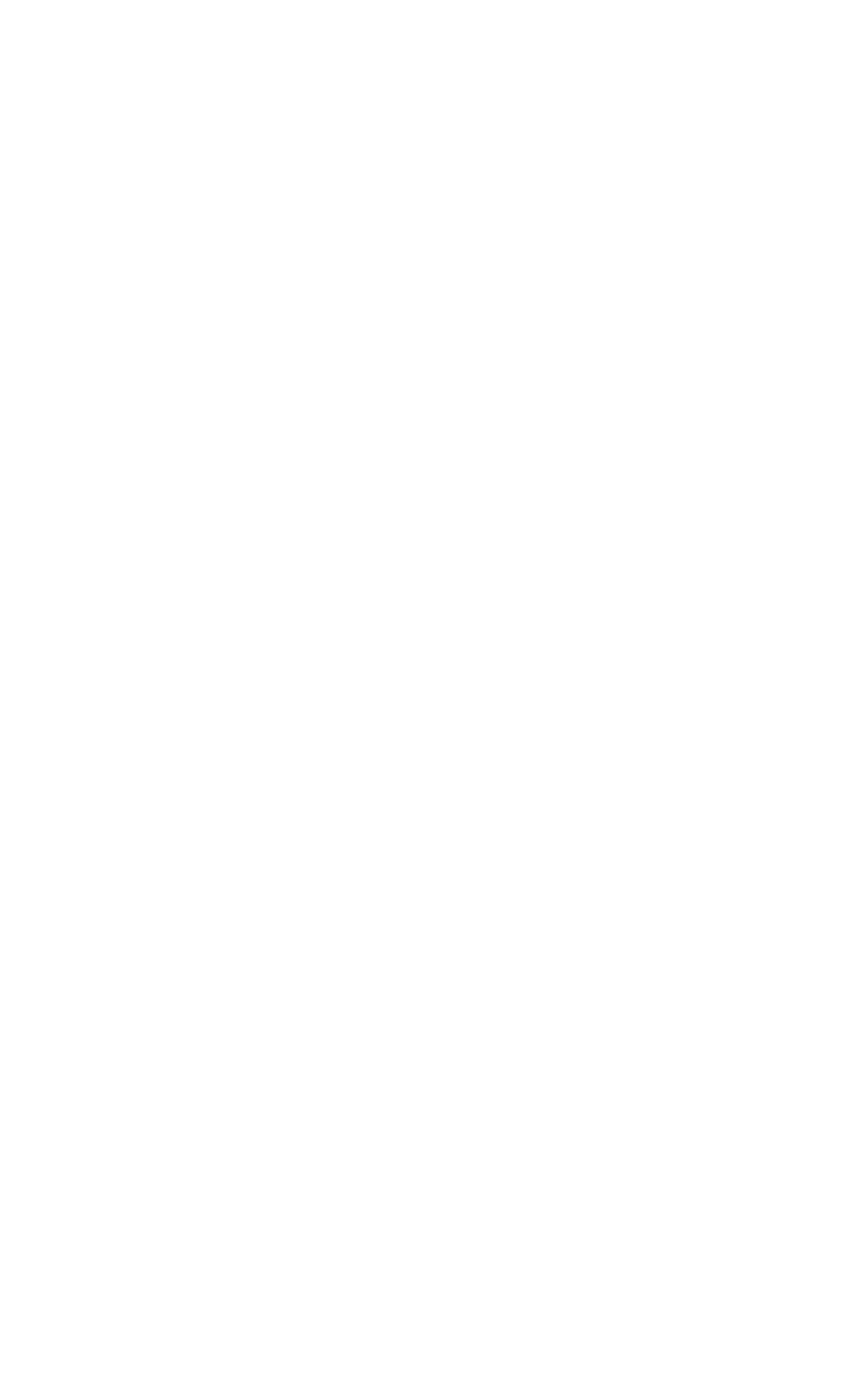## <span id="page-31-0"></span>Into the public eye: Theses against indulgences (1517)

From 1515, the Church in Germany sold indulgences on a large scale. The proceeds were intended to finance the re–building of St. Peter's Basilica in Rome.

What is an indulgence? Indulgence means a remission or exemption. It means the remission of punishment for sins which had already been forgiven as far as the guilt was concerned. The Church distinguished between guilt and punishment. Those who committed a sin made themselves guilty. The guilt was forgiven by the priest in the name of God through the Sacrament of Penance, which entailed confession. But the forgiveness did not exempt the sinner from punishment. According to the Church, every sin also entailed a punishment. It was believed that many punishments could only be undergone in the afterlife, in purgatory, where they were imposed. Purgatory is not to be confused with hell. In hell, there was eternal punishment for sinners who had not confessed serious sins or whose sins had not been forgiven, as well as for notorious heretics. There was no escape. In purgatory, people were punished for a time, purified, as it were, so that they would then find entrance to heaven. Indulgence meant, above all, the remission of these "temporal" punishments for sins in this life, which would be executed in purgatory after death. The Church promised those who bought indulgences that they would not need to go to purgatory before passing into heaven.

Luther doubts whether purgatory even exists. He also denies the Church the right to interfere in God's punitive actions, which it based on the doctrine of the "treasures of the Church", meaning the merits of Christ and the saints. He also criticizes the fact that the sale of indulgences is obviously intended simply to earn money. And he emphasizes that repentance, understood biblically, is not an ecclesiastical ritual, but a life attitude. In 1517, Luther does not – yet – see the pope as the real culprit.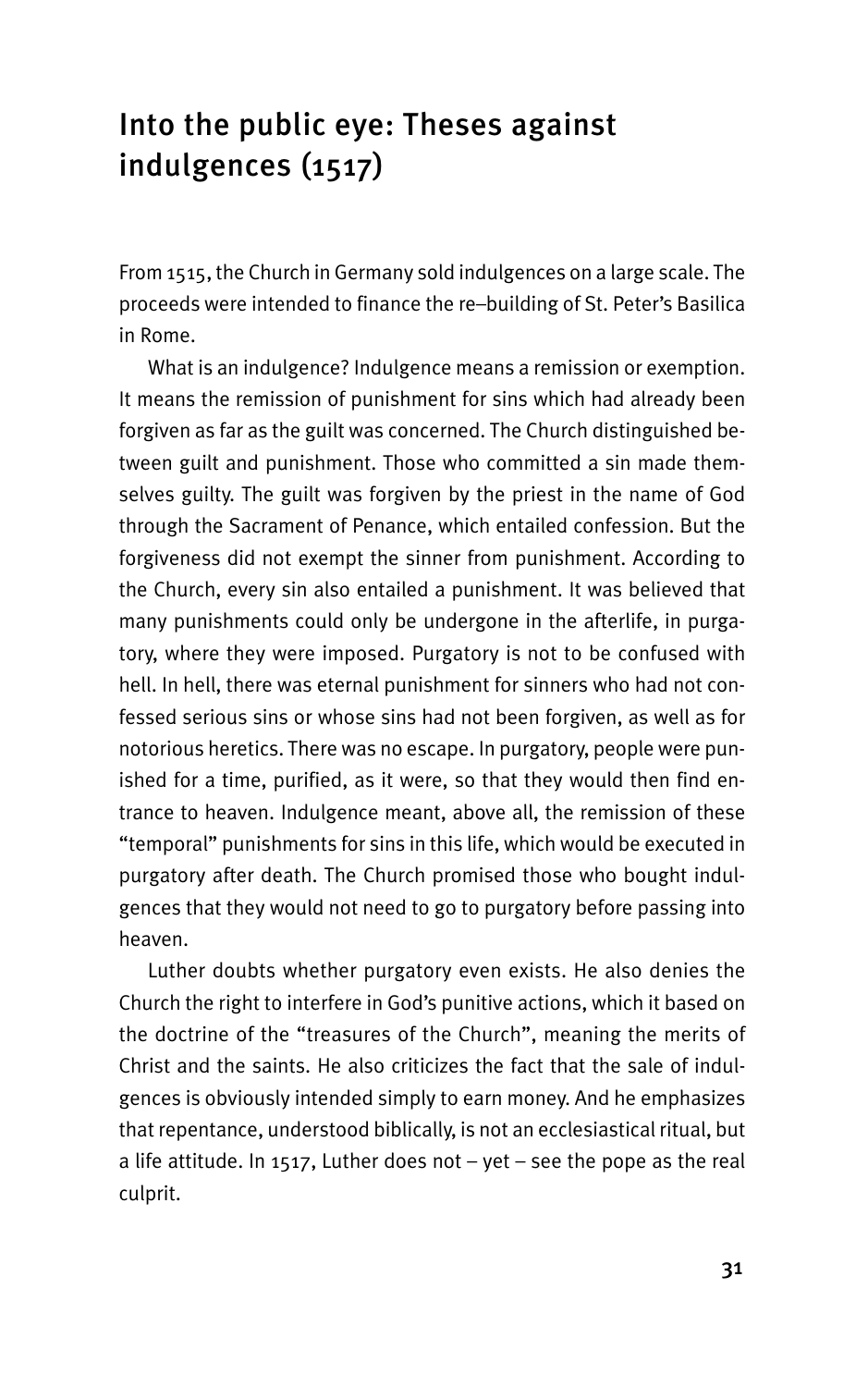Luther developed his thoughts in 95 theses in Latin. The sentences are linguistically and theologically demanding because they were intended for scholars. Not all of them can be comprehended by today's readers. Luther was addressing the public, but initially only the academic and ecclesiastical public, who were supposed to debate his theses with him, not yet the public in general. As Melanchthon reported later, he is said to have "nailed" the theses on the door of All Saints' Church in Wittenberg on 31 October. This "Castle Church" served as an assembly hall for large events at the university. It also housed a large collection of relics of saints, which promised indulgence to those who visited and worshiped them. In any case, on 31 October, Luther sent his theses to various bishops and handed them out to friends. In a short time they were printed, possibly without Luther's initiative, in Latin and then in a German translation as well.

Luther's theses are reproduced in full below. Those which are most important and easier to understand are highlighted.

> Martin Luther, Disputatio pro declaratione virtutis indulgentiarum (1517): WA, Vol. 1, pp. 229–238. Translation: AL, Vol. 1, pp. 34–46.

- 1. *Our Lord and Master Jesus Christ, in saying "Do penance* ..*." (Matthew 4:17) wanted the entire life of the faithful to be one of penitence.*
- 2. *This phrase cannot be understood as referring to sacramental penance, that is, confession and satisfaction as administered by the clergy.*
- 3. Yet it does not mean solely inner penitence indeed such inner penitence is nothing unless it outwardly produces various mortifications of the flesh.
- 4. And thus, penalty remains as long as hatred of self (that is, true inner penitence) remains, namely, until our entrance into the kingdom of heaven.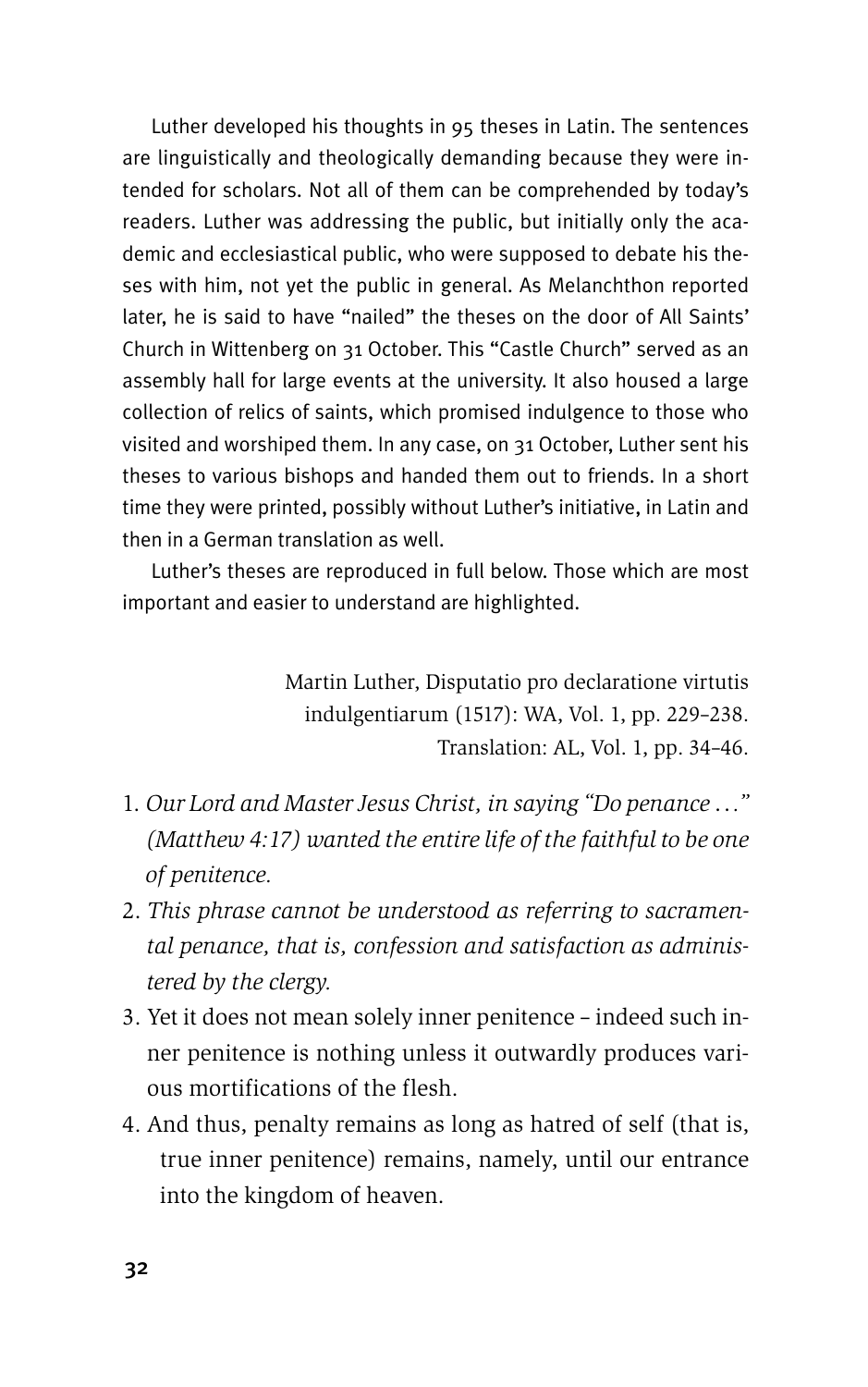- 5. *The pope neither desires nor is able to remit any penalties except those imposed by his own discretion or that of the canons.*
- 6. *The pope cannot remit any guilt except by declaring and confirming its remission by God or, of course, by remitting guilt in [legal] cases reserved to himself. In showing contempt regarding such cases, the guilt would certainly remain.*
- 7. God remits the guilt of absolutely no one unless at the same time God subjects in all things the one humbled to God's vicar, the priest.
- 8. The penitential canons were imposed only on the living, and, according to the canons themselves, nothing should be imposed on those about to die.
- 9. Accordingly, the Holy Spirit through the pope acts in a kindly manner toward us in papal decrees by always exempting the moment of death and the case of necessity.
- 10. Those priests act ignorantly and wickedly who, in the case of the dying, reserve canonical penalties for one's time in purgatory.
- 11. Those "tares" about changing the canonical penalty into the penalty of purgatory certainly seem to have been "sown" while the bishops "were sleeping."
- 12. Formerly, canonical penalties were imposed not after, but before absolution, as tests of true contrition.
- 13. Through death, those about to die are absolved of all [such penalties] and are already dead as far as canon laws are concerned, in that by right they have release from them.
- 14. Imperfect purity or love on the part of the dying person necessarily brings with it great fear. The smaller the love, the greater the fear.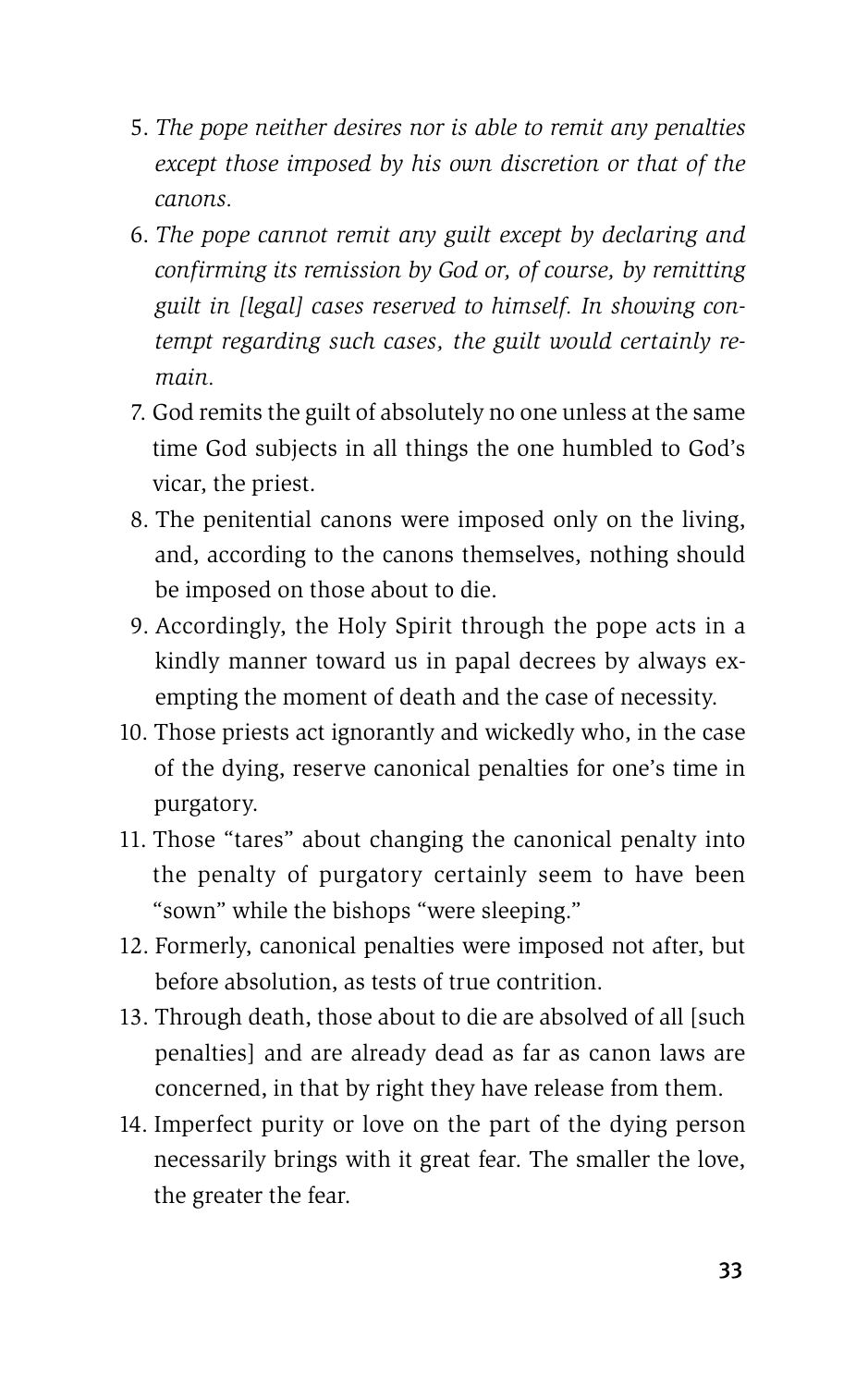- 15. This fear or horror is enough by itself alone (to say nothing of other things) to constitute the penalty of purgatory, since it is very near the horror of despair.
- 16. It seems that hell, purgatory, and heaven differ from each other as much as despair, near despair, and assurance.
- 17. It seems necessary that, for souls in purgatory, as the horror decreases so love increases.
- 18. It neither seems proved either by any logical arguments or by Scripture – that souls in purgatory are outside a state of merit, that is, unable to grow in love;
- 19. nor does it seem to be proved that these souls, at least not all of them, are certain and assured of their own salvation – even though we ourselves are completely certain about [their destiny].
- 20. *Therefore, the pope understands by the phrase "plenary remission of all penalties" not actually "all penalties" but only "penalties imposed by himself."*
- 21. *And so, those indulgence preachers err who say that through the pope's indulgences a person is released and saved from every penalty*.
- 22. On the contrary, to souls in purgatory he remits no penalty that they should have paid in this life according to canon law.
- 23. If any remission of all penalties whatsoever could be granted to anyone, it would certainly be granted only to the most perfect, that is, to the very fewest.
- 24. Because of this, most people are inevitably deceived by means of this indiscriminate and high–sounding promise of release from penalty.
- 25. *The kind of power that a pope has over purgatory in general corresponds to the power that any bishop or local priest has in particular in his diocese or parish.*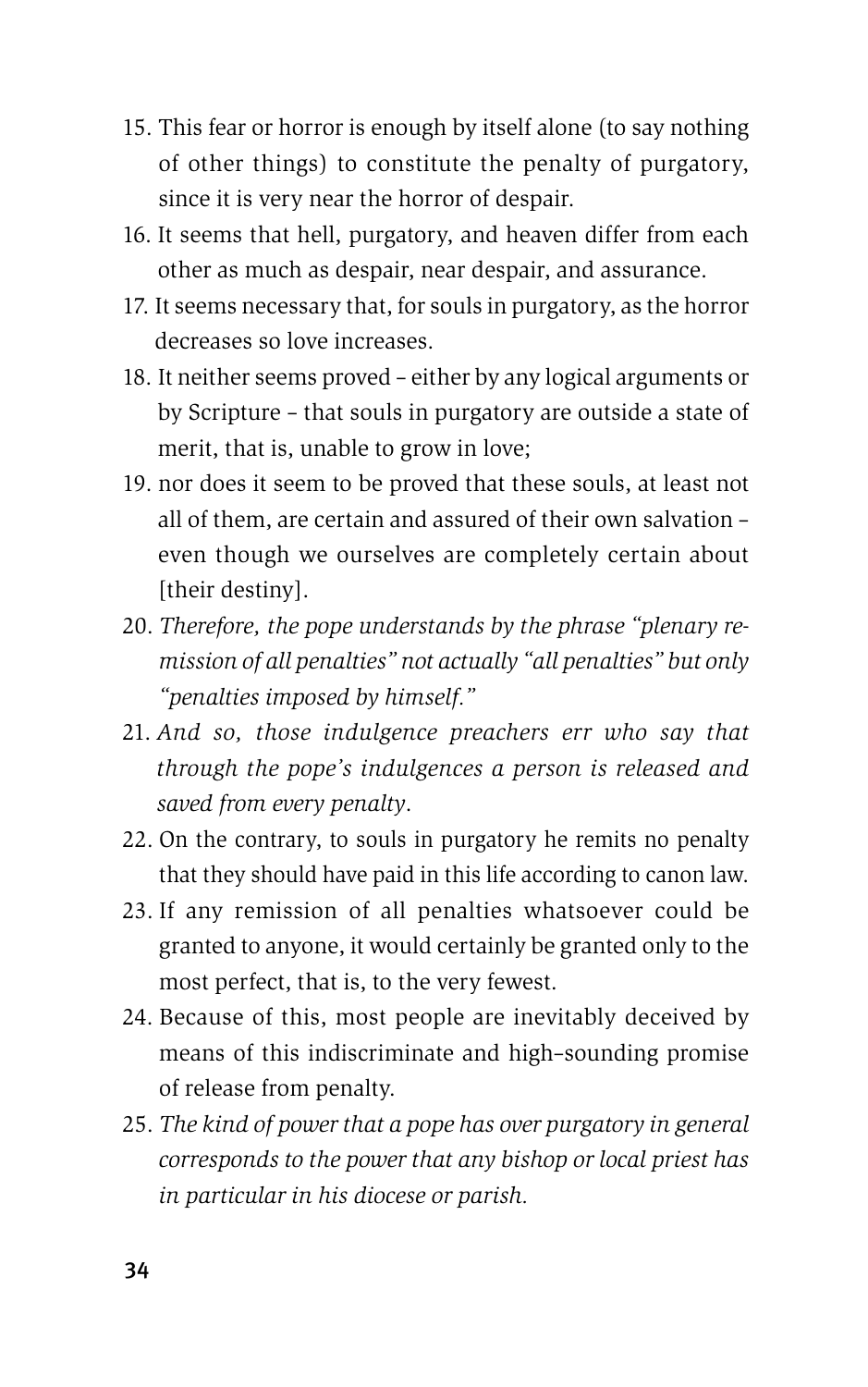- 26. The pope does best in that he grants remission to souls [in purgatory] not by "the power of the keys," which he does not possess [here], but "by way of intercession."
- 27. *They "preach human opinions" who say that, as soon as a coin thrown into the money chest clinks, a soul flies out [of purgatory].*
- 28. It is certain that when a coin clinks in the money chest profits and avarice may well be increased, but the intercession of the church rests on God's choice alone.
- 29. Who knows whether all the souls in purgatory want to be redeemed, given what is recounted about St. Severinus and St. Paschasius?
- 30. No one is secure in the genuineness of one's own contrition – much less in having attained "plenary remission."
- 31. As rare as a person who is truly penitent, just so rare is someone who truly acquires indulgences; indeed, the latter is the rarest of all.
- 32. *Those who believe that they can be secure in their salvation through indulgence letters will be eternally damned along with their teachers.*
- 33. One must especially beware of those who say that those indulgences of the pope are "God's inestimable gift" by which a person is reconciled to God.
- 34. For these indulgent graces are only based on the penalties of sacramental satisfaction instituted by human beings.
- 35. *Those who teach that contrition is not necessary on the part of those who would rescue souls [from purgatory] or who would buy confessional privileges do not preach Christian views.*
- 36. *Any truly remorseful Christian has a right to full remission of guilt and penalty, even without indulgence letters.*
- 37. Any true Christian, living or dead, possesses a God-given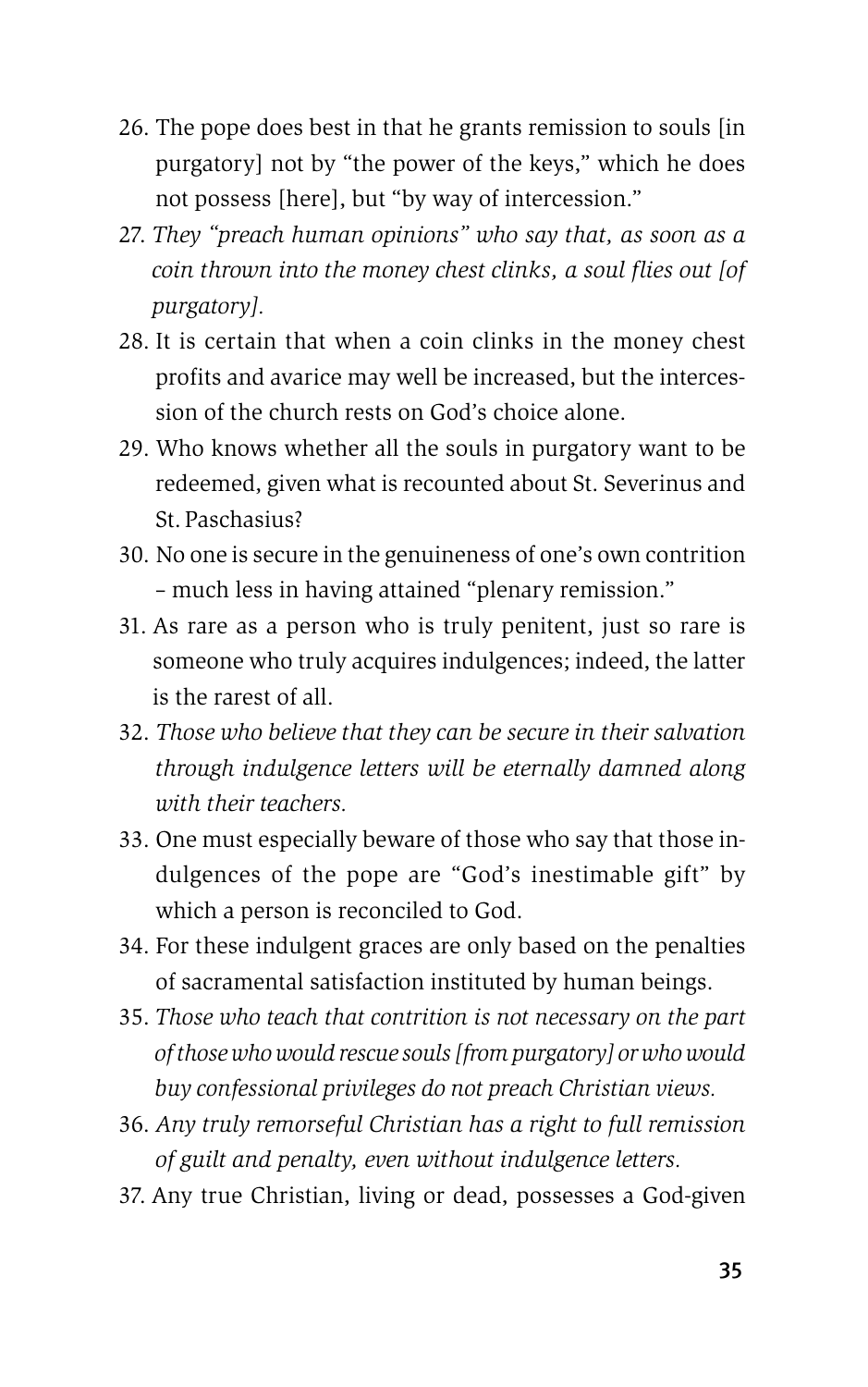share in all the benefits of Christ and the church, even without indulgence letters.

- 38. Nevertheless, remission and participation [in these benefits] from the pope must by no means be despised, because – as I said – they are the declaration of divine remission.
- 39. It is extremely difficult, even for the most learned theologians, to lift up before the people the liberality of indulgences and the truth about contrition at one and the same time.
- 40. The "truth about contrition" seeks and loves penalties [for sins]; the "liberality of indulgences" relaxes penalties and at very least gives occasion for hating them.
- 41. Apostolic indulgences are to be preached with caution, so that the people do not mistakenly think that they are to be preferred to other good works of love.
- 42. Christians are to be taught that the pope does not intend the acquiring of indulgences to be compared in any way with works of mercy.
- 43. *Christians are to be taught that the one who gives to a poor person or lends to the needy does a better deed than if a person acquires indulgences,*
- 44. *because love grows through works of love and a person is made better; but through indulgences one is not made better but only freer from penalty [for sin].*
- 45. *Christians are to be taught that anyone who sees a destitute person and, while passing such a one by, gives money for indulgences does not buy [gracious] indulgence of the pope but God's wrath.*
- 46. *Christians are to be taught that, unless they have more than they need, they must set aside enough for their household and by no means squander it on indulgences.*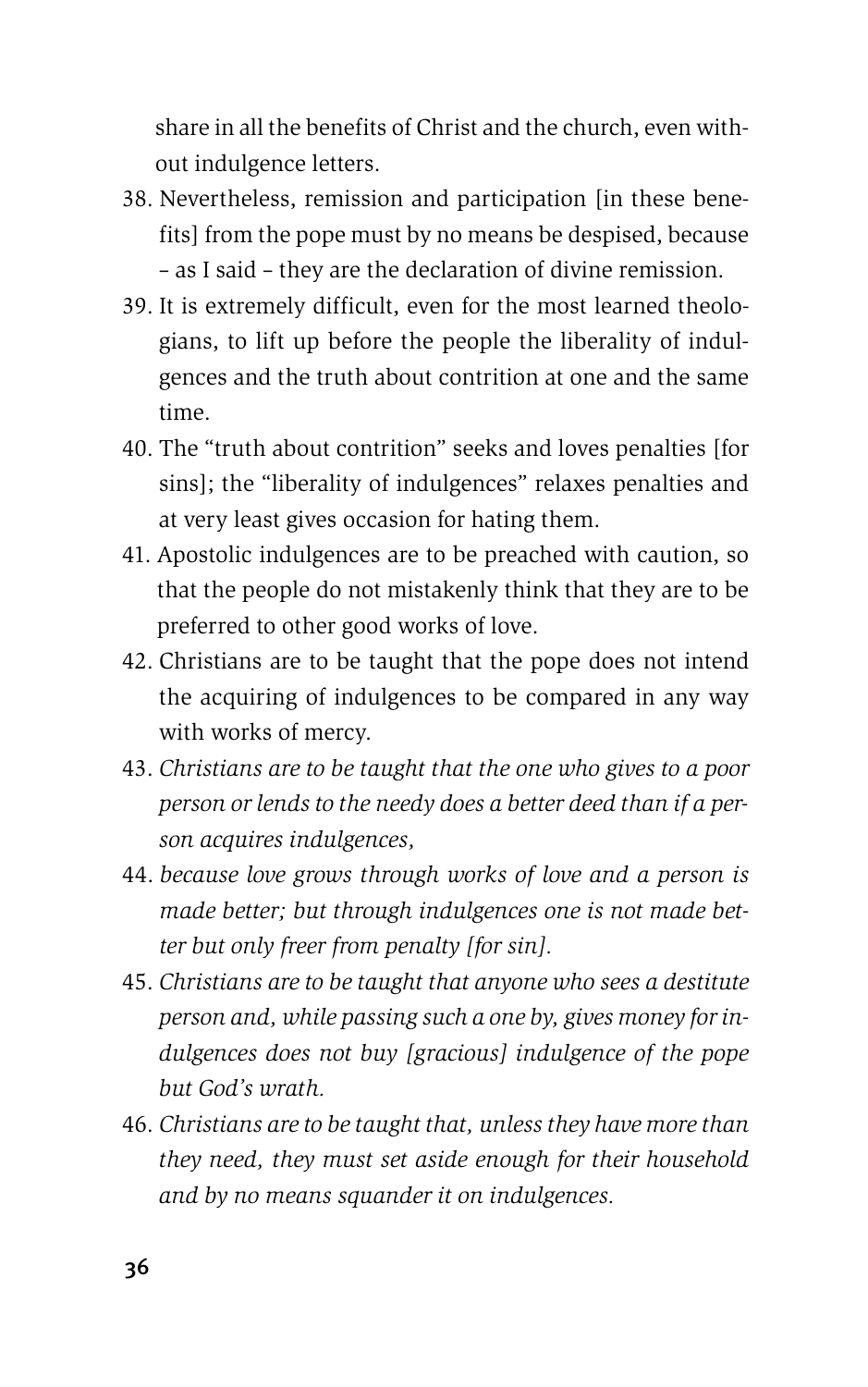- 47. *Christians are to be taught that buying indulgences is a matter of free choice, not commanded.*
- 48. Christians are to be taught that the pope, while granting indulgences, needs and thus desires their devout prayer for him more than their money.
- 49. *Christians are to be taught that papal indulgences are useful [for them] only if they do not put their trust in them but are extremely harmful if they lose their fear of God because of them.*
- 50. *Christians are to be taught that if the pope knew the demands made by the indulgence preachers, he would rather that the Basilica of St*. *Peter were burned to ashes than that it be constructed using the skin, flesh, and bones of his sheep.*
- 51. Christians are to be taught that the pope ought to give and would want to give of his own wealth – even selling the Basilica of St. Peter if necessary – to those from whom certain declaimers of indulgences are wheedling money.
- 52. It is vain to trust in salvation by means of indulgence letters, even if the [indulgence] agent – or even the pope himself – were to offer his own soul as security for them.
- 53. People who forbid the preaching of the Word of God in some churches altogether in order that indulgences may be preached in others are enemies of Christ and the pope.
- 54. An injustice is done to the Word of God when, in the very same sermon, equal or more time is spent on indulgences than on the Word.
- 55. It is necessarily the pope's intent that if indulgences, which are a completely insignificant thing, are celebrated with one bell, one procession, and one ceremony, then the gospel, which is the greatest thing of all, should be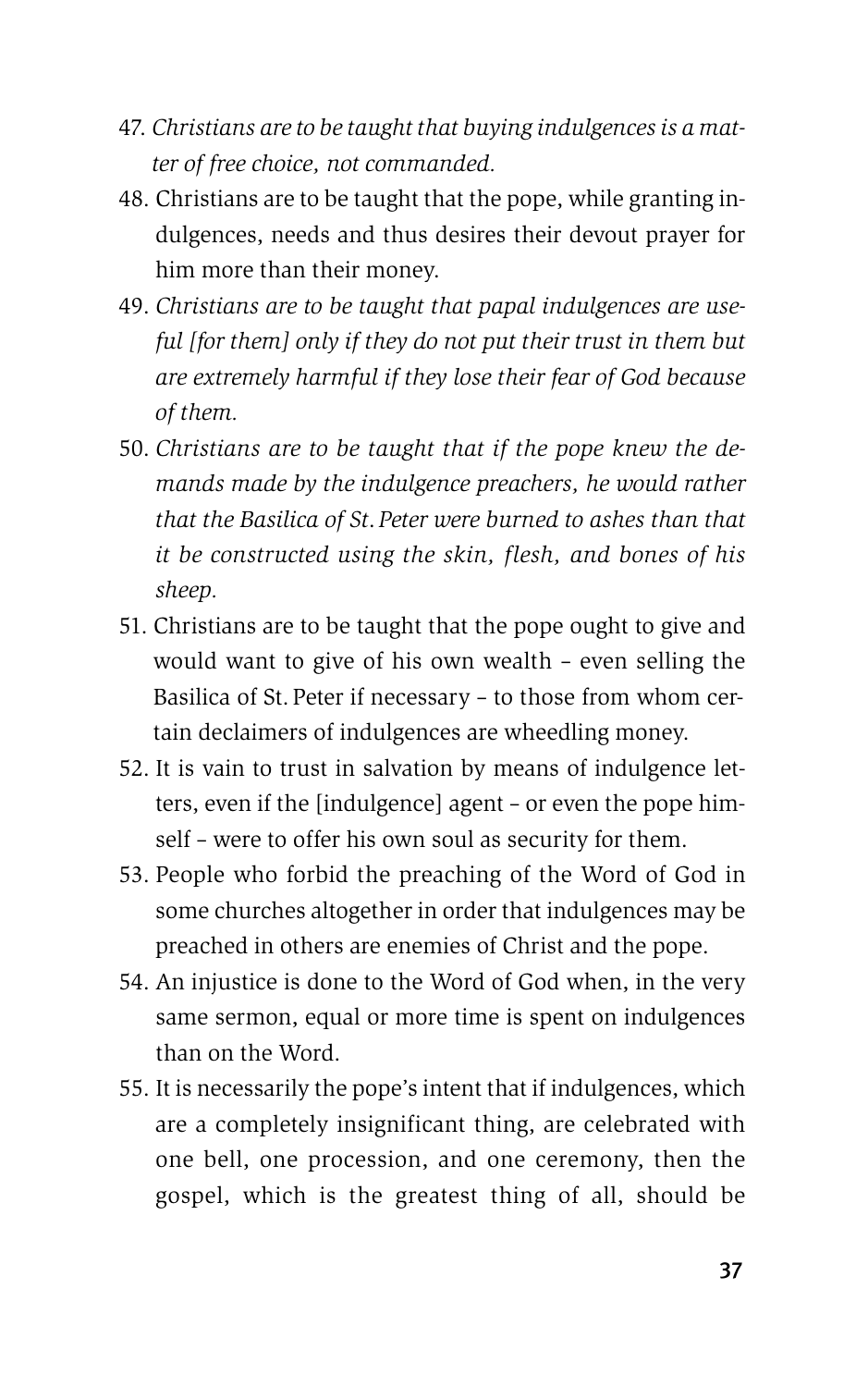preached with a hundred bells, a hundred processions, and a hundred ceremonies.

- 56. The treasures of the church, from which the pope distributes indulgences, are not sufficiently discussed or known among Christ's people.
- 57. That [these treasures] are not transient worldly riches is certainly clear, because many of the [indulgence] declaimers do not so much freely distribute such riches as only collect them.
- 58. Nor are they the merits of Christ and the saints, because, even without the pope, these merits always work grace for the inner person and cross, death, and hell for the outer person.
- 59. St. Laurence said that the poor of the church were the treasures of the church, but he spoke according to the usage of the word "treasure" in his own time.
- 60. Not without cause, we say that the keys of the church (given by the merits of Christ) are that treasure.
- 61. For it is clear that the pope's power only suffices for the remission of [ecclesiastical] penalties and for [legal] actions.
- 62. *The true treasure of the church is the most holy gospel of the glory and grace of God.*
- 63. But this treasure is deservedly the most hated, because it makes "the first last."
- 64. In contrast, the treasure of indulgences is deservedly the most acceptable, because it makes "the last first."
- 65. Therefore, the treasures of the gospel are nets with which they formerly fished for men of wealth.
- 66. *The treasures of indulgences are nets with which they now fish for the wealth of men.*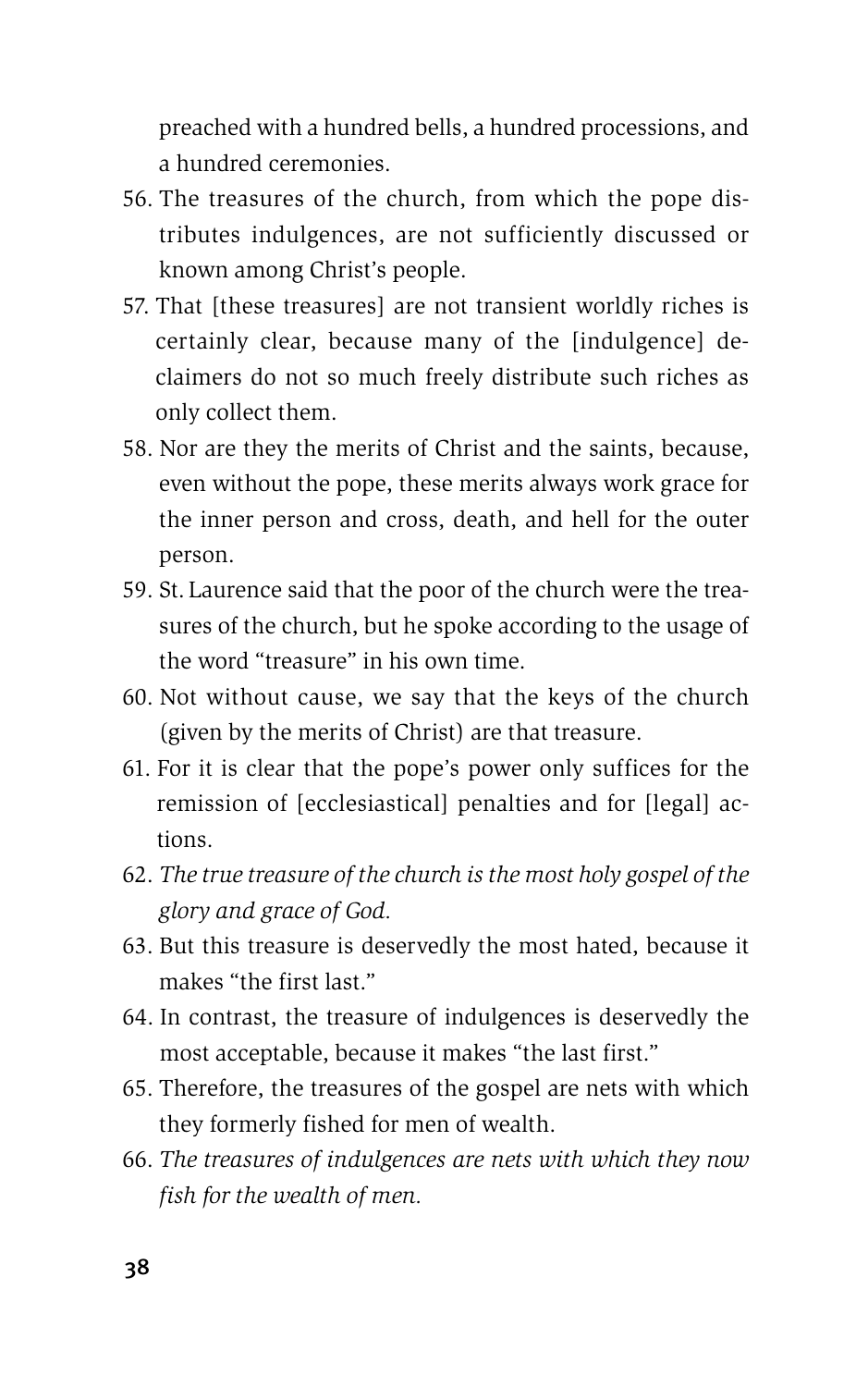- 67. Indulgences, which the declaimers shout about as the greatest "graces," are indeed understood as such – insofar as they promote profits.
- 68. Yet they are in truth the least of all when compared to the grace of God and the goodness of the cross.
- 69. Bishops and parish priests are bound to admit agents of the Apostolic indulgences with all reverence.
- 70. But all of them are much more bound to strain eyes and ears intently, so that these [agents] do not preach their own daydreams in place of the pope's commission.
- 71. Let the one who speaks against the truth of the Apostolic indulgences be anathema and accursed,
- 72. but let the one who guards against the arbitrary and unbridled words used by declaimers of indulgences be blessed.
- 73. Just as the pope justly thunders against those who, in whatever way they can, contrive to harm the sale of indulgences,
- 74. much more so does he intend to thunder against those who, under the pretext of indulgences, contrive to harm holy love and the truth.
- 75. To imagine that papal indulgences are so great that they could absolve a person even for doing the impossible by violating the mother of God is insanity.
- 76. On the contrary, we have said that papal indulgences cannot take away the very least of venial sins, as far as guilt is concerned.
- 77. That it is said that even St. Peter, if he were now pope, could not grant greater graces is blasphemy against St. Peter and the pope.
- 78. On the contrary, we say that even the present pope, or any pope whatsoever, possesses greater graces – namely, the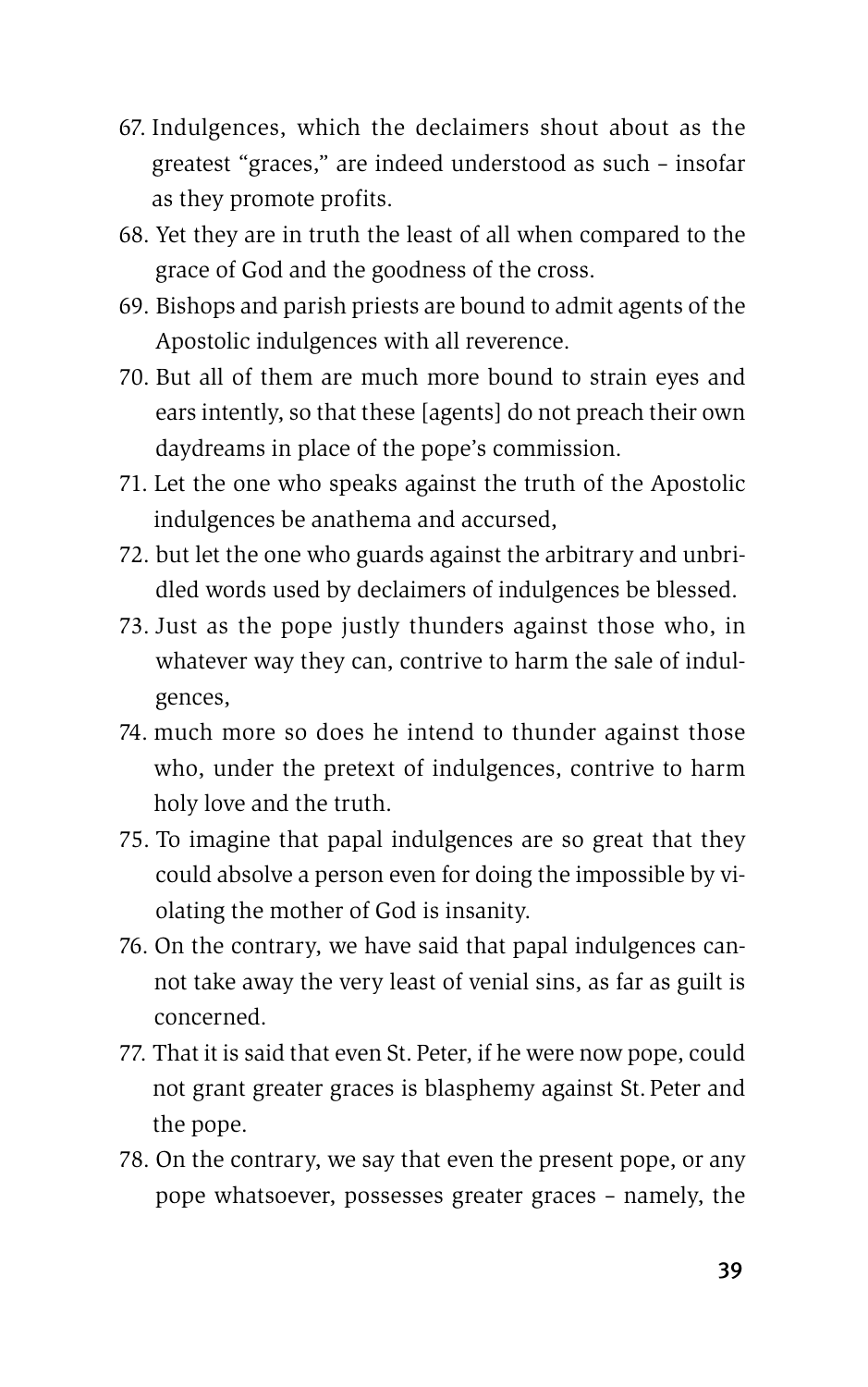gospel, "deeds of power, gifts of healing ..." – as in 1 Corinthians 12:28.

- 79. *To say that the cross, emblazoned with the papal coat–of– arms and erected [in the church where indulgences are preached], is of equal worth to the cross of Christ is blasphemy*.
- 80. *The bishops, parish priests, and theologians who allow such sermons free course among the people will have to answer for this.*
- 81. *This unbridled preaching makes it difficult even for learned men to defend the reverence due the pope from slander or from the truly sharp questions of the laity:*
- 82. *Namely, "Why does the pope not empty purgatory for the sake of the holiest love and the direst need of souls as a matter of the highest justice, given that he redeems countless souls for filthy lucre to build the Basilica [of St*. *Peter] as a completely trivial matter?"*
- 83. Again, "Why continue funeral and anniversary Masses for the dead instead of returning or permitting the withdrawal of the endowments founded for them, since it is against the law to pray for those already redeemed?"
- 84. *Again, "What is this new piety of God and the pope that, for the sake of money, they permit someone who is impious and an enemy to redeem [from purgatory] a pious, God– pleasing soul and yet do not, for the sake of the need of that very pious and beloved soul, redeem it purely out of love?"*
- 85. Again, "Why are the penitential canons long since abrogated and dead in actual fact and through disuse – nevertheless now bought off with money through granting indulgences, as if they were very much alive?"
- 86. *Again, "Why does the pope, whose riches today are more substantial than the richest Crassus*<sup>1</sup> *, not simply construct*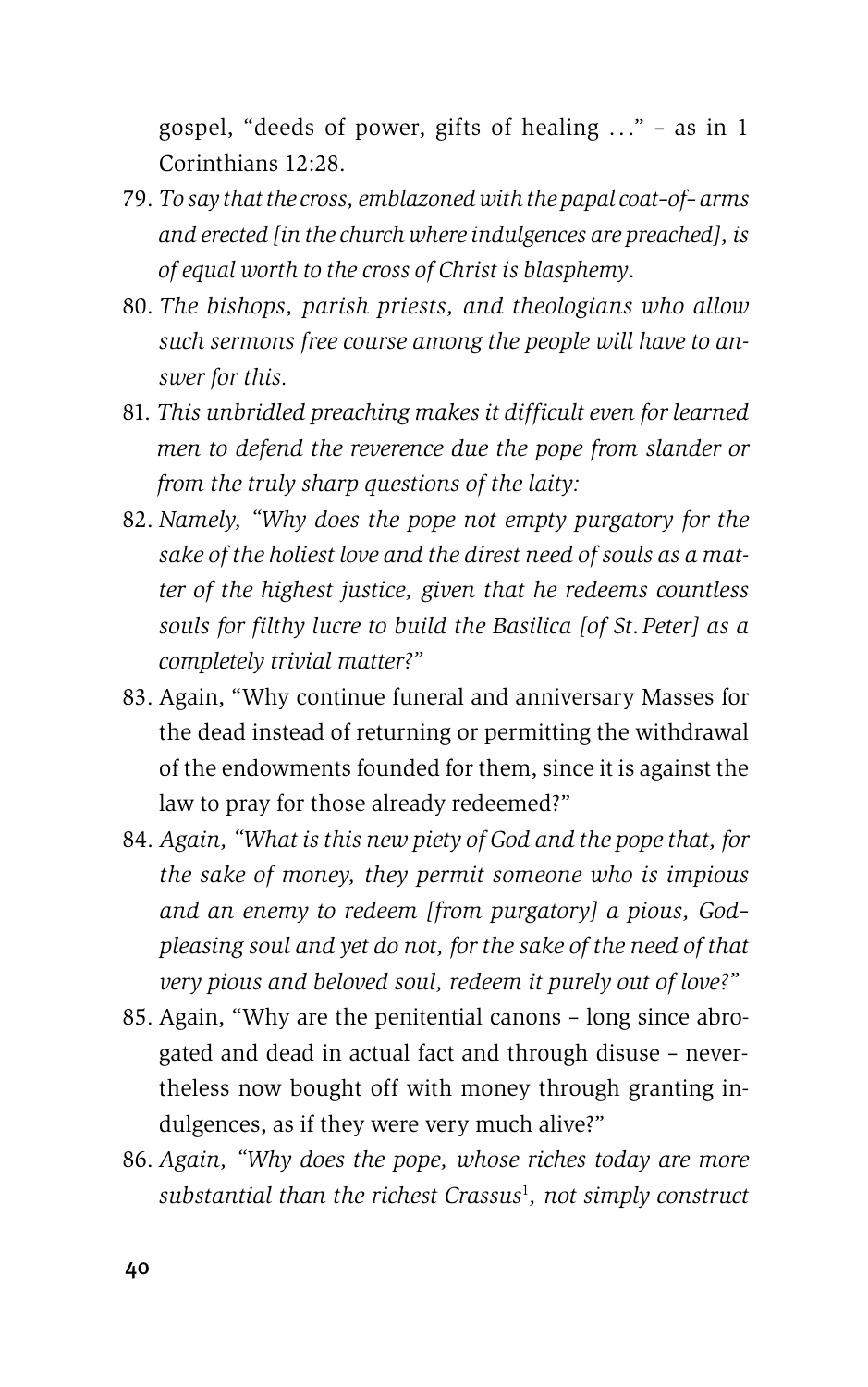*the Basilica of St*. *Peter with his own money rather than with the money of the poor faithful?"*

- 87. Again, "What exactly does the pope 'remit' or 'allow participation in' when it comes to those who through perfect contrition have a right to full remission and a share [in the church's benefits]?"
- 88. Again, "Could any greater good come to the church than if the pope were to bestow these remissions and participation to each of the faithful a hundred times a day, as he now does but once?"
- 89. "Since, rather than money, the pope seeks the salvation of souls through indulgences, why does he now suspend the documents and indulgences previously granted, although they have equal efficacy?"
- 90. To suppress these very pointed arguments of the laity by force alone and not to resolve them by providing reasons is to expose the church and the pope to ridicule by their enemies and to make Christians miserable.
- 91. Therefore, if indulgences were preached according to the spirit and intention of the pope, all of these [objections] would be easily resolved – indeed, they would not exist.
- 92. *And thus, away with all those prophets who say to Christ's people, "Peace, peace," (Jeremiah 6:14) and there is no peace!*
- 93. *May it go well for all of those prophets who say to Christ's people, "Cross, cross," and there is no cross!*
- 94. *Christians must be encouraged diligently to follow Christ, their head, through penalties, death, and hell,*

<sup>&</sup>lt;sup>1</sup> Ancient Roman politician, famed for his wealth.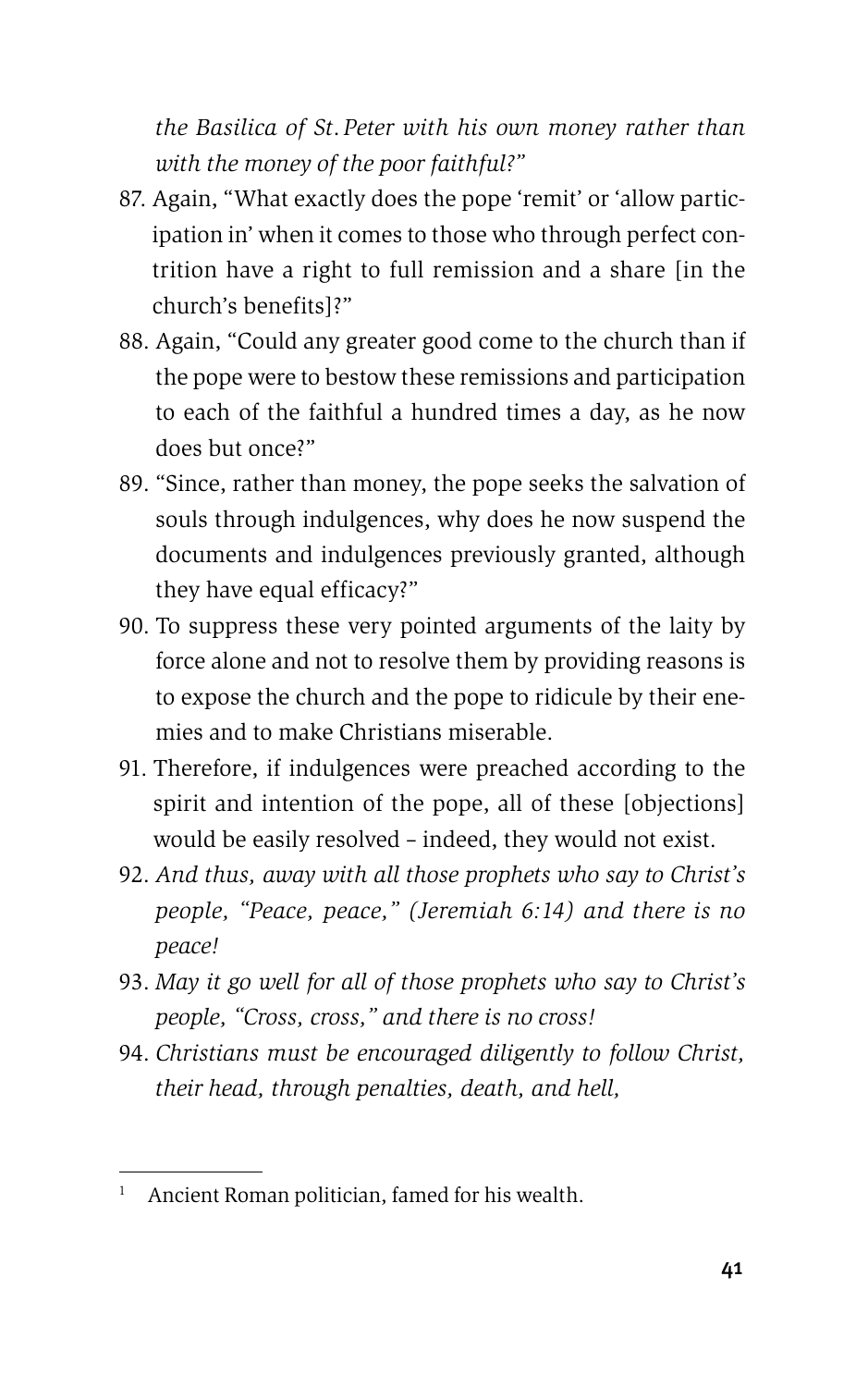95. *and in this way they may be confident of "entering heaven through many tribulations" rather than through the [false] security of peace.*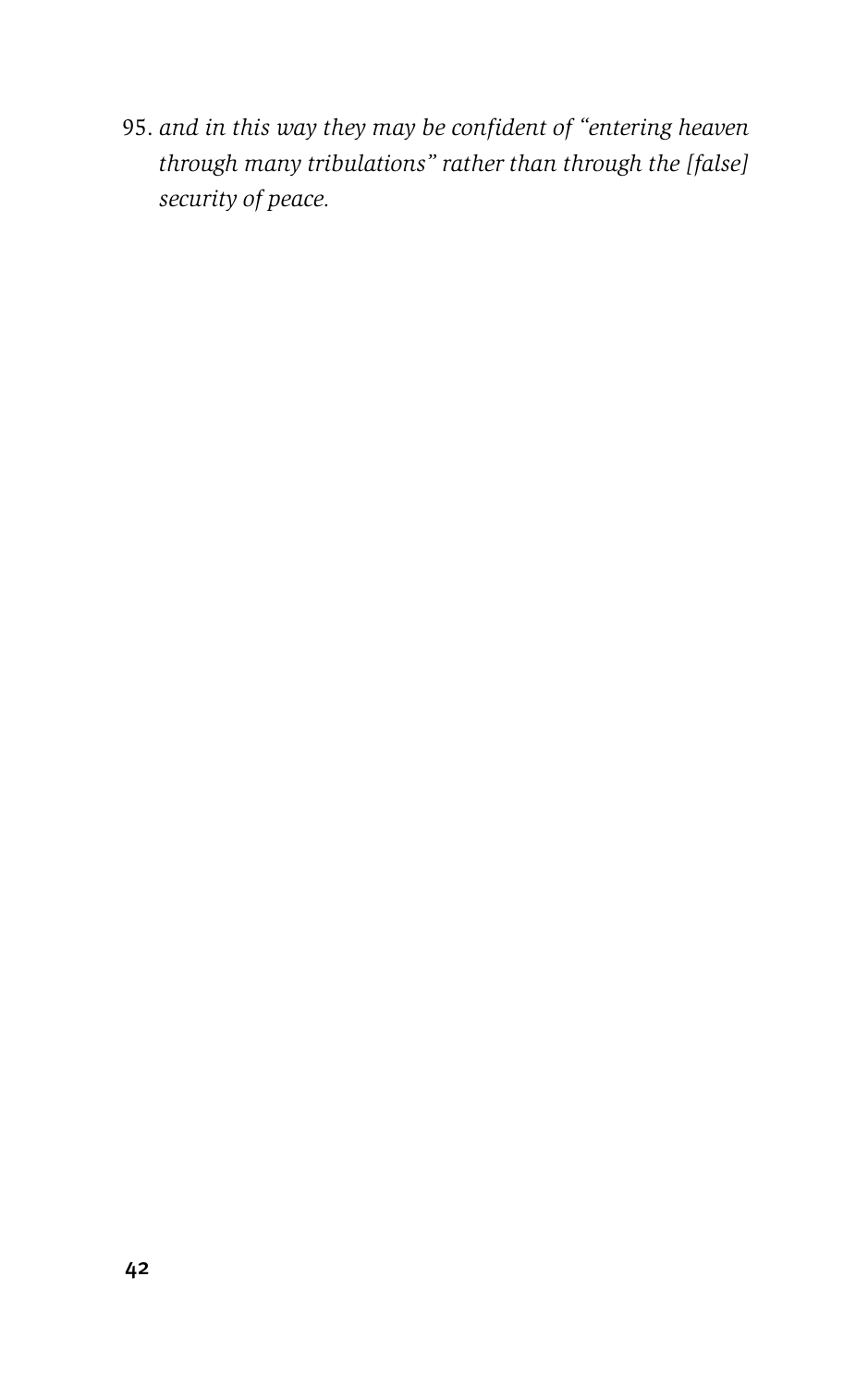## New theses: The Leipzig Disputation

His indulgence theses of 1517 were intended by Luther to instigate a disputation at his university, a form of academic debate common at the time. Although this never took place, Luther did dispute with members of his order in Heidelberg in 1518 and with the great Catholic theologian Johann Eck from Ingolstadt in Leipzig in 1519. Luther's theses for the Leipzig Disputation repeated what he had written earlier, but finished with even stronger criticism of the Church. Luther branded his opponents as "sophists" and "theologists", meaning bad philosophers and bad theologians, while he himself referred to decisions of the Council of Nicaea, which had met in 325 and was generally recognized.

Following the church father Augustine, Luther developed a very strict, serious doctrine of sin that corresponded to his experiences as a monk. He branded the counter position as Pelagianism, linking it to a  $4<sup>th</sup>$ -century doctrine connected with the theologian Pelagius, among others, which had been condemned at various synods. He believed that he was even in agreement with Aristotle in this respect, who was highly revered by his opponents. But Luther contrasted a person's radical recognition of their sin with God's radical readiness to forgive. He rejected the Church's practice of reserving the forgiveness of specific sins for higher dignitaries. Every priest was obliged to forgive anyone who was ready to repent.

During the Disputation itself, Eck drew Luther even further out of his reserve, and Luther declared that popes and councils could be in error, and frequently had been. At the Council of Constance in 1415, some of Johann Hus' thoughts had been wrongly condemned. In Constance, the theologian Hus from Prague had been declared a heretic and burned at the stake.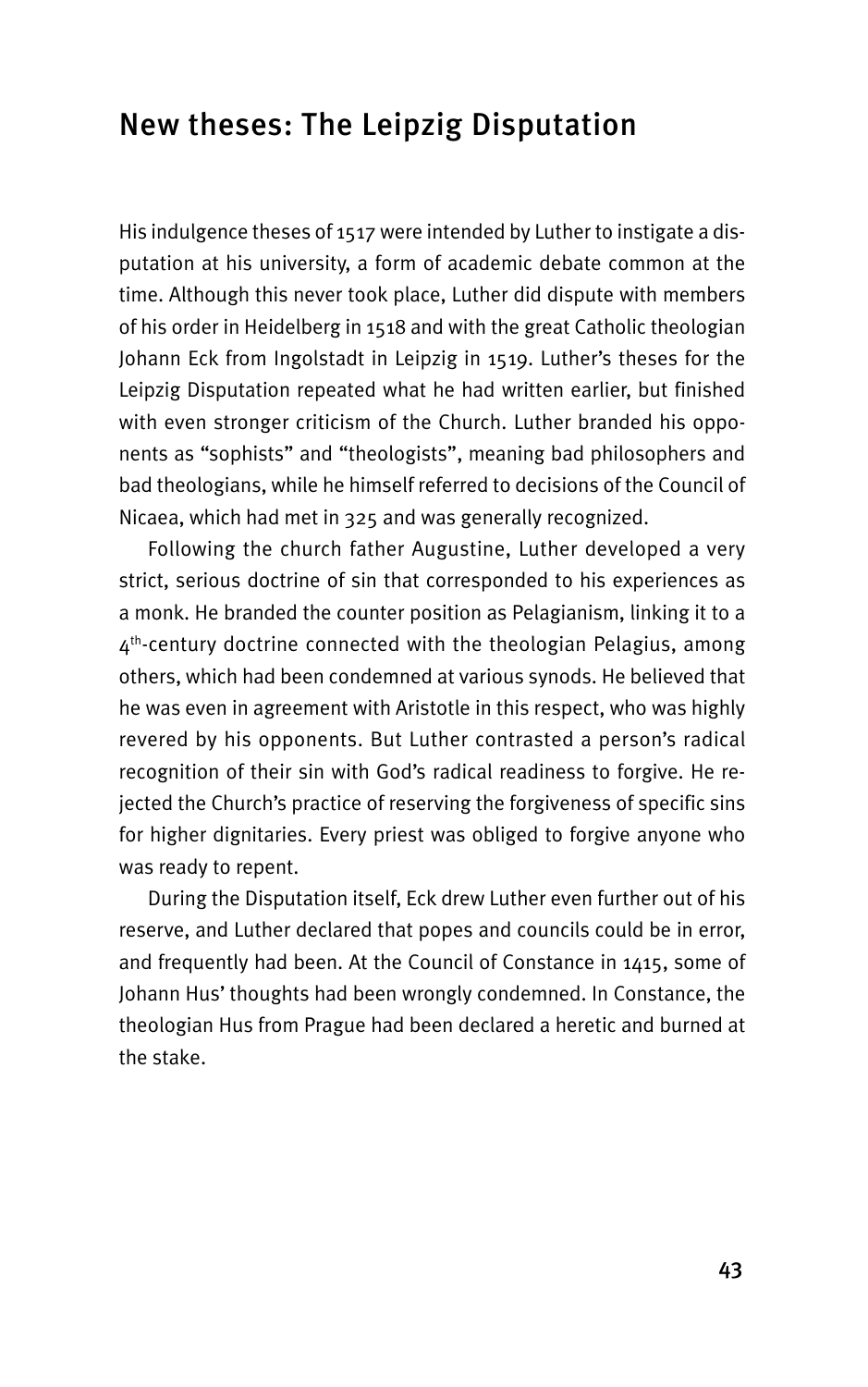Martin Luther, Die Thesen zur Leipziger Disputation (1519): WA, Vol. 2, pp. 160f. Translation: LW, Vol. 31, pp. 317–318.

Martin Luther will defend the following theses against new and old errors at the University of Leipzig.

- 1. Every man sins daily, but he also repents daily according to Christ's teaching, "Repent" (Matthew 4:17), possibly with the exception of a person who has just been made righteous and who does not need repentance, although the heavenly vinedresser daily prunes the fruit–bearing vines (John 15:1–2).
- 2. To deny that man sins even when doing good; that venial sin is pardonable, not according to its nature, but by the mercy of God; or that sin remains in the child after baptism; that is equivalent to crushing Paul and Christ under foot.
- 3. He who maintains that a good work and penance begin with the hatred of sins and prior to the love of righteousness and that one no longer sins in doing good work, him we number among the Pelagian heretics; but we also prove that this is a silly interpretation of his holy Aristotle.
- 4. God changes an eternal punishment into a temporary one, that is, the punishment of carrying the cross. Canons or priests have no power to burden one with the cross or to remove it, although, deceived by harmful flatterers, they presume that they can do this.
- 5. Every priest must absolve the penitent of punishment and guilt. If he does not, he sins. So does a higher prelate if he reserves secret matters without good reason, though the usage of the church, that is, of flatterers, opposes this.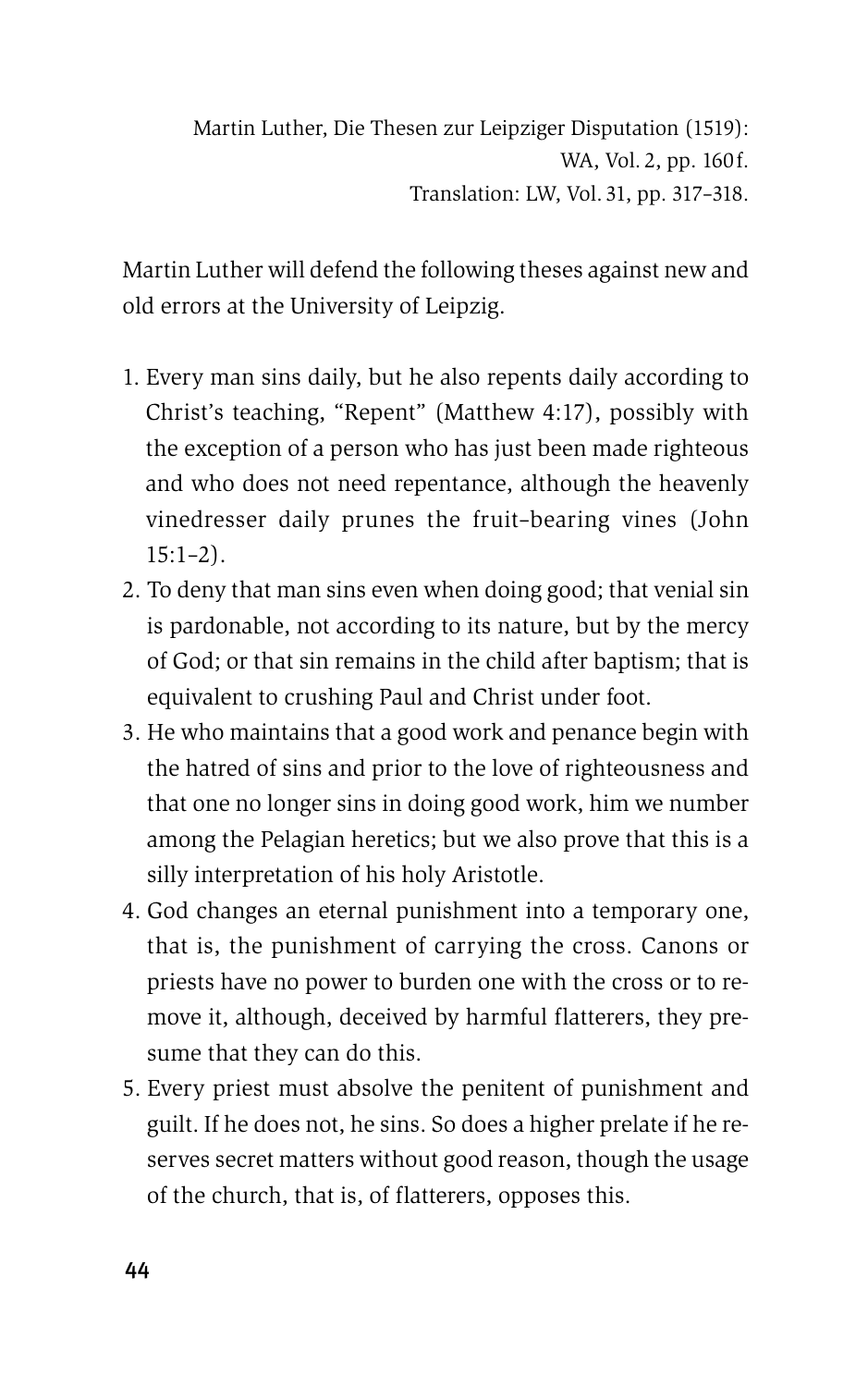- 6. Perhaps the souls in purgatory do render satisfaction for their sins. It is brazen rashness, however, to assert that God demands more of a dying person than a willingness to die since in no way can this assertion be proven.
- 7. He who babbles about the free will being the master of good or evil deeds shows he does not know what faith, contrition, or free will are; nor does he know who imagines that one is not justified alone by faith in the Word, or that faith is not lost in every mortal sin.
- 8. It is contrary to truth and reason to state that those who die unwillingly are deficient in love and must therefore suffer the horror of purgatory, but only if truth and reason are the same as the opinions of the would–be theologians.
- 9. We are familiar with the assertion of would–be theologians that the souls in purgatory are certain of their salvation and that grace is no longer increased in them; but we marvel at these very learned men that they can offer the uneducated no cogent reason for this their conviction.
- 10. It is certain that the merit of Christ is the treasure of the church and that this treasure is enhanced by the merits of the saints; but no one except a filthy flatterer or one who strays from the truth and embraces certain false practices and usages of the church pretends that the merits of Christ are the treasure of indulgences.
- 11. To say that indulgences are a blessing for a Christian is insane, for they are in truth a hindrance to a good work; and a Christian must reject indulgences because of their abuse, for the Lord says, "I, I am He who blots out your transgressions for my own sake" (Isaiah 43:25), not for the sake of money.
- 12. Completely unlearned sophists and pestiferous flatterers dream that the pope can remit every punishment owed for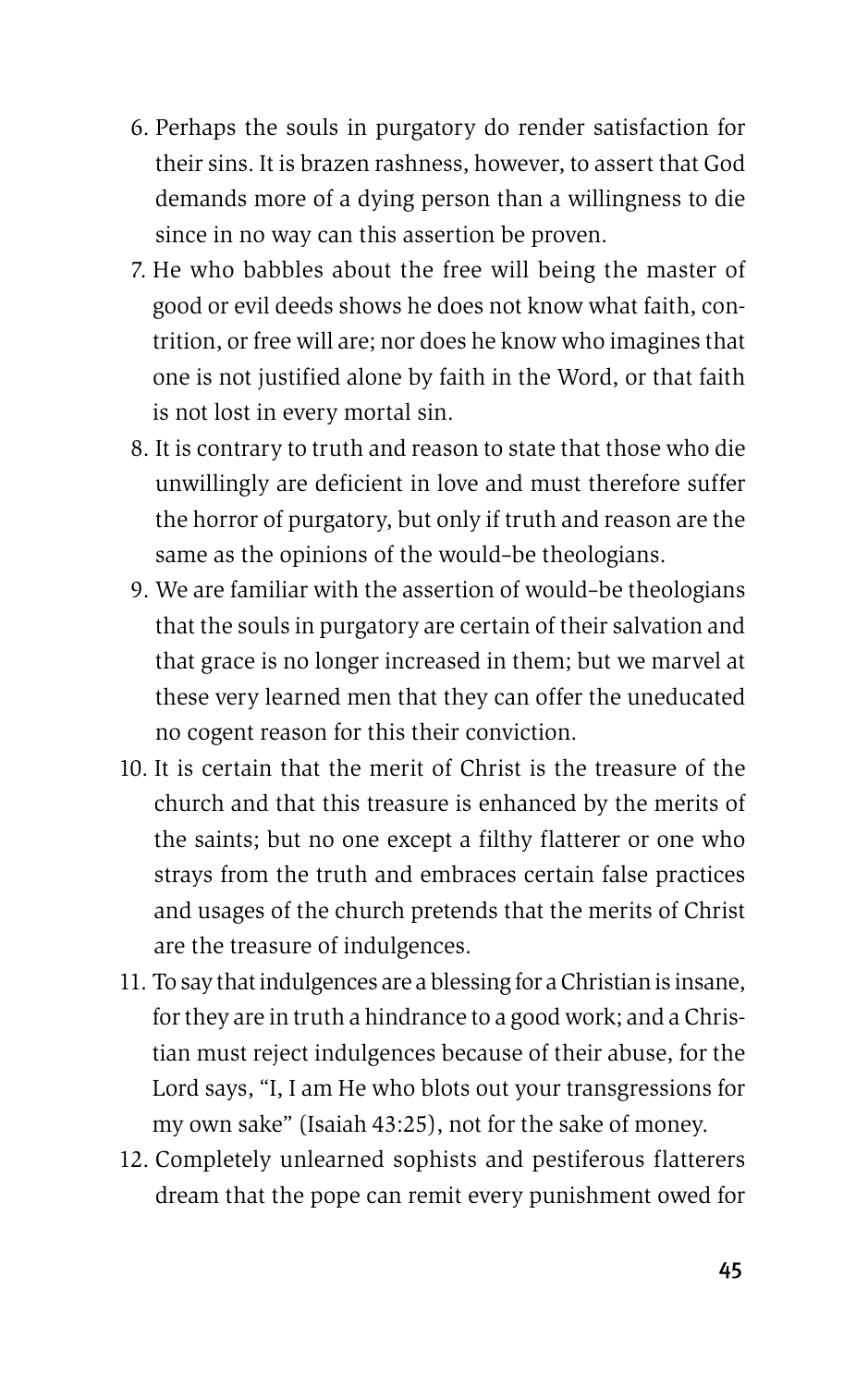sins in this and the future life and that indulgences are helpful to those who are not guilty. But they cannot prove this with so much as a gesture.

13. The very callous decrees of the Roman pontiffs which have appeared in the last four hundred years prove that the Roman church is superior to all others. Against them stand the history of eleven hundred years, the test of divine Scripture, and the decree of the Council of Nicaea, the most sacred of all councils.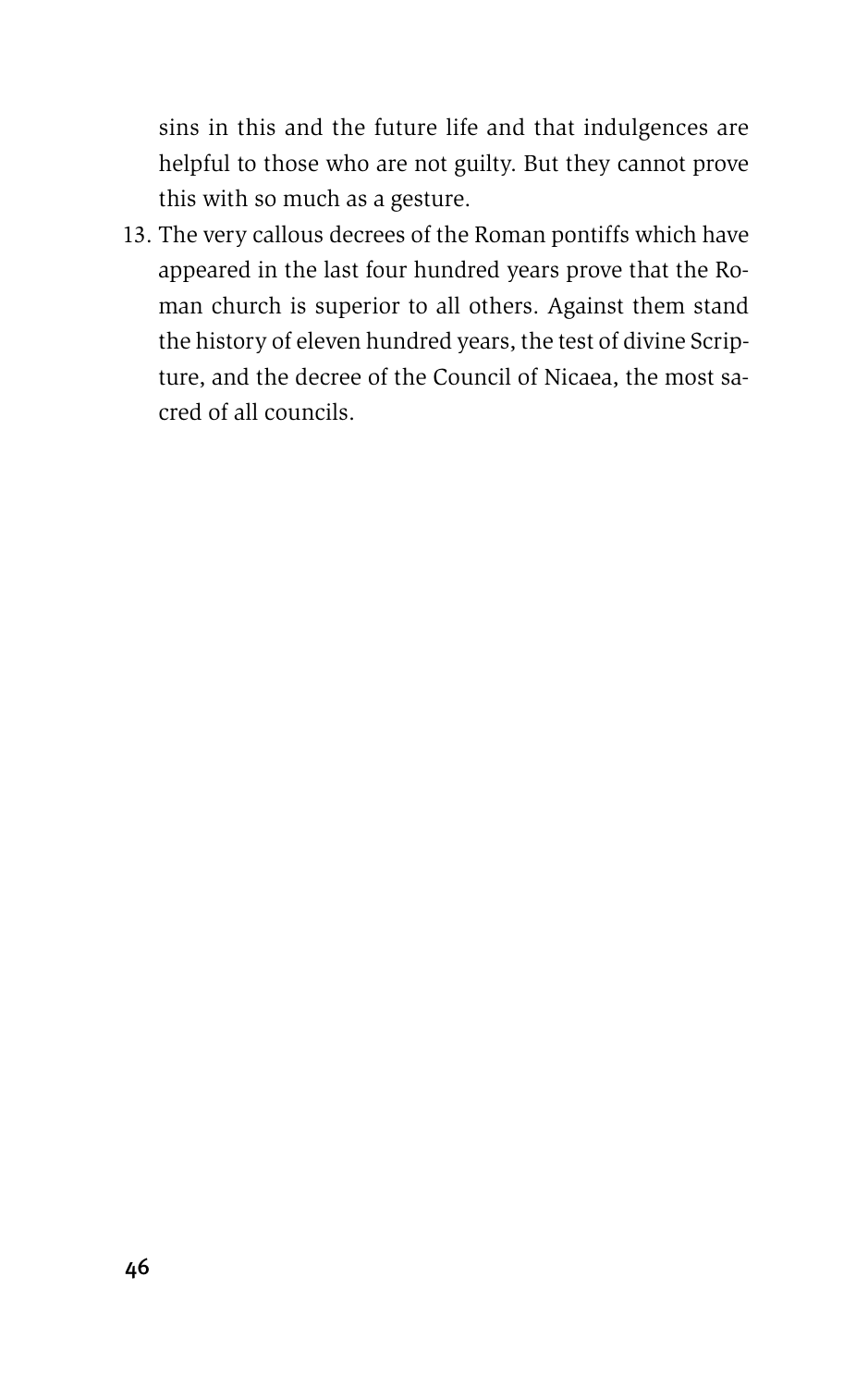# Luther demands reforms: "To the Christian Nobility" (1520)

Of all his writings, Luther's reform program addressed to the nobles and published in 1520 proved to have the greatest effect on the course of the history of the Reformation. Luther described a church which had built walls around itself to protect it from reforms. These walls consist of three central doctrines which Luther depicts and subsequently refutes: 1. There is spiritual authority and secular authority, whereby the spiritual state is superior to the worldly jurisdiction. 2. Only the priesthood, in particular the pope, is entitled and competent to interpret the Bible. 3. Only the pope can summon and chair a church assembly, a council. Luther, on the other hand, declares that all Christians have a spiritual status and are priests. With his doctrine of "the priesthood of all believers," as it was later known, he encouraged the nobility, the secular authorities, to reform the Church, but also said that every single Christian should take church affairs into their own hands in their own parish. In the second part of his pamphlet, Luther presented 44 proposals for reform concerning the Church, politics and society. There was hardly any aspect of life which he failed to mention, and he was not reticent in his demands for social changes.

Luther's "Nobility Tract", as the work is known in short, was published in August 1520 and soon reprinted in fifteen editions. Tens of thousands of copies were distributed not just in Germany but all over Europe. To this day, it remains one of Luther's most frequently read texts.

In 1520, Luther experienced his greatest journalistic successes and the dissemination of pictures of him began. After the first Luther picture, which was never published in print, Lucas Cranach created a second, more pleasing one in 1520, which was printed in many variations. It shows the monk, dignified, in a niche with the Holy Scripture in his hand. Cranach thus wanted to show Luther to the curious people as a theological teacher, preacher and monk whose teachings were firmly based on the Holy Scriptures.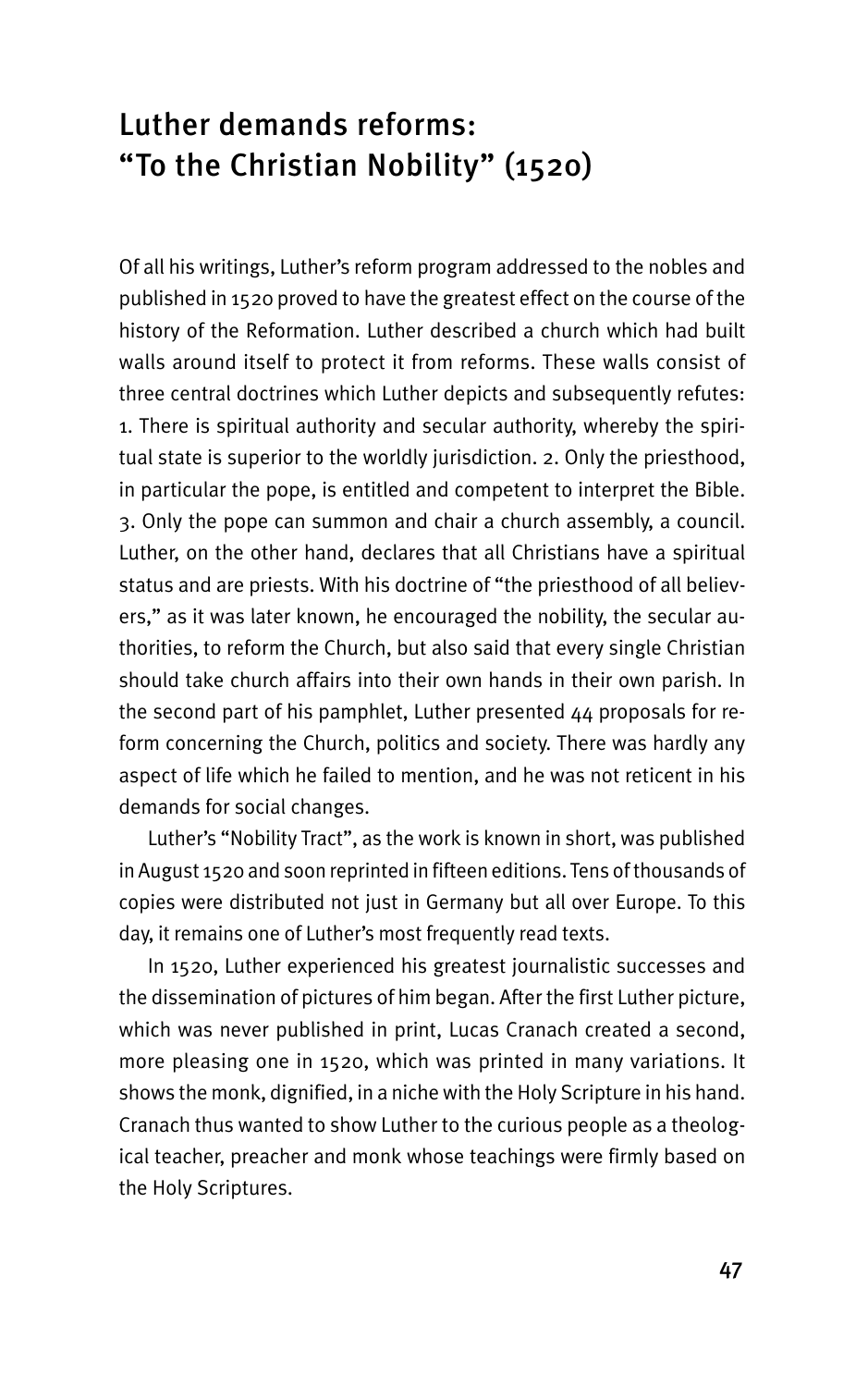Martin Luther, An den christlichen Adel deutscher Nation (1520): WA, Vol. 6, pp. 381–469. Translation: AL, Vol. 1, pp. 380–463.

#### Three walls that protect the church from reforms

The Romanists have very cleverly built three walls around themselves. Hitherto they have protected themselves by these walls in such a way that no one has been able to reform them. As a result, the whole of Christendom has fallen horribly.

In the first place, when secular authority has been used against them, they have made decrees and declared that secular authority has no jurisdiction over them, but that, on the contrary, spiritual authority is above secular authority. In the second place, when the attempt is made to reprove them with the Scriptures, they raise the objection that only the pope may interpret the Scriptures. In the third place, if threatened with a council, their story is that no one may summon a council but the pope.

In this way they have cunningly stolen our three rods from us, so that they may go unpunished. They have ensconced themselves within the safe stronghold of these three walls so that they can practice all the knavery and wickedness that we see today. Even when they have been compelled to hold a council, they have weakened its power in advance by putting the princes under oath to let them remain as they were. In addition, they have given the pope full authority over all decisions of a council, so that it is all the same whether there are many councils or no councils. They only deceive us with puppet shows and sham fights. They fear terribly for their skin in a really free council! They have so intimidated kings and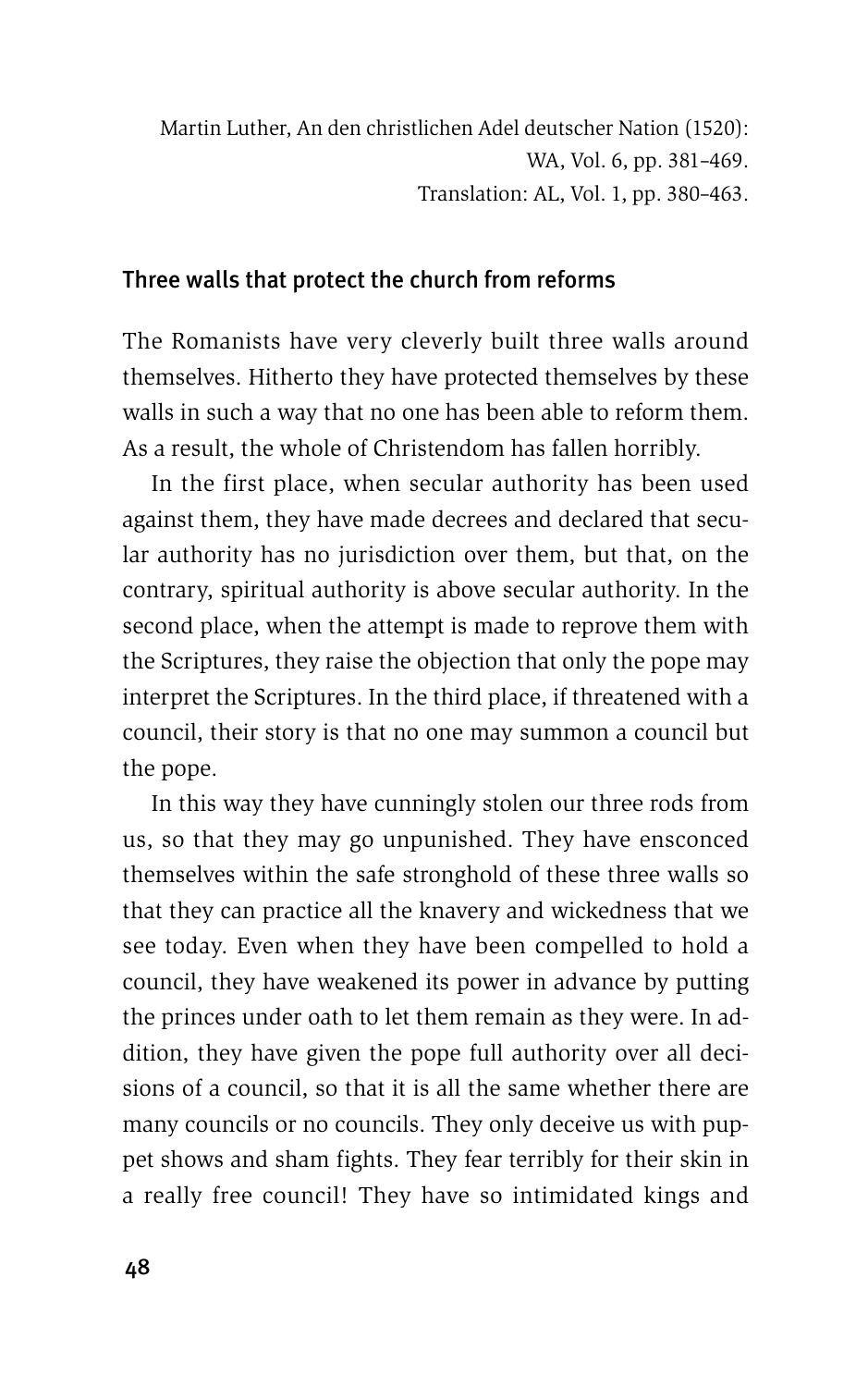princes with this technique that they believe it would be an offense against God not to be obedient to the Romanists in all their knavish and ghoulish deceits.

May God help us and give us just one of those trumpets with which the walls of Jericho were knocked down (Joshua 6:20) to blow down these walls of straw and paper as well and set free the Christian rods for the punishment of sin, [as well as] bring to light the craft and deceit of the devil, to the end that through punishment we may reform ourselves and once more attain God's favor.

### Attack on the first wall: The distinction between clergy and laity

Luther shows that, as a result of the universal priesthood in Christianity, there is no basic difference between clergy and laity, but only a pragmatic distribution of the work to be done. Referring to recognized church fathers of the  $4<sup>th</sup>$  and  $5<sup>th</sup>$  centuries, Augustine, Ambrose and Cyprian, he makes it clear that bishops were elected by the people. He vigorously rejects the Roman view that the clergy – even with respect to worldly matters – were superior to the laity and thus above the secular authorities. On the contrary, Luther grants the authorities the right to intervene in and reform the Church. He is against church jurisdiction – the so–called Canon Law – which prevents this.

Let us begin by attacking the first wall. It is pure invention that pope, bishop, priests, and monks are called the spiritual estate while princes, lords, artisans, and farmers are called the secular estate. This is indeed a piece of deceit and hypocrisy. Yet no one need be intimidated by it, and for this reason: all Christians are truly of spiritual status, and there is no difference among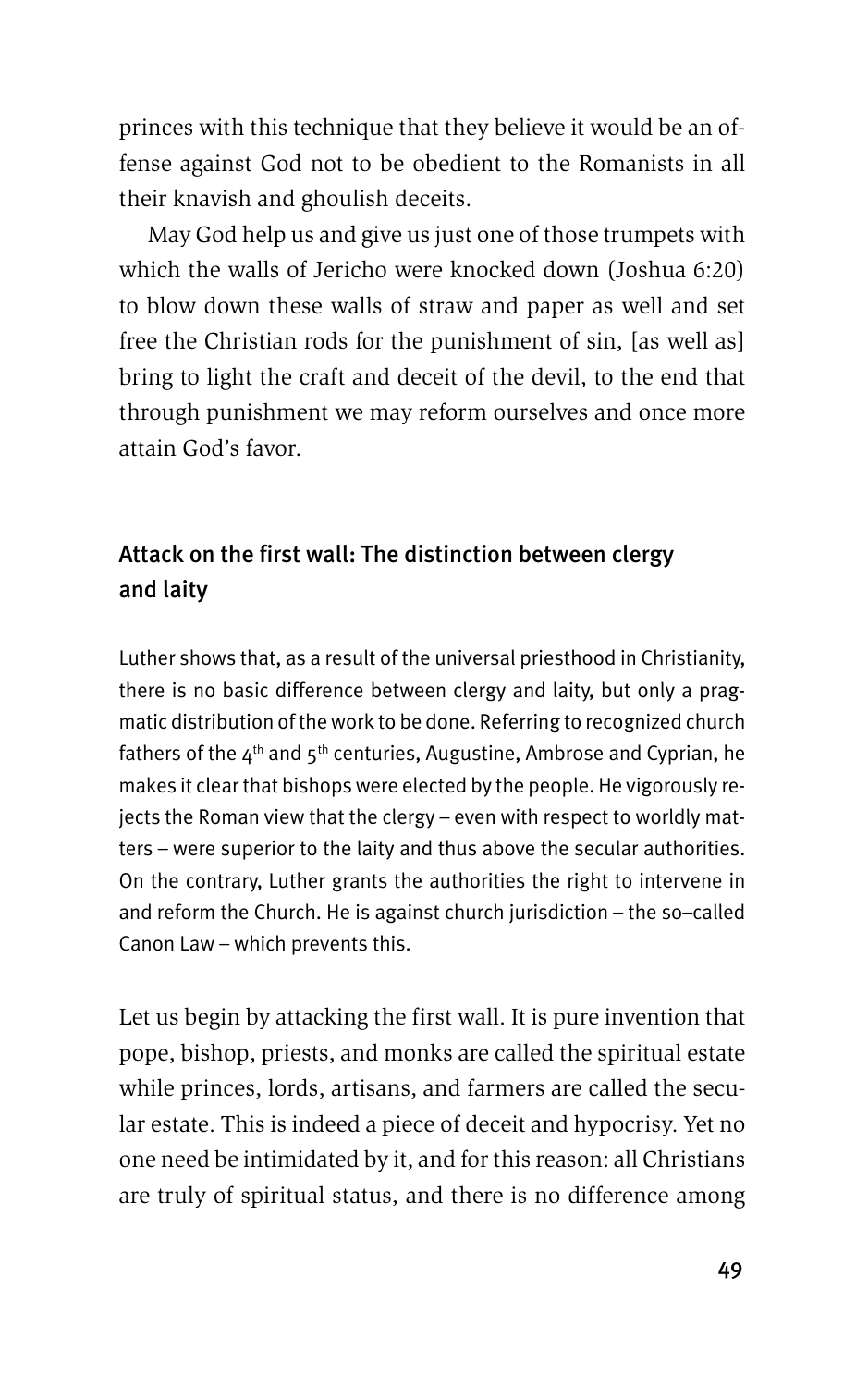them except that of office. Paul says in 1 Corinthians 12:12–13 that we are all one body, yet every member has its own work by which it serves the others. This is because we all have one baptism, one gospel, one faith, and are all Christians alike; for baptism, gospel, and faith alone make us spiritual and a Christian people. But if a pope or bishop anoints, tonsures, ordains, consecrates, and prescribes garb different from that of the laity, he can perhaps thereby create a hypocrite or an anointed priestling<sup>2</sup>, but he can never make anyone into a Christian or into a spiritual person by so doing. Accordingly, we are all consecrated priests through baptism, as St. Peter says in 1 Peter 2:9, "You are a royal priesthood and a priestly realm." And the Apocalypse says, "Thou hast made us to be priests and kings by thy blood" (Revelation 5:9–10). For if we had no higher consecration than that which pope or bishop gives, such consecration by pope or bishop would never make a priest, and no one could say Mass or preach a sermon or give absolution.

Therefore, when a bishop consecrates it is nothing else than that in the place and in the name of the whole community, all members of which have the same power, he selects one person and charges him with exercising this power on behalf of the others. It is just as if ten brothers, all the sons and equal heirs of a king, were to choose one of their number to rule the inheritance for them: even though they are all kings and of equal

<sup>2</sup> The original text reads »Ölgötze«, literally »anointed idol«. This is an expression equivalent to »stuffed dummy«, somebody who is merely visible but not active. It contains an allusion to the anointment of priests with oil and also to the disciples who slept in Gethsemane at the foot of the Mount of Olives (in German *Ölberg* »oil mountain«).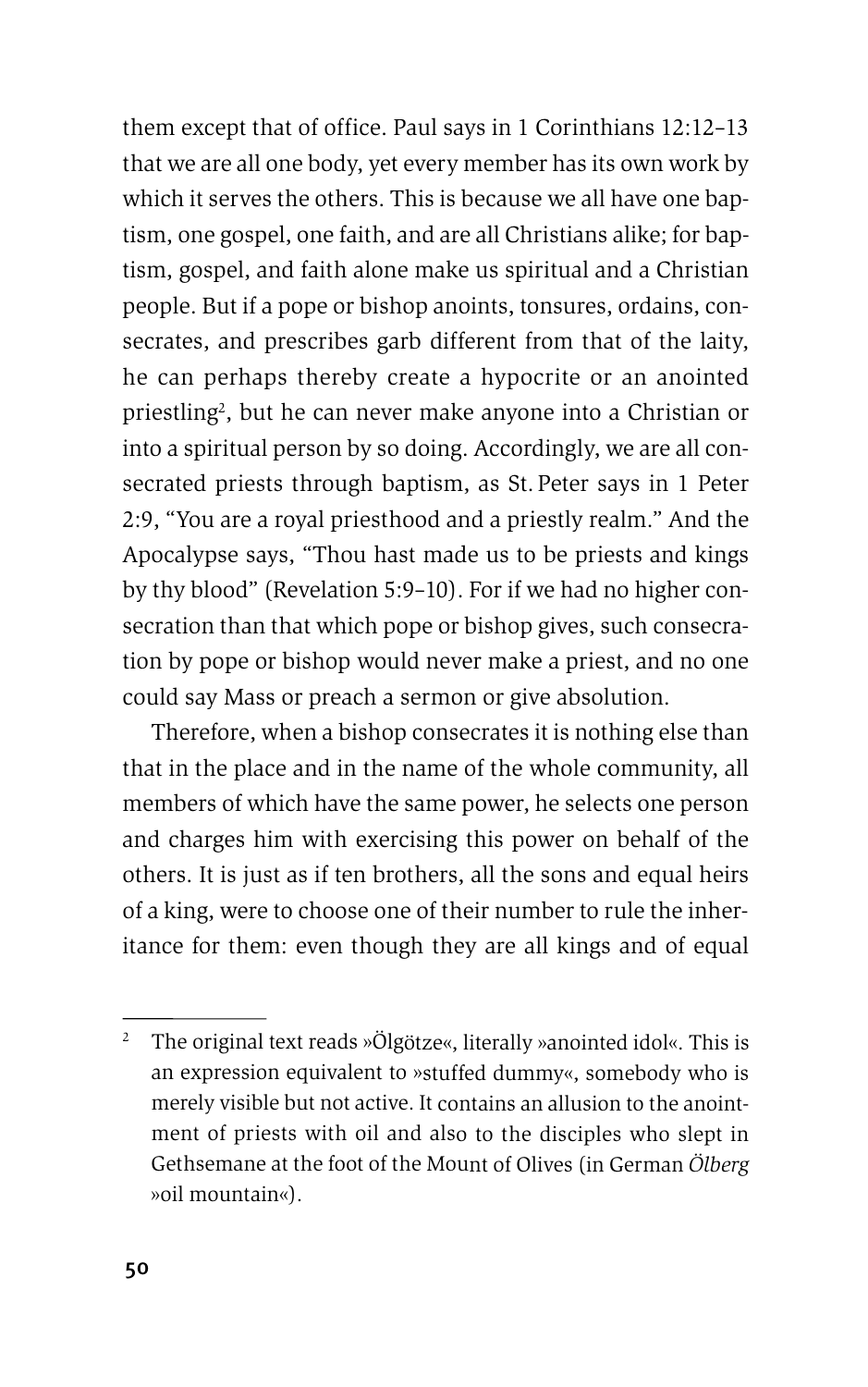power, one of them is charged with the responsibility of ruling. To put it still more clearly: suppose a group of earnest Christian laypeople were taken prisoner and set down in a desert without an episcopally ordained priest among them. And suppose they were to come to a common mind there and then in the desert and elect one of their number, whether he were married or not, and charge him to baptize, say Mass, pronounce absolution, and preach the gospel. Such a man would be as truly a priest as if he had been ordained by all the bishops and popes in the world. This is why in cases of necessity anyone can baptize and give absolution. This would be impossible if we were not all priests. Through canon law the Romanists have almost destroyed and made unknown the wondrous grace and authority of baptism and Christian status. In times gone by, Christians used to choose their bishops and priests in this way from among their own number, and they were confirmed in their office by the other bishops without all the fuss that goes on nowadays. St.Augustine, Ambrose, and Cyprian each became [a bishop in this way].

Since those who exercise secular authority have been baptized with the same baptism, and have the same faith and the same gospel as the rest of us, we must admit that they are priests and bishops, and we must regard their office as one that has a proper place in the Christian community and is useful to it. For whoever has crawled out of the water of baptism can boast that he is already a consecrated priest, bishop, and pope, even though it is not seemly that just anybody should exercise such an office. Because we are all priests of equal standing, no one must push himself forward and take it upon himself, without our consent and election, to do that for which we all have equal authority. For no one dare take upon himself what is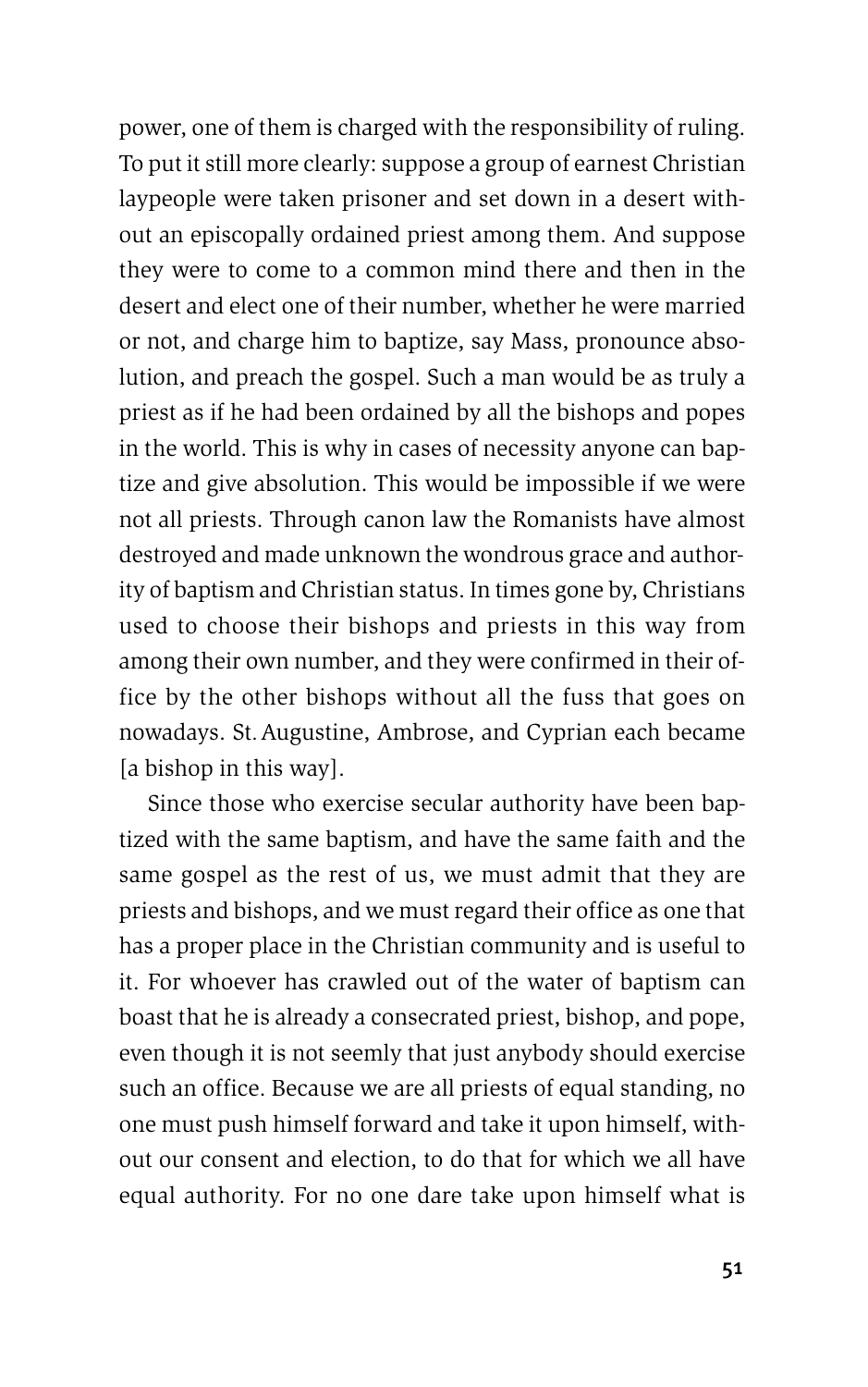common to all without the authority and consent of the community. And should it happen that someone chosen for such office were deposed for abuse of it, he would then be exactly what he was before. Therefore, a priest in Christendom is nothing else but an officeholder. As long as he holds office, he takes precedence; where he is deposed, he is a peasant or a townsman like anybody else. Indeed, a priest is never a priest when he is deposed. But now the Romanists have invented *characteres indelebiles*<sup>3</sup> and blather that a deposed priest is nevertheless something different from a mere layman. They fancy that a priest can never be anything other than a priest, or ever become a layman. All this is just contrived talk and human law.

It follows from this that there is no true, basic difference between laymen and priests, princes and bishops, or (as they say) between spiritual and secular, except that of office and work, and not that of status. For they are all of spiritual status, all are truly priests, bishops, and popes. But they do not all have the same work to do, just as priests and monks do not all have exactly the same work. This is the teaching of St. Paul in Romans 12:4–5 and 1 Corinthians 12:12 and in 1 Peter 2:9, as I have said above, namely, that we are all one body of Christ the Head, and all members one of another. Christ has neither two bodies nor two kinds of body, one secular and the other spiritual. There is but one head and one body.

<sup>&</sup>lt;sup>3</sup> According to church dogma, with the understanding of consecration to the priesthood as a sacrament, the prevalent opinion was that a man's ordination to holy orders effected in him a lasting and permanent change, comparable to baptism, which can also not be reversed.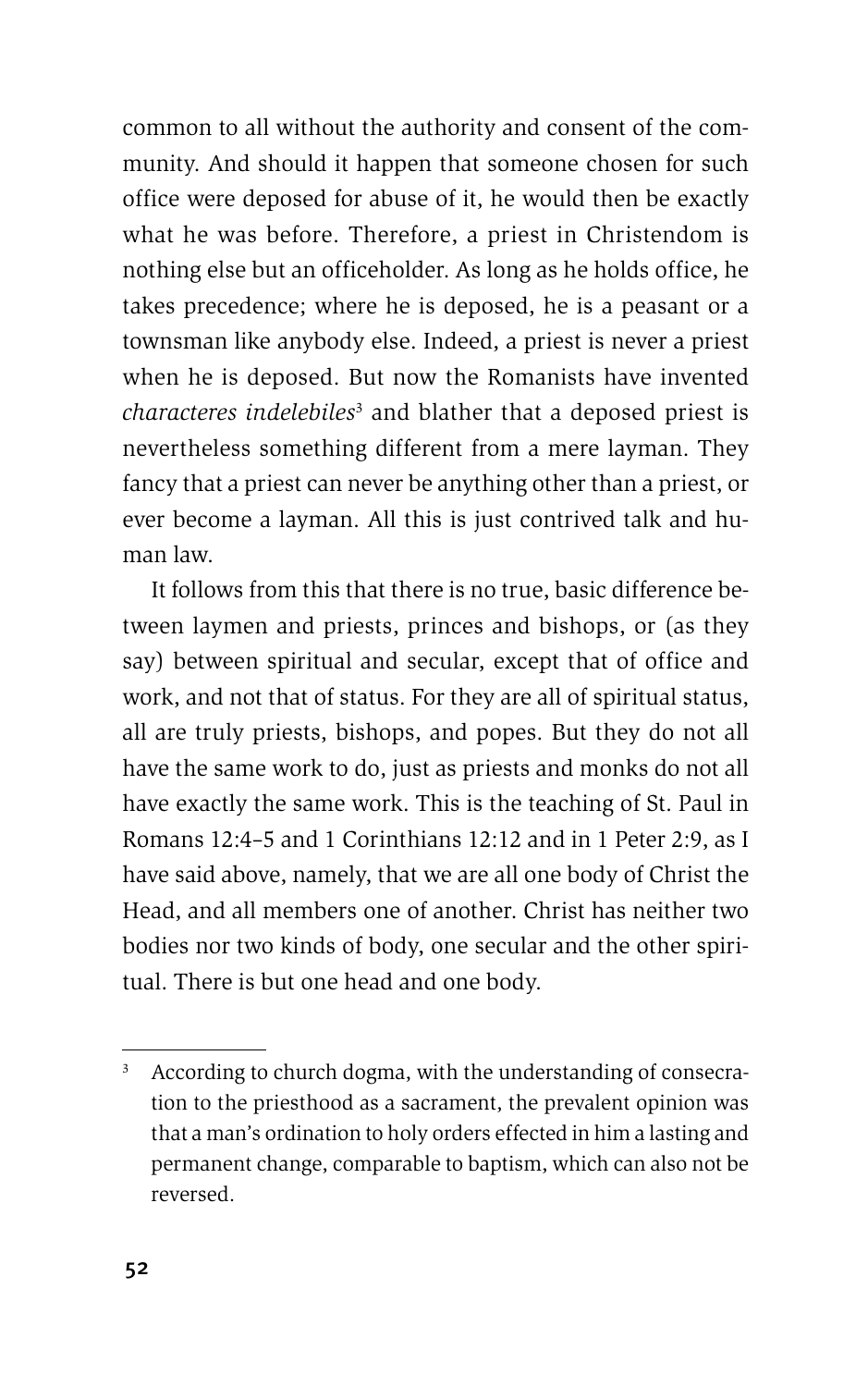Therefore, just as those who are now called "spiritual," that is, priests, bishops, or popes, are neither different from other Christians nor superior to them, except that they are charged with the administration of the word of God and the sacraments, which is their work and office, so it is with secular government, which has the sword and rod in hand to punish the wicked and protect the good. A cobbler, a blacksmith, a peasant – each has the work and office of his trade, and yet they are all alike consecrated priests and bishops, and everyone should benefit and serve everyone else by means of their own work or office, so that in this way many kinds of work may be done for the bodily and spiritual welfare of the community, just as all the members of the body serve one another (1 Corinthians  $12:14-26$ 

Now consider how Christian the decree is which says that the secular power is not above the "spiritual estate" and has no right to punish it. That is as much as to say that the hand should not help the eye when it suffers pain. Is it not unnatural, not to mention un–Christian, that one member should not help another and prevent its destruction? In fact, the more honorable the member, the more the others ought to help. I say therefore that since secular authority is ordained of God to punish the wicked and protect the good, it should be left free to perform its office in the whole body of Christendom without restriction and without respect to persons, whether it affects pope, bishops, priests, monks, nuns, or anyone else. If it were sufficient for the purpose of preventing secular authority from doing its work to say that among Christian offices it is inferior to that of preacher, confessor, or anyone of spiritual status, one would also have to prevent tailors, cobblers, stonemasons, carpenters, cooks, innkeepers, farmers, and the practitioners of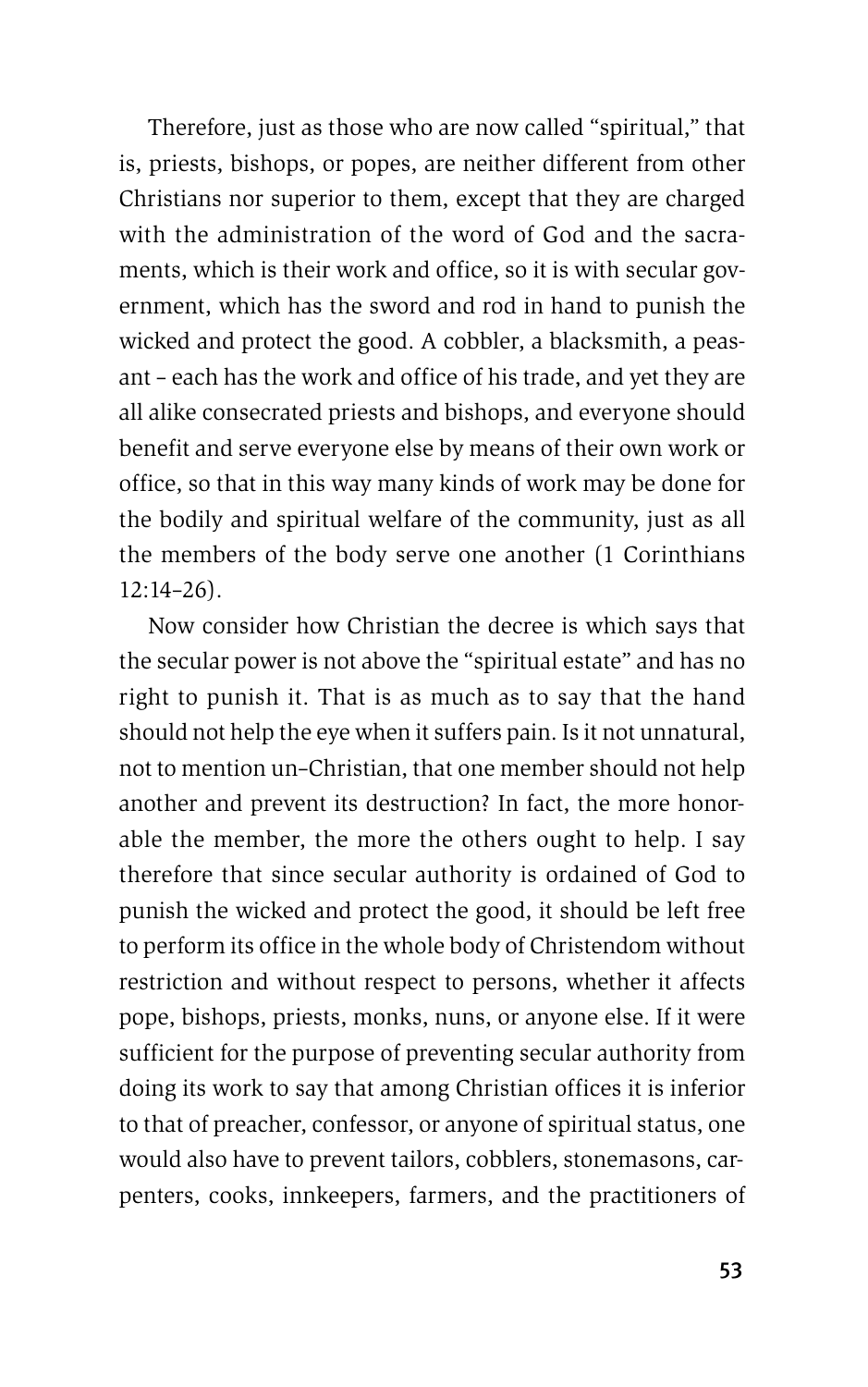all other secular trades from providing pope, bishops, priests, and monks with shoes, clothes, house, meat, and drink, as well as from paying them any tribute. But if these laypeople are allowed to do their proper work without restriction, what then are the Romanist scribes doing with their own laws, which exempt them from the jurisdiction of secular Christian authority? It is just so that they can be free to do evil and fulfill what St. Peter said: "False teachers will rise up among you who will deceive you, and with their false and fanciful talk, they will take advantage of you" (2 Peter 2:1–3).

For these reasons, Christian secular authority ought to exercise its office without hindrance, regardless of whether it is pope, bishop, or priest whom it affects. Whoever is guilty, let him suffer [punishment]. All that canon law has said to the contrary is the invention of Romanist presumption. For thus St. Paul says to all Christians, "Let every soul (I take that to mean the pope's soul also) be subject to governing authority, for it does not bear the sword in vain, but serves God by punishing the wicked and benefiting the good" (Romans 13:1, 4). St. Peter, too, says, "Be subject to all human ordinances for the sake of the Lord, who so wills it" (1 Peter 2:13, 15). He has also prophesied in 2 Peter 2:1, 3 that such men would arise and despise secular government. This is exactly what has happened through canon law.

So I think this first paper wall is overthrown. Inasmuch as secular rule has become a part of the Christian body, it is part of the spiritual estate, even though its work is physical. Therefore, its work should extend without hindrance to all the members of the whole body, to punish and use force whenever guilt deserves or necessity demands, without regard to whether the culprit is pope, bishop, or priest. Let the Romanists hurl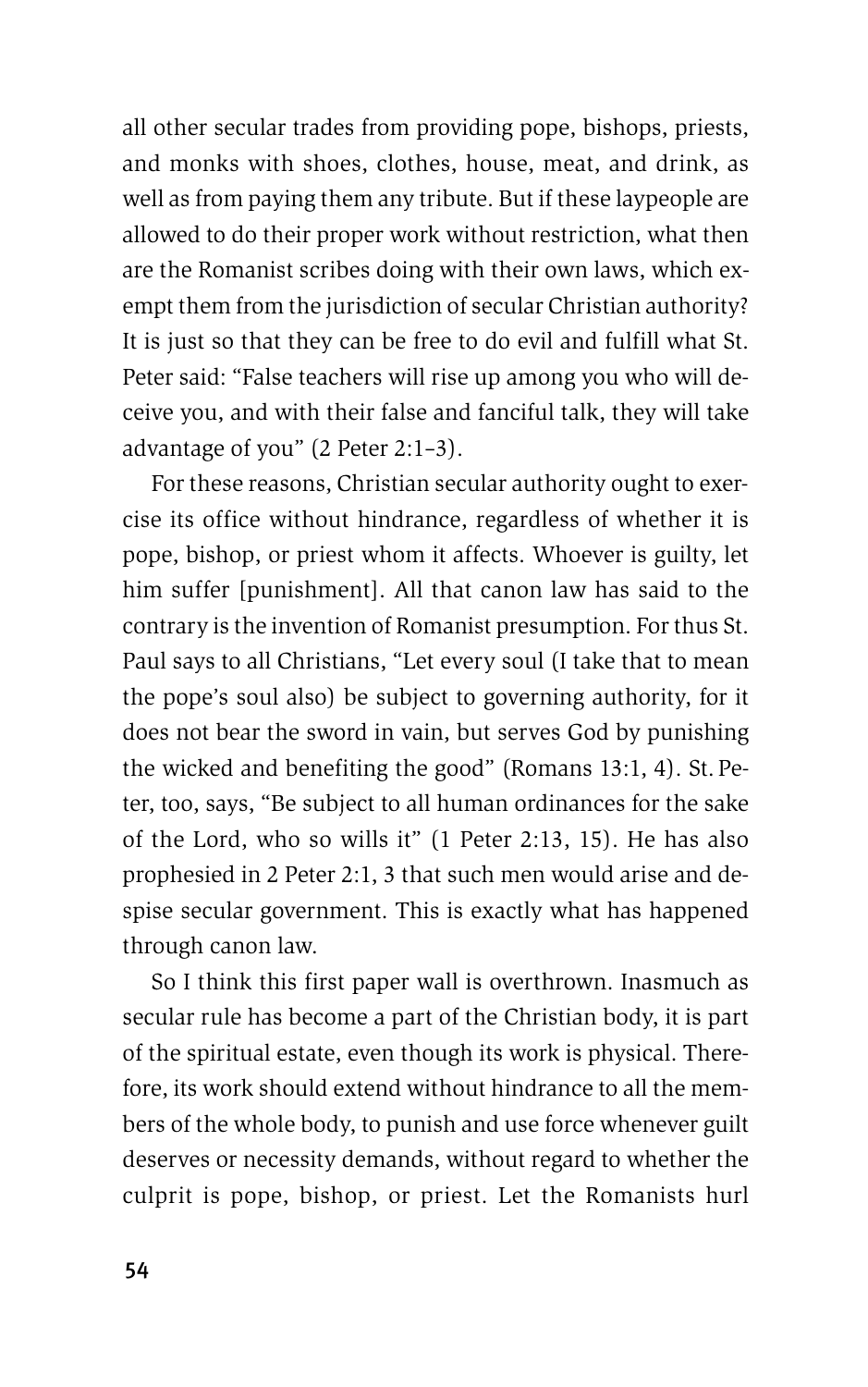threats and bans as they like. That is why guilty priests, when they are handed over to secular law, are first deprived of their priestly dignities. This would not be right unless the secular sword previously had had authority over these priests by divine right. Moreover, it is intolerable that in canon law so much importance is attached to the freedom, life, and property of the clergy, as though the laity were not also as spiritual and as good Christians as they, or did not also belong to the church. Why are your life and limb, your property and honor, so cheap and mine not, inasmuch as we are all Christians and have the same baptism, the same faith, the same Spirit, and all the rest? If a priest is murdered, the whole country is placed under interdict.4 Why not when a peasant is murdered? How does this great difference come about between two men who are both Christians? It comes from the laws and fabrications of men.

It can, moreover, be no good spirit that has invented such exceptions and granted such license and impunity to sin. For if it is our duty to strive against the words and works of the devil and to drive him out in whatever way we can, as both Christ and his apostles command us, how have we come to the point that we have to do nothing and say nothing when the pope or his cohorts undertake devilish words and works? Ought we merely out of regard for these people allow the suppression of divine commandments and truth, which we have sworn in baptism to support with life and limb? Then we should have to answer for all the souls that would thereby be abandoned and led astray! It must, therefore, have been the chief devil himself who said what is written in the canon law, that if the pope were

<sup>4</sup> Prohibition of performing all church rites.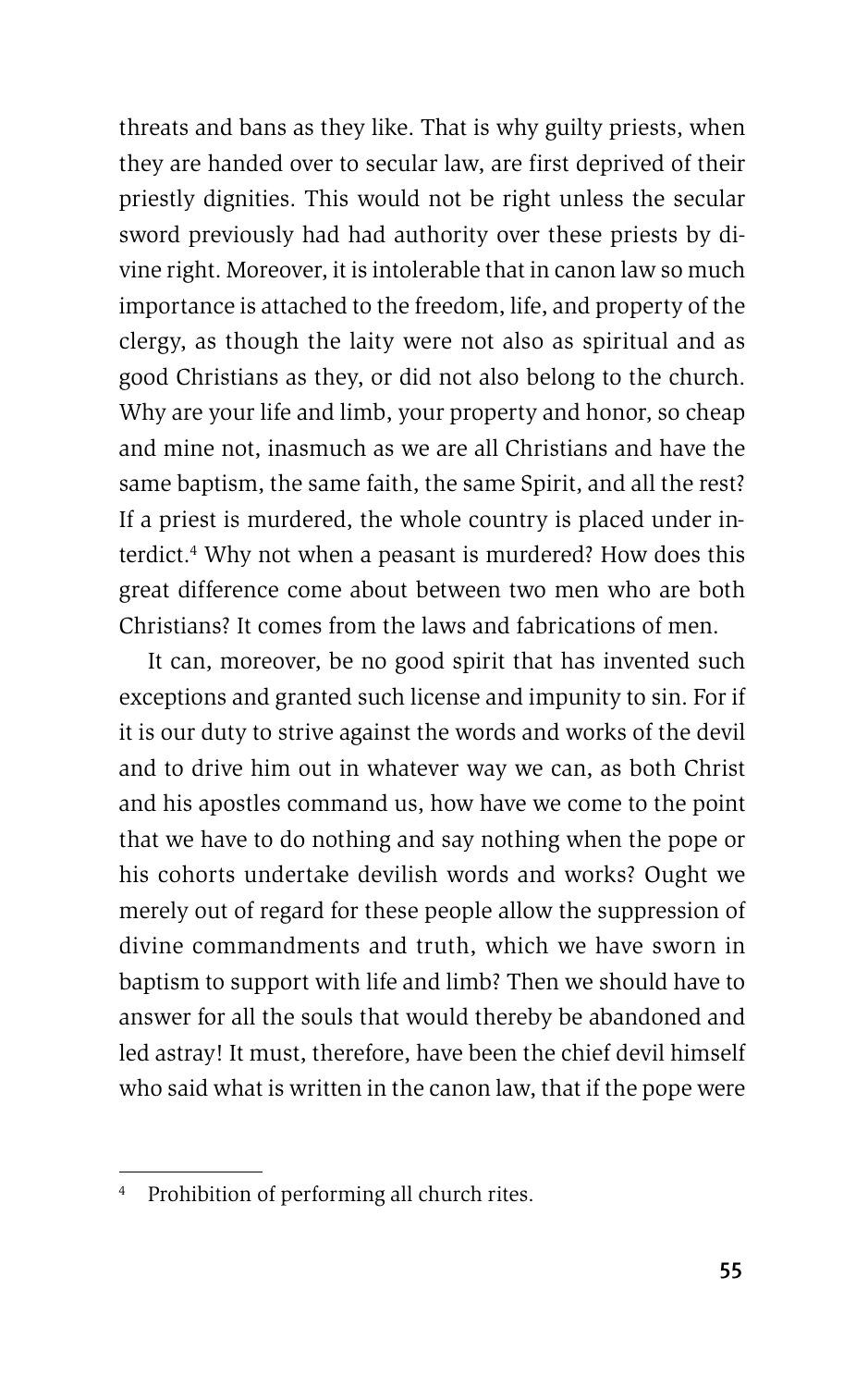so scandalously bad as to lead crowds of souls to the devil, still he could not be deposed. At Rome they build on this accursed and devilish foundation, and think that we should let all the world go to the devil rather than resist their knavery. If the fact that one man is set over others were sufficient reason why he should not be punished, then no Christian could punish another, since Christ commanded (Matthew 18:4; Luke 9:48) that all people should esteem themselves as the lowliest and the least.

## Attack on the second wall: The right to interpretation of the Bible

The Roman Church did not want the Bible to be in the hands of the people, but reserved it for the scholars and ministers of the Church. The highest authority for the interpretation of the Bible was the pope. Luther's objection to this was also based on his teaching of the universal priesthood. He cites many biblical examples to show that correct understanding of the Bible cannot be the exclusive prerogative of a supreme ecclesiastical authority. Faith is derived from the inner spiritual understanding of the Bible, which is why the Bible must be available to all.

The second wall is still more loosely built and less substantial. [The Romanists] want to be the only masters of Holy Scripture, although they never learn a thing from the Bible all their life long. They assume the sole authority for themselves, and, quite unashamed, they play about with words before our very eyes, trying to persuade us that the pope cannot err in matters of faith, regardless of whether he is righteous or wicked. Yet they cannot point to a single letter. This is why so many hereti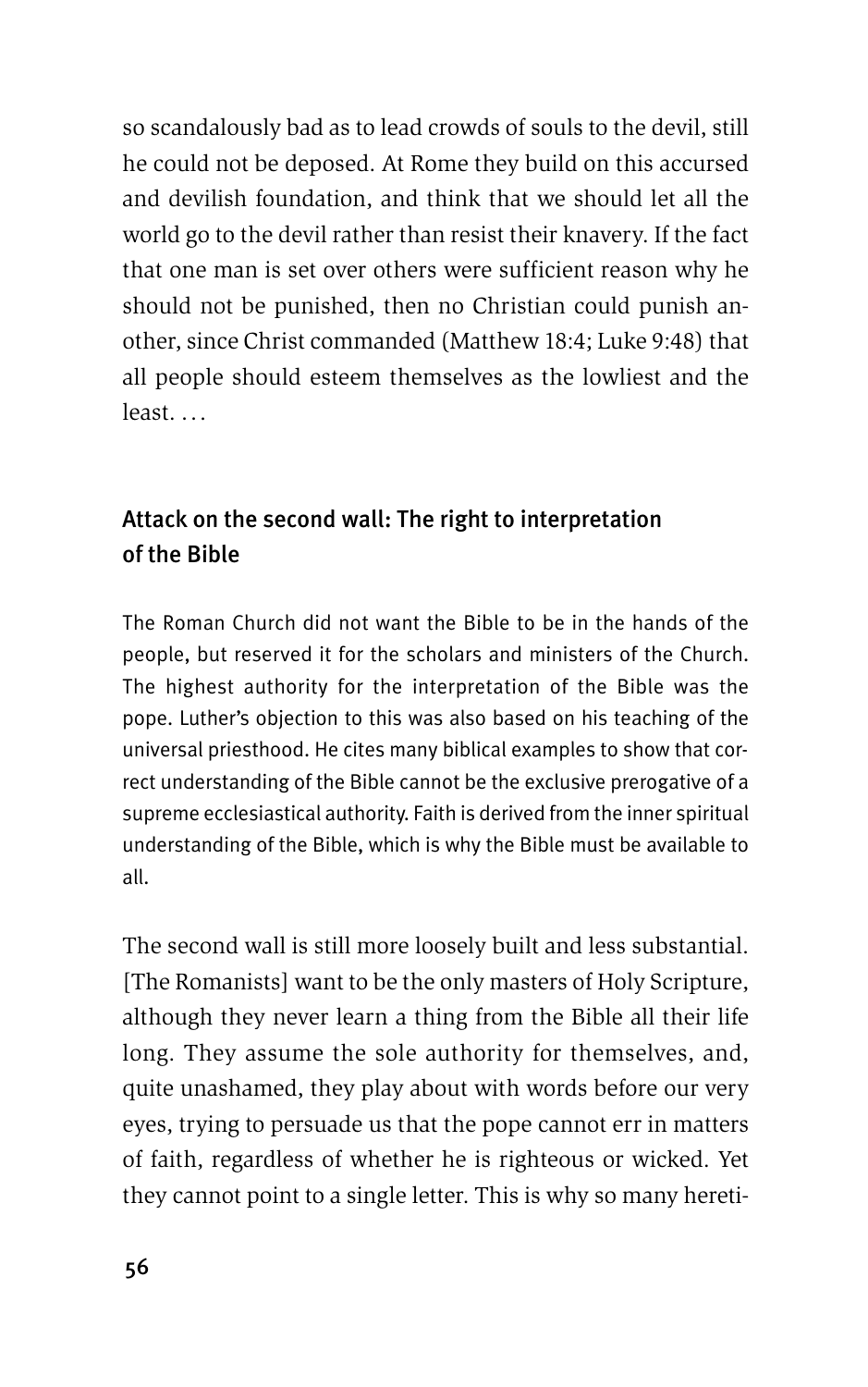cal and un–Christian, even unnatural, ordinances stand in the canon law. But there is no need to talk about these ordinances at present. Since these Romanists think the Holy Spirit never leaves them, no matter how ignorant and wicked they are, they become bold and decree only what they want. And if what they claim were true, why have Holy Scripture at all? Of what use is Scripture? Let us burn the Scripture and be satisfied with the unlearned gentlemen at Rome who possess the Holy Spirit! And yet the Holy Spirit can be possessed only by upright hearts. If I had not read the words with my own eyes, I would not have believed it possible for the devil to have made such stupid claims at Rome, and to have won supporters for them.

But so as not to fight them with mere words, we will quote the Scriptures. St. Paul says in 1 Corinthians 14:30, "If something better is revealed to anyone, though he is already sitting and listening to another in God's word, then the one who is speaking shall hold his peace and give place." What would be the point of this commandment if we were compelled to believe only the man who does the talking, or the man who is at the top? Even Christ said in John 6:45 that all Christians shall be taught by God. If it were to happen that the pope and his cohorts were wicked and not true Christians, were not taught by God and were without understanding, and at the same time some obscure person had a right understanding, why should the people not follow that one? Has the pope not erred many times? Who would help Christendom when the pope erred if we did not have others who had the Scriptures on their side and whom we could trust more than him?

Therefore, their claim that only the pope may interpret Scripture is an outrageous fancied fable. They cannot produce a single letter [of Scripture] to maintain that the interpretation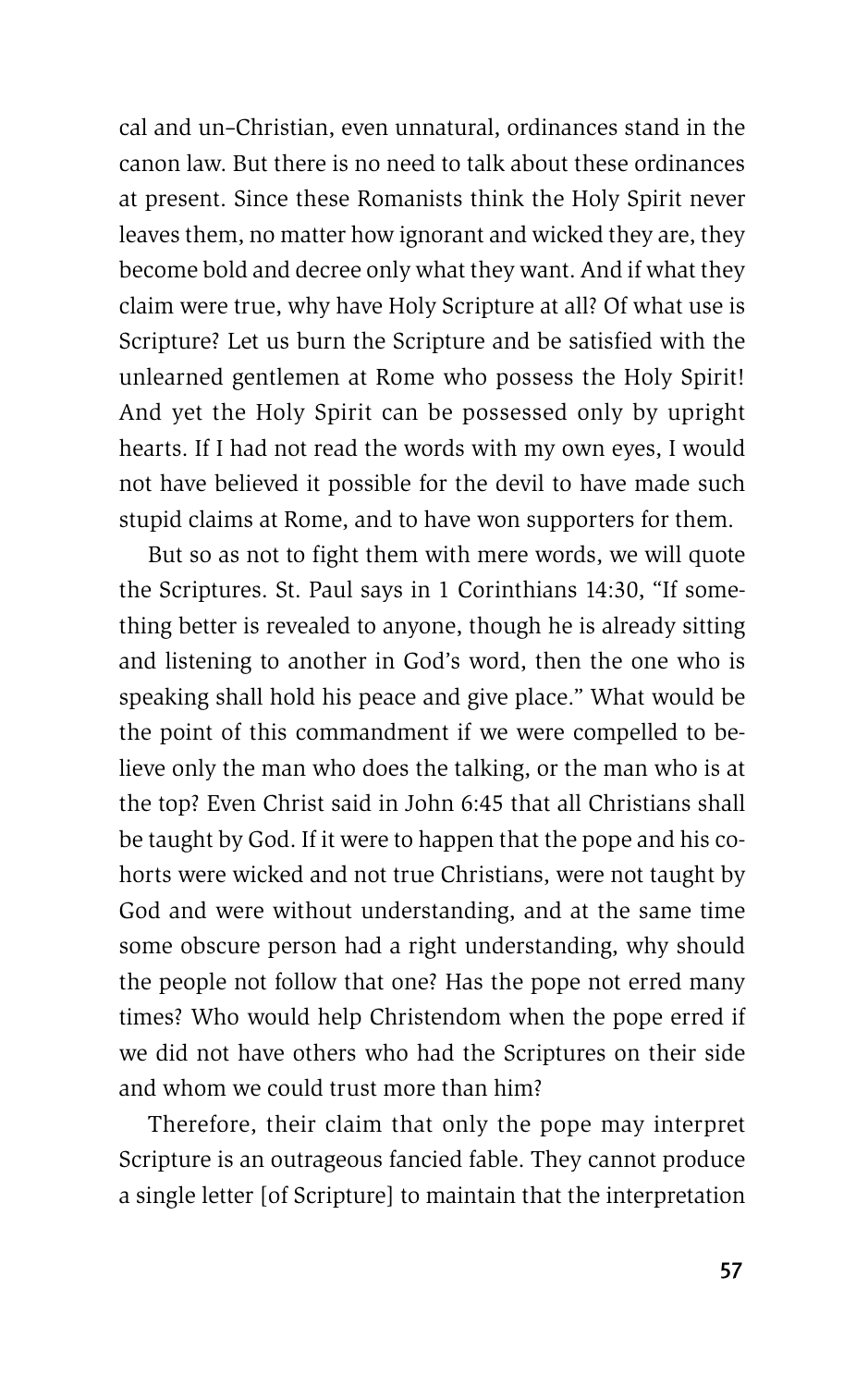of Scripture or the confirmation of its interpretation belongs to the pope alone. They themselves have usurped this power. And although they allege that this power was given to St. Peter when the keys were given him, it is clear enough that the keys were not given to Peter alone but to the whole community. Further, the keys were not ordained for doctrine or government, but only for the binding or loosing of sin. Whatever else or whatever more they arrogate to themselves on the basis of the keys is a mere fabrication. But Christ's words to Peter, "I have prayed for you that your faith fail not" (Luke 22:32), cannot be applied to the pope, since the majority of the popes have been without faith, as they must themselves confess. Besides, it is not only for Peter that Christ prayed, but also for all apostles and Christians, as he says in John 17:9, 20, "Father, I pray for those whom thou hast given me, and not for these only, but for all who believe on me through their word." Is that not clear enough?

Just think of it! The Romanists must admit that there are among us good Christians who have the true faith, spirit, understanding, word, and mind of Christ. Why, then, should we reject the word and understanding of good Christians and follow the pope, who has neither faith nor intelligence? To follow the pope would be to deny the whole faith as well as the Christian church. Again, if the article, "I believe in one holy Christian church," is correct, then the pope cannot be the only one who is right. Otherwise, we would have to pray, "I believe in the pope at Rome." This would reduce the Christian church to one man, and be nothing else than a devilish and hellish error.

Besides, if we are all priests, as was said above, and all have one faith, one gospel, one sacrament, why should we not also have the power to test and judge what is right or wrong in mat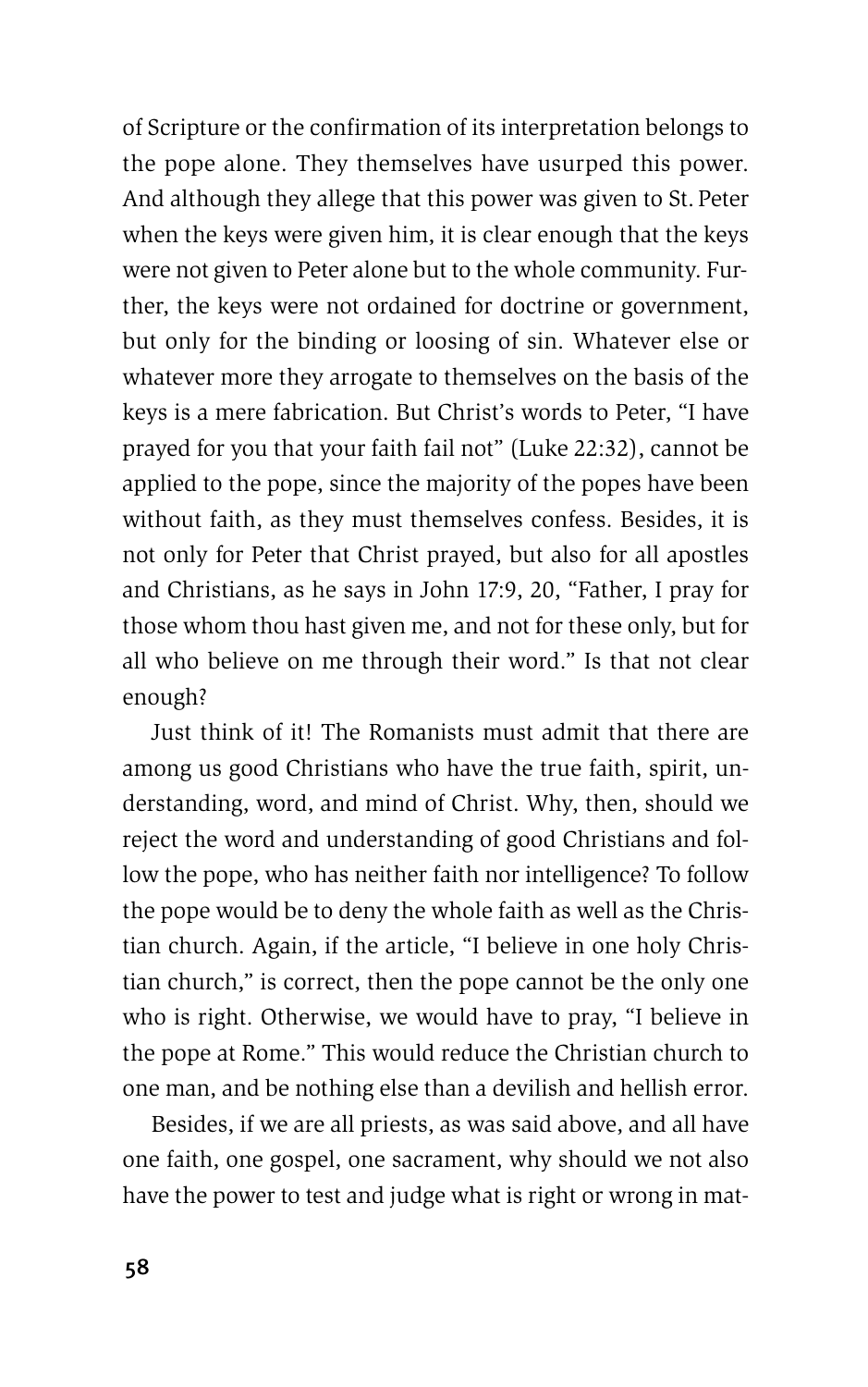ters of faith? What becomes of Paul's words in 1 Corinthians 2:15, "A spiritual person judges all things and yet is judged by no one"? And 2 Corinthians 4:13, "We all have one spirit of faith"? Why, then, should not we perceive what is consistent with faith and what is not, just as well as an unbelieving pope does? We ought to become bold and free on the authority of all these texts, and many others. We ought not to allow the Spirit of freedom (Paul's appellation in 2 Corinthians 3:17) to be frightened off by the fabrications of the popes but ought rather to march boldly forward and test all that they do or leave undone by our faithful understanding of the Scriptures. We must compel the Romanists to follow not their own interpretation but the better one. Long ago Abraham had to listen to Sarah, although she was in more complete subjection to him than we are to anyone on earth (Genesis 21:12). And Balaam's donkey was wiser than the prophet himself (Numbers 22:21–35). If God spoke then through a donkey against a prophet, why should he not be able even now to speak through a righteous person against the pope? Similarly, St. Paul rebukes St. Peter as someone in error in Galatians 2:11–12. Therefore, it is the duty of every Christian to espouse the cause of the faith, to understand and defend it, and to denounce every error.

#### Attack on the third wall: Control of the councils

Since 325, when the first Ecumenical Council of the Church was held in Nicaea in today's Turkey, large general assemblies of bishops from the whole of Christendom have taken place in order to deal with the regulation of church issues. Luther considered that such a council would be able to reform the Church. But the pope had claimed for himself the competence to call and chair councils and to confirm – or refuse to con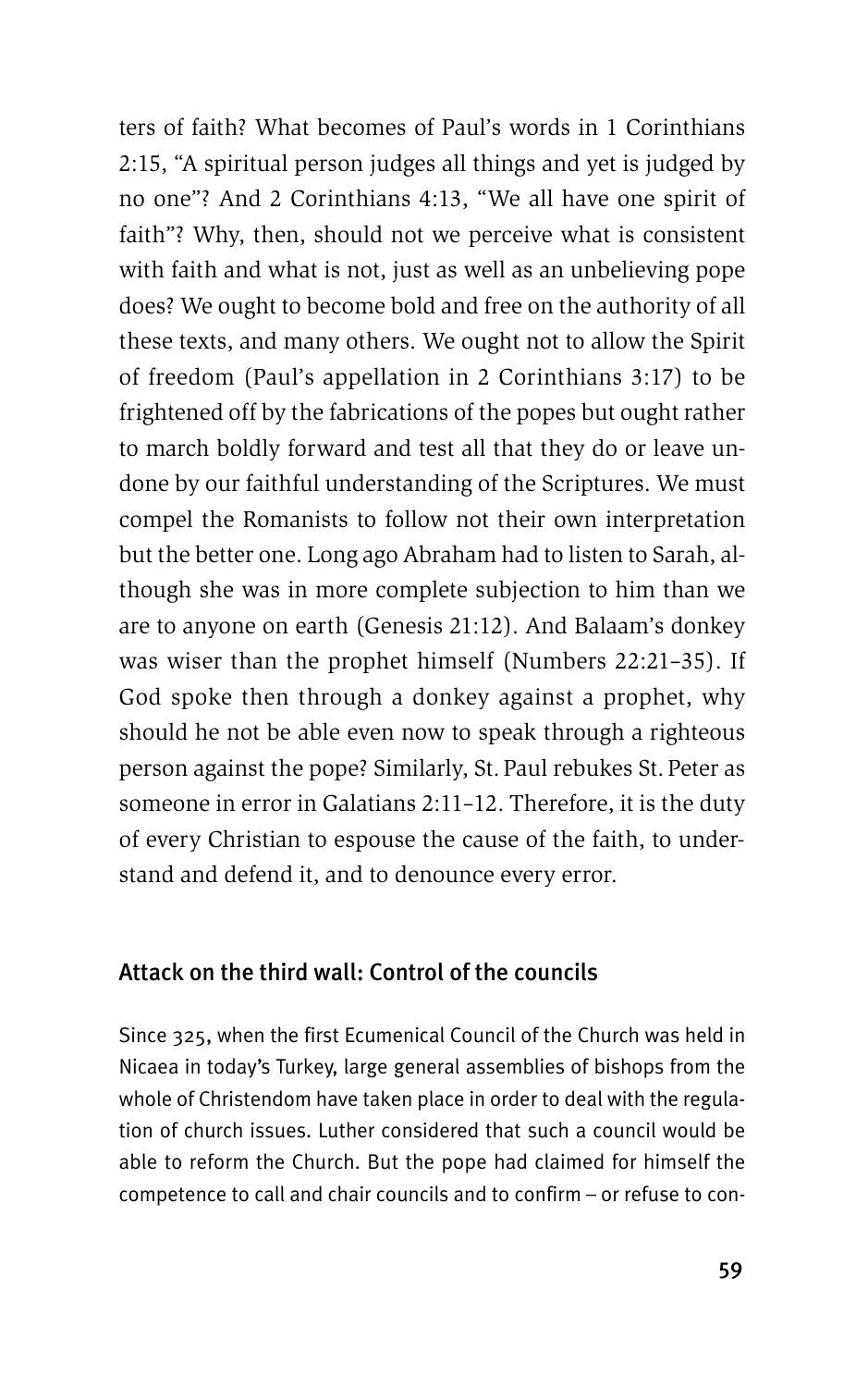firm – their decisions. Once again, Luther argues with the general priesthood and the example of the Council of Nicaea, which was convened not by a pope but by the emperor Constantine, the first Roman emperor to profess Christianity.

The third wall falls of itself once the first two are down. For when the pope acts contrary to the Scriptures, it is our duty to stand by the Scriptures, to reprove him, and to constrain him, according to the word of Christ, Matthew 18:15–17, "If your brother sins against you, go and tell it to him, between you and him alone; if he does not listen to you, then take one or two others with you; if he does not listen to them, tell it to the church; if he does not listen to the church, consider him a heathen." Here every member is commanded to care for every other. How much more should we do this when the member that does evil is responsible for the government of the church, and by that one's evildoing is the cause of much harm and offense to the rest. But if I am to accuse such a person before the church, I must naturally call the church together.

[The Romanists] have no basis in Scripture for their claim that the pope alone has the right to call or confirm a council. It is just their own law, and it is only valid as long as it is not harmful to Christendom or contrary to the laws of God. But if the pope deserves punishment, this law ceases to be valid, for it is harmful to Christendom not to punish him by authority of a council.

Thus we read in Acts 15:6 that it was not St. Peter who called the Apostolic Council but the apostles and elders. If then that right had belonged to St. Peter alone, the council would not have been a Christian council, but a heretical *conciliabulum*. Even the Council of Nicaea, the most famous of all councils,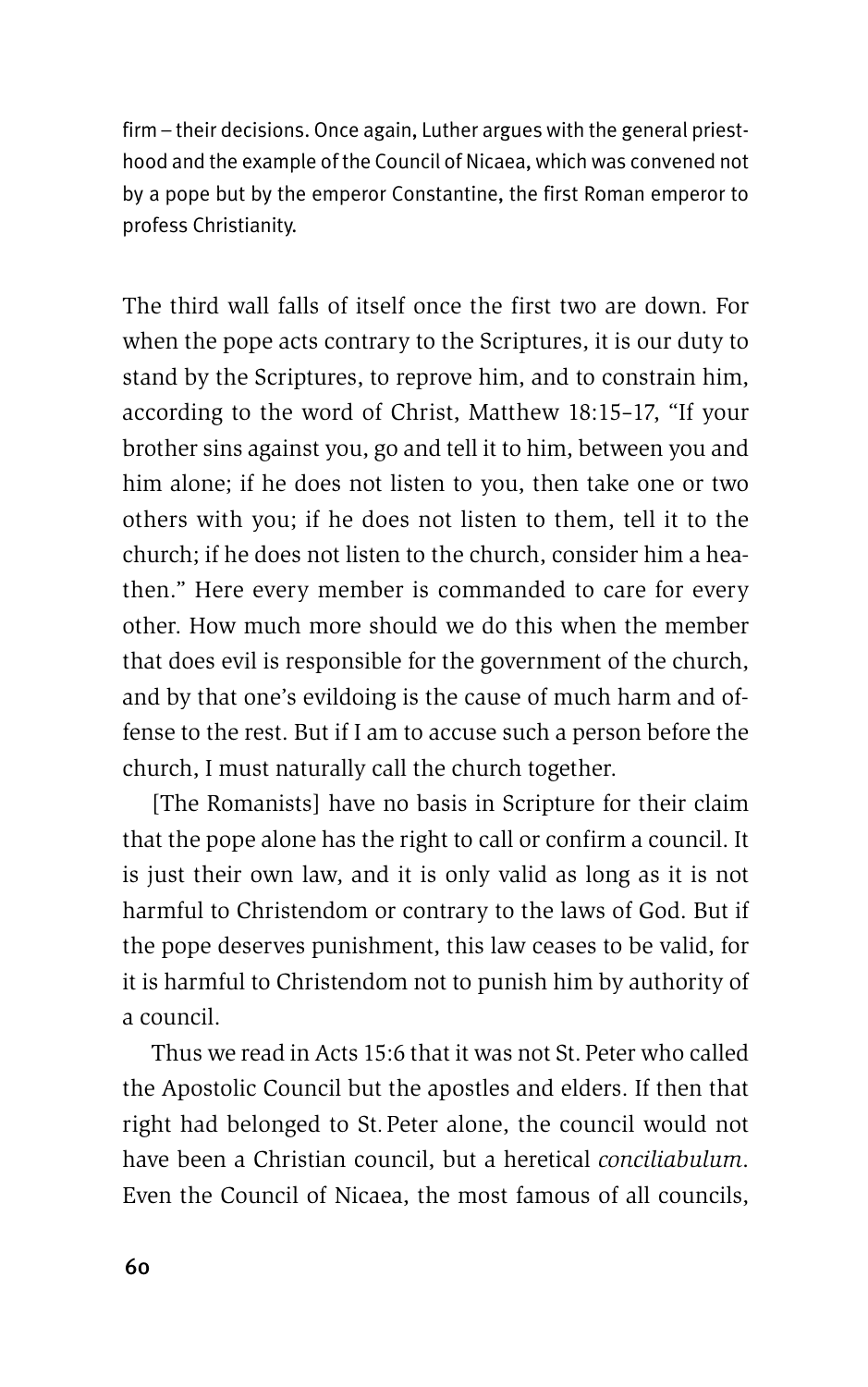was neither called nor confirmed by the bishop of Rome, but by the emperor Constantine. Many other emperors after him have done the same, and yet these councils were the most Christian of all. But if the pope alone has the right to convene councils, then these councils would all have been heretical. Further, when I examine the councils the pope did summon, I find that they did nothing of special importance.

Therefore, when necessity demands it, and the pope is an offense to Christendom, the first one who is able should, as true members of the whole body, do what can be done to bring about a truly free council. No one can do this so well as the secular authorities, especially since they are also fellow–Christians, fellow–priests, fellow–participants in spiritual authority, sharing power over all things. Whenever it is necessary or profitable, they ought to exercise the office and work that they have received from God over everyone. Would it not be unnatural if a fire broke out in a city and everybody were to stand by and let it burn on and on and consume everything that could burn because nobody had the authority of the mayor, or because, perhaps, the fire broke out in the mayor's house? In such a situation is it not the duty of every citizen to rouse and summon the rest? How much more should this be done in the spiritual city of Christ if a fire of offense breaks out, whether in the pope's government or anywhere else! The same argument holds if an enemy were to attack a city. The person who first rouses the others deserves honor and gratitude. Why, then, should that person not deserve honor who makes known the presence of the enemy from hell and rouses Christian people and calls them together?

All their boasting about an authority that dare not be opposed amounts to nothing at all. Nobody in Christendom has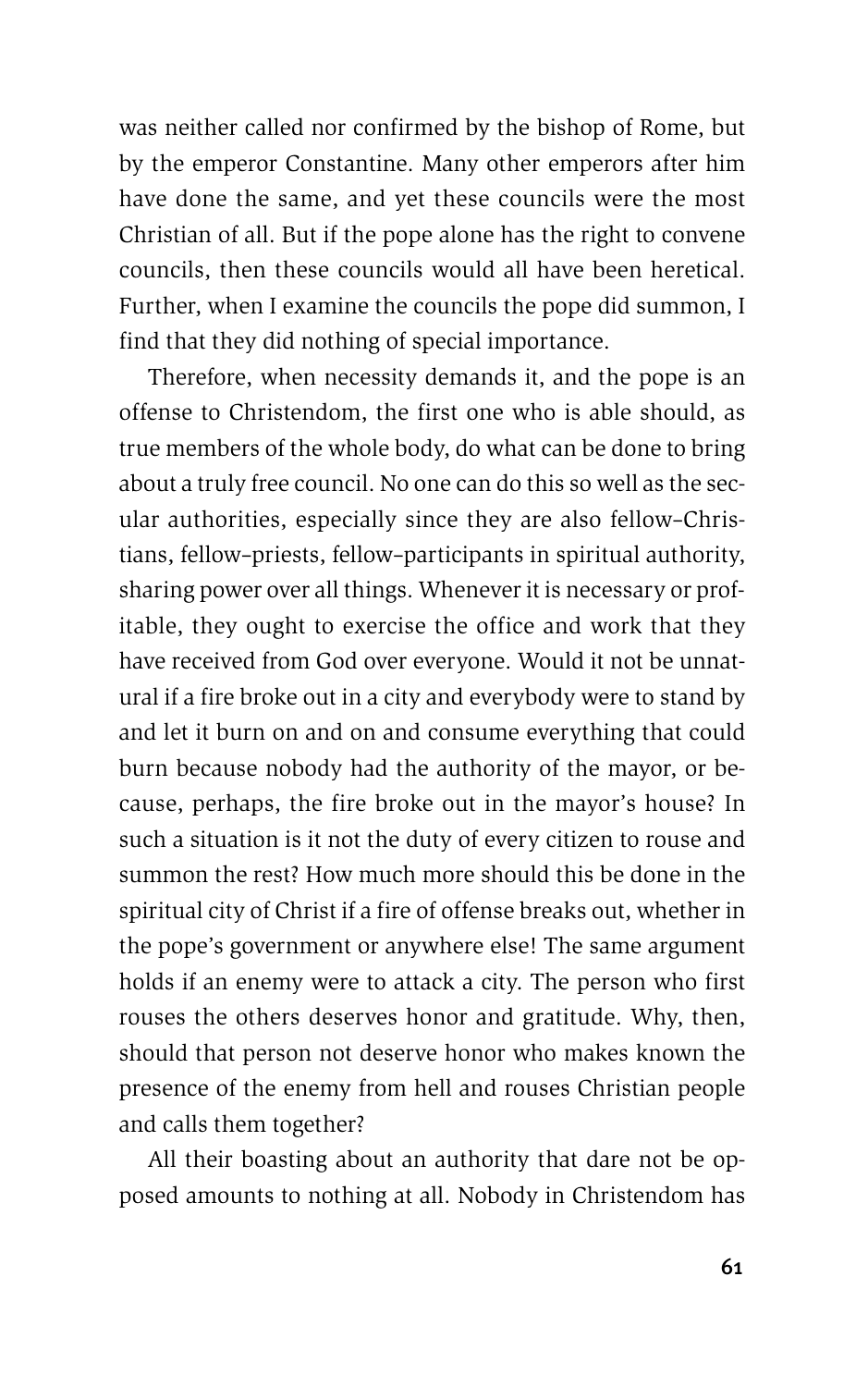authority to do injury or to forbid the resisting of injury. There is no authority in the church except to foster improvement. Therefore, if the pope were to use his authority to prevent the calling of a free council, thereby preventing the improvement of the church, we should have regard neither for him nor for his authority. And if he were to hurl his bans and thunderbolts, we should despise his conduct as that of a madman, and we should instead ban him and drive him out as best we can, relying completely upon God. For his presumptuous authority is nothing, nor does he possess it. He is quickly defeated by a single text of Scripture, where Paul says to the Corinthians, "God has given us authority not to ruin Christendom, but to build it up" (2 Corinthians 10:8). Who will leap over the hurdle of this text? It is the power of the devil and of Antichrist, which resists the things that serve to build up Christendom. Such power is not to be obeyed, but rather resisted with life, property, and with all our might and main.

Even though a miracle were to be performed against secular authority on the pope's behalf, or if somebody were struck down by the plague – which they boast has sometimes happened – it should be considered as nothing but the work of the devil designed to destroy our faith in God. Christ foretold this in Matthew 24:24, "False Christs and false prophets shall come in my name, who shall perform signs and miracles in order to deceive even the elect." And Paul says in 2 Thessalonians 2:9 that Antichrist shall, through the power of Satan, be mighty in false miracles.

Let us, therefore, hold fast to this: Christian authority can do nothing against Christ. As St. Paul says, "We can do nothing against Christ, only for Christ" (2 Corinthians 13:8). But if an authority does anything against Christ, then it is that of the An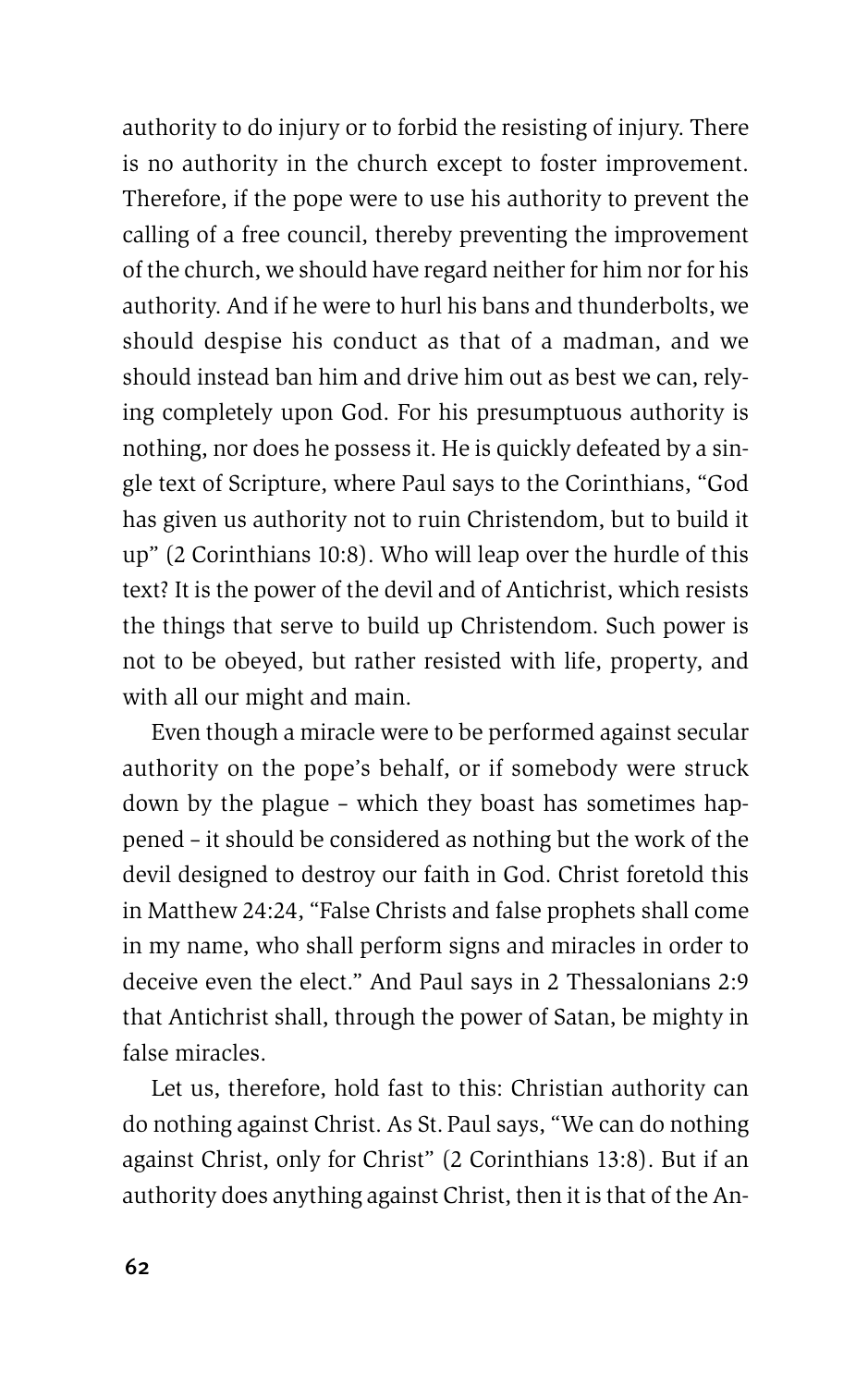tichrist and the devil, even if it were to rain and hail miracles and plagues. Miracles and plagues prove nothing, especially in these evil latter days. The whole of Scripture foretells such false miracles. This is why we must cling to the word of God with firm faith, and then the devil will soon drop his miracles!

With this I hope that all these wicked and lying terrors, with which the Romanists have long intimidated and dulled our consciences, have been overcome and that they, just like all of us, shall be made subject to the sword. For they have no right to interpret Scripture merely on their own authority and without learning. They have no authority to prevent a council, much less at their mere whim to put it under obligation, impose conditions on it, or deprive it of its freedom. When they do such things, they are truly in the fellowship of Antichrist and the devil. They have nothing at all of Christ except the name. ...

#### Reform proposal 1: The Papacy

The first of Luther's reform proposals concerned the head of the Church, the papacy. In 1520, he still believed that it was possible to reform it. However, he already suspected that the papal throne in Rome was already occupied by the Antichrist, a figure prophesied in the New Testament for the end of time, who wanted to destroy the Church from within. In his immoderate rhetoric, Luther also toyed with the idea of taking violent action against the Pope and his entourage.

Let us now look at the matters that ought to be properly dealt with in councils, matters with which popes, cardinals, bishops, and all scholars ought properly to be occupied day and night if they loved Christ and his church. But if this is not the case, let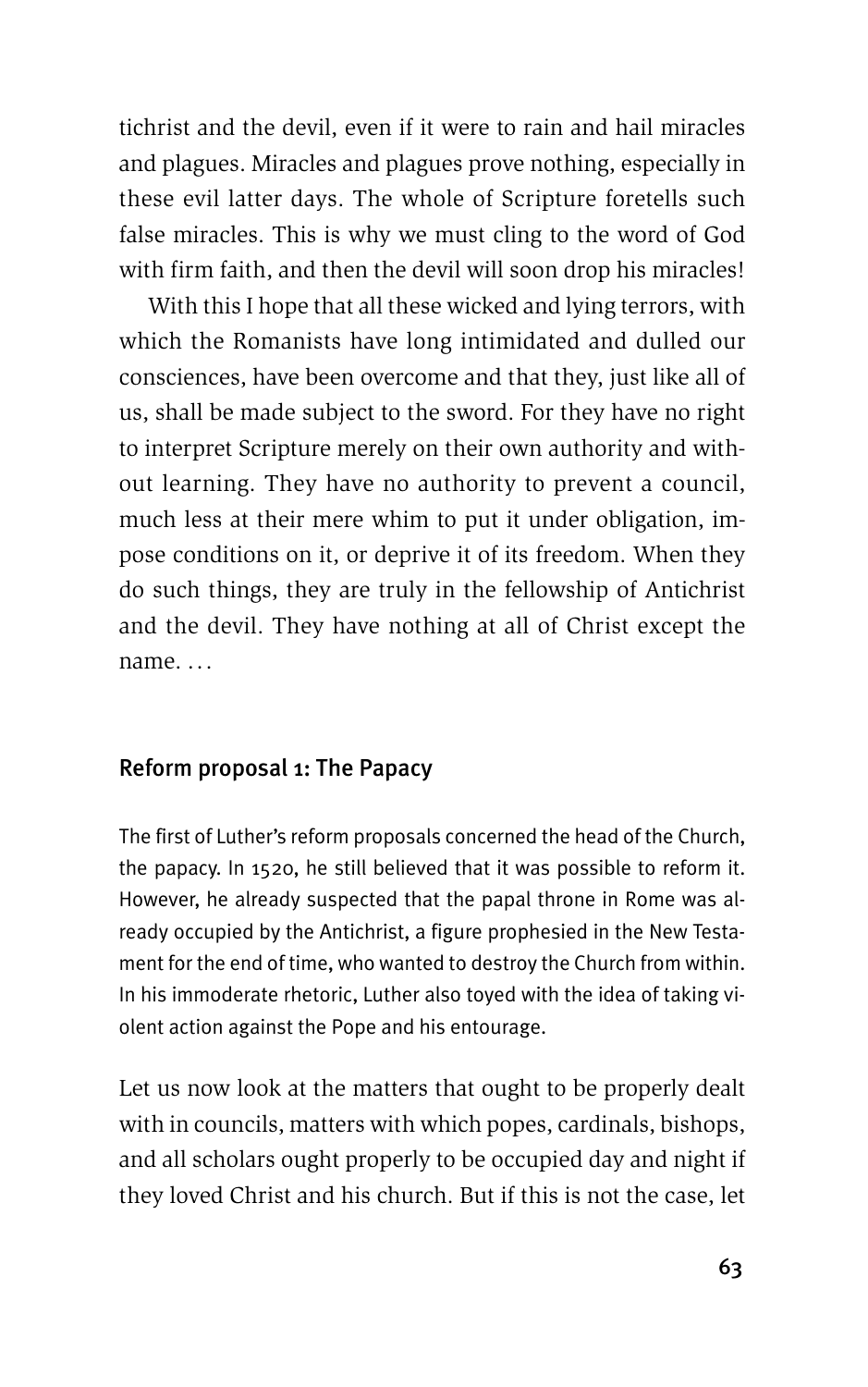ordinary people and the secular authorities take action, without regard to papal bans and fulminations, for [suffering under] an unjust ban is better than ten just and proper absolutions, and [trusting] one unjust, improper absolution is worse than ten just bans. Therefore, let us awake, dear Germans, and fear God more than mortals, lest we suffer the same fate of all the poor souls who are so lamentably lost through the shameless, devilish rule of the Romanists, and the devil grow stronger every day – as if it were possible that such a hellish regime could grow any worse, something that I can neither conceive nor believe.

First. It is horrible and shocking to see the head of Christendom, who boasts that he is the vicar of Christ and successor of St. Peter, going about in such a worldly and ostentatious style that neither king nor emperor can equal or approach him. He claims the title of "most holy" and "most spiritual," and yet he is worldlier than the world itself. He wears a triple crown, whereas the highest monarchs wear but one. If that is like the poverty of Christ and of St. Peter, then it is a new and strange kind of likeness! When anybody says anything against it, [the Romanists] bleat, "Heresy!" They refuse to hear how un–Christian and ungodly all this is. In my opinion, if the pope were to pray to God with tears, he would have to lay aside his triple crown, for the God we worship cannot put up with pride. In fact, the pope's office should be nothing else but to weep and pray for Christendom and to set an example of utter humility.

Be that as it may, this kind of splendor is offensive, and the pope is bound for the sake of his own salvation to set it aside. It was for this reason that St. Paul said, "Abstain from all practices which give offense" (1 Thessalonians 5:22), and in Romans 12:17, "We should do good, not only in the sight of God,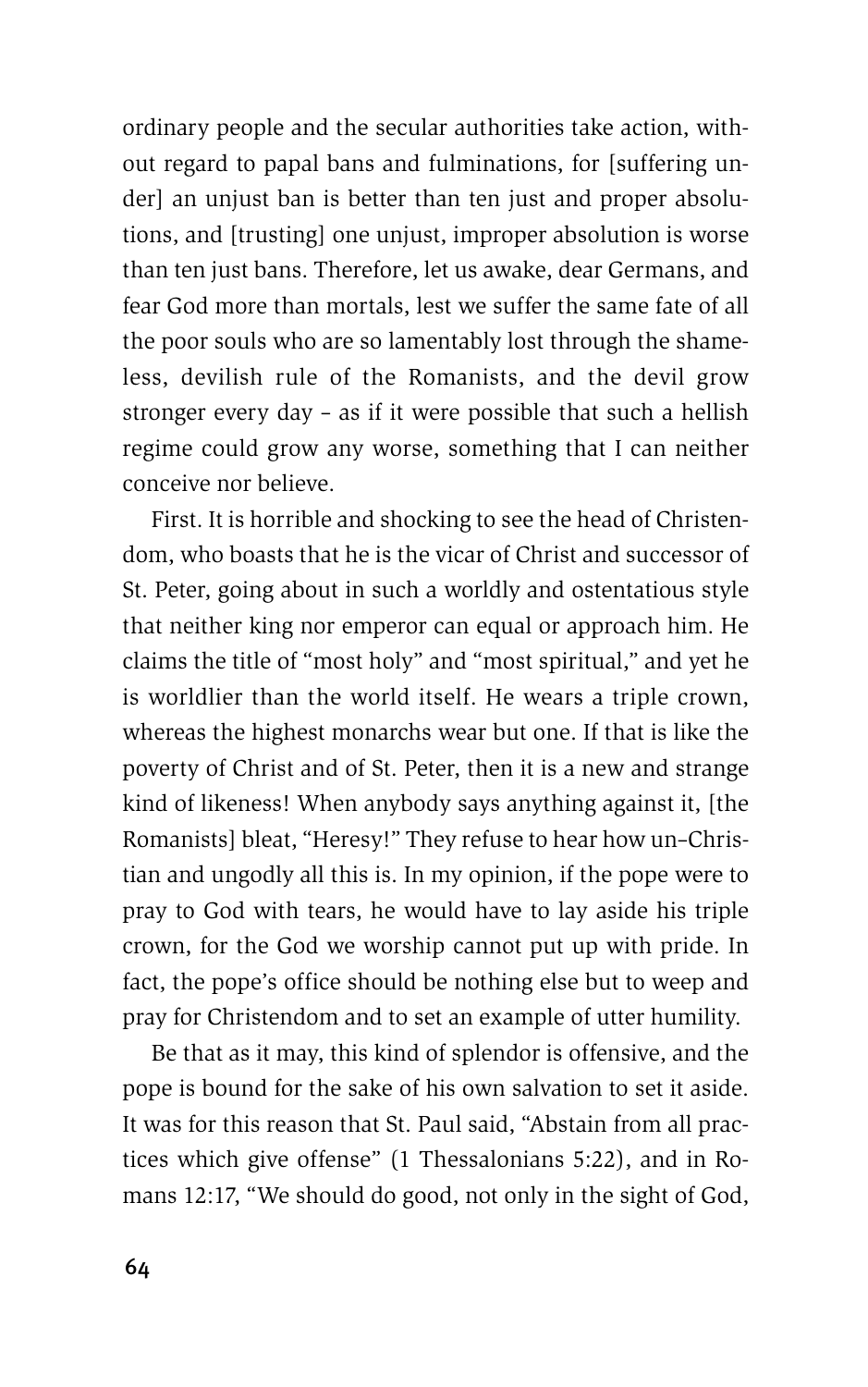but also in the sight of all people." An ordinary bishop's mitre ought to be good enough for the pope. It is in wisdom and holiness that he should be above his fellows. He ought to leave the crown of pride to Antichrist, as his predecessors did centuries ago. The Romanists say he is a lord of the earth. That is a lie! For Christ, whose vicar and vicegerent he claims to be, said to Pilate, "My kingdom is not of this world" (John 18:36). No vicar's rule can go beyond that of his lord. Moreover, he is not the vicar of Christ glorified but of Christ crucified. As Paul says, "I was determined to know nothing among you save Christ, and him only as the crucified" (1 Corinthians 2:2), and in Philippians 2:5–7, "This is how you should regard yourselves, as you see in Christ, who emptied himself and took upon himself the form of a servant." Or again in 1 Corinthians 1:23, "We preach Christ, the crucified." Now the Romanists make the pope a vicar of the glorified Christ in heaven, and some of them have allowed the devil to rule them so completely that they have maintained that the pope is above the angels in heaven and has them at his command. These are certainly the proper works of the real Antichrist. ...

#### "Let us hang the thieves"

Since, then, such devilish rule is not only barefaced robbery, deceit, and the tyranny of the gates of hell but also ruinous to the body and soul of Christendom, it is our duty to exercise all diligence to protect Christendom from such misery and destruction. If we want to fight against the Turks, let us begin here where they are worst of all. If we are right in hanging thieves and beheading robbers, why should we let Roman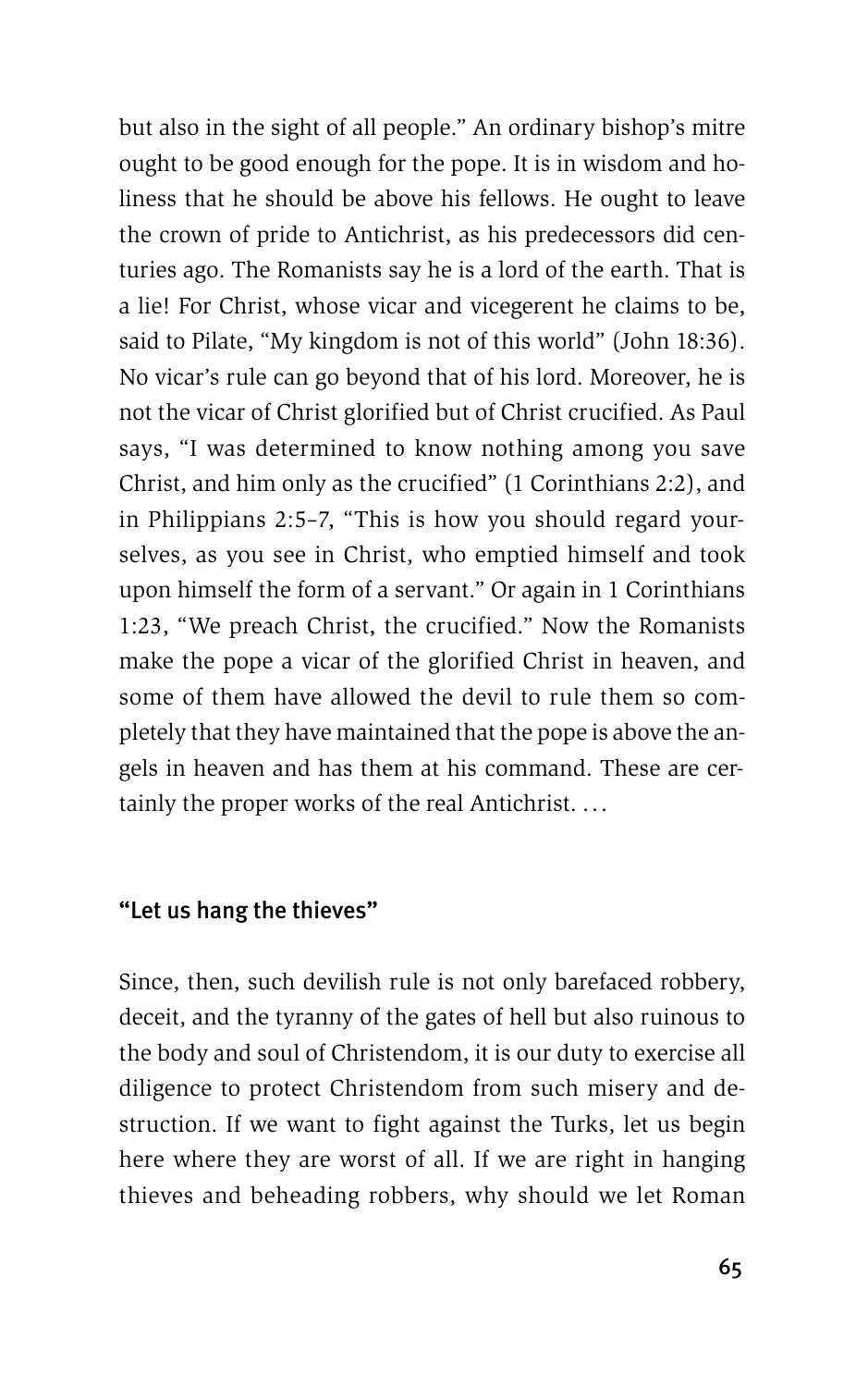Avarice go free? He is the worst thief and robber that has ever been or could ever come into the world, and all in the holy name of Christ and St. Peter! Who can put up with it a moment longer and say nothing? Almost everything Avarice possesses has been procured by theft and robbery. It has never been otherwise, as all the history books prove. ...

#### Reform proposal 13: Monastic life

When Luther developed his reform program in 1520, he was still a monk and still lived as a monk. Nevertheless, he also called for a reform of monastic life, which should be re–oriented to the beginnings and origins of monasticism. Monasteries should again serve education, and monks and nuns should no longer take life–long vows.

To my way of thinking, it would be a necessary measure, especially in our perilous times, to regulate convents and monasteries in the same way that they were regulated in the beginning, in the days of the apostles and for a long time afterward. In those days, convents and monasteries were all open for everyone to stay in them as long as they pleased. What else were the convents and monasteries but Christian schools where Scripture and the Christian life were taught, and where people were trained to rule and to preach? Thus we read that St. Agnes went to school, and we still see the same practice in some of the convents, like that at Quedlinburg and elsewhere. And in truth all monasteries and convents ought to be so free that God is served freely and not under compulsion. Later on, however, they became obsessed with vows and made of them an eternal prison. Consequently, these monastic vows are more highly regarded than the vows of baptism. We see, hear, read, and learn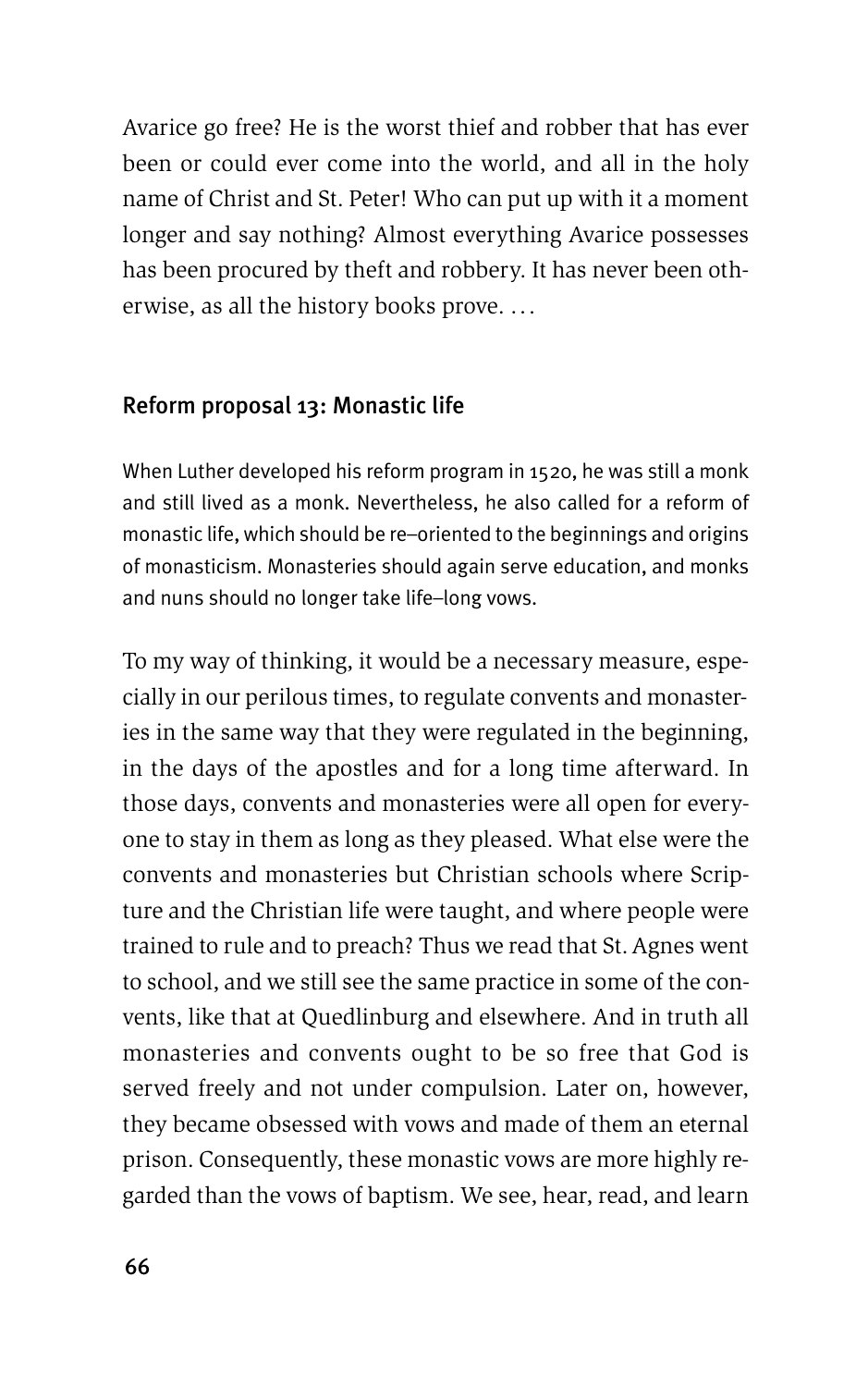more and more about the fruit of all this every day. I can well suppose that this advice of mine will be regarded as the height of foolishness, but I am not concerned about that at the moment. I advise what seems good to me; let those who will reject it. I see for myself how the vows are kept, especially the vow of chastity. This vow has become universal in these monasteries, and yet it was never commanded by Christ. On the contrary, chastity is given to very few, as he himself says (Matthew 19:11–12), as well as St. Paul (1 Corinthians 7:7). It is my heartfelt wish that everybody be helped and that Christian souls not become entangled in self–contrived human traditions and laws.

#### Reform proposal 25: The education system

At the time when Luther drew up his reform program, he was not only a monk but also a university professor. The reform of the educational system, whether universities or schools, was close to his heart. He wanted the Bible to be an integral and central component in education. Girls were to be given elementary education as well. At the universities, the heathen Greek philosopher Aristotle should no longer be given such prominence. Likewise, the study of the "Sentences" of the medieval theologian Peter Lombard, a collection of quotations from the church fathers, should no longer play such an intensive role for students and professors. Luther also took a critical look at the legal system of the time, which consisted of secular law on the one hand and ecclesiastical, so– called Canon Law on the other.

The universities, too, need a good, thorough reformation. I must say this, no matter whom it annoys. Everything the papacy has instituted and ordered serves only to increase sin and error. What else are the universities, unless they are utterly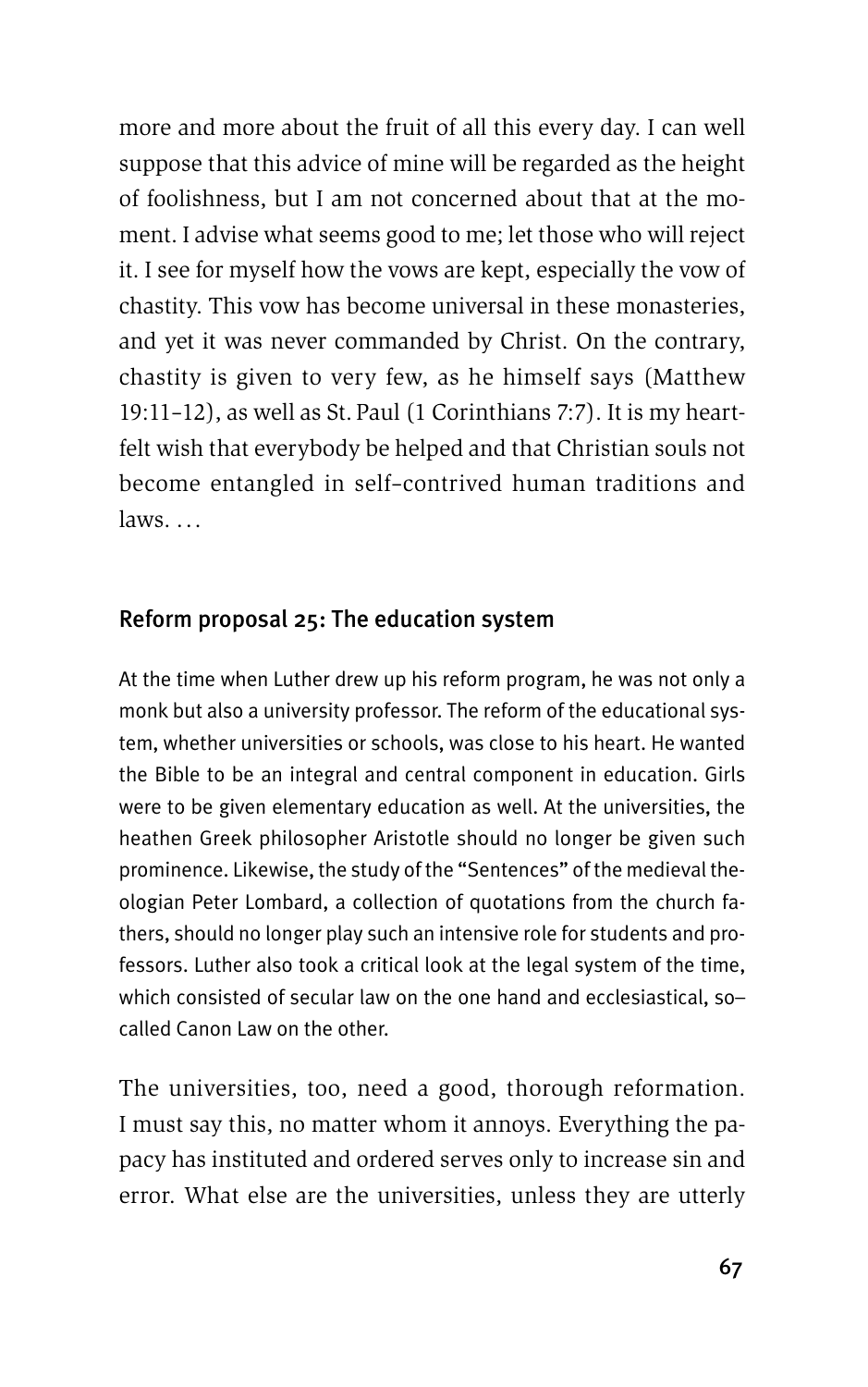changed from what they have been hitherto, than what the book of Maccabees calls *gymnasia epheborum et graecae gloriae*? (2 Maccabees 4:9, 12). What are they but places where loose living is practiced, where little is taught of the Holy Scriptures and Christian faith, and where only the blind, heathen teacher Aristotle rules far more than Christ?

In this regard my advice would be that Aristotle's *Physics, Metaphysics, Concerning the Soul*, and *Ethics*, which hitherto have been thought to be his best books, should be completely discarded along with all the rest of his books that boast about nature, although nothing can be learned from them either about nature or the Spirit. Moreover, nobody has yet understood him, and many souls have been burdened with fruitless labor and study, at the cost of much precious time. I dare say that any potter has more knowledge of nature than is written in these books. It grieves me to the quick that this damned, arrogant, villainous heathen has deluded and made fools of so many of the best Christians with his misleading writings. God has sent him as a plague upon us on account of our sins. This wretched fellow in his best book, *Concerning the Soul*, even teaches that the soul dies with the body, although many have tried without success to save his reputation. As though we did not have the Holy Scriptures, in which we are fully instructed about all things, things about which Aristotle has not the faintest clue! And yet this dead heathen has conquered, obstructed, and almost succeeded in suppressing the books of the living God. When I think of this miserable business, I can only believe that the evil spirit has introduced the study [of Aristotle]. ...

I would gladly agree to keeping Aristotle's books *Logic, Rhetoric*, and *Poetics*, or at least keeping and using them in an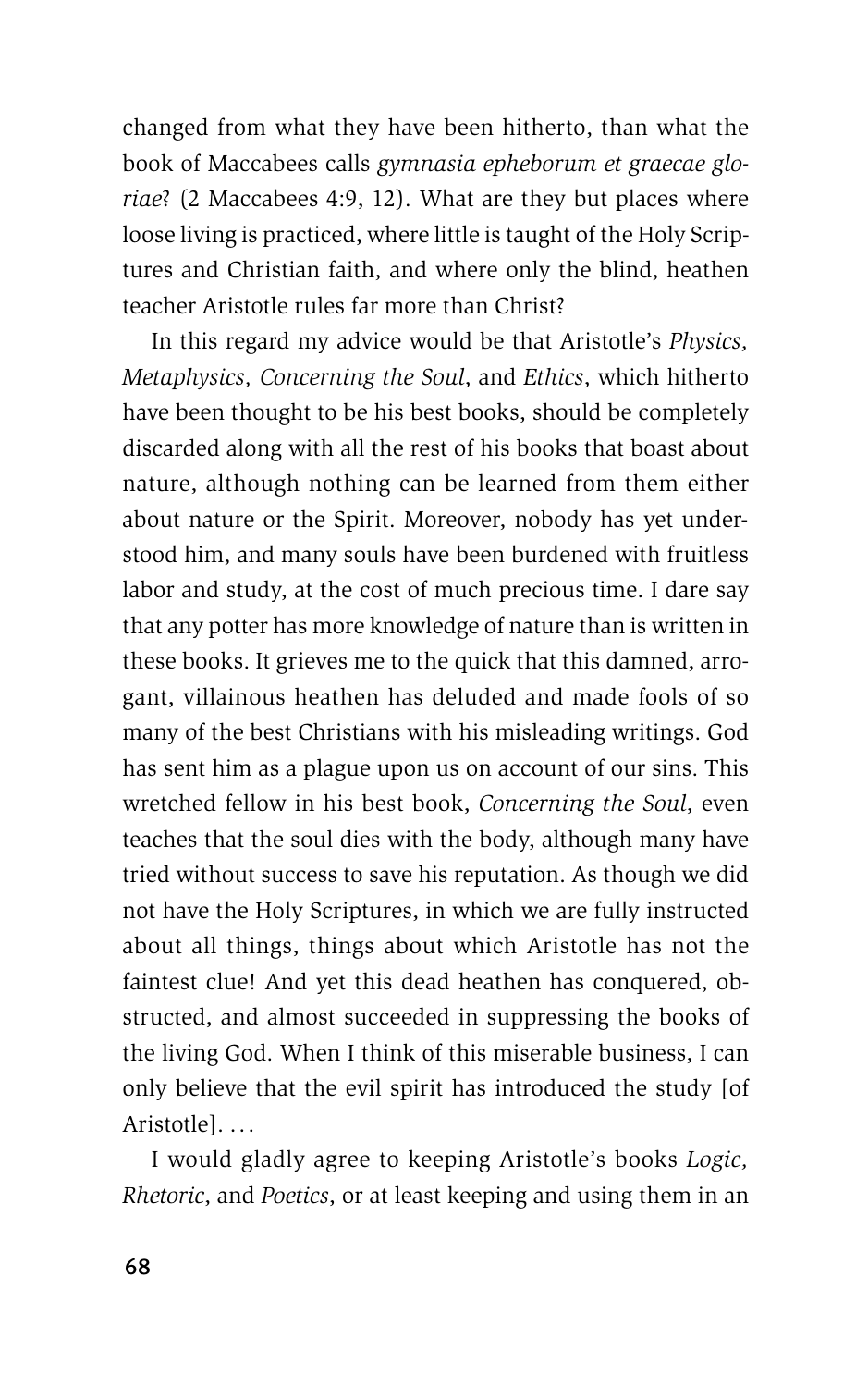abridged form, as useful in training young people to speak and to preach properly. But the commentaries and notes must be abolished, and as Cicero's *Rhetoric* is read without commentaries and notes, so Aristotle's *Logic* should be read as it is without all these commentaries. But today nobody learns how to speak or how to preach from it. The whole thing has become nothing but a matter for wearying disputation. In addition to all this, there are, of course, the Latin, Greek, and Hebrew languages, as well as the mathematical disciplines and history. But all this I commend to the experts. In fact, reform would come readily if only we devoted ourselves seriously to it. Actually a great deal depends on it, for it is here in the universities that the Christian youth and our nobility, with whom the future of Christendom lies, will be educated and trained. Therefore, I believe that there is no work more worthy of pope or emperor than a thorough reform of the universities. And on the other hand, nothing could be more devilish or disastrous than unreformed universities.

I leave it to the physicians to reform their own faculties; I take the jurists and theologians for myself. I say first that it would be a good thing if canon law were completely blotted out, from the first letter to the last, especially the Decretals. More than enough is written in the Bible about how we should behave in all circumstances. The study of canon law only hinders the study of the Holy Scriptures. Moreover, the greater part smacks of nothing but greed and pride. Even if there were much in it that was good, it should still be destroyed, for the pope has the whole canon law imprisoned in the chamber of his heart, so that henceforth any study of it is just a waste of time and a farce. These days canon law is not what is written in the books of law, but whatever the pope and his flatterers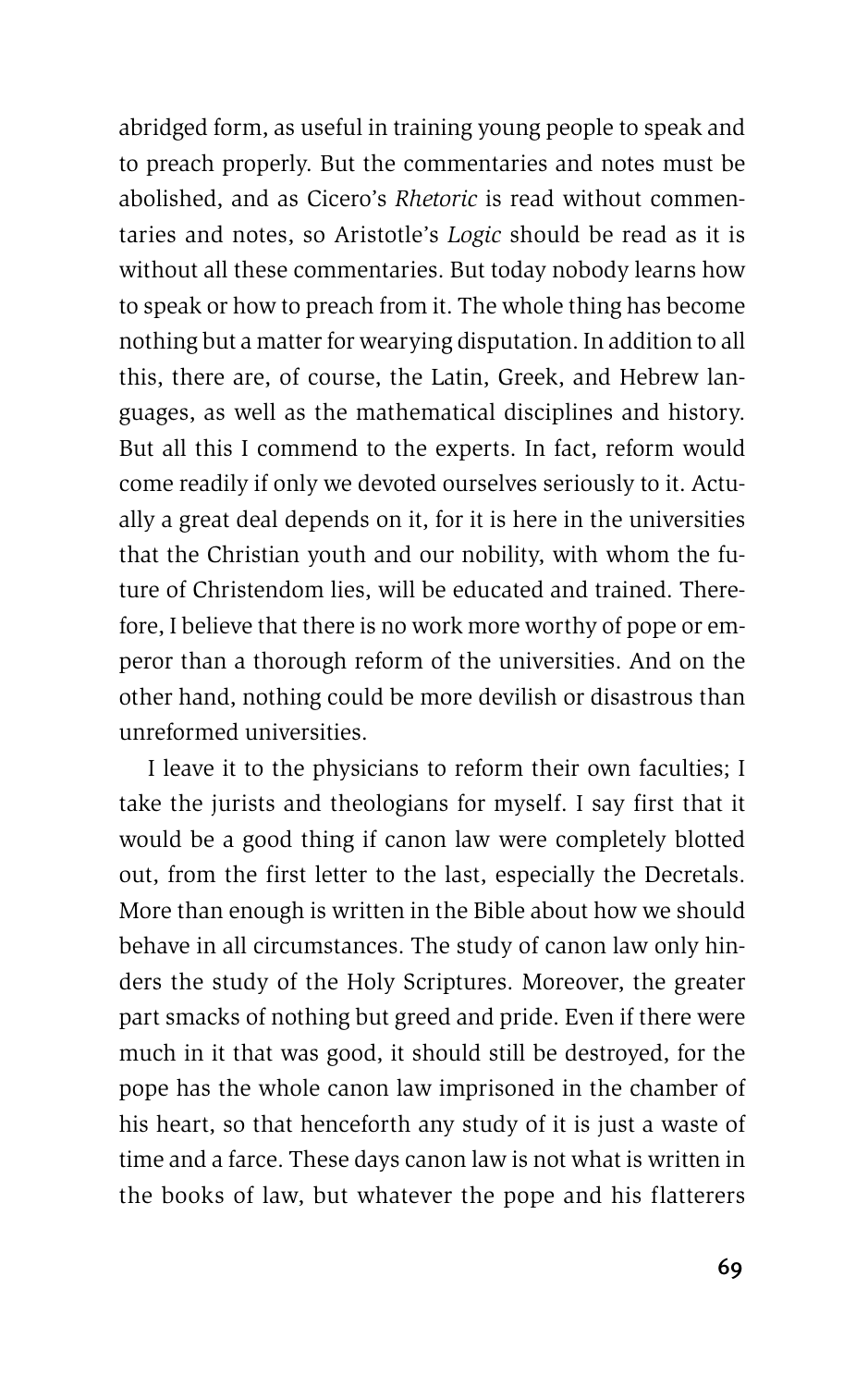want. Your cause may be thoroughly established in canon law, but the pope always has his "chamber of the heart" in the matter, and all law, and with it the whole world, has to be guided by that. Now it is often a villain, and even the devil himself who controls the chamber, and they proudly boast that it is the Holy Spirit who controls it! Thus they deal with Christ's poor people. They impose many laws upon them but obey none themselves. They compel others to obey these laws or buy their way out with money. ...

Secular law – God help us – has become a wilderness. Though it is much better, wiser, and more honest than the spiritual law, which has nothing good about it except its name, there is nevertheless far too much of it. Surely, wise rulers, along with Holy Scripture, would be more than enough law. As St. Paul says in 1 Corinthians 6:5–6, "Is there no one among you who can judge his neighbor's cause, that you must go to law before heathen courts?" It seems just to me that territorial laws and customs should take precedence over general imperial laws, and that the imperial laws be used only in case of necessity. Would God that every land were ruled by its own brief laws suitable to its gifts and peculiar character. This is how these lands were ruled before these imperial laws were designed, and as many lands are still ruled without them! Rambling and farfetched laws are only a burden to the people, and they hinder cases more than they help them. But I hope that others have already given more thought and attention to this matter than I am able to do.

My dear theologians have saved themselves worry and work. They just leave the Bible alone and lecture on the *Sentences*. I should have thought that the *Sentences* ought to be the first study for young students of theology, and the Bible left to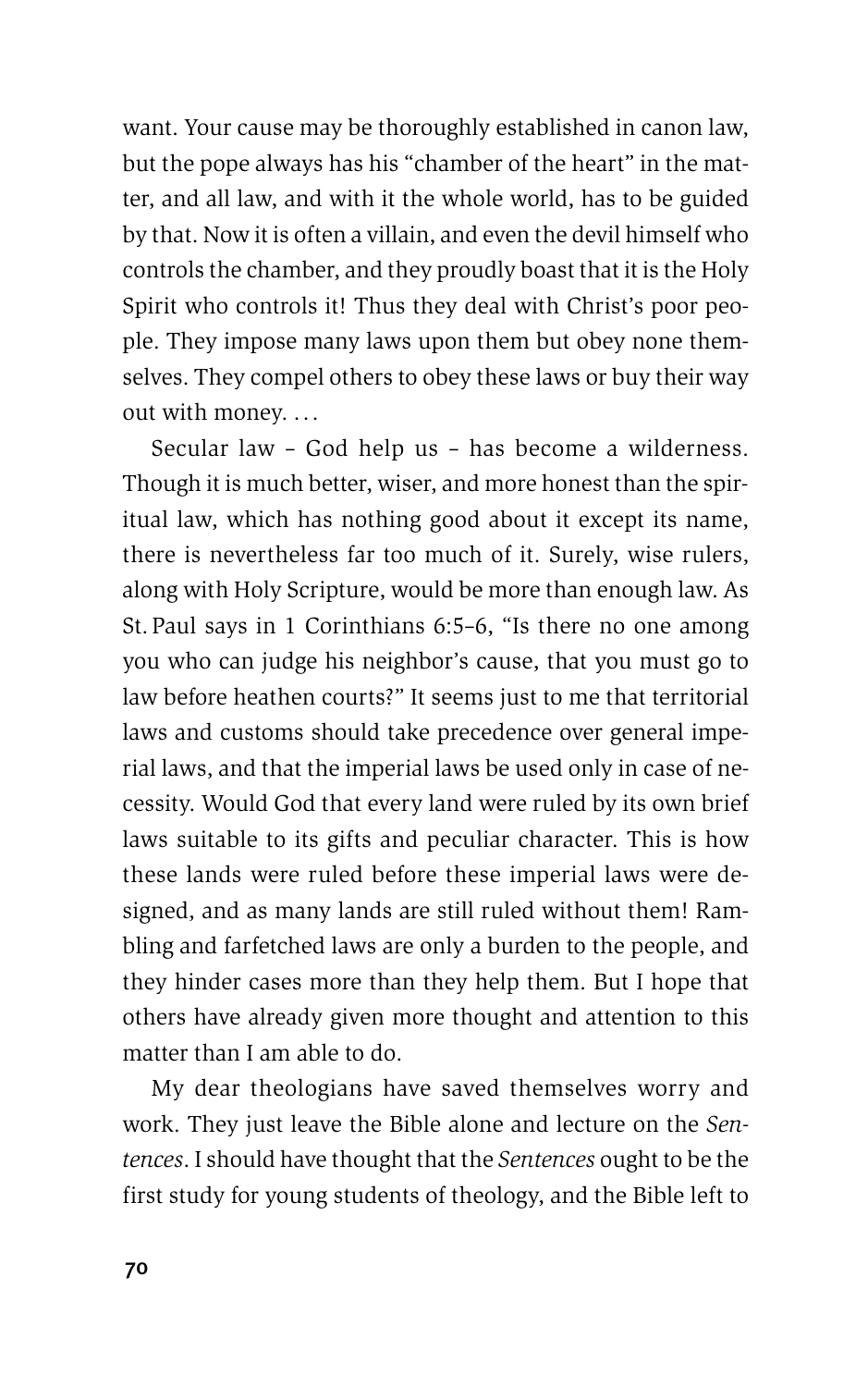the doctors. But today it is the other way round. The Bible comes first and is then put aside when the baccalaureate is received. The *Sentences* come last, and they occupy a doctor as long as he lives. There is such a solemn obligation attached to these *Sentences* that a person who is not a priest may well lecture on the Bible, but the sentences must be lectured on by someone who is a priest. As I see it, a married man may well be a Doctor of the Bible, but under no circumstances could he be a Doctor of the *Sentences*. How can we prosper when we behave so wrongly and give the Bible, the holy word of God, a back seat? To make things worse, the pope commands in the strongest language that his words are to be studied in the schools and used in the courts, but very little is thought of the gospel. Consequently, the gospel lies neglected in the schools and in the courts. It is pushed aside under the bench and gathers dust so that the scandalous laws of the pope alone may have full sway. If we bear the name and title of teachers of Holy Scripture, then by this criterion we ought to be compelled to teach the Holy Scripture and nothing else, although we all know that this high and mighty title is much too exalted for a person to take pride in it and allow being designated a Doctor of Holy Scripture. Yet that title might be permitted if the work justified the name. But nowadays, the *Sentences* alone dominate in such a way that we find among the theologians more pagan and human darkness than holy and certain doctrine of Scripture. What are we to do about it? I know of nothing else to do than to pray humbly to God to give us such real doctors of theology as we have in mind. Pope, emperor, and universities may make doctors of arts, of medicine, of laws, of the *Sentences*; but be assured that no one can make a doctor of Holy Scripture except the Holy Spirit from heaven. As Christ says in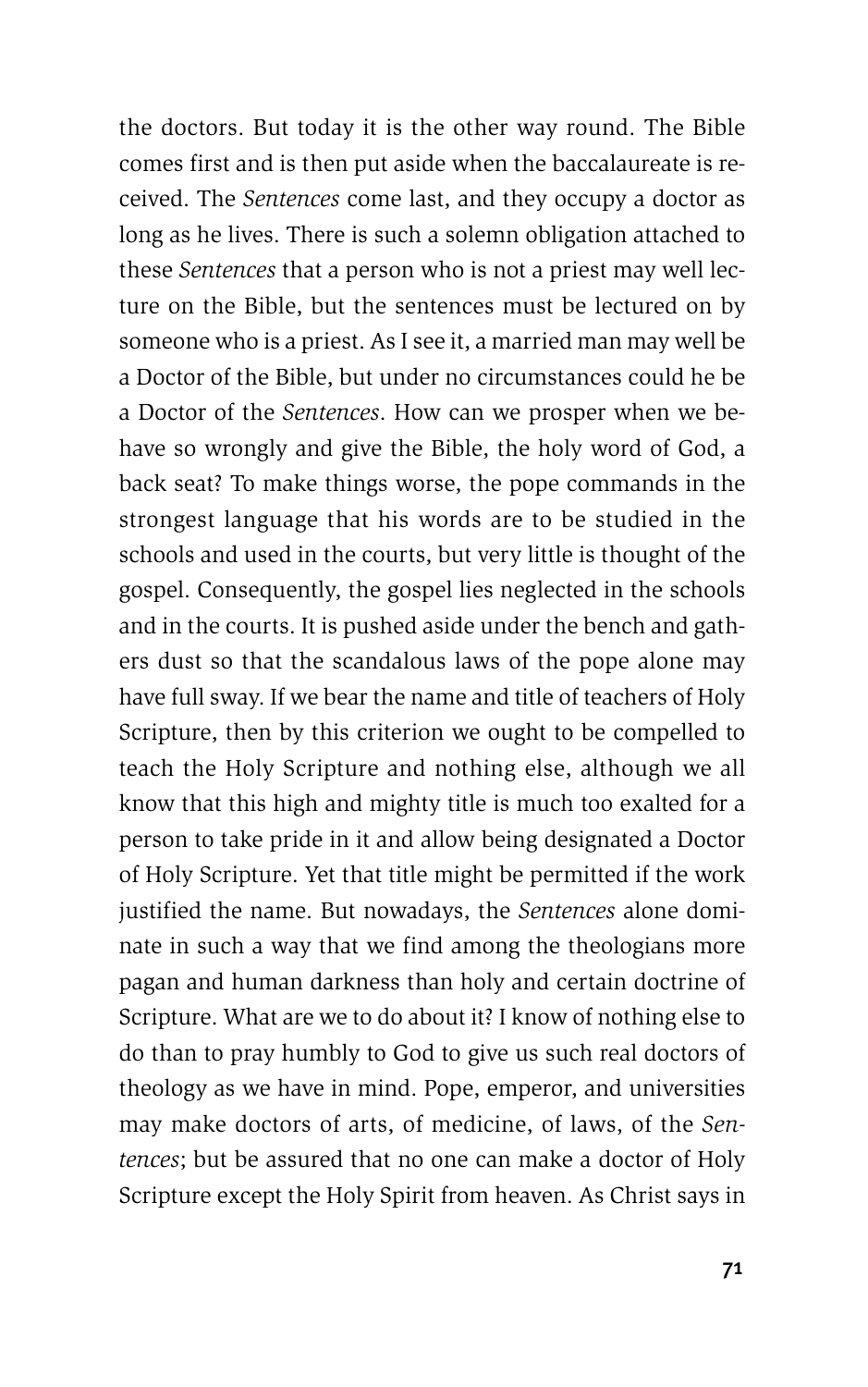John 6:45, "They must all be taught by God himself." Now the Holy Spirit does not care about red or brown birettas or other decorations. Nor does he ask whether a person is young or old, lay or cleric, monk or secular, unmarried or married. In fact, in ancient times he actually spoke through a donkey against the prophet who was riding it (Numbers 22:28). Would God that we were worthy to have such doctors given to us, regardless of whether they were lay or cleric, married or single! They now try to force the Holy Spirit into pope, bishops, and doctors, although there is not the slightest sign or indication whatever that he is in them.

The number of books on theology must be reduced and only the best ones published. It is not many books that make people learned or even much reading. It is, rather, a good book frequently read, no matter how small it is, that makes a person learned in the Scriptures and upright. Indeed, the writings of all the holy Fathers should be read only for a time so that through them we may be led into the Scriptures. As it is, however, we only read them these days to avoid going any further and getting into the Bible. We are like people who read the signposts and never travel the road they indicate. Our dear Fathers wanted to lead us to the Scriptures by their writings, but we use their works to get away from the Scriptures. Nevertheless, the Scripture alone is our vineyard in which we must all labor and toil.

Above all, the foremost reading for everybody, both in the universities and in the schools, should be Holy Scripture – and for the younger boys, the Gospels. And would God that every town had a girls' school as well, where the girls would be taught the gospel for an hour every day either in German or in Latin. But real schools! Monasteries and nunneries began long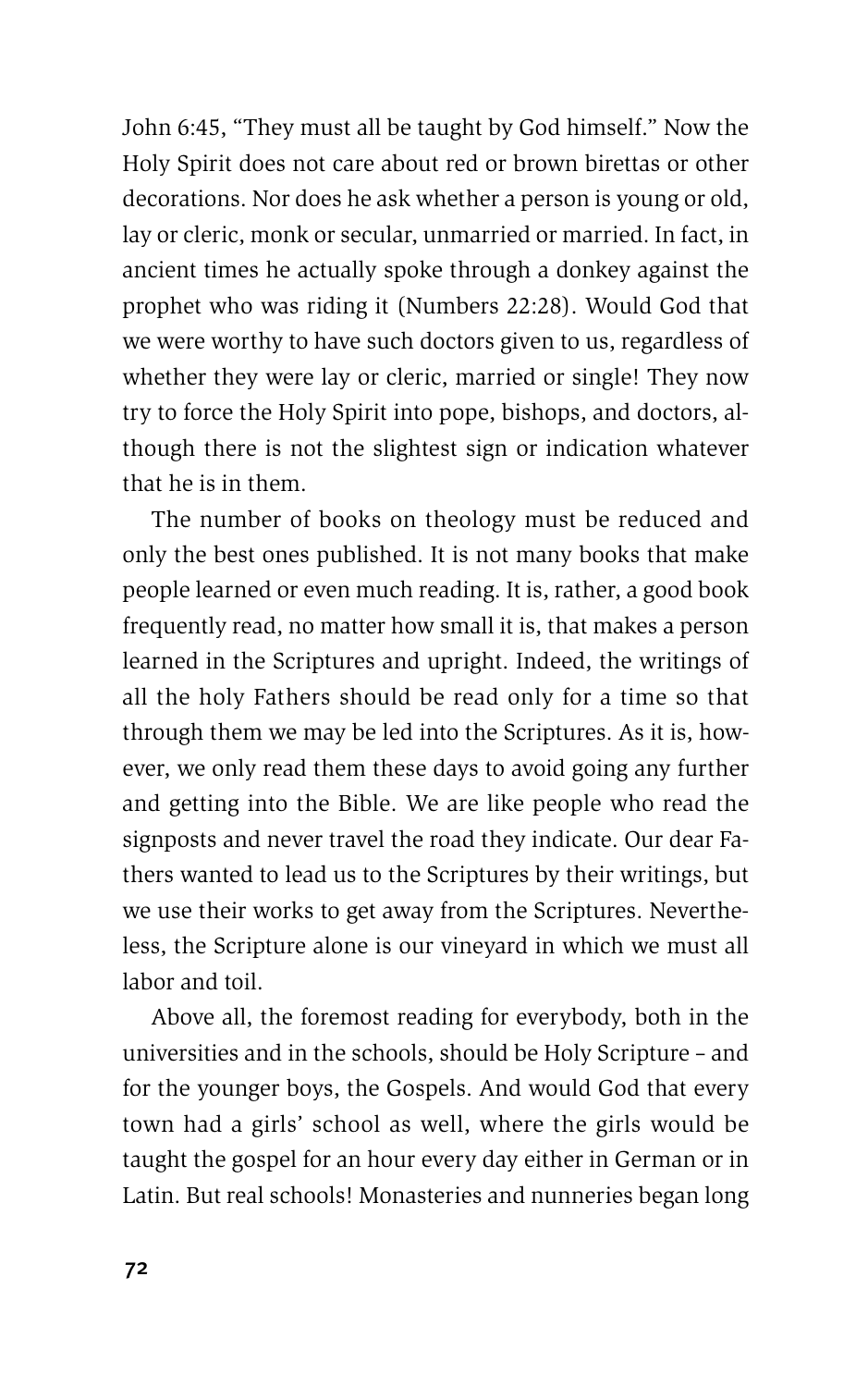ago with that end in view, and it was a praiseworthy and Christian purpose, as we learn from the story of St.Agnes and of other saints. Those were the days of holy virgins and martyrs when all was well with Christendom. But today these monasteries and nunneries have come to nothing but praying and singing. Is it not only right that every Christian know the entire holy gospel by the age of nine or ten? Does not each person derive name and life from the gospel? A spinner or a seamstress teaches her daughter her craft in her early years. But today even the great, learned prelates and the very bishops do not know the gospel. ...

### Reform proposals for everyday life

At the end of his tract to the nobility, Luther deals with social grievances. Here, too, he proposes reforms. Luther was against every kind of luxury in everyday life. In the economic sphere, he rejected the lending of money at interest ("zynskauf"), which was just developing, and the new forms of credit transactions. He wanted to restrain the trade of the Fuggers in Augsburg, the largest firm of mercantile bankers in Germany.

Enough has now been said about the failings of the clergy, though you may and will find more if you look in the right place. Let us now take a look at some of those of the secular realm.

In the first place, there is a great need for a general law and decree in the German nation against boundlessly excessive and costly dress, because of which so many nobles and rich people are impoverished. God has certainly given us, as he has to other countries, enough wool, flax, linen, and everything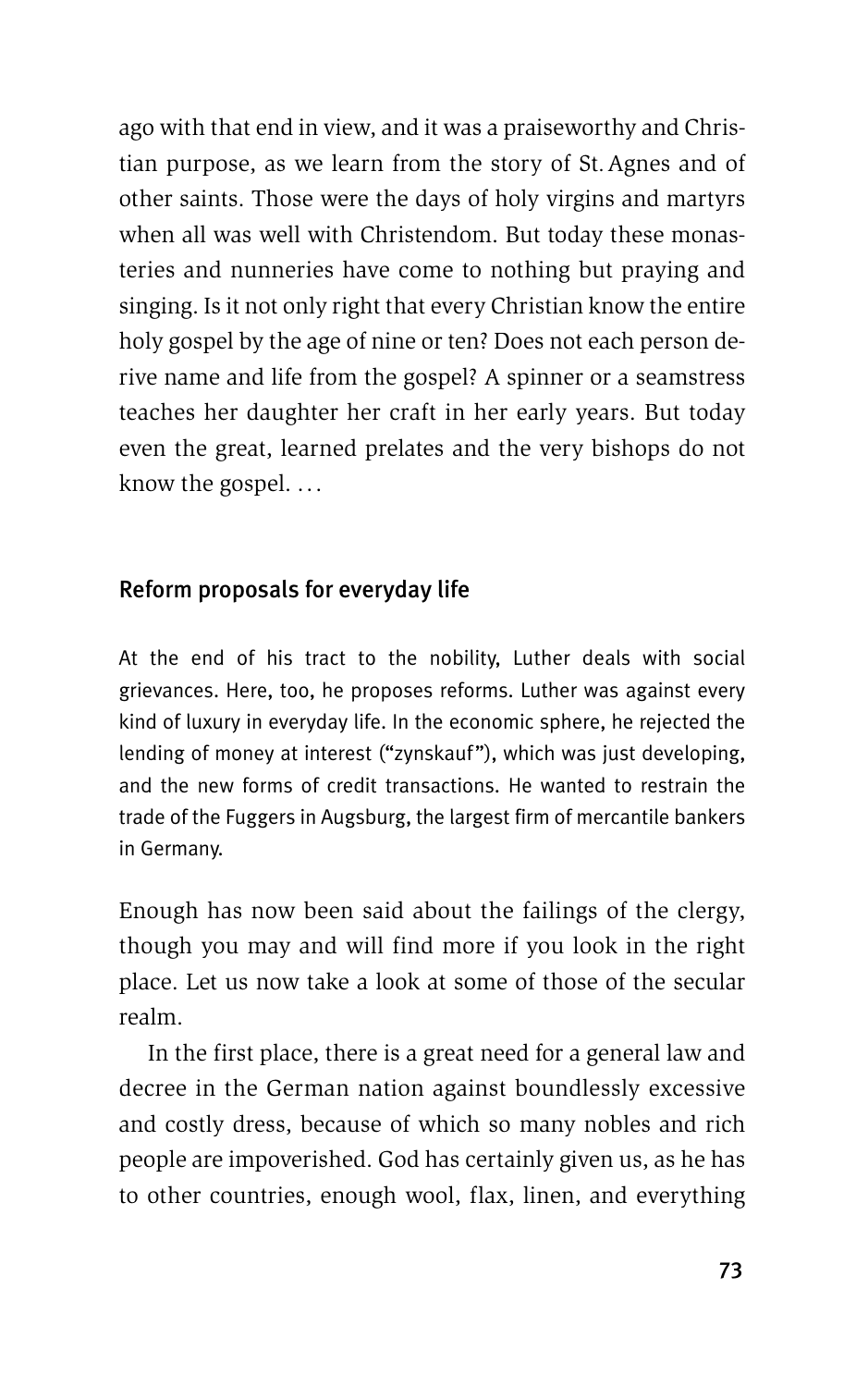else necessary for the seemly and honorable dress of every class. We do not need to waste fantastic sums for silk, velvet, golden ornaments, and foreign wares. I believe that even if the pope had not robbed us with his intolerable fleecing, we would still have more than enough of these home–grown robbers, the traders in silk and velvet. We see that now everybody wants to be like everybody else, and pride and envy are thereby aroused and increased among us, as we deserve. All this misery and much more besides would probably be avoided if only our ardor [for such things] would let us be thankfully content with the good things God has already given us.

It is also necessary to restrict the traffic in spices, which is another of the great ships in which money is carried out of the German lands. By the grace of God, more things to eat and drink grow here than in any other country, and they are just as tasty and good. Perhaps my proposals seem foolish, impractical, and give the impression that I want to ruin the greatest of all trades, that of commerce. But I am doing my best, and if there is no general improvement in these matters, then let him who will try his hand at improving them. I do not see that many good morals have ever come to a country through commerce, and in ancient times God made his people Israel dwell away from the sea because of this and did not let them engage in much commerce.

But the greatest misfortune of the German nation is certainly the *zynskauf*. If that did not exist, many people would have to leave unpurchased their silks, velvets, golden ornaments, spices, and display of every kind. This traffic has not existed much longer than a hundred years, and it has already brought almost all princes, endowed institutions, cities, nobles, and their heirs to poverty, misery, and ruin. If it goes on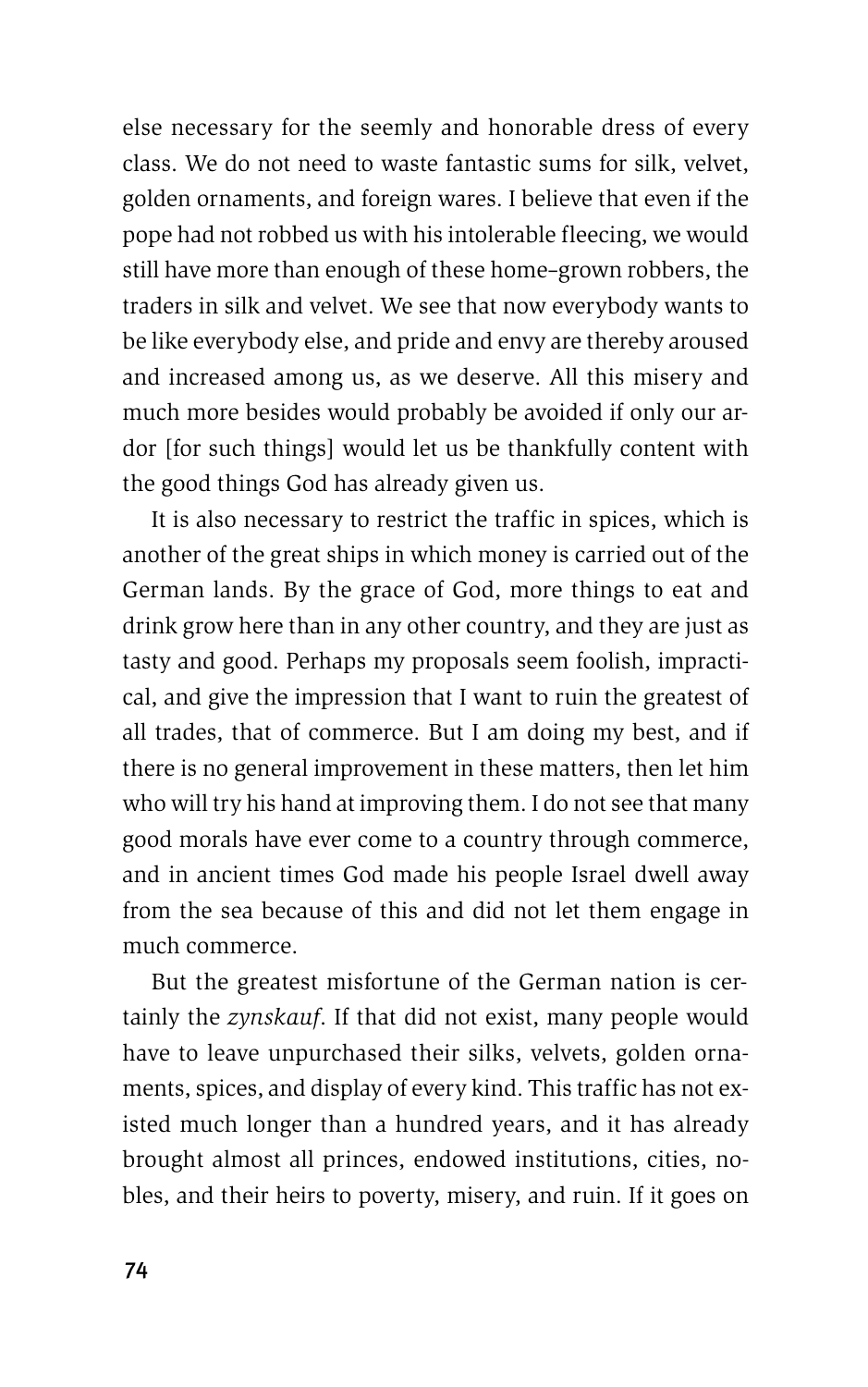for another hundred years, Germany will not have a penny left, and the chances are we shall have to eat one another. The devil invented the practice, and by confirming it the pope has brought woe upon the whole world. Therefore, I beg and pray at this point that everyone open their eyes and see the ruin of their children and heirs. Ruin is not just at the door, it is already in the house. I pray and beseech emperor, princes, lords, and city councilors to condemn this trade as speedily as possible and prevent it from now on, regardless of whether the pope with all his unjust justice objects, or whether benefices or monasteries are based upon it. It is better for a city to have one benefice supported by honest legacies or revenue than to have a hundred benefices supported by *zynskauf*. Indeed, a benefice supported by a *zynskauf* is more grievous and oppressive than twenty supported by legacies. In fact, the *zynskauf* must be a sign and proof that the world has been sold to the devil because of its grievous sins and that at the same time we are losing both temporal and spiritual possessions. And yet we do not even notice it.

In this connection, we must put a bit in the mouth of the Fuggers and similar companies. How is it possible in the lifetime of one person to accumulate such great possessions, worthy of a king, legally and according to God's will? I don't know. But what I really cannot understand is how a person with one hundred gulden can make a profit of twenty in one year. Nor, for that matter, can I understand how a person with one gulden can make another – and make it not from tilling the soil or raising cattle, where the increase of wealth depends not on human wit but on God's blessing. I leave this to people who understand the ways of the world. As a theologian I have no further reproof to make on this subject except that it has an evil and of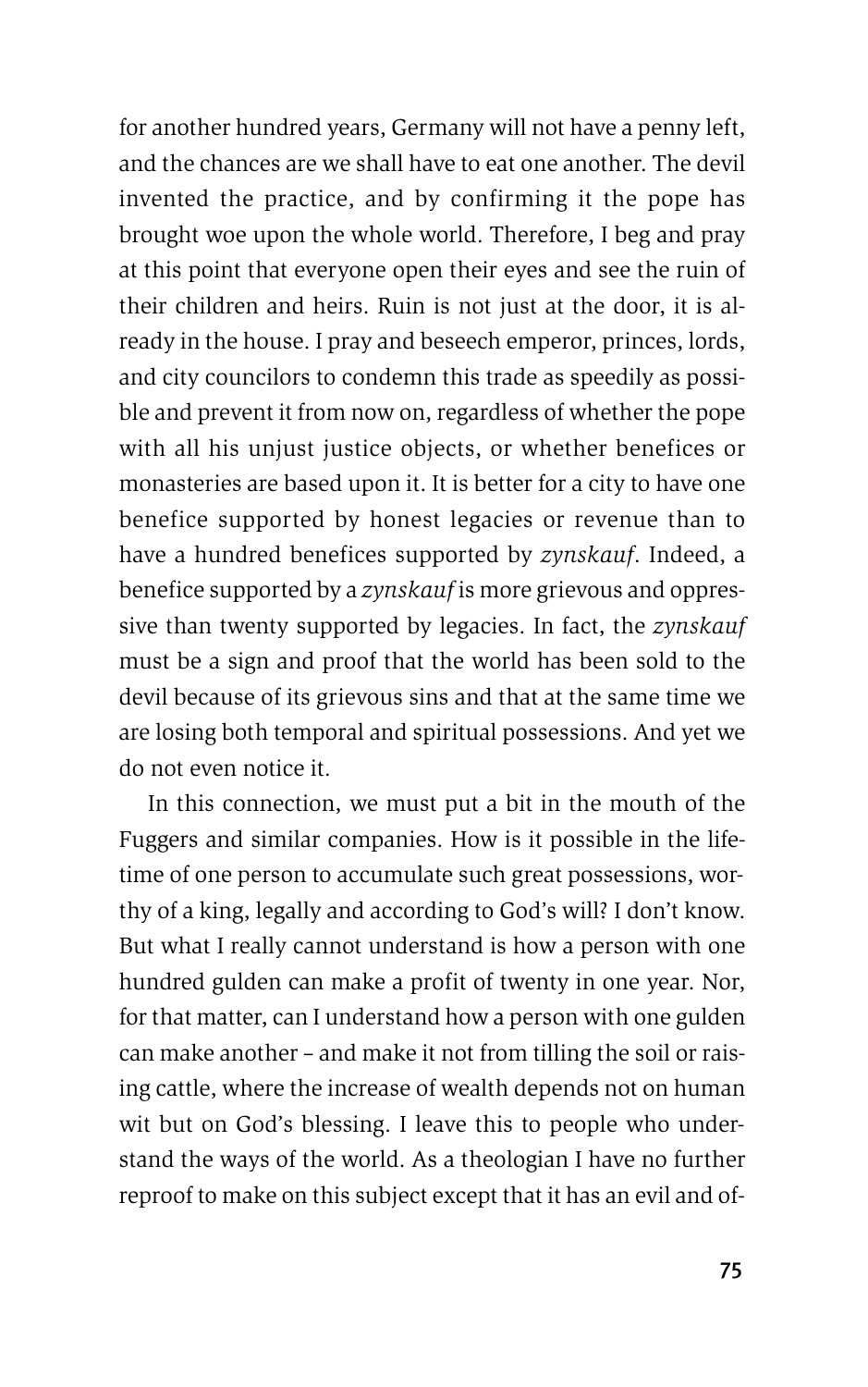fending appearance, about which St. Paul says, "Avoid every appearance or show of evil" (1 Thessalonians 5:22). I know full well that it would be a far godlier thing to increase agriculture and decrease commerce. I also know that those who work on the land and seek their livelihood from it according to the Scriptures do far better. All this was said to us and to everybody else in the story of Adam, "Cursed be the ground when you work it; it shall bear you thistles and thorns, and in the sweat of your face you shall eat your bread" (Genesis 3:17–19). There is still a lot of land lying fallow and neglected.

Next comes the abuse of eating and drinking, which gives us Germans a bad reputation in foreign lands, as though it were a special vice of ours. Preaching cannot stop it so deeply is it rooted and so firmly has it got the upper hand. The waste of money would be insignificant were it not for all the vices that accompany it – murder, adultery, stealing, blasphemy, and every other form of immorality. Government can do something to prevent it; otherwise, what Christ says will come to pass, that the last day shall come like a secret snare, when they shall be eating and drinking, marrying and wooing, building and planting, buying and selling. It is so much like what is now going on that I sincerely hope the Judgment Day is at hand, although very few people give it any thought.

Finally, is it not lamentable that we Christians tolerate open and common brothels in our midst, when all of us are baptized unto chastity? ...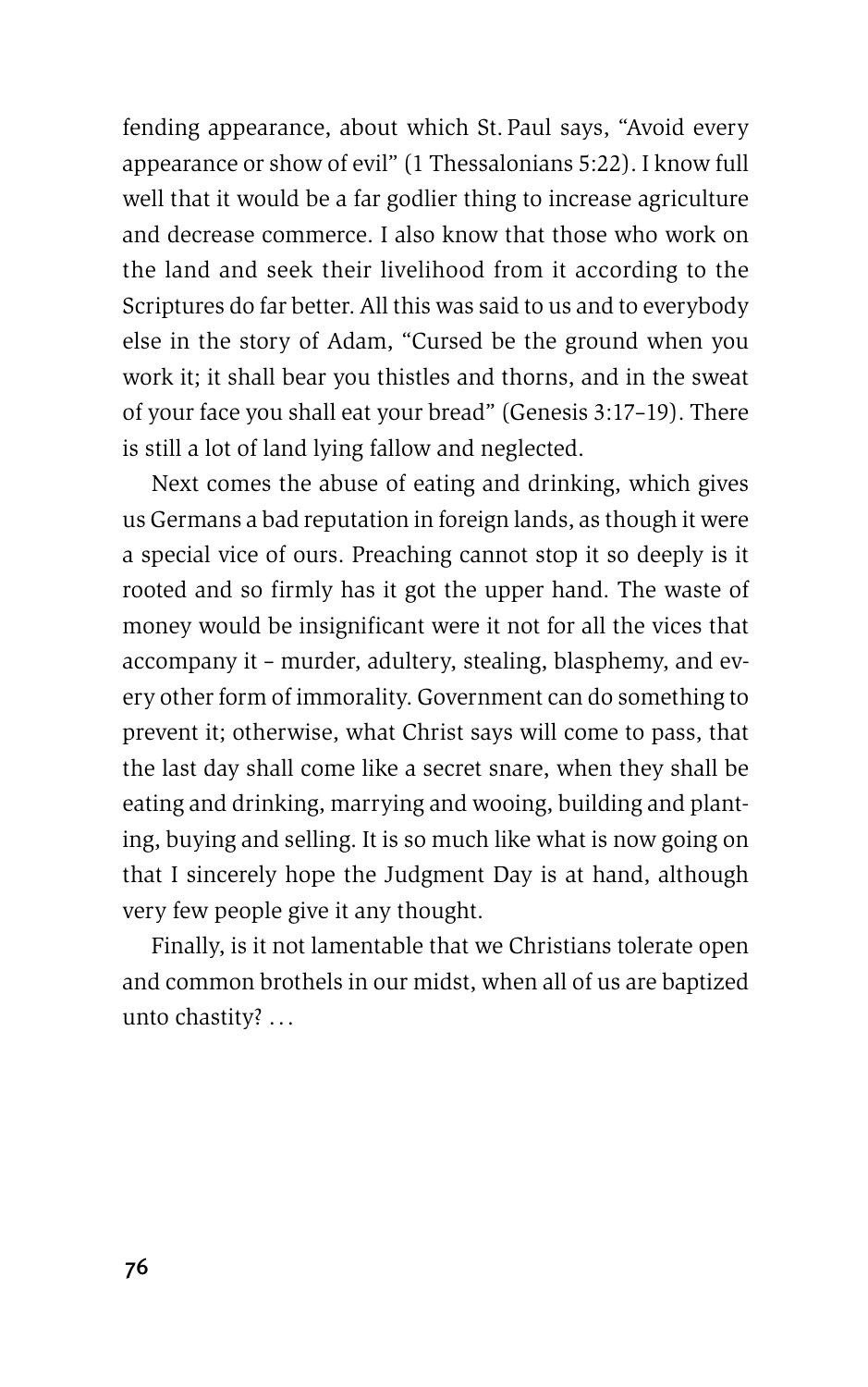# "On the Freedom of a Christian"

A second treatise by Luther from 1520 continues to be an inspiration even today. It deals with religious and theological issues affecting every single Christian. Following once again in the footsteps of Paul and Augustine, Luther makes a close connection between religion and the concept of freedom; this approach had a lasting influence on the history of Christian theology from that time on up to the present day. Religion has indeed in many cases been related to coercion and continues to do so. It is forced upon people, and it produces compulsion. For Luther, however, faith makes people free on the one hand, whilst on the other hand it may not be made the subject of constraints. Nonetheless, Luther sees freedom as based on the bond with God, leading to the obligation to serve one's neighbor.

Martin Luther, Von der Freiheit eines Christenmenschen (1520): WA, Vol. 7, pp.12–38. Translation: Bertram Lee Woolf, Reformation Writings of Martin Luther, Vol.1, New York: Philosophical Library 1953, pp. 356–379.

1. In order that we may have a true and proper understanding of what it is to be a Christian, or what is the freedom which Christ has won for us and given to us, and of which St. Paul often writes, I propose to begin with two propositions.

A Christian is free and independent in every respect, a bondservant to none.

A Christian is a dutiful servant in every respect, owing a duty to everyone.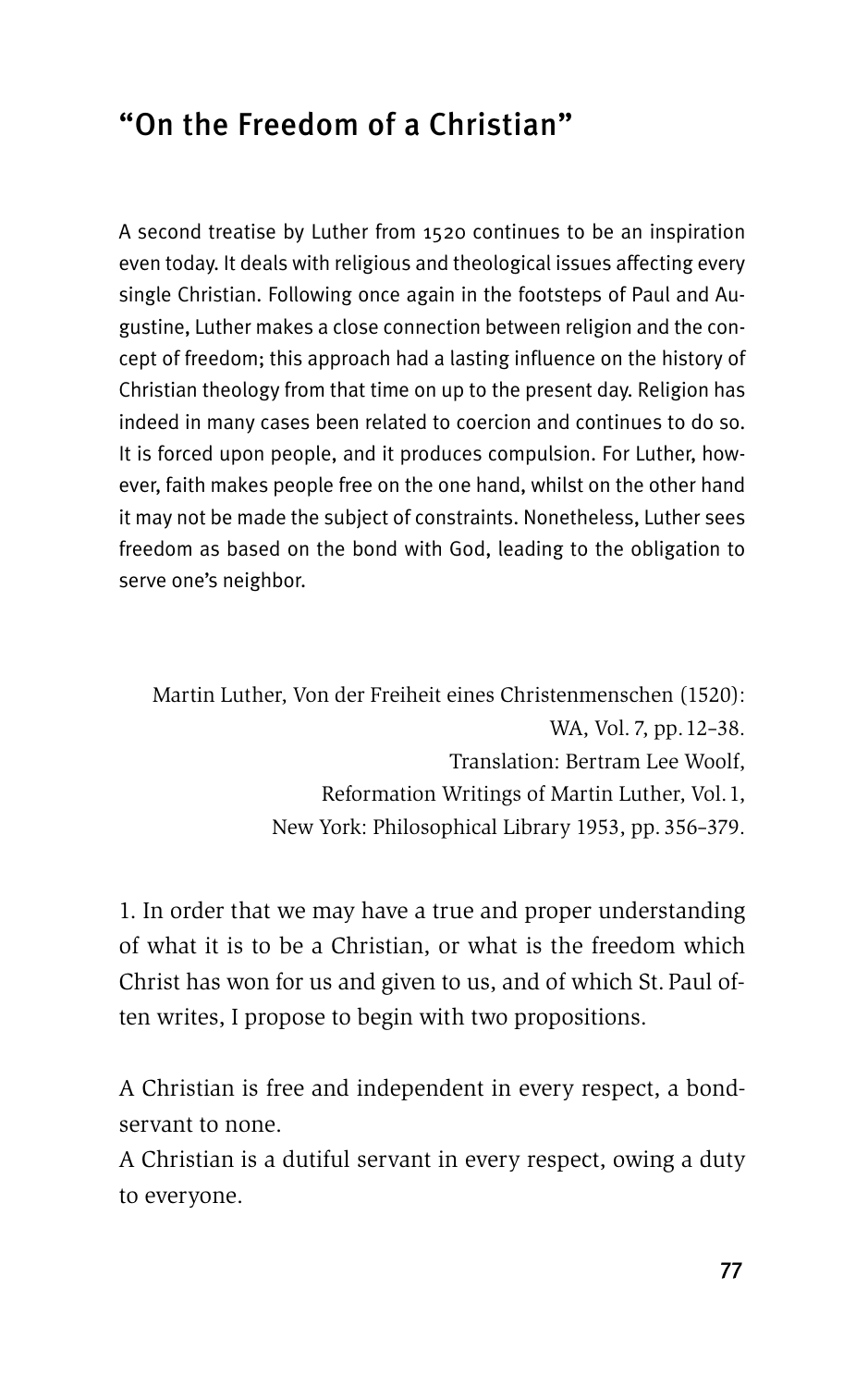These two axioms are clearly found in 1 Corinthians 9:19, where St. Paul says: "Though I am free from all men, I have made myself a servant to all." Again, Romans 13:8: "Owe no one anything, except to love one another. But love owes a duty, and is a bondservant of what she loves"; in the same way also in regard to Christ, Galatians 4:4: "God sent forth His Son, born of a woman, and made Him a bondservant of the law."

2. In order to understand these two antithetic assertions concerning freedom and bondage, we ought to remember that in every Christian there are two natures, a spiritual and a bodily. In as far as he possesses a soul, a Christian is a spiritual person, an inward, regenerate self; and in as far as he possesses flesh and blood, he is a sensual person, an outward, unregenerate self. Because of this difference, the Scriptures, in passages which directly contradict each other, speak of his freedom and bondage in the way I have just said.

### The inner, spiritual person is free

Luther shows that the freedom of a Christian consists in the fact that external activities – works – are neither beneficial nor harmful for salvation. Freedom comes through Christ and is attained through faith. Even oppression and imprisonment cannot take this freedom away.

Luther also asks about the meaning of the divine commandments in Holy Scripture and says that they are meant to show humans that they are incapable of really doing good. In particular, someone who does many good things is often driven at heart by selfishness, and is therefore in reality a sinner. A person who has recognized this and accepts it in humility reaches for the divine grace offered to them in Christ and trusts in the promises contained in the Bible. Faith, according to Luther,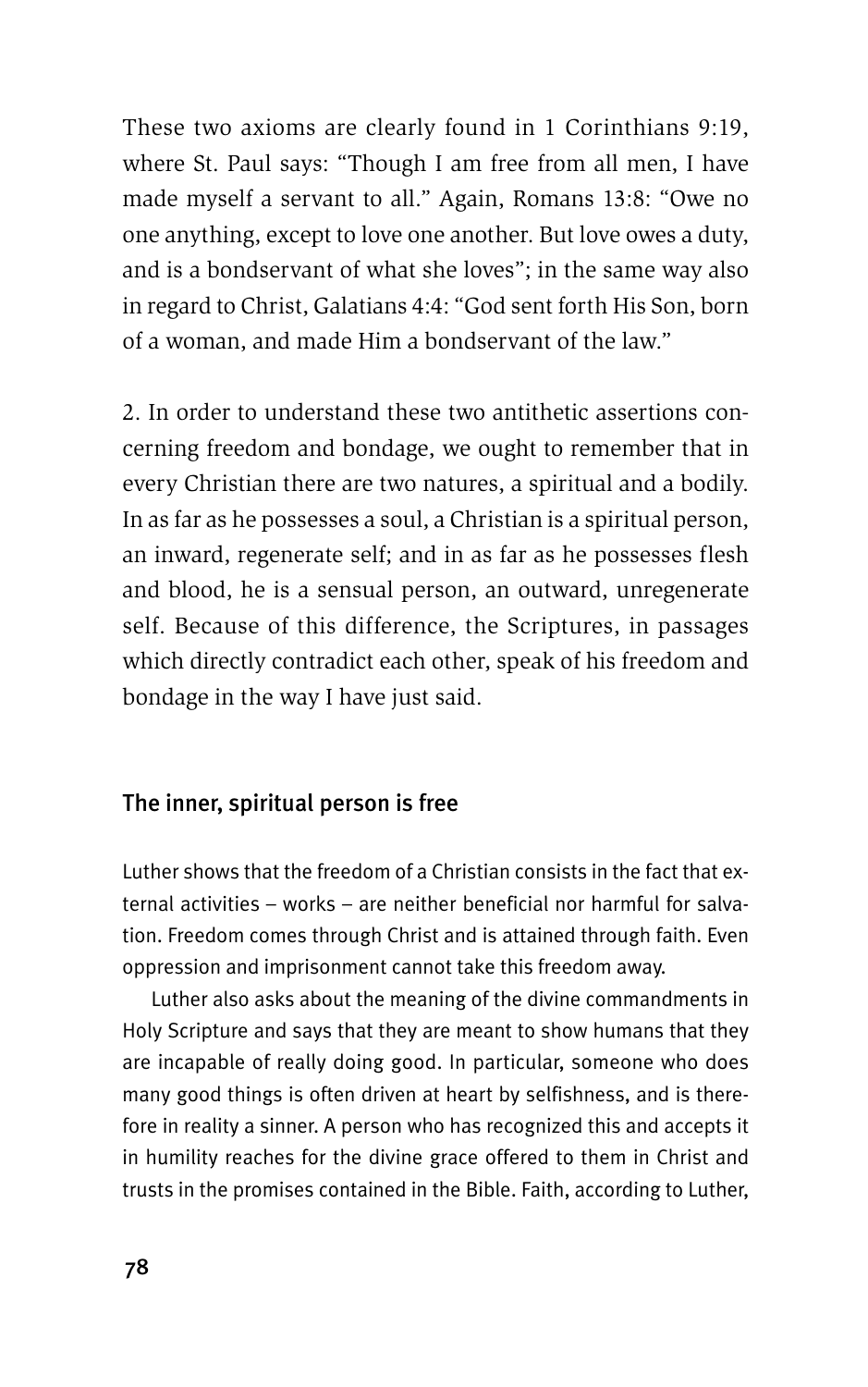unites the human soul with Christ like a bride with her bridegroom. As in a marriage, the partners hold all things in common; Christ absolves the soul from sin, allowing it to share in his righteousness. Christ also lets the believer share in his spiritual kingship and priesthood. The latter gives every Christian the right to come before God like a priest and to intercede with God on behalf of others.

In order to explain these complicated relationships, Luther, having distinguished between the outer and the inner person, deals first of all with the inner one.

3. When we consider the inner, spiritual man and see what belongs to him if he is to be a free and devout Christian, in fact and in name, it is evident that, whatever the name, no outer thing can make him either free or religious. For his religion and freedom, and, moreover, his sinfulness and servitude, are neither bodily nor outward. What avail is it to the soul if the body is free, active, and healthy; or eats, drinks, and lives as it likes? Again, what harm does it do to the soul if the body is imprisoned, ill and weakly; or is hungry, thirsty, and in pain, even if one does not bear it gladly? This sort of thing never touches the soul a little bit, nor makes it free or captive, religious or sinful.

4. Thus it does not help the soul if the body puts on sacred vestments as the priests and clergy do. It does not help even when the body is in church or in holy places, or when busy with sacred affairs; nor when the body is offering prayers, keeping fasts, or making pilgrimages, and doing other good works, which are performed only in and through the body. It must surely be something quite different which brings religion and freedom to the soul. For even a sinful man, or a hypocrite and pretender, may have all the afore–named things, do these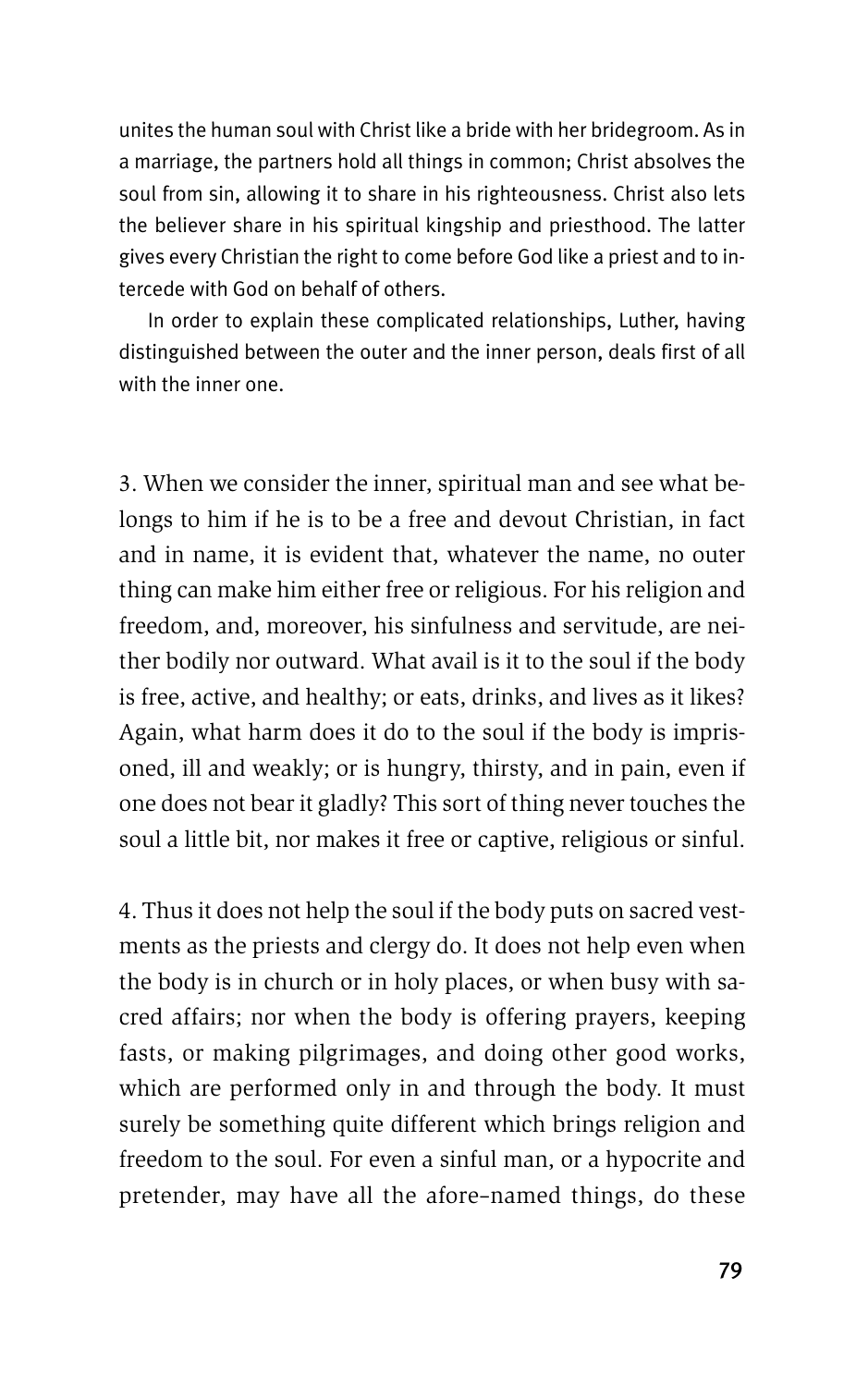works, and follow these ways. Also, this is the way to make men nothing but sheer hypocrites. Further it does no harm to the soul if the body wears worldly clothes; tarries in worldly places, eats, drinks, does not go on pilgrimages, nor keep the appointed hours of prayer; and if it neglects all the works that hypocrites perform, as already said.

5. The only means, whether in heaven or on earth, whereby the soul can live, and be religious, free, and Christian, is the holy Gospel, the word of God preached by Christ. He Himself says in John 11:25, "I am the resurrection and the life. He that believeth in Me shall live eternally"; and John 14:6, "I am the way, the truth and the life"; and Matthew 4:4, "Man does not live by bread alone, but by every word that proceeds out of the mouth of God." Therefore, we can be certain that the soul can do without anything but the word of God; and apart from the word of God it has no means of help. When it has the word, however, it has no need of anything else. In short, it possesses food, joy, peace, light, ability, righteousness, truth, wisdom, freedom, and sufficient to overflowing of everything good. Thus we read in the Psalms, especially in Psalm 119, that the prophet cries only for the word of God. And in the Scriptures, the worst calamity, the worst sign of God's wrath, is when He withdraws His word from man. On the other hand, it is held the greatest grace when He sends forth His word, as it is written in Psalm 107:20: "He sent His word and helped them thereby." Christ came for no other object than to preach the word of God. Moreover all apostles, bishops, priests, and the whole clergy, were called and instituted only for the sake of the word; although, unfortunately, things happen differently nowadays.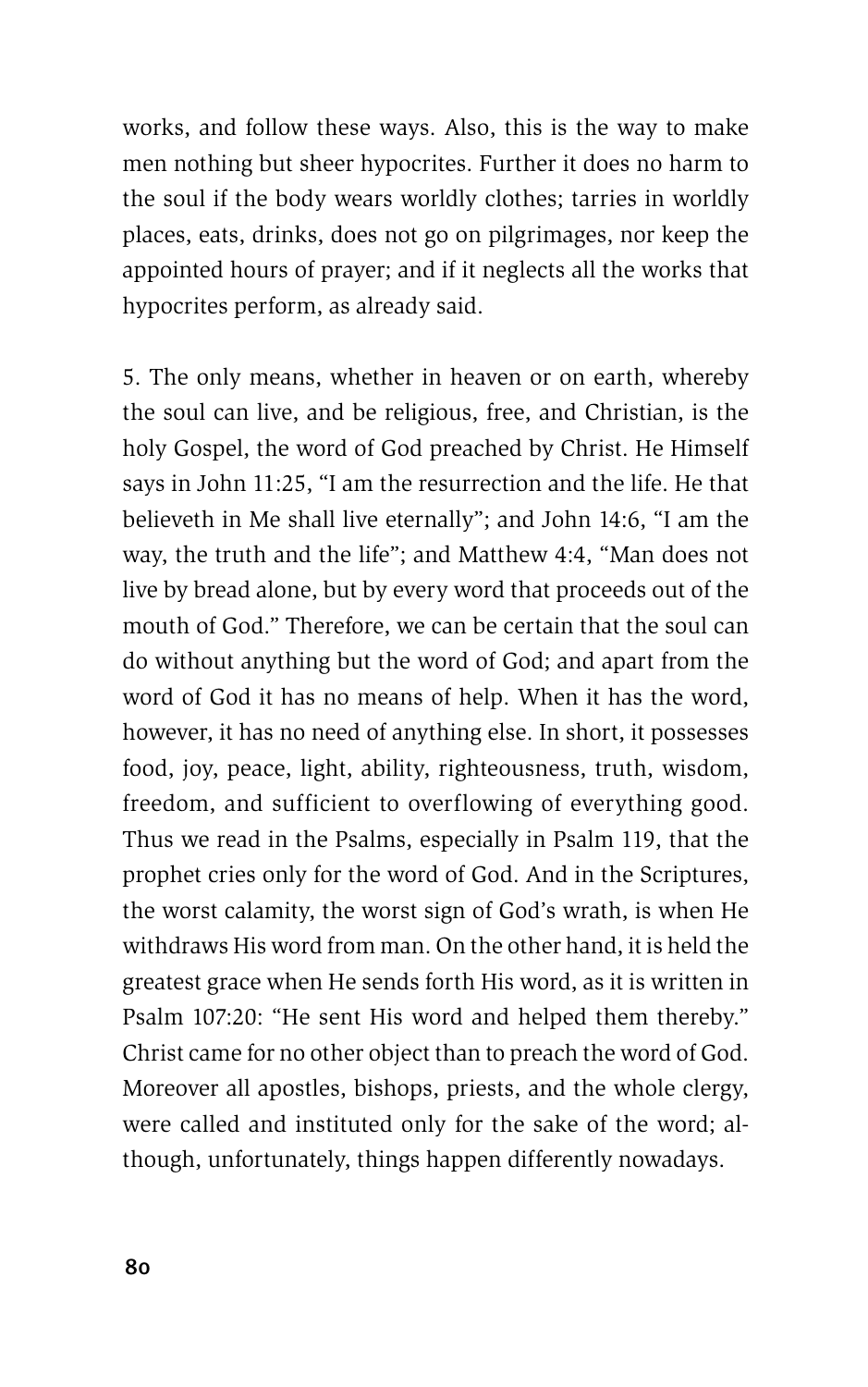6. You may ask, however: "What then is that word which gives such signal grace, and how shall I use it?" The answer is: It is nothing else than the message proclaimed by Jesus, as contained in the gospel; and this should be, and, in fact, is, so presented that you hear your God speak to you. It shows how all your life and labor are as nothing in God's sight, and how you and all that is in you, must eternally perish. If you truly believe this, and that you are indeed guilty, you necessarily despair of yourself; you believe that Hosea was right when he said: "O Israel, there is nought in you except your corruption, but in Me is your help" (Hosea 13:9). In order that you may come out of yourself and flee from yourself, i. e., escape your corruption, He sets you face to face with His beloved Son, Jesus Christ, and says to you by means of His living and comforting word: "You should surrender yourself to Him with firm faith, and trust Him gladly." Then, for your faith's sake, all your sins shall be forgiven and all your wickedness overcome. You yourself will be righteous, upright, serene, and devout. You will fulfill all commands, and be free from all things, as St. Paul says in Romans 1:17: "A justified Christian lives only by his faith"; and in Romans 10:4: "Christ is the end and the fulfillment of all commandments for them that believe in him."...

8. But how does it come about that faith alone can make one religious, and give such exceeding wealth apart from any works, seeing that so many laws, commandments, works, and other means are prescribed in the Scriptures? In this connection we must be sure to note and carefully remember that, as we shall see later, faith alone, apart from any act of ours, makes us religious, sets us free, and saves us. We should understand that the entire Holy Scriptures can be divided under two heads: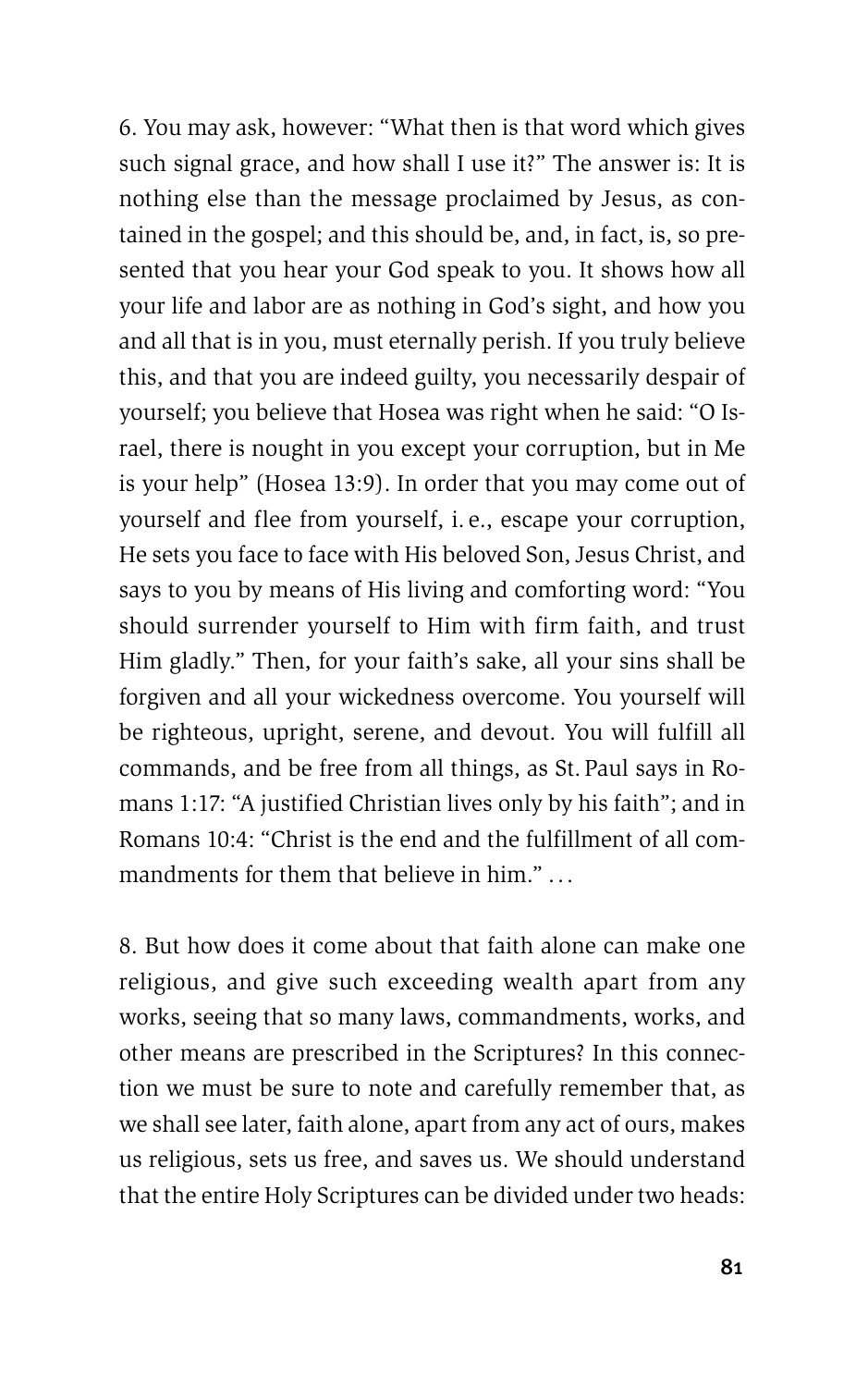Commandment or God's Law, and Promise or Covenant. The commandments teach and prescribe many good works, but this does not mean that they are fulfilled by us. They give good instructions, but no assistance. They teach what man should do, but give no power to do it. Hence they are only fitted to show a man his own incapacity for goodness, and to make him learn to doubt himself. For this reason they are called the Old Testament, and all belong to the Old Testament. The commandment: "Thou shalt not have sinful appetites" (Exodus 20:17), shows that all of us are sinners, and there can be no man without sinful appetites, let him do what he may. Thereby a man learns not to depend on himself, but to seek help elsewhere in order that he may be without sinful appetites. Thus he may fulfill the commandment through another, although he could not do so of himself. In the same way, all other commandments are impossible to us.

9. Now when a man has learned from the commandments, and perceived his own incapacity, then he will be anxious to know how to keep the commandment, for unless he fulfills the commandment he will be damned. This will take away all his pride, and he will become as nothing in his own eyes; he will find nothing in himself to make him acceptable to God. Then comes the other word, the divine promise, the covenant which says: If you would fulfill all the commandments, and escape from your evil passions and sins, as the commandments urge and require, lo! believe on Christ. In Him I promise that you will find all the needful grace, righteousness, peace, and freedom. If you believe, you will possess; if you do not believe, you will not possess. What is impossible to you in attempting all the works of the commandments, which are necessarily many and yet of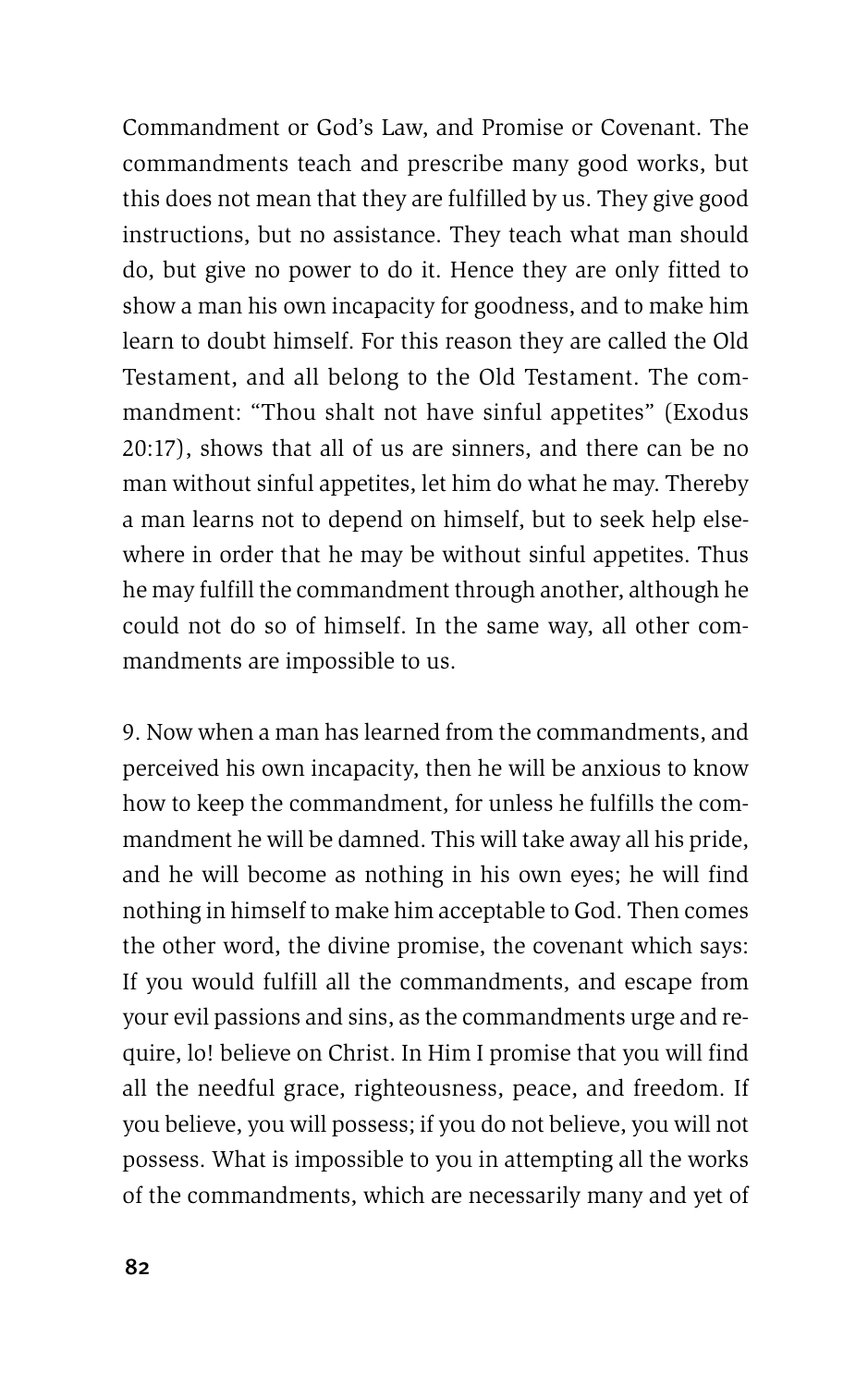no avail, will come to you quickly and easily through faith. I have summed everything up in faith alone, so that whoever has faith shall have all, and be saved; without faith, no one shall have anything. Thus God's covenants give what the commandments require, and bring about that for which the commandments are intended; all this is in order that everything, both commandment and fulfillment, might be God's own. He alone commands and alone fulfills. Therefore the covenants of God are the words of the New Testament, and their proper place is the New Testament.

10. Now these, and all God's words, are holy, true, right, peace– giving, free, and entirely good. The soul of the man who cleaves to them with a true faith will be so completely united with God that all the virtues of the word will become the qualities of his soul. Through faith and by God's word, the soul will become holy, righteous, true, peaceful, free, and entirely good, and he will become a true child of God. Thus it says in John 1:12: "He gave power to all them that believe in His name to become children of God." From this standpoint it is easy to see why faith can do so much, and why good works can never be equivalent to it. For works of merit are not such as to depend on the divine word as in the case of faith, nor can they live in the soul. Only the word and faith exercise sway in the soul. Just as iron becomes red like fire through its union with the fire, so does the soul become like the word through its union with the word. Thus we see that a Christian has sufficient in his faith. Works are not needed to make him become acceptable to God. And if such works are no longer a prerequisite, then assuredly all commandments and laws are like broken chains; and if his chains are broken, he is assuredly free. That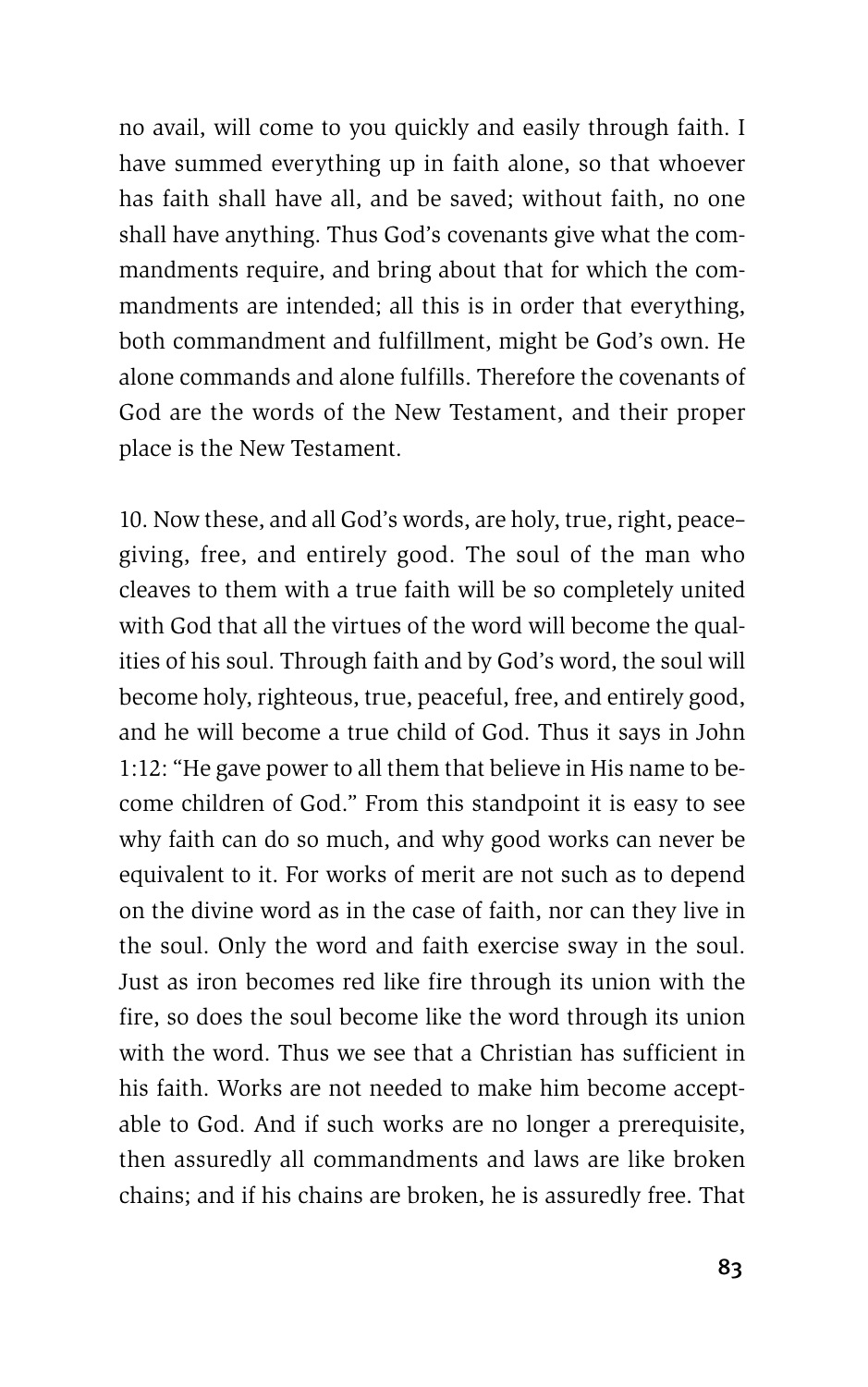is Christian freedom, gained by faith alone. It is wrong to think this means that we can either be idle or do evil; rather it means that we have no need to perform works of merit in order to attain godliness and salvation. But we shall deal further with this matter later on.

12. Faith not only gives the soul enough for her to become, like the divine word, gracious, free, and blessed. It also unites the soul with Christ, like a bride with the bridegroom, and, from this marriage, Christ and the soul become one body, as St. Paul says. Then the possessions of both are in common, whether fortune, misfortune, or anything else; so that what Christ has, also belongs to the believing soul, and what the soul has, will belong to Christ. If Christ has all good things, including blessedness, these will also belong to the soul. If the soul is full of trespasses and sins, these will belong to Christ. At this point a contest of happy exchanges takes place. Because Christ is God and man, and has never sinned, and because His sanctity is unconquerable, eternal, and almighty, He takes possession of the sins of the believing soul by virtue of her wedding ring, namely faith, and acts just as if He had committed those sins Himself. They are, of course, swallowed up and drowned in Him, for His unconquerable righteousness is stronger than any sin whatever. Thus the soul is cleansed from all her sins by virtue of her dowry, i. e., for the sake of her faith. She is made free and unfettered, and endowed with the eternal righteousness of Christ, her bridegroom. Is that not a happy household, when Christ, the rich, noble, and good bridegroom, takes the poor, despised, wicked little harlot in marriage, sets her free from all evil, and decks her with all good things? for her sins to damn her, for now they rest on Christ, and are swallowed up in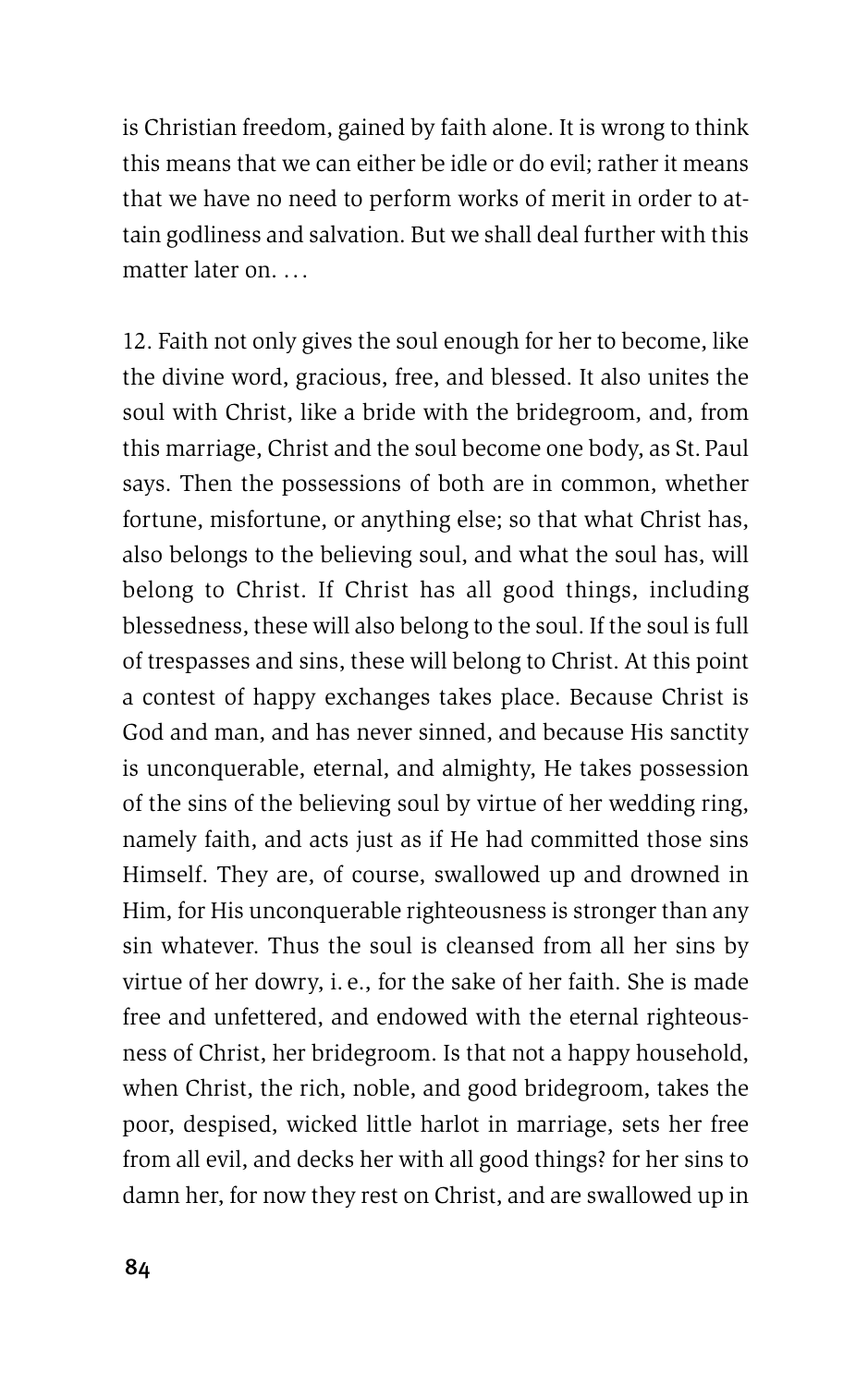Him. In this way she has such a rich righteousness in her bridegroom that she can always withstand sins, although they indeed lie in wait for her. Paul speaks of this in 1 Corinthians 15:55–57: "Praise and thanks be to God, who has given us that victory in Christ Jesus, in which death is swallowed up together with sin." ...

14. The next point to consider is the treasure we possess in Christ, and how valuable is the right kind of faith. Let us be clear that, before Old Testament times, as well as during them, God chose and reserved for Himself all the first–born, whether human or animal. Moreover, the eldest son was of special dignity, and had two great privileges as distinct from all the younger children: he was given authority, and he was a priest. The kingship and the priesthood were his. Thus, in practice, the eldest son was the master of all the other brothers; he was also a priest, or pope, of God. This is a figure symbolizing Jesus Christ, who is that self–same, human Son of God the Father by the Virgin Mary. He is therefore a king and a priest – but in the spiritual sense. His kingdom is not earthly, nor does it consist in earthly things, but in those of the spirit, such as truth, wisdom, peace, joy, salvation, and the like. Temporal goods are not excluded, however, for all things in heaven, earth, or hell are subject to Him, although He is unseen owing to the fact that He rules spiritually and invisibly.

Thus even His priesthood does not consist in rites and vestments such as we see among men. Rather it consists in the spirit, and is invisible, in order that He may stand continually before God's face, and offer Himself on behalf of those who are His, and do all that a devout priest should do. He prays for us, as St. Paul says in Romans 8:34; and also teaches us inwardly in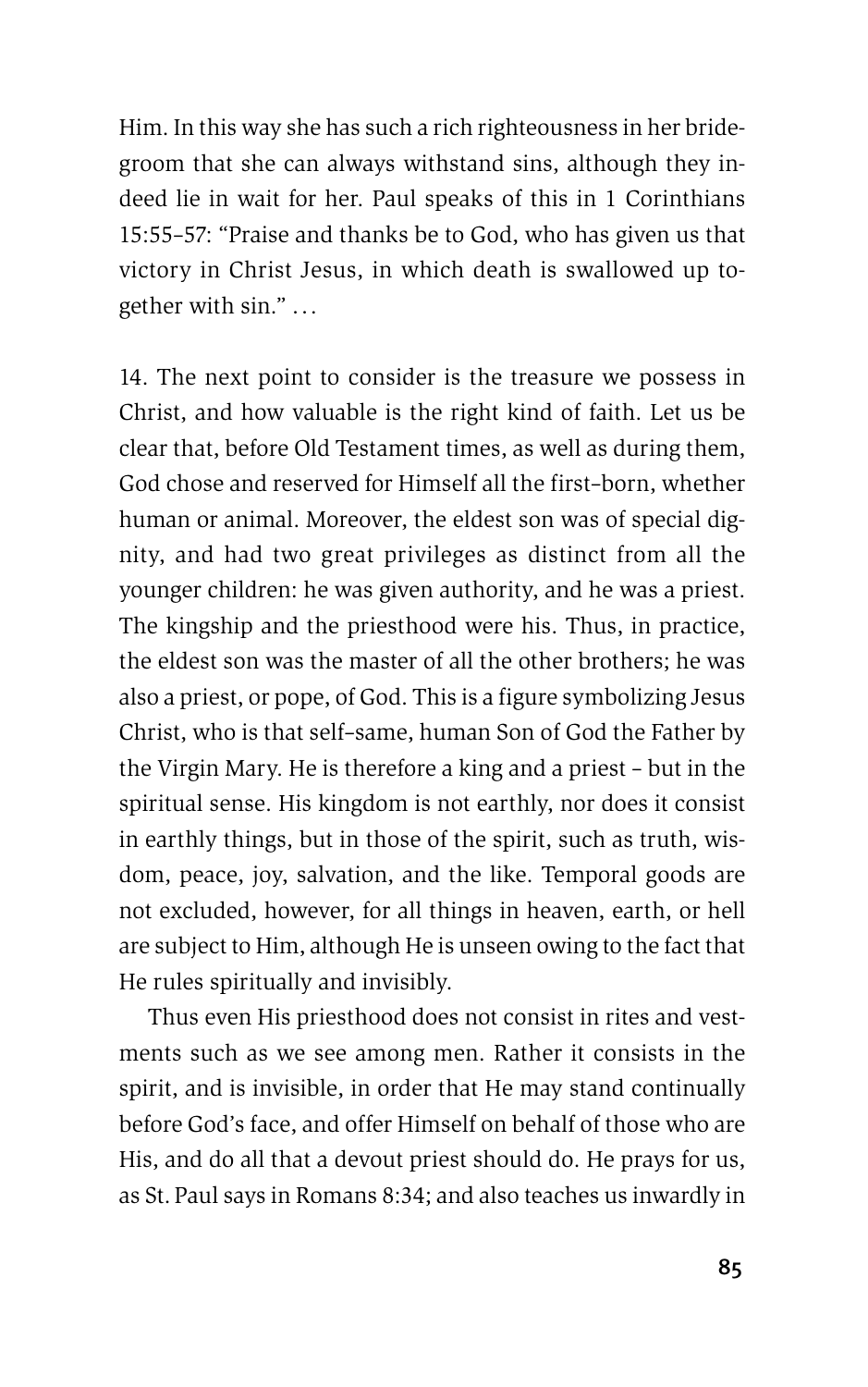our hearts. These two offices are right and proper for a priest; and therefore ordinary, human, and temporal priests pray and teach in the same manner.

15. Since Christ has the primogeniture with all appropriate honor and worth, He shares it with all Christians who are His, that, through faith, all may be kings and priests with Christ, as St. Peter says in 1 Peter 2:9: "You are a priestly kingdom and a royal priesthood." The result is that a Christian is lifted up by faith so high above all things that he becomes the spiritual lord of all, for nothing can hinder his salvation. Rather, everything is subject to him, and helps him to reach salvation. Thus St. Paul teaches in Romans 8:28: "Everything must help to secure the good of the elect", whether life, death, sin, piety, good or evil, or whatever it may be. So also, 1 Corinthians 3:21–22: "All things are yours, whether life or death, present or future", etc. It is not to be understood that we exercise material authority over all things, so that we possess or use them like ordinary men. Indeed as far as the body is concerned, we must die, for no one can avoid death. In the same way, we are necessarily subject to many other things, as we see exemplified also in Christ and His saints. For ours is a spiritual rulership, exercised even to the extent of repressing the body. Thus I can gain benefit in my soul quite apart from material things, and I can make even death and suffering of service to my salvation. That is surely a high and noble dignity, a proper and all–powerful lordship, a spiritual royalty. Nothing is so good or so evil but that it must serve me for good, if I have faith. Indeed, I need none of these things. My faith is sufficient for me. How precious then is the freedom and potency which Christians possess!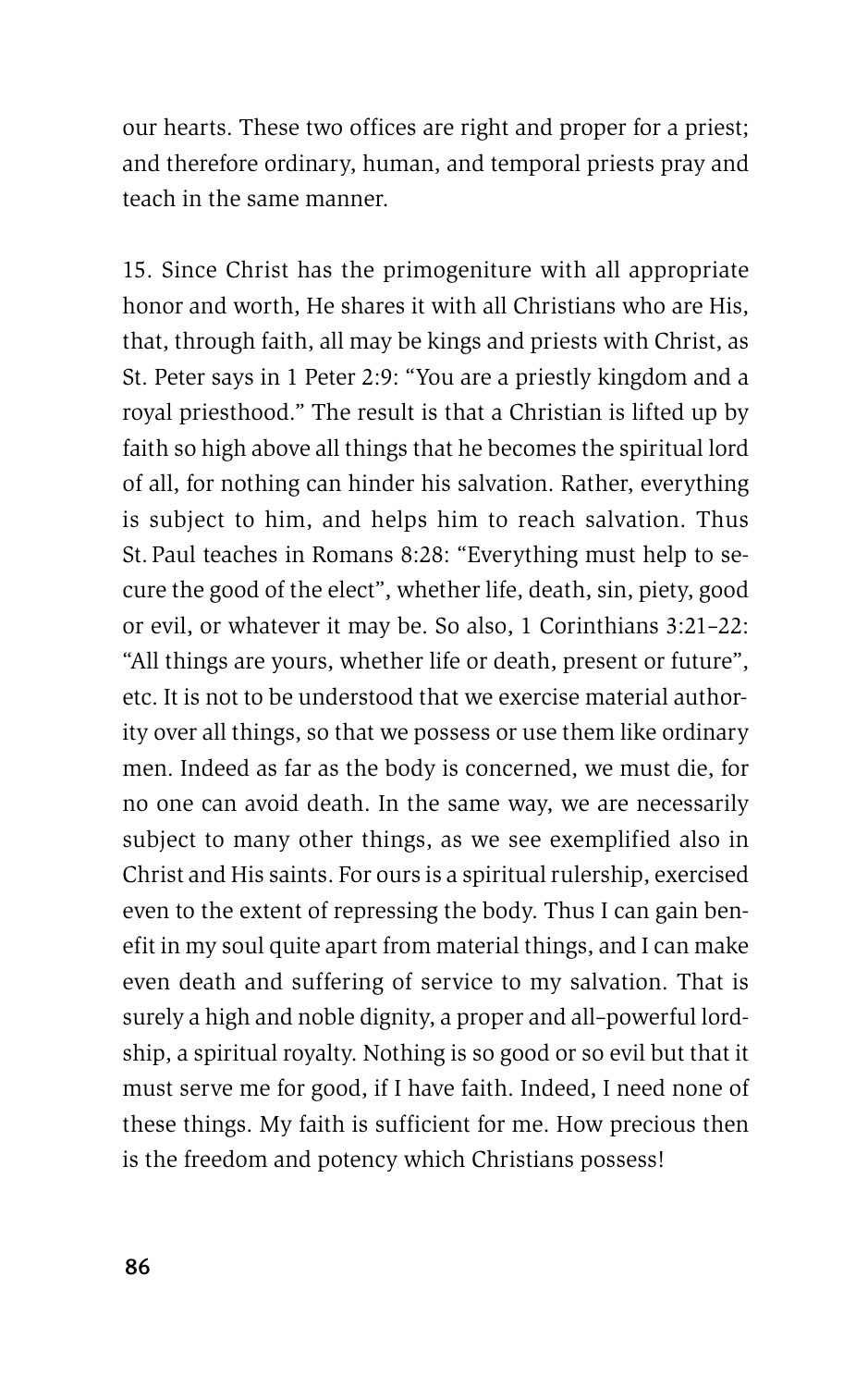16. In addition, we are priests, and thus greater than mere kings, the reason being that priesthood makes us worthy to stand before God, and to pray for others. For to stand and pray before God's face is the prerogative of none except priests. Christ redeemed us that we might be able spiritually to act and pray on behalf of one another just as, in fact, a priest acts and prays on behalf of the people. But nothing avails to the benefit of a person who does not believe in Christ. He is nought but a slave; he is always worried; it is hard for him to pray, and his prayers do not come under God's eye. By contrast, who can fully conceive the honor and the elevation of a Christian? By virtue of his kingship he exercises authority over all things, and by virtue of his priesthood he exercises power with God, for God does what he asks and desires. Thus it is written in the book of Psalms: "God does the will of those that fear Him, and hears their prayers" (Psalm 145:19). This is an honor to which Christians attain through faith alone and not through any works. Thereby it becomes clear that a Christian always enjoys freedom, and is always master. He requires no good works to make him godly or to save him; faith brings everything in abundance to him. If he were so foolish as to think that by good works he would become godly, free, blessed, or a Christian, he would lose both faith and all else. He would be like the dog which, while carrying a piece of meat in its mouth, snapped at its reflection in the water, and thereby lost the meat and spoiled the reflection. ...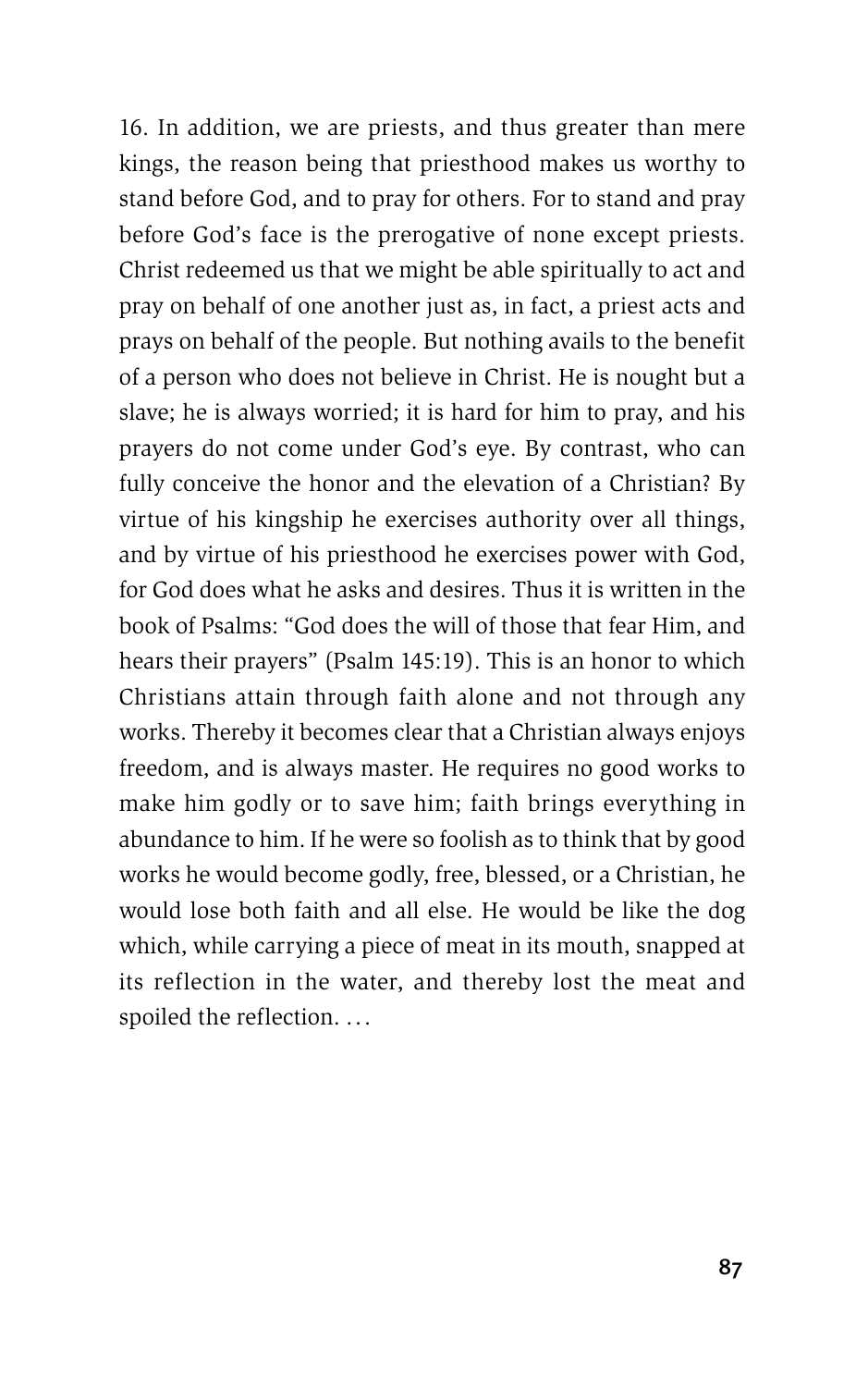### The outer person is committed to service

In the second part of his tract on Christian freedom, Luther expounds his ethical teaching, showing that only the person who has become free in Christ through faith is able to do good to others selflessly. For this, he does not need commands in the sense of laws, but automatically does the right thing, filled by the love given to him by God, just as a good tree bears good fruit.

We now come to the second part, namely, to the outer man. Here we must deal with all those who take offense at the foregoing arguments, and are wont to say: "Oh! then if faith is the whole thing and sufficient in itself to make one religious, why are good works demanded? We shall be in good case without doing anything at all." No, my dear man, not so. That would perhaps be true if you were nothing but your inner self, and had become pure soul and pure spirit, a thing which will never happen before the last day. There will never be anything else on earth than a beginning and a growth; these will only be completed in the next world. That is why the apostle called it *primitias spiritus,* or the first–fruits of the spirit (Romans 8:23). From this fact we can understand what was said above: "*A Christian man is a dutiful menial, a bondservant to everyone",* which is as much as to say: "In as far as he is free, he requires to do nothing. In as far as he is a servant, he must do everything." How that happens, we shall now see.

20. Inwardly, and as regards his soul, a man is sufficiently justified by faith. He possesses all he ought to have, except that his very faith and sufficiency must always increase until his entry into the next life; nevertheless, he still remains on earth during his bodily life. Therefore he must rule his own body,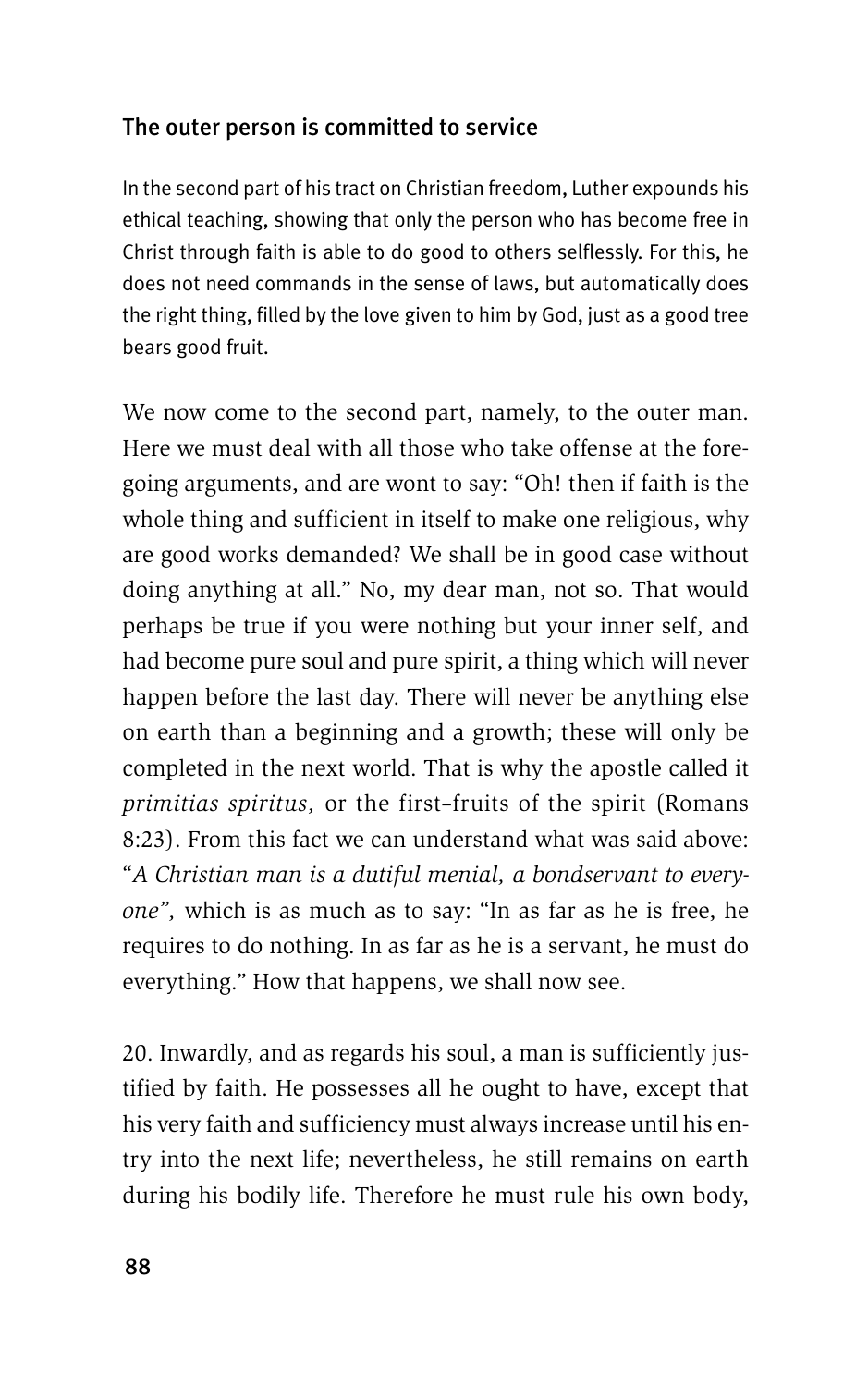and he must mix with other people. That is where the need for good works enters. He must not be idle. Yes, the body must be disciplined and exercised with fasting, watching, laboring, and all due training, in order that it may be obedient to, and in harmony with, both the inner man and with faith; and not hinder nor oppose, as is its nature when it is not restrained. ...

21. But none of these works must be done under the impression that a man becomes devout in God's sight thereby. ...

23. Hence both expressions are true: "Good and devout works never make a man good and duteous; but a good and religious man does good and religious works." Nor do sinful works make a man sinful. Rather, it is a sinful man who does sinful works. Thus every argument proves that the person must first be good and godly; after that come all the works that are good. Good works proceed logically from a godly and good person. ...

26. All this concerns meritorious works in general and those which a Christian may perform as far as his own self is concerned. But now we would speak of other actions, those which he does in relation to other men. For a man does not live alone, in his own body, but among other men, in the world. Therefore, he cannot remain without works in his contacts with others; he must speak to and co–operate with them, although none of these actions is necessary for his own godliness or salvation.

27. ... And although he is now quite free, yet a Christian ought voluntarily to make himself a servant and help his neighbor. He should associate and deal with him as God has done with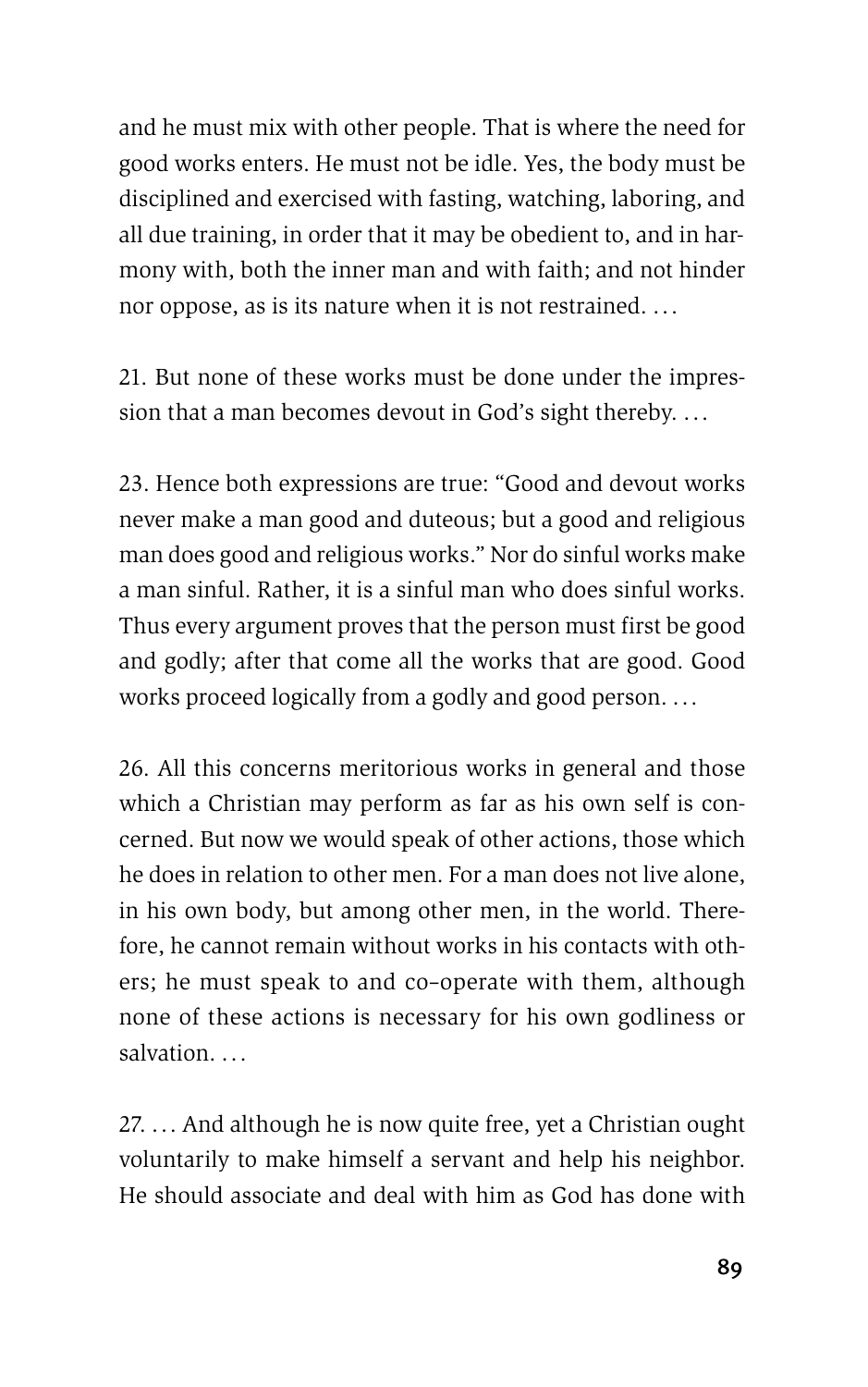himself through Christ, everything being free, and nothing being sought except to please God: He should therefore think within himself: "Unworthy and guilty man that I am, and without any desert, yet my God, quite freely and out of pure mercy, has given me, in and through Christ, the full wealth of all religion and salvation, so that henceforth I need nothing except faith. So let it be. Yes, for the sake of such a Father, who has heaped upon me His superabundant good things, will I freely, gladly, and without reward, do what pleases Him. To my neighbor, I will be, as a Christian, what Christ has become to me, and do just what I see is needful, helpful, or acceptable to him, for I have enough of all things in Christ through my faith." Lo, that is how love and joy in God flow out of faith, and how love gives rise to a free, eager, and glad life of serving one's neighbor without reward

30. From all the foregoing, the conclusion follows that a Christian lives not in himself, but in Christ and his neighbor; in Christ by faith and in his neighbor by love. By faith he rises above himself unto God; from God he stoops below himself by love, and yet he remains always in God and in divine love, just as Christ says in John 1:51: "You will see the heavens open and the angels ascending and descending upon the Son of Man."

Yes, that is the true, spiritual, and Christian freedom. It liberates our hearts from all sins, laws, and commandments. It exceeds all other freedom as much as heaven the earth. God grant that we rightly understand and retain this freedom. Amen.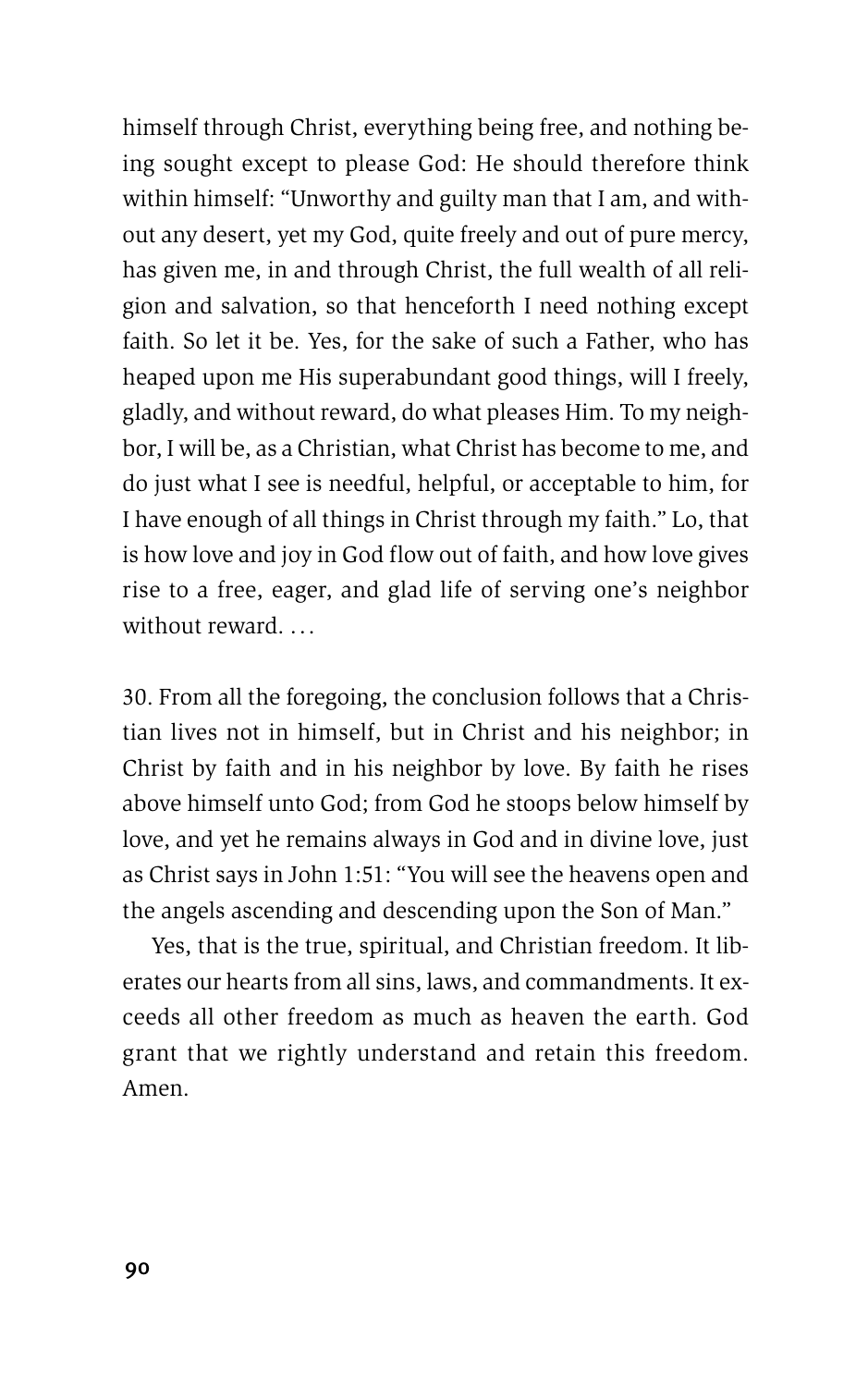# "On the Babylonian Captivity of the Church"

In addition to his address to the nobility and his tract on Christian freedom, Luther wrote a third fundamental treatise in 1520. Unlike the other two, it was intended for scholars and therefore formulated in Latin. In this text he accused the Roman Church of holding Christendom captive, as once the Babylonians held the people of Israel captive in the 6th century B.C., but in this case not externally, meaning physically, but internally and spiritually. This book "On the Babylonian Captivity of the Church" deals specifically with the doctrine of the sacraments. The medieval Church declared a total of seven ritual acts to be sacraments, meaning actions imparting divine grace to the faithful: baptism, confirmation, matrimony, extreme unction (today: anointing of the sick), holy orders, penance and the Lord's Supper (Eucharist). Luther, however, insists that sacraments are only valid if they can be traced back to Jesus himself. And he only acknowledges acts connected, on the one hand, to a clear biblical promise (in the case of baptism, Jesus' commission to baptize with the promise of salvation) and, on the other hand, to a clear symbolic ritual that is also to be found in the Bible (in the case of baptism, the three–fold immersion in water or pouring water on the head). Luther is in agreement with the church father Augustine that a sacrament consists of both word and sign, and he understands the sign as the word made visible. According to Luther, these conditions are only fulfilled in baptism and the Lord's Supper, which he continues to regard as sacraments. In the first part of the treatise he also considered penance, combined with confession, to be a possible sacrament.

But Luther did not only change his mind with regard to the number of sacraments, but also called for changes in the concrete practice, which had in his opinion led to the "captivity" of the sacraments. He demands that at the Lord's Supper the wine be offered to all. It had become customary since the 12th century to give the faithful only one "kind",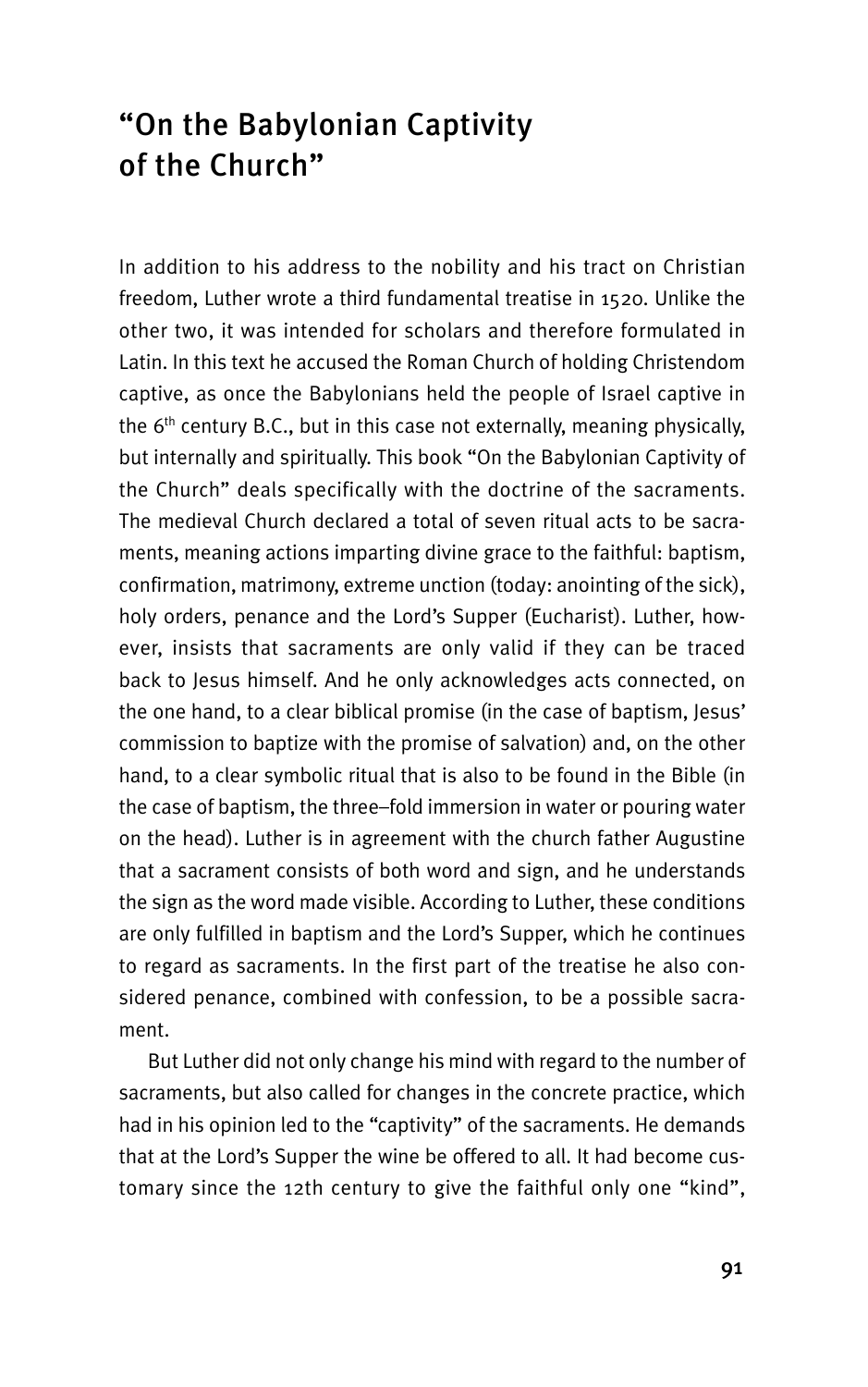namely the bread, so that people used to refer simply to the "sacrament of the bread". Luther demands that the Lord's Supper be administered "in both kinds", to use the technical expression, meaning both as bread and wine.

Furthermore, Luther criticizes the doctrine, which also dated from the Middle Ages, that during the celebration of the Lord's Supper the words of the priest transform the substance of the bread into the body of Christ, and the wine into his blood, even though the elements remain outwardly (in their "accidental" property) bread and wine. This was called transubstantiation, a transformation of being. Whilst Luther also believed that Christ is bodily present at the Lord's Supper, he did not wish to use categories of Aristotelian philosophy to explain this, by which a distinction is made between the "substance" and the "accident" of an object and it is considered possible to transform something in substance while retaining its accidental properties. For Luther, bread is still bread, even if it is at the same time the real body of Christ, and wine is still wine, even if it is at the same time the real blood of Christ.

Lastly, Luther also rejects the teaching that the Lord's Supper is a good work accomplished by humans and pleasing to God, which imparts grace simply by being performed outwardly (the Latin term for this was: opus operatum). For Luther, the Lord's Supper is an act by which God grants faith and faith becomes aware of the grace of God. It is not a human act intended to please God. In Luther's view, the Mass – the worship service centered on the Lord's Supper – was a far cry from Christ's intention in instituting the Lord's Supper. Thinking that they were benefitting themselves, their relatives and even those who were deceased, people purchased large numbers of masses for money, and the celebration of such services had become a major source of income for the Church and its ministers.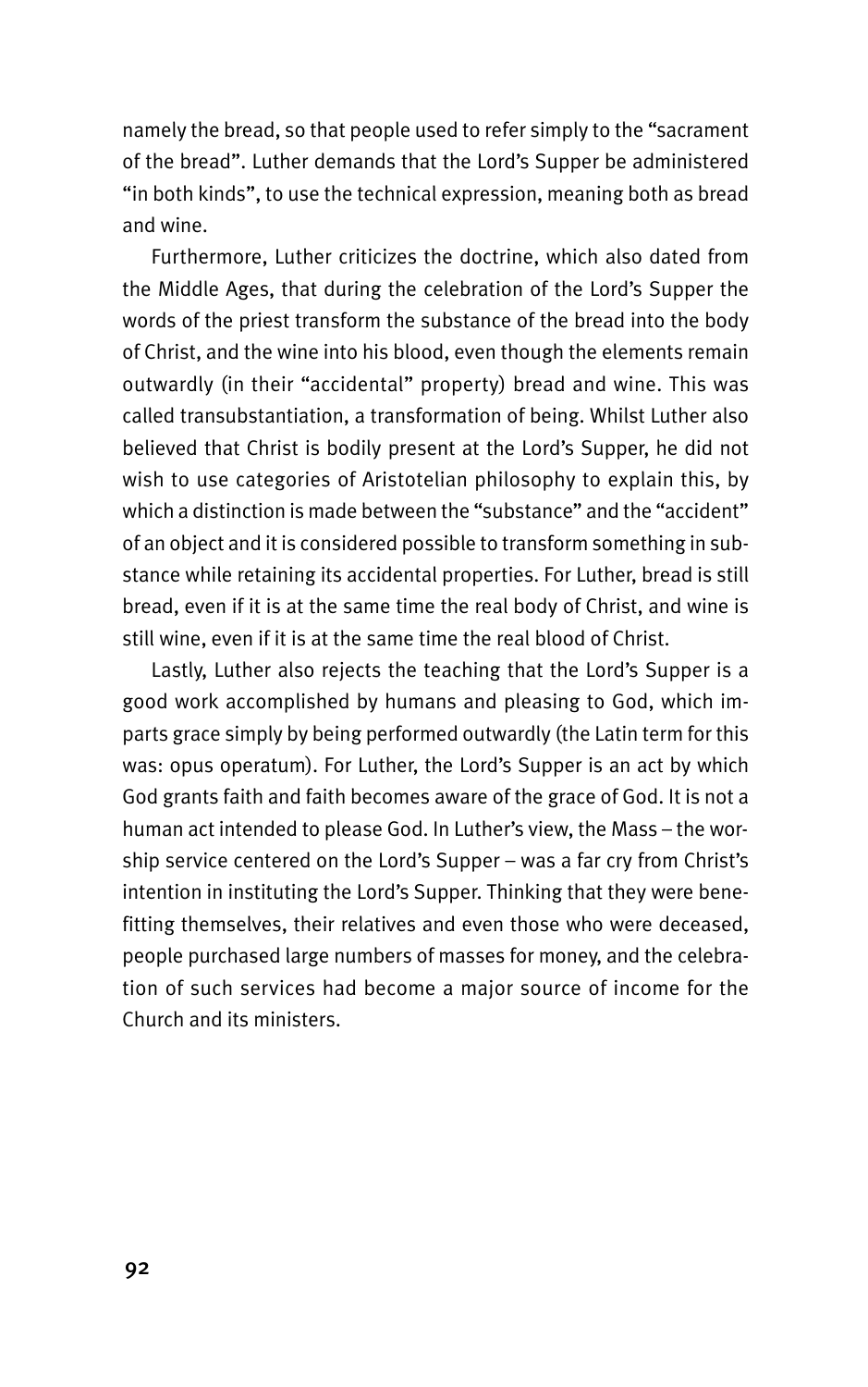Martin Luther, De captivitate Babylonica ecclesiae (1520): WA, Vol. 6, pp. 489–573. Translation: AL, Vol. 3, pp. 21–49.

#### On the Sacrament of the Bread

#### *The first captivity: the cup for the priest alone*

I shall tell you now what progress I have made as a result of my studies on the administration of this sacrament. ... Now there are two passages that do bear very clearly upon this matter: the Gospel narratives of the Lord's Supper and Paul in 1 Corinthians 11:23–25. Let us examine these. Matthew 26:26–28, Mark 14:22–24, and Luke 22:19f. agree that Christ gave the whole sacrament to all his disciples. That Paul delivered both kinds is so certain that no one has ever had the temerity to say otherwise. Add to this that Matthew 26:27 reports that Christ did not say of the bread, "eat of it, all of you," but of the cup, "drink of it, all of you." Mark 14:23 likewise does not say, "they all ate of it," but "they all drank of it." Both attach the note of universality to the cup, not to the bread, as though the Spirit foresaw this schism, by which some would be forbidden to partake of the cup, which Christ desired should be common to all. How furiously, do you suppose, would they rave against us, if they had found the word "all" attached to the bread instead of to the cup? They would certainly leave us no loophole to escape. They would cry out and brand us as heretics and damn us as schismatics. But now, when the Scripture is on our side and against them, they will not allow themselves to be bound by any force of logic. Men of the most free will they are, even in the things that are God's; they change and change again, and throw everything into confusion.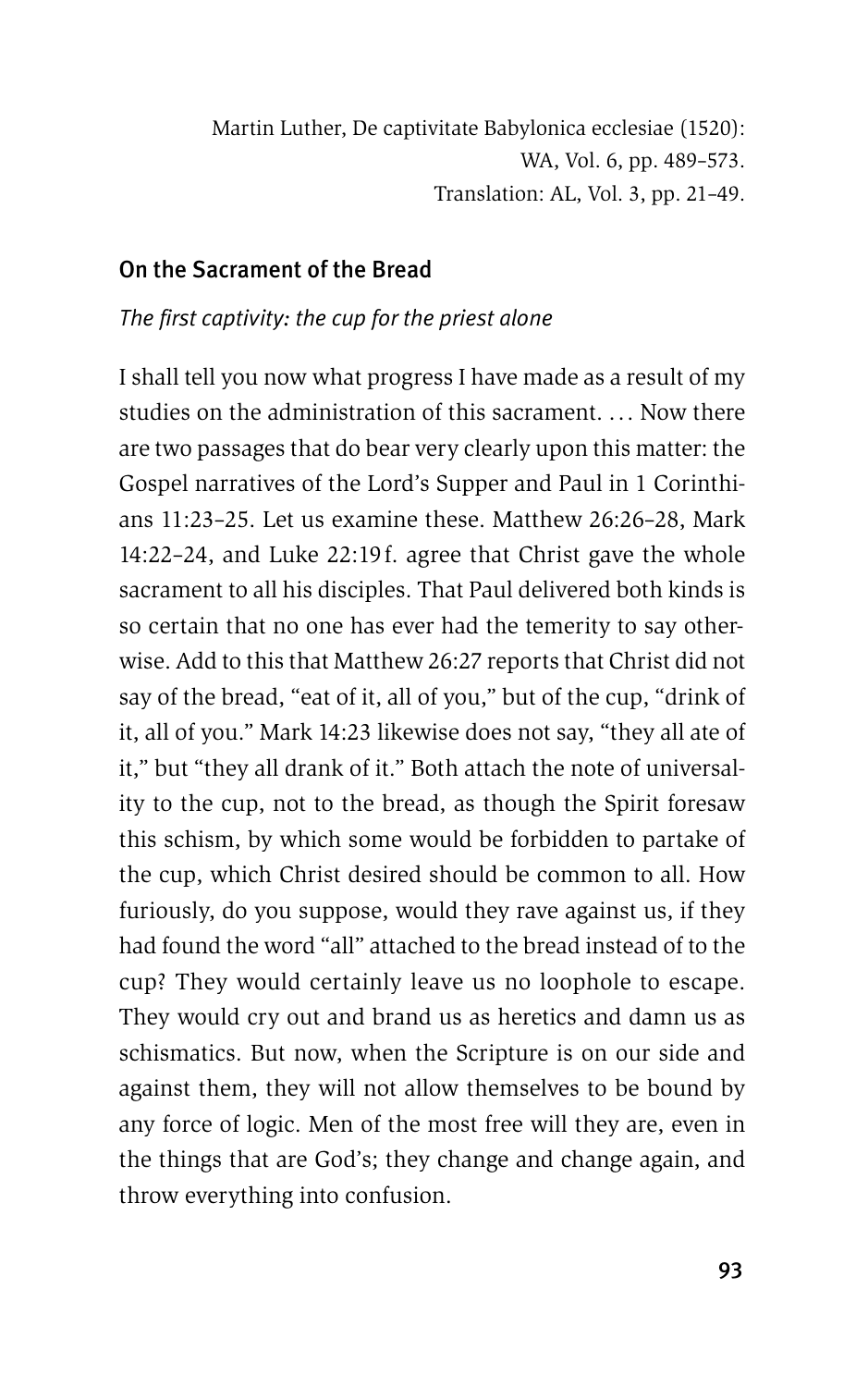I acknowledge that I am conquered by this argument, which to me is irrefutable. I have neither read nor heard nor found anything to say against it. For here the word and example of Christ stand unshaken when he says, not by way of permission, but of command: "Drink of it, all of you" (Matthew 26:27). For if all are to drink of it, and the words cannot be understood as addressed to the priests alone, then it is certainly an impious act to withhold the cup from the laymen when they desire it, even though an angel from heaven were to do it (Galatians 1:8). For when they say that the distribution of both kinds is left to the decision of the church, they make this assertion without reason and put it forth without authority. It can be ignored just as readily as it can be proved. It is of no avail against an opponent who confronts us with the word and work of Christ; he must be refuted with the word of Christ, but this we do not possess. If, however, either kind may be withheld from the laity, then with equal right and reason a part of baptism or penance might also be taken away from them by this same authority of the church. Therefore, just as baptism and absolution must be administered in their entirety, so the sacrament of the bread must be given in its entirety to all laymen, if they desire it ...

But now I ask, where is the necessity, where is the religious duty, where is the practical use of denying both kinds, that is, the visible sign, to the laity, when everyone concedes to them the grace of the sacrament without the sign? If they concede the grace, which is the greater, why not the sign, which is the lesser? For in every sacrament the sign as such is incomparably less than the thing signified. What then, I ask, is to prevent them from conceding the lesser, when they concede the greater? Unless indeed, as it seems to me, it has come about by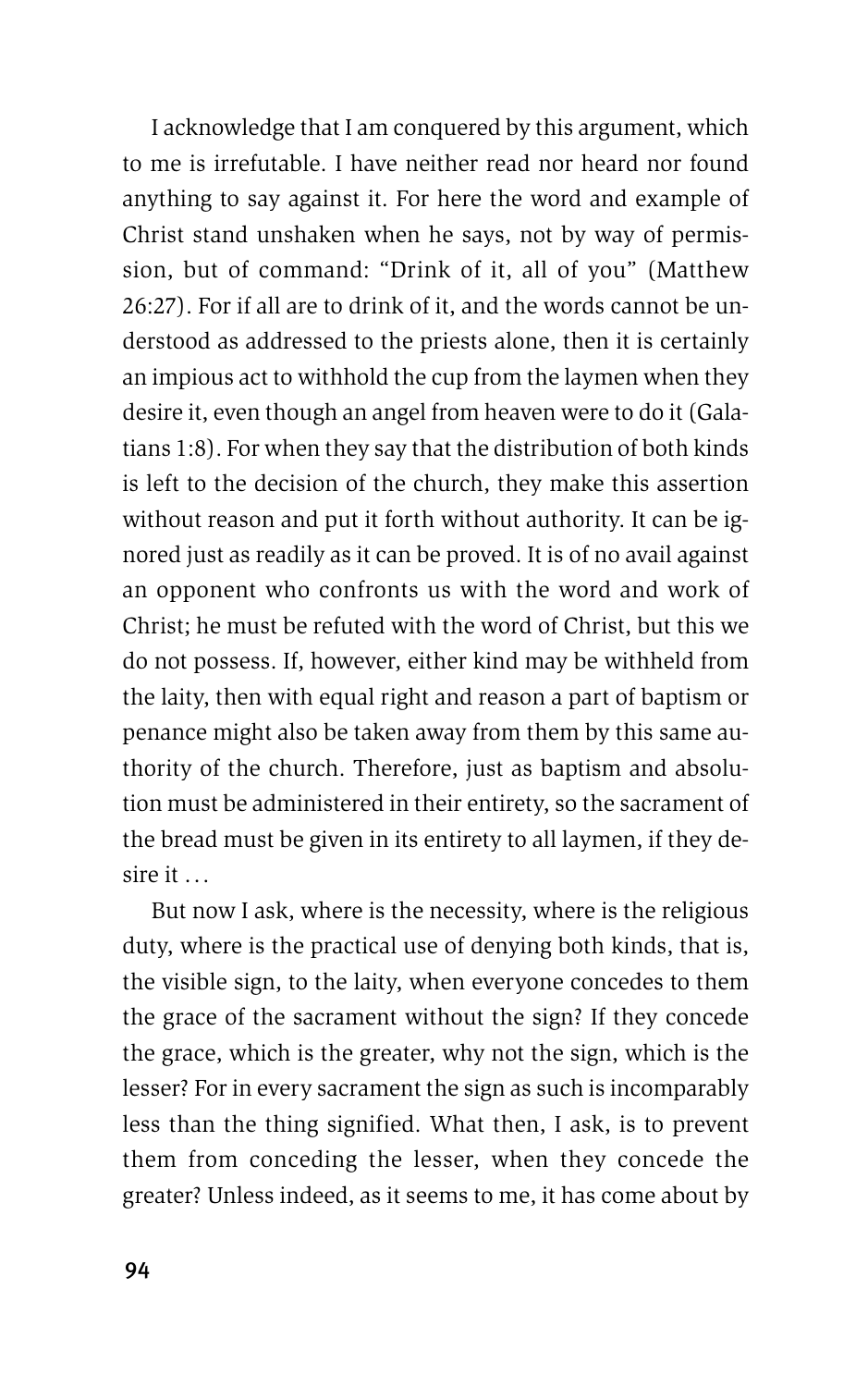the permission of an angry God in order to give occasion for a schism in the church, to bring home to us how, having long ago lost the grace of the sacrament, we contend for the sign, which is the lesser, against that which is the most important and the chief thing; just as some men for the sake of ceremonies contend against love. This monstrous perversion seems to date from the time when we began to rage against Christian love for the sake of the riches of this world. Thus God would show us, by this terrible sign, how we esteem signs more than the things they signify. How preposterous it would be to admit that the faith of baptism is granted to the candidate for baptism, and yet to deny him the sign of this very faith, namely, the water! ...

The first captivity of this sacrament, therefore, concerns its substance or completeness, which the tyranny of Rome has wrested from us. Not that those who use only one kind sin against Christ, for Christ did not command the use of either kind, but left it to the choice of each individual, when he said: "As often as you do this, do it in remembrance of me" (1 Corinthians 11:25). But they are the sinners, who forbid the giving of both kinds to those who wish to exercise this choice. The fault lies not with the laity, but with the priests. The sacrament does not belong to the priests, but to everyone. The priests are not lords but servants whose duty is to administer both kinds to those who desire them, as often as they desire them. If they wrest this right from the laity and deny it to them by force, they are tyrants; but the laity are without fault, whether they lack one kind or both kinds. In the meantime they must be preserved by their faith and by their desire for the complete sacrament. These same servants are likewise bound to administer baptism and absolution to everyone who seeks them, because he has a right to them; but if they do not admin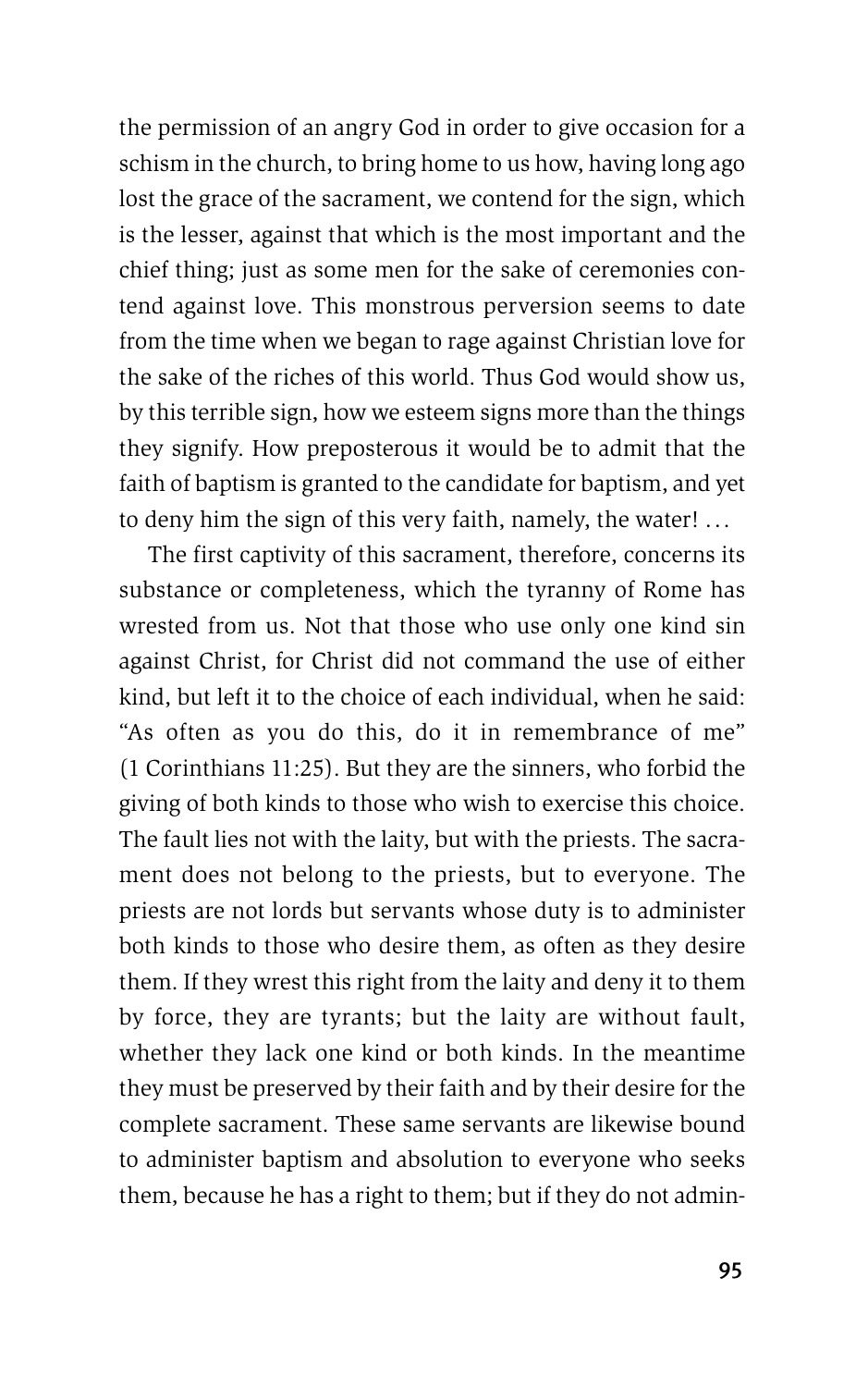ister them, the seeker has the full merit of his faith, while they will be accused before Christ as wicked servants. Thus the holy fathers of old in the desert did not receive the sacrament in any form for many years at a time. ...

#### *The second captivity: the doctrine of transubstantiation*

The second captivity of this sacrament is less grievous as far as the conscience is concerned, yet the gravest of dangers threatens the person who would attack it, to say nothing of condemning it. ...

My one concern at present is to remove all scruples of conscience, so that they need not fear being called heretics if they believe that real bread and real wine are present on the altar. ...

But there are good grounds for my view, and this above all – no violence is to be done to the words of God, whether by human or angel. They are to be retained in their simplest meaning as far as possible. Unless the context manifestly compels it, they are not to be understood apart from their grammatical and proper sense, lest we give our adversaries occasion to make a mockery of all the Scriptures. Thus Origen was rightly repudiated long ago because, ignoring the grammatical sense, he turned the trees and everything else written concerning Paradise into allegories, from which one could have inferred that trees were not created by God. Even so here, when the Evangelists plainly write that Christ took bread (Matthew 26:26; Mark 14:22; Luke 22:19) and blessed it, and when the Book of Acts and the Apostle Paul in turn call it bread (Acts 2:46; 20:7; 1 Corinthians 10:16; 11:23, 26–28), we have to think of real bread and real wine, just as we do of a real cup (for even they do not say that the cup was transubstantiated). Since it is not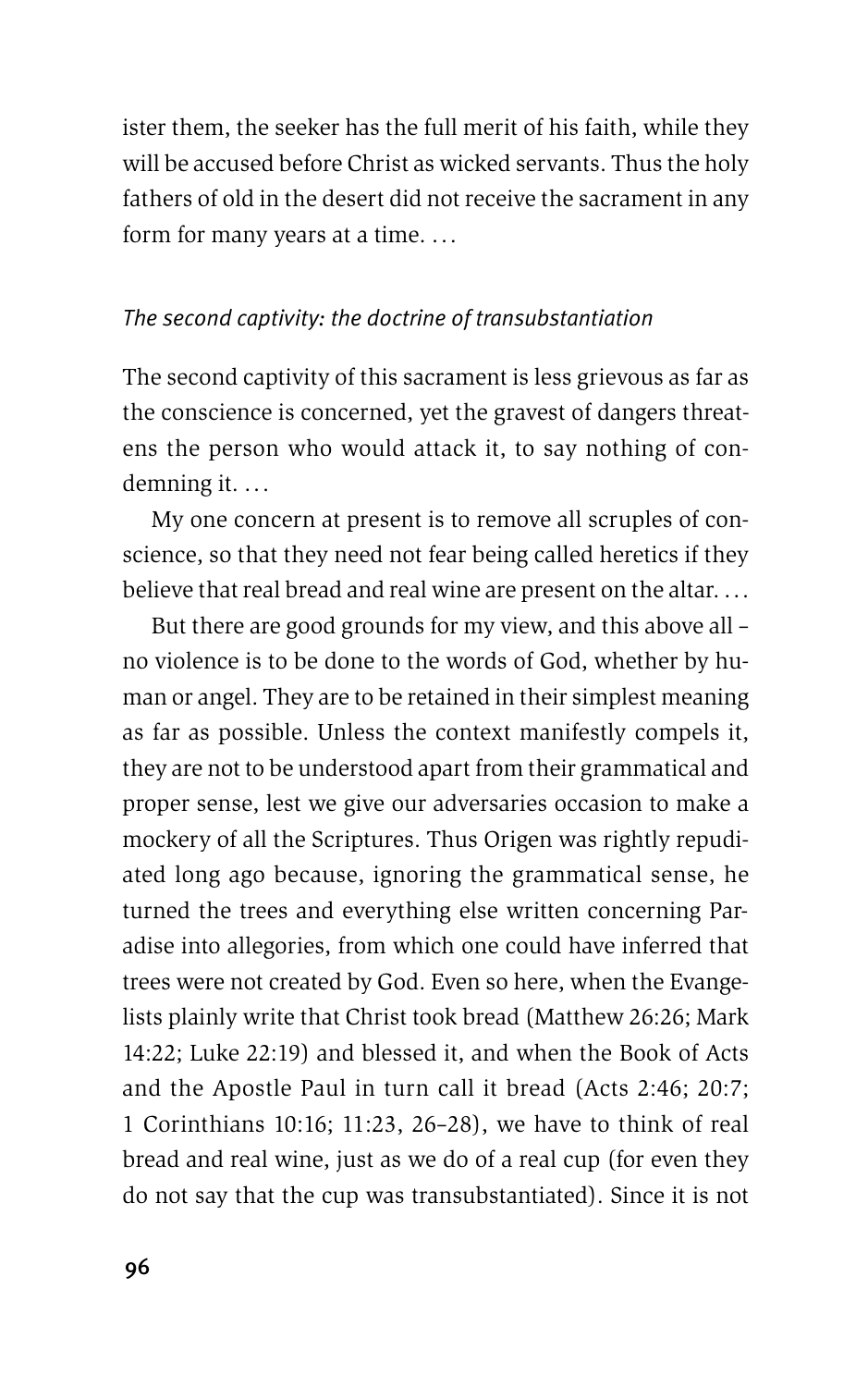necessary, therefore, to assume a transubstantiation effected by divine power, it must be regarded as a figment of the human mind, for it rests neither on the Scriptures nor on reason, as we shall see. ...

The church kept the true faith for more than twelve hundred years, during which time the holy fathers never, at any time or place, mentioned this transubstantiation (an unnatural word and a dream), until the pseudo philosophy of Aristotle began to make its inroads into the church in these last three hundred years. ...

And why could not Christ include his body in the substance of the bread just as well as in the accidents? In red–hot iron, for instance, the two substances, fire and iron, are so mingled that every part is both iron and fire. Why is it not even more possible that the body of Christ be contained in every part of the substance of the bread? ...

What shall we say when Aristotle and these human doctrines are made to be the arbiters of such lofty and divine matters? Why do we not put aside such curiosity and cling simply to the words of Christ, willing to remain in ignorance of what takes place here and content that the real body of Christ is present by virtue of the words? Or is it necessary to comprehend the manner of the divine working in every detail? ...

#### *The third captivity: the doctrine of the Mass as a human work*

The third captivity of this sacrament is by far the most wicked abuse of all, in consequence of which there is no opinion more generally held or more firmly believed in the church today than this, that the Mass is a good work and a sacrifice. And this abuse has brought an endless host of other abuses in its train,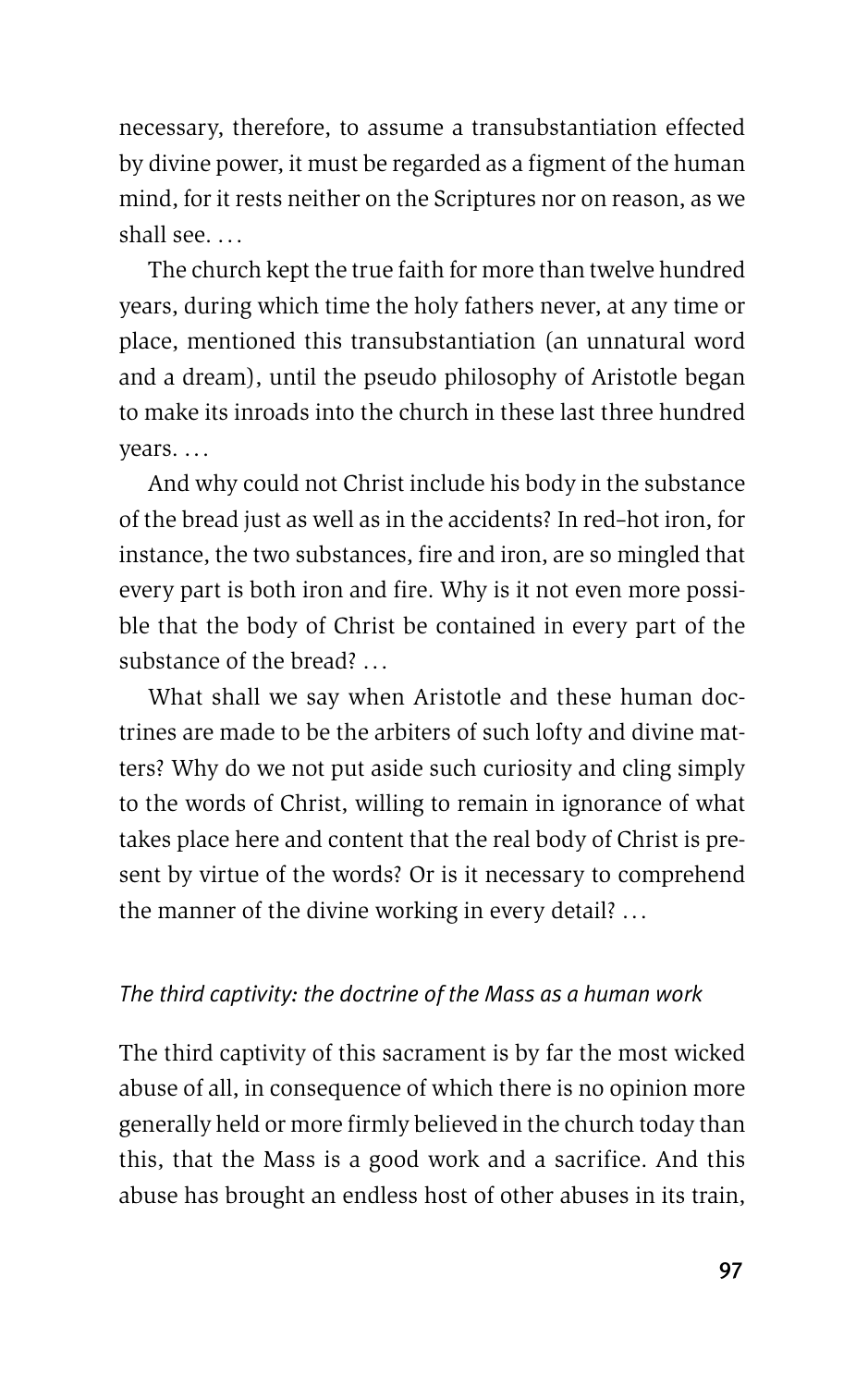so that the faith of this sacrament has become utterly extinct and the holy sacrament has been turned into mere merchandise, a market, and a profit–making business. Hence participations, brotherhoods, intercessions, merits, anniversaries, memorial days, and similar goods are bought and sold, traded and bartered, in the church. On these the priests and monks depend for their entire livelihood. ...

In the first place, in order that we might safely and happily attain to a true and free knowledge of this sacrament, we must be particularly careful to put aside whatever has been added to its original simple institution by human zeal and devotion: such things as vestments, ornaments, chants, prayers, organs, candles, and the whole pageantry of outward things. We must turn our eyes and hearts simply to the institution of Christ and this alone, and set nothing before us but the very word of Christ by which he instituted the sacrament, made it perfect, and committed it to us. For in that word, and in that word alone, reside the power, the nature, and the whole substance of the Mass. All the rest is the work of human beings, added to the word of Christ, and the Mass can be held and remain a Mass just as well without them. ...

You see, therefore, that what we call the Mass is a promise of the forgiveness of sins made to us by God, and such a promise as has been confirmed by the death of the Son of God. ...

From the above it will at once be seen what is the right and what is the wrong use of the Mass, and what is the worthy and what the unworthy preparation for it. If the Mass is a promise, as has been said, then access to it is to be gained, not with any works, or powers, or merits of one's own, but by faith alone. For where there is the word of the promising God, there must necessarily be the faith of the accepting person. It is plain,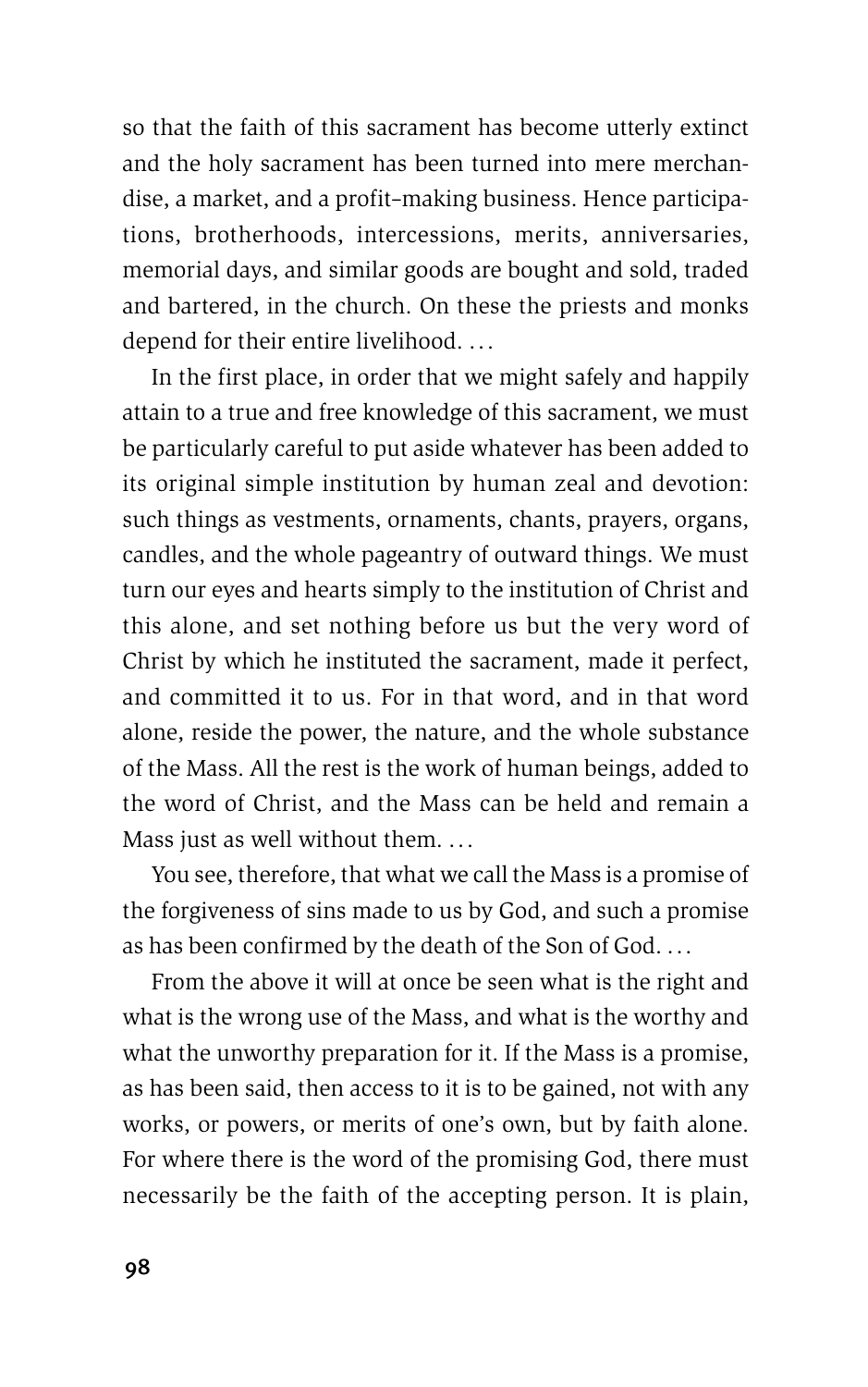therefore, that the beginning of our salvation is a faith which clings to the word of the promising God, who, without any effort on our part, in free and unmerited mercy takes the initiative and offers us the word of his promise. ...

From this you will see that nothing else is needed for a worthy holding of Mass than a faith that relies confidently on this promise, believes Christ to be true in these words of his, and does not doubt that these infinite blessings have been bestowed upon it. Hard on this faith there follows, of itself, a most sweet stirring of the heart, whereby the human spirit is enlarged and enriched (that is love, given by the Holy Spirit through faith in Christ), so that a person is drawn to Christ, that gracious and bounteous testator, and made a thoroughly new and different person. Who would not shed tears of gladness, indeed, almost faint for joy in Christ, if he believed with unshaken faith that this inestimable promise of Christ belonged to him? How could he help but love so great a benefactor, who of his own accord offers, promises, and grants such great riches and this eternal inheritance to one who is unworthy and deserving of something far different?

Therefore it is our one and only misfortune that we have many Masses in the world, and yet none, or very few of us, recognize, consider, and receive these promises and riches that are offered to us.

Hence we see how great is God's wrath with us, in that God has permitted godless teachers to conceal the words of this testament from us, and thereby to extinguish this same faith, as far as they could. It is already easy to see what is the inevitable result of this extinguishing of the faith, namely, the most godless superstition of works. For where faith dies and the word of faith is silent, there works and the prescribing of works imme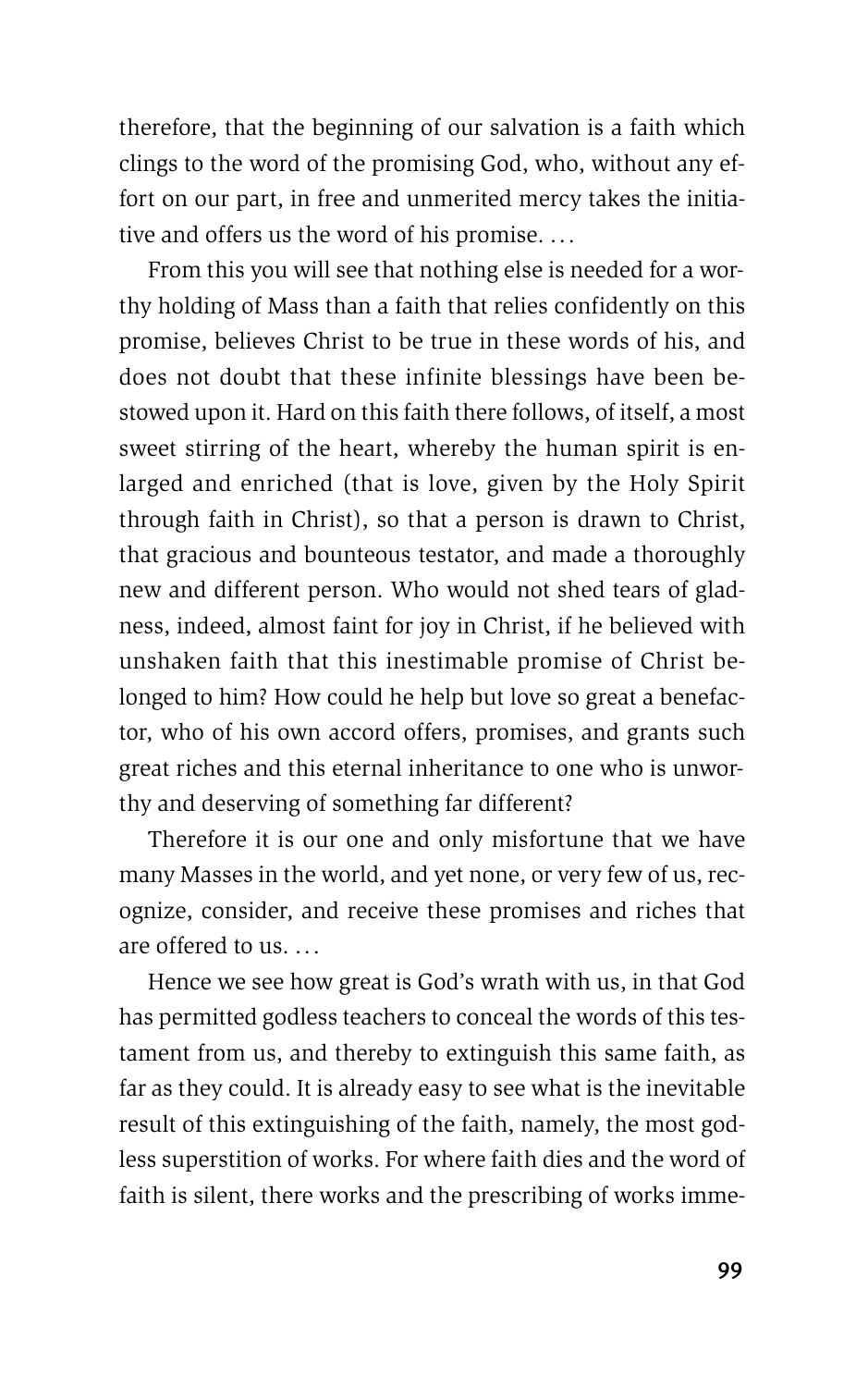diately crowd into their place. By them we have been carried away out of our own land, as into a Babylonian captivity, and despoiled of all our precious possessions. This has been the fate of the Mass; it has been converted by the teaching of godless people into a good work. They themselves call it an *opus operatum*, and by it they presume themselves to be all–powerful with God. Next they proceed to the very height of madness, and after inventing the lie that the Mass is effective simply by virtue of the act having been performed, they add another one to the effect that the Mass is none the less profitable to others even if it is harmful to some wicked priest who may be celebrating it. On such a foundation of sand they base their applications, participations, brotherhoods, anniversaries, and numberless other lucrative and profitable schemes of that kind.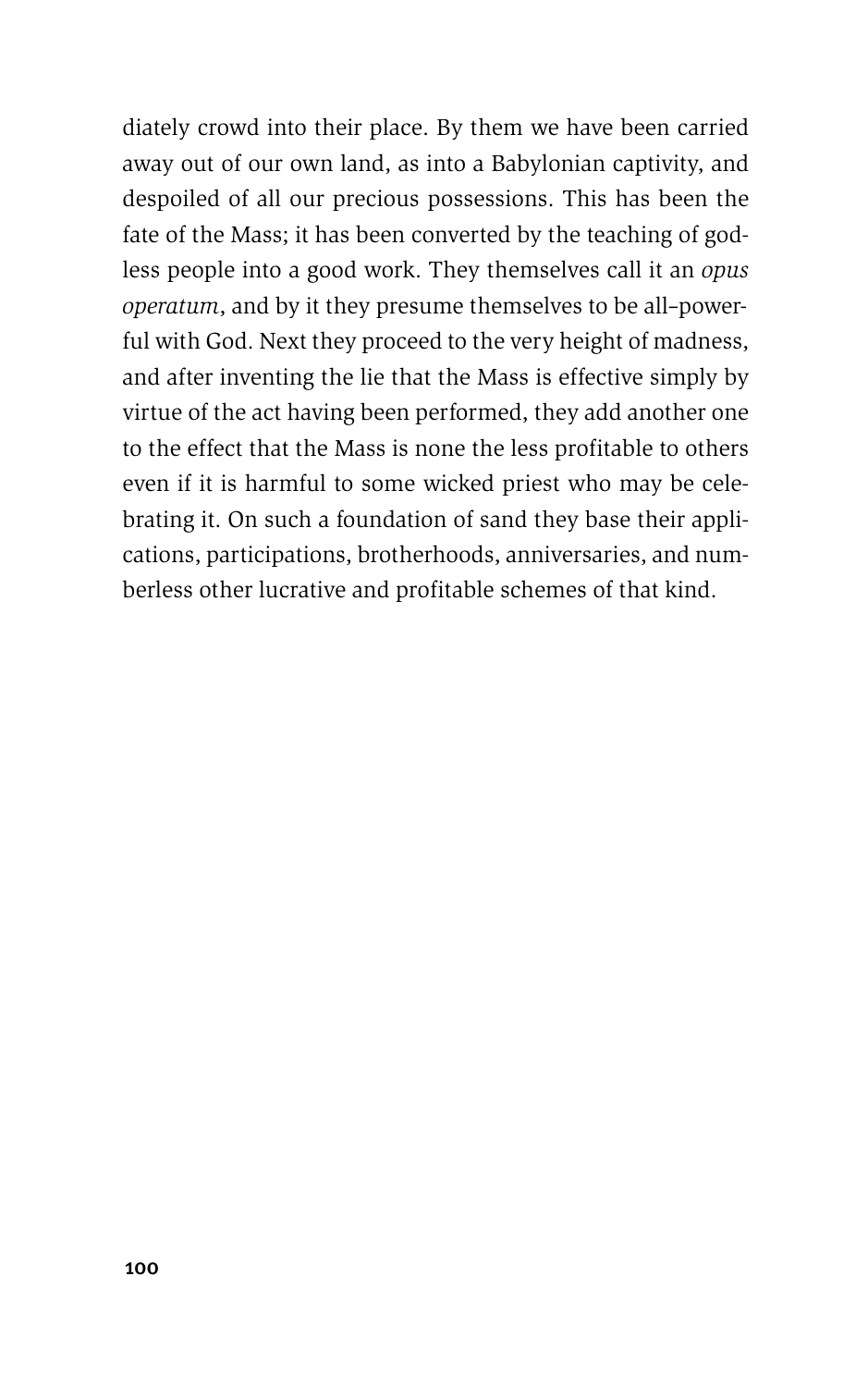# Marriage and family

In his tract on the Babylonian captivity, Luther had dealt with the teaching on the sacraments and explained that matrimony was not to be counted among them. The medieval Church, like the Roman Catholic Church today, taught that marriage is a sacrament administered by the partners to each other and that this sacrament is indissoluble. Luther, on the other hand, described marriage as a "worldly thing" and was prepared to permit divorce and remarriage under certain conditions. He dealt with marriage in several of his writings. He explained that sexuality belongs to humanity as created by God, and that forgoing sexual activity is not an ideal to be aspired to, as was taught by the Church of his time. For this reason he rejects the celibacy of priests, who were obliged to remain unmarried, as is still the case for Roman Catholic clergy today; he argues that this is fundamentally contrary to human nature and clearly points out the harmful consequences of compulsory celibacy. Luther condemns the disdain for women, for marriage, housework and family that was widespread in his time.

> Martin Luther, Vom ehelichen Leben (1522): WA, Vol. 10/2, pp. 267–304. Translation: AL, Vol. 5, pp. 40–77.

## God has created humanity as male and female, intended to be partners

In the first part we shall consider which persons may enter into marriage with one another. In the first place, in order to proceed in order, let us first direct our attention to Genesis 1:27, "So God created humankind ... male and female he created them." From this passage we may be assured that God divided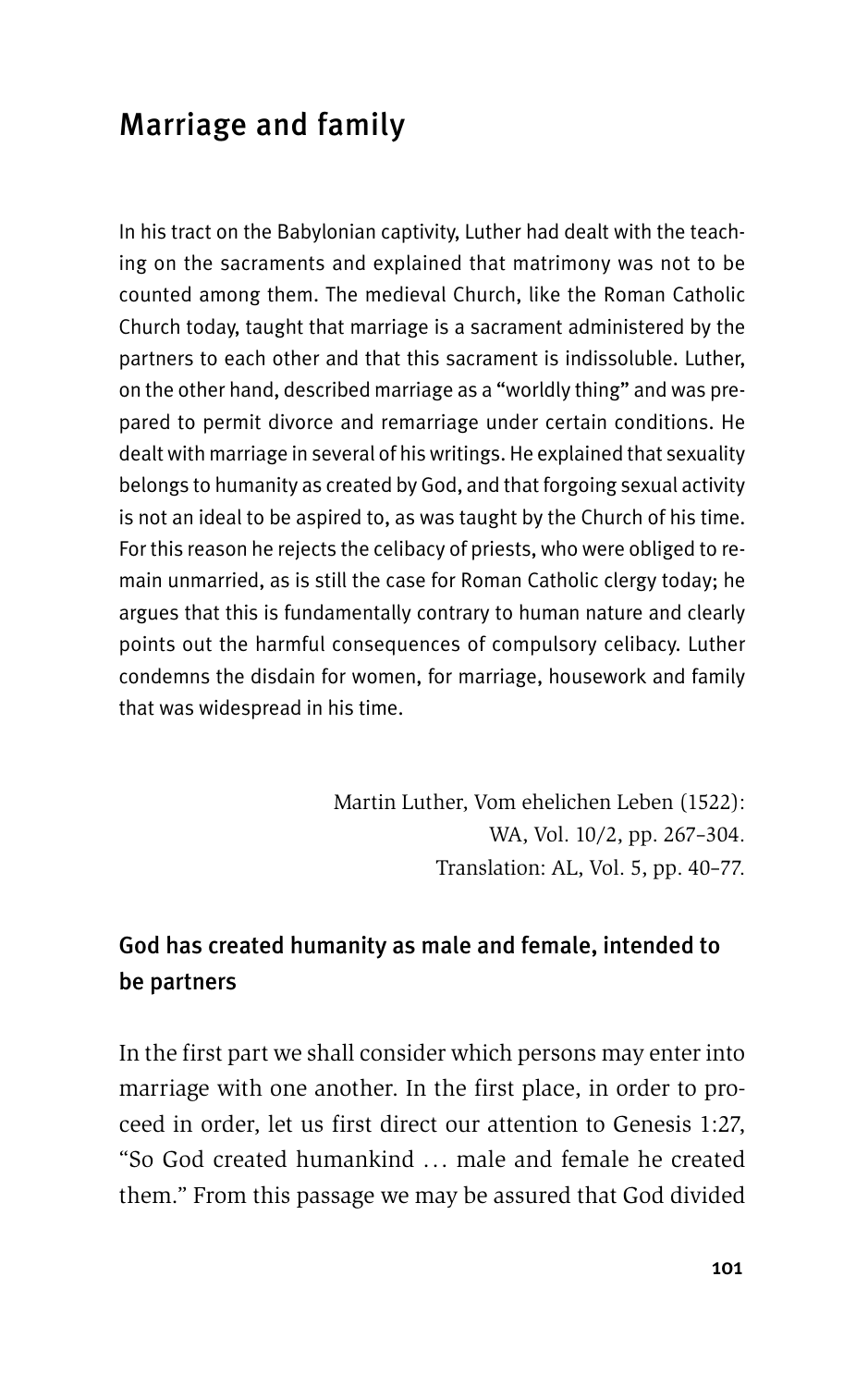humanity into two sections, namely, male and female, or a he and a she. This was so pleasing to him that he himself called it a good creation (Genesis 1:31). Therefore, each one of us must have the kind of body God has created for us. I cannot make myself a woman, nor can you make yourself a man; we do not have that power. But we are exactly as God created us: I a man and you a woman. Moreover, God wills to have this excellent handiwork honored as divine creation, and not despised. The man is not to despise or scoff at the woman or her body, nor the woman the man. Instead each one should honor the other's image and body as a divine and good creation that is well pleasing unto God.

In the second place, after God had made man and woman he blessed them and said to them, "Be fruitful and multiply" (Genesis 1:28). From this passage we may be assured that man and woman should and must come together in order to multiply. Now this [ordinance] is just as inflexible as the first, and no more to be despised and made fun of than the other, since God blesses marriage and does something over and above the act of creation. Hence, just as it is not within my power not to be a man, so it is not my prerogative to be without a woman. Again, just as it is not in your power not to be a woman, so it is not your prerogative to be without a man. For it is not a matter of free choice or decision but a natural and necessary thing, that whatever is a man must have a woman and whatever is a woman must have a man.

For this word that God speaks, "Be fruitful and multiply," is not a command. It is more than a command, namely, a divine ordinance [*werck*] that it is not our prerogative to hinder or ignore. Rather, it is just as necessary as the fact that I am a man, and more necessary than eating and drinking, emptying the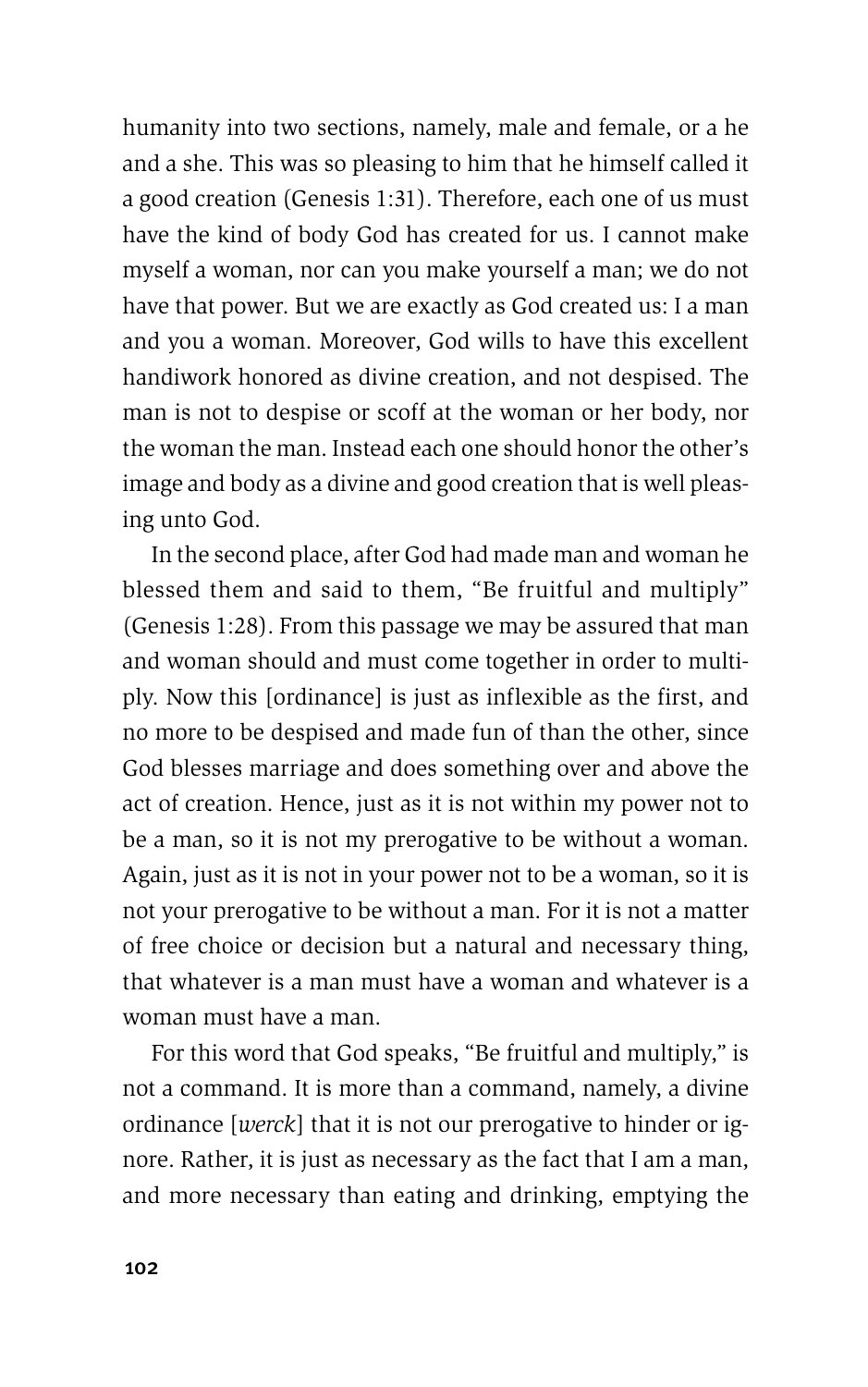bowels and bladder, sleeping and waking. It is a nature and disposition just as innate as the organs involved in it. Therefore, just as God does not command anyone to be a man or a woman but creates them the way they have to be, so he does not command them to multiply but creates them so that they have to multiply. And wherever individuals try to resist this, it remains irresistible nonetheless and goes its way through fornication, adultery, and secret sins<sup>5</sup>, for this is a matter of nature and not of choice.

In the third place, God exempted three categories of individuals from this ordinance of creation, saying in Matthew 19:12 that "There are eunuchs who have been so from birth, and there are eunuchs who have been made eunuchs by others, and there are eunuchs who have made themselves eunuchs for the sake of the kingdom of heaven." Apart from these three groups, let no individual presume to be without a spouse. And whoever does not fall within one of these three categories should not consider anything except the estate of marriage. Otherwise it is simply impossible for you to remain righteous. For the Word of God that created you and said, "Be fruitful and multiply," abides and rules within you; you can by no means ignore it, or you will be bound to commit heinous sins without end. ...

<sup>5</sup> Masturbation.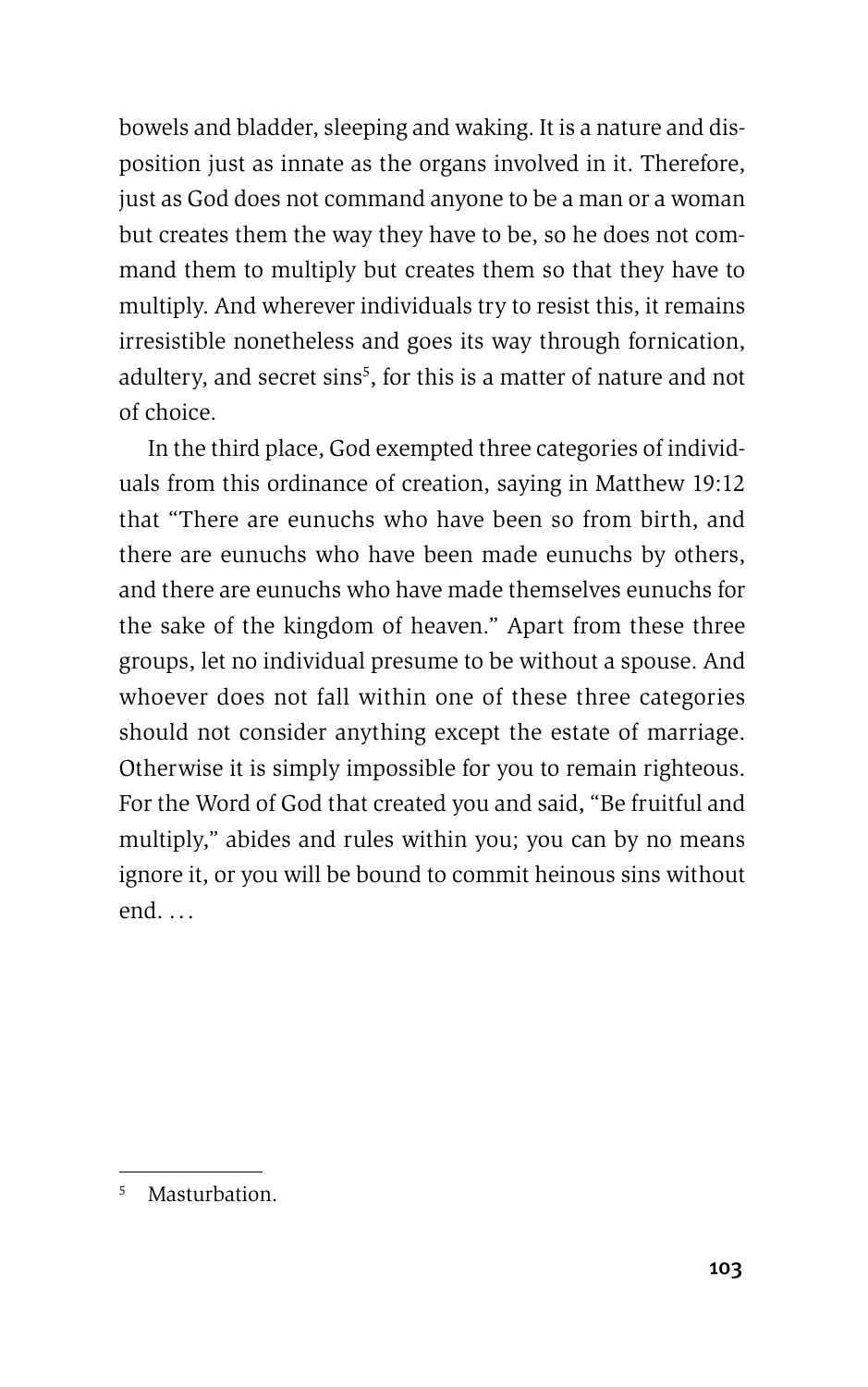#### Divorce and remarriage are allowed!

In the second part, we shall consider which persons may be divorced. I know of three grounds for divorce. The first, which has just been mentioned and was discussed above, is the situation in which the husband or wife is not equipped for marriage because of bodily or natural deficiencies of any sort. ...

The second ground is adultery. ...

The third case for divorce is that in which one of the parties deprives and avoids the other, refusing to fulfill the conjugal duty or to live with the other person. ...

In addition to these three grounds for divorce, there is one more which would justify the sundering of husband and wife, but only in such a way that they must both refrain from remarrying or else become reconciled. This is the case where husband and wife cannot get along together for some reason other than the matter of the conjugal duty. ...

What about a situation where one has an invalid spouse and has therefore become incapable of fulfilling the conjugal duty? May that person not take another [in marriage]? By no means. Let the individual serve the Lord in the person of the invalid and await God's good pleasure. Consider that in this invalid God has provided your household with a healing balm by which you are to gain heaven. Blessed and twice blessed are you when you recognize such a gift of grace and therefore serve your invalid spouse for God's sake.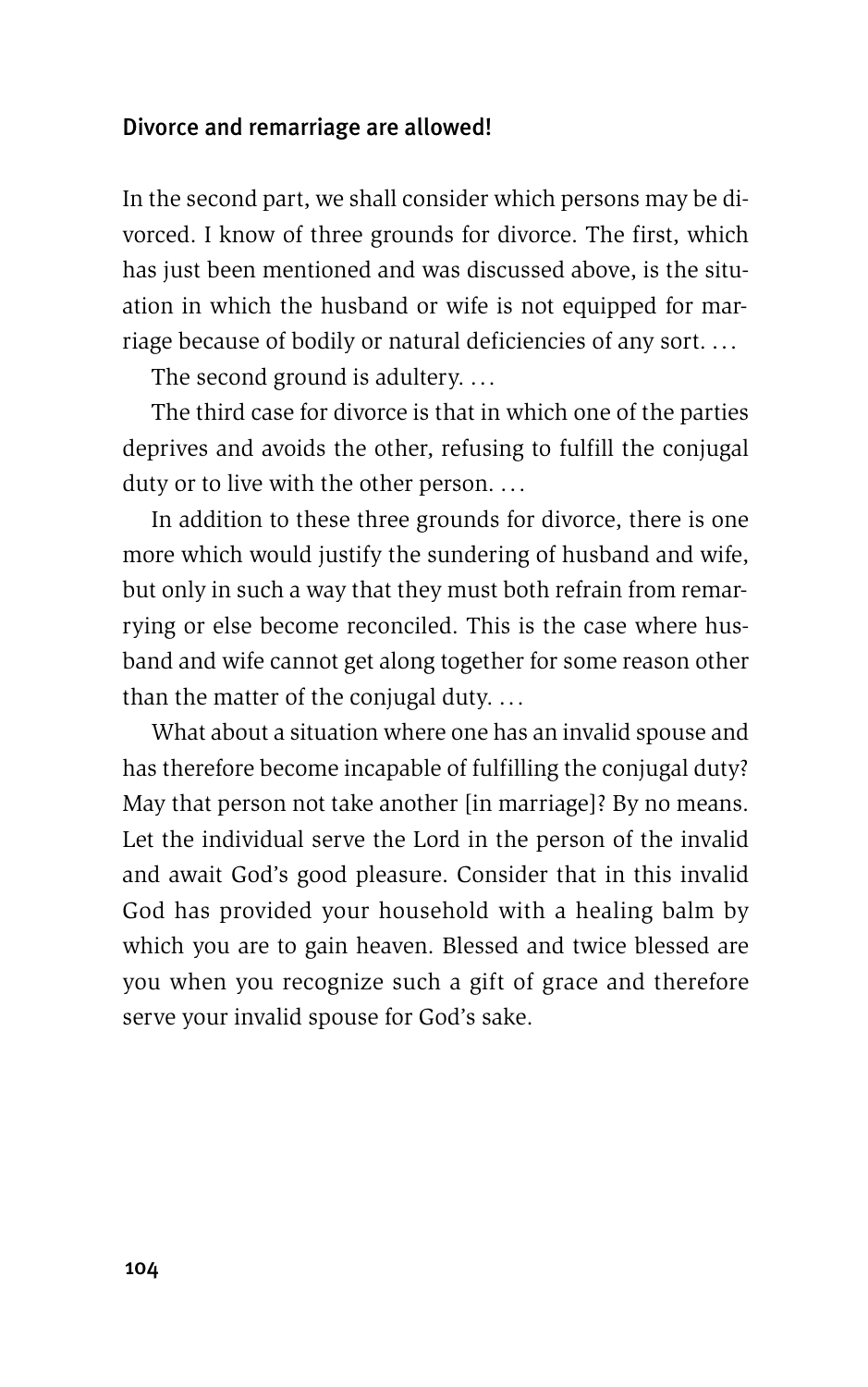#### Keeping house and bringing up children are divine works

What we would speak most of is the fact that the estate of marriage has universally fallen into such awful disrepute. There are many pagan books that treat of nothing but the depravity of womankind and the unhappiness of the estate of marriage, such that some have thought that even if Wisdom itself were a woman one should not marry. A Roman official was once supposed to encourage young men to take wives (because the country was in need of a large population on account of its incessant wars). Among other things he said to them, "My dear young men, if we could only live without women we would be spared a great deal of annoyance; but since we cannot do without them, take to yourselves wives," etc. He was criticized by some on the ground that his words were ill–considered and would only serve to discourage the young men. Others, on the contrary, said that because Metellus was a brave man he had spoken rightly, for an honorable man should speak the truth without fear or hypocrisy.

So they concluded that woman is a necessary evil, and that no household can be without such an evil. These are the words of blind heathen, who are ignorant of the fact that man and woman are God's creation. They blaspheme his work, as if man and woman just came into being spontaneously! I imagine that if women were to write books they would say exactly the same thing about men. What they have failed to set down in writing, however, they express with their grumbling and complaining whenever they get together.

Every day one encounters parents who forget their former misery because, like the mouse, they have now had their fill. They deter their children from marriage but entice them into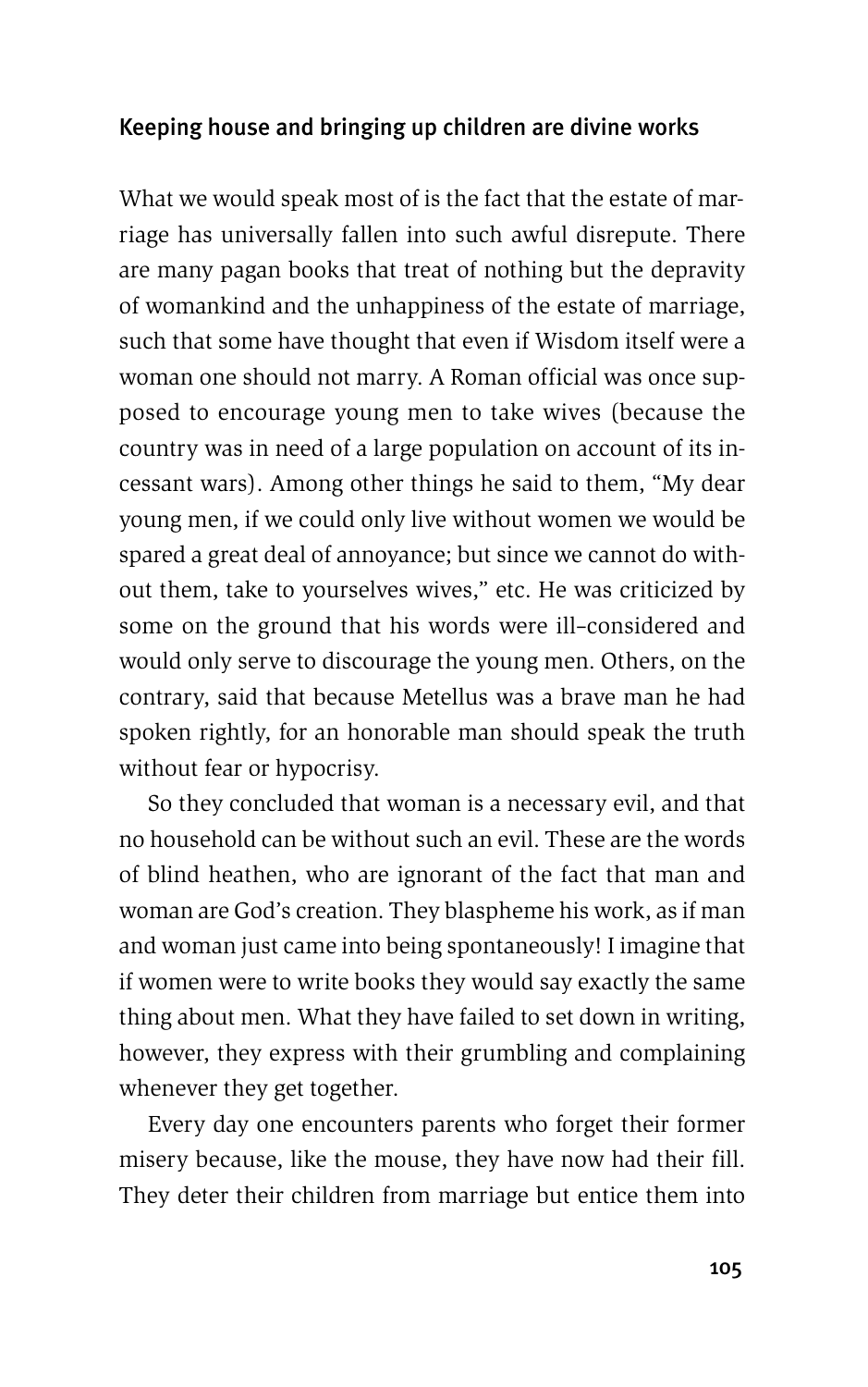priesthood and nunnery, citing the trials and troubles of married life. Thus do they bring their own children home to the Devil, as we daily observe; they provide them with ease for the body and hell for the soul. ...

In order that we may not proceed as blindly, but rather conduct ourselves in a Christian manner, hold fast first of all to this, that man and woman are the work of God. Keep a tight rein on your heart and your lips; do not criticize his work, or call that evil which he himself has called good. He knows better than you yourself what is good and to your benefit, as he says in Genesis 2:18, "It is not good that the man should be alone; I will make him a helper as his partner." There you see that he calls the woman good, a helper. If you deem it otherwise, it is certainly your own fault, you neither understand nor believe God's word and work. See, with this statement of God one stops the mouths of all those who criticize and censure marriage. ...

The world says of marriage, "Brief is the joy, lasting the bitterness." Let them say what they please; what God wills and creates is bound to be a laughingstock to them. The kind of joy and pleasure they have outside of wedlock they will be most acutely aware of, I suspect, in their consciences. To recognize the estate of marriage is something quite different from merely being married. He who is married but does not recognize the estate of marriage cannot continue in wedlock without bitterness, drudgery, and anguish; he will inevitably complain and blaspheme like the pagans and blind, irrational men. But he who recognizes the estate of marriage will find therein delight, love, and joy without end; as Solomon says, "He who finds a wife finds a good thing," etc. (Proverbs 18:22).

Now the ones who recognize the estate of marriage are those who firmly believe that God himself instituted it,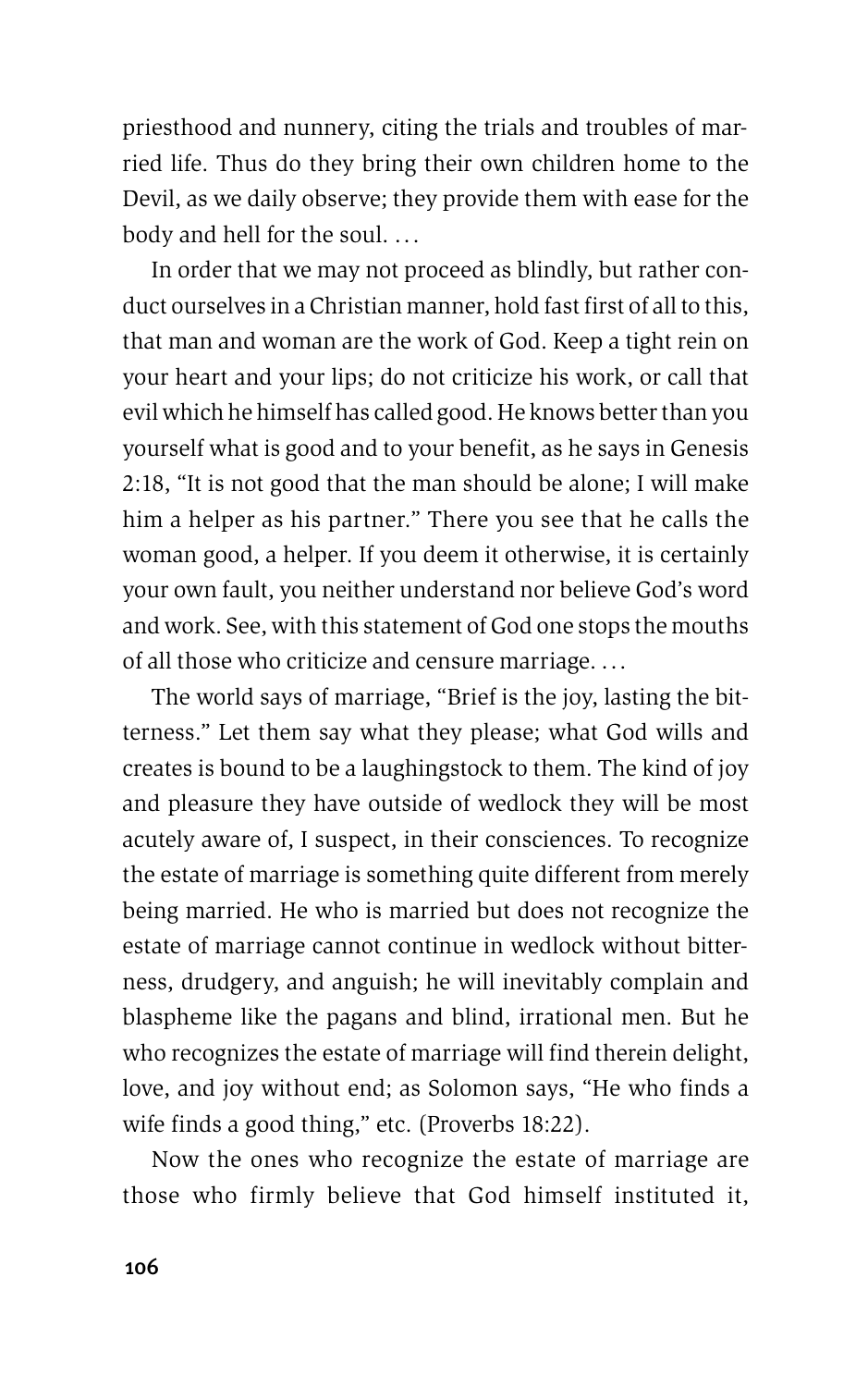brought husband and wife together, and ordained that they should beget children and care for them. For this they have God's word, Genesis 1:28, and they can be certain that he does not lie. They can therefore also be certain that the estate of marriage and everything that goes with it in the way of conduct, works, and suffering are pleasing to God. Now tell me, how can the heart have greater good, joy, and delight than in God, when one is certain that his estate, conduct, and work are pleasing to God? That is what it means to find a wife. Many *have* wives, but few *find* wives. Why? They are blind; they fail to see that their life and conduct with their wives is the work of God and pleasing in his sight. Could they but find that, then no wife would be so hateful, so ill–tempered, so ill–mannered, so poor, so sick that they would fail to find in her their heart's delight and would always be reproaching God for his work, creation, and will. And because they see that it is the good pleasure of their beloved Lord, they would be able to have peace in grief, joy in the midst of bitterness, happiness in the midst of tribulations, as the martyrs have in suffering. ...

Now observe that when that clever harlot, our natural reason (which the pagans followed in trying to be most clever), takes a look at married life, she turns up her nose and says, "Alas, must I rock the baby, wash its diapers, make its bed, smell its stench, stay up nights with it, take care of it when it cries, heal its rashes and sores, and on top of that care for my wife, provide for her, labor at my trade, take care of this and take care of that, do this and do that, endure this and endure that, and whatever else of bitterness and drudgery married life involves? What, should I make such a prisoner of myself? O you poor, wretched fellow, have you taken a wife? Fie, fie upon such wretchedness and bitterness! It is better to remain free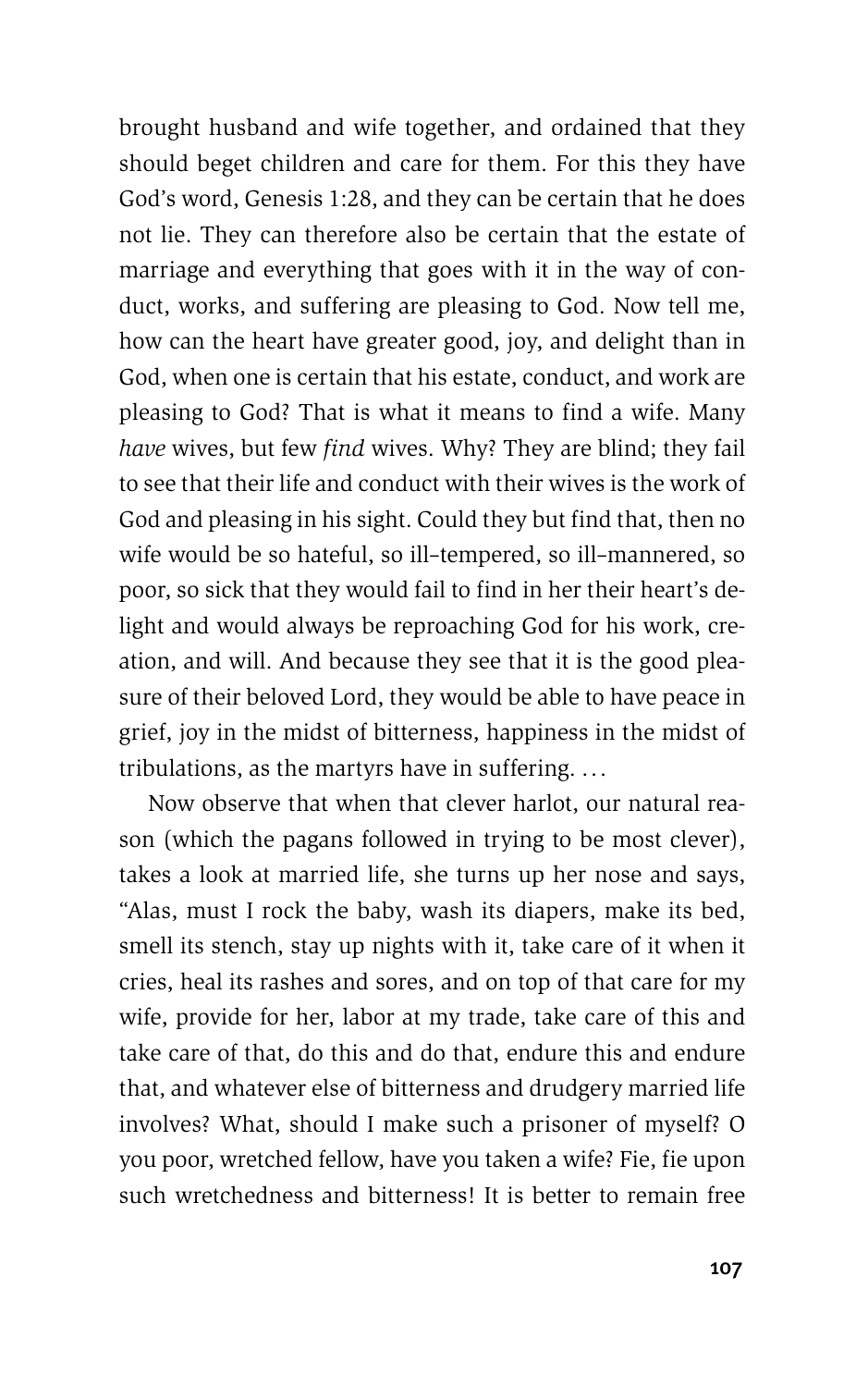and lead a peaceful, carefree life; I will become a priest or a nun and compel my children to do likewise."

What then does Christian faith say to this? It opens its eyes, looks upon all these insignificant, distasteful, and despised duties in the Spirit, and is aware that they are all adorned with divine approval as with the costliest gold and jewels. It says, "O God, because I am certain that thou hast created me as a man and hast from my body begotten this child, I also know for a certainty that it meets with thy perfect pleasure. I confess to thee that I am not worthy to rock the little babe or wash its diapers, or to be entrusted with the care of the child and its mother. How is it that I, without any merit, have come to this distinction of being certain that I am serving thy creature and thy most precious will? O how gladly will I do so, though the duties should be even more insignificant and despised. Neither frost nor heat, neither drudgery nor labor, will distress or dissuade me, for I am certain that it is thus pleasing in thy sight."

A wife too should regard her duties in the same light, as she suckles the child, rocks and bathes it, and cares for it in other ways; and as she busies herself with other duties and renders help and obedience to her husband. These are truly golden and noble works. This is also how to comfort and encourage a woman in the pangs of childbirth, not by repeating St. Margaret legends and other silly old wives' tales but by speaking thus, "Dear Grete, remember that you are a woman, and that this work of God in you is pleasing to him. Trust joyfully in his will, and let him have his way with you. Work with all your might to bring forth the child. Should it mean your death, then depart happily, for you will die in a noble deed and in subservience to God. If you were not a woman you should now wish to be one for the sake of this very work alone, that you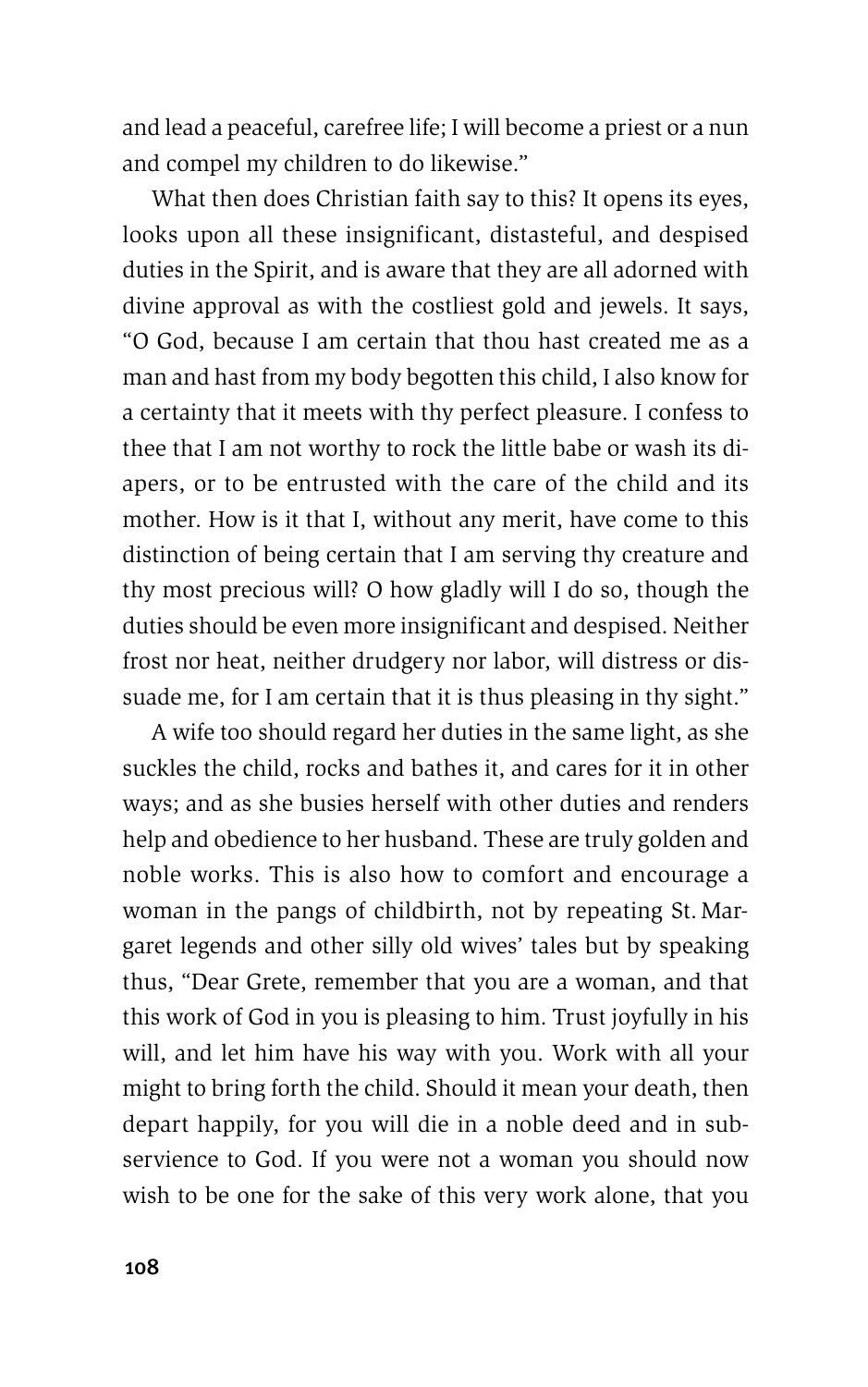might thus gloriously suffer and even die in the performance of God's work and will. For here you have the word of God, who so created you and implanted within you this extremity." Tell me, is not this indeed (as Solomon says in Proverbs 18:22) "to obtain favor from the LORD," even in the midst of such extremity?

Now you tell me, when a father goes ahead and washes diapers or performs some other mean task for his child, and someone ridicules him as an effeminate fool – though that father is acting in the spirit just described and in Christian faith – my dear fellow you tell me, which of the two is most keenly ridiculing the other? God, with all his angels and creatures, is smiling – not because that father is washing diapers, but because he is doing so in Christian faith. Those who sneer at him and see only the task but not the faith are ridiculing God with all his creatures, as the biggest fool on earth. Indeed, they are only ridiculing themselves; with all their cleverness they are nothing but Devil's fools.

#### Whoever wishes to live in celibacy may do so

Here I will let the matter rest and leave to others the task of searching out further benefits and advantages of the estate of marriage. My purpose was only to enumerate those which a Christian can have for conducting one's married life in a Christian way, so that, as Solomon says, he may find his wife in the sight of God and obtain favor from the Lord (Proverbs 18:22). In saying this I do not wish to disparage virginity, or entice anyone away from virginity into marriage. Let each one act as one is able, and as one feels it has been given to one by God. I sim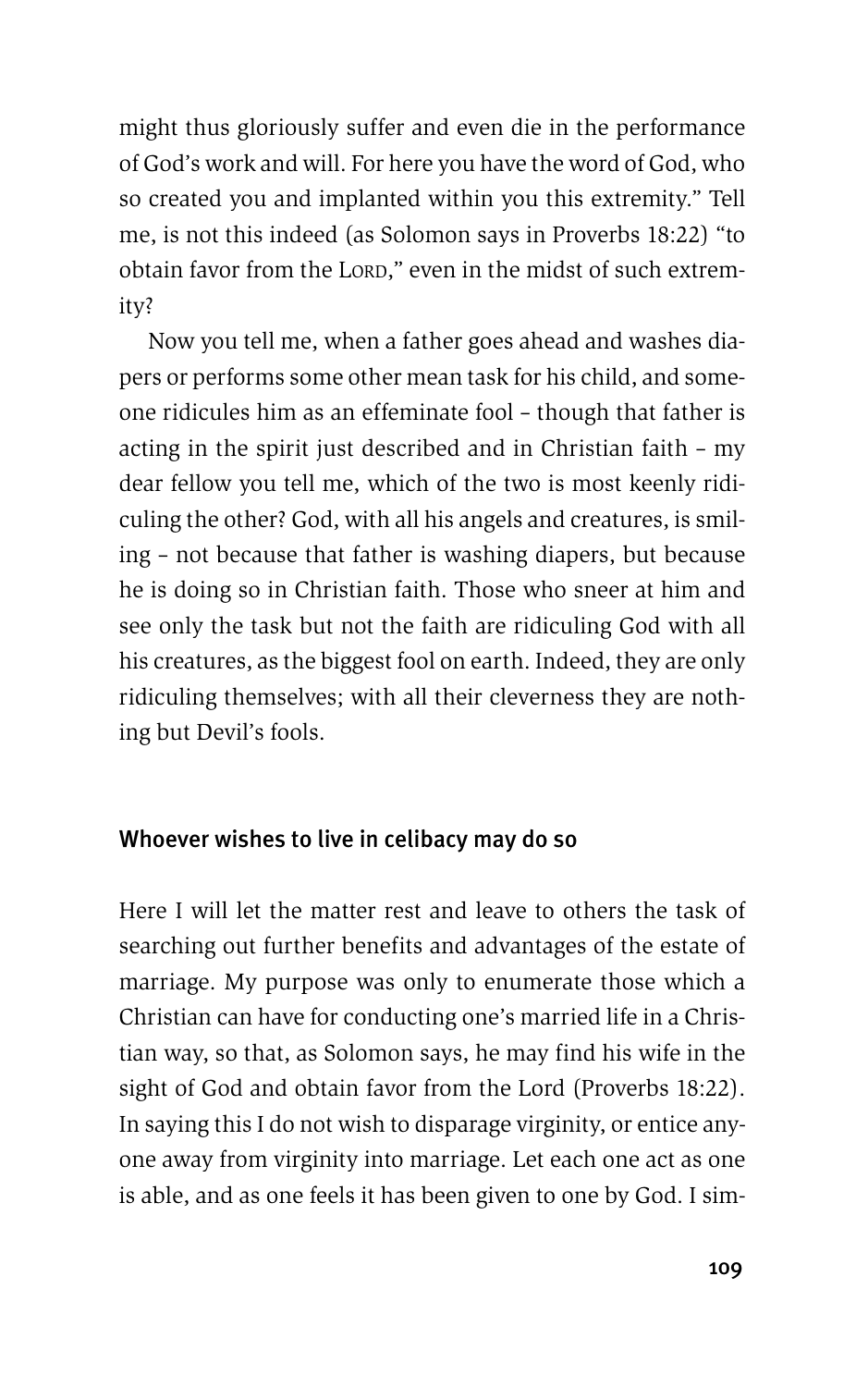ply wanted to check those scandalmongers who place marriage so far beneath virginity that they dare to say: Even if the children should become holy (1 Corinthians 7:14), celibacy would still be better. One should not regard any estate as better in the sight of God than the estate of marriage. In a worldly sense celibacy is probably better, since it has fewer cares and anxieties. This is true, however, not for its own sake but in order that the celibate may better be able to preach and care for God's word, as St. Paul says in 1 Corinthians 7:32–34. It is God's word and the preaching that make celibacy – such as that of Christ and of Paul – better than the estate of marriage. In itself, however, the celibate life is far inferior. ...

To sum the matter up: whoever finds oneself unsuited to the celibate life should see to it right away that one has something to do and to work at; then let that individual strike out in God's name and get married. A young man should marry at the age of twenty at the latest, a young woman at fifteen to eighteen; that's when they are still in good health and best suited for marriage. Let God worry about how they and their children are to be fed. God makes children; he will surely also feed them. Should he fail to exalt you and them here on earth, then take satisfaction in the fact that he has granted you a Christian marriage, and know that he will exalt you there; and be thankful to him for his gifts and favors. ...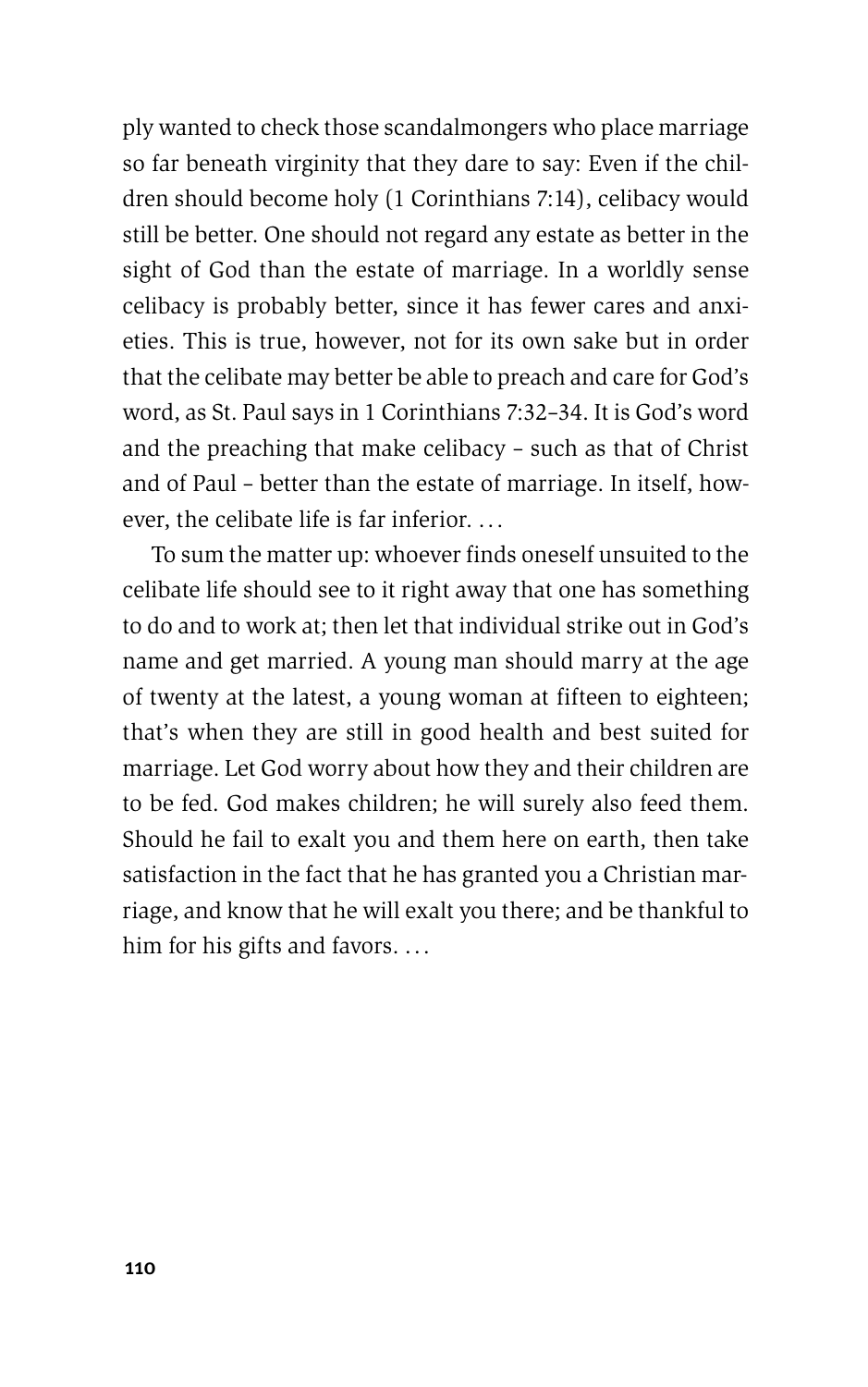# School and education

In his discourses on marriage, Luther advocated that family life and secular work should be appreciated more highly than life in monasteries and clerical professions. For him, education was necessary in order to be successful at work and in securing family livelihood. All boys and girls should learn reading, writing and arithmetic, in their own interests and for the benefit of society. But education should also be beneficial to religion. The general priesthood was only feasible if all people had a certain educational basis. In 1524, Luther addressed "the councilmen of all cities in Germany", requesting them to "establish and maintain Christian schools". The Reformation was also an educational movement. It promoted education for the masses and improved the education of the elite.

Martin Luther, An die Ratsherren aller Städte deutschen Landes, dass sie christliche Schulen aufrichten und halten sollen (1524): WA, Vol. 15, pp. 9-53. Translation: AL, Vol. 5, pp. 253–256.

When I was a lad they had this maxim in school: *Non minus est negligere scholarem quam corrumpere virginem*; "It is just as bad to neglect a pupil as to despoil a virgin." The purpose of this maxim was to keep the schoolmasters on their toes, for in those days no greater sin was known than that of despoiling a virgin. But, dear Lord God, how light a sin it is to despoil virgins or wives (which, being a bodily and recognized sin, may be atoned for) in comparison with this sin of neglecting and despoiling precious souls, for the latter sin is not even recognized or acknowledged and is never atoned for. O woe unto the world forever and ever! Children are born every day and grow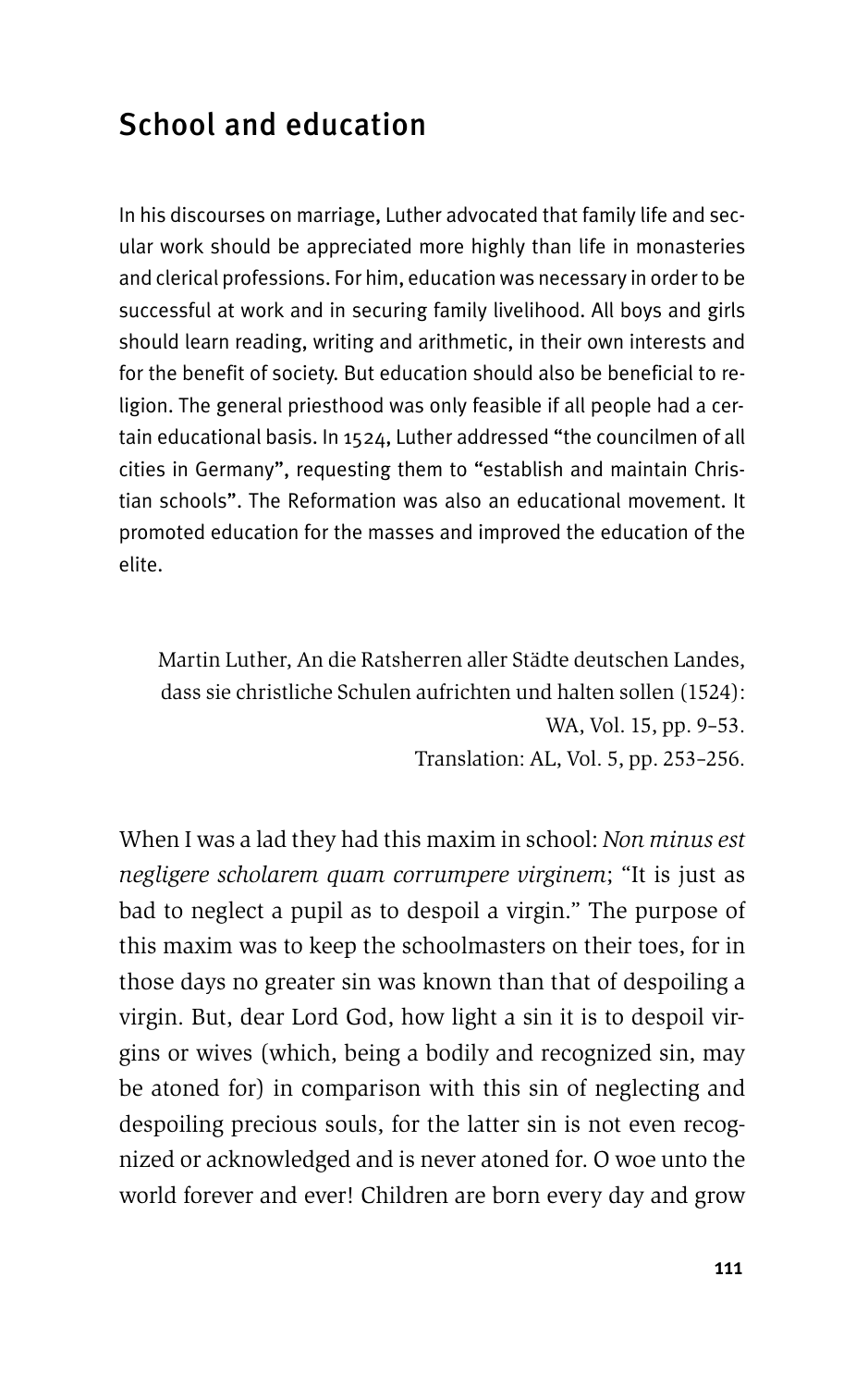up in our midst, but alas!, there is no one to take charge of the youngsters and direct them. We just let matters take their own course. The monasteries and foundations should have seen to it; therefore, they are the very ones of whom Christ says, "Woe to the world because of stumbling blocks! If any of you put a stumbling block before one of the little ones who believes in me, it would be better for you if a great millstone were fastened around your neck and you were drowned in the depth of the sea" (Matthew 18:7, 6). They are nothing but devourers and destroyers of children.

Ah, you say, but all that is spoken to the parents; what business is it of councilmen and the authorities? Yes, that is true; but what if the parents fail to do their duty? Who then is to do it? Is it for this reason to be left undone, and the children neglected? How will the authorities and council then justify their position, that such matters are not their responsibility? There are various reasons why parents neglect this duty.

In the first place, there are some who lack the goodness and decency to do it, even if they had the ability. Instead, like the ostrich (Job 39:14–16), they deal cruelly with their young. They are content to have laid the eggs and brought children into the world; beyond this they will do nothing more. But these children are supposed to live among us and with us in the community. How then can reason, and especially Christian charity, allow that they grow up uneducated, to poison and pollute the other children until at last the whole city is ruined, as happened in Sodom and Gomorrah (Genesis 19:1–25), and Gibeah (Judges 19–20), and a number of other cities?

In the second place, unfortunately the great majority of parents are wholly unfit for this task. They do not know how children should be brought up and taught, for they themselves have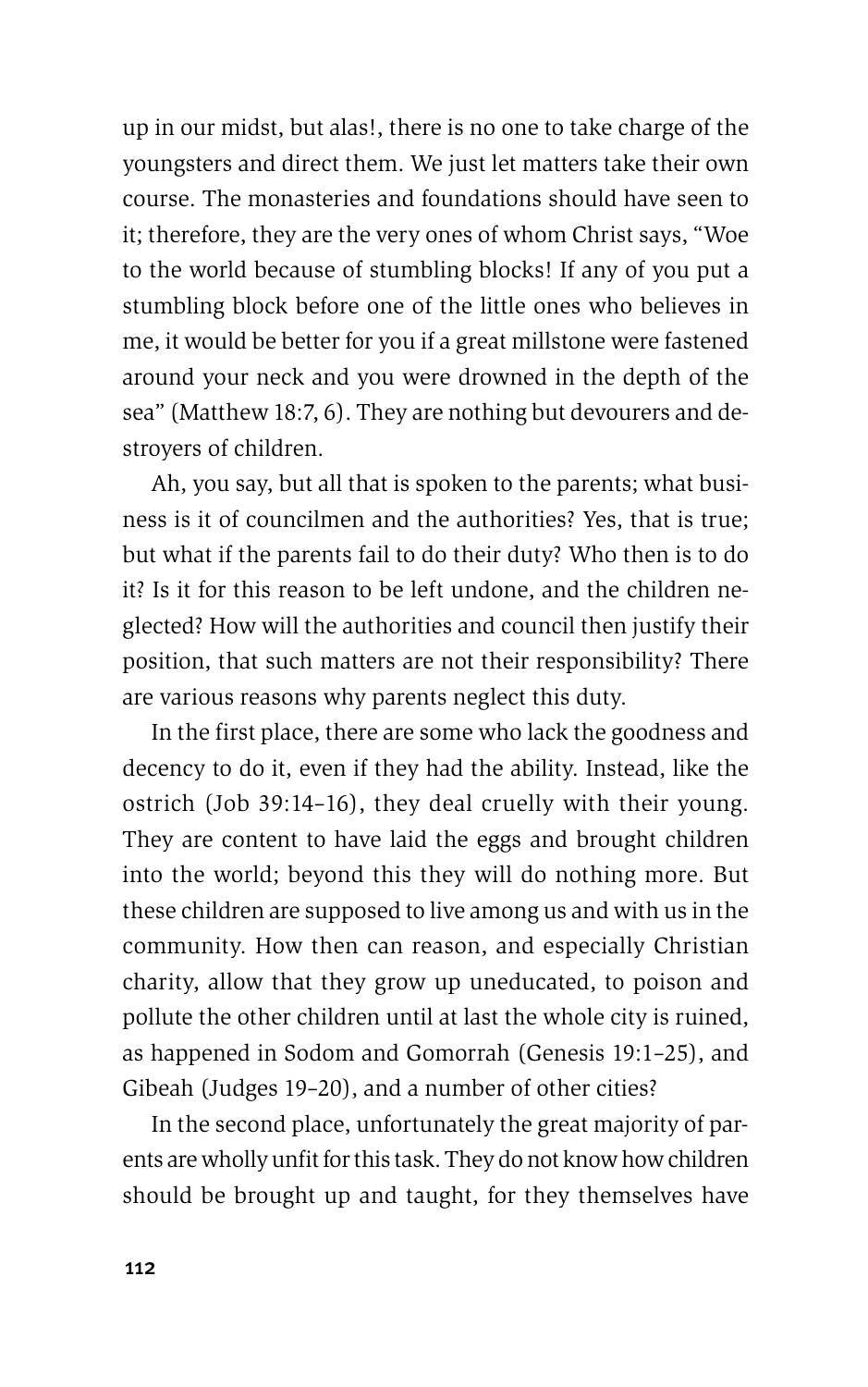learned nothing but how to care for their bellies. It takes extraordinary people to bring children up right and teach them well.

In the third place, even if parents had the ability and desire to do it themselves, they have neither the time nor the opportunity for it, in light of their other duties and the care of the household. Necessity compels us, therefore, to engage public schoolteachers for the children – unless each household were willing to engage its own private tutor. But that would be too heavy a burden for the average family, and many a promising child would again be neglected on account of poverty. Besides, many parents die, leaving orphans, and if we do not know from experience how they are cared for by their guardians it should be quite clear from the fact that God calls himself Father of orphans (Psalm 68:5), of those who are neglected by everyone else. Then too there are others who have no children of their own, and therefore take no interest in the training of children.

It therefore behooves the council and the authorities to devote the greatest care and attention to the young. Since the property, honor, and life of the whole city have been committed to their faithful keeping, they would be remiss in their duty before God and humanity if they did not seek its welfare and improvement day and night with all the means at their command. Now the welfare of a city does not consist solely in accumulating vast treasures, building mighty walls and magnificent buildings, and producing a goodly supply of guns and armor. Indeed, where such things are plentiful, and reckless fools get control of them, it is so much the worse and the city suffers even greater loss. A city's best and greatest welfare, safety, and strength consist rather in its having many able, learned, wise, honorable, and well–educated citizens. They can then readily gather, protect, and properly use treasure and all manner of property. ...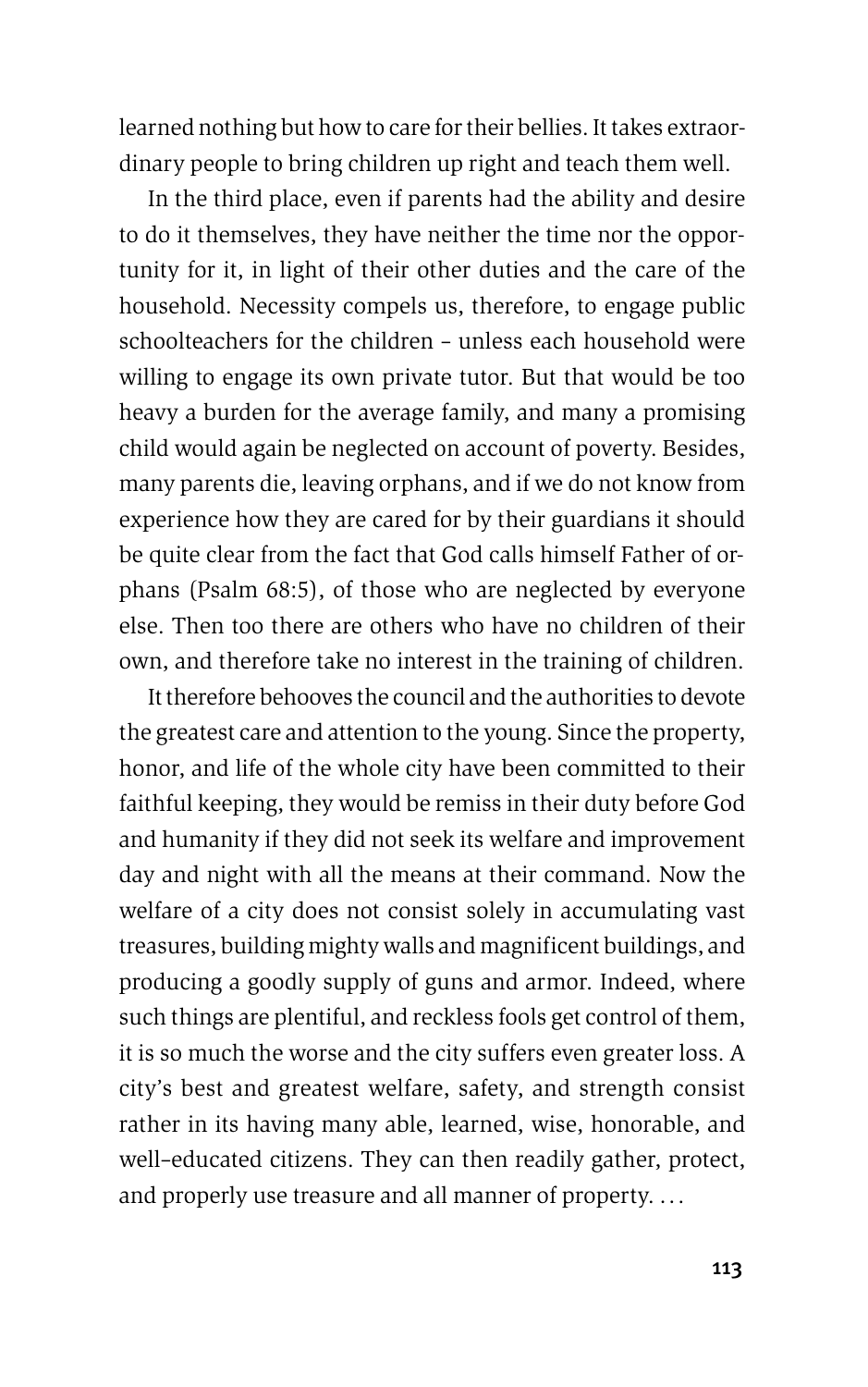Since a city should and must have educated people, and since there is a universal dearth of them and complaint that they are nowhere to be found, we dare not wait until they grow up of themselves; neither can we carve them out of stone nor hew them out of wood. Nor will God perform miracles as long as people can solve their problems by means of the other gifts he has already granted them. Therefore, we must do our part and spare no labor or expense to produce and train such people ourselves. For whose fault is it that today our cities have so few capable people? Whose fault, if not that of authorities, who have left the young people to grow up like saplings in the forest, and have given no thought to their instruction and training? This is also why they have grown to maturity so misshapen that they cannot be used for building purposes, but are mere brushwood, fit only for kindling fires.

After all, secular government has to continue. Are we then to permit none but louts and boors to rule, when we can do better than that? That would certainly be a crude and senseless policy. We might as well make lords out of swine and wolves, and set them to rule over those who refuse to give any thought to how they are governed. Moreover, it is barbarous wickedness to think no further than this: We will rule now; what concern is it of ours how they will fare who come after us? Not over human beings, but over swine and dogs should such persons rule who play soldier to seek only their own profit or glory. Even if we took the utmost pains to develop a group of able, learned, and skilled people for positions in government, there would still be plenty of labor and anxious care involved in seeing that things went well. What then is to happen if we take no pains at all? ...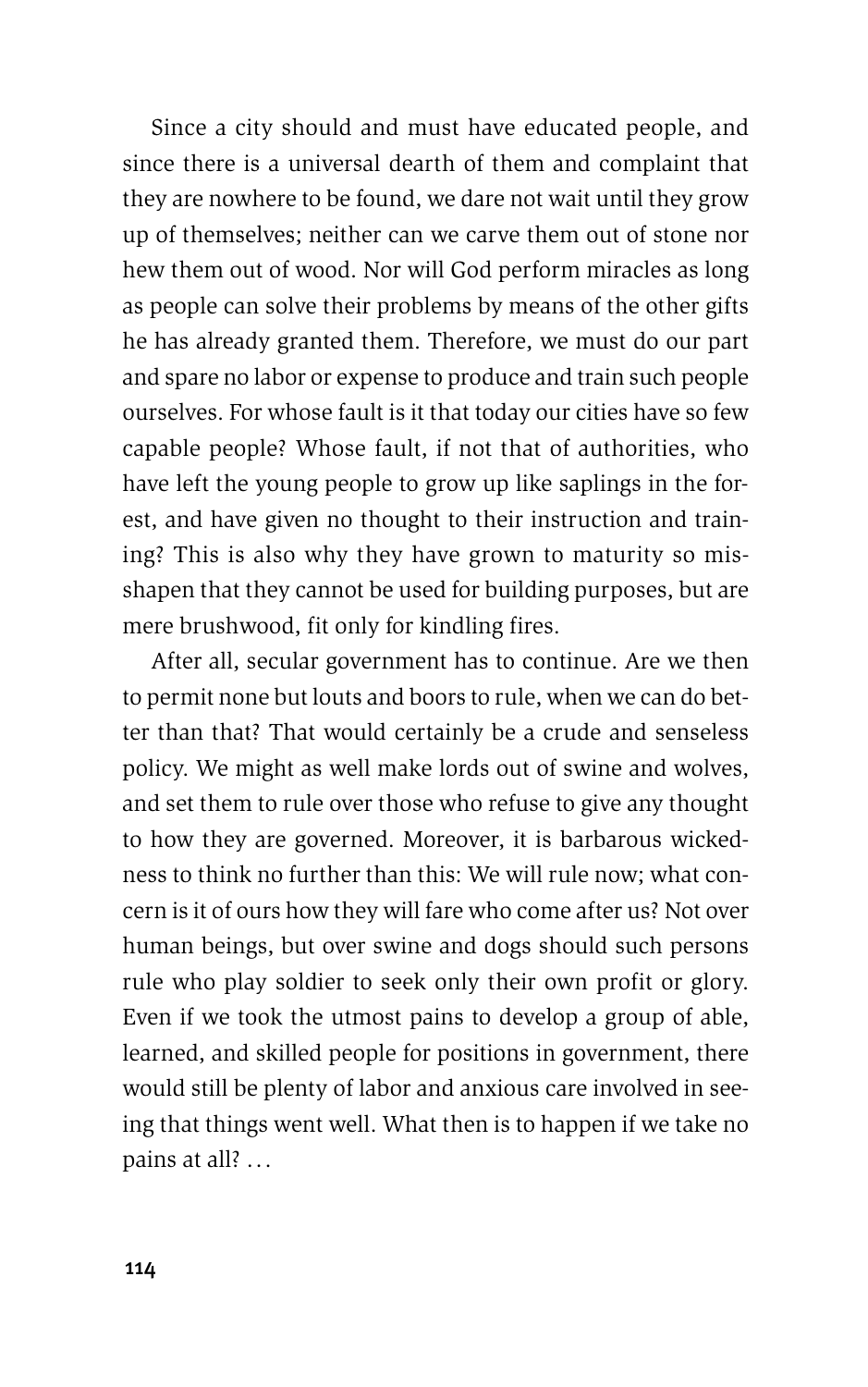## Ministers and parishes

In 1520, in his address to the nobility, Luther had developed the doctrine of the universal priesthood. In 1523 he reiterated – "established by Scripture" – what he had already indicated at that time, namely, "that a Christian assembly or congregation has the right and power to judge all teaching and to call, appoint, and dismiss teachers". Luther developed the model of a "bottom–up" congregational structure, which was, however, never implemented as such in his time and in his church. Three years later he voiced his thoughts on a "third kind of worship service" alongside the Latin and German liturgies of the Word and the Eucharist; way ahead of his time, he outlined a model such as would later be practiced in Pietism and in free churches, or nowadays in grass–root congregations and house groups.

Martin Luther, Dass eine christliche Versammlung oder Gemeinde Recht und Macht habe, alle Lehre zu beurteilen und Lehrer zu berufen, ein– und abzusetzen, Grund und Ursache aus der Schrift (1523): WA, Vol. 11, pp. 401–416. Translation: LW, Vol. 39, pp. 305–312.

First, it is necessary to know where and what the Christian congregation is, so that men do not engage in human affairs (as the non–Christians were accustomed to do) in the name of the Christian congregation. The sure mark by which the Christian congregation can be recognized is that the pure gospel is preached there. For just as the banner of an army is the sure sign by which one can know what kind of lord and army have taken to the field, so, too, the gospel is the sure sign by which one knows where Christ and his army are encamped. We have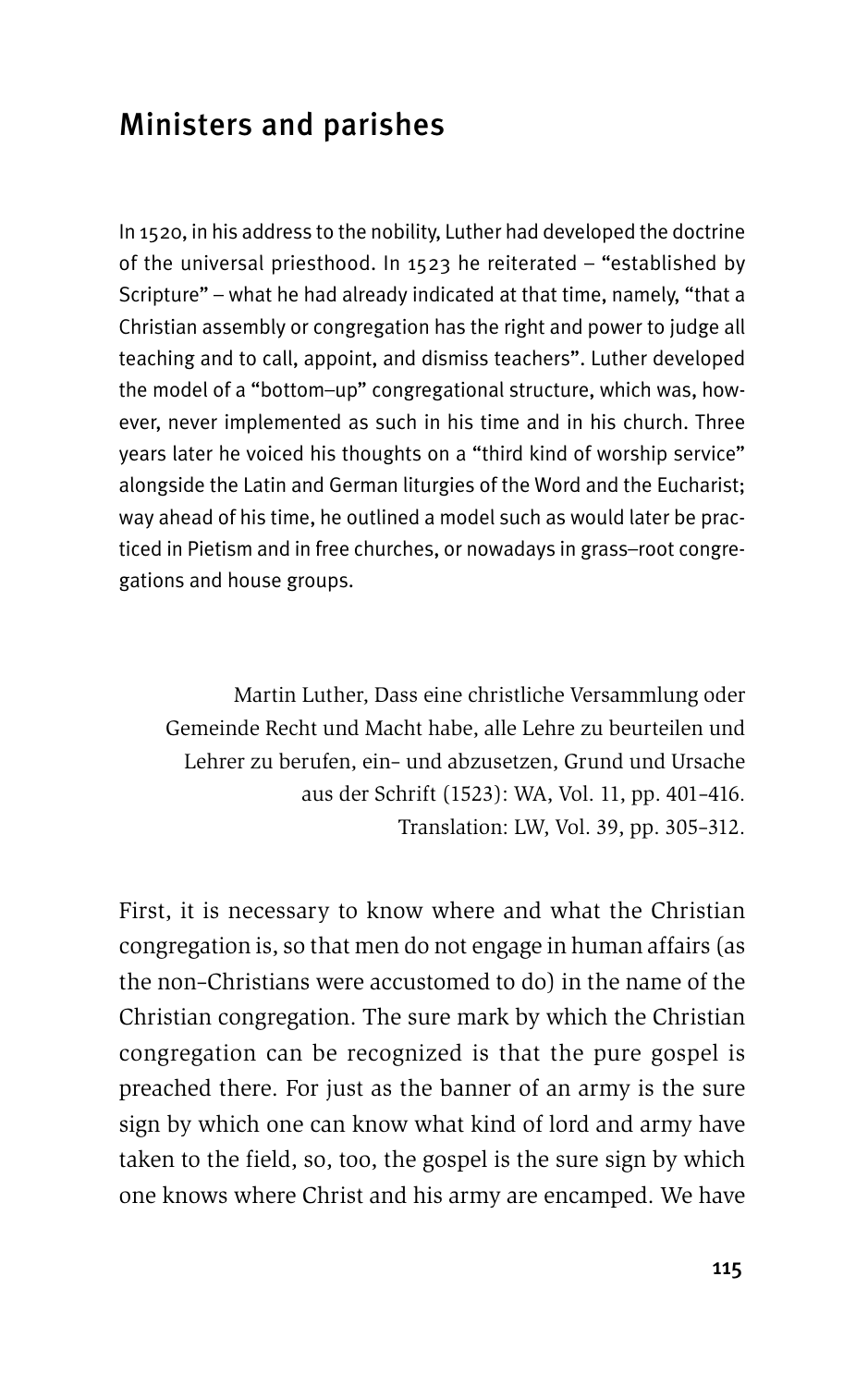the sure promise of this from God in Isaiah 55:10–11, "My word" (says God) "that goes forth from my mouth shall not return empty to me; rather, as the rain falls from heaven to earth, making it fruitful, so shall my word also accomplish everything for which I sent it."

Thus we are certain that there must be Christians wherever the gospel is, no matter how few and how sinful and weak they may be. Likewise, where the gospel is absent and human teachings rule, there no Christians live but only pagans, no matter how numerous they are and how holy and upright their life may be.

Thus it undeniably follows that bishops, religious foundations, monasteries, and all who are associated with them have long since ceased to be Christians or Christian congregations, even though they have claimed they are more entitled to this name than anyone else. For whoever recognizes the gospel sees, hears, and understands that even today they insist on their human teachings, have driven the gospel far away from themselves, and are still driving it away. That is why one should consider pagan and worldly what these people do and pretend.

Second, in this matter of judging teachings and appointing or dismissing teachers or pastors, one should not care at all about human statutes, law, old precedent, usage, custom, etc., even if they were instituted by pope or emperor, prince or bishop, if one half or the whole world accepted them, or if they lasted one year or a thousand years. For the soul of man is something eternal, and more important than every temporal thing. That is why it must be ruled and seized only by the eternal word; for it is very disgraceful to rule consciences before God with human law and old custom. That is why this matter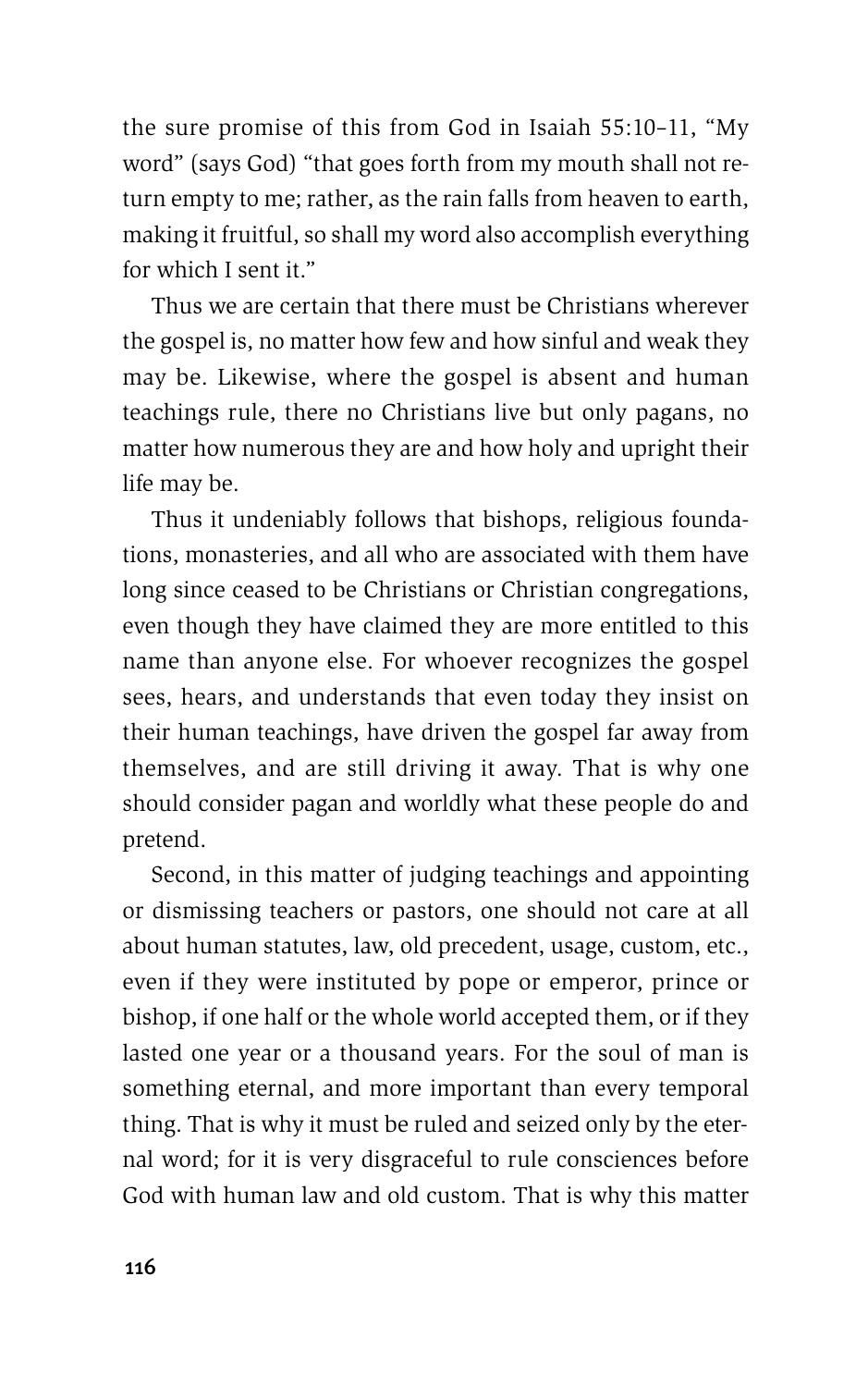must be dealt with according to Scripture and God's word; for God's word and human teaching inevitably oppose each other when the latter tries to rule the soul. This we shall prove clearly with regard to our present discussion, in this manner:

Human words and teaching instituted and decreed that only bishops, scholars, and councils should be allowed to judge doctrine. Whatever they decided should be regarded as correct and as articles of faith by the whole world, as is sufficiently proven by their daily boasting about the pope's spiritual law. One hears almost nothing from them but such boasting that they have the power and right to judge what is Christian or what is heretical. The ordinary Christian is supposed to await their judgment and obey it. Do you see how shamelessly and foolishly this boasting, with which they intimidated the whole world and which is their highest stronghold and defense, rages against God's law and word?

Christ institutes the very opposite. He takes both the right and the power to judge teaching from the bishops, scholars, and councils and gives them to everyone and to all Christians equally when he says, John 10:4, "My sheep know my voice." Again, "My sheep do not follow strangers, but flee from them, for they do not know the voice of strangers" (John 10:5). Again, "No matter how many of them have come, they are thieves and murderers. But the sheep did not listen to them" (John 10:8).

Here you see clearly who has the right to judge doctrine: bishops, popes, scholars, and everyone else have the power to teach, but it is the sheep who are to judge whether they teach the voice [i. e., the words] of Christ or the voice of strangers. My dear, what can these water bubbles say against it, with their feet scraping, "Councils, councils! One must listen to the scholars, the bishops, the crowd; one must look at the old usage and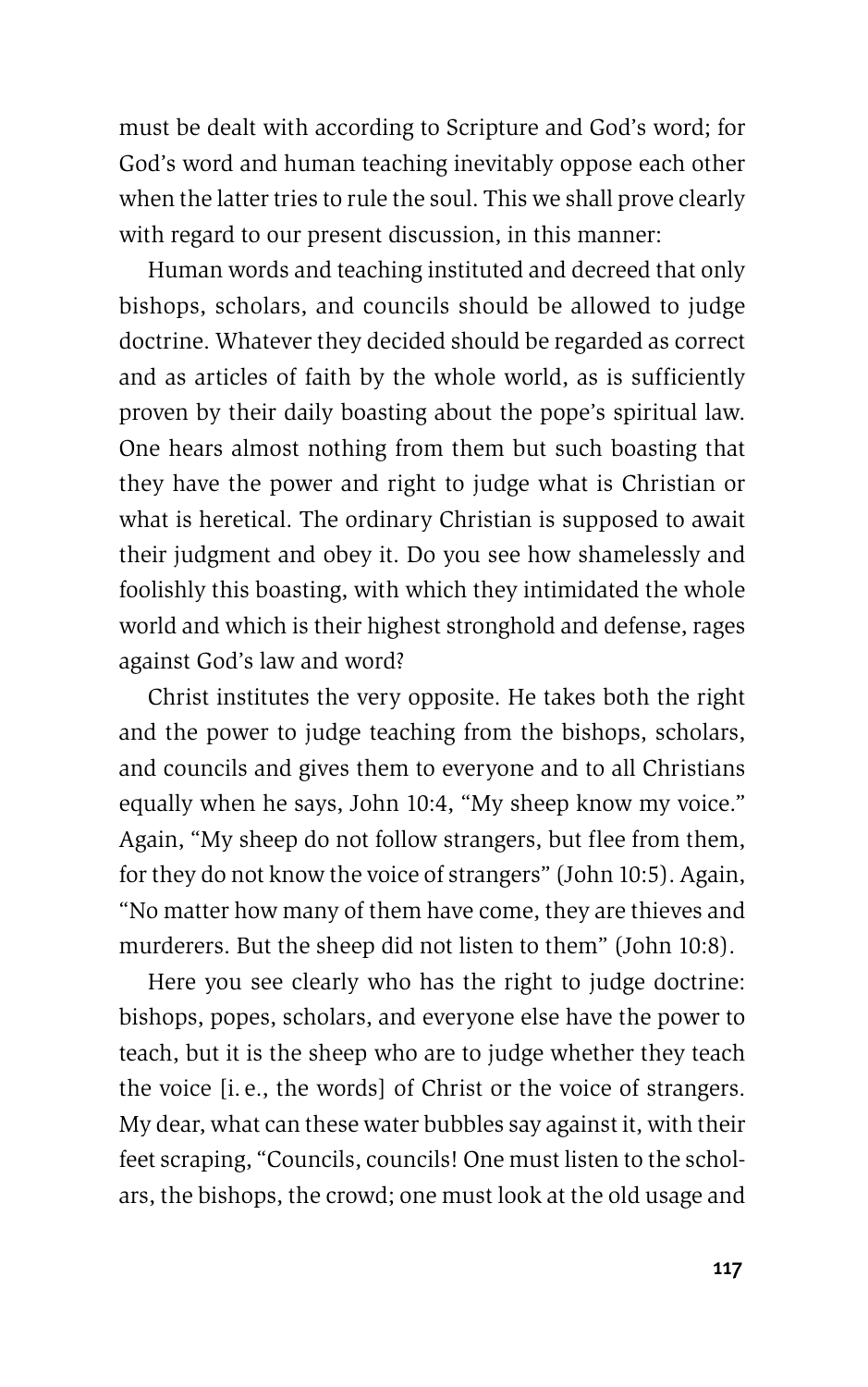custom"? Do you think the word of God should yield to your old usage, custom, and bishops? Never! That is why we let bishops and councils decide and institute whatever they please; when God's word is on our side we – and not they – shall judge what is right or wrong and they will have to yield to us and obey our word.

Here I think you can indeed see clearly enough how much trust should be placed in those who deal with souls by means of human words. Who cannot see that all bishops, religious foundations, monasteries, universities, and everything belonging to them rage against this clear word of Christ? They shamelessly take away the judgment of teaching from the sheep and annex it to themselves through their own law and blasphemy. That is why they should certainly be regarded as murderers and thieves, as wolves and apostate Christians, for they are openly convicted here not only of denying God's word but also of opposing and acting against it. Such action was quite appropriate for the Antichrist and his kingdom, according to the prophecy of St. Paul, 2 Thessalonians 2:3–4. ...

Thus we conclude that wherever there is a Christian congregation in possession of the gospel, it not only has the right and power but also the duty – on pain of losing the salvation of its souls and in accordance with the promise made to Christ in baptism – to avoid, to flee, to depose, and to withdraw from the authority that our bishops, abbots, monasteries, religious foundations, and the like are now exercising. For it is clearly evident that they teach and rule contrary to God and his word. This first point is established certainly and firmly enough, and one should depend upon it, that it is a divine right and a necessity for the salvation of souls to depose or to avoid such bishops, abbots, monasteries, and whatever is of their government.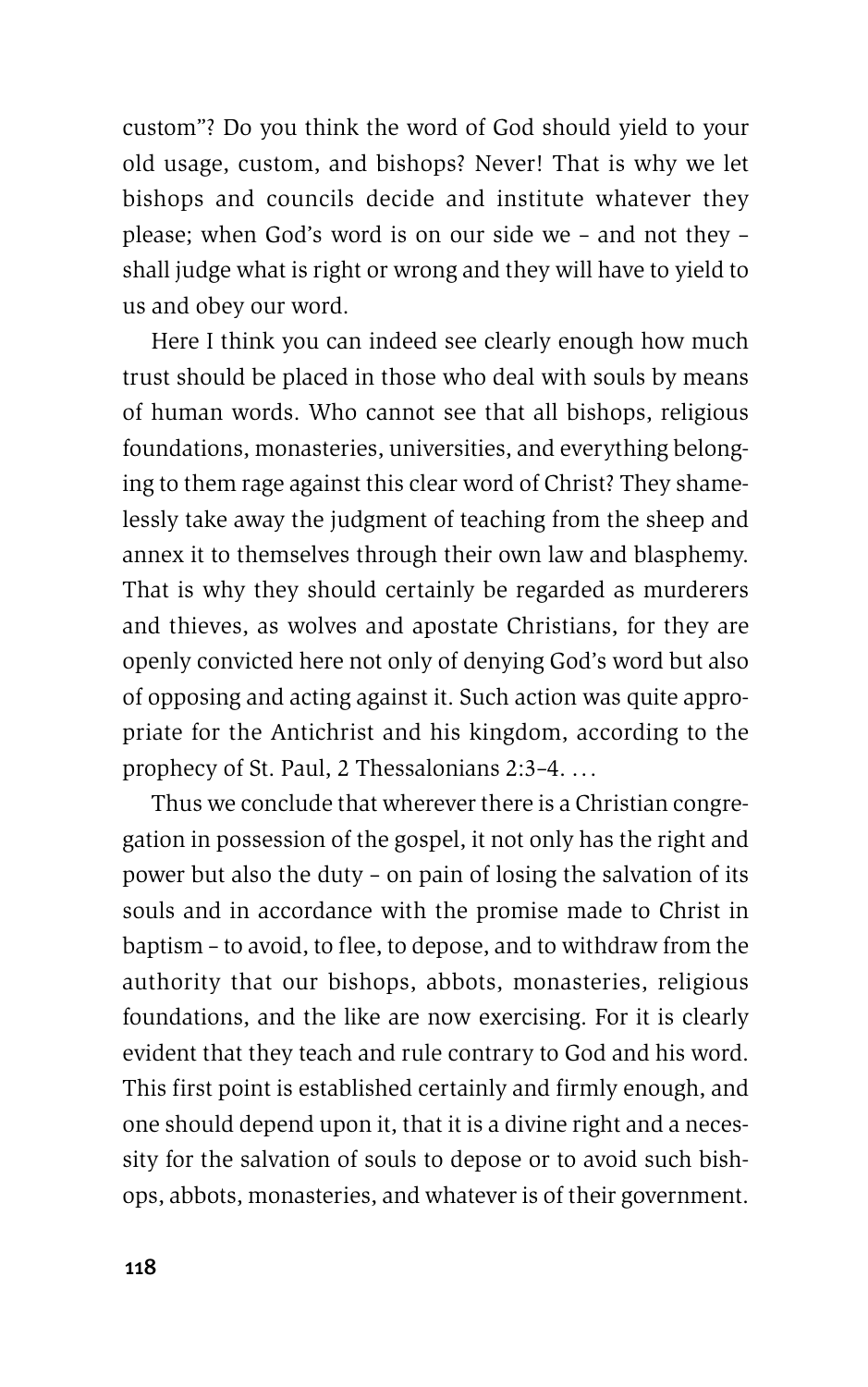Second, since a Christian congregation neither should nor could exist without God's word, it clearly follows from the previous [argument] that it nevertheless must have teachers and preachers who administer the word. And since in these last accursed times the bishops and the false spiritual government neither are nor wish to be teachers – moreover, they want neither to provide nor to tolerate any, and God should not be tempted to send new preachers from heaven – we must act according to Scripture and call and institute from among ourselves those who are found to be qualified and whom God has enlightened with reason and endowed with gifts to do so.

For no one can deny that every Christian possesses the word of God and is taught and anointed by God to be priest, as Christ says, John 6:45, "They shall all be taught by God," and Psalm 45:7, "God has anointed you with the oil of gladness on account of your fellows." These fellows are the Christians, Christ's brethren, who with him are consecrated priests, as Peter says too, 1 Peter 2:9, "You are a royal priesthood so that you may declare the virtue of him who called you into his marvelous light." ...

If you say, "How can this be? If he is not called to do so he may indeed not preach, as you yourself have frequently taught," I answer that here you should put the Christian into two places. First, if he is in a place where there are no Christians he needs no other call than to be a Christian, called and anointed by God from within. Here it is his duty to preach and to teach the gospel to erring heathen or non–Christians, because of the duty of brotherly love, even though no man calls him to do so. This is what Stephen did, Acts 6-7, even though he had not been ordered into any office by the apostles. Yet he still preached and did great signs among the people. Again,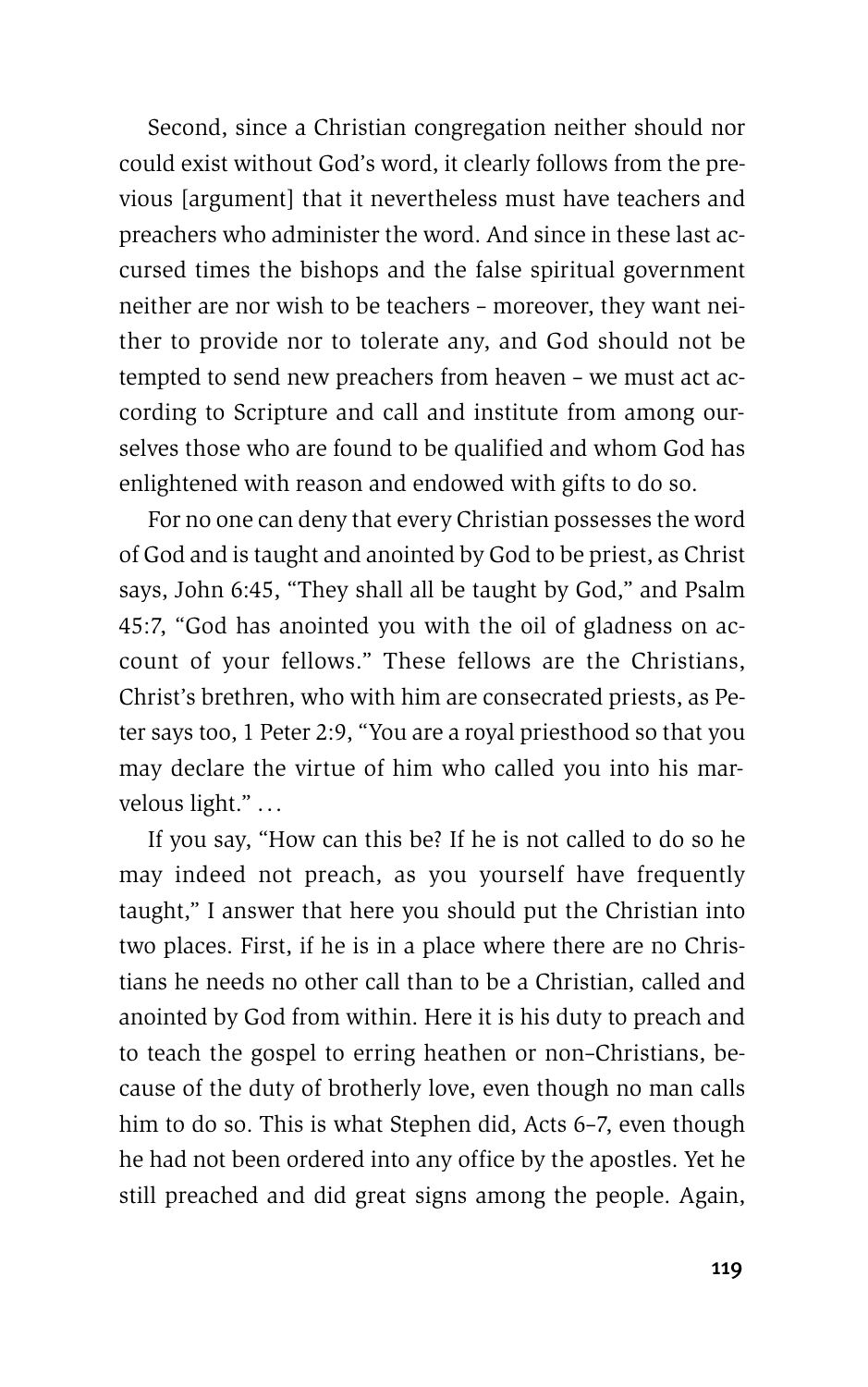Philip, the deacon and Stephen's comrade, Acts 8:5, did the same thing even though the office of preaching was not commanded to him either. Again, Apollos did so too, Acts 18:25. In such a case a Christian looks with brotherly love at the need of the poor and perishing souls and does not wait until he is given a command or letter from a prince or bishop. For need breaks all laws and has none. Thus it is the duty of love to help if there is no one else who could or should help.

Second, if he is at a place where there are Christians who have the same power and right as he, he should not draw attention to himself. Instead, he should let himself be called and chosen to preach and to teach in the place of and by the command of the others. Indeed, a Christian has so much power that he may and even should make an appearance and teach among Christians – without a call from men – when he becomes aware that there is a lack of teachers, provided he does it in a decent and becoming manner. This was clearly described by St. Paul in 1 Corinthians 14:30, when he says, "If something is revealed to someone else sitting by, let the first be silent." Do you see what St. Paul does here? He tells the teacher to be silent and withdraw from the midst of the Christians; and he lets the listener appear, even without a call. All this is done because need knows no command.

If then St. Paul says here that anyone from the midst of the Christians may come forward if there is a need and calls him through such a word of God, and tells the other to withdraw and deposes him by the power of his word, how much more right does a whole congregation have to call someone into this office when there is a need, as there always is, especially now! For in the same passage St. Paul gives every Christian the power to teach among Christians if there is a need, saying, "You can all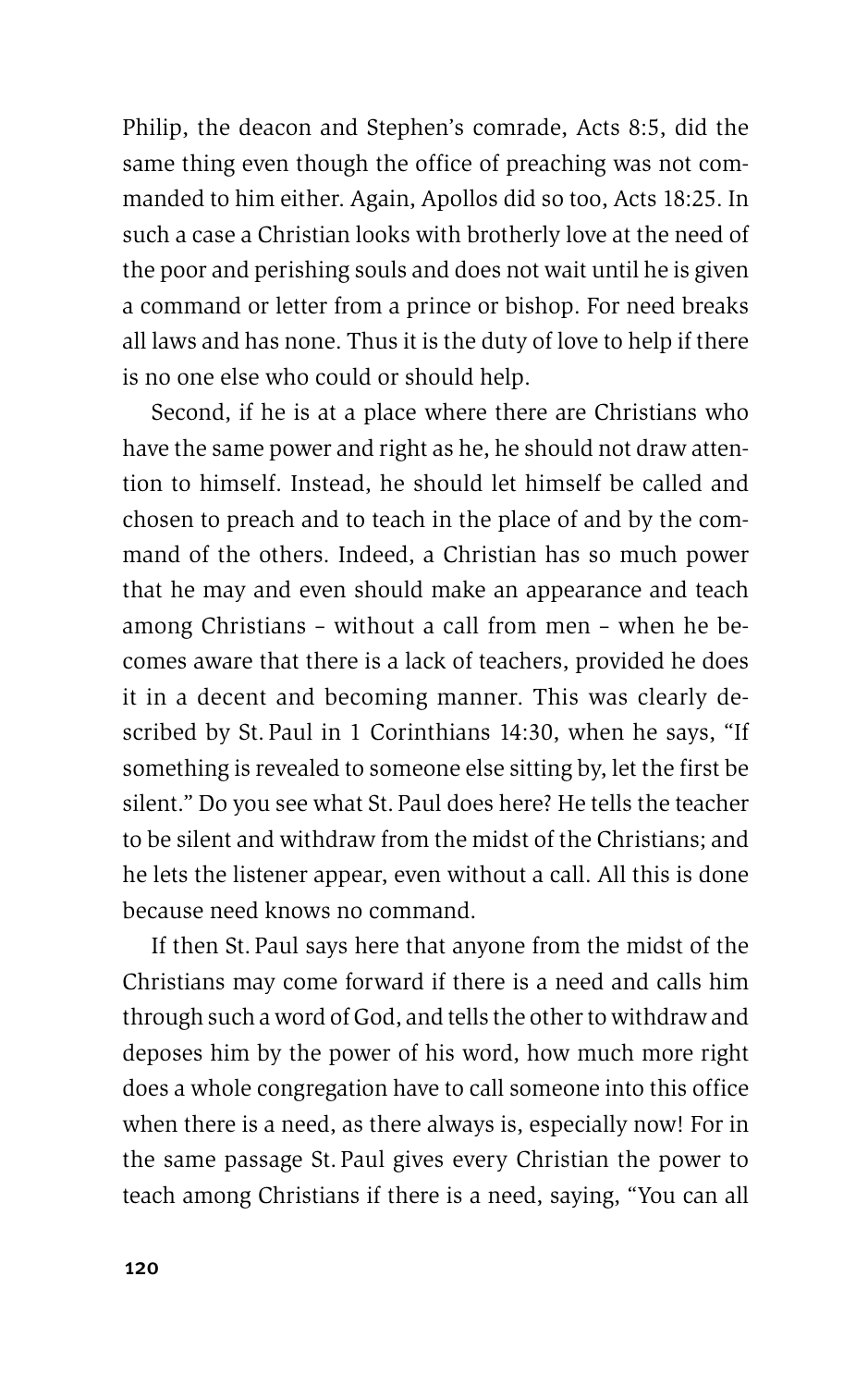prophesy one by one, so that all may learn and all be admonished" (1 Corinthians 14:31). Again, "You should earnestly desire to prophesy, and do not forbid speaking in tongues; but all things should be done decently and in order" (1 Corinthians 14:39–40).

Let this passage be your sure foundation, because it gives such an overwhelming power to the Christian congregation to preach, to permit preaching, and to call. Especially if there is a need, it [this passage] calls everyone with a special call – without a call from men – so that we should have no doubt that the congregation which has the gospel may and should elect and call from among its members someone to teach the word in its place.

But if you say, "Did not St. Paul command Timothy and Titus to institute priests (1 Timothy 4:13; Titus 1:5), and do we not read, Acts 14:23, that Paul and Barnabas instituted priests among the congregations? (Therefore, the congregation cannot call anyone, nor can anyone draw attention to himself and preach among Christians; rather, one must have permission and authorization from bishops, abbots, or other prelates who represent the apostles)" I answer that if our bishops, abbots, etc., did represent the apostles, as they boast, one opinion would certainly be to let them do what Titus, Timothy, Paul, and Barnabas did when they instituted priests, etc. But since they represent the devil and are wolves who neither want to teach the gospel nor suffer it to be taught, they are as little concerned with instituting the office of preaching or pastoral care among Christians as the Turks or the Jews are. They should drive asses and lead dogs.

Moreover, if they were really decent bishops who wanted to have the gospel and wanted to institute decent preachers, they still could not and should not do so without the will, the election, and the call of the congregation – except in those cases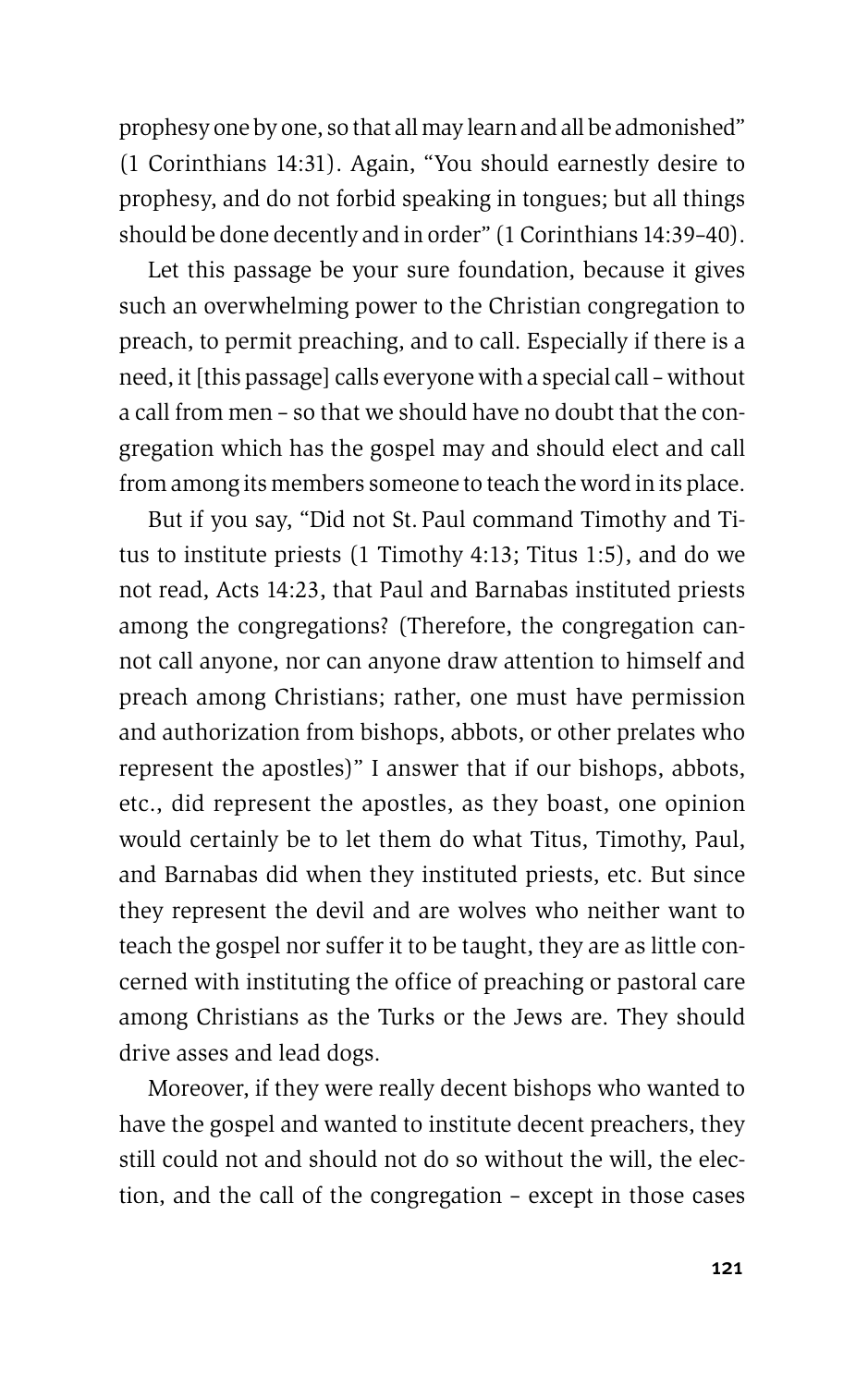where need made it necessary so that souls would not perish for lack of the divine word. For in such a need, as you have heard, not only may anyone procure a preacher, be it through pleas or the power of worldly authority, but he should also hurry to the scene himself and make an appearance and teach if he can – for need is need and has no limits – just as everyone should hurry to the scene of a fire in town and not wait until asked to come.

Otherwise, if there is no such need and if there are those who have the right, power, and grace to teach, no bishop should institute anyone without the election, will, and call of the congregation. Rather, he should confirm the one whom the congregation chose and called; if he does not do it, he [the elected man] is confirmed anyway by virtue of the congregation's call. Neither Titus nor Timothy nor Paul ever instituted a priest without the congregation's election and call. This is clearly proven by the sayings in Titus 1:7 and 1 Timothy 3:10, "A bishop or priest should be blameless," and, "Let the deacon be tested first." Now Titus could not have known which ones were blameless; such a report must come from the congregation, which must name the man. Again, we even read in Acts 6:1–6 regarding an even lesser office, that the apostles were not permitted to institute persons as deacons without the knowledge and consent of the congregation. Rather, the congregation elected and called the seven deacons, and the apostles confirmed them. If, then, the apostles were not permitted to institute, on their own authority, an office having to do only with the distribution of temporal food, how could they have dared to impose the highest office of preaching on anyone by their own power without the knowledge, will, and call of the congregation? ...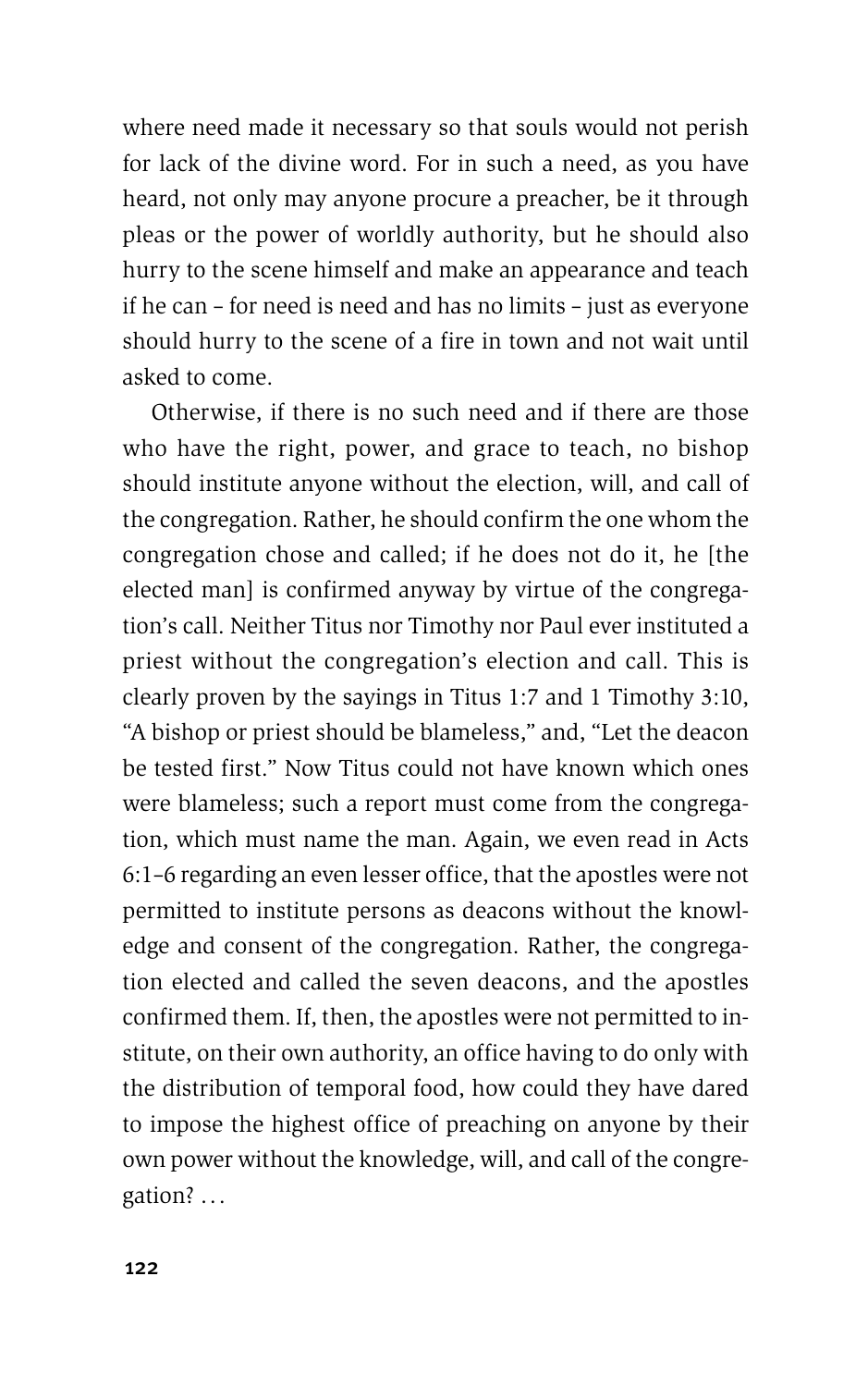Martin Luther, Deutsche Messe und Ordnung des Gottesdiensts  $(1526):$ WA, Vol. 19, pp. 72–113. Translation: AL, Vol. 3, p. 141.

### An alternative form of worship

The third kind of service should be a truly Evangelical order and should not happen publicly on the town square for all sorts of people. But those who seriously want to be Christians and who profess the gospel with hand and mouth should sign in with their names and meet alone in a house to pray, to read, to baptize, to receive the sacrament, and to do other Christian works. According to this order, those who do not lead Christian lives could be known, reproved, corrected, excluded, or excommunicated, according to the rule of Christ, Matthew 18:15–17. Here one could also solicit gifts to be willingly given and distributed to the poor, according to St. Paul's example (2 Corinthians 9). Here would be no need of elaborate or excessive singing. Here one could practice a brief and beautiful order for baptism and the sacrament and center everything on the Word, prayer, and love. Here one could have a good, short catechism on the Creed, the Ten Commandments, and the Lord's Prayer. Basically, if one had the kind of people and persons who seriously wanted to be Christians, the regulations and practices would soon be ready.

But as yet I neither can nor desire to begin such a congregation or assembly or to make rules for it. For I have not yet the people or persons for it, nor do I see many who want it. ...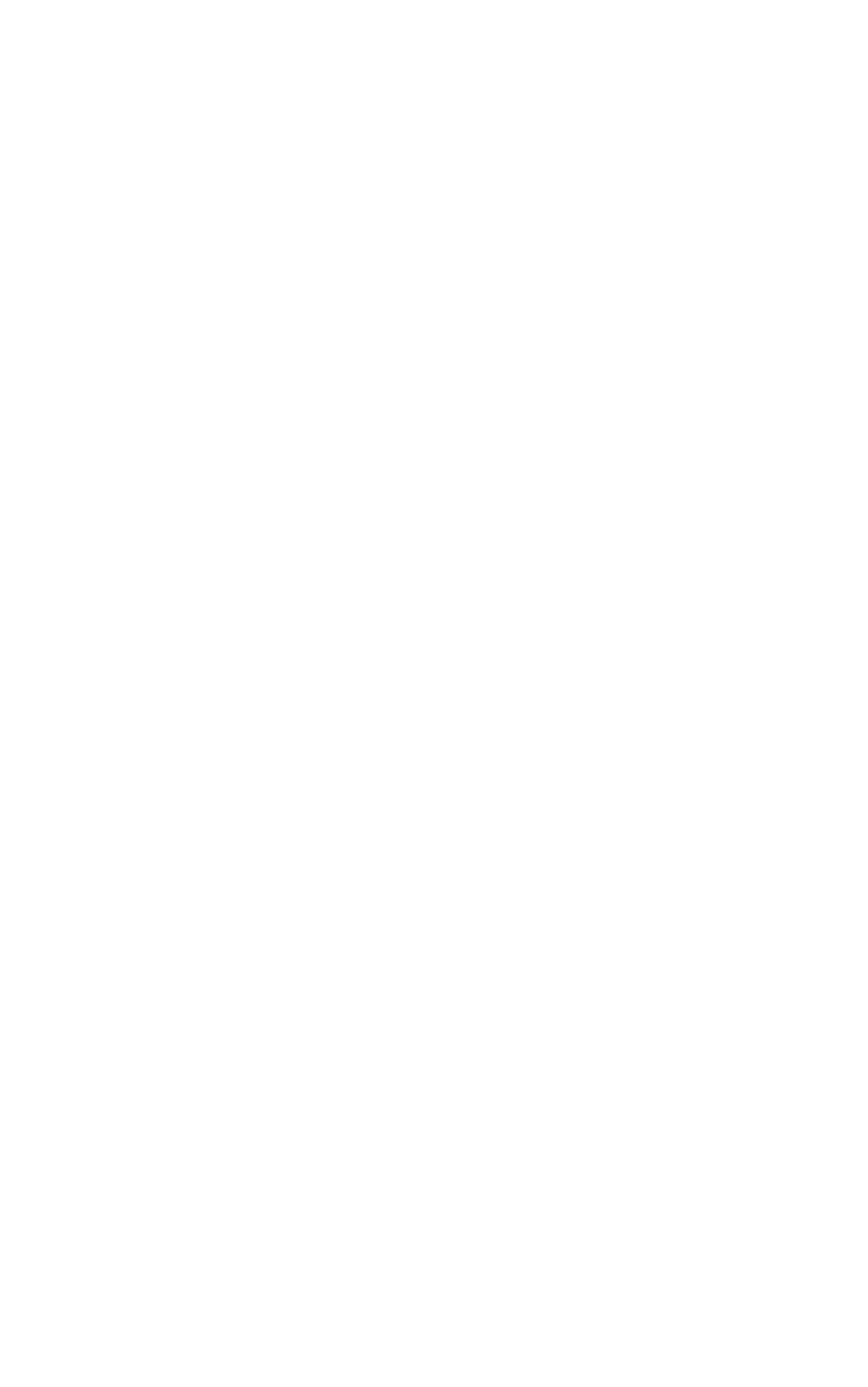# "I will not recant!" The speech at Worms (1521)

The publication of Luther's theses on indulgences in 1517 had caused a scandal, and they led to the charge that he was a heretic. The trial on this account was concluded in Rome in 1520, when he was condemned by a papal "bull", an edict excluding him from the Roman Church. Subsequently, the authorities should have had him burned at the stake, but in April 1521, at the instigation of his sovereign, the Saxon Elector Frederick the Wise, he was summoned to the Imperial Diet in Worms and spoke before Emperor Charles V and representatives of the empire on 17 and 18 April. On 18 April, he held a long speech in Latin in which he refused to recant his writings. He ended with the simple words "God help me, Amen!" in German. The famous quotation "Here I stand; I can do no other" only appeared in later versions of the speech. But Luther's formidable stance at the Diet caused a sensation in any case. The text of his speech was published and also illustrated. Numerous pictures showed him standing alone, with the Bible in his hand, in front of the emperor – or even the pope, who was not actually present in Worms. But the pope was indeed Luther's true opponent, not the emperor. Seen in this light, it is precisely the pictures of Luther and the pope which struck to the core of the conflict.

Dictio d[octoris] Martini Lutheri coram caesare Carolo et principibus Wormaciae, in: Deutsche Reichstagsakten unter Kaiser Karl V., Vol. 2, 2nd ed., Göttingen 1962, pp. 551–555. Translation: LW, Vol. 32, pp. 101–131.

Most serene emperor, most illustrious princes, concerning those questions proposed to me yesterday on behalf of your serene majesty, whether I acknowledged as mine the books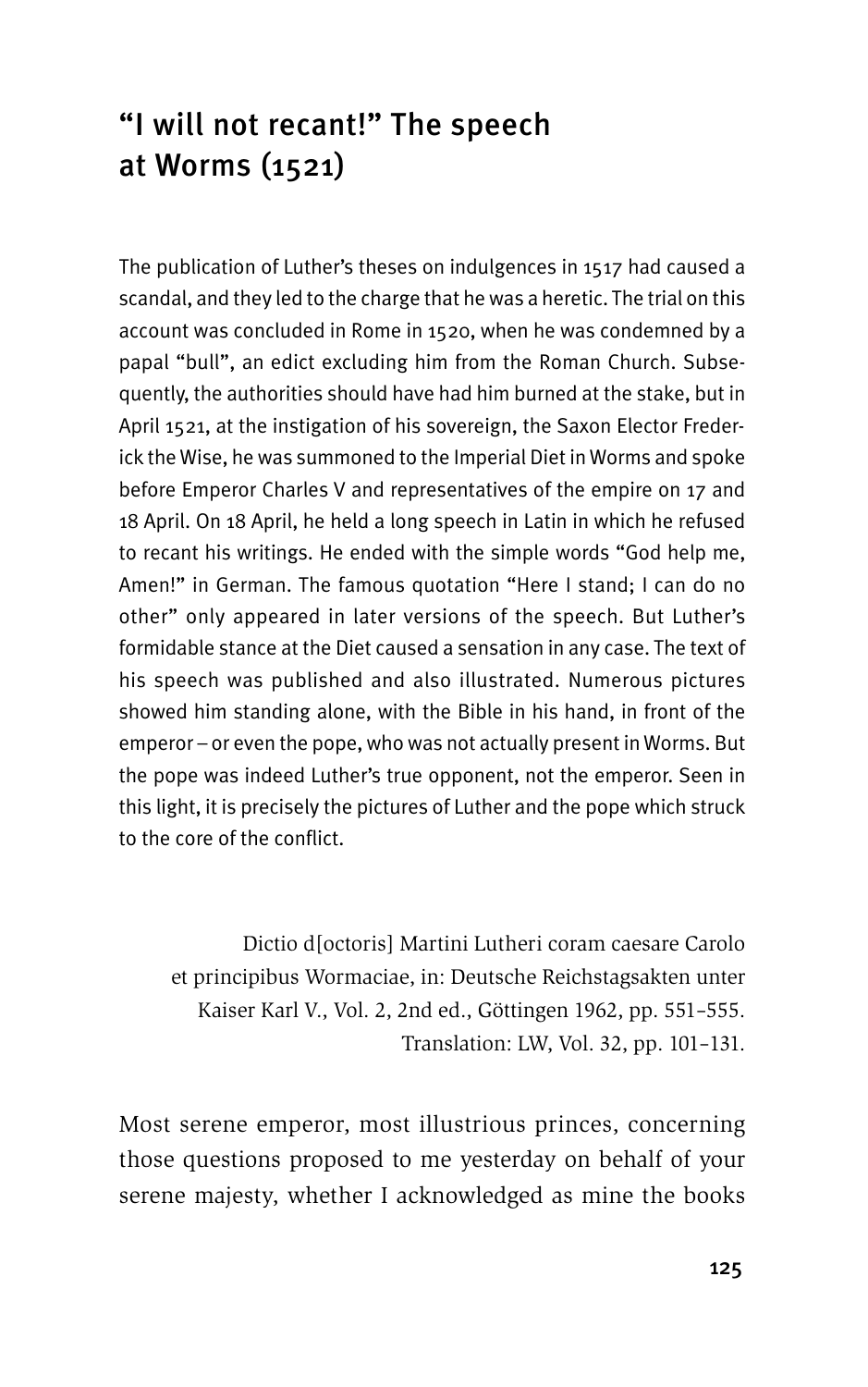enumerated and published in my name and whether I wished to persevere in their defense or to retract them, I have given to the first question my full and complete answer, in which I still persist and shall persist forever. These books are mine and they have been published in my name by me, unless in the meantime, either through the craft or the mistaken wisdom of my emulators, something in them has been changed or wrongly cut out. For plainly I cannot acknowledge anything except what is mine alone and what has been written by me alone, to the exclusion of all interpretations of anyone at all.

In replying to the second question, I ask that your most serene majesty and your lordships may deign to note that my books are not all of the same kind.

For there are some in which I have discussed religious faith and morals simply and evangelically, so that even my enemies themselves are compelled to admit that these are useful, harmless, and clearly worthy to be read by Christians. Even the bull, although harsh and cruel, admits that some of my books are inoffensive, and yet allows these also to be condemned with a judgment which is utterly monstrous. Thus, if I should begin to disavow them, I ask you, what would I be doing? Would not I, alone of all men, be condemning the very truth upon which friends and enemies equally agree, striving alone against the harmonious confession of all?

Another group of my books attacks the papacy and the affairs of the papists as those who both by their doctrines and very wicked examples have laid waste the Christian world with evil that affects the spirit and the body. For no one can deny or conceal this fact, when the experience of all and the complaints of everyone witness that through the decrees of the pope and the doctrines of men the consciences of the faithful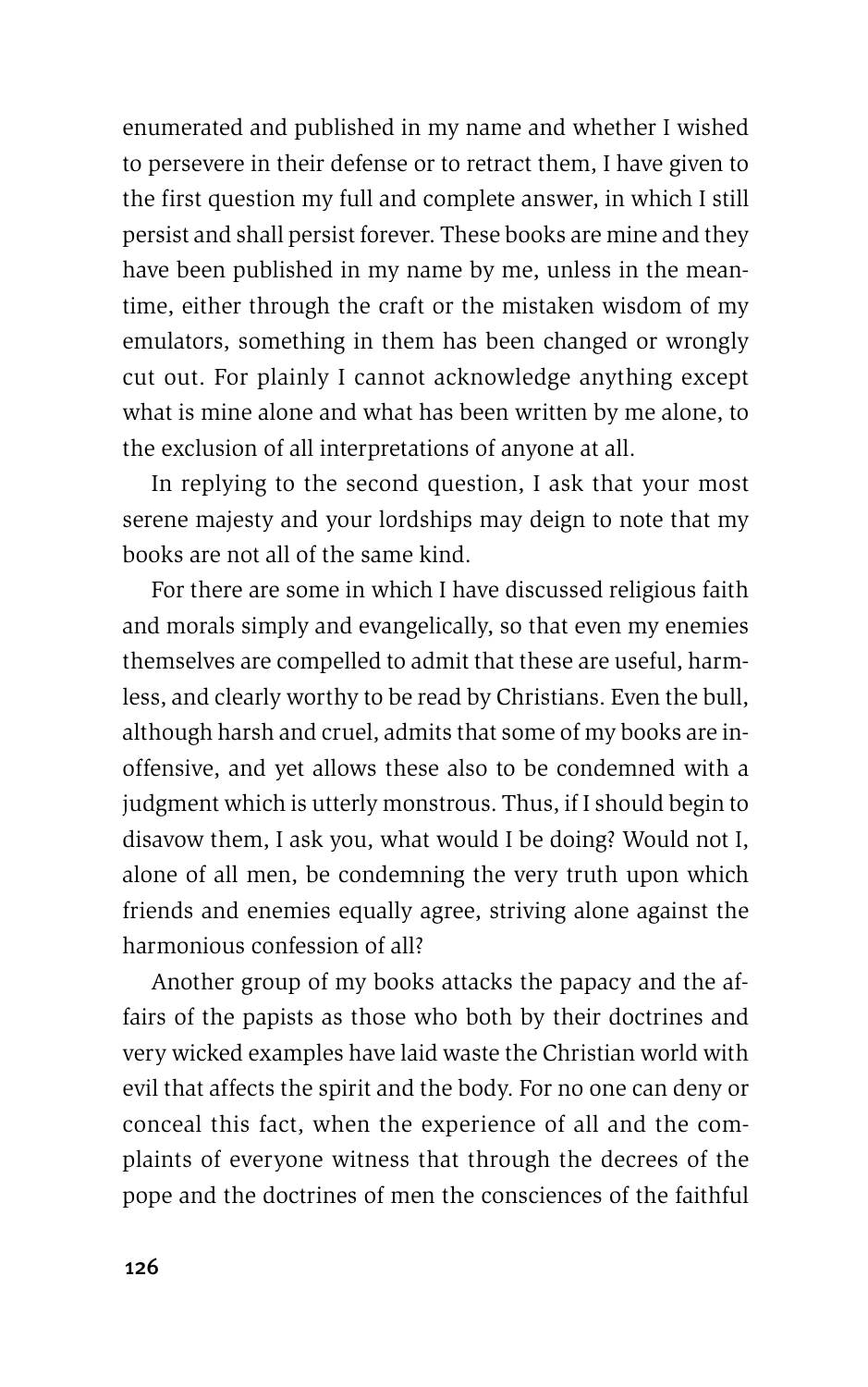have been most miserably entangled, tortured, and torn to pieces. Also, property and possessions, especially in this illustrious nation of Germany, have been devoured by an unbelievable tyranny and are being devoured to this time without letup and by unworthy means. [Yet the papists] by their own decrees ... warn that the papal laws and doctrines which are contrary to the gospel or the opinions of the fathers are to be regarded as erroneous and reprehensible. If, therefore, I should have retracted these writings, I should have done nothing other than to have added strength to this [papal] tyranny and I should have opened not only windows but doors to such great godlessness. It would rage farther and more freely than ever it has dared up to this time. Yes, from the proof of such a revocation on my part, their wholly lawless and unrestrained kingdom of wickedness would become still more intolerable for the already wretched people; and their rule would be further strengthened and established, especially if it should be reported that this evil deed had been done by me by virtue of the authority of your most serene majesty and of the whole Roman Empire. Good God! What a cover for wickedness and tyranny I should have then become.

I have written a third sort of book against some private and (as they say) distinguished individuals – those, namely, who strive to preserve the Roman tyranny and to destroy the godliness taught by me. Against these I confess I have been more violent than my religion or profession demands. But then, I do not set myself up as a saint; neither am I disputing about my life, but about the teaching of Christ. It is not proper for me to retract these works, because by this retraction it would again happen that tyranny and godlessness would, with my patronage, rule and rage among the people of God more violently than ever before.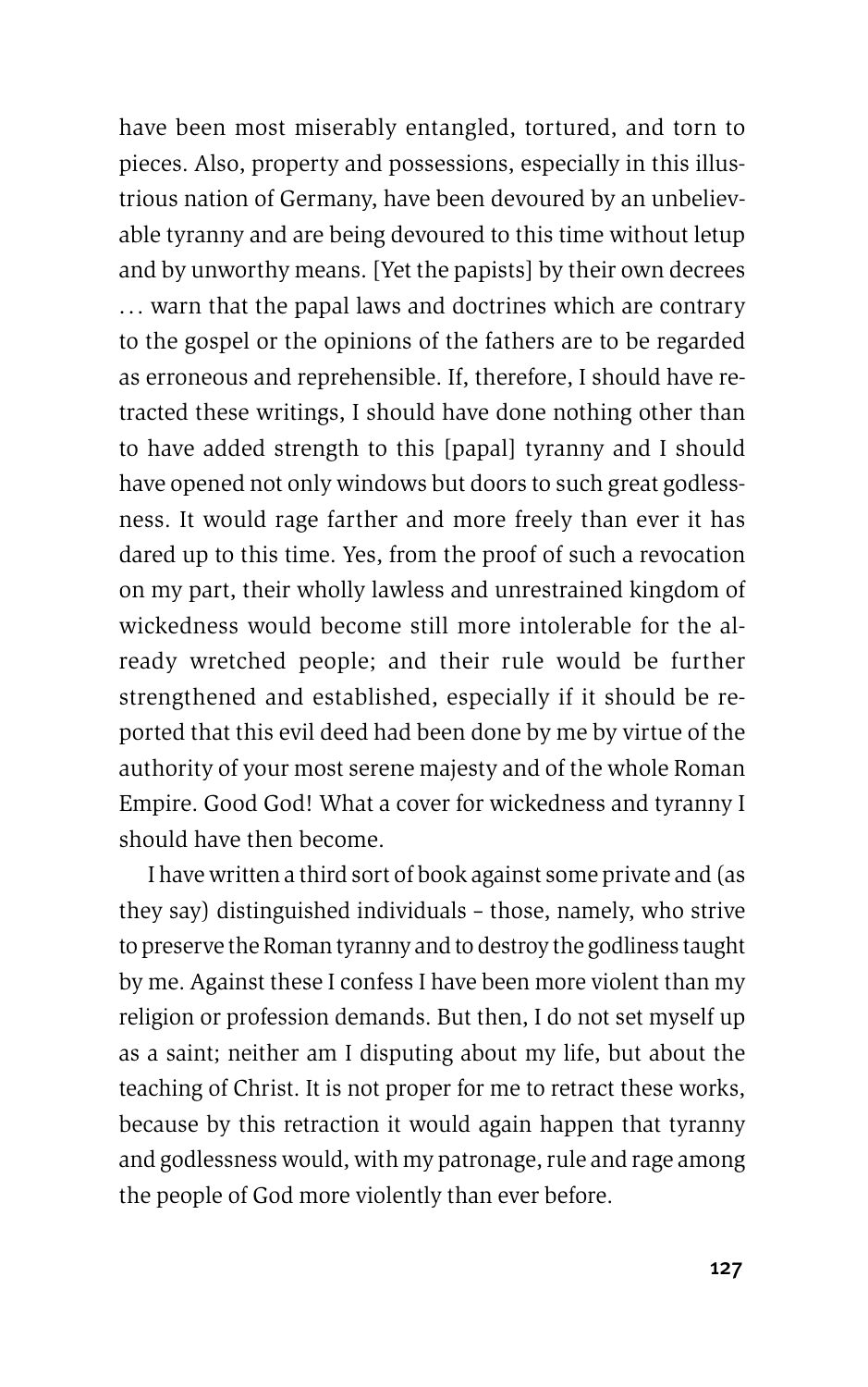However, because I am a man and not God, I am not able to shield my books with any other protection than that which my Lord Jesus Christ himself offered for his teaching. When questioned before Annas about his teaching and struck by a servant, he said: "If I have spoken wrongly, bear witness to the wrong" (John 18:19–23). If the Lord himself, who knew that he could not err, did not refuse to hear testimony against his teaching, even from the lowliest servant, how much more ought I, who am the lowest scum and able to do nothing except err, desire and expect that somebody should want to offer testimony against my teaching! Therefore, I ask by the mercy of God, may your most serene majesty, most illustrious lordships, or anyone at all who is able, either high or low, bear witness, expose my errors, overthrowing them by the writings of the prophets and the evangelists. Once I have been taught I shall be quite ready to renounce every error, and I shall be the first to cast my books into the fire. ...

Since then your serene majesty and your lordships seek a simple answer, I will give it in this manner, neither horned nor toothed: Unless I am convinced by the testimony of the Scriptures or by clear reason (for I do not trust either in the pope or in councils alone, since it is well known that they have often erred and contradicted themselves), I am bound by the Scriptures I have quoted and my conscience is captive to the Word of God. I cannot and I will not retract anything, since it is neither safe nor right to go against conscience. May God help me, Amen.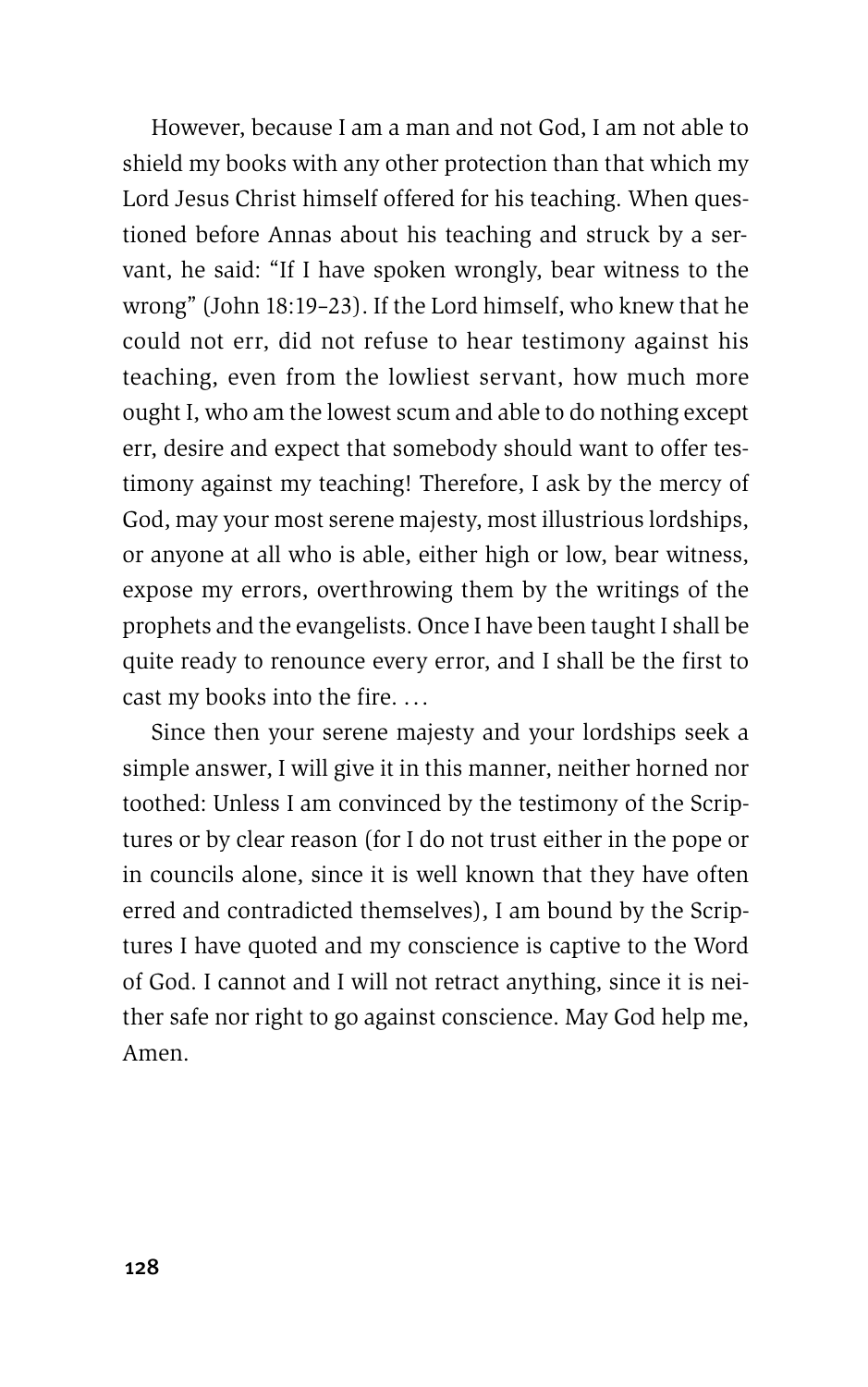### Translating and interpreting the Bible

Luther's address to the Imperial Diet in Worms had shocked the emperor, but he did not break his promise, and thus allowed the monk from Wittenberg to depart. Nevertheless, Luther was now in great danger, because at the end of the assembly at Worms the emperor issued an edict declaring an imperial ban on Luther, consequent to the papal sentence of heresy from the previous year. Luther had now lost all his legal rights and was threatened by death at the stake. However, his sovereign Frederick the Wise had a plan of which Luther himself had no knowledge. He arranged for Luther to be "ambushed" in the Thuringian Forest close to Eisenach on his journey from Worms to Wittenberg and to be taken to Wartburg Castle for his own safety. It was there that Luther started to translate the New Testament from Greek into German. Later he was to translate the Hebrew Old Testament into German, so that the Luther Bible, to which his colleague Melanchthon contributed largely, was finished in the year 1534.

Luther was not the first person who translated the Bible into German, but he was the first one to translate it from the original languages into German and not from the Latin text, which was itself a translation. He considered his translation to be the first one to present the Bible in a kind of German which ordinary people could really understand.

Luther explained the principles of his biblical translation and interpretation in various short pamphlets and in the prefaces to his translations. Luther loved the Gospels, especially the Gospel of John, as well as some of Paul's letters, in particular the Letter to the Romans. They formed the basis for his interpretation of the entire Bible. Luther's preface to the Letter to the Romans is well known, in which he discusses the subject of faith and works. Luther was no friend of the Letter of James at all, and in 1522, in his preface to the New Testament, he described it as an "epistle of straw". He would have preferred to leave it out of his Bible, but he did not dare to do that. Instead, he positioned it further back, in contrast to the old Greek Bibles, where it is to be found between the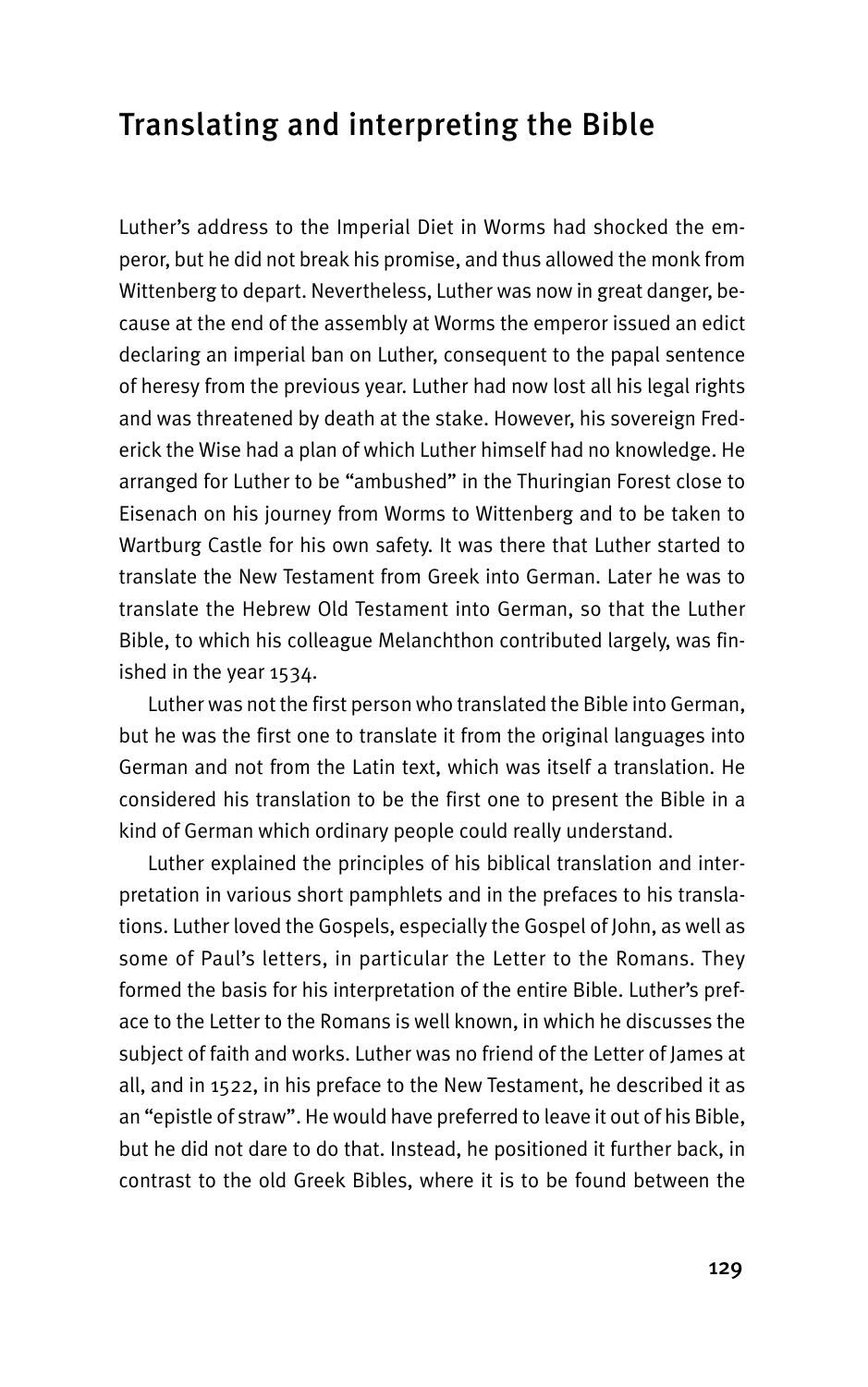Epistles to the Hebrews and the Epistle of Peter. Luther placed James almost at the end, before the Epistle to Judas and Revelation, which Luther also did not appreciate.

For a Bible printed in 1530, Lucas Cranach did a woodcut with a double meaning. It shows the apostle Matthew (looking like Luther) writing his Gospel, but from another perspective Luther appears as an inspired translator in the guise of the Evangelist Matthew. Luther is sitting at a Renaissance writing desk. An angel, symbolizing Matthew, directs light onto him with the help of a mirror. A dove symbolizes the Holy Spirit. Luther is fully absorbed in his work. He shows no interest in the landscape, the castles and mountains, which can be seen through the window. Two chickens in the foreground could be an allusion to Matthew 23:37: God will gather the children of Jerusalem together as a hen gathers her chicks.

> Martin Luther, Ein Sendbrief vom Dolmetschen (1530): WA, Vol. 30/2, pp. 627–646. Translation: AL, Vol. 6, pp. 24–30.

#### Fundamentals of Bible translations

First, if I, Doctor Luther, could have expected that all the papists taken together would be capable enough to translate a single chapter of the Scriptures correctly and well, I should certainly have mustered up enough humility to invite their aid and assistance in putting the New Testament into German. But because I knew – and still see with my own eyes – that none of them knows how to translate or to speak German, I spared them and myself that trouble. It is evident, indeed, that from my German translation they are learning to speak and write German, and so are stealing from me my language, of which they had little knowledge before. They do not thank me for it,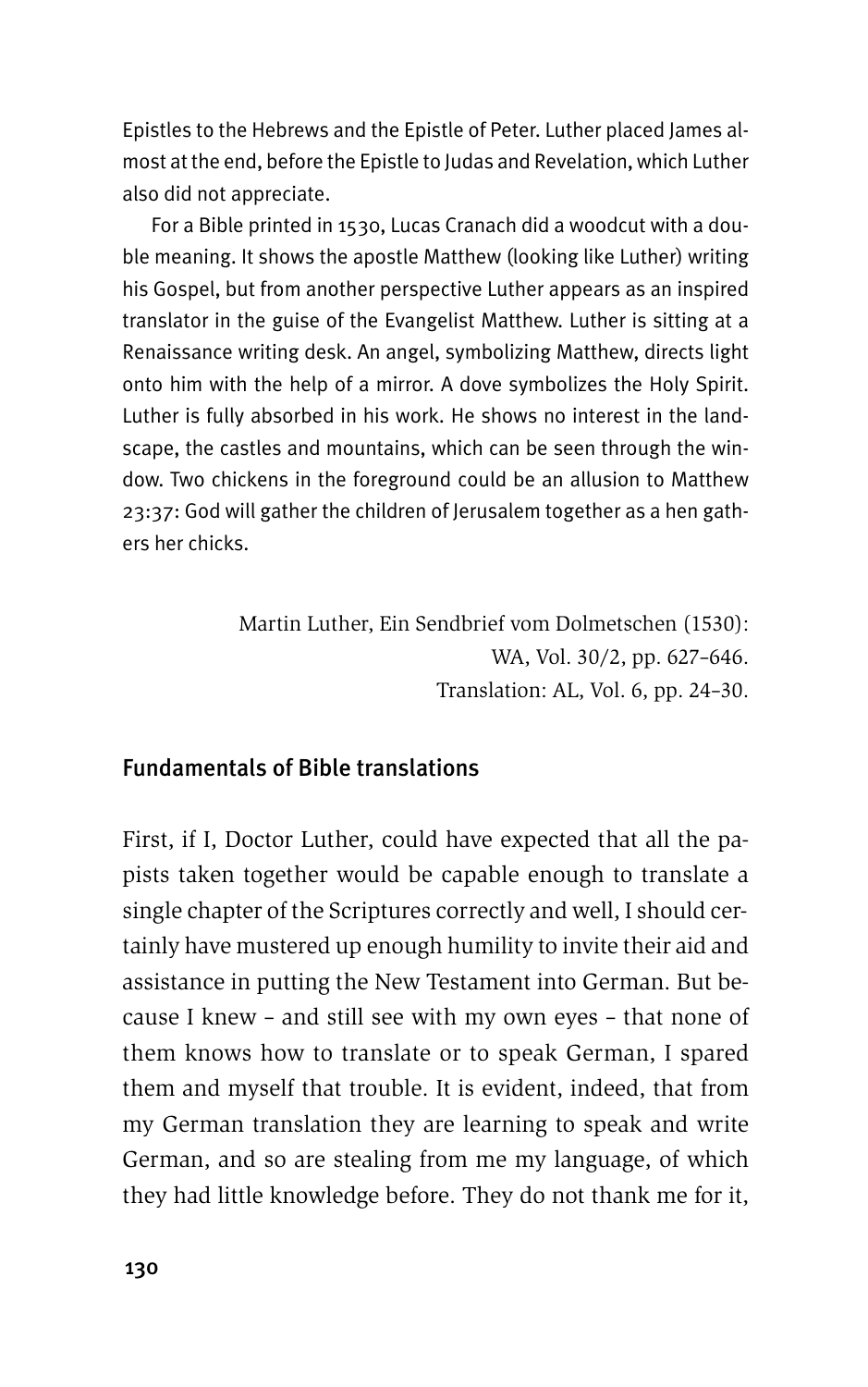however, but prefer to use it against me. However, I readily grant them this, for it tickles me that I have taught my ungrateful pupils, even my enemies, how to speak.

Second, you may say that I translated the New Testament conscientiously and to the best of my ability. I have compelled no one to read it, but have left that open, doing the work only as a service to those who could not do it better. No one is forbidden to do a better piece of work. If anyone does not want to read it, he can let it alone. I neither ask anybody to read it nor praise anyone who does so. It is my Testament and my translation, and it shall continue to be mine. If I have made some mistakes in it – though I am not conscious of any and would certainly be most unwilling to give a single letter a wrong translation intentionally – I will not allow the papists [to act] as judges. For their ears are still too long, and their hee–haws too weak, for them to criticize my translating. I know very well – and they know it even less than the miller's beast – how much skill, energy, sense, and brains are required in a good translator. For they have never tried it. ...

We do not have to inquire of the literal Latin, how we are to speak German, as these jackasses do. Rather, we must inquire about this of the mother in the home, the children on the street, the common man in the marketplace. We must watch their mouth and be guided by their language, the way they speak, and do our translating accordingly. That way they will understand it and recognize that we are speaking German to them. ...

For example, Christ says: *Ex abundantia cordis os loquitur* (Matthew 12:34; Luke 6:45). If I am to follow these jackasses, they will lay the original before me literally and translate thus: "Out of the abundance of the heart the mouth speaks." Tell me,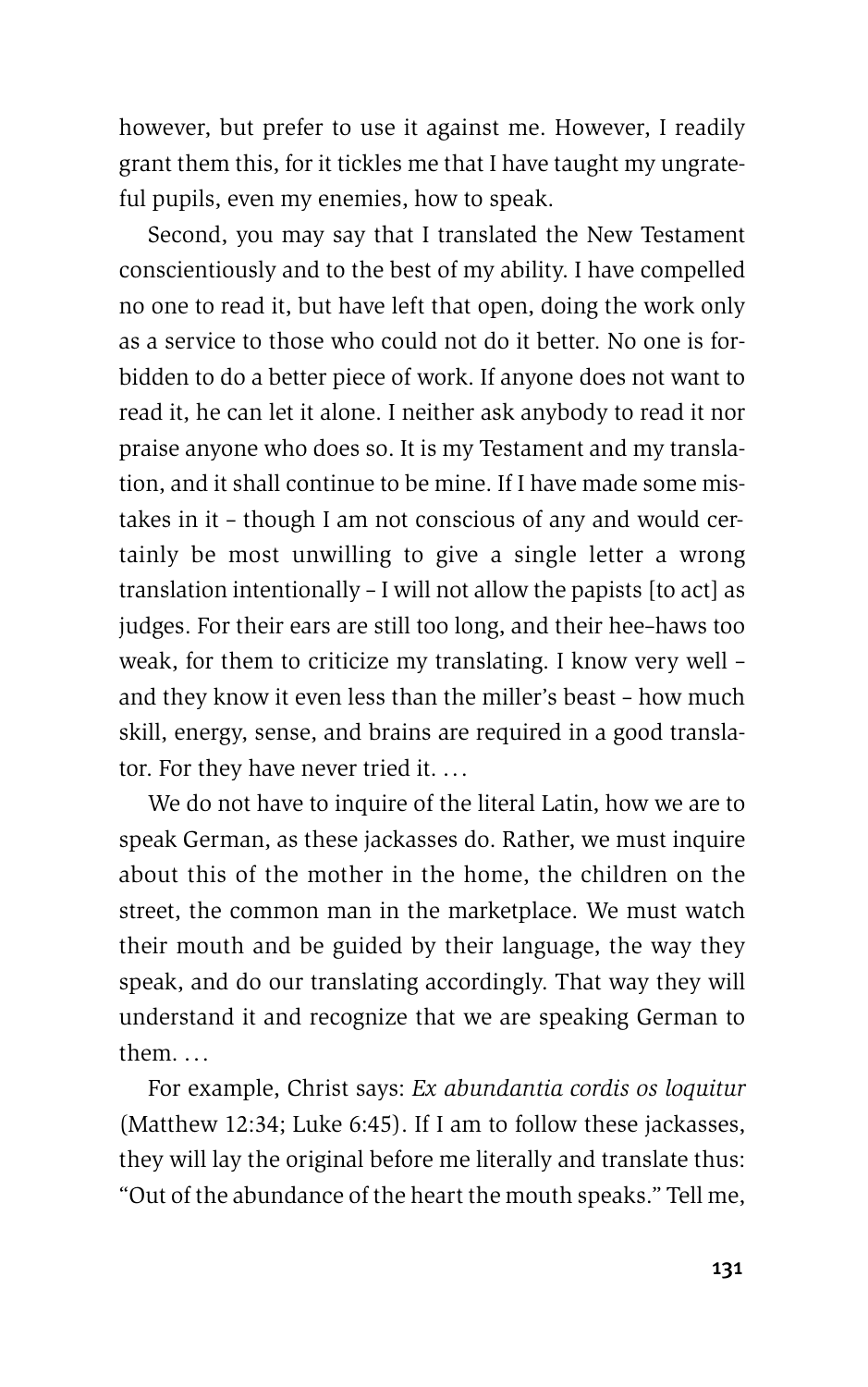is that speaking German? What German could understand something like that? What is "the abundance of the heart"? No German can say that; unless, perhaps, he was trying to say that someone was altogether too magnanimous or too courageous, though even that would not yet be correct. For "abundance of the heart" is not German, any more than "abundance of the house," "abundance of the stove," or "abundance of the bench" is German. But the mother in the home and the common man say this, "What fills the heart overflows the mouth." That is speaking good German, the kind that I have tried for – and, unfortunately, not always reached or hit upon. For the literal Latin is a great hindrance to speaking good German.

```
Martin Luther, Vorrede zum Brief des Paulus an die Römer (1522):
                              WA.DB, Vol. 7, pp. 2–27.
                 Translation: AL, Vol. 6, pp. 464–479.
```
### The Epistle to the Romans: The chief part of the New Testament

This epistle is really the chief part of the New Testament, and is truly the purest gospel. It is worthy not only that every Christian should know it word for word, by heart, but also that he should occupy himself with it every day, as the daily bread of the soul. We can never read it or ponder over it too much; for the more we deal with it, the more precious it becomes and the better it tastes. Therefore I, too, will do my best, so far as God has given me power, to open the way into it through this preface, so that it may be the better understood by everyone. Heretofore it has been badly obscured by glosses and all kinds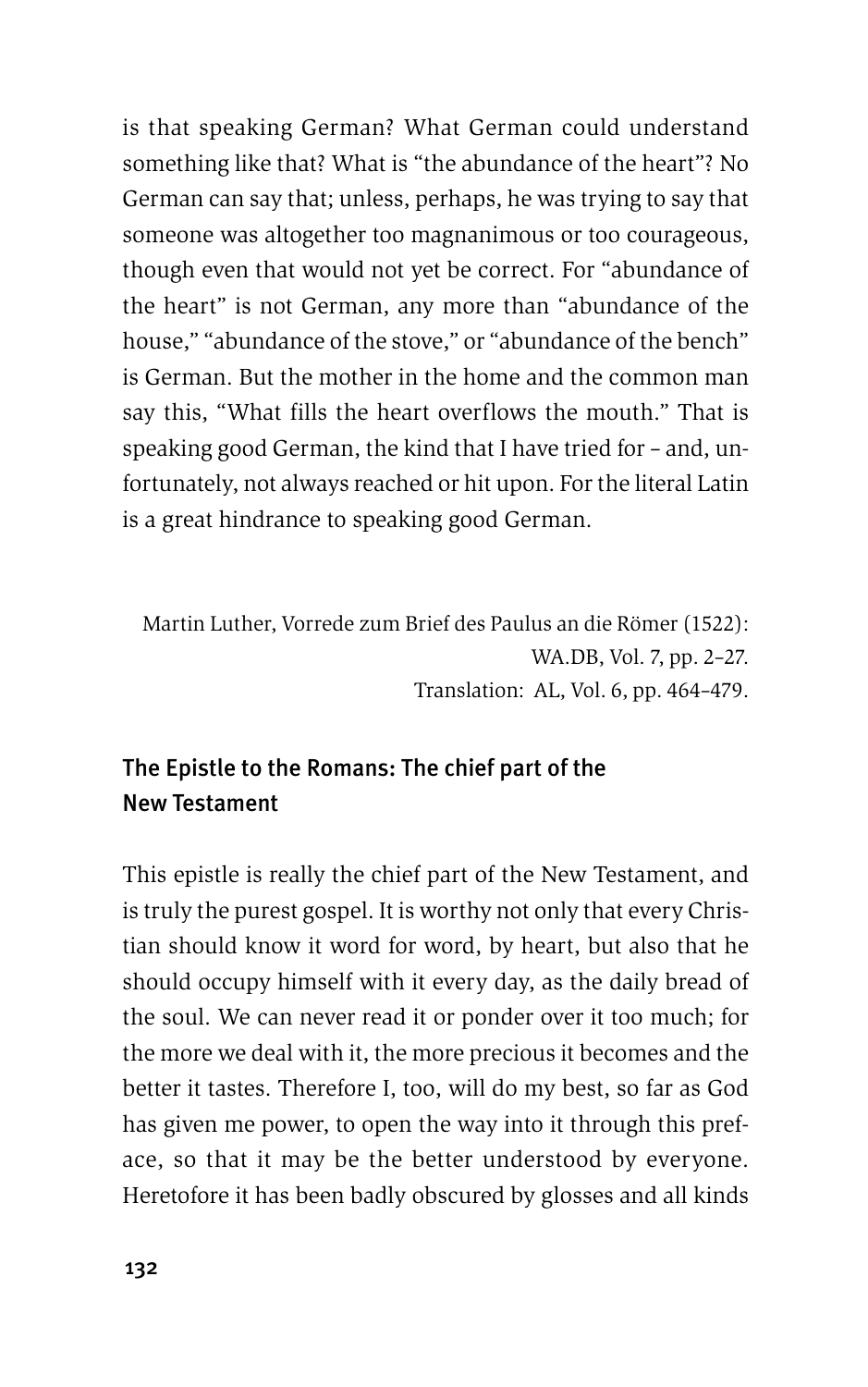of idle talk, though in itself it is a bright light, almost sufficient to illuminate the entire Holy Scriptures.

To begin with, we must have knowledge of its language and know what St. Paul means by the words "law," "sin," "grace," "faith," "righteousness," "flesh," "spirit," and the like. Otherwise no reading of the book has any value. ...

Faith is not the human notion and dream that some people call faith. When they see that no improvement of life and no good works follow – although they can hear and say much about faith – they fall into the error of saying, "Faith is not enough; one must do works in order to be righteous and be saved." This is due to the fact that when they hear the gospel, they get busy and by their own powers create an idea in their heart which says, "I believe"; they take this then to be a true faith. But, as it is a human figment and idea that never reaches the depths of the heart, nothing comes of it either, and no improvement follows.

Faith, however, is a divine work in us which changes us and makes us to be born anew of God, John 1:12–13. It kills the old Adam and makes us altogether different, in heart and spirit and mind and powers; and it brings with it the Holy Spirit. O, it is a living, busy, active, mighty thing, this faith. It is impossible for it not to be doing good works incessantly. It does not ask whether good works are to be done, but before the question is asked, it has already done them, and is constantly doing them. Whoever does not do such works, however, is an unbeliever. A person gropes and looks around for faith and good works, but knows neither what faith is nor what good works are. Yet that one talks and talks, with many words, about faith and good works.

Faith is a living, daring confidence in God's grace, so sure and certain that the believer would stake one's life on it a thou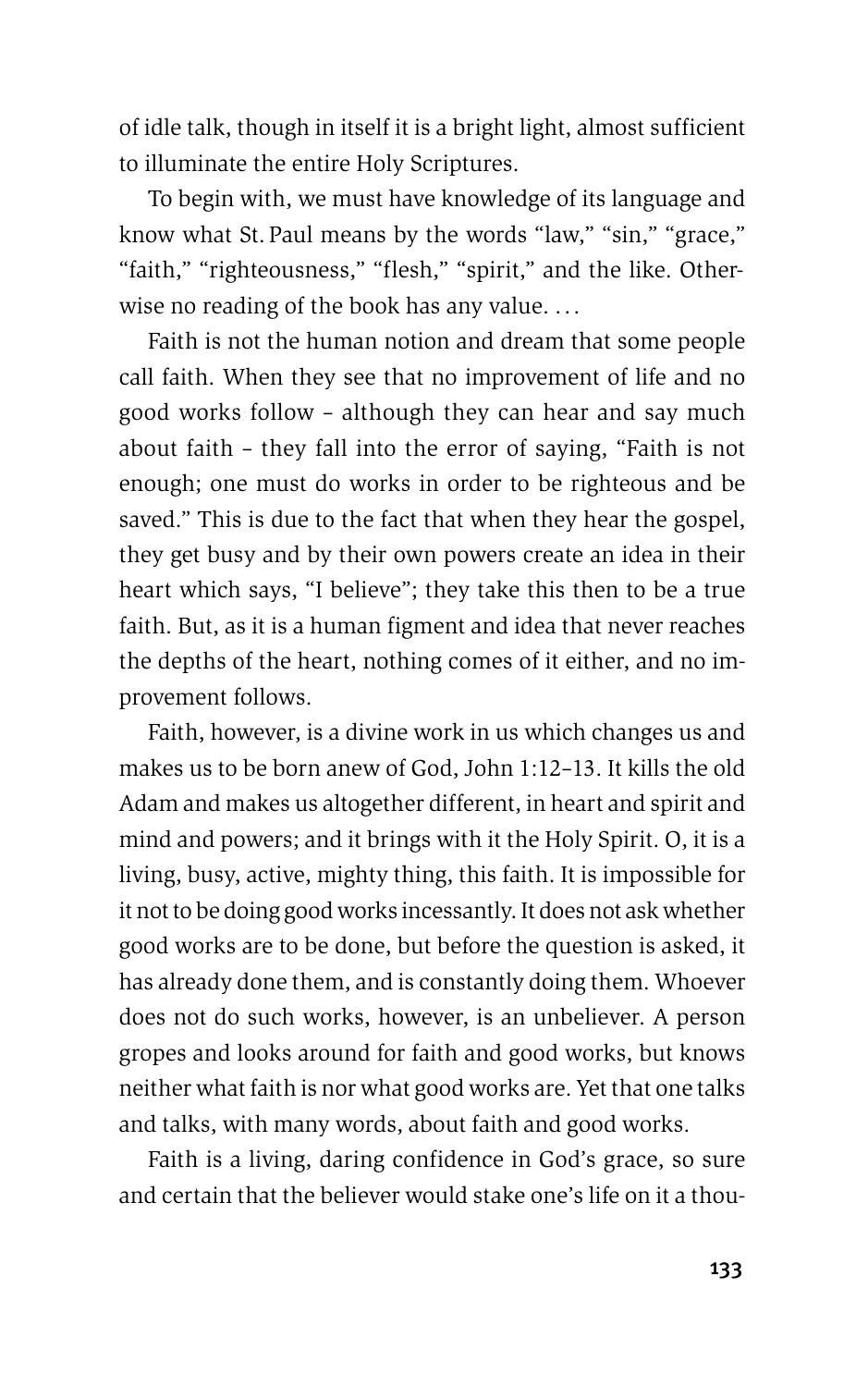sand times. This knowledge of and confidence in God's grace makes people glad and bold and happy in dealing with God and with all creatures. And this is the work which the Holy Spirit performs in faith. Because of it, without compulsion, a person is ready and glad to do good to everyone, to serve everyone, to suffer everything, out of love and praise to God who has shown this grace. Thus, it is impossible to separate works from faith, quite as impossible as to separate heat and light from fire. Beware, therefore, of your own false notions and of the idle talkers who imagine themselves wise enough to make decisions about faith and good works, and yet are the greatest fools. Pray God that he may work faith in you. Otherwise you will surely remain forever without faith, regardless of what you may think or do. ...

In this epistle we thus find most abundantly the things that a Christian ought to know, namely, what is law, gospel, sin, punishment, grace, faith, righteousness, Christ, God, good works, love, hope, and the cross; and also how we are to conduct ourselves toward everyone, be he righteous or sinner, strong or weak, friend or foe – and even toward our own selves. Moreover, this is all ably supported with Scripture and proved by St. Paul's own example and that of the prophets, so that one could not wish for anything more. Therefore it appears that he wanted in this one epistle to sum up briefly the whole Christian and evangelical doctrine, and to prepare an introduction to the entire Old Testament. For, without doubt, whoever has this epistle well in his heart has with him the light and power of the Old Testament. Therefore let all Christians be familiar with it and exercise themselves in it continually. To this end may God give his grace. Amen. ...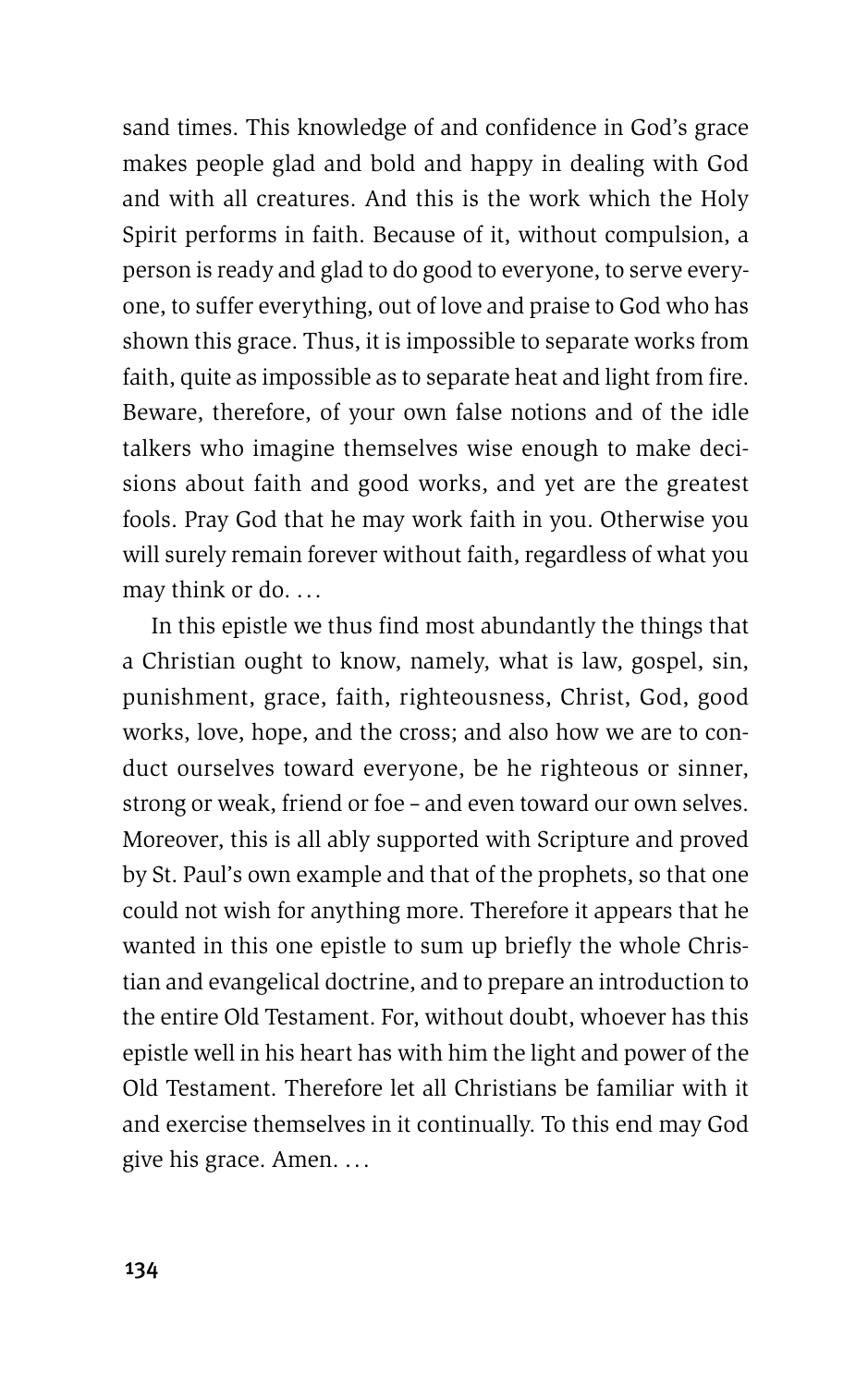Martin Luther, Vorrede zum Jakobus- und Judasbrief (1522): WA.DB, Vol. 7, pp. 384–387. Translation: LW, Vol. 35, pp. 395–398.

#### The Epistle of James is not the work of an apostle!

Though this epistle of St. James was rejected by the ancients, I praise it and consider it a good book, because it sets up no doctrines of men but vigorously promulgates the law of God. However, to state my own opinion about it, though without prejudice to anyone, I do not regard it as the writing of an apostle; and my reasons follow.

In the first place it is flatly against St. Paul and all the rest of Scripture in ascribing justification to works (James 2:24). It says that Abraham was justified by his works when he offered his son Isaac (James 2:21); though in Romans 4:2-22, St. Paul teaches to the contrary that Abraham was justified apart from works, by his faith alone, before he had offered his son, and proves it by Moses in Genesis 15:6. Now although this epistle might be helped and an interpretation devised for this justification by works, it cannot be defended in its application to works (James 2:23) of Moses' statement in Genesis 15:6. For Moses is speaking here only of Abraham's faith, and not of his works, as St. Paul demonstrates in Romans 4. This fault, therefore, proves that this epistle is not the work of any apostle.

In the second place its purpose is to teach Christians, but in all this long teaching it does not once mention the Passion, the resurrection, or the Spirit of Christ. He names Christ several times; however he teaches nothing about him, but only speaks of general faith in God. Now it is the office of a true apostle to preach of the Passion and resurrection and office of Christ, and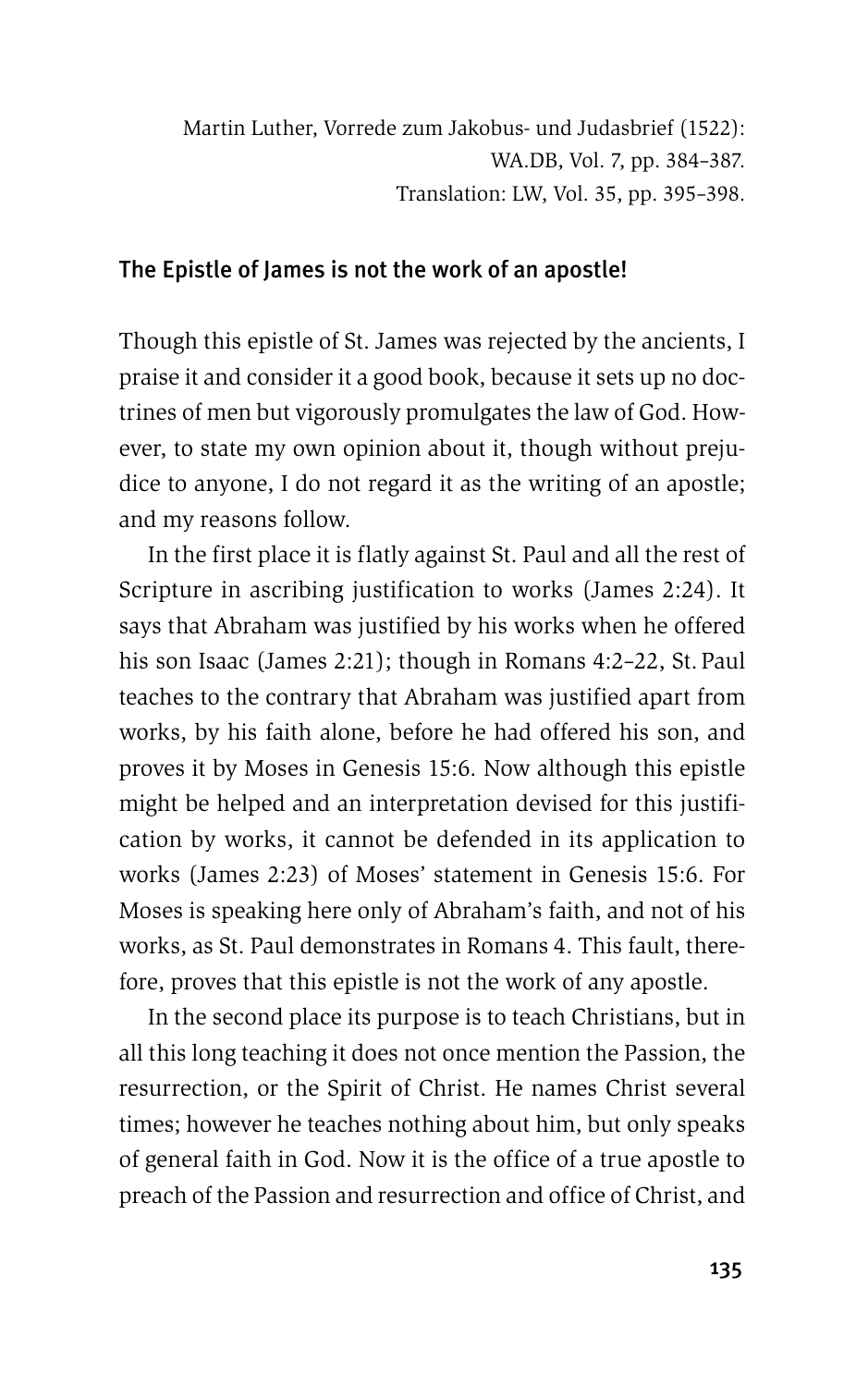to lay the foundation for faith in him, as Christ himself says in John 15:27, "You shall bear witness to me." All the genuine sacred books agree in this, that all of them preach and inculcate [*treiben*] Christ. And that is the true test by which to judge all books, when we see whether or not they inculcate Christ. For all the Scriptures show us Christ, Romans 3:21; and St. Paul will know nothing but Christ, 1 Corinthians 2:2. Whatever does not teach Christ is not yet apostolic, even though St. Peter or St. Paul does the teaching. Again, whatever preaches Christ would be apostolic, even if Judas, Annas, Pilate, and Herod were doing it.

But this James does nothing more than drive to the law and to its works. Besides, he throws things together so chaotically that it seems to me he must have been some good, pious man, who took a few sayings from the disciples of the apostles and thus tossed them off on paper. Or it may perhaps have been written by someone on the basis of his preaching. He calls the law a "law of liberty" (James 1:25), though Paul calls it a law of slavery, of wrath, of death, and of sin.

Moreover he cites the sayings of St. Peter (in James 5:20): "Love covers a multitude of sins" (1 Peter 4:8), and again (in 4:10), "Humble yourselves under the hand of God" (1 Peter 5:6); also the saying of St. Paul in Galatians 5:17, "The Spirit lusteth against envy." And yet, in point of time, St. James was put to death by Herod (Acts 12:2) in Jerusalem, before St. Peter. So it seems that [this author] came long after St. Peter and St. Paul.

In a word, he wanted to guard against those who relied on faith without works, but was unequal to the task. He tries to accomplish by harping on the law what the apostles accomplish by stimulating people to love. Therefore I cannot include him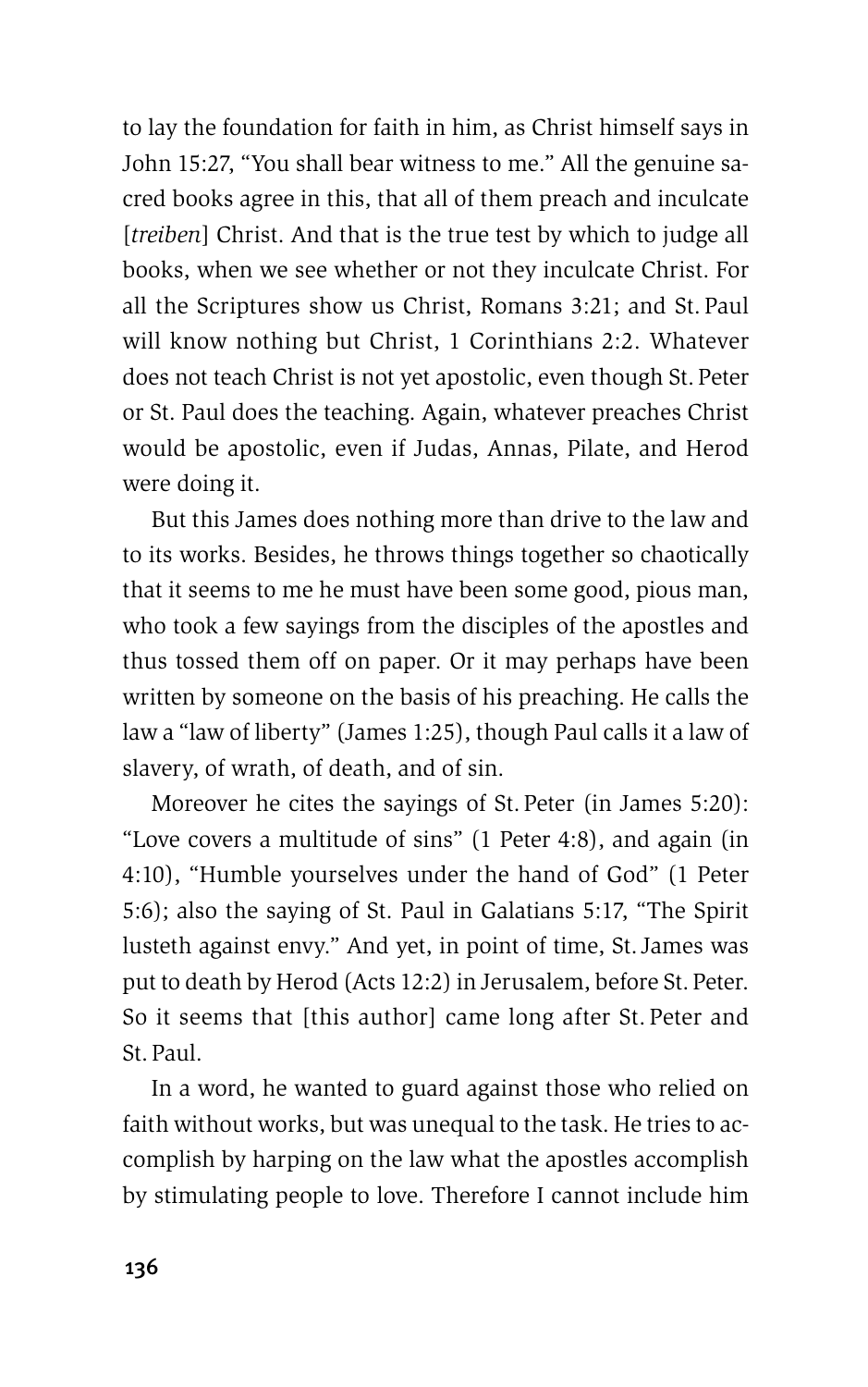among the chief books, though I would not thereby prevent anyone from including or extolling him as he pleases, for there are otherwise many good sayings in him. "One man's word is no man's word", says a worldly proverb. In that case, how should this one man prove to be right in contradiction to Paul and all other scripture? ...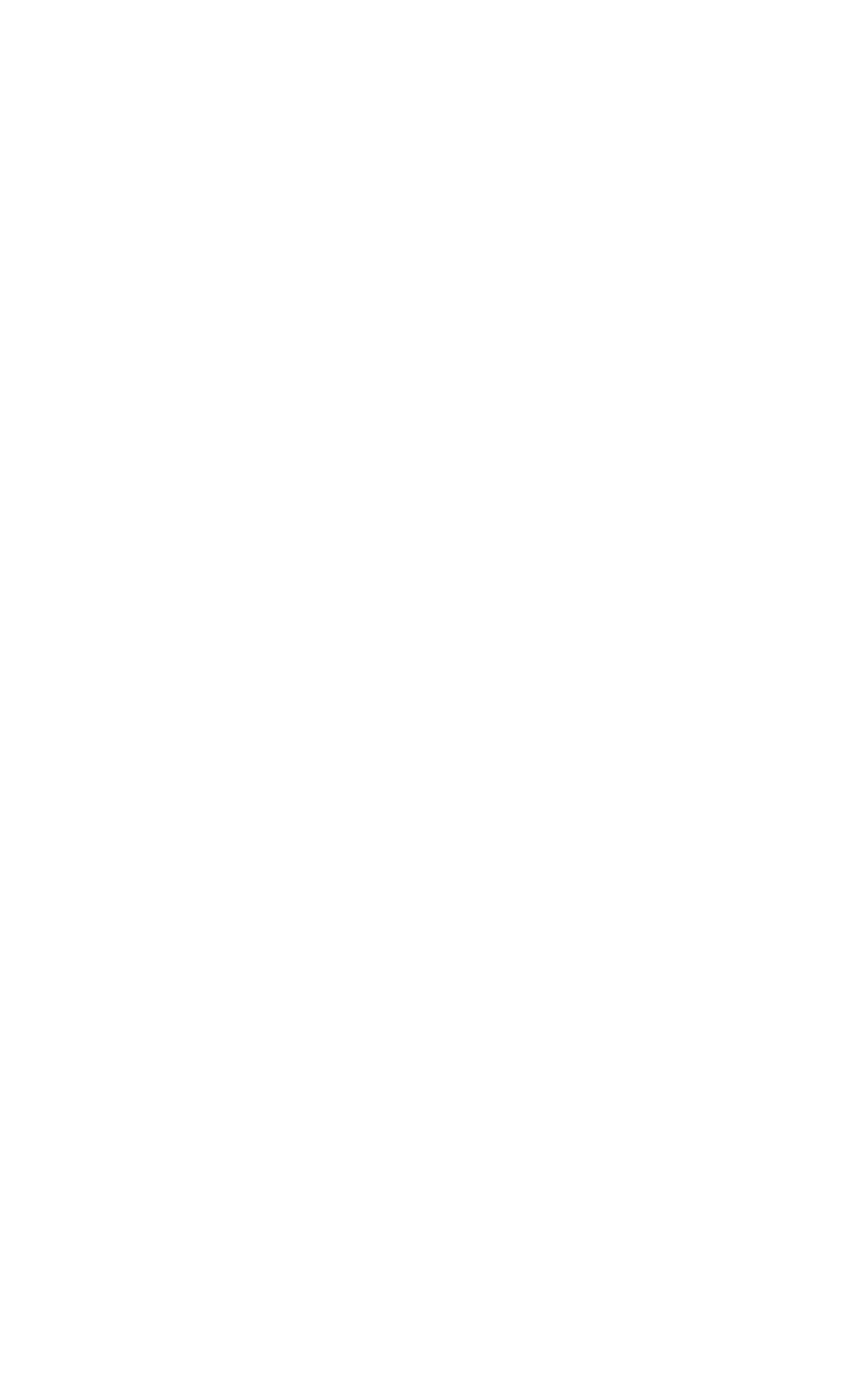### Consideration for the weak!

Luther lived incognito in Wartburg castle. In order not to be recognized, the monk disguised himself as a nobleman. Martin Luther let his hair and beard grow and became "Junker Jörg". He turned his back on monasticism inwardly as well and wrote a book criticizing the monks' vows, which prompted many monks and nuns to leave their monasteries.

During the time when Luther was living at Wartburg Castle, in the summer, autumn and winter of 1521, his companions advanced the cause of the Reformation in Wittenberg. Melanchthon and especially Karlstadt, another of Luther's fellow professors, initiated practical changes such as the reform of the worship service. This led to fierce controversy, and Luther followed the developments with concern.

In the spring of 1522, he hastened back to Wittenberg. On Invocavit Sunday, March 1522, he held a famous sermon in which he put a stop to the practical changes and urged his listeners to be patient with those who were weak, that is, with those people who still held on to the old faith and traditions in their hearts.

> Martin Luther, Acht Sermone, gepredigt zu Wittenberg in der Fastenzeit (1522): WA, Vol. 10/3, pp.1–64, 430–439. Translation: AL, Vol. 4, pp. 14–19.

The summons of death comes to us all, and no one can die for another. All must fight their own battle with death by themselves, alone. We can shout into one another's ears but everyone must individually be prepared for the time of death, for I will not be with you then nor you with me. Therefore each person must personally know and be armed with the chief things that concern a Christian. And these are what you, my beloved, heard from me many times in the past.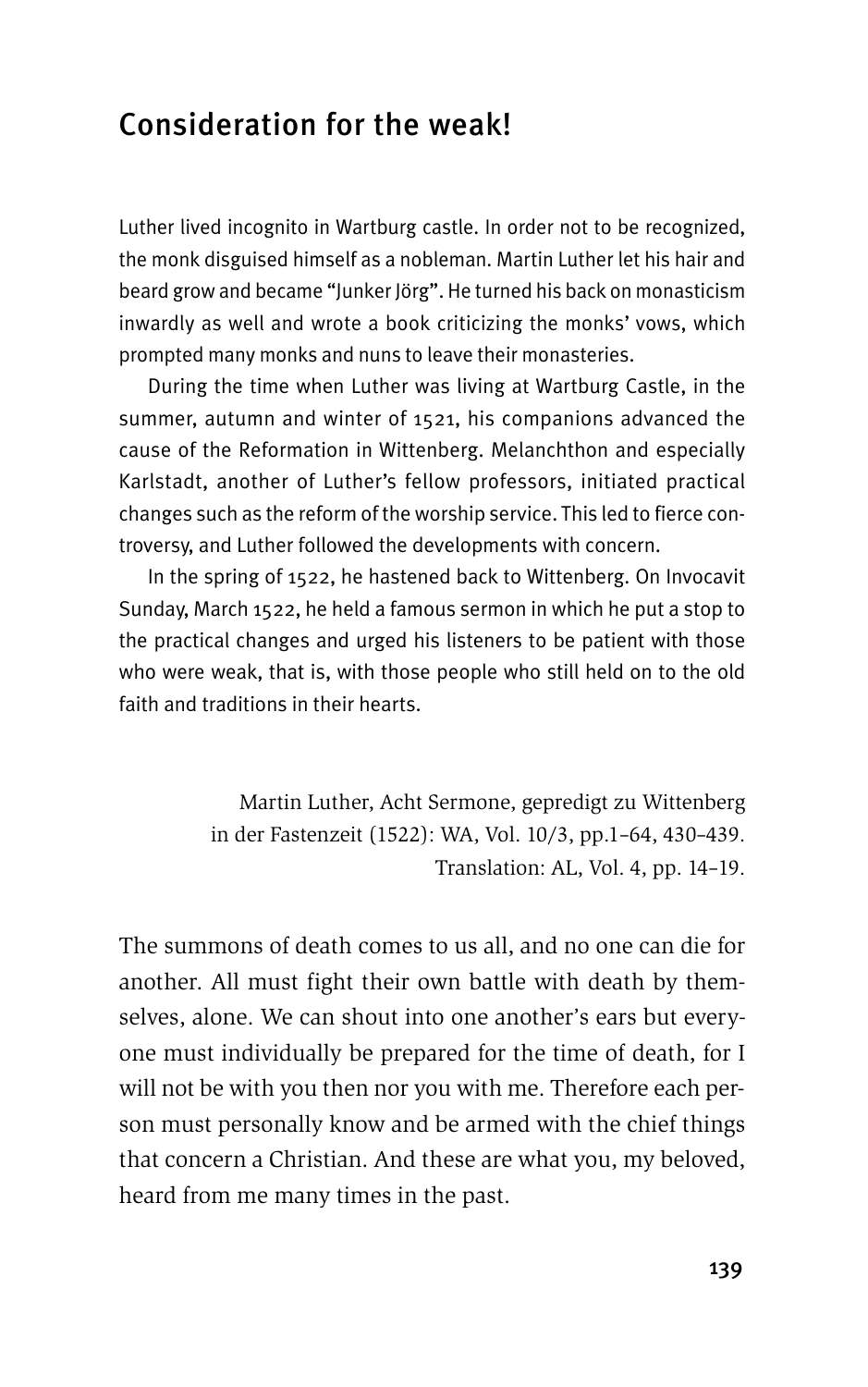In the first place, we must know that we are the children of wrath and all our works, intentions, and thoughts are nothing at all. Here we need a clear, strong text to bear out this point. Such is the saying of St. Paul in Ephesians 2:3. Note this well; and though there are many such in the Bible, I do not wish to overwhelm you with many texts.

Second, God has sent us the only–begotten Son that we may believe in him so that whoever trusts in him shall be free from sin and a child of God, as John declares in his first chapter, "To all who believed in his name, he gave power to become children of God" (John 1:12). Here we should all be well versed in the Bible and ready to confront the devil with many passages.

With respect to these two points I do not feel that there has been anything wrong or lacking. They have been rightly preached to you, and I should be sorry if it were otherwise. Indeed, I am well aware and dare say that you are more learned than I, and that there are not only one, two, three, or four, but perhaps ten or more who have this awareness.

Third, we must also have love and through love we must do to one another as God has done to us through faith. For without love faith is nothing, as St. Paul says (1 Corinthians 13:1): "If I had the tongues of angels and could speak of the highest things in faith, and have not love, I am nothing." And here, dear friends, have you not grievously failed? I see no signs of love among you and I observe very well that you have not been grateful to God for his rich gifts and treasures. Here let us beware lest Wittenberg become Capernaum (cf. Matthew 11:23).

I notice that you have a great deal to say of the doctrine of faith and love which is preached to you, and this is no wonder; an ass can almost intone the lessons, and why should you not be able to repeat the doctrines and formulas? Dear friends, the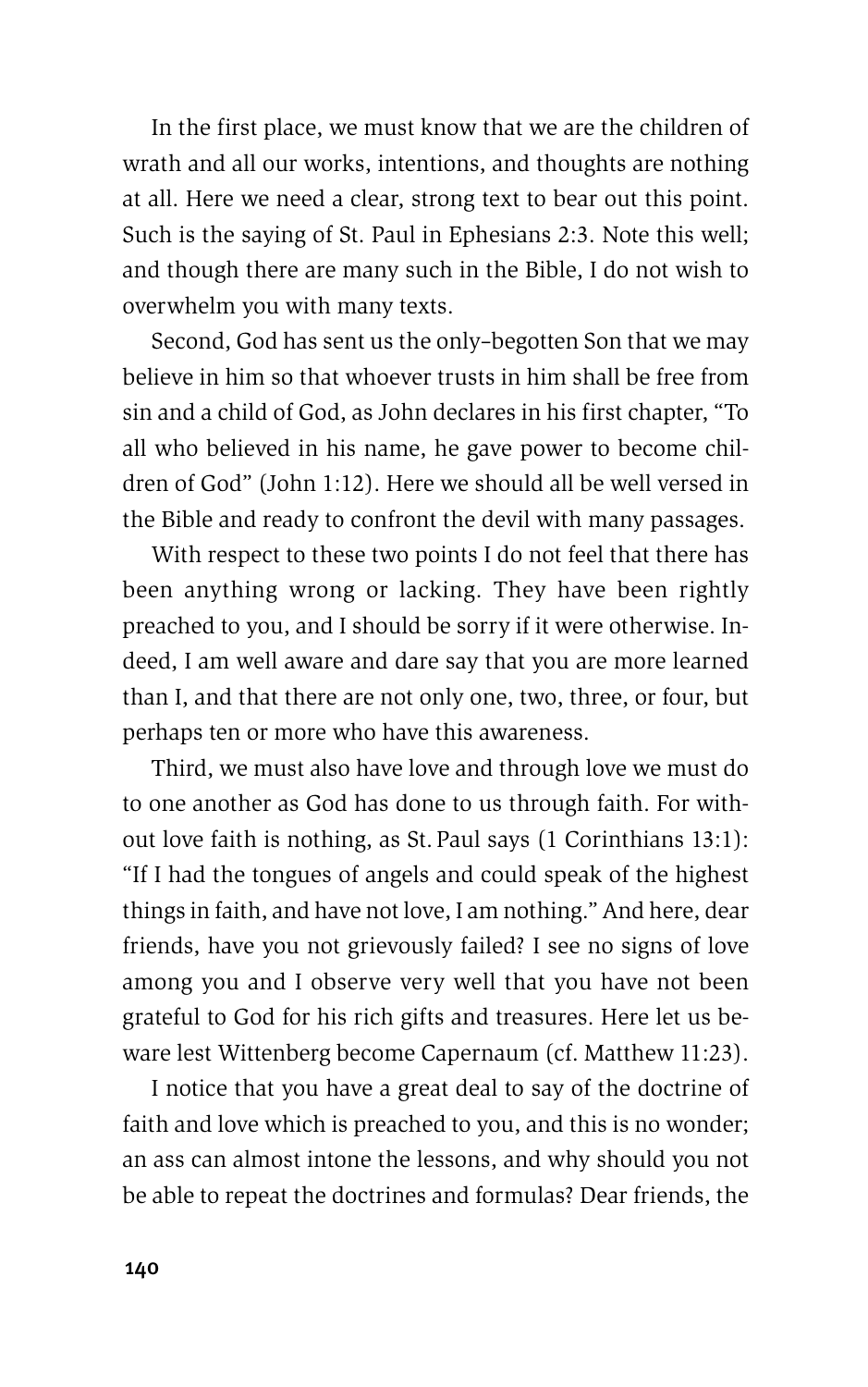kingdom of God – and we are that kingdom – does not consist in talk or words but in activity, in deeds, in works and exercises (1 Corinthians 4:20; 1 John 3:18). God does not want hearers and repeaters of words but followers and doers, and this occurs in faith through love (James 1:22; Galatians 5:2). For a faith without love is not enough – rather it is not faith at all, but a counterfeit of faith, just as a face seen in a mirror is not a real face, but merely the reflection of a face (1 Corinthians 13:12).

Fourth, we also need patience. For whoever has faith trusts in God and shows love to their neighbor, practicing it day by day, will undoubtedly suffer persecution. For the devil never sleeps, but constantly gives believers plenty of trouble. But patience works and produces hope (Romans 5:4), which freely yields itself to God and realizes itself in God. Thus faith, by much affliction and persecution, ever increases, and is strengthened day by day. A heart thus blessed with virtues can never rest or restrain itself, but rather pours itself out again for the benefit and service of the brethren, just as God has done to it.

And here, dear friends, believers must not insist upon their own rights, but must see what may be useful and helpful to their brothers and sisters, as Paul says, *Omnia mihi licent, sed non omnia expediunt*, "'All things are lawful for me,' but not all things are helpful" (1 Corinthians 6:12). For we are not all equally strong in faith and some of you have even stronger faith than I. Therefore we must not look upon ourselves, or our strength, or our prestige, but upon our neighbor, for God has said through Moses: I have borne and reared you, as a mother does her child (Deuteronomy 1:31). What does a mother do to her child?

First she gives it milk, then gruel, then eggs and soft food, whereas if she turned about and gave it solid food, the child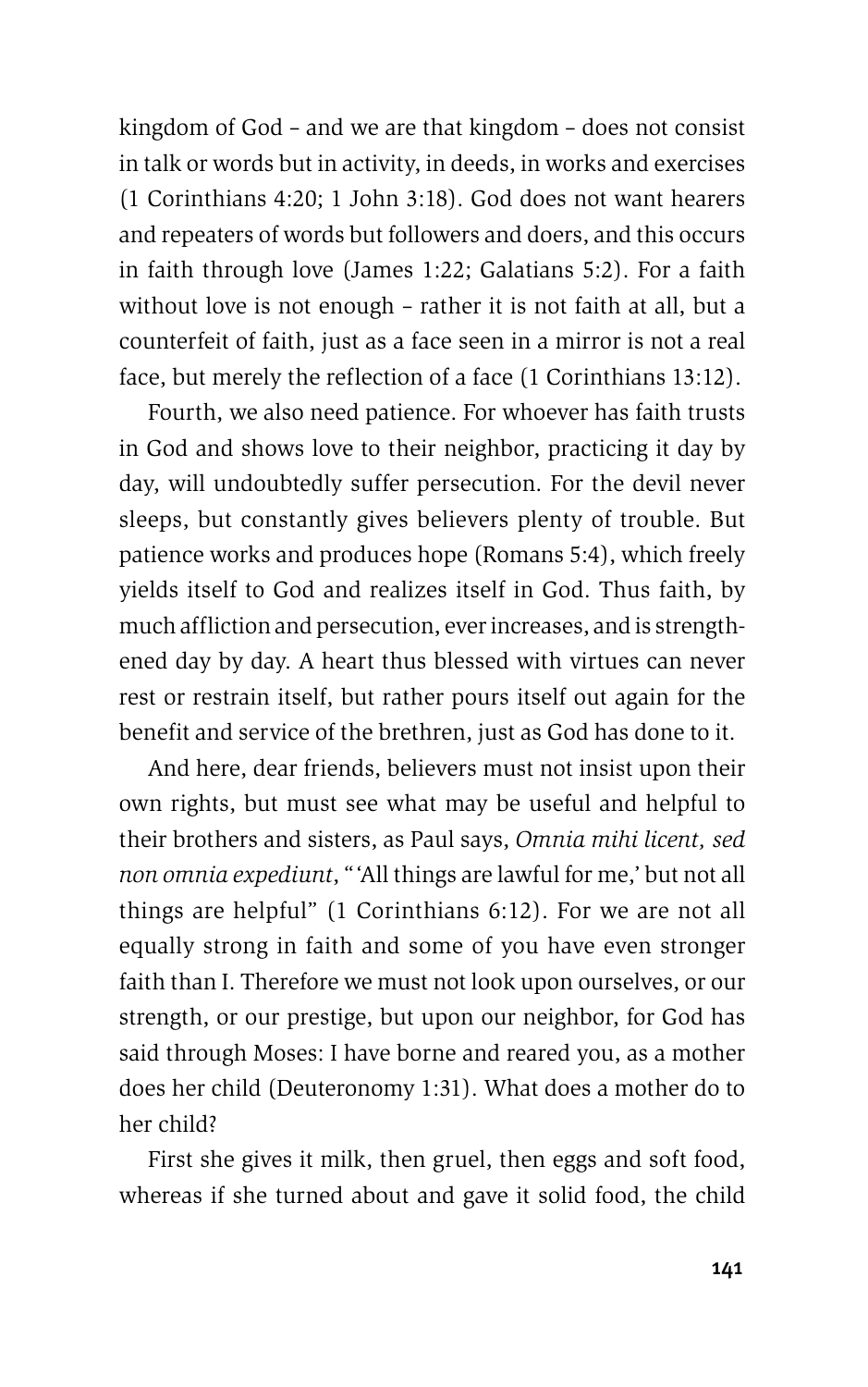would never thrive (cf. 1 Corinthians 3:2; Hebrews 5:12–13). So we should also deal with our brothers and sisters, have patience with them for a time, have patience with their weakness and help them bear it (Galatians 6:2); we should also give them milk–food, too (1 Peter 2:2; cf. Romans 14:1–3), as was done with us, until they, too, grow strong. In this way, we do not travel heavenward alone but bring those brothers and sisters who are not yet our friends with us. If all mothers were to abandon their children, where would we have been? Dear friend, if you have suckled long enough, do not at once cut off the breast, but let your neighbor be suckled as you were. If I had been here, I would not have gone so far as you have. The cause is good but there has been too much haste. For there are still brothers and sisters on the other side who belong to us and must still be won.

Let me illustrate. The sun has two properties, light and heat. No king has power enough to bend or guide the light of the sun; it remains fixed in its place. But the heat may be turned and guided, even as it always still comes from the sun. Thus faith must always remain pure and immovable in our hearts, never wavering; but love bends and turns so that our neighbor may grasp and follow it. There are some who can run, others must walk, still others can hardly creep (cf.1 Corinthians 8:7–13). Therefore we must not look upon our own abilities, but upon our neighbor's powers, so that those who are weak in faith and attempt to follow the strong may not be snatched up by the devil. Therefore, dear friends, follow me; I have never been a destroyer. I was also the first whom God set to this task. I cannot run away but will remain as long as God allows. I was also the first one to whom God revealed that his word should be preached to you. I am also sure that you have the clear word of God.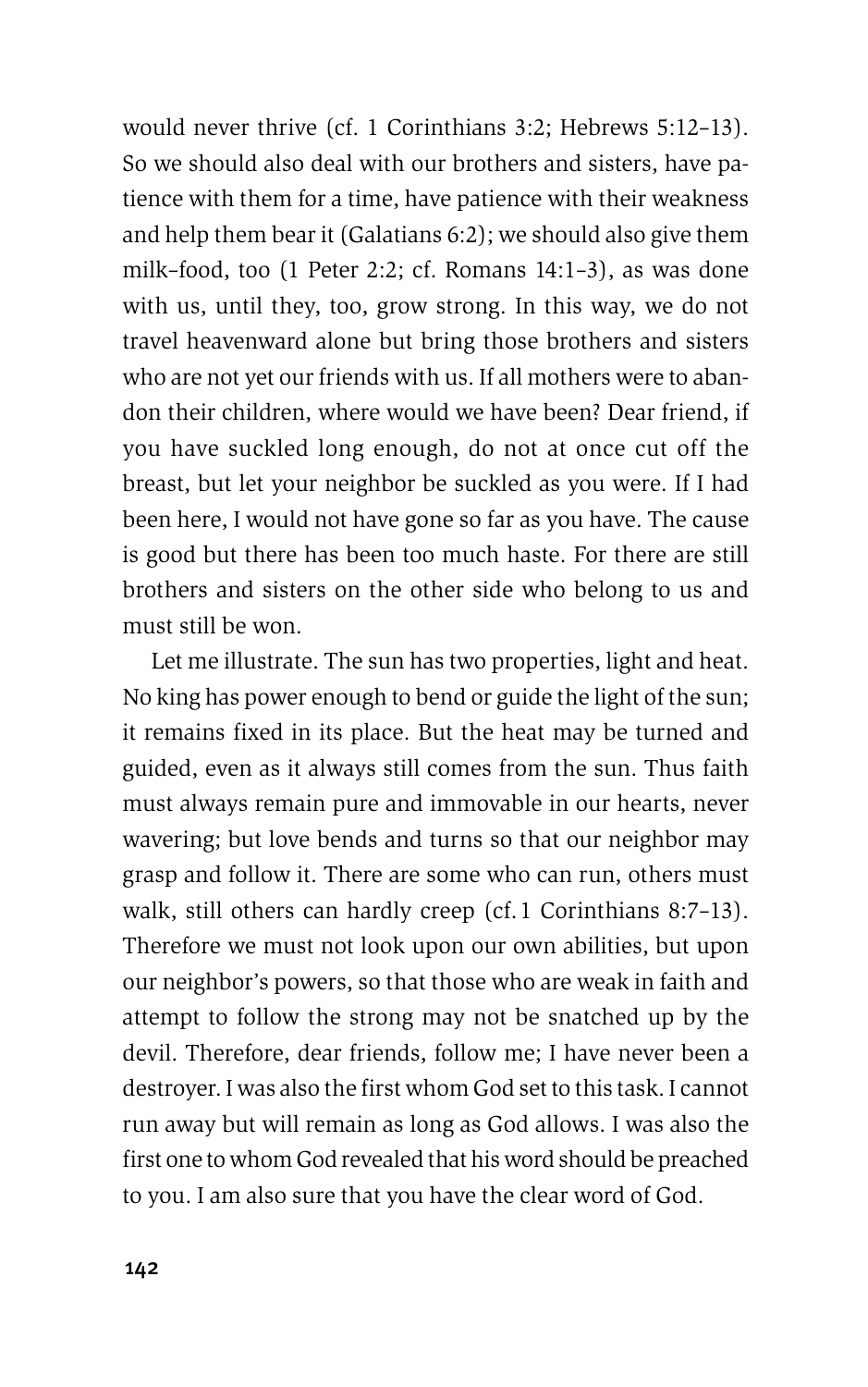Let us, therefore, act with fear and humility, casting ourselves at one another's feet, reaching out our hands to one another, and helping each other. I will do my part, which is no more than my duty, to love you even as I love my own soul. For here we battle not against popes, bishops, or anyone else, but against the devil, and do you imagine he is asleep (cf. Ephesians 6:12; 1 Peter 5:8)? He sleeps not, but sees the true light rising, and to keep it from shining into his eyes he would like to make a flank attack – and he will succeed, if we are not on our guard. I know him well, and I hope, too, that with the help of God, I am his master. But if we yield him but an inch, we must soon look to it how we may be rid of him. Therefore all those have erred who have helped and consented to abolish the Mass; not that it was not a good thing, but that it was not done in an orderly way. You say it was right according to the Scriptures. I agree, but what becomes of order? For it was done in wantonness, with no regard for proper order and with offense to your neighbor. If, beforehand, you had called upon God in earnest prayer and had obtained the aid of the authorities, one could be certain that it had come from God. ...

I was not so far away that you could not reach me with a letter, whereas not the slightest communication was sent to me. If you were going to begin something and make me responsible for it, that would have been too much for me. I will not do it [i.e., assume the responsibility]. Here one can see that you do not have the Spirit, even though you do have a deep knowledge of the Scriptures. ...

I, too, would like to begin many things, in which but few would follow me, but what is the use? For I know that when the conflicts come those who have begun such things would not be able to persevere and would be the first to retreat. How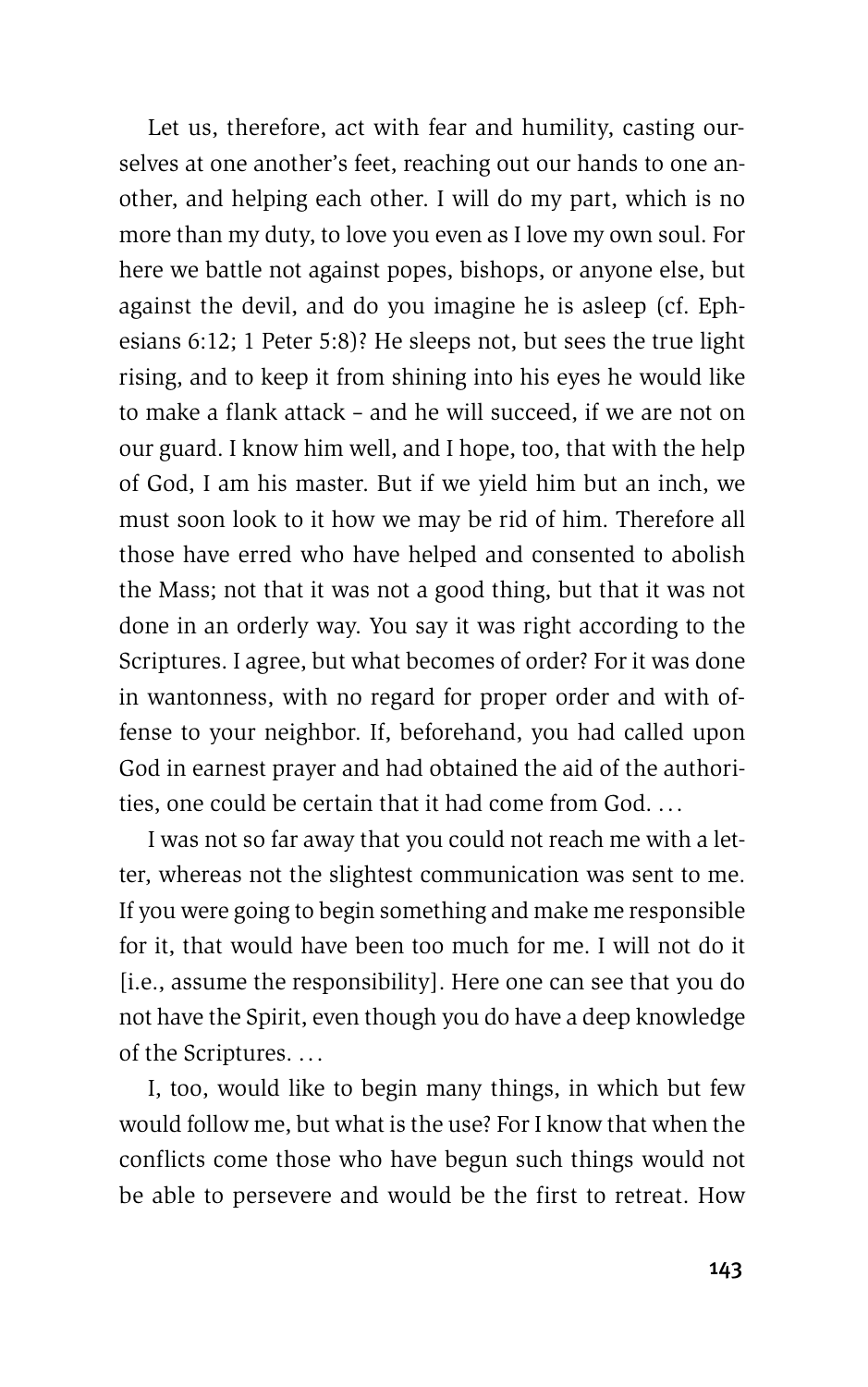would it be, if I brought the crowds to the point of attack and then if I – who had been the first to exhort others – would then flee death rather than steadfastly face it? How the poor people would be deceived!

Let us, therefore, feed others also with the milk which we received, until they too become strong in faith. For there are many who are otherwise in accord with us and who would also gladly accept this thing, but they do not yet fully understand it – these we drive away. Therefore, let us show love to our neighbors; if we do not do this, our work will not endure. We must have patience with them for a long time yet and not cast out those who are still weak in faith; how much to do or not to do depends on what love requires and what does no harm to our faith. If we do not earnestly pray to God and act rightly in this matter, it looks to me as if all the complaints that we have heaped upon the papists will fall upon us. Therefore I could no longer remain away, but was compelled to come and say these things to you.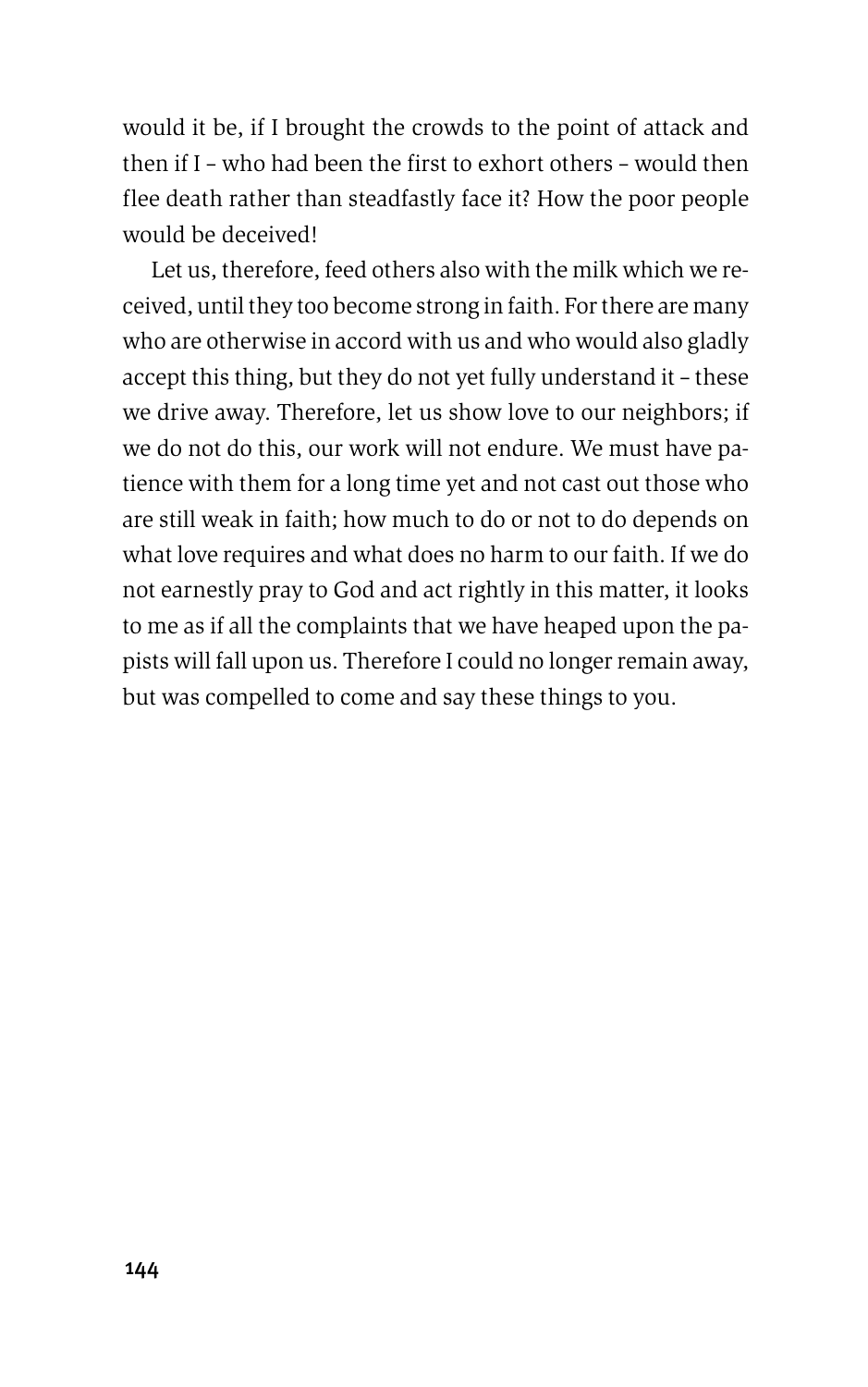# Elementary Christian doctrine: The Catechism

For Luther, reformation meant first and foremost spiritual instruction and liberation of conscience. This was the goal of his Bible translation, his sermons and his books. Practical changes were of secondary importance for him. The two catechisms he wrote in the late 1520s, the Small Catechism and the Large Catechism, also served this purpose. Catechisms, which had existed in Christianity since time immemorial, summarized the Christian doctrines and expanded them on the basis of the Ten Commandments, the Creed and the Lord's Prayer. Luther and many of his reformer colleagues created new, Protestant catechisms. They were used in churches, schools and families for instruction in matters of faith and served as homiletic and didactic aids for pastors and schoolteachers. Luther's Small Catechism was intended for this purpose. His Large Catechism, on the other hand, was more like a textbook of theology and was intended above all to equip the preachers themselves. Luther's handbooks of faith became a great success and are still used today. In Lutheran churches they have the status of confessional documents. Luther's Small Catechism is still to be found in the hymnbook of every Protestant church in Germany.

Luther's explanation of the First Commandment in the Great Catechism is famous on the grounds of its definition of a god: "Anything on which your heart relies and depends, is really your God." When money and wealth become a god, or rather an idol, Luther describes them as "mammon" with reference to Luke 16:9. In his teaching on baptism, Luther dealt with infant baptism, among other topics, because quite a number of adherents to the Reformation doubted its validity; Luther discredited them as "sectarians". As proof of the validity and efficacy of infant baptism, he refers to recognized theologians of the Middle Ages such as Bernhard of Clairvaux and Jean Gerson, but also to Johann Hus, who was condemned as a heretic. All three of them are good examples for the work of the Holy Spirit, says Luther, despite or rather be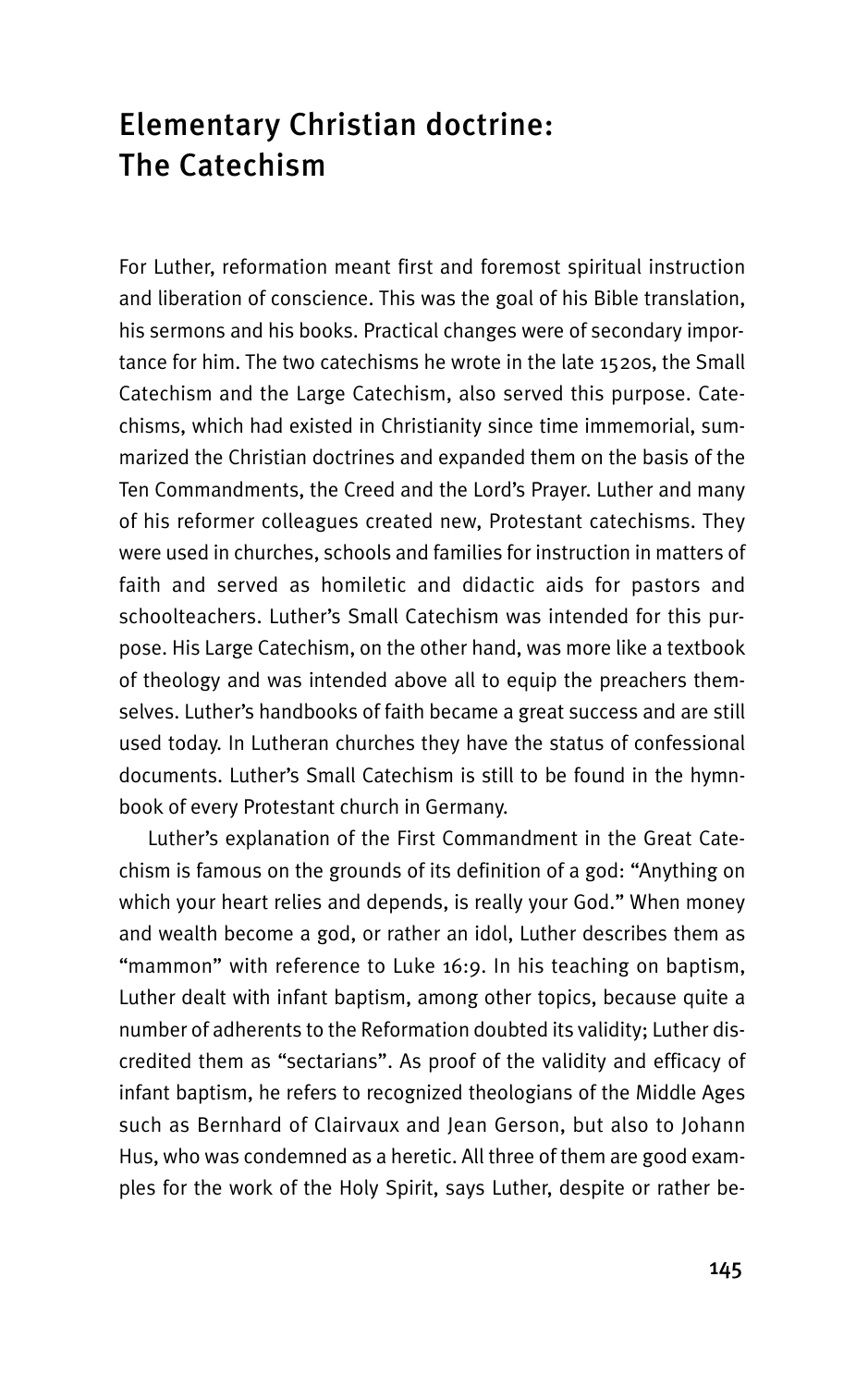cause they had been baptized as children. In addition, Luther shows that penance, which was still considered a sacrament by the Roman Catholic Church, is actually nothing more than a return to baptism. He appreciated this practice, including the confession of sin connected with it.

> Martin Luther, Der große Katechismus: WA, Vol. 30/1, pp. 123–238. Translation: AL, Vol. 2, pp. 300–304. and pp. 388–402.

# The First Commandment

#### *"You are to have no other gods."*

That is, you are to regard me alone as your God. What does this mean, and how is it to be understood? What does "to have a god" mean, or what is God? Answer: God is that in which we are to look for all good and in which we are to find refuge in all need. Therefore, to have a god is nothing else than to trust and believe in that one with your whole heart. As I have often said, it is the trust and faith of the heart alone that make both God and an idol. If your faith and trust are right, then your God is the true one. Conversely, where your trust is false and wrong, there you do not have the true God. For these two belong together, faith and God. Anything on which your heart relies and depends, I say, that is really your God.

The intention of this commandment, therefore, is to require true faith and confidence of the heart, which fly straight to the one true God and cling to God alone. What this means is: "See to it that you let me alone be your God, and never search for another." In other words: "Whatever good thing you lack, look to me for it and seek it from me, and whenever you suffer misfor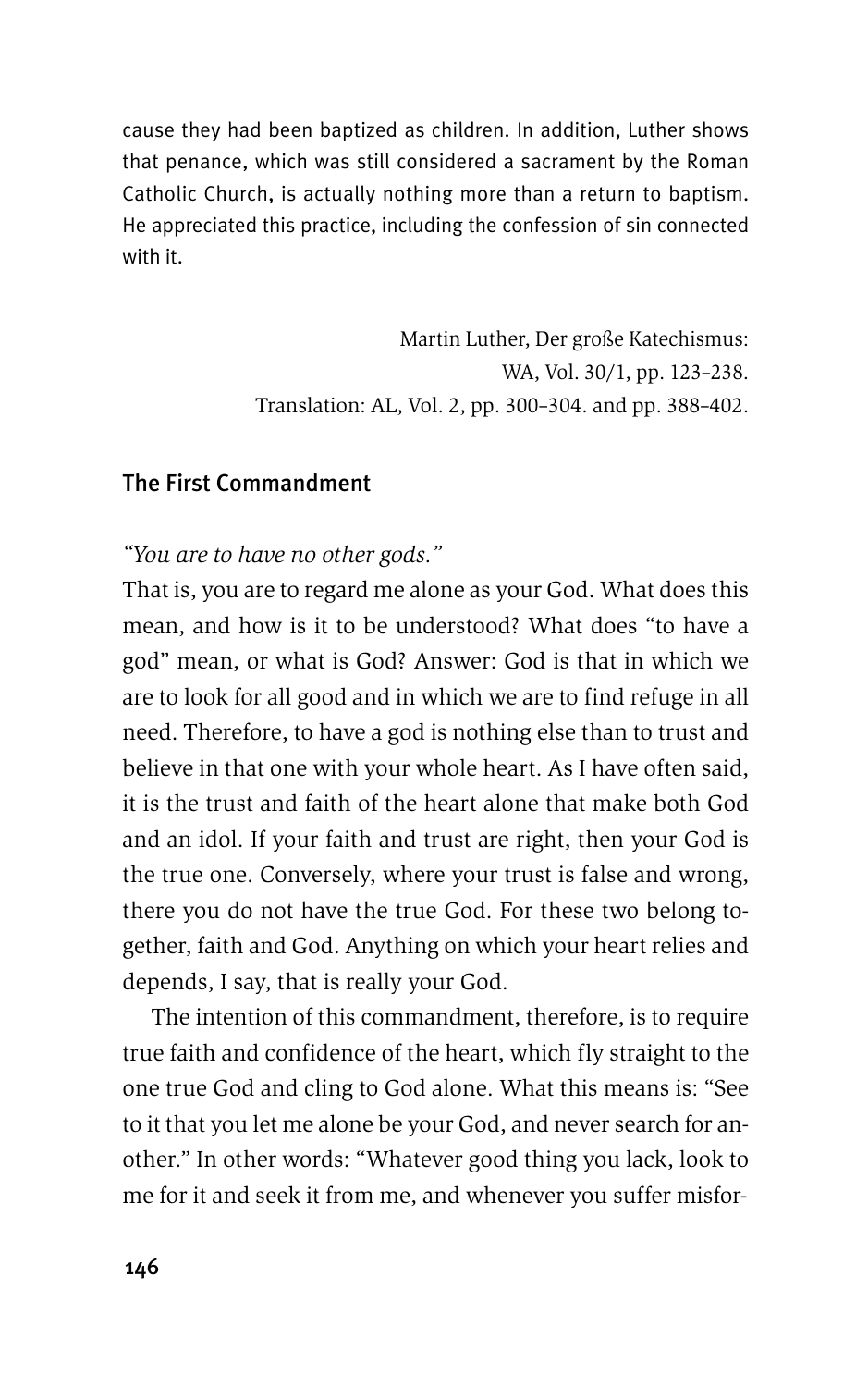tune and distress, crawl to me and cling to me. I, I myself, will give you what you need and help you out of every danger. Only do not let your heart cling to or rest in anyone else."

So that it may be understood and remembered, I must explain this a little more plainly by citing some everyday examples of the opposite. There are some who think that they have God and everything they need when they have money and property; they trust in them and boast in them so stubbornly and securely that they care for no one else. They, too, have a god – mammon by name, that is, money and property – on which they set their whole heart. This is the most common idol on earth. Those who have money and property feel secure, happy, and fearless, as if they were sitting in the midst of paradise. On the other hand, those who have nothing doubt and despair as if they knew of no god at all. We will find very few who are cheerful, who do not fret and complain, if they do not have mammon. This desire for wealth clings and sticks to our nature all the way to the grave. So, too, those who boast of great learning, wisdom, power, prestige, friendship, and honor and who trust in them have a god also, but not the one, true God. Notice again, how presumptuous, secure, and proud people are when they have such possessions, and how despondent they are when they lack them or when they are taken away. Therefore, I repeat, the correct interpretation of this commandment is that to have a god is to have something in which the heart trusts completely.

Again, look at what we used to do in our blindness under the papacy. Anyone who had a toothache fasted and called on St. Apollonia; those who worried about their house burning down appealed to St. Laurence as their patron; if they were afraid of the plague, they made a vow to St. Sebastian or Roch.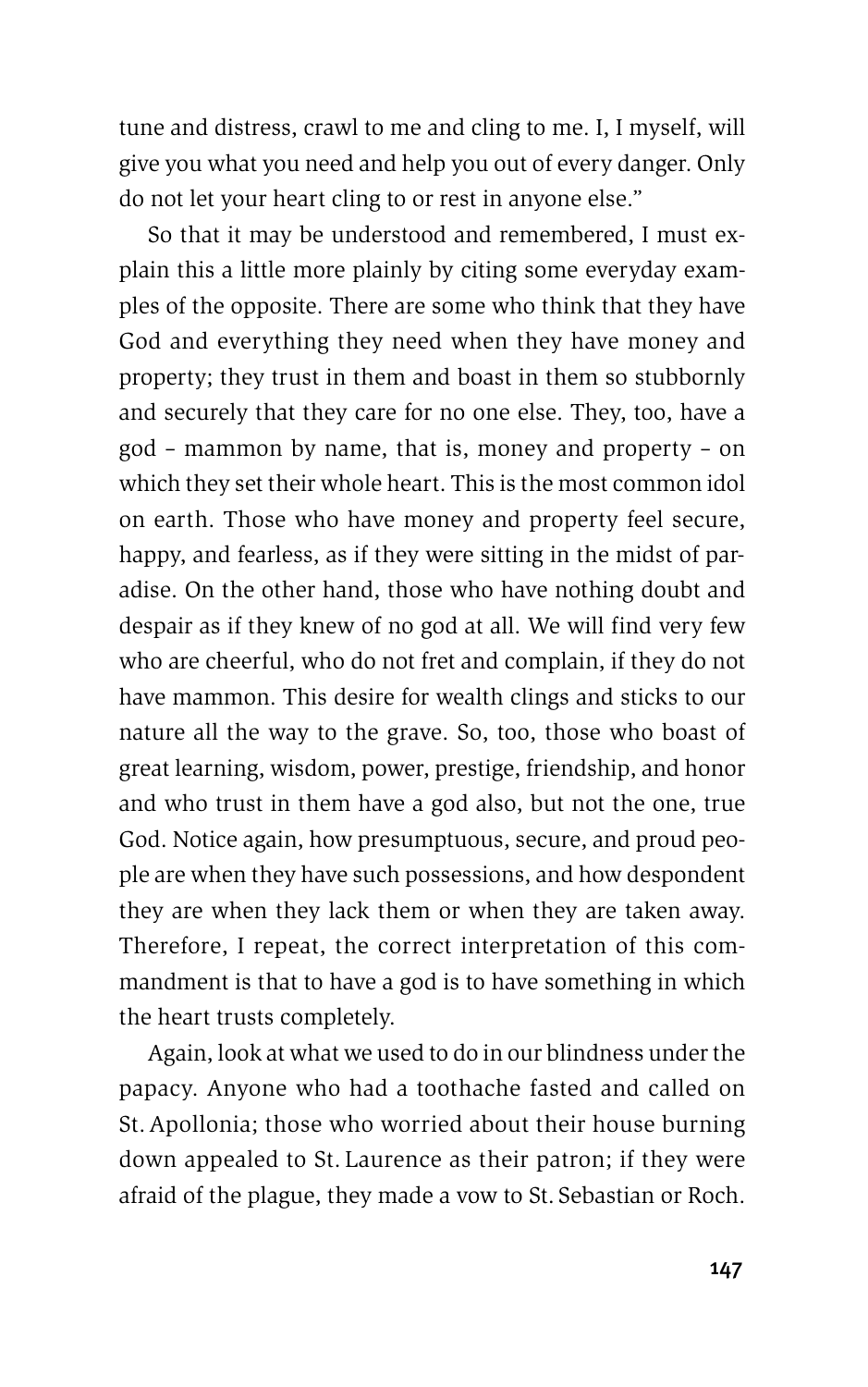There were countless other such abominations, and everyone selected their own saints and worshiped them and invoked their help in time of need. In this category also belong those who go so far as to make a pact with the devil so that it may give them plenty of money, help them in love affairs, protect their cattle, recover lost property, etc., as magicians and sorcerers do. All of them place their heart and trust elsewhere than in the true God, from whom they neither expect nor seek any good thing. ...

Thus you can easily understand what and how much this commandment requires, namely, that one's whole heart and confidence be placed in God alone, and in no one else. To have a God, as you can well imagine, does not mean to grasp God with your fingers, or to put God into a purse, or to shut God up in a box. Rather, you lay hold of God when your heart grasps and clings to God. Clinging with your heart is nothing else than entrusting yourself completely to God who wishes to turn us away from everything else apart from God and to draw us to God as the one, eternal good. It is as if God said: "What you formerly sought from the saints, or what you hoped to receive from mammon or from anything else, turn to me for all of this; look on me as the one who will help you and lavish all good things upon you richly." ... This much, however, should be said to the common people, so that they may mark well and remember the sense of this commandment: We are to trust in God alone, to look to God alone, and to expect God to give us only good things; for it is God who gives us body, life, food, drink, nourishment, health, protection, peace, and all necessary temporal and eternal blessings. In addition, God protects us from misfortune and rescues and delivers us when any evil befalls us. It is God alone (as I have repeated often enough) from whom we receive everything good and by whom we are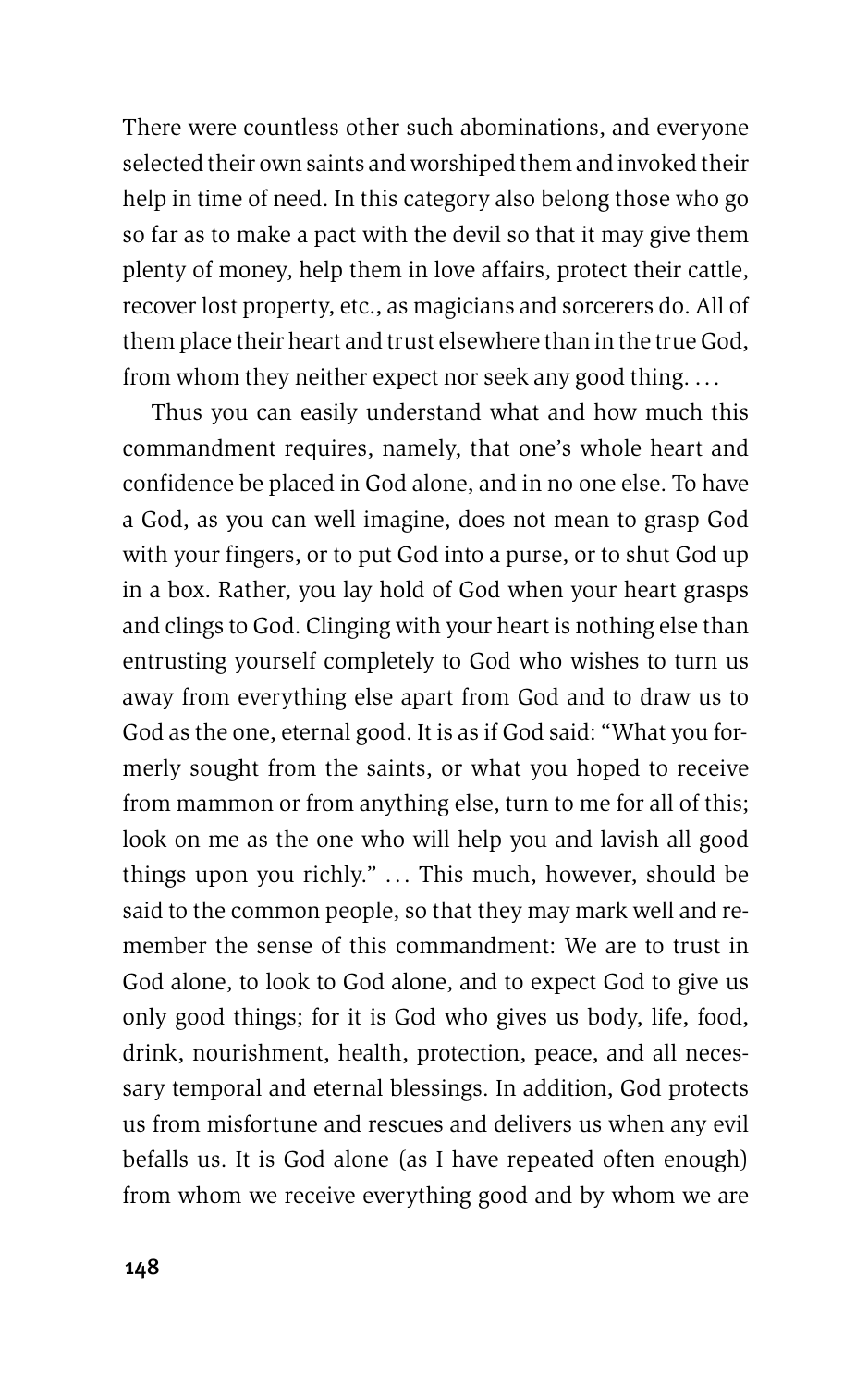delivered from all misfortune. This, I think, is why we Germans from ancient times have called God by a name more elegant and worthy than found in any other language, a name derived from the word "good," because God is an eternal fountain who overflows with pure goodness and from whom pours forth all that is truly good. ...

Although much that is good comes to us from human beings, nevertheless, anything received according to God's command and ordinance in fact comes from God. Our parents and all authorities – as well as everyone who is a neighbor – have received the command to do us all kinds of good. So we receive our blessings not from them, but from God through them. Creatures are only the hands, channels, and means through which God bestows all blessings. For example, God gives to the mother breasts and milk for her infant or gives grain and all sorts of fruits from the earth for sustenance – things that no creature could produce by itself. No one, therefore, should presume to take or give anything unless God has commanded it. This forces us to recognize God's gifts and give God thanks, as this commandment requires. Therefore, we should not spurn even this way of receiving such things through God's creatures, nor are we through arrogance to seek other methods and ways than those God has commanded. For that would not be receiving them from God, but seeking them from ourselves. ...

Let us, then, learn well the First Commandment, that we may see how God will tolerate no presumption nor any trust in any other object, and how he requires nothing higher of us than confidence from the heart for everything good. Thus we may proceed rightly and straightforwardly, using all the blessings which God gives, just like a shoemaker who uses his needle, awl, and thread for work and then lays them aside. Or like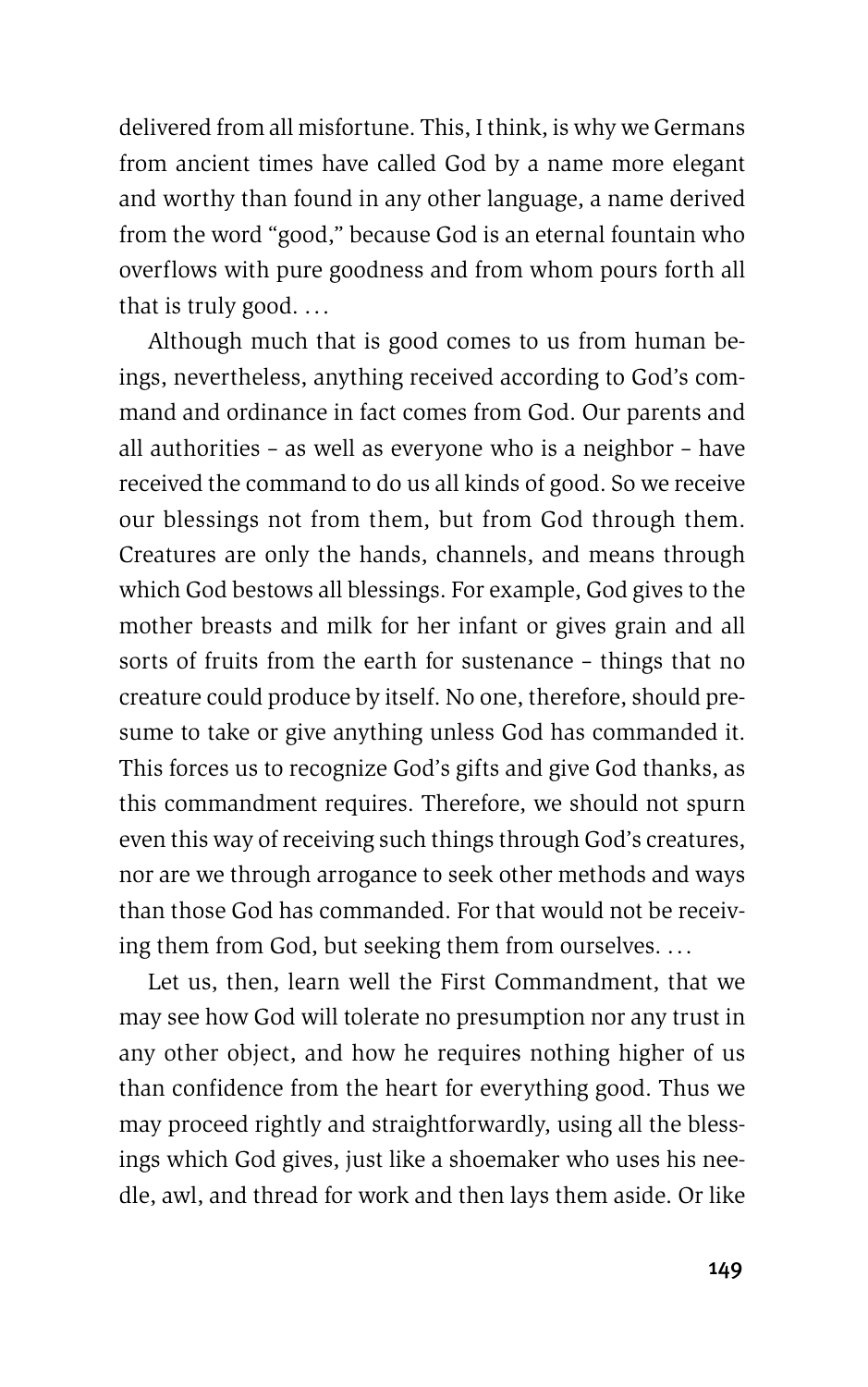a traveler who uses an inn with food and bed only for temporal necessity. Each person should follow God's order in their own station, not allowing any of these goods to hold dominion over them or become an idol. Enough said about the First Commandment. We have expounded it in many words, because it is of the utmost importance. For, as we have said before, when the heart is united with God and this commandment is kept, all the rest follows of its own accord.

# Concerning Baptism

We must still say something about our two sacraments instituted by Christ. For every Christian ought to have at least some brief, elementary instruction about them, because without them no one can be a Christian, although unfortunately nothing was taught about them in the past. First, we shall take up baptism, through which we are initially received into the Christian community. In order that it may be readily understood, we shall treat it in a systematic way and limit ourselves to that which is necessary for us to know. How it is to be maintained and defended against heretics and sectarians we shall leave to the scholars. In the first place, we must above all be familiar with the words on which baptism is founded and to which everything is related that is to be said on the subject, namely, where the Lord Christ says in the last chapter of Matthew 28:19: "Go into all the world, teach all the nonbelievers, and baptize them in the name of the Father and of the Son and of the Holy Spirit." Likewise, in the last chapter of Mark 16:16: "The one who believes and is baptized will be saved; but the one who does not believe will be condemned."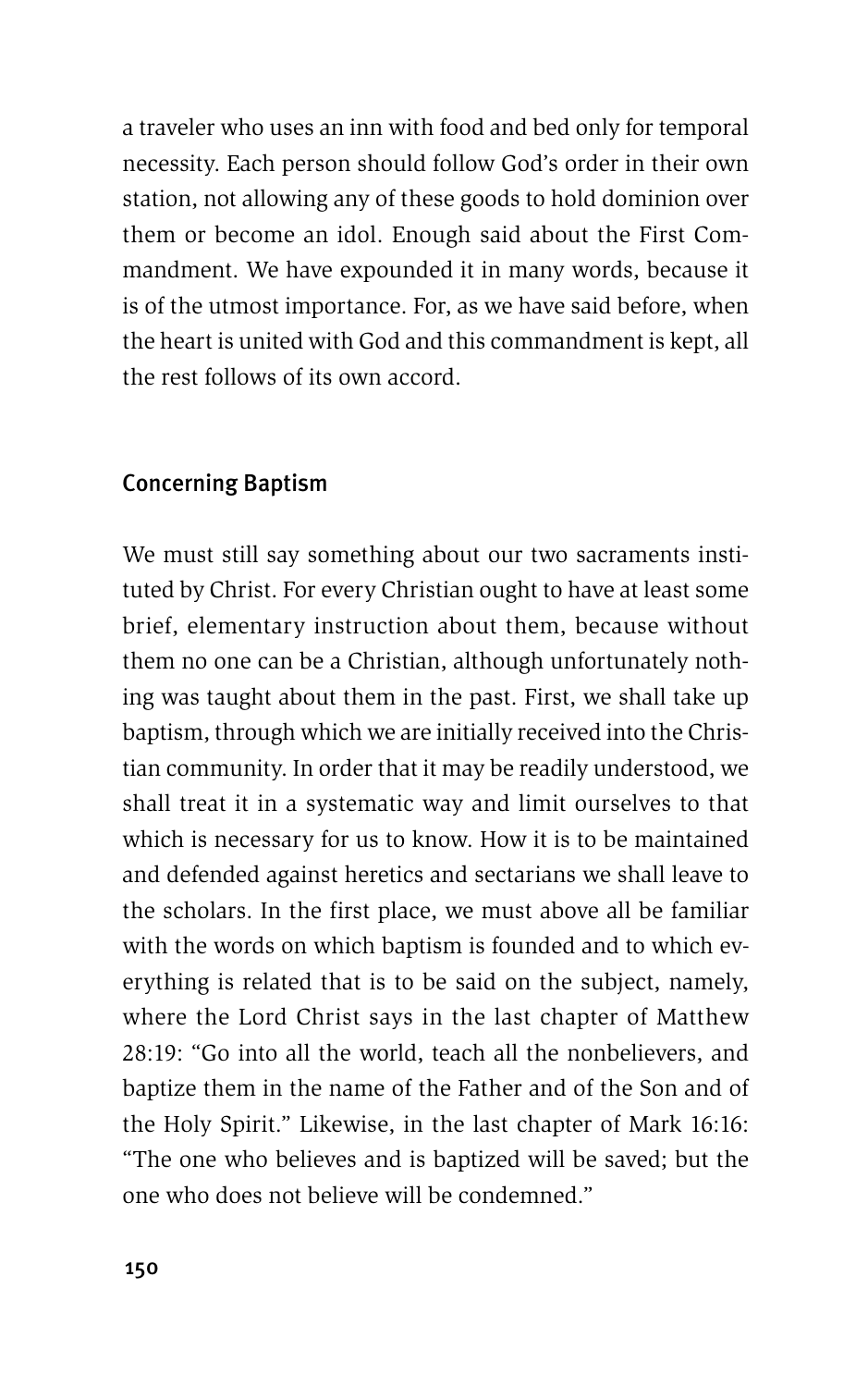Observe, first, that these words contain God's commandment and institution, so that no one may doubt that baptism is of divine origin, not something devised or invented by human beings. As truly as I can say that the Ten Commandments, the Creed, and the Lord's Prayer were not spun out of anyone's imagination but are revealed and given by God, so I can boast that baptism is no human plaything but is instituted by God alone. Moreover, it is solemnly and strictly commanded that we must be baptized or we shall not be saved, so that we are not to regard it as an indifferent matter, like putting on a new red coat. It is of the greatest importance that we regard baptism as excellent, glorious, and exalted. It is the chief cause of our contentions and battles, because the world is now full of sects who scream that baptism is an external thing and that external things are of no use. But no matter how external it may be, here stand God's word and command that have instituted, established, and confirmed baptism. What God institutes and commands cannot be useless. Rather, it is a most precious thing, even though to all appearances it may not be worth a straw. If people used to consider it a great thing when the pope dispensed indulgences with his letters and bulls and confirmed altars and churches solely by virtue of his letters and seals, then we ought to regard baptism as much greater and more precious because God has commanded it. What is more, it is performed in God's name. So the words read, "Go, baptize," not "in your name" but "in God's name."

To be baptized in God's name is to be baptized not by human beings but by God and God's own doing. Although it is performed by human hands, it is nevertheless truly God's own act. ...

Thus, we must regard baptism and put it to use in such a way that we may draw strength and comfort from it when our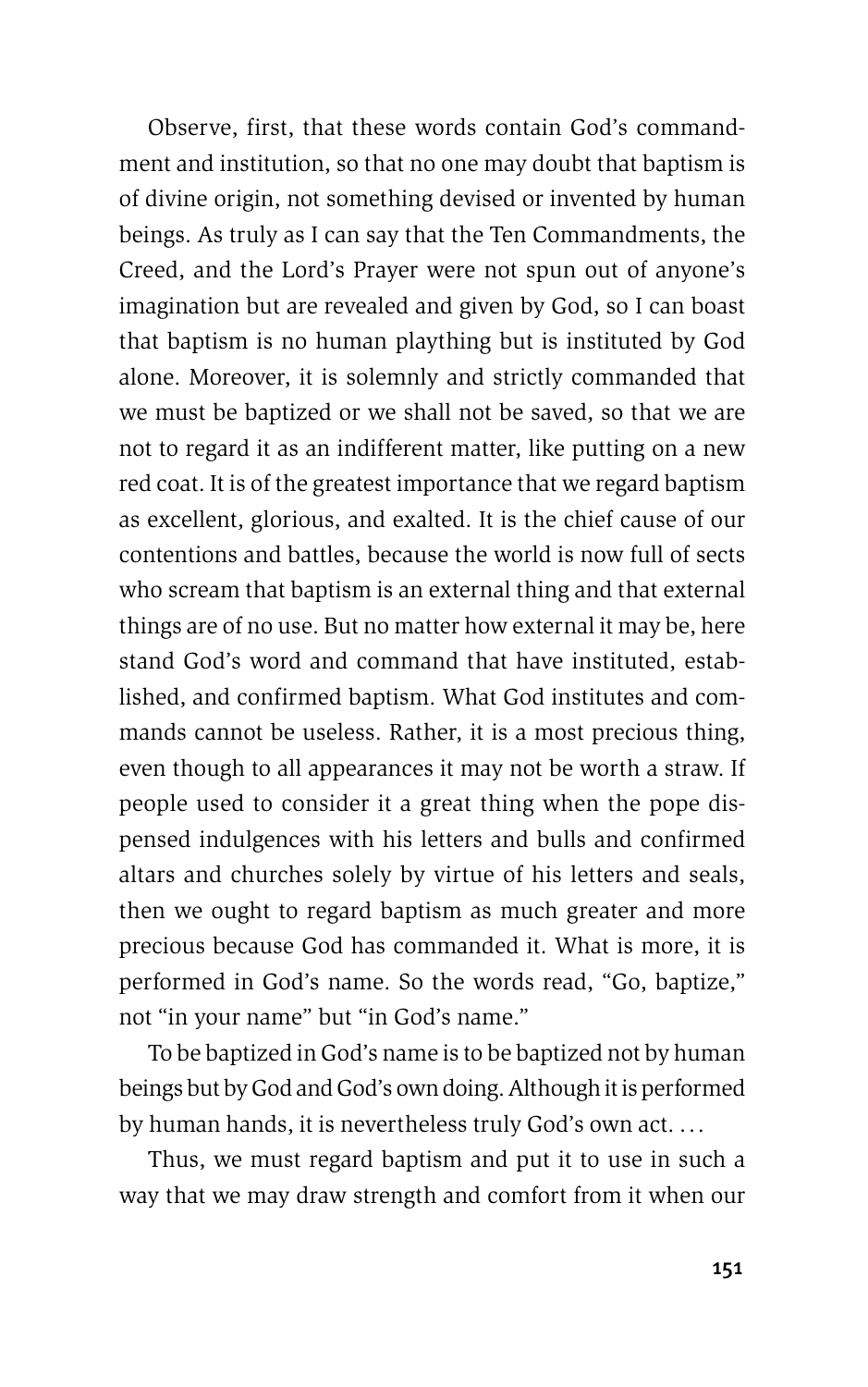sins or conscience oppress us, and say: "But I am baptized! And if I have been baptized, I have the promise that I shall be saved and have eternal life, both in soul and body." This is the reason why these two things are done in baptism; the body has water poured over it because all it can receive is the water, and in addition the word is spoken so that the soul may receive it. Because the water and the word together constitute one baptism, both body and soul shall be saved and live forever: the soul through the word in which it believes, the body because it is united with the soul and apprehends baptism in the only way it can. No greater jewel, therefore, can adorn our body and soul than baptism, for through it we become completely holy and blessed, which no other kind of life and no work on earth can acquire. Let this suffice concerning the nature, benefits, and use of baptism as serves the present purpose.

At this point, we come to a question that the devil uses to confuse the world through its sects, namely, about infant baptism. Do children believe, and is it right to baptize them? To this we reply briefly: Let the simple dismiss this question and leave it to the learned. But if you wish to answer, then reply in this way: That the baptism of infants is pleasing to Christ is sufficiently proved from God's own work. God has sanctified many who have been thus baptized and has given them the Holy Spirit. Even today there still are many whose teaching and lives attest that they have the Holy Spirit. Similarly by God's grace we have been given the power to interpret the Scriptures and to know Christ, which is impossible without the Holy Spirit. But if God did not accept the baptism of infants, God would not have given any of them the Holy Spirit – or any part of her. In short, all this time down to the present day there would have been no person on earth who could have been a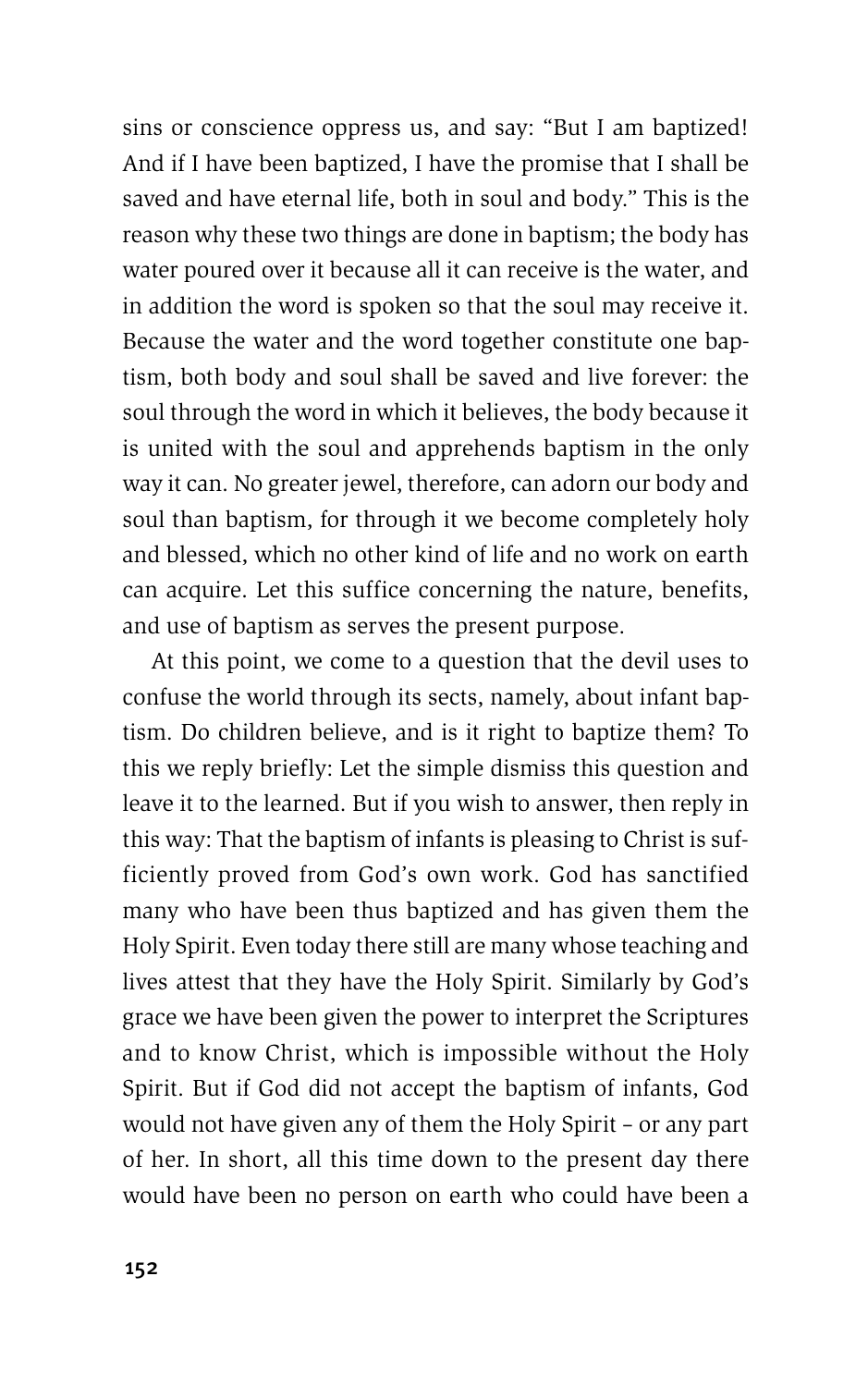Christian. Because God has confirmed baptism through the bestowal of the Holy Spirit, as we have perceived in some of the Fathers, such as St. Bernard, Gerson, John Hus, and others, and because the holy Christian church will not disappear until the end of the world, so they must confess that it is pleasing to God. For God cannot contradict God's own self, support lies and wickedness, or give God's grace or Spirit for such ends. This is just about the best and strongest proof for the simple and unlearned. For no one can take from us or overthrow this article, "I believe in one holy Christian church, the communion of saints," etc.

Further, we say, we do not put the main emphasis on whether the person baptized believes or not, for in the latter case baptism does not become invalid. Everything depends on the word and commandment of God.

Finally, we must also know what baptism signifies and why God ordained precisely this sign and external ceremony for the sacrament by which we are first received into the Christian community. This act or ceremony consists of being dipped into the water, which covers us completely, and being drawn out again. These two parts, being dipped under the water and emerging from it, point to the power and effect of baptism, which is nothing else than the slaying of the old creature and the resurrection of the new creature, both of which must continue in us our whole lives long. Thus a Christian life is nothing else than a daily baptism, begun once and continuing ever after. For we must keep at it without ceasing, always purging whatever pertains to the old creature, so that whatever belongs to the new creature may come forth. What is the old creature? It is what is born in us from Adam and Eve, irascible, spiteful, envious, unchaste, greedy, lazy, proud – yes – and unbelieving;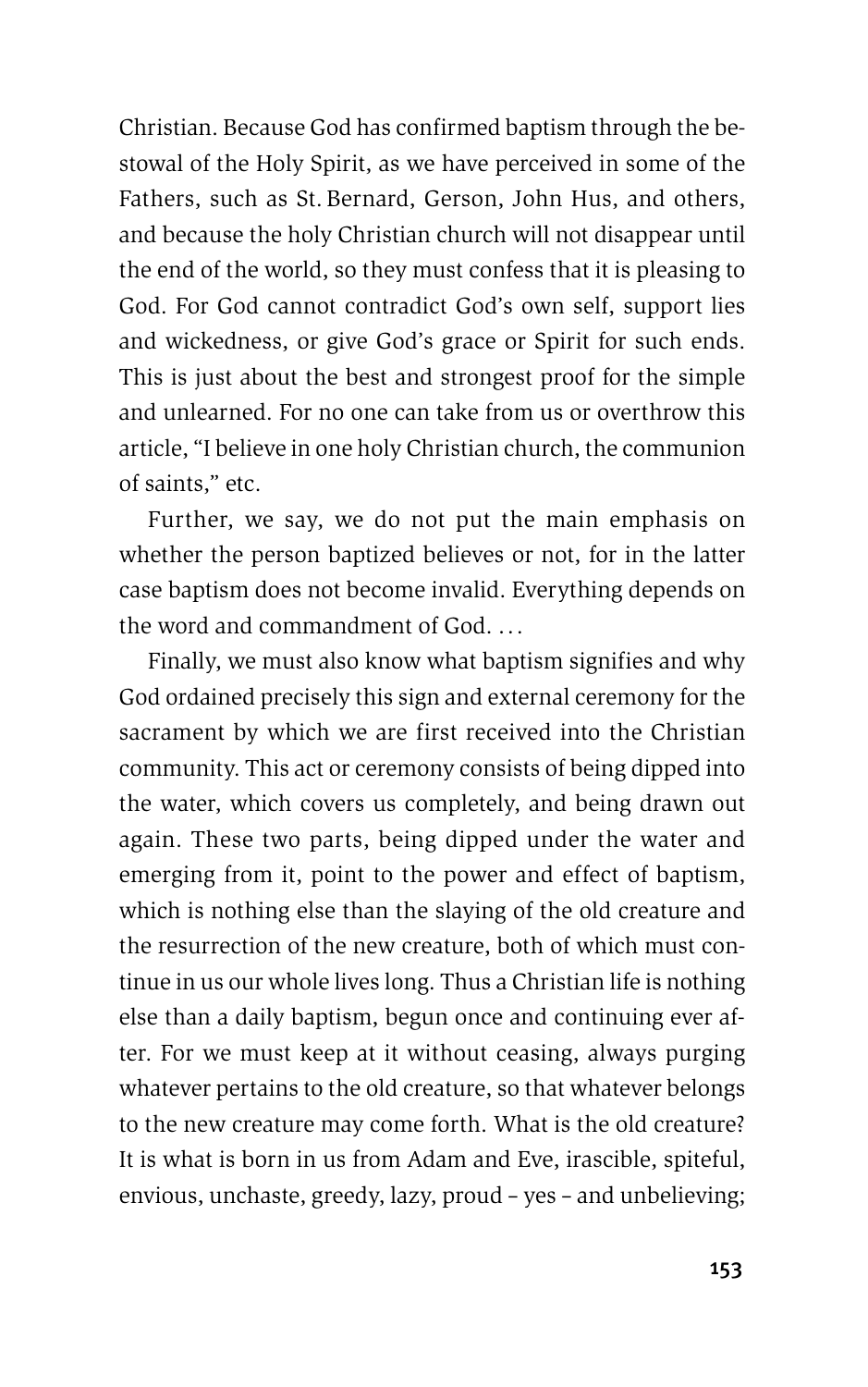it is beset with all vices and by nature has nothing good in it. Now, when we enter Christ's kingdom, this corruption must daily decrease so that the longer we live the gentler and more patient and meek we become, and the more we break away from greed, hatred, envy, and pride. ...

Here you see that baptism, both by its power and by its signification, comprehends also the third sacrament, formerly called penance, which is really nothing else than baptism. What is repentance but an earnest attack on the old creature and an entering into a new life? If you live in repentance, therefore, you are walking in baptism, which not only announces this new life but also produces, begins, and exercises it. In baptism we are given the grace, Spirit, and strength to suppress the old creature so that the new may come forth and grow strong. Therefore baptism remains forever. Even though someone falls from it and sins, we always have access to it so that we may again subdue the old creature. But we need not have the water poured over us again. Even if we were immersed in water a hundred times, it would nevertheless not be more than one baptism, and the effect and significance would continue and remain. Repentance, therefore, is nothing else than a return and approach to baptism, to resume and practice what has earlier been begun but abandoned. ...

Thus we see what a great and excellent thing baptism is, which snatches us from the jaws of the devil and makes us God's own, overcomes and takes away sin and daily strengthens the new person, and always endures and remains until we pass out of this misery into eternal glory. Therefore let all Christians regard their baptism as the daily garment that they are to wear all the time. Every day they should be found in faith and with its fruits, suppressing the old creature and growing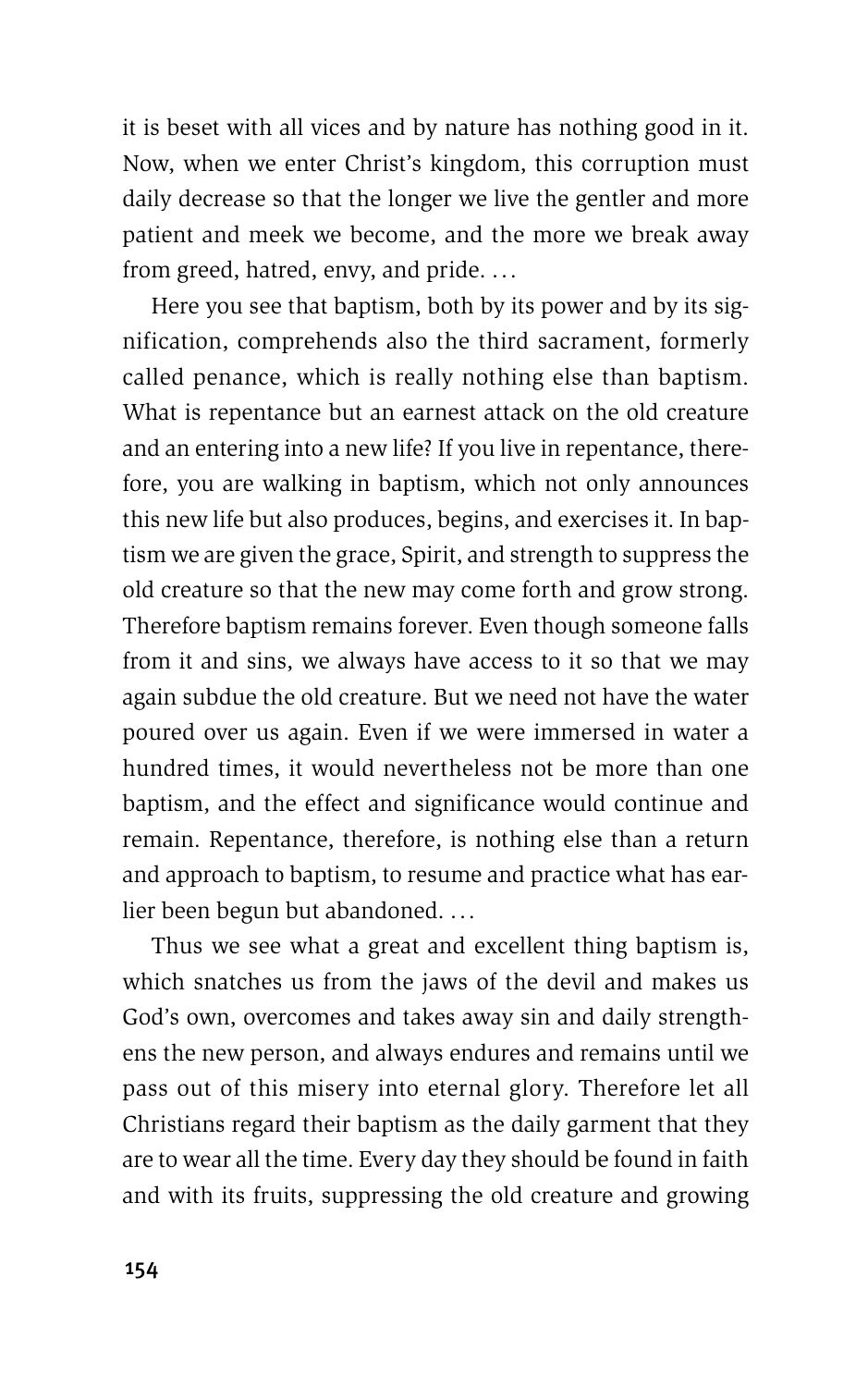up in the new. If we want to be Christians, we must practice the work that makes us Christians and let those who fall away return to it. As Christ, the mercy seat, does not withdraw from us or forbid us to return to him even though we sin, so all his treasures and gifts remain. As we have once obtained forgiveness of sins in baptism, so forgiveness remains day by day as long as we live, that is, as long as we carry the old creature around our necks.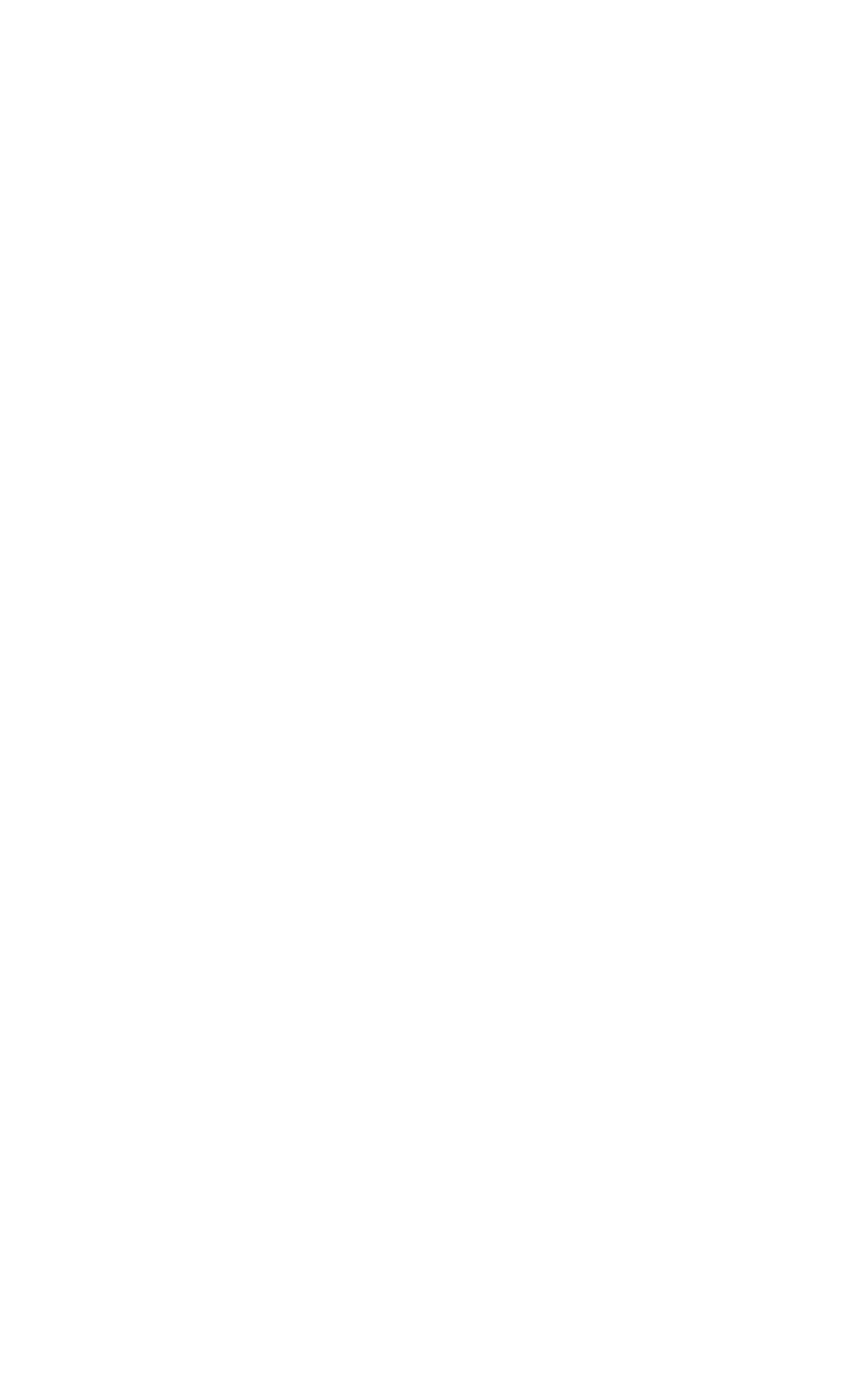# Luther's prayer guide

The Reformation broke with many types of expression of Christian piety. Prayers were no longer offered to the saints, pilgrimages no longer took place, indulgences could no longer be purchased. In Luther's opinion, the essence of the Christian faith lay rather in listening to the lively proclamation of the gospel and in prayer. Luther wrote a great deal on the subject of prayer and also testified in many ways to his own prayer life. One of his works which is particularly impressive and still inspiring for personal prayer today was dedicated by him in 1535 to "a good friend" under the title "A Simple Way to Pray".

In his own piety, Luther was not concerned with doing pious works, but with seeking true self–knowledge and being certain of God's mercy. This comes out very clearly when you read this guide to prayer. Luther never saw himself as a saint, but always – as is very much apparent in this little handbook – as a sinner. Nevertheless, he was regarded and portrayed as a saint even during his lifetime.

> Martin Luther, Eine einfältige Weise zu beten (1535): WA, Vol. 38, pp. 351–375. Translation: AL, Vol. 4, pp. 256–278.

First, when I feel that I have become cold and listless in prayer because of other tasks or thoughts (for the flesh and the devil always impede and obstruct prayer), I take my little psalter, hurry to my room, or, if it be the day and hour for it, to the church where a congregation is assembled and, as time permits, I say the Ten Commandments, the Creed, and, if I have time, some words of Christ or of Paul, or some psalms, out loud to myself just as a child might do.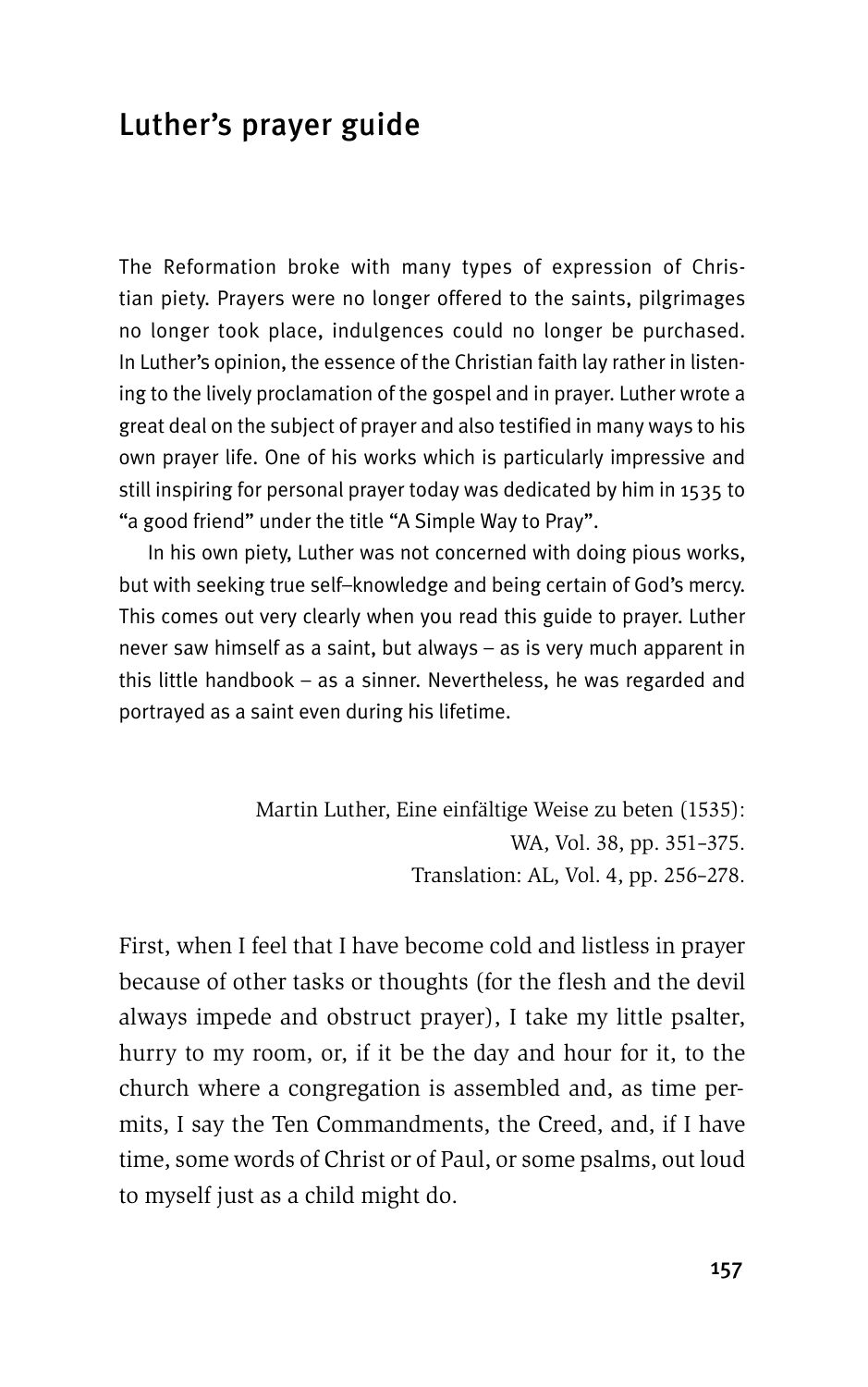It is a good thing to let prayer be the first business of the morning and the last at night. Diligently guard against those false, deluding ideas, which tell you, "Wait a little while. I will pray in an hour; first I must attend to this or that." Such thoughts get you away from prayer into other affairs that so hold your attention and involve you that nothing comes of prayer for that day.

This is especially so in emergencies when you have some tasks that seem as good or better than prayer. There is a saying ascribed to St. Jerome<sup>6</sup>: "Everything a believer does is prayer," and a proverb, "He who works faithfully prays twice." This can be said because a believer fears and honors God in his work and remembers the commandment not to wrong anyone, or to try to steal, overcharge, or embezzle. Such thoughts and such faith undoubtedly transform his work into prayer and a sacrifice of praise. Then again, the contrary must also be true that the work of an unbeliever is outright cursing and so he who works faithlessly curses twice. By the thoughts of his heart as well as his work he scorns God. He thinks about violating the commandment and about how to take advantage of his neighbor, to steal and to embezzle. For, what else can such thoughts be but vain curses against God and man, which makes one's work and effort a double curse by which a man also curses himself. In the end such people are beggars and bunglers.

Christ openly speaks of continual prayer in Luke 11, "Pray without ceasing." One must unceasingly guard against sin and wrongdoing, something one cannot do unless one fears God and keeps his commandment in mind, as Psalm 1:2 says,

<sup>6</sup> Church father, lived c. 347 to c. 420.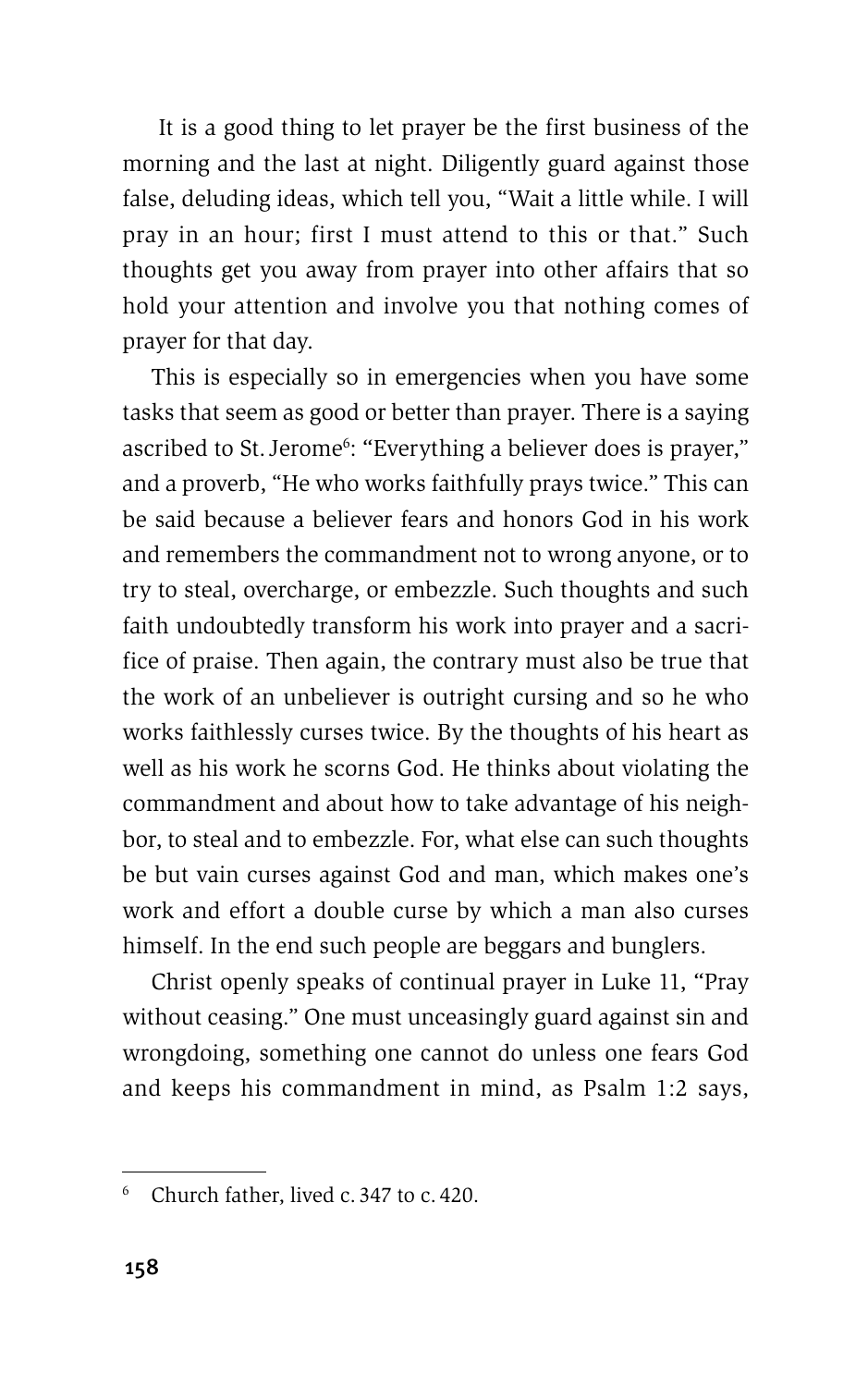"Blessed is he who meditates upon God's law day and night, etc." Yet we must be careful not to break the habit of true prayer and imagine other works to be necessary which, after all, are nothing of the kind. Thus at the end we become lazy and lax, cold and listless toward prayer. The devil who besets us is not lax nor lazy, and our flesh is all too ready and eager to sin and is averse to the spirit of prayer.

Now, when your heart has been warmed by such recitation to yourself [of the Ten Commandments, the words of Christ, etc.] and is intent upon the matter, kneel or stand with your hands folded and your eyes are directed toward heaven and speak out loud or think as briefly as you can:

"O Heavenly Father, dear God, I am a poor unworthy sinner. I do not deserve to raise my eyes or hands toward you or to pray. But because you have commanded us all to pray and have promised to hear us and because you have taught us through your dear Son, Jesus Christ, both how and what to pray, I come to you in obedience to your word, trusting in your gracious promise. I pray in the name of my Lord Jesus Christ together with all your saints and Christians on earth as he has taught me: 'Our Father in heaven ... .'"

#### The Lord's Prayer

#### *The First Petition*

Pray through the whole prayer, word for word, then repeat one part or as much as you wish, perhaps the first petition: "Hallowed be your name," and say: "Yes, Lord God, dear Father, hallowed be your name, both in us and throughout the whole world. Destroy and root out the abominations, idolatry, and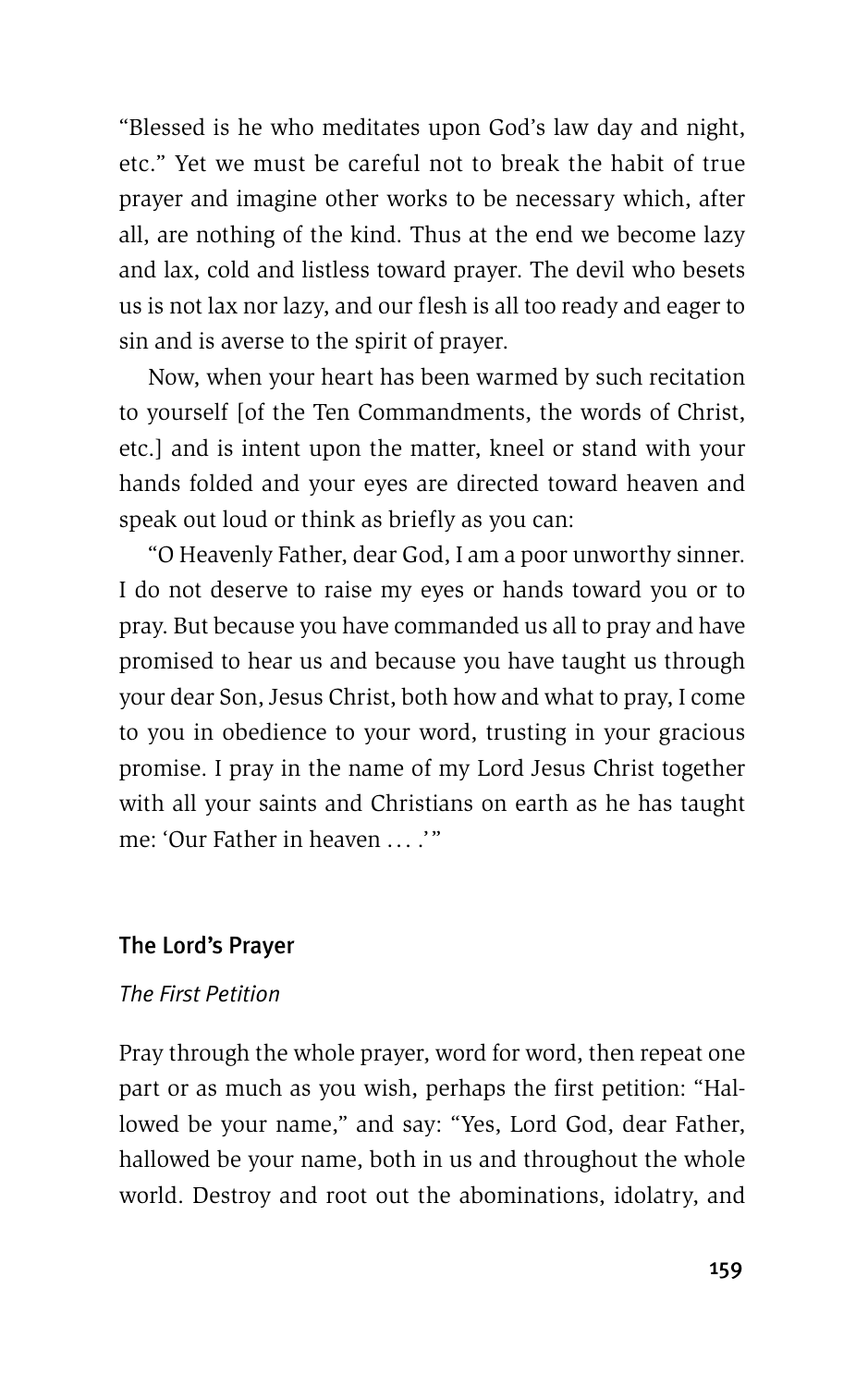heresy of the Turk, the pope, and all false teachers and factious spirits who falsely bear your name and thus shamefully abuse it and horribly blaspheme it. They insistently boast that they teach your word and the laws of the church, though they really use the devil's lies and trickery in your name to wretchedly seduce so many poor souls throughout the world, even killing and shedding much innocent blood, and in such persecution they believe that they render you a divine service. Dear Lord God, convert and restrain [them]. Convert those who are still to be converted that they with us and we with them may hallow and praise your name, both with true and pure doctrine and with a good and holy life. Restrain those who are unwilling to be converted so that they are forced to cease from misusing, defiling, and dishonoring your holy name and from misleading the poor people. Amen."

### *The Second Petition*

"Your kingdom come." Say: "O dear Lord, God and Father, you see how worldly wisdom and reason not only profane your name and ascribe the honor due to you to lies and to the devil, but how they also take the power, might, wealth, and glory which you have given them on earth for ruling the world and thereby serving you, and use it in their own ambition to oppose your kingdom. They are many and mighty, thick, fat, and full; they plague and hinder the tiny flock of your kingdom who are weak, despised, and few. They will not tolerate your flock on earth and think that by plaguing them they render a great and godly service to you. Dear Lord, God and Father, convert [them] and defend [us]. Convert those who are still to become children and members of your kingdom so that they with us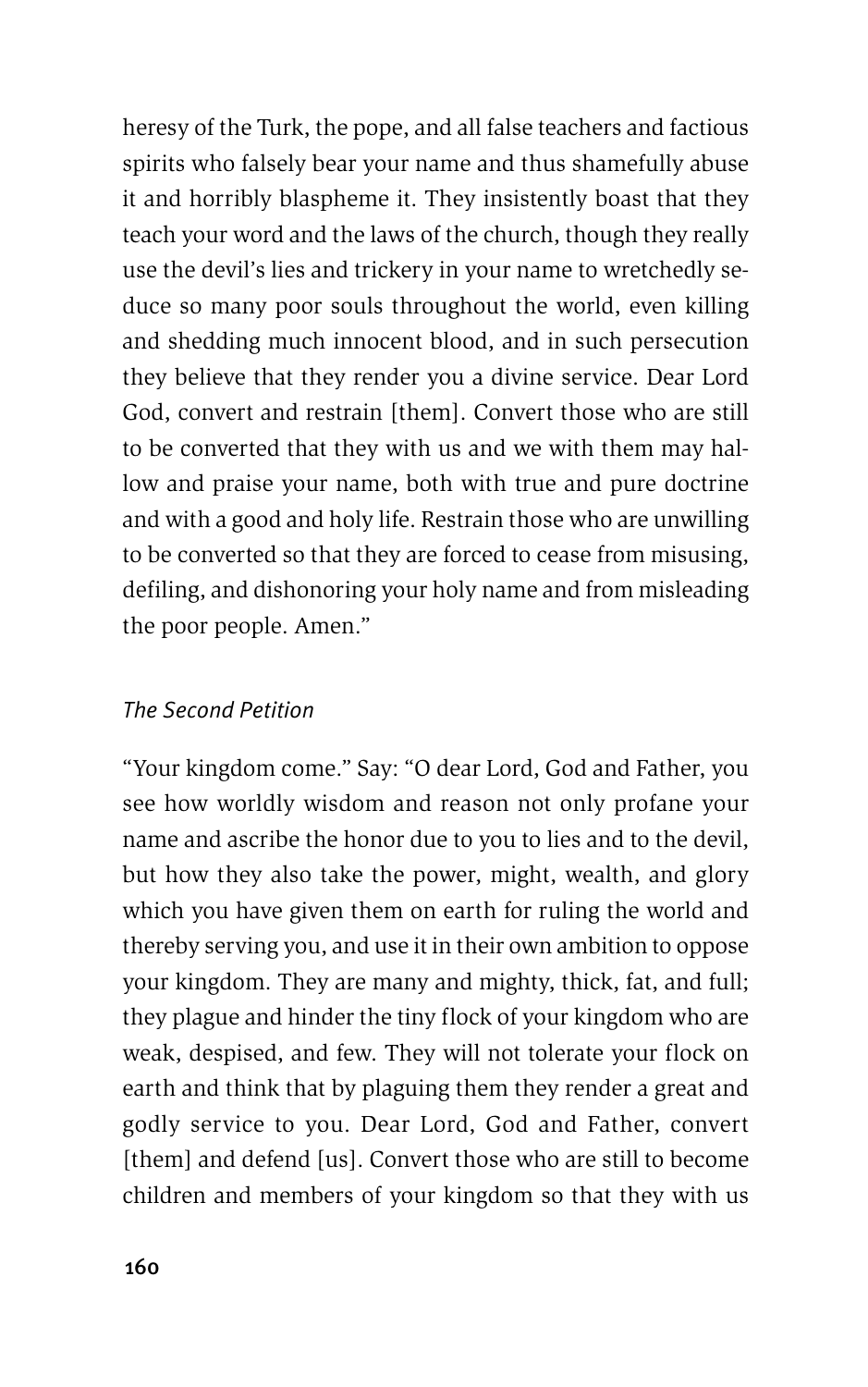and we with them may serve you in your kingdom in right faith and true love and that from your kingdom, which has begun, we may enter into your eternal kingdom. Defend us against those who will not turn away their might and power from the destruction of your kingdom so that when they are cast down from their thrones and humbled, they will have to cease from their efforts. Amen."

#### *The Third Petition*

"Your will be done on earth as it is in heaven." Say: "O dear Lord, God and Father, you know that the world, if it cannot destroy your name or exterminate your kingdom, is busy day and night with wicked tricks, carrying out many intrigues and strange attacks, whispering together in secret counsel, giving mutual encouragement and support, threatening and spouting off, going about with every evil intention to destroy your name, word, kingdom, and children. Therefore, dear Lord, God and Father, convert [them] and defend [us]. Convert those who have yet to acknowledge your good will that they with us and we with them may obey your will and for your sake readily, patiently, and joyously bear every evil, cross, and adversity, and thereby acknowledge, test, and experience your kind, gracious, and perfect will. But defend us against those who in their rage, fury, hate, threats, and evil desires do not cease to do us harm. Make their wicked schemes, tricks, and devices come to nothing so that these may be turned against them, as we sing in Psalm 7:16. Amen." ...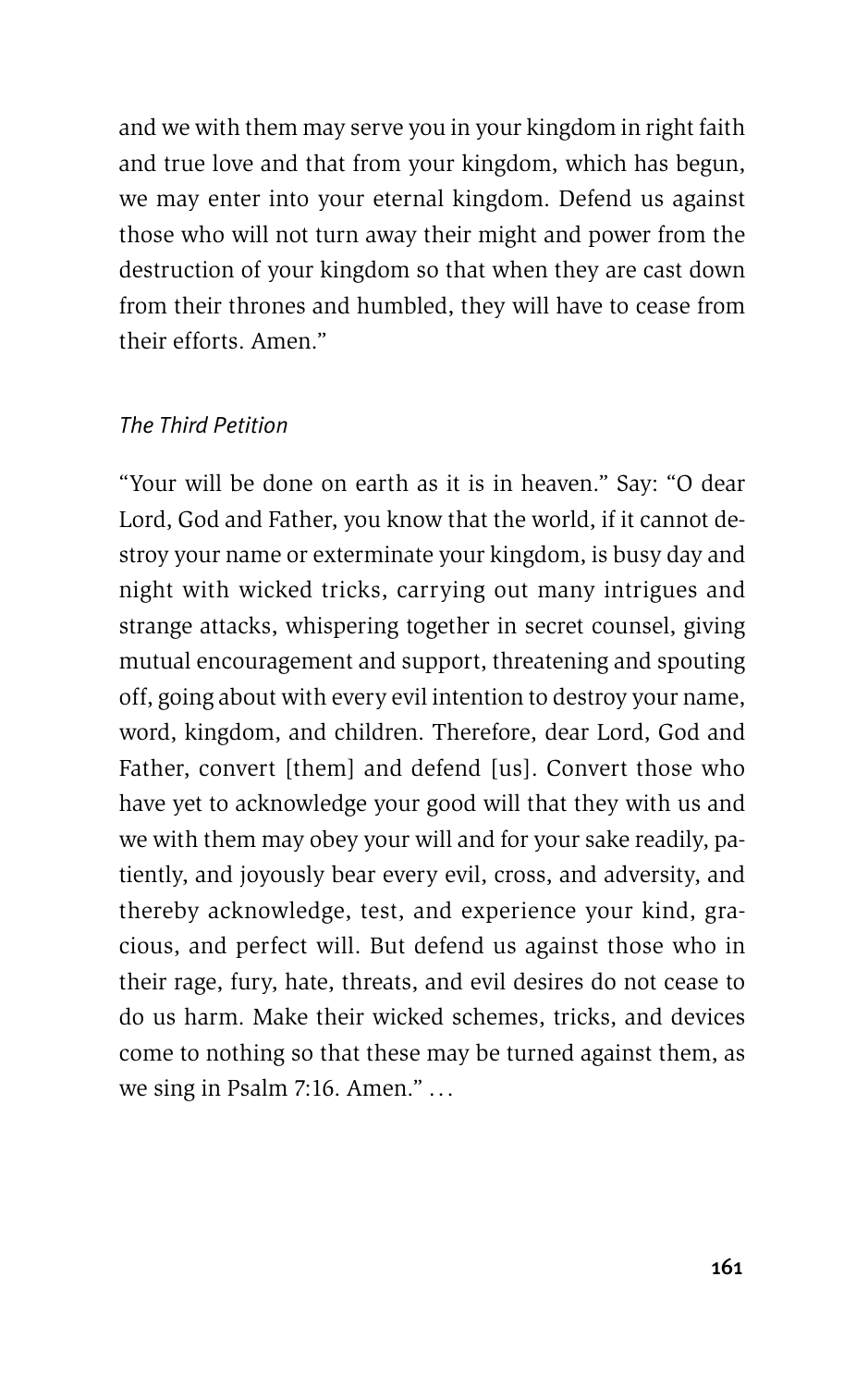#### *The Sixth Petition*

"And lead us not into temptation." Say: "O dear Lord, Father and God, keep us bold and alert, passionate and eager in your word and service, so that we do not become complacent, lazy, and sluggish as though we had already achieved everything. In that way the fierce devil cannot beguile us, surprise us, and deprive us of your precious word or stir up strife and factions among us and lead us into other sin and disgrace, both spiritually and physically. Rather grant us wisdom and strength through your spirit that we may valiantly resist him and gain the victory. Amen."

#### *The Seventh Petition*

"But deliver us from evil." Say: "O dear Lord, God and Father, this wretched life is so full of misery, misfortune, and uncertainty, so full of faithlessness and malice (as St. Paul says, "The days are evil" (Ephesians 5:16) that we might easily grow weary of life and long for death. But you, dear Father, know our frailty; therefore help us to pass in safety through so much wickedness and villainy; and, when our time comes, in your mercy grant us a gracious final hour and a blessed departure from this vale of sorrows so that in the face of death we do not become fearful or despondent but in firm faith commit our souls into your hands. Amen."

Finally, mark this, that you must always speak the "Amen" firmly. Never doubt that God in his mercy will surely hear you and say "yes" to your prayers. Never think that you are kneeling or standing alone, rather think that the whole of Christendom, all devout Christians, are standing there beside you and you are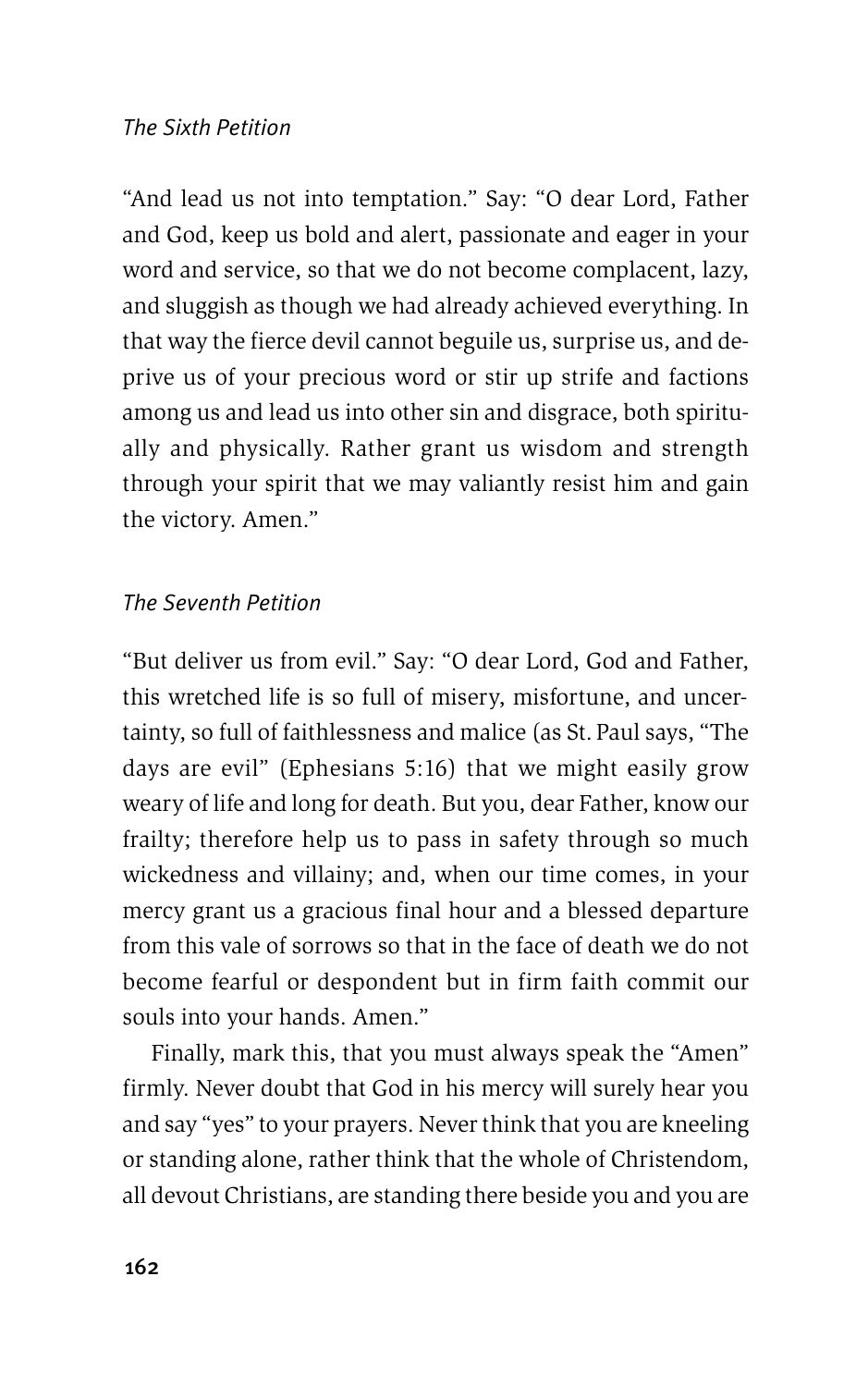standing among them in a common, united petition which God cannot disdain. Do not leave your prayer without having said or thought, "Very well, God has heard my prayer; this I know as a certainty and a truth." That is what Amen means.

You should also know that I do not want you to recite all these words in your prayer. That would make it nothing but mere chatter and idle prattle, read word for word out of a book as were the rosaries by the laity and the prayers of the clerics and monks. Rather do I want your heart to be stirred and guided concerning the thoughts that ought to be comprehended in the Lord's Prayer. These thoughts may be expressed, if your heart is rightly warmed and inclined toward prayer, in many different ways and with more words or fewer. I do not bind myself to such words or syllables, but say my prayers in one fashion today, in another tomorrow, depending upon my mood and feeling. I stay however, as nearly as I can, with the same general thoughts and ideas. It may happen occasionally that I may wander among so many ideas in one petition that I forgo the other six. If such an abundance of good thoughts comes to us we ought to disregard the other petitions, make room for such thoughts, listen in silence, and under no circumstances obstruct them. The Holy Spirit himself preaches here, and one word of his sermon is far better than a thousand of our prayers. Many times I have learned more from one prayer than I might have learned from much reading and speculation. It is of great importance that the heart be made ready and eager for prayer. As the Preacher says, "Prepare your heart for prayer, and do not tempt God" (Ecclesiasticus 18:23). What else is it but tempting God when your mouth babbles and the heart is distracted? ... This in short is the way I use the Lord's Prayer when I pray it. To this day I suckle at the Lord's Prayer like a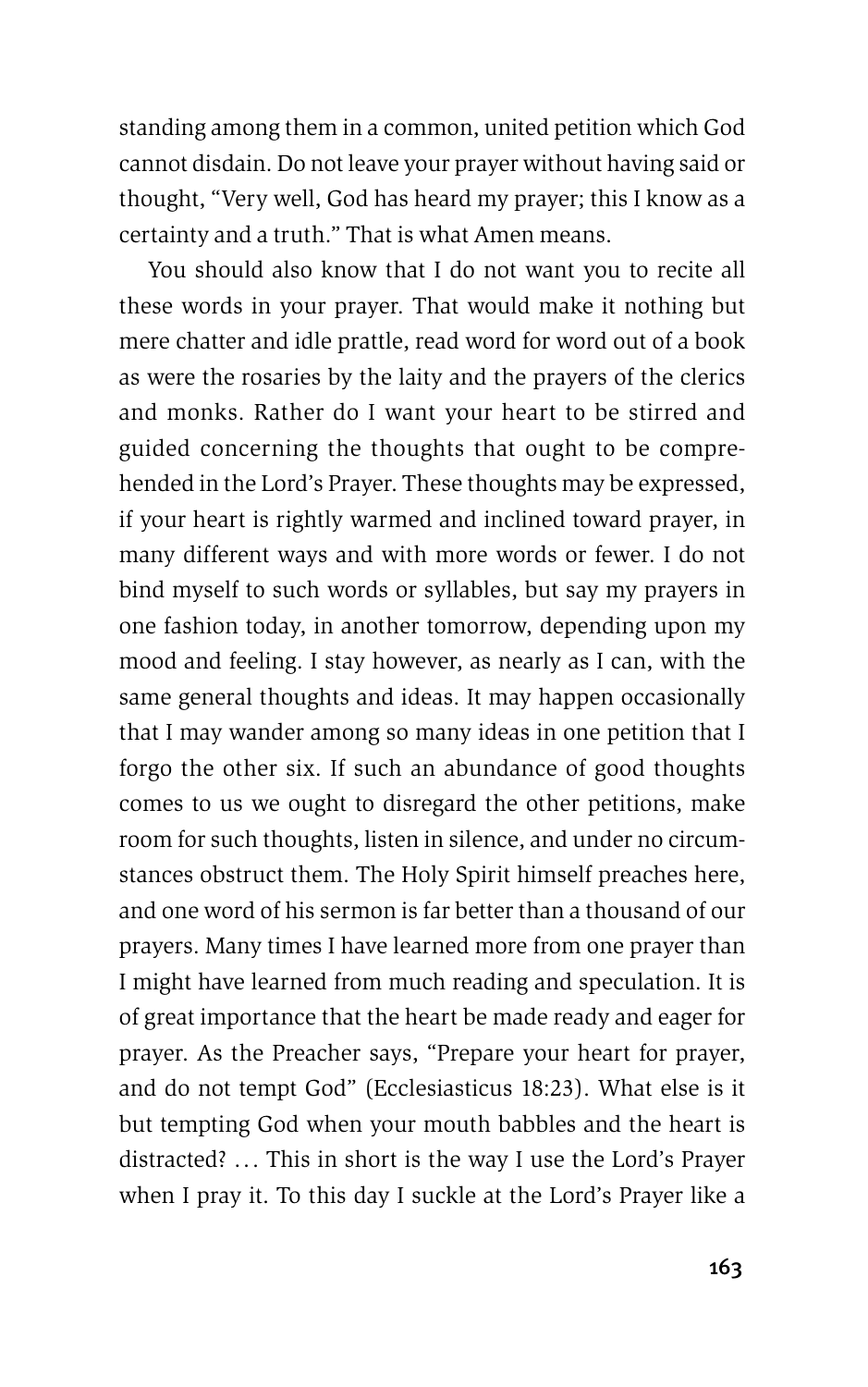child, and as an old man eat and drink from it and never get my fill. It is the very best prayer, even better than the psalter, which is so very dear to me. It is surely evident that a real master composed and taught it. What a great shame that the prayer of such a master is prattled and chattered so irreverently all over the world! How many pray the Lord's Prayer several thousand times in the course of a year, and if they were to keep on doing so for a thousand years they would not have tasted nor prayed one letter or one stroke of a letter of it! In a word, the Lord's Prayer is the greatest martyr on earth (along with the name and word of God). Everybody tortures and abuses it; few take comfort and joy in its proper use.

# The Ten Commandments as a model for prayer

If I have time and opportunity to go through the Lord's Prayer, I do the same with the Ten Commandments. I take one part after another and free myself as much as possible from distractions in order to pray. I divide each commandment into four parts, thereby fashioning a garland of four entwined strands. That is, I think of each commandment as, first, instruction, which is really what it is intended to be, and consider what the Lord God so earnestly demands of me. Second, I turn it into a thanksgiving; third, a confession; and fourth, a prayer. I do so in thoughts or words such as these:

#### *The First Commandment*

"I am the Lord your God, etc. You are to have no other gods besides me, etc." Here I first consider that God expects and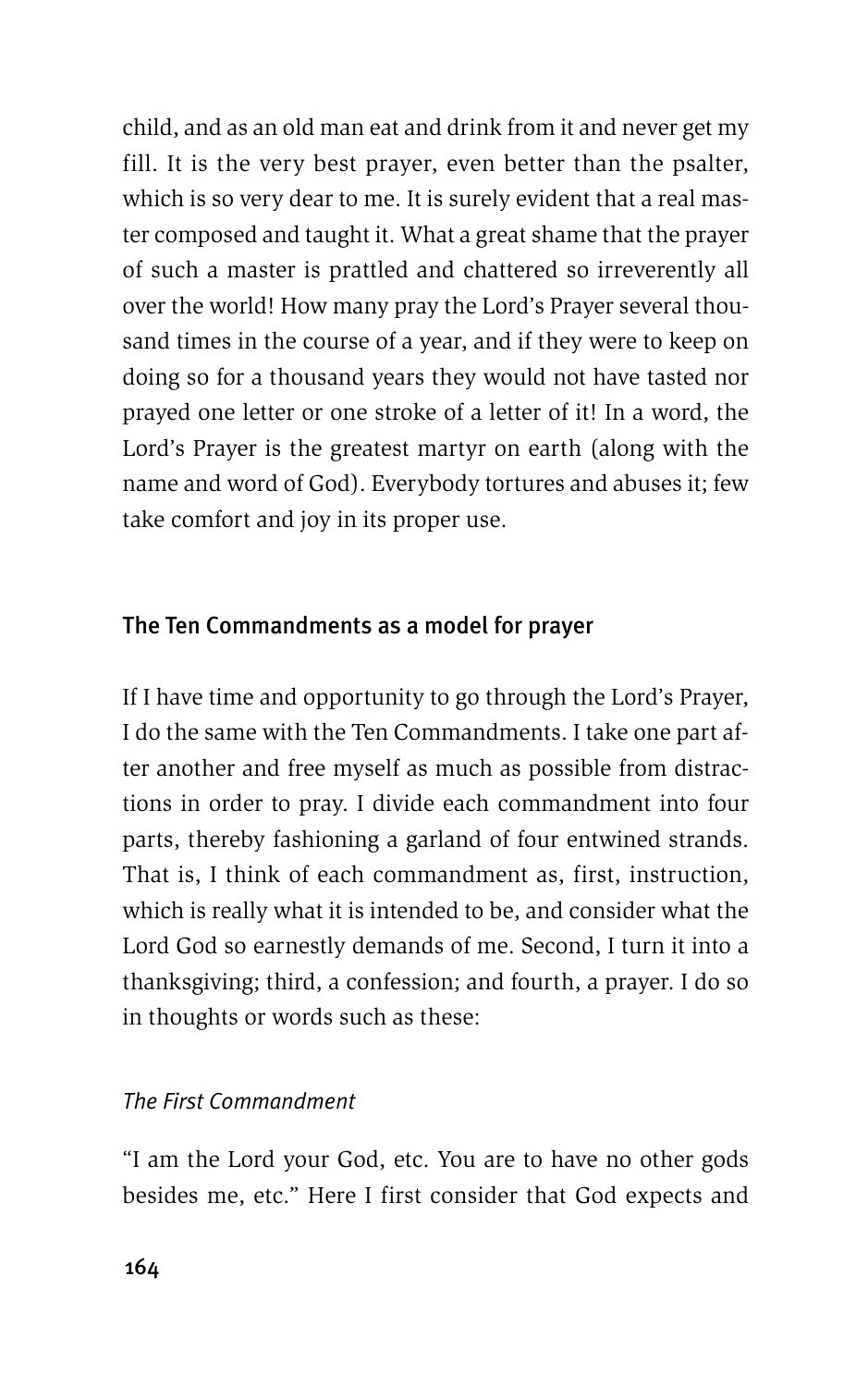teaches me to trust him sincerely in all things. It is his most earnest intention to be my God, so I must think of him in this way at the risk of losing eternal salvation. My heart must not build upon anything else or trust in any other thing, be it wealth, prestige, wisdom, might, holiness, or any other creature.

Second, I give thanks for God's infinite compassion by which he has come to me, a lost mortal, in such a fatherly way and, without my asking, seeking, or deserving him, has offered to be my God, to care for me, and to be my comfort, protection, help, and strength in every time of need. We poor blind mortals have sought so many gods and would have to seek them still if he did not enable us to hear him openly tell us in our own language that he wants to be our God. How could we ever – in all eternity – thank God enough!

Third, I confess and acknowledge my great sin and ingratitude for having so shamefully despised such a sublime teaching and precious gift throughout my whole life, and for having horridly provoked his wrath by countless acts of idolatry. I repent of these and ask for his grace.

Fourth, I pray and say: "O my God and Lord, help me by your grace to learn and understand your commandments more fully every day and to live by them in sincere confidence. Preserve my heart so that I shall never again become forgetful and ungrateful, that I may never seek after other gods or other consolation on earth or in any creature, but cling truly and solely to you, my only God. Amen, dear Lord God and Father. Amen."

#### *The Second Commandment*

Afterward, if time and inclination permit, the Second Commandment likewise in four strands, in this way: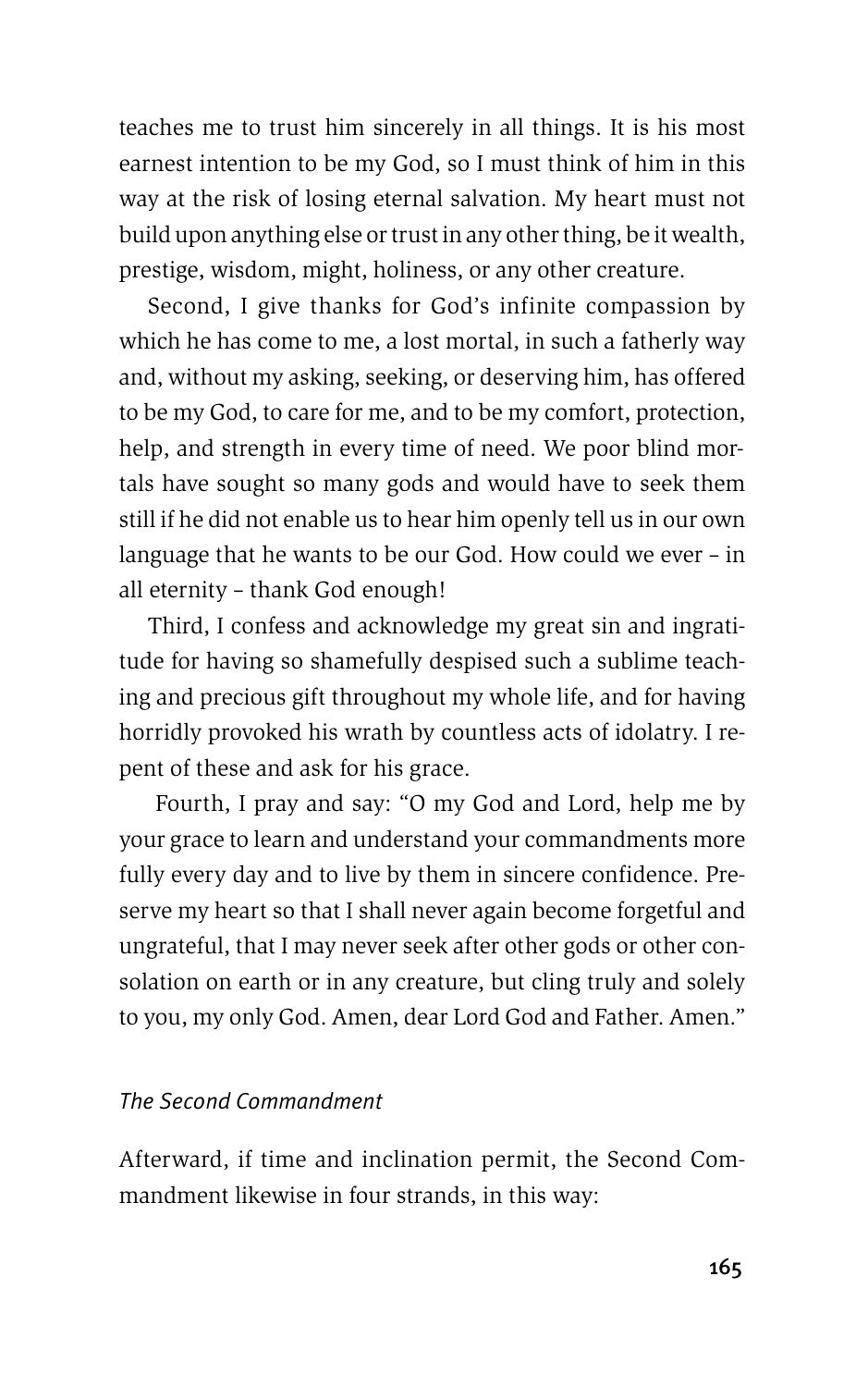"You are not to take the name of the Lord your God in vain," etc. First, I learn that I should regard God's name as honorable, holy, and beautiful. I should not swear, curse, lie, be boastful, nor seek honor and repute for myself, but instead I should humbly invoke his name, pray, adore, praise, and extol it. I should let it be all my honor and glory that he is my God and that I am his lowly creature and unworthy servant.

Second, I give thanks to him for these precious gifts, that he has revealed and imparted his name to me, that I can glory in his name and be called God's servant and creature, etc., that his name is my refuge like a mighty fortress to which the righteous man can flee and find protection, as Solomon says (Proverbs 18:10).

Third, I confess and acknowledge that I have grievously and shamefully sinned against this commandment all my life. I have not only failed to invoke, extol, and honor his holy name, but have also been ungrateful for such gifts and have, by swearing, lying, and betraying, misused them in the pursuit of shame and sin. This I regret and ask grace and forgiveness, etc.

Fourth, I ask for help and strength henceforth to learn [to obey] this commandment and to be preserved from such evil ingratitude, abuse, and sin against his holy name, and that I may be found grateful in revering and honoring his name.

I repeat here what I previously said in reference to the Lord's Prayer: if in the midst of such thoughts the Holy Spirit begins to preach in your heart with rich, enlightening thoughts, honor him by letting go of these prepared thoughts; be still and listen to him who can do better than you can. Remember what he says and note it well and you will behold wondrous things in the law of God, as David says (Psalm 119:18).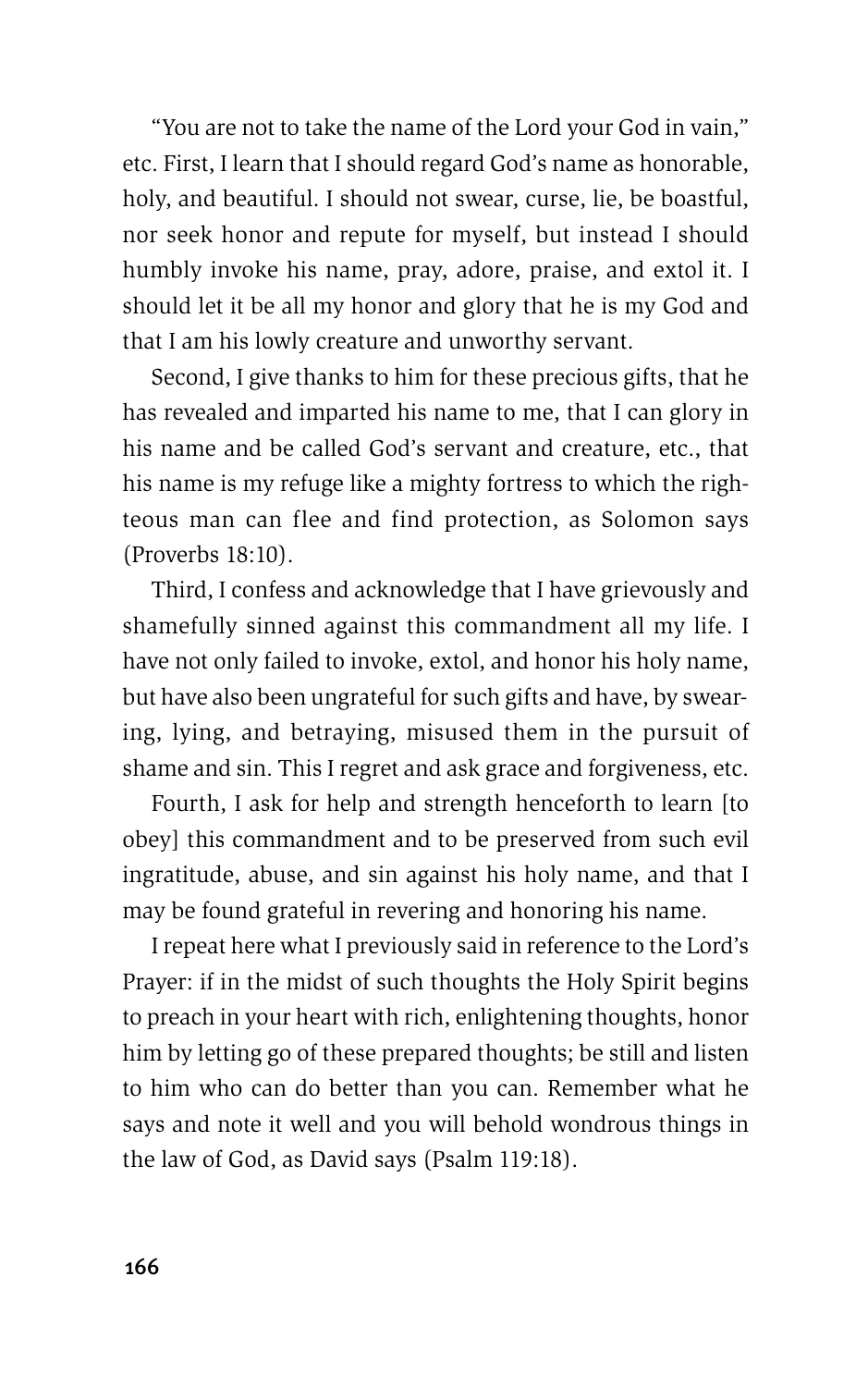"You are to sanctify the day of rest." I learn from this, first of all, that the day of rest has not been instituted for the sake of being idle or indulging in worldly pleasures, but in order that we may observe it respectfully. However, it is not sanctified by our works and actions – since our works are not holy – but by the word of God, which alone is wholly pure and sacred and which sanctifies everything that comes in contact with it, be it time, place, person, labor, rest, etc. For through the word our works are also sanctified. As St. Paul says in 1 Timothy 4:5, "Every creature is sanctified by the word and prayer." I realize therefore that on the day of rest I must, above all, hear and contemplate God's word. Thereafter I should give thanks in my own words, praise God for all his benefits, and pray for myself and for the whole world. He who so conducts himself on the day of rest sanctifies it. He who fails to do so is worse than the person who works on the day of rest.

Second, I thank God in this commandment for the great and beautiful goodness and grace which he has given us through his word and preaching. And he has instructed us to make use of it, especially on the day of rest, for meditation by the human heart can never exhaust such a treasure. His word is the only light in the darkness of this life, a word of life, consolation, and supreme blessedness. Where this precious and saving word is absent, nothing remains but empty and terrifying darkness, error and factions, death and every calamity, and the devil's own tyranny, as we can see with our own eyes every day.

Third, I confess and acknowledge great sin and wicked ingratitude on my part because all my life I have made disgrace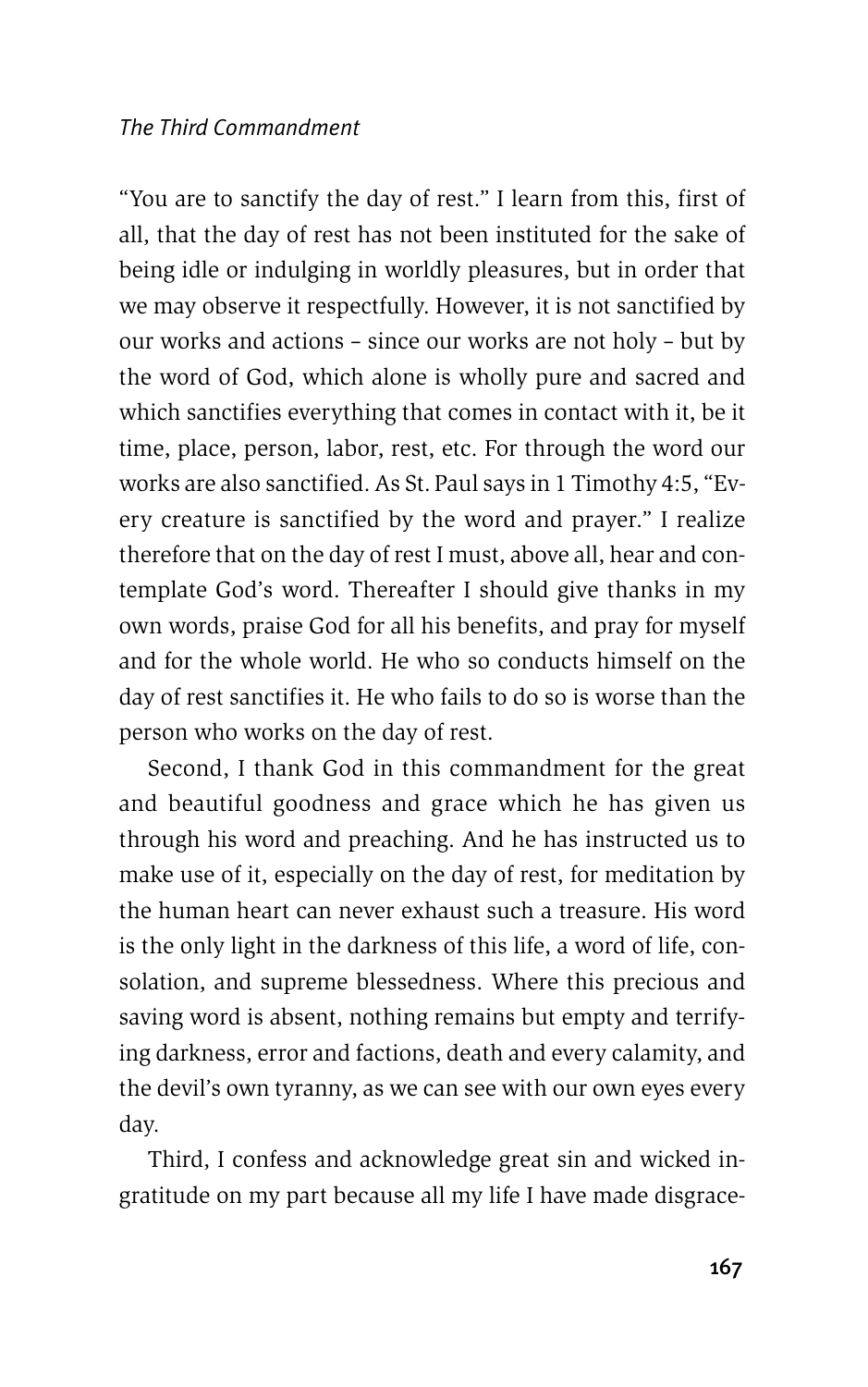ful use of the day of rest and have thereby despised his precious and dear word so miserably. I have been too lazy, listless, and tired of the word to listen to it, let alone to have desired it sincerely or to have been grateful for it. I have let my dear God proclaim his word to me in vain, have abandoned the noble treasure, and have trampled it underfoot. He has tolerated this in his great and divine mercy and has not ceased in his fatherly, divine love and faithfulness to keep on preaching to me and calling me to the salvation of my soul. For this I repent and ask for grace and forgiveness.

Fourth, I pray for myself and for the whole world that the gracious Father may preserve us in his holy word and not withdraw it from us because of our sin, ingratitude, and laziness. May he preserve us from factious spirits and false teachers, and may he send faithful and honest laborers into his harvest, that is, devout pastors and preachers. May he grant us grace humbly to hear, accept, and honor their words as his own words and to offer our sincere thanks and praise.

#### *The Fourth Commandment*

"You are to honor your father and your mother." First, I learn here to acknowledge God, my Creator; how wondrously he has created me, body and soul; and how he has given me life through my parents and has instilled in them the desire to care for me, the fruit of their bodies, with all their power. He has brought me into this world, has sustained and cared for me, nurtured and educated me with great diligence, carefulness, and concern, through danger, trouble, and work. Up to this very hour he has protected me, his creature, and helped me in countless dangers and troubles. It is as though he were creating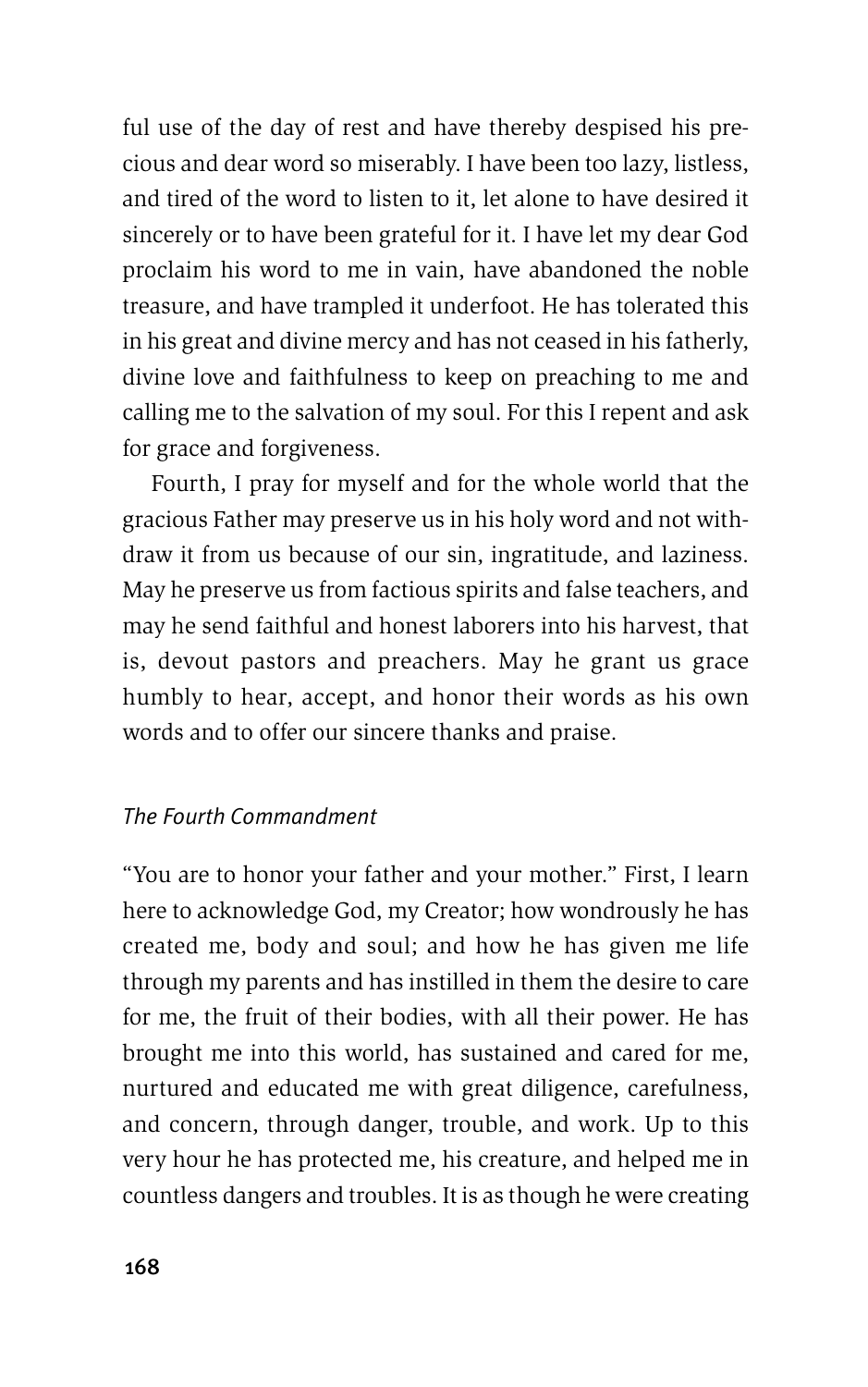me anew every moment. But the devil does not willingly concede us one single moment of life.

Second, I thank the rich and gracious Creator on behalf of myself and all the world that he has established and assured in this commandment the increase and preservation of the human race, that is, of households and of states. Without these two institutions or governments the world could not tand a single year, because without government there can be no peace, and where there is no peace there can be no family; without family, children cannot be begotten or raised, and fatherhood and motherhood would cease to be. It is the purpose of this commandment to guard and preserve both family and state, to admonish children and subjects to be obedient. This must happen and, if it does not, he will let no violation go unpunished – otherwise children would have torn the household apart long ago by their disobedience, and subjects would have laid waste to the state through rebellion, because they outnumber parents and rulers. This is therefore an indescribable blessing.

Third, I confess and acknowledge my wicked disobedience and sin; in defiance of God's commandment I have not honored or obeyed my parents; I have often provoked and offended them, have been impatient with their parental discipline, have grumbled about and scorned their loving admonition and have preferred to go along with loose company and evil companions. God afflicts such disobedient children and withholds from them a long life; many of them succumb and perish in disgrace before they reach adulthood. Whoever does not obey father and mother must obey the executioner or otherwise come, through God's wrath, to an evil end, etc. Of all this I repent and ask for grace and forgiveness.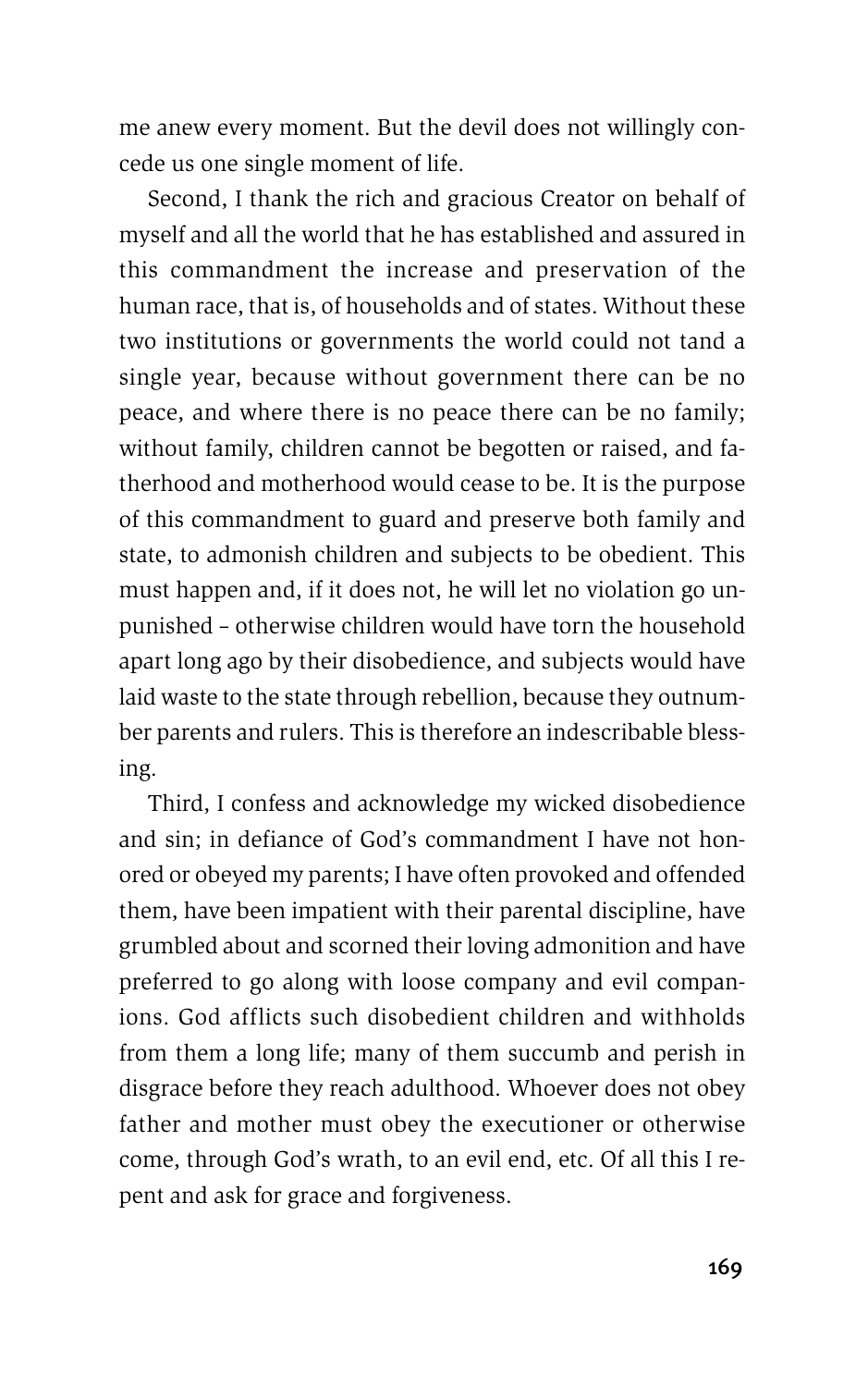Fourth, I pray for myself and for all the world that God would bestow his grace and pour his blessing richly upon the family and the state, so that from this time on we may be devout, honor our parents, obey our superiors, and resist the devil when he entices us to be disobedient and rebellious. Grant that we may help improve home and nation by our actions and thus preserve the peace, all to the praise and glory of God for our own benefit and for the prosperity of all. Grant that we may acknowledge these his gifts and be thankful for them. At this point we should add a prayer for our parents and superiors, that God may grant them understanding and wisdom to govern and rule us in peace and happiness. May he preserve them from tyranny, from riot and fury, and turn them from such things so that they honor God's word and do not persecute or do injustice to anyone. Such excellent gifts must be sought by prayer, as St. Paul teaches; otherwise the devil will reign in the palace and everything will fall  $\frac{1}{100}$  chaos and confusion.

### *The Fifth Commandment*

"You are not to kill." Here I learn, first of all, that God desires me to love my neighbor, so that I do him no bodily harm, either by word or action, neither injure nor take revenge upon him in anger, vexation, envy, hatred, or for any evil reason. I should realize that I am obliged to assist and counsel him in every bodily need. In this commandment God commands me to protect my neighbor's body and in turn commands my neighbor to protect my own. As Sirach says, "He has committed to each of us his neighbor."

Second, I give thanks for such ineffable love, care, and faithfulness toward me by which he has placed such a strong pro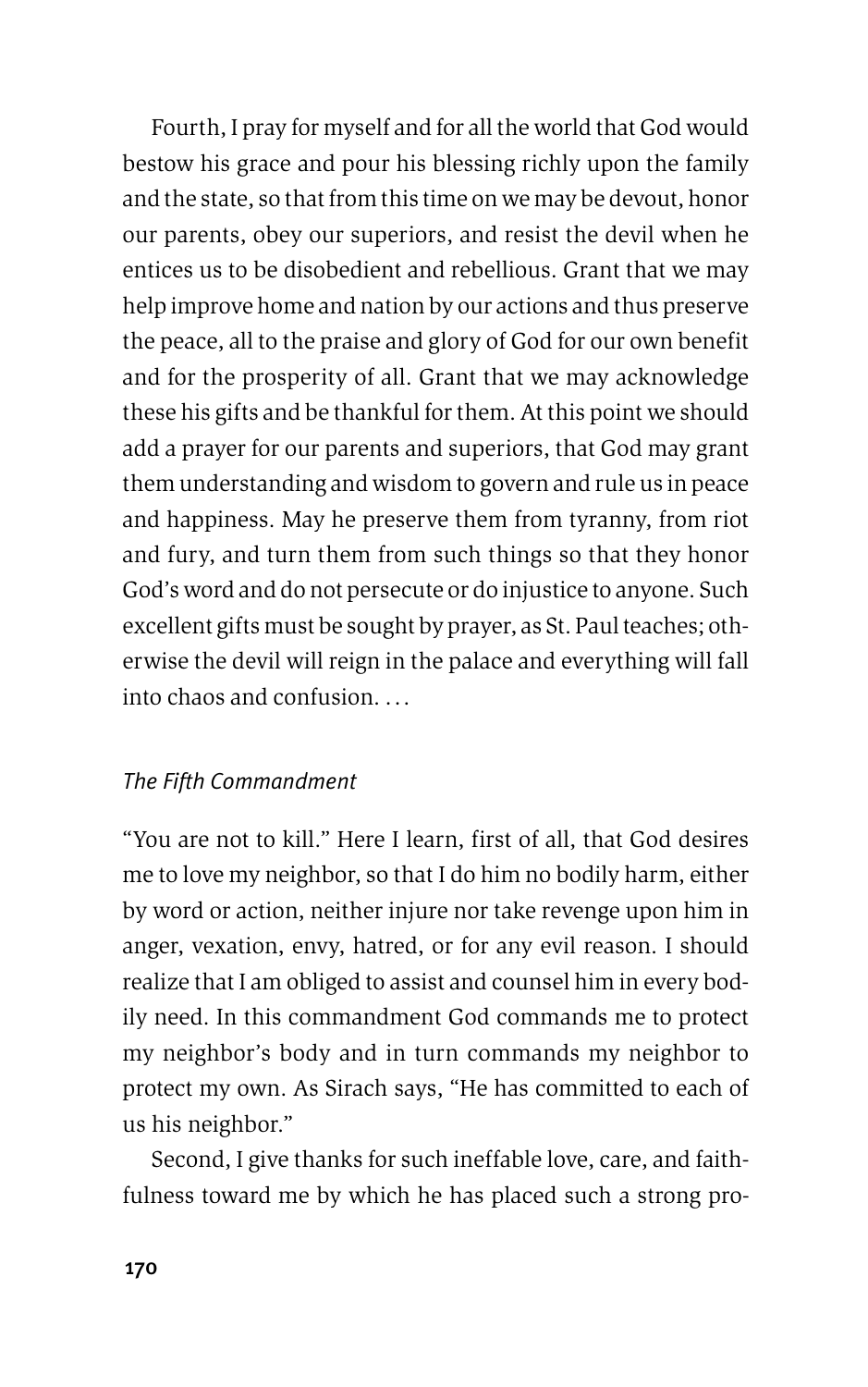tection and wall around my body. All are obliged to look after what is mine and protect me, and I, in turn, must behave likewise toward all others. He upholds this command and, where it is not observed, he has established the sword as punishment for those who do not live up to it. Were it not for this excellent commandment and ordinance, the devil would instigate such a massacre among men that no one could live in safety for a single hour – as happens when God becomes angry and inflicts punishment upon a disobedient and ungrateful world.

Third, I confess and lament my own wickedness and that of the world, not only that we are so terribly ungrateful for such fatherly love and care toward us – but what is especially scandalous, that we do not acknowledge this commandment and teaching, are unwilling to learn it, and neglect it as though it did not concern us or we had no part in it. We amble along complacently, feeling no remorse that, in defiance of this commandment, we despise our neighbors, desert them, persecute, injure, or even kill them in our thoughts. We indulge in anger, rage, and villainy as though we were doing a fine and noble thing. Really, it is high time that we started to deplore and bewail how much we have acted like rogues and like blind, wild, and unfeeling people who tread on, kick, scratch, tear, bite, and devour one another like furious beasts and pay no heed to this serious command of God, etc.

Fourth, I pray the dear Father to lead us to an understanding of this his sacred commandment and to help us keep it and live in accordance with it. May God preserve us from the murderer who is the master of every form of murder and violence. May God grant us his rich grace that we and all others may treat each other in kindly, gentle, and generous ways, forgiving one another from the heart, bearing each other's faults and short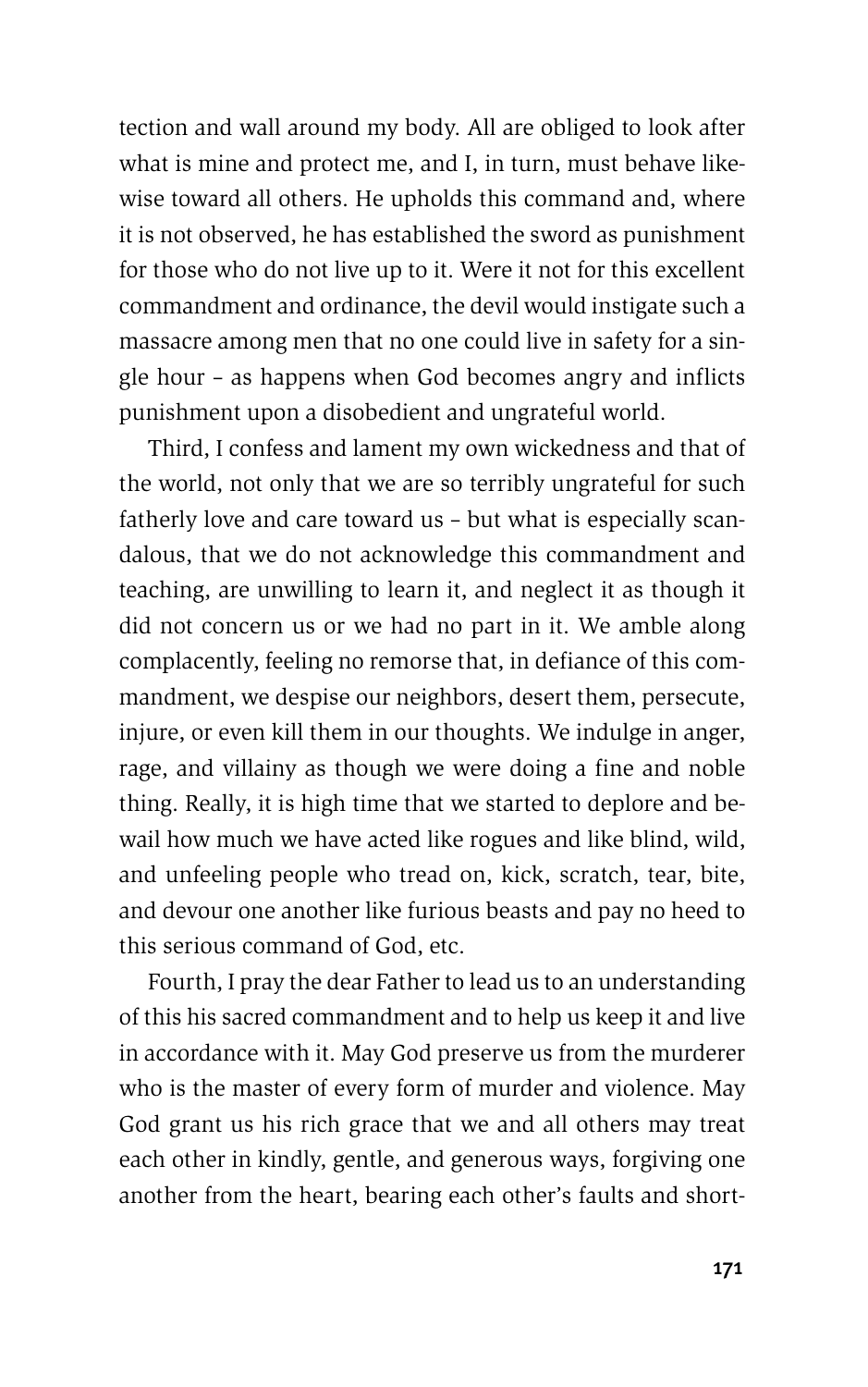comings in a Christian and brotherly manner, and thus living together in true peace and unity, as the commandment teaches and requires us to do. ...

#### *The Ninth and Tenth Commandments*

"You are not to covet your neighbor's house." Similarly, "his wife," etc. This teaches us first that we shall not dispossess our neighbor of his goods under pretense of legal claims, or reduce, divert, or extort what is his, but help him to keep what is his, just as we wish to be done for ourselves. It is also a protection against the subtleties and chicaneries of shrewd manipulators who will receive their punishment in the end.

Second, we should render thanks to him. Third, we should repentantly and sorrowfully confess our sins. ...

These are the Ten Commandments in their fourfold aspect, namely, as a little book of instruction, a book of thanksgiving, a penitential book, and a prayer book. They are intended to help the heart come to itself and to be warmed up to pray. Take care, however, not to undertake all of this or so much that one becomes weary in spirit. Likewise, a good prayer should not be lengthy or drawn out, but frequent and ardent. It is enough to consider one section or half a section which kindles a fire in the heart. This the Spirit will grant us and continually instruct us in when, by God's word, our hearts have been cleared and freed of outside thoughts and concerns.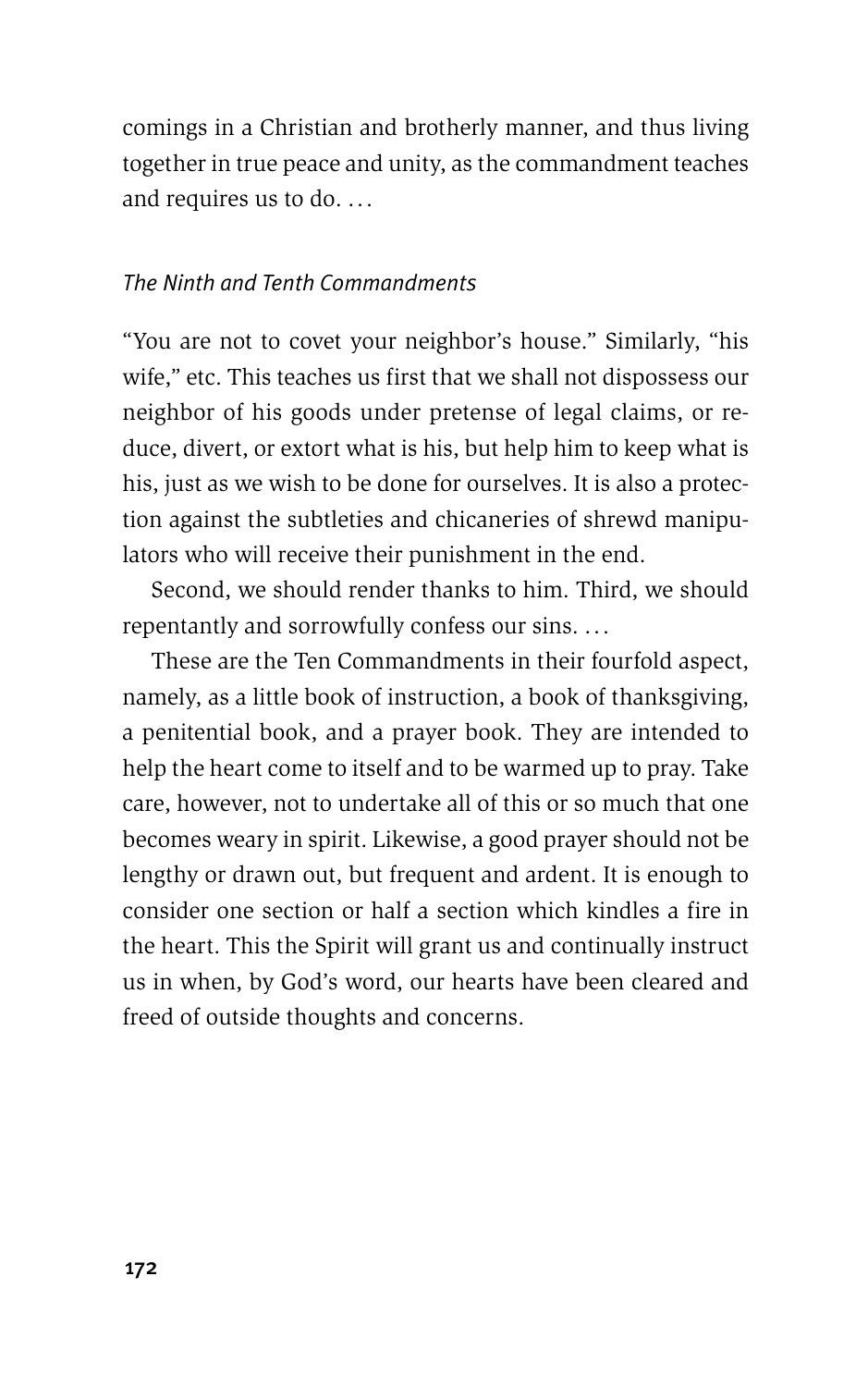# The bondage of the human will and the hidden God

Apart from those of his books that were to lead to a renewed, vibrant, Protestant piety, Luther also wrote demanding works of theology intended for scholars and academics. Of these, the most important, not only in Luther's own opinion, was his treatise of 1525 on the question of whether or not humans have a free will. Luther had first raised this question in 1516, and then in 1518 he took it up in theses which he presented for discussion at the University of Heidelberg. Even as early as that, he had postulated – a bone of contention not only for his contemporaries but also today – that humans are not free to make their own choice for God or against him, for or against belief, for or against salvation. But Luther's position provoked outspoken opposition. In 1524, the respected humanist Erasmus of Rotterdam, who was living in Basel at the time, penned a "diatribe", a polemical essay refuting Luther and maintaining that human beings do indeed have free will, even if only to a limited extent.

Luther responded with his book "On the Bondage of the Will" (De servo arbitrio), in which he not only repeated and expanded his Heidelberg position, but also stated his position on numerous other difficult questions of theology. Luther used harsh words to express his disagreement with Erasmus, who always expressed himself in a polite and modest way. He dismissed the arguments of this great and internationally respected scholar in blunt and polemical language, so that Erasmus forthwith wanted to have nothing more to do with Luther and the Reformation, but consistently remained faithful to the old church instead.

Luther was supremely self–confident in contradicting great scholars and powerful churchmen, gladly disparaging the great theologians of the Middle Ages as "sophists". He justified this by the fact that he was a doctor of theology and had thus gained insights that fundamentally challenged conventional theology and philosophy. He had received his doctorate in Wittenberg in 1512.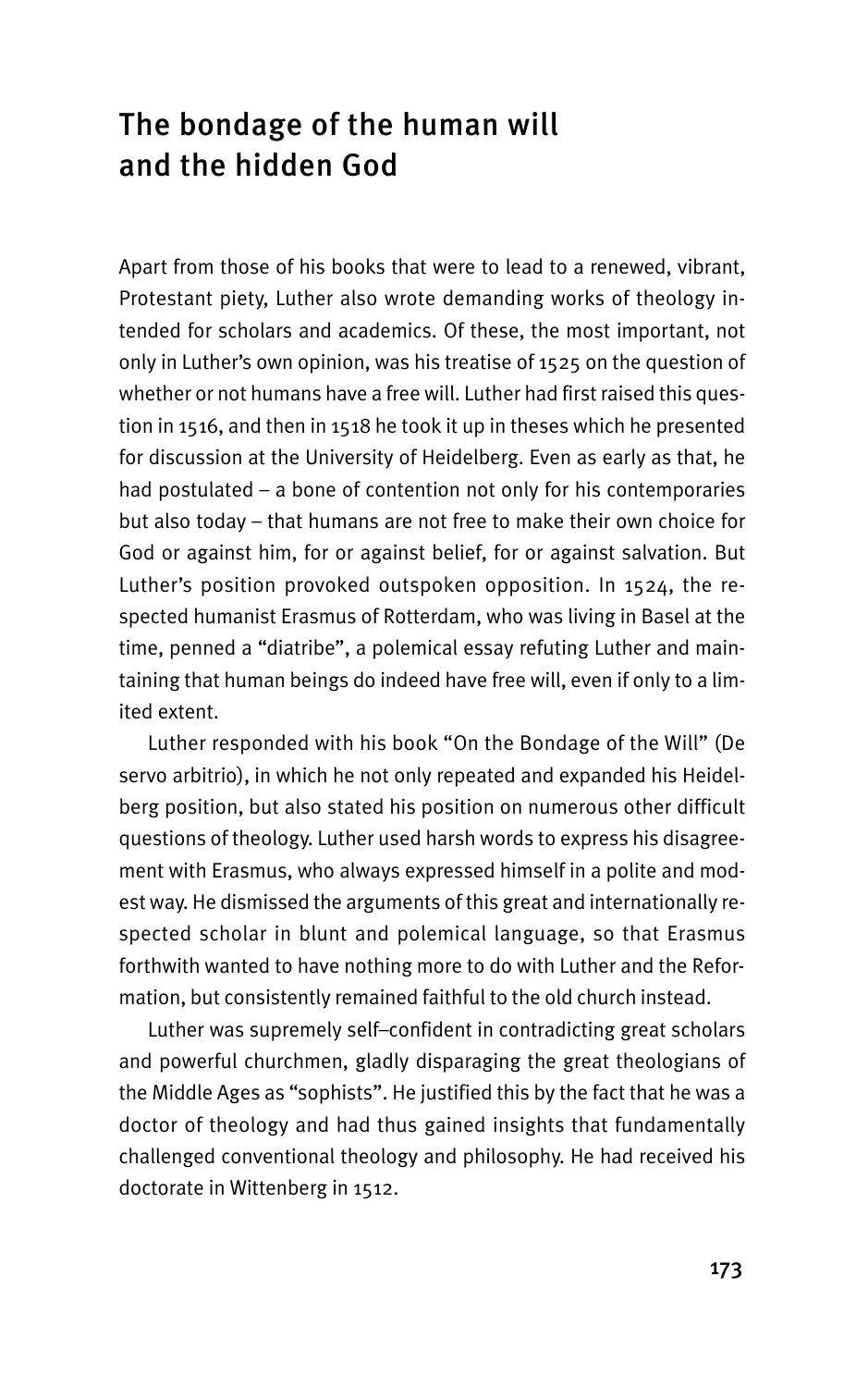Martin Luther, De servo arbitrio (1525): WA, Vol. 18, pp. 600–787. Translation: AL, Vol. 2, pp. 158–257.

Now first we will begin quite properly with the definition you give of free choice, where you say: "By free choice in this place we mean a power of the human will by which a man can apply himself to the things which lead to eternal salvation, or turn away from them." It is very prudent of you to give only a bare definition and not to explain (as others usually do) any part of it – perhaps because you were afraid you might be shipwrecked on more than one point.

I am thus compelled to look at your definition in detail. The thing defined, if it is examined closely, is certainly itself wider than the definition, which is of a kind that the Sophists would call "vicious," a term they apply whenever a definition does not exhaust the thing defined. For we have shown above that free choice properly belongs to no one but God alone. You might perhaps rightly attribute some measure of choice to man, but to attribute free choice to him in relation to divine things is too much; for the term "free choice," in the judgment of everyone's ears, means (strictly speaking) that which can do and does, in relation to God, whatever it pleases, uninhibited by any law or any sovereign authority. For you would not call a slave free, who acts under the sovereign authority of his master; and still less rightly can we call a man or angel free, when they live under the absolute sovereignty of God (not to mention sin and death) in such a way that they cannot subsist for a moment by their own strength. ...

Let us come to those parts of the definition on which the whole matter hinges. Some of them are plain enough, but others shun the light as though guiltily aware that they have every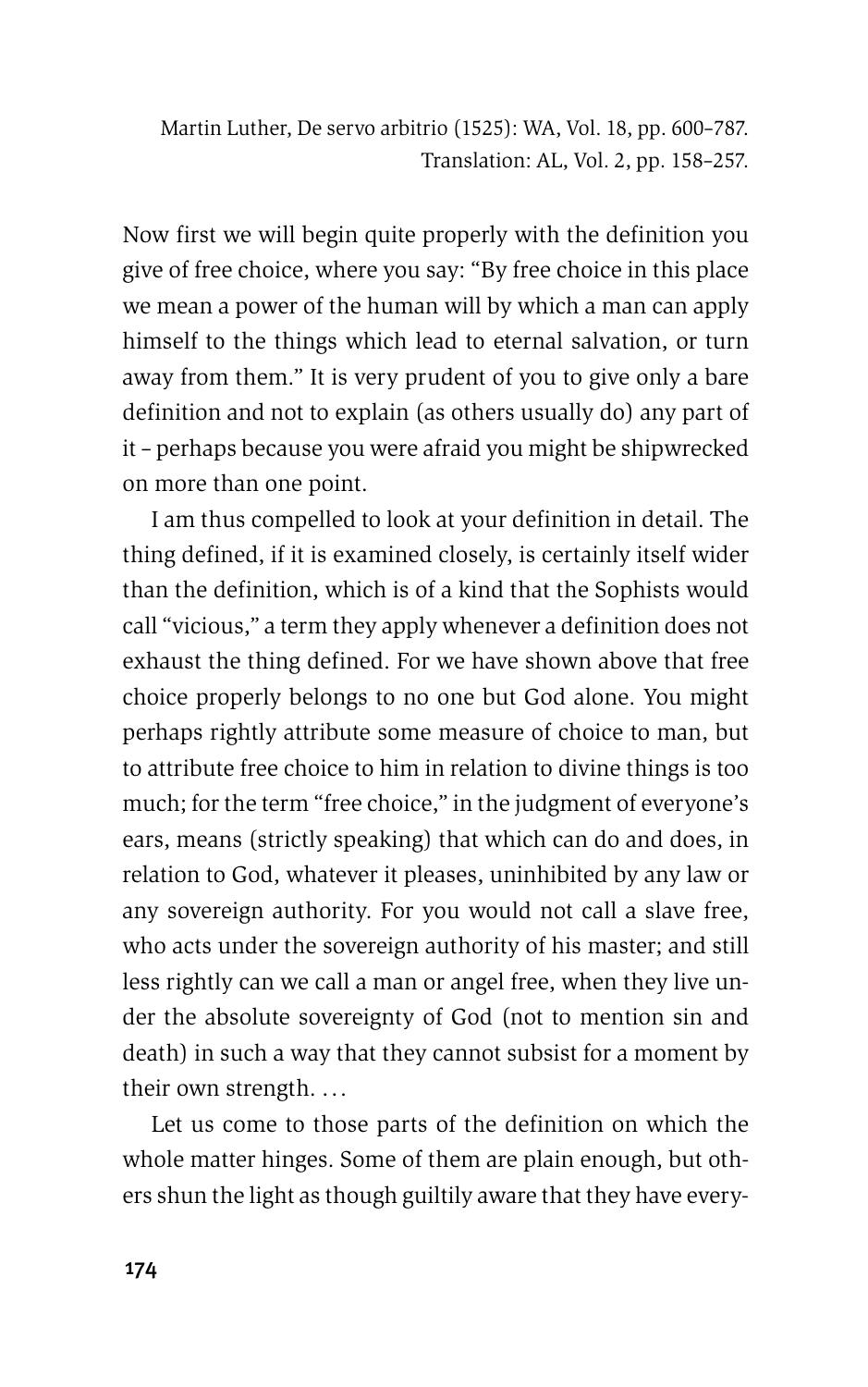thing to fear; yet nothing ought to be more plainly and unhesitatingly expressed than a definition, since to define obscurely is the same as giving no definition at all. ... I take it, then, that what is meant by "a power of the human will" is a capacity or faculty or ability or aptitude for willing, unwilling, selecting, neglecting, approving, rejecting, and whatever other actions of the will there are. Now, what it means for that same power to "apply itself" and to "turn away" I do not see, unless it is precisely this willing and unwilling, selecting, neglecting, approving, rejecting, or in other words, precisely the action of the will. So that we must imagine this power to be something between the will itself and its action, as the means by which the will itself produces the action of willing and unwilling, and by which the action of willing and unwilling is itself produced. Anything else it is impossible either to imagine or conceive here. If I am mistaken, let the author be blamed who has given the definition, not I who am trying to understand it; for as the lawyers rightly say, if a man speaks obscurely when he could speak more clearly, his words are to be interpreted against himself. ... There is need of plain, blunt speaking for the sake of teaching and understanding. Now, the things which lead to eternal salvation I take to be the words and works of God, which are presented to the human will so that it may apply itself to them or turn away from them. By the words of God, moreover, I mean both the law and the gospel, the law requiring works and the gospel faith. For there is nothing else that leads either to the grace of God or to eternal salvation except the word and work of God, since grace or the Spirit is life itself, to which we are led by God's word and work.

This life or eternal salvation, however, is something that passes human comprehension, as Paul quotes from Isaiah 64:4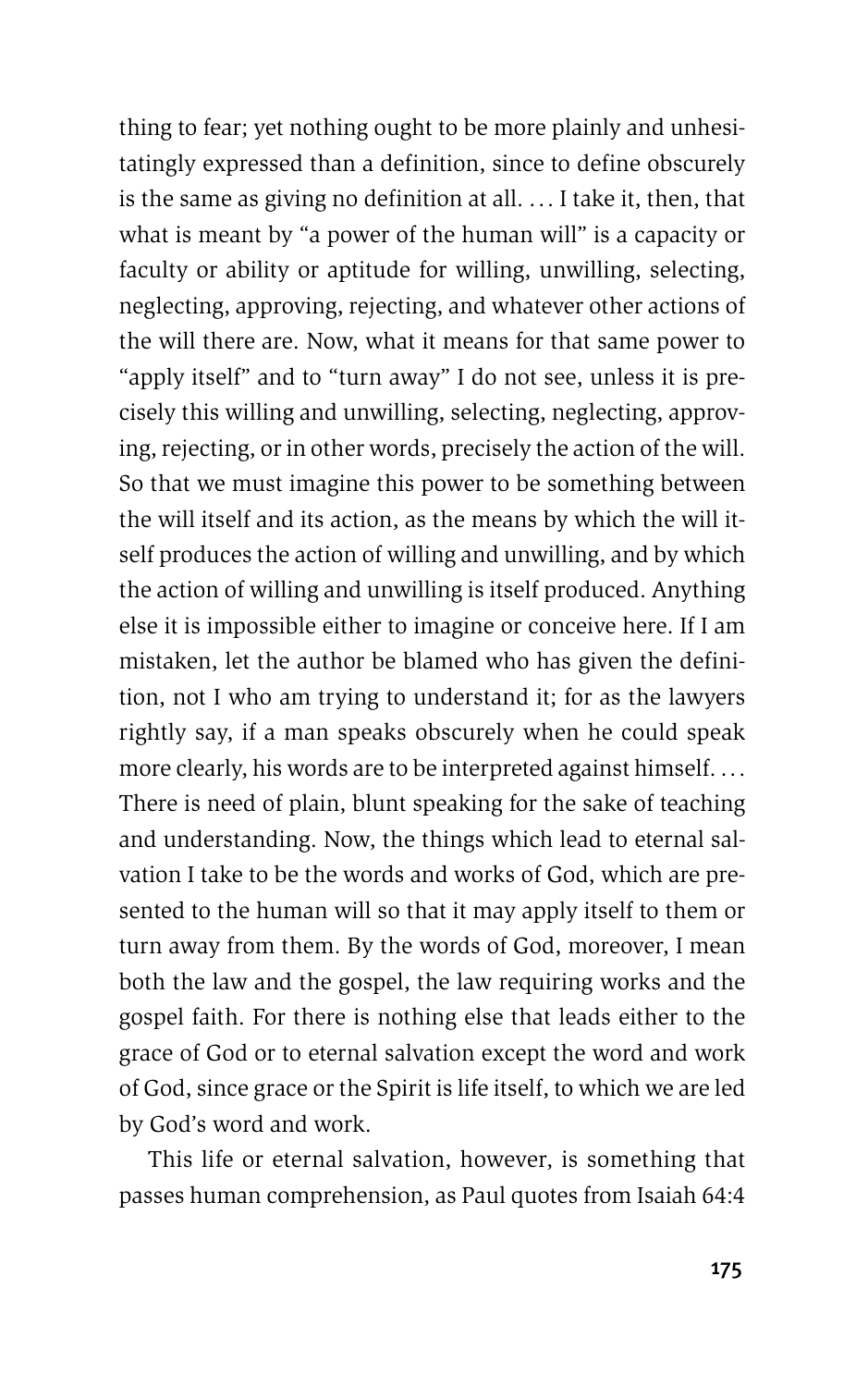in 1 Corinthians 2:9: "What no eye has seen, nor ear heard, nor the heart of man conceived, what God has prepared for those who love him." It is also included among the chief articles of our faith, where we say [in the creed]: "And the life everlasting." And what free choice is worth in relation to this article, Paul shows in 1 Corinthians 2:10, where he says: "God has revealed it to us through his Spirit." This means that unless the Spirit had revealed it, no man's heart would have any knowledge or notion of it, much less be able to apply itself to it or seek after it. Take a look at experience. What have the most distinguished minds among the heathen thought about the future life and the resurrection? Is it not the case that the more distinguished they have been, the more absurd the idea of a future life and resurrection has seemed to them to be? Were they not talented philosophers and Greeks who when Paul taught these things at Athens called him a babbler and a preacher of foreign divinities (Acts 17:18)? Porcius Festus called Paul mad (Acts 26:24) on account of his preaching of eternal life. ... For privately there is simply no one, unless he is thoroughly imbued with the Holy Spirit, who knows, believes, or desires eternal salvation, even though they never stop talking and writing about it. ...

On the authority of Erasmus, then, free choice is a power of the will that is able of itself to will and unwill the word and work of God, by which it is led to those things which exceed both its grasp and its perception. But if it can will and unwill, it can also love and hate, and if it can love and hate, it can also in some small degree do the works of the law and believe the gospel. For if you can will or unwill anything, you must to some extent be able to perform something by that will, even if someone else prevents your completing it. Now, in that case, since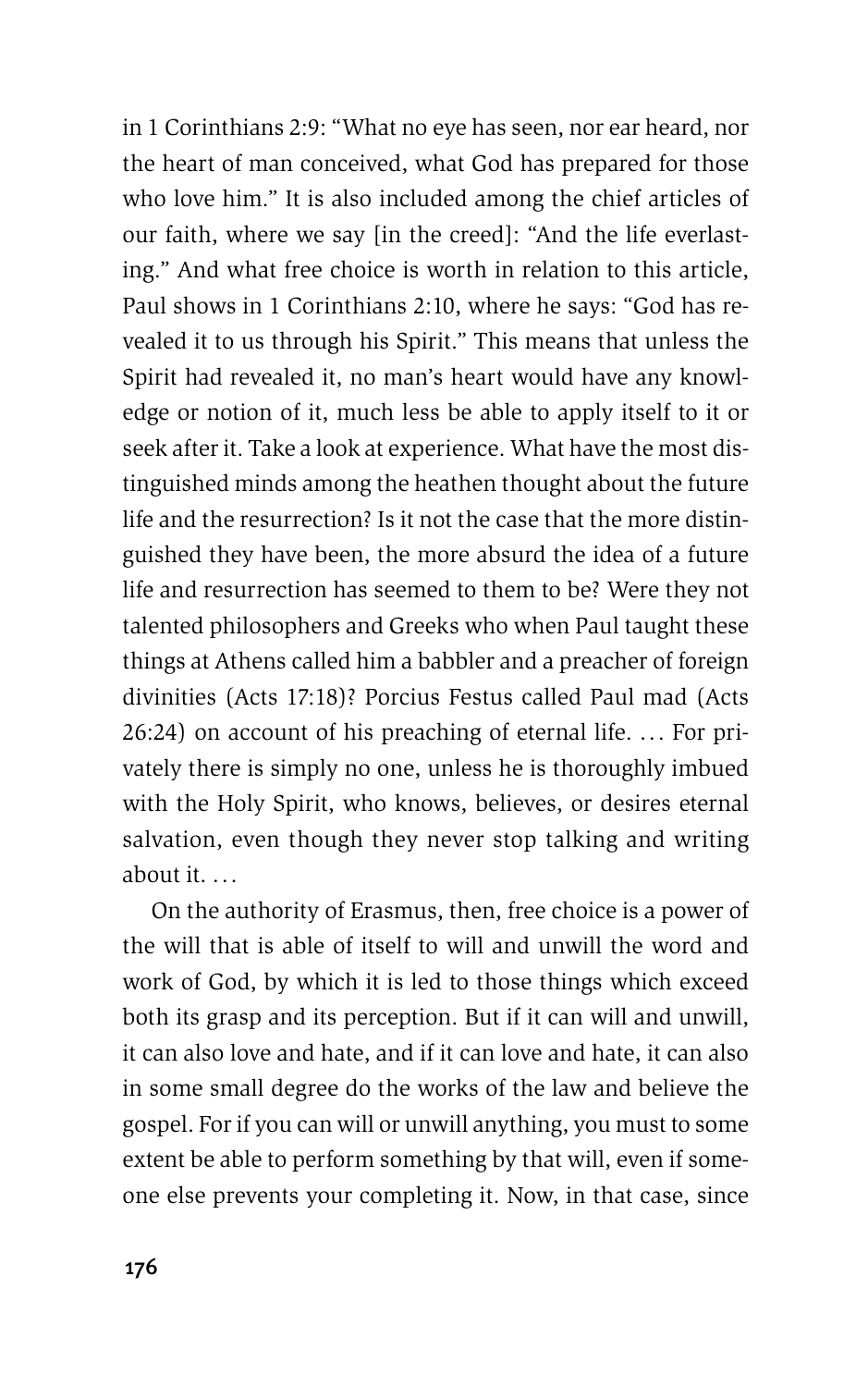the works of God which lead to salvation include death, the cross, and all the evils of the world, the human will must be able to will both death and its own perdition. Indeed, it can will everything when it can will the word and work of God; for how can there be anything anywhere that is below, above, within, or without the word and work of God, except God himself? But what is left here to grace and the Holy Spirit? This plainly means attributing divinity to free choice, since to will the law and the gospel, to unwill sin and to will death, belongs to divine power alone, as Paul says in more than one place (1 Corinthians 2:14; 2 Corinthians 3:5). ...

Your definition is therefore to be condemned even by the standards of the Sophists, who if only they were not so enraged by blind envy of me, would be rampaging instead against your book. As it is, since it is Luther you are attacking, everything you say is holy and catholic, even if you contradict both yourself and them, so great is the endurance of saintly men.

I do not say this because I approve the view of the Sophists regarding free choice, but because I consider it more tolerable than that of Erasmus, since they come nearer the truth. For although they do not say, as I do, that free choice is nothing, yet when they ... say that it can do nothing without grace, they take sides against Erasmus; indeed, they seem to take sides against themselves too, and to be racked with dissension merely about a word, as if they were fonder of controversy than of truth, as might be expected of Sophists. For suppose one of the least objectionable Sophists were brought to me, with whom I could discuss these things privately in intimate conversation and ask for his free and candid judgment in some such way as this: If anyone told you that a thing was free which could operate by its own power only in one direction (the bad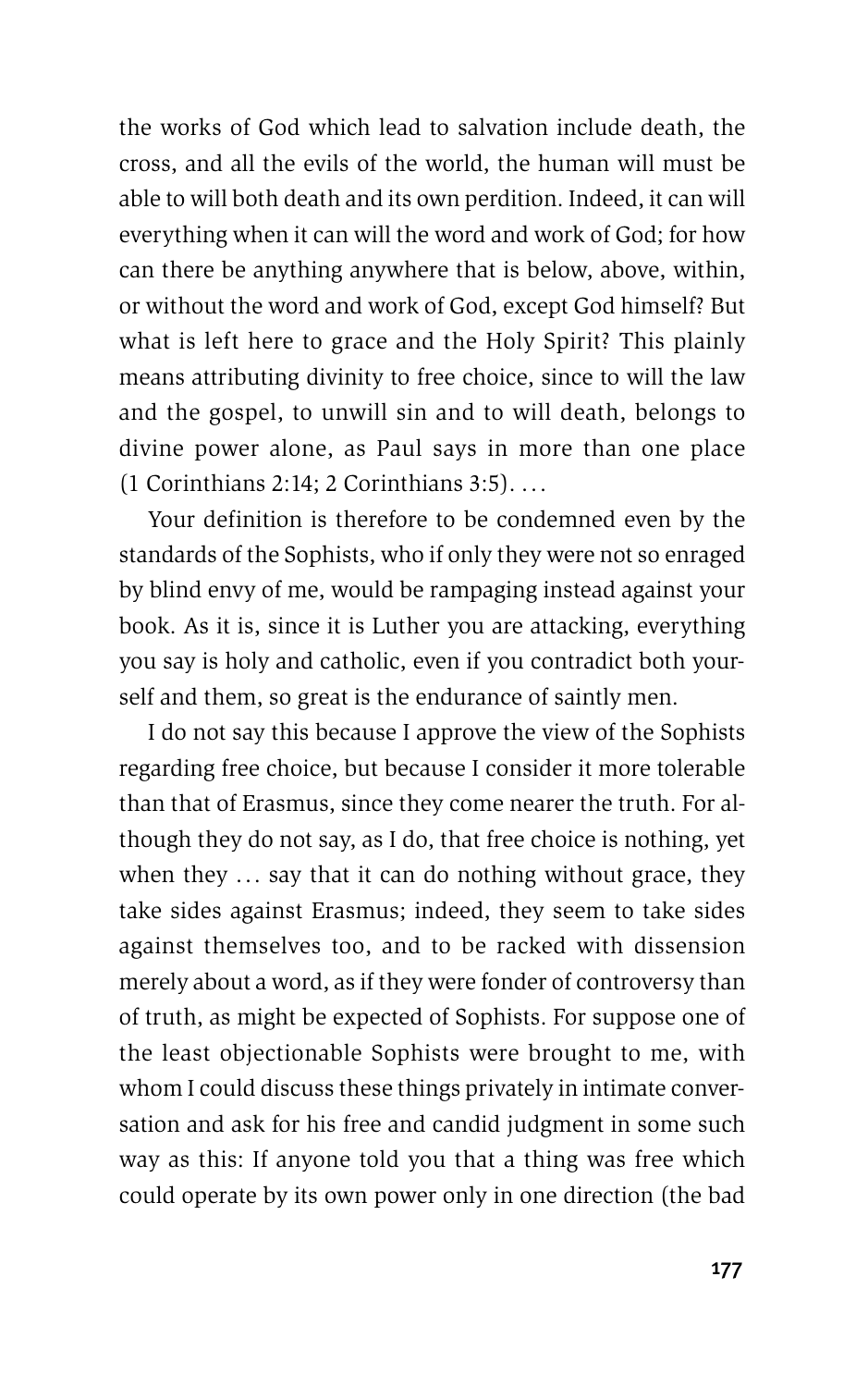one), while in the other (the good one) it could of course operate, though not by its own power, but only by the help of another – would you be able to keep a straight face, my friend? By that sort of method I can easily make out that a stone or a log of wood has free choice because it can move both upward and downward, though by its own power only downward, and upward only by the help of another. ...

You regard as hard, though probable enough, the opinion of those who deny that man can will the good without special grace. They deny that he can begin, progress, or reach his goal, etc.; and this you approve because it leaves man to desire and endeavor, but does not leave him with anything to ascribe to his own powers. Harder, you think, is the opinion of those who contend that free choice is of no avail save to sin, that grace alone accomplishes good in us, etc. But hardest is the view of those who say that free choice is a mere empty name, that it is God who works both good and evil in us, and that all things which happen come about by sheer necessity. It is against these last two positions that you profess to be writing.

Do you really know what you are saying, my dear Erasmus? You express here three opinions as if they belonged to three different schools, not realizing that they are the same thing variously stated, in different words at different times, by us who remain the same persons and exponents of one school only.

But let us draw your attention to this and point out the carelessness or stupidity of your judgment. I ask you, how does the definition of free choice given by you earlier square with this first and probable enough opinion? For you said there that free choice is a power of the human will by which a man can apply himself to the good; but here you say, and approve of its being said, that man without grace cannot will good. The definition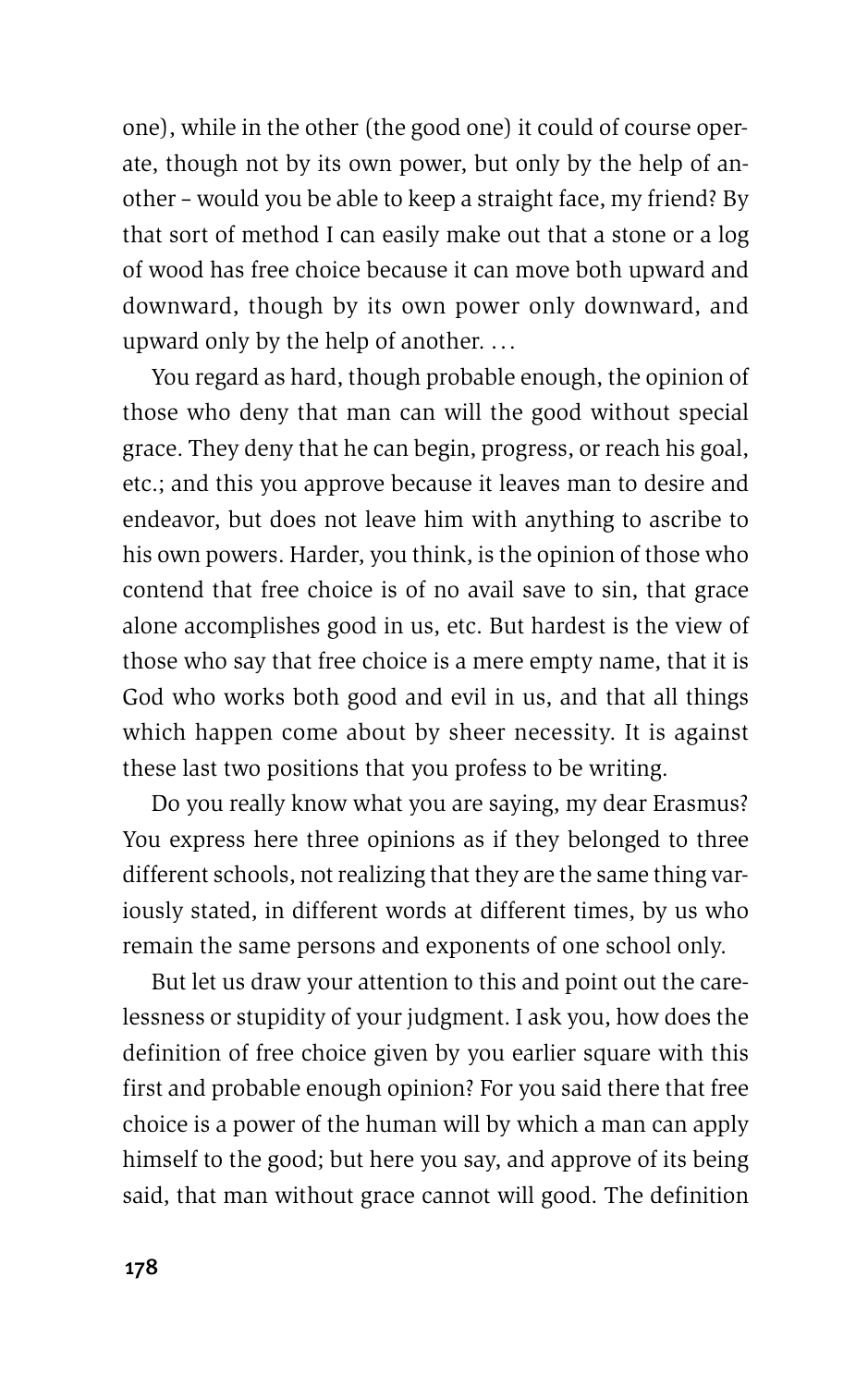asserts what the illustration of it denies, and there is found in your free choice both a Yes and a No, so that you at once both approve and condemn us, and condemn and approve also yourself, in one and the same dogma and article. Or do you think it is not good to apply oneself to the things which pertain to eternal salvation?

That is what your definition attributes to free choice; and yet there is no need of grace if there were so much good in free choice that it could apply itself to the good. Hence the free choice you define is a different thing from the free choice you defend; so now Erasmus, in contrast to the rest of us, has two free choices, and those entirely at variance with each other.

But let us put aside that free choice which the definition has invented, and look at the contrary one which the "opinion" itself implies. You grant that man cannot will good without special grace – for we are not now discussing what the grace of God can do, but what man can do without grace. You grant, then, that free choice cannot will good. This means nothing else but that it cannot apply itself to the things which pertain to eternal salvation, as your definition cheerfully stated it could. Indeed, you say a little before, that the human will since the Fall is so depraved that having lost its liberty, it is obliged to serve sin and cannot bring itself back to any better issue. ... What an exquisitely free choice, which has lost its liberty and is called by Erasmus himself a slave of sin! When Luther said this, nothing more absurd had ever been heard, nothing more mischievous than this paradox could be published, so that even diatribes must be written against him!

The first opinion, then, when compared with itself, is such as to deny that man can will anything good, and yet to maintain that a desire is left to him which nevertheless is not his own.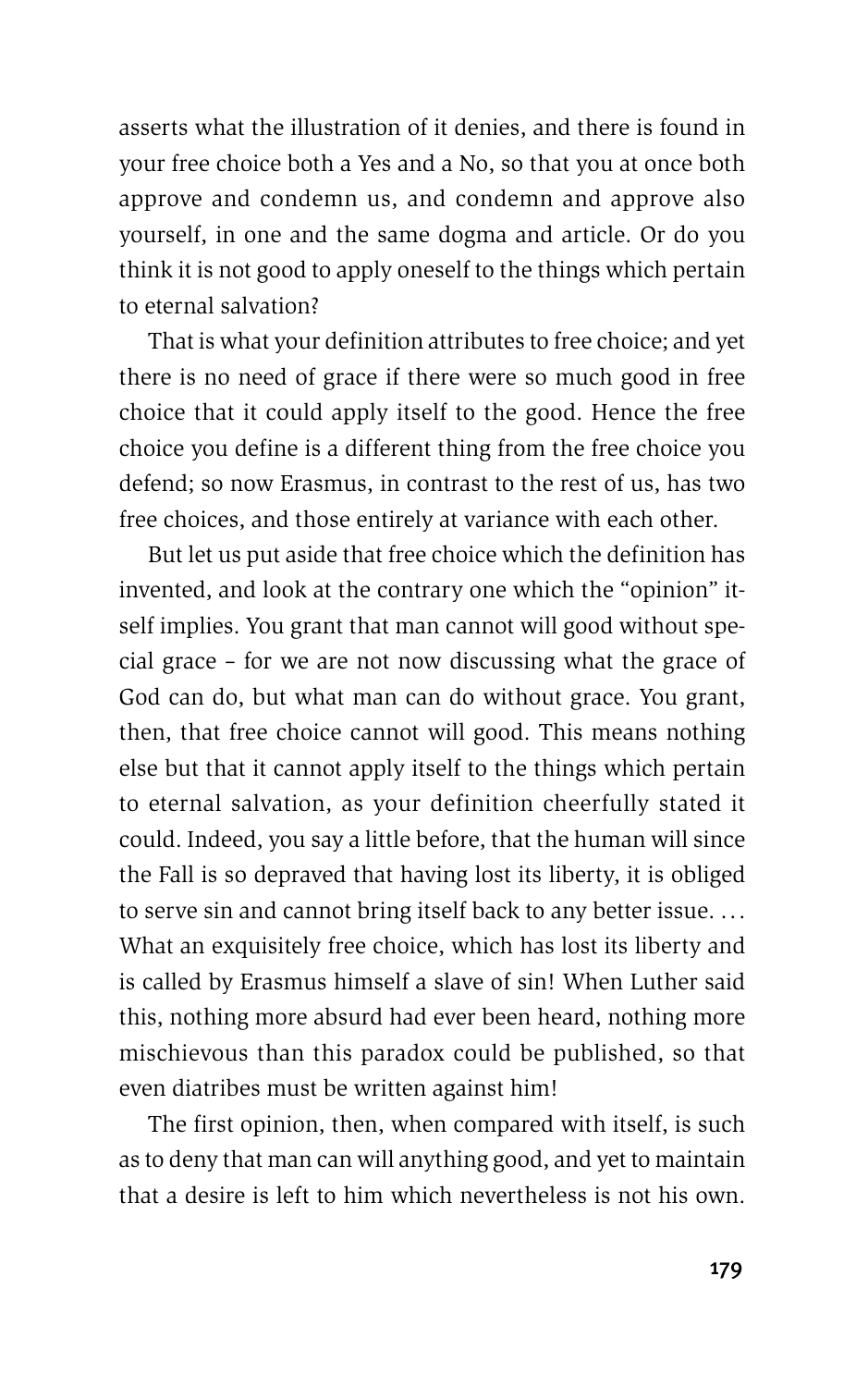Now, let us compare it with the other two. The second is that harder one which holds that free choice avails for nothing but sinning. ...

The third and hardest opinion is that of Wycliffe<sup>7</sup> and Luther, that free choice is an empty name and all that we do comes about by sheer necessity. It is with these two views that Diatribe quarrels. Here I admit that perhaps I am not good enough at Latin or German to have been able to put the fact of the matter plainly into words; but God is my witness that I meant to say nothing else, and to have nothing else understood, by the words of the last two opinions than what is stated in the first opinion. ... For when it has been conceded and agreed that free choice, having lost its liberty, is perforce in bondage to sin and cannot will anything good, I can make no other sense of these words than that free choice is an empty phrase, of which the reality has been lost. Lost liberty, according to my grammar, is no liberty at all, and to give the name of liberty to something that has no liberty, is to employ an empty phrase. If I am wrong here, let anyone put me right who can; if these things are obscure and ambiguous, let anyone who is able shed light on them and settle what they mean. I for my part cannot call lost health, health; and if I ascribed it to a sick person, I do not think I should have ascribed anything but an empty name.

But let us have done with verbal monstrosities. For who can bear this abuse of language by which we both say that man has free choice and at the same time assert that having lost his liberty he is perforce in bondage to sin and can will nothing good?

<sup>14&</sup>lt;sup>th</sup>-century English theologian condemned as a heretic.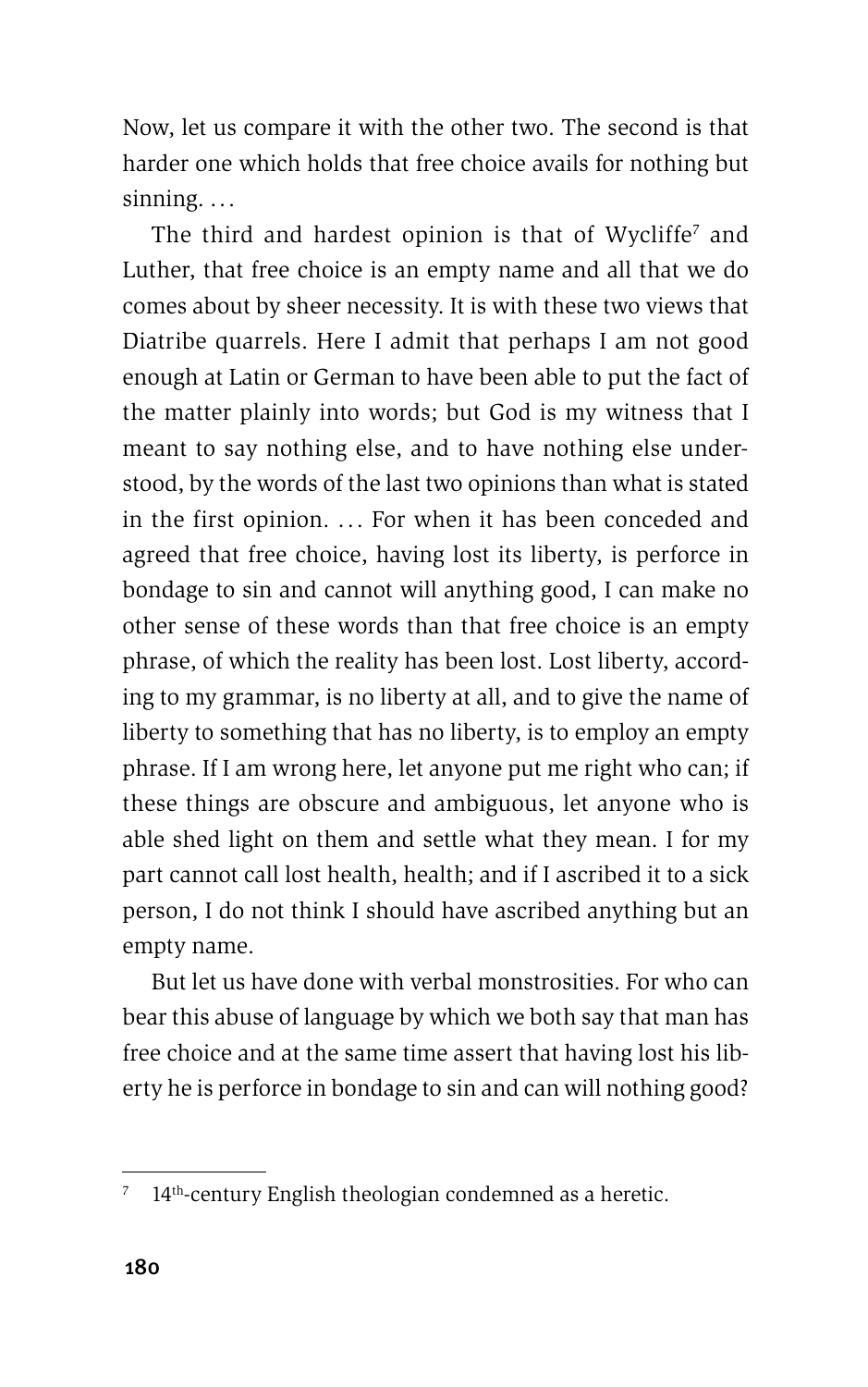These things are contrary to common sense and completely destroy the common use of language. ... For when a man has lost his liberty and is forced to serve sin and cannot will good, what can be more truly inferred about him than that he sins, or wills evil, necessarily? ...

Scripture, however, represents man as one who is not only bound, wretched, captive, sick, and dead (Ephesians 2:1), but in addition to his other miseries is afflicted, through the agency of Satan his prince, with this misery of blindness, so that he believes himself to be free, happy, unfettered, able, well, and alive. For Satan knows that if men were aware of their misery, he would not be able to retain a single one of them in his kingdom, because God could not but at once pity and succour them in their acknowledged and crying wretchedness, seeing he is so highly extolled throughout Scripture as being near to the contrite in heart (Psalms 34:18), as Christ too declares himself according to Isaiah 61:1, to have been sent to preach the gospel to the poor and to bind up the brokenhearted (Luke 4:18). Accordingly, it is Satan's work to prevent men from recognizing their plight and to keep them presuming that they can do everything they are told. But the work of Moses or a lawgiver is the opposite of this, namely, to make man's plight plain to him by means of the law and thus to break and confound him by self–knowledge, so as to prepare him for grace and send him to Christ that he may be saved. They are therefore not absurd but emphatically serious and necessary things that are done by the law. ...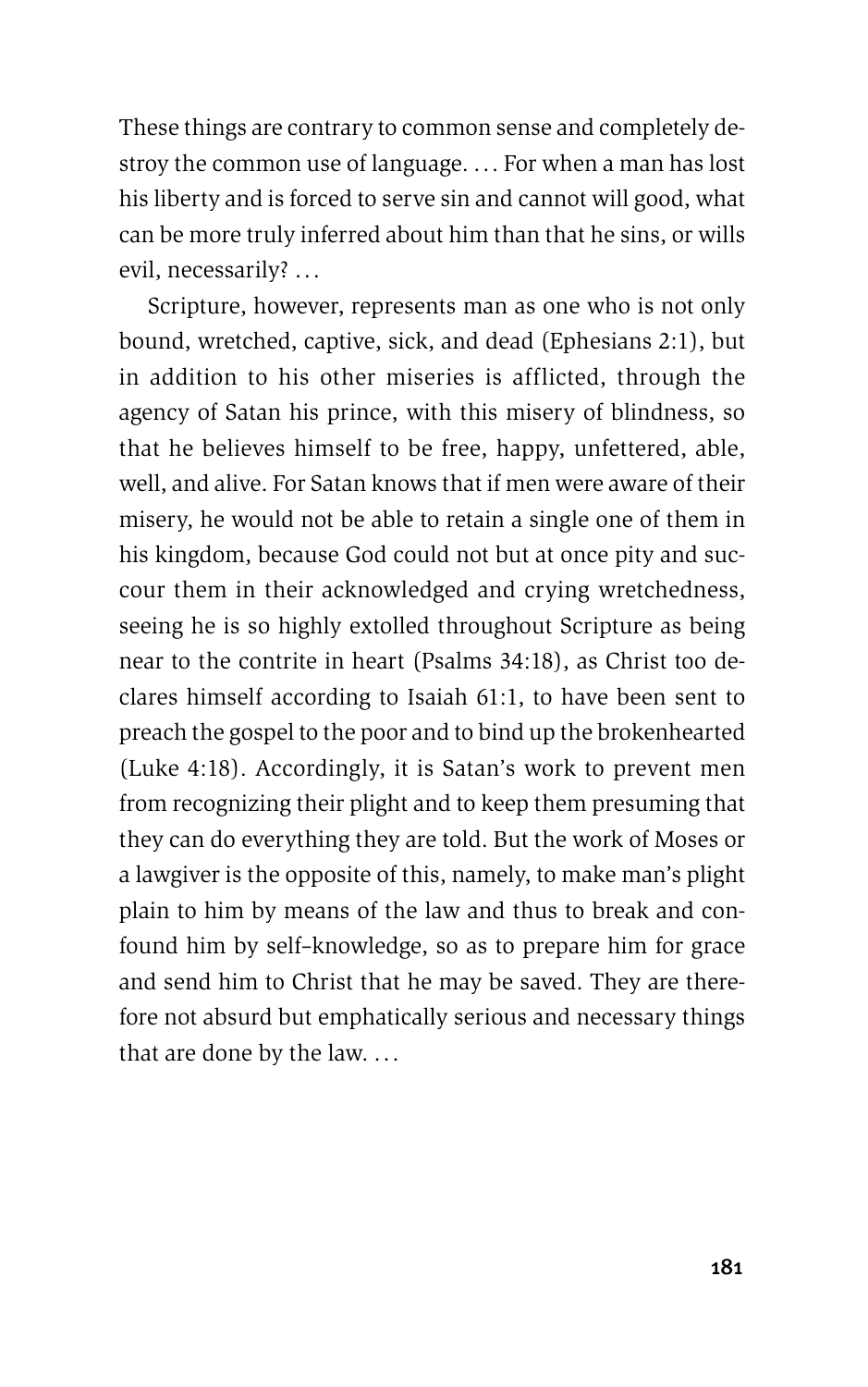### Biblical promises do not prove free will

In his diatribe, Erasmus quotes Ezekiel 33:11 and other passages where God says, "I desire not the death of a sinner, but rather that the sinner may turn and live", claiming that they prove a certain freedom of will. Luther counters this by arguing that in this way Erasmus turns a word of promise into a legal precept. In Luther's interpretation of the Bible, the distinction between law and promise is fundamental. He accuses Erasmus of not recognizing and observing this distinction. For Luther, words of the law are actually intended to convict sinners of their sins and to make them fear. Words of promise have the purpose of comforting the afflicted sinner. According to Luther, neither of these words proves the freedom of the will, but they rather contradict it.

It is an evangelical word and the sweetest comfort in every way for miserable sinners, where Ezekiel (Ezekiel 33:11) says: "I desire not the death of a sinner, but rather that he may turn and live," like Psalm 30:5: "For his anger is but for a moment, and his favor is for a lifetime." Then there is Psalm 69:16: "How sweet is thy mercy, O Lord" and "For I am merciful" (Jeremiah 3:12), and also Christ's saying in Matthew 11:28: "Come unto me, all you who labor, and I will give you rest," and that in Exodus 20:6: "I show mercy to many thousands, to those who love me."

What, indeed, does almost more than half of Holy Scripture contain but sheer promises of grace, in which mercy, life, peace, and salvation are offered by God to men? And what else do words of promise have to say but this: "I desire not the death of a sinner"? Is it not the same thing to say, "I am merciful," as to say, "I am not angry, I do not want to punish, I do not want you to die, I want to pardon, I want to spare"? And if these divine promises were not there to raise up consciences afflicted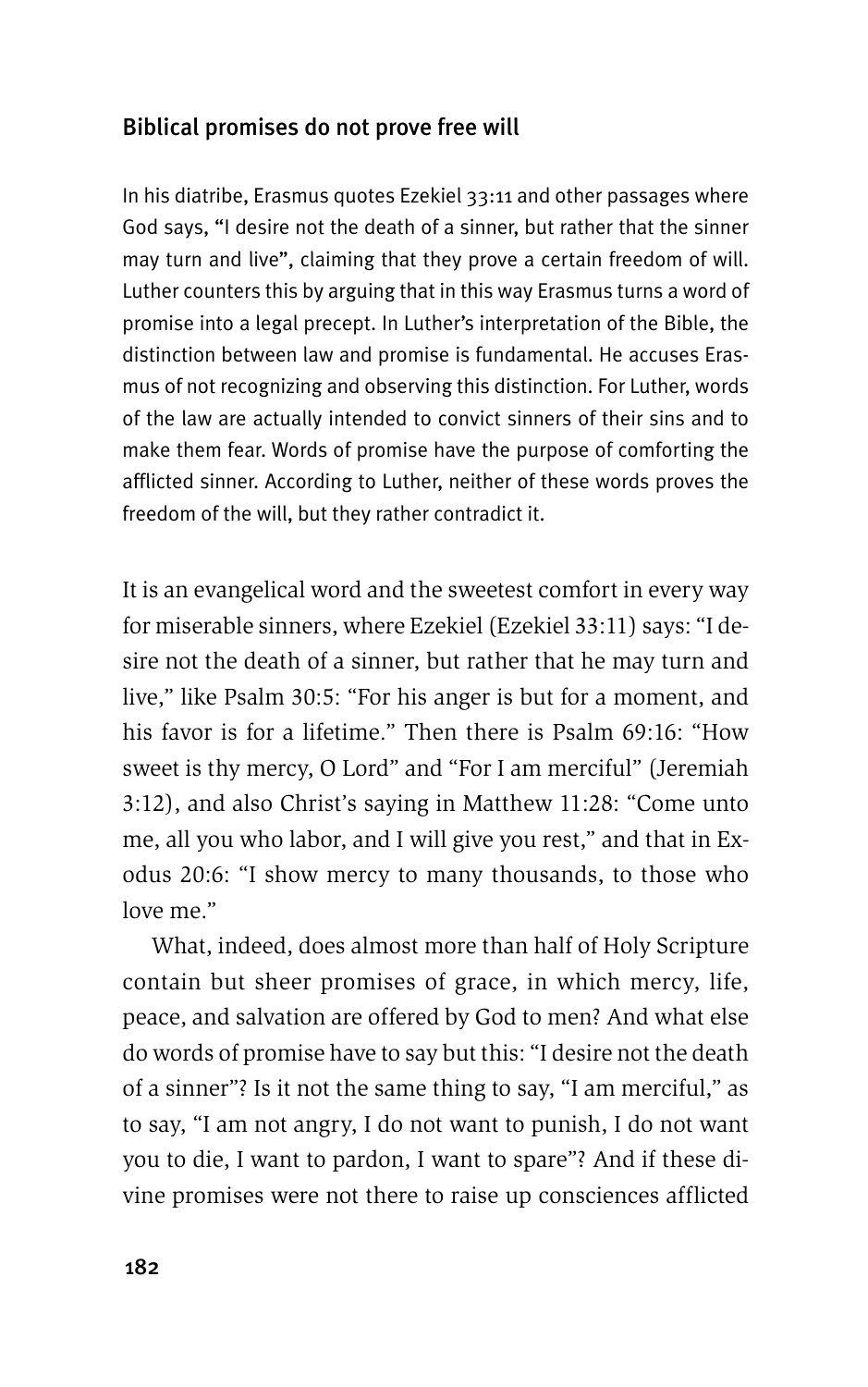with the sense of sin and terrified with the fear of death and judgment, what place would there be for pardon or hope? What sinner would not despair? But just as free choice is not proved by other words of mercy or promise or comfort, so neither is it proved by this one: "I desire not the death of a sinner," etc.

But our Diatribe, again making no distinction between words of law and of promise, takes this verse of Ezekiel as an expression of the law, and expounds it thus: "I desire not the death of a sinner," that is, "I do not want him to sin mortally or become a sinner liable to death, but rather that he may turn from his sin, if he has committed any, and so may live." For if she did not expound it so, it would not serve her purpose at all. But this means completely throwing overboard the loveliest thing in Ezekiel, "I desire not death." If that is how in our blindness we wish to read and understand the Scriptures, what wonder is it if they are obscure and ambiguous? For he does not say, "I desire not the sin of a man," but, "I desire not the death of a sinner," plainly showing that he is speaking of the penalty of sin, which the sinner experiences for his sin, namely, the fear of death. And he lifts up and comforts the sinner from his affliction and despair, so as not to quench the smoking flax and break the bruised reed (Isaiah 42:3), but to give hope of pardon and salvation, so that he may rather be converted (by turning to salvation from the penalty of death) and live, that is, be at peace and happy with an untroubled conscience. For this also must be observed, that just as the voice of the law is not raised except over those who do not feel or acknowledge their sin, as Paul says in Romans 3:20: "Through the law comes knowledge of sin," so the word of grace does not come except to those who feel their sin and are troubled and tempted to despair. Thus in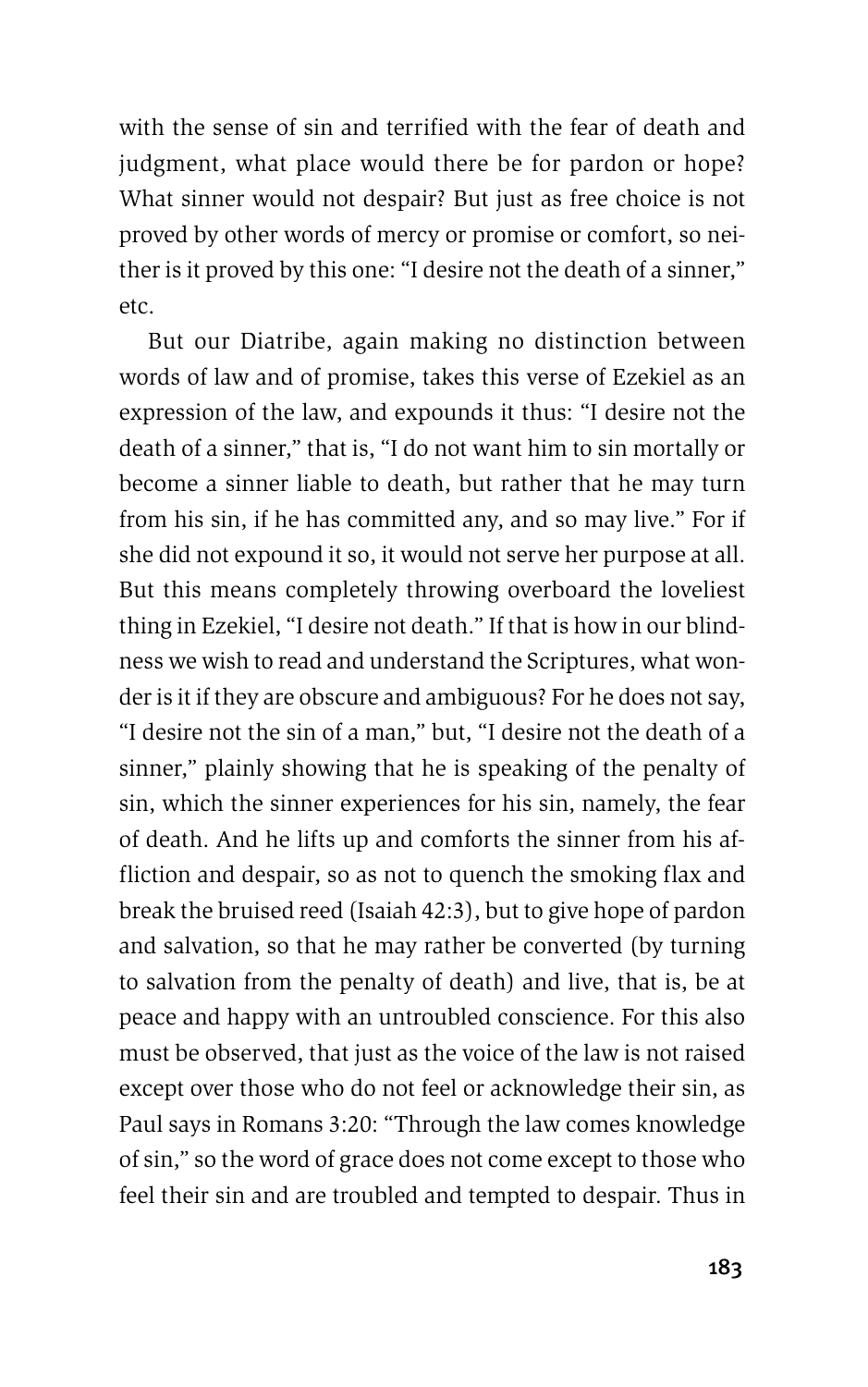all expressions of the law you see that sin is revealed, inasmuch as we are shown what we ought to do, just as you see in all the words of promise, on the other hand, that the evil is indicated under which sinners, or those who are to be lifted up, are laboring. Here, for instance, "I desire not the death of a sinner" explicitly names death and the sinner, that is, the evil that is felt as well as the person who feels it. But in the words "Love God with all your heart," (Matthew 22:37) we are shown the good we ought to do, not the evil we feel, in order that we may recognize how unable we are to do that good.

Hence nothing could have been more inappropriately quoted in support of free choice than this passage of Ezekiel, which actually stands in the strongest opposition to free choice. For here we are shown what free choice is like, and what it can do about sin when sin is recognized, or about its own conversion to God; that is to say, nothing but fall into a worse state and add despair and impenitence to its sins, if God did not quickly come to its aid and call it back and raise it up by a word of promise. For God's solicitude in promising grace to recall and restore the sinner is a sufficiently strong and reliable argument that free choice by itself cannot but go from bad to worse and (as Scripture says) fall down into hell (Proverbs 5:5), unless you credit God with such levity as to pour out words of promise in profusion for the mere pleasure of talking, and not because they are in any way necessary for our salvation. So you can see that not only all the words of the law stand against free choice, but also all the words of promise utterly refute it; which means that Scripture in its entirety stands opposed to it. This word, therefore, "I desire not the death of a sinner," has as you see no other object than the preaching and offering of divine mercy throughout the world, a mercy that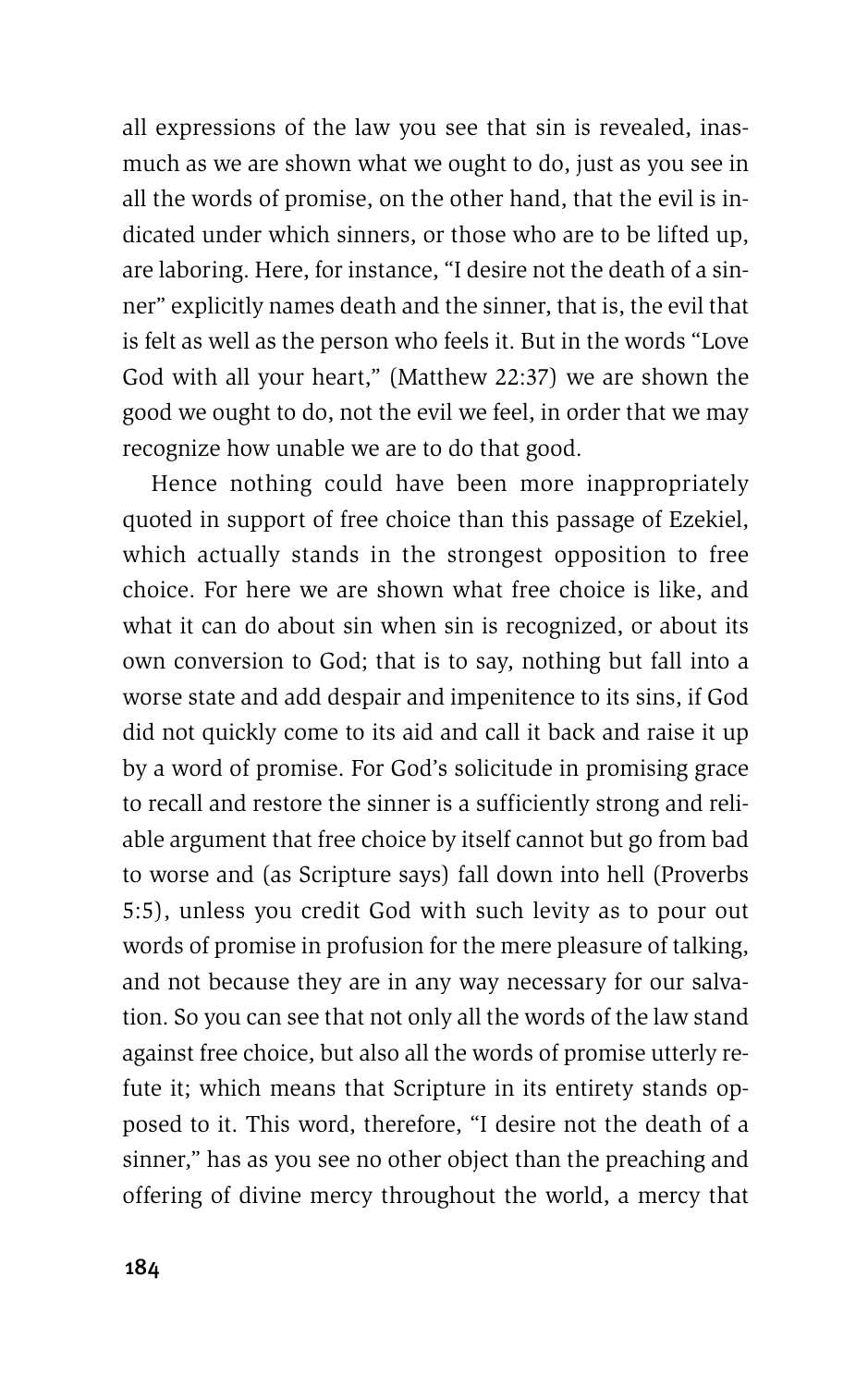only the afflicted and those tormented by the fear of death receive with joy and gratitude, because in them the law has already fulfilled its office and brought the knowledge of sin. Those, however, who have not yet experienced the office of the law, and neither recognize sin nor feel death, have no use for the mercy promised by that word.

#### Ignore the hidden God, regard the revealed God

Now Luther, like Erasmus in his diatribe, is confronted with the question of God. If a human has no free will, does that mean that it is not the sinner who is responsible for the death caused by sins, but ultimately God himself? Then how can God lament the death of the sinner, although he himself brings it about? Does it not follow from God's lamentation over the death of sinners that they themselves, not God, are responsible for their death? That means that sinners have a free will, but do not use it to save themselves from death. While this provides Erasmus with further arguments to support his claim for the freedom of the will, Luther differentiates between God and God – between the God who is openly revealed in the Word and desires the salvation of all human beings, and the God who is high above us, hidden from us, ordaining all things in a way that is beyond our comprehension. Luther puts it succinctly: "Things above us are no business of ours." His motto is: pay attention to God revealed in the preaching of the Word, look to his mercy and do not seek to understand his inscrutable plan.

But why some are touched by the law and others are not, so that the former accept and the latter despise the offered grace, is another question and one not dealt with by Ezekiel in this passage. For he is here speaking of the preached and offered mercy of God, not of that hidden and awful will of God whereby he ordains by his own counsel which and what sort of persons he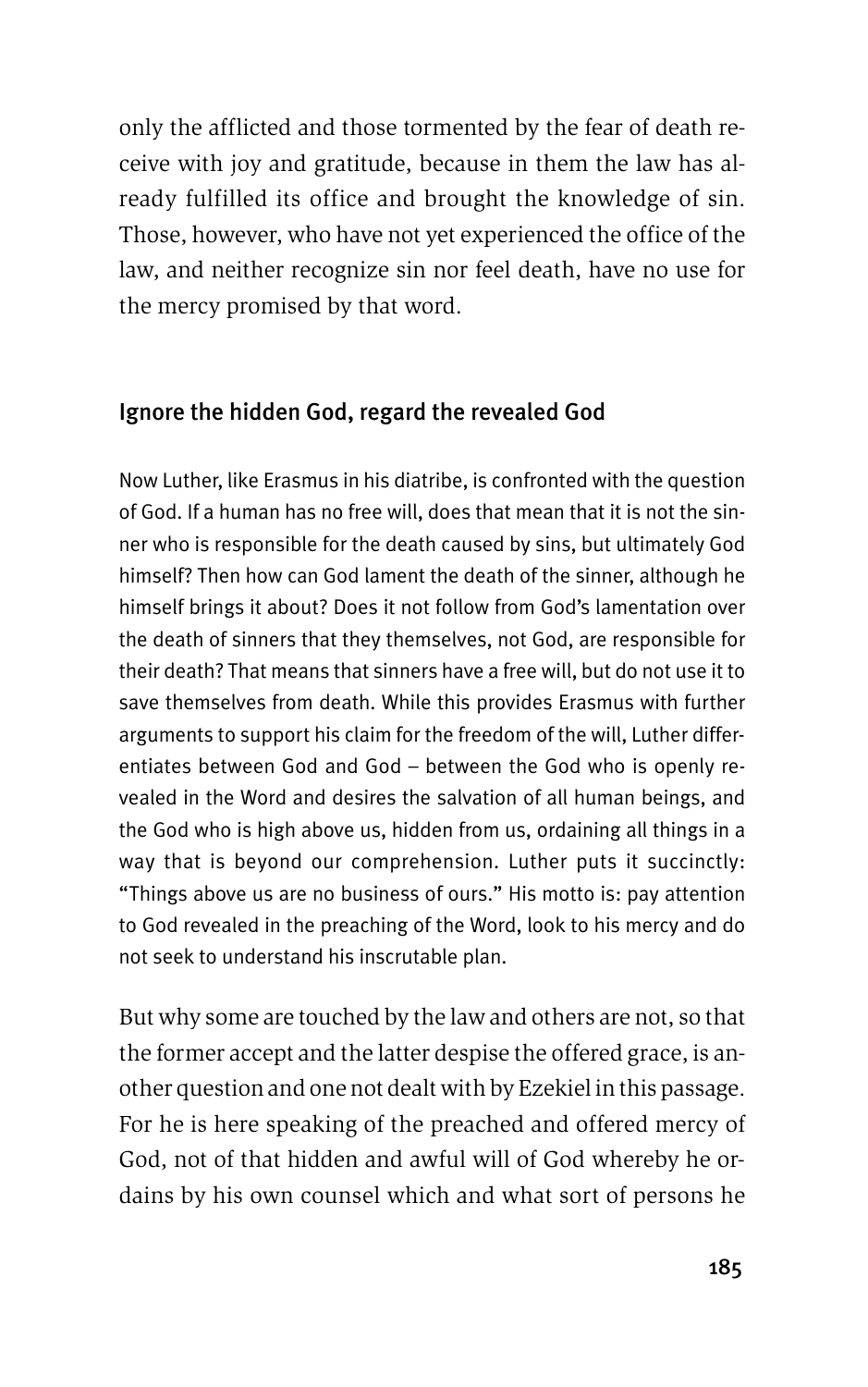wills to be recipients and partakers of his preached and offered mercy. This will is not to be inquired into, but reverently adored, as by far the most awe–inspiring secret of the Divine Majesty, reserved for himself alone and forbidden to us

When now Diatribe pertly asks, "Does the good Lord deplore the death of his people, which he himself works in them?" – for this really does seem absurd – we reply, as we have already said, that we have to argue in one way about God or the will of God as preached, revealed, offered, and worshiped, and in another way about God as he is not preached, not revealed, not offered, not worshiped. To the extent, therefore, that God hides himself and wills to be unknown to us, it is no business of ours. For here the saying truly applies, "Things above us are no business of ours." And lest anyone should think this is a distinction of my own, I am following Paul, who writes to the Thessalonians concerning Antichrist that he will exalt himself above every God that is preached and worshiped (2 Thessalonians 2:4). This plainly shows that someone can be exalted above God as he is preached and worshiped, that is, above the word and rite through which God is known to us and has dealings with us; but above God as he is not worshiped and not preached, but as he is in his own nature and majesty, nothing can be exalted, but all things are under his mighty hand. God must therefore be left to himself in his own majesty, for in this regard we have nothing to do with him, nor has he willed that we should have anything to do with him. But we have something to do with him insofar as he is clothed and set forth in his Word, through which he offers himself to us and which is the beauty and glory with which the psalmist celebrates him as being clothed (Psalm 21:5). In this regard we say, the good God does not deplore the death of his people which he works in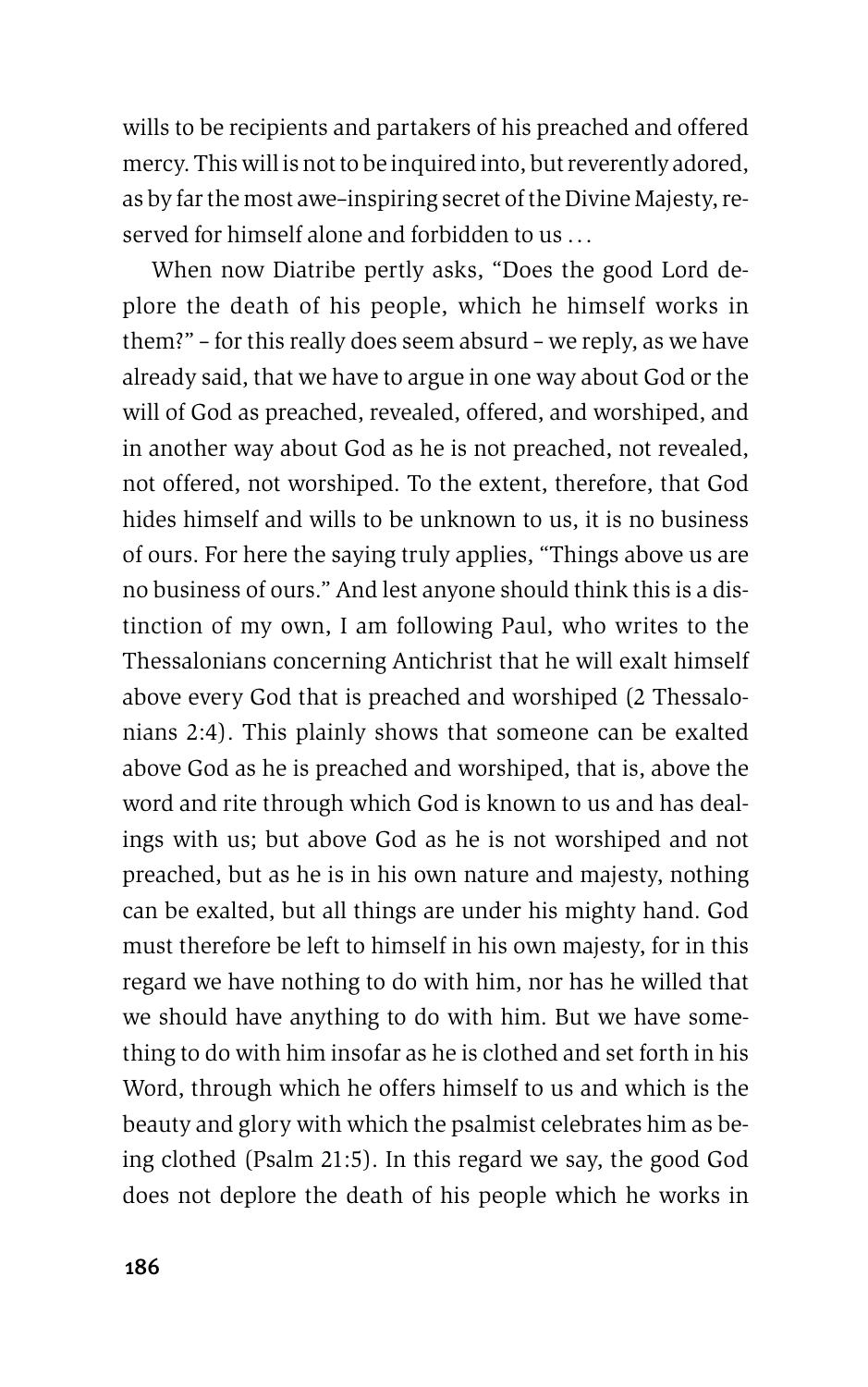them, but he deplores the death which he finds in his people and desires to remove from them. For it is this that God as he is preached is concerned with, namely, that sin and death should be taken away and we should be saved. For "he sent his word and healed them" (Psalm 107:20). But God hidden in his majesty neither deplores nor takes away death, but works life, death, and all in all (1 Corinthians 12:6). For there he has not bound himself by his word, but has kept himself free over all things.

Diatribe, however, deceives herself in her ignorance by not making any distinction between God preached and God hidden, that is, between the Word of God and God himself. God does many things that he does not disclose to us in his word; he also wills many things which he does not disclose himself as willing in his word. Thus he does not will the death of a sinner, according to his word; but he wills it according to that inscrutable will of his. It is our business, however, to pay attention to the word and leave that inscrutable will alone, for we must be guided by the word and not by that inscrutable will. After all, who can direct himself by a will completely inscrutable and unknowable? It is enough to know simply that there is a certain inscrutable will in God, and as to what, why, and how far it wills, that is something we have no right whatever to inquire into, hanker after, care about, or meddle with, but only to fear and adore. It is therefore right to say, "If God does not desire our death, the fact that we perish must be imputed to our own will." It is right, I mean, if you speak of God as preached; for he wills all men to be saved (1 Timothy 2:4), seeing he comes with the word of salvation to all, and the fault is in the will that does not admit him, as he says in Matthew 23:37: "How often would I have gathered your children, and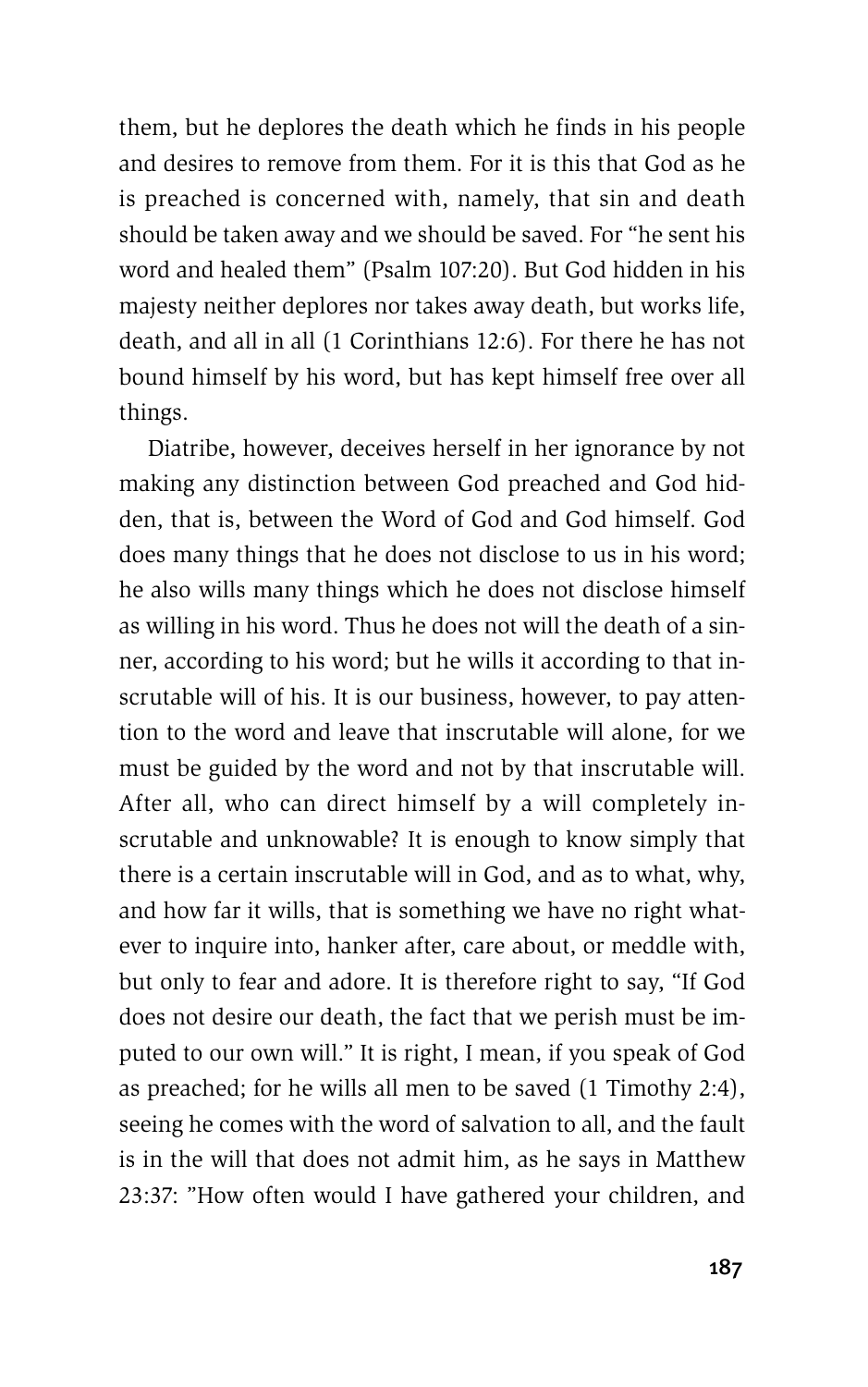you would not!" But why that majesty of his does not remove or change this defect of our will in all men, since it is not in man's power to do so, or why he imputes this defect to man, when man cannot help having it, we have no right to inquire; and though you may do a lot of inquiring, you will never find out. It is as Paul says in Romans 9:20: "Who are you, to answer back to God?" ...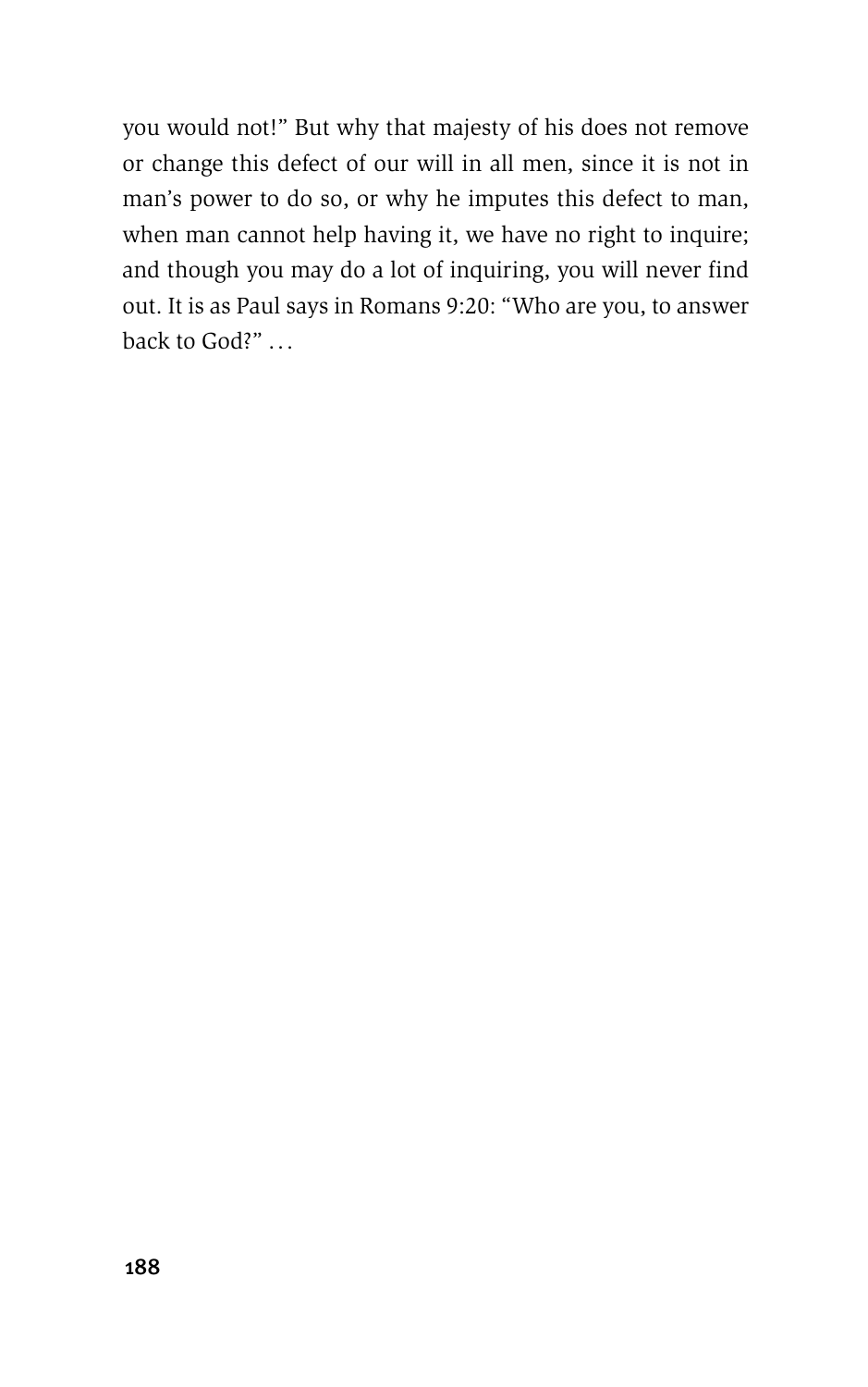## The presence of Christ in bread and wine

A second controversy which broke out in the mid–1520s had even more far–reaching consequences than Luther's dispute with Erasmus over the question of the freedom of the human will. Luther and the Zurich Reformer Ulrich Zwingli disagreed in their understanding of the Lord's Supper. While Luther, together with the medieval and Roman Church, maintained that bread was the body of Christ in this sacrament, and only rejected the doctrine of transubstantiation, i.e. the rational explanation of the mystery, Zwingli understood bread to be a symbol of the body of Christ. In the words of institution "This is my body", Jesus had meant "This signifies ...", "This is a symbol of my body". Luther vigorously contradicted Zwingli, deeming him to be a "Schwärmer" ("fanatic") and a spiritualist, who did not properly accept the written word of the Bible. In 1526 and several other times, he wrote pamphlets "Against the Fanatics". Zwingli's followers struck back and polemicized against Luther and his supporters, accusing them, like the medieval Arabic–Islamic philosopher Averroes, of wanting to eat God.

Martin Luther, Sermon von dem Sakrament des Leibes und Blutes Christi, wider die Schwarmgeister (1526): WA 19, pp. 482–523. Translation: LW, Vol. 36, pp. 329–361.

In this sacrament there are two things that should be known and proclaimed. First, what one should believe. In Latin this is called the *objectum fidei*, that is, the work or thing in which one believes, or to which one is to adhere. Second, the faith itself, or the use which one should properly make of that in which he believes. The first lies outside the heart and is presented to our eyes externally, namely, the sacrament itself, concerning which we believe that Christ's body and blood are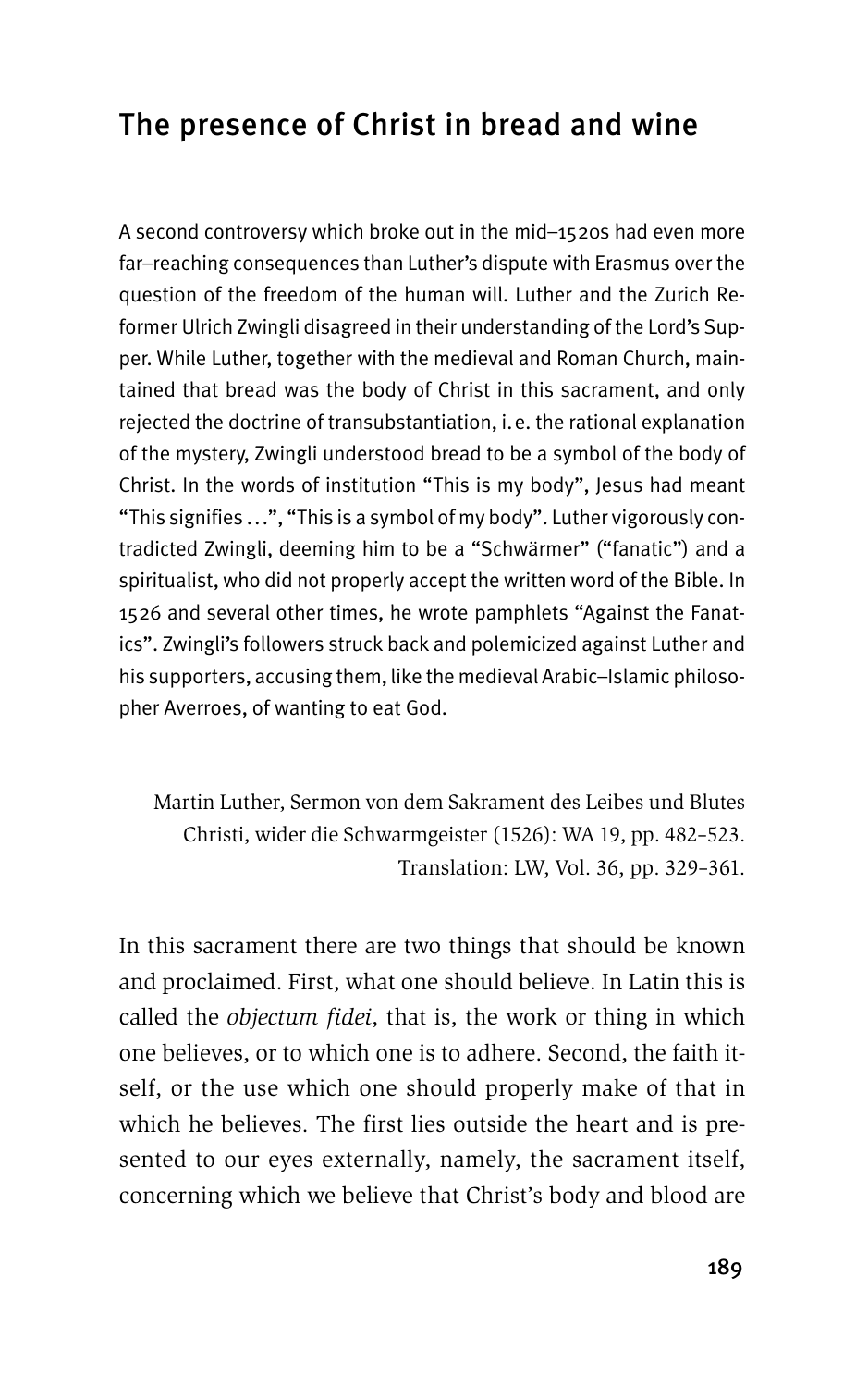truly present in the bread and wine. The second is internal, within the heart, and cannot be externalized. It consists in the attitude which the heart should have toward the external sacrament. Up to now I have not preached very much about the first part, but have treated only the second, which is also the best part. But because the first part is now being assailed by many, and the preachers, even those who are considered the best, are splitting up into factions over the matter, so that in foreign lands a large number are already pouncing upon it and maintaining that Christ's body and blood are not present in the bread and wine, the times demand that I say something on this subject also.

At the outset I will say this, however: if anyone is thought to be engulfed in such an error, I would earnestly advise him to abstain from the sacrament until he emerges from his error and becomes strong in the faith. For we have before us the clear text and the plain words of Christ: "Take, eat; this is my body, which is given for you. Drink of it, all of you, this is my blood, which is poured out for you. Do this in remembrance of me" (Matthew 26:26–28; Mark 14:22–24; Luke 22:19–20). These are the words on which we take our stand. They are so simply and clearly stated that even they, our adversaries, must confess that it is difficult to interpret them otherwise. Yet they pass these clear words by and follow their own thoughts, making darkness for themselves in the midst of the bright light.

If anyone wishes to pursue a true course and not come to grief, let him beware of the clever idea, inspired by the devil in this matter everywhere, that he may suck the egg dry and leave us the shell, that is, remove the body and blood of Christ from the bread and wine, so that it remains no more than mere bread, such as the baker bakes. In accordance with this clever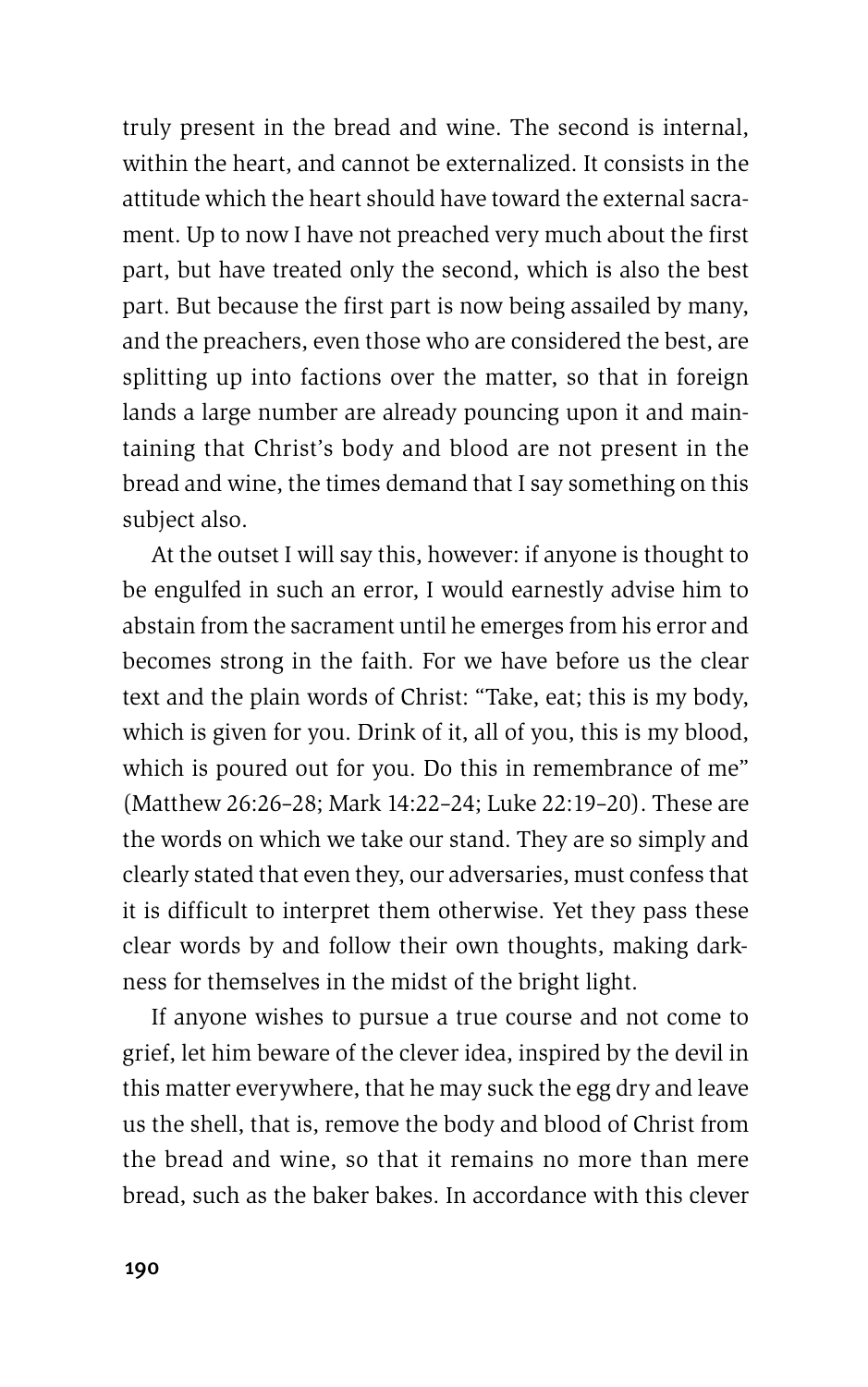idea our opponents mock us at their pleasure, charging that we are eaters of flesh and drinkers of blood and that we worship a baked God. In former times that desperate renegade, Averroes ... similarly mocked and slandered the faithful, maintaining that there is no people on earth more despicable than the Christians, because they devour their own God, which no other people had ever done. Was this not an exquisitely clever saying? Such are the tricks which the devil is playing against us nowadays everywhere.

Now God is the sort of person who likes to do what is foolish and useless in the eyes of the world, as Paul says in 1 Corinthians 1:23: "We preach Christ crucified, a stumbling block to the Jews and folly to the Gentiles." And again: "For since, in the wisdom of God, the world did not know God through wisdom, it pleased God through the folly of what we preach to save those who believe in him" (1 Corinthians 1:21). Well then, if anyone does not believe this, let him believe accordingly that it is mere bread, or a batch of bread. Anyone who has failed to grasp the faith may thenceforth believe whatever he likes, it makes no difference. Just as when someone is on the point of drowning, whether he drowns in a brook or in the middle of a stream, he is drowned just the same. So I say of these fanatics: if they let go of the word, let them believe whatever they like and squabble as long as they like. It has already happened that six or seven sects have arisen over the sacrament, but all of them under the delusion that Christ's flesh and blood are not present.

This comes about, I maintain, because in the first place they have not adhered to the words, and then because they have followed their own thoughts and have seen that if Christ were present in the bread and wine and were distributed so widely ev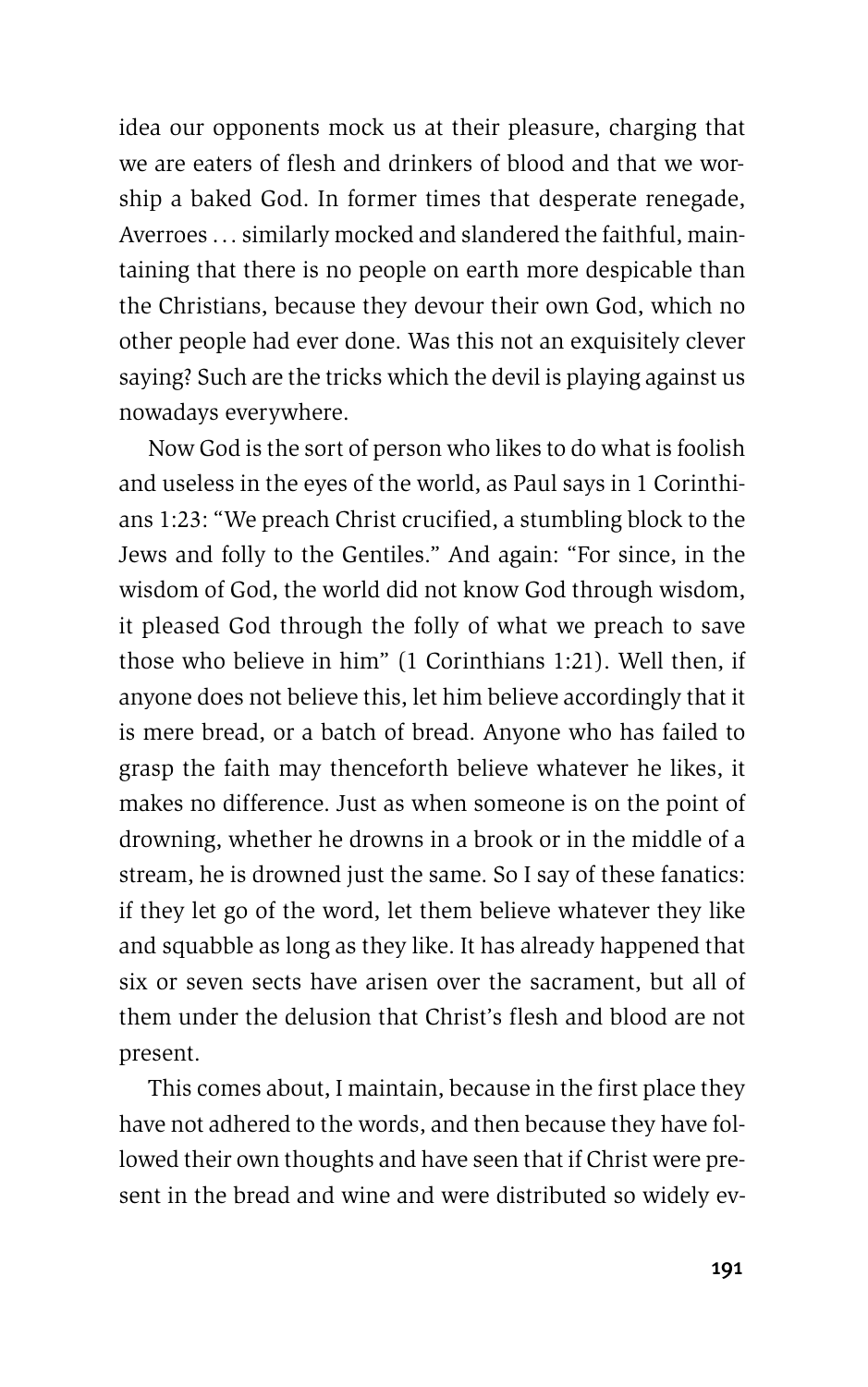erywhere and if each person were to eat this Christ, that would be an awkward situation. This has been their first thought. Hence they have a colored glass before their eyes, and therefore the words must mean what they think. This is what all factious spirits do: they first concoct an opinion. If it pleases them, they then attempt to force the Scriptures to agree with it. But whoever derives the right faith from the words will believe like this: Whether Christ enters into the bread or the cup or into whatever he will, God grant that as long as I have the words, I will not seek or speculate any further; what he says, I will keep. Thus the believer envelops himself in the Word, will not let himself be turned aside from it, and is also thereby sustained.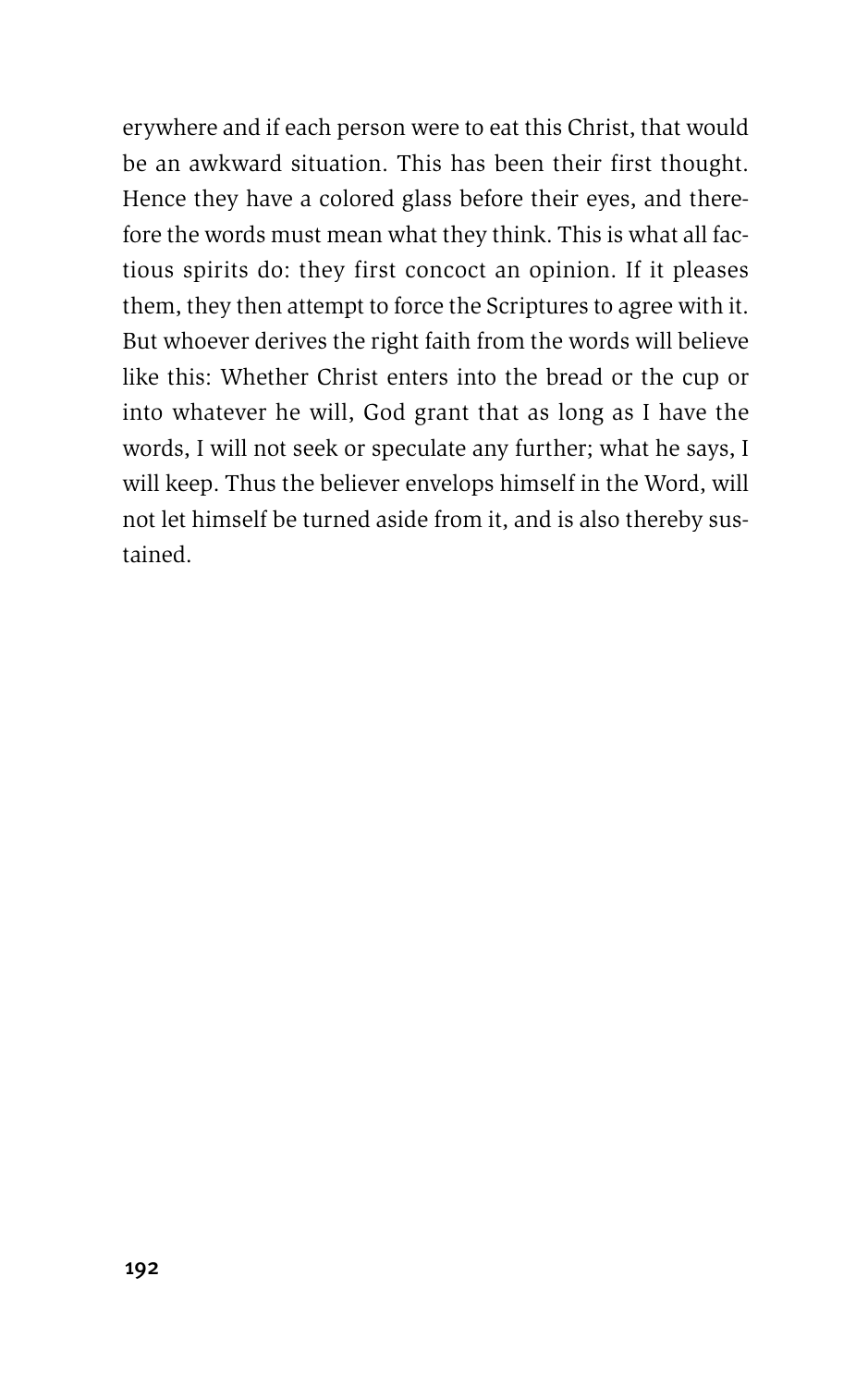## "On Secular Authority"

One of Luther's topics which leads to controversy is his teaching on authority. In his time, Luther faced the challenge of establishing the necessity of authorities and the Christian's duty to obey them. The reason was that some of his Protestant contemporaries drew the conclusion from his theology that whoever is truly pious has no further need of authorities. On the contrary, Luther stressed that one should be obedient to authority. And in later times, when the social and political conditions had fundamentally changed, it was particularly those churches which adhered to Luther's opinions that advocated strict obedience to authority. It has therefore repeatedly been suggested that Luther's doctrine concerning authority was partly to blame for the fact that the Protestant churches largely failed during the National Socialist era.

However, in studying Luther's texts, one can discover that he was also extremely critical of the authorities. His severe judgment of the worldly rulers was only exceeded by his criticism of the pope. Luther considers authorities to be necessary to restrain the evil in the world. But Luther believes that the authorities should not interfere in religious affairs, especially in matters of conscience. They are not even responsible for driving out false doctrine and heretics. Thus, in 1523, Luther adopted a somewhat different position to that of his address to the nobility three years beforehand. The reason that Luther wrote a new treatise "On Secular Authority" was that in various Catholic areas, including Bavaria and Brandenburg, the authorities had ordered Luther's Bible translation to be confiscated. Luther limits the scope of the authorities and also outlines the way rulers should exercise government if they truly see themselves as Christians.

Every authority is entitled to employ power for law enforcement – the sword, as Luther puts it. But how does that fit in with Jesus' Sermon on the Mount? Luther rejects the traditional doctrine of the Church, which said that the Sermon on the Mount was not a commandment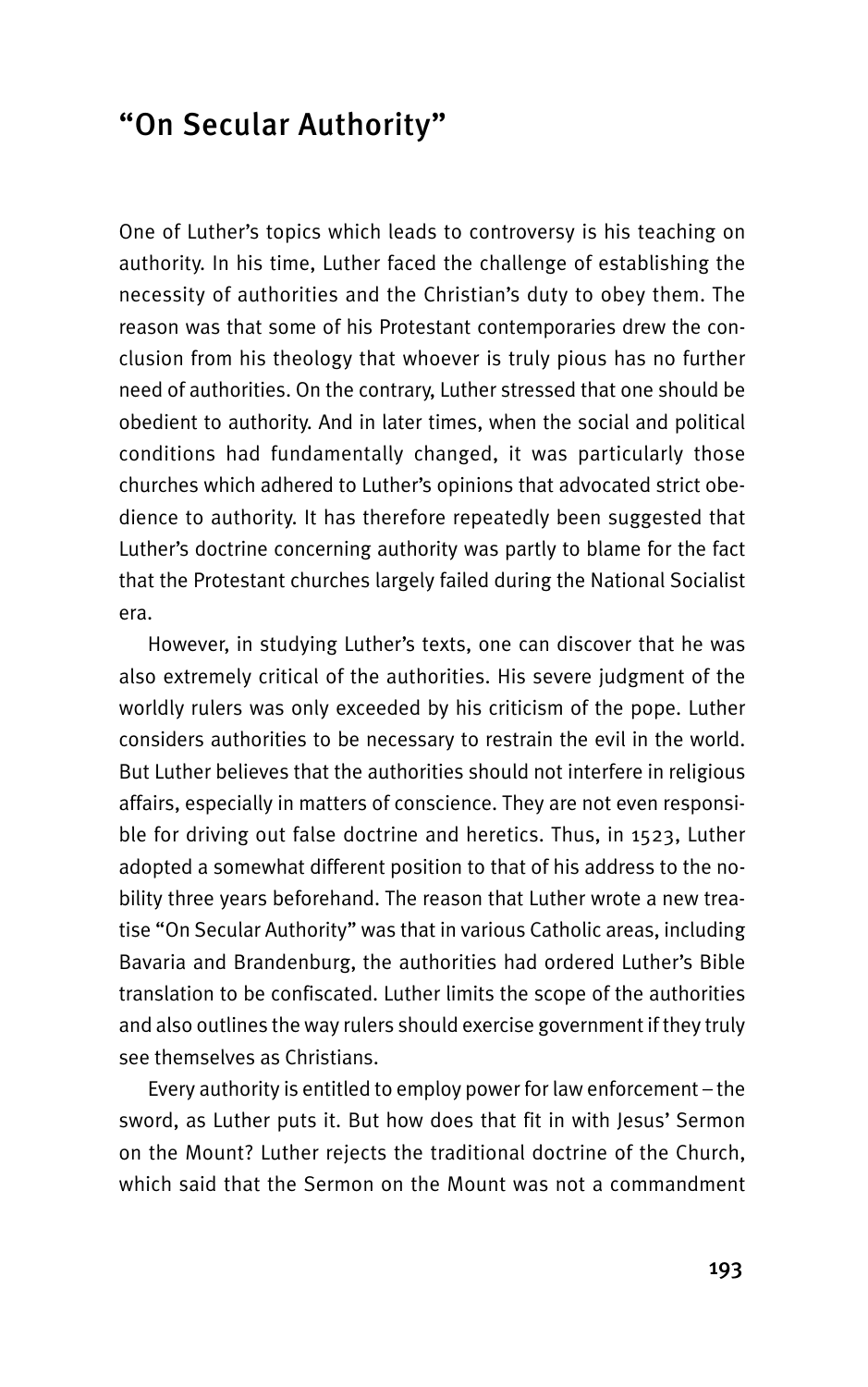for all Christians, but was only valid as divine advice or a recommendation for Christians living an especially perfect life, such as clergy and monks. They were indeed not supposed to take up arms. Luther refuted this interpretation of the Sermon on the Mount by the "sophists", Luther's scornful name for traditional theologians. He developed his doctrine of the two kingdoms instead. A Christian lives on the one hand in the kingdom of Christ, on the other hand in the kingdom of the earthly world. The Sermon on the Mount is valid in the kingdom of Christ, but not in the kingdom of the world, not in society, politics or international relations. This means that a Christian renounces violence and revenge for himself and among Christians, but at the same time he is ready to use violence to protect his neighbor and to ward off evil. This so–called "two kingdoms doctrine" of Luther remains the subject of extremely controversial discussion even today.

> Martin Luther: Von weltlicher Obrigkeit, wie weit man ihr Gehorsam schuldig sei (1523): WA 11, pp. 229-281. Translation: AL, Vol. 5, pp. 88–122.

Some time ago I addressed a little book to the German nobility, setting forth their Christian office and function. But how they responded to it is only too evident. I must therefore change my tactics and this time prescribe to them what they should omit and not do. I expect, however, that they will conform to this new effort exactly as they did to the first, and that they will remain princes and never become Christians. For God the Almighty has made our rulers mad; they actually think they can do – and order their subjects to do – whatever they please. And the subjects make the mistake of believing that they in turn are bound to obey their rulers in everything. It has gone so far that the rulers have begun ordering the people to get rid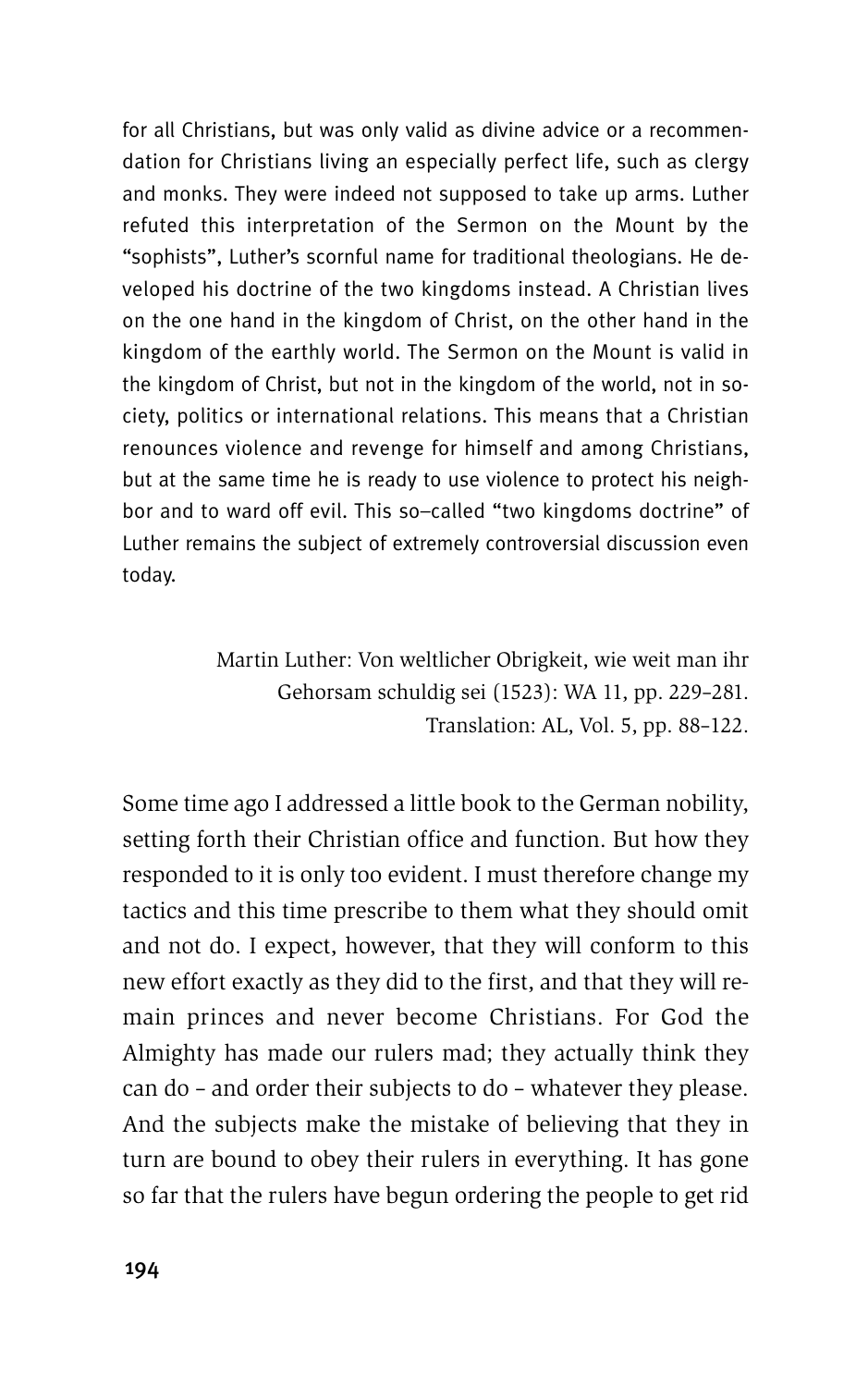of certain books, and to believe and conform to what the rulers prescribe. They are thereby presumptuously setting themselves in God's place, lording it over men's consciences and faith, and testing the patience of the Holy Spirit with their foolish notions. Nevertheless, they let it be known that they are not to be contradicted, and are still to be called gracious lords.

They issue public proclamations, and say that this is the emperor's command and that they want to be obedient Christian princes, just as if they really meant it and no one noticed the scoundrel behind the mask. If the emperor were to take a castle or a city from them or command some other injustice, we should then see how quickly they would find themselves obliged to resist the emperor and disobey him. But when it comes to fleecing the poor or exercising their arbitrary will on the word of God, it becomes a matter of "obedience to the imperial command." Such people were formerly called scoundrels; now they have to be called obedient Christian princes. Still, they will not permit anyone to appear before them for a hearing or to defend himself, no matter how humbly he may petition. If the emperor or anyone else were to treat them this way, they would regard it as quite intolerable. Such are the princes who today rule the Empire in the German lands. This is also why things must be going so well in all the lands, as we see.

Because the raging of such fools tends toward the suppression of the Christian faith, the denying of the divine word, and the blaspheming of the Divine Majesty, I can and will no longer just look at my ungracious lords and angry nobles; I must resist them, at least with words. And since I have not been in terror of their idol, the pope, who threatens to deprive me of soul and of heaven, I must show that I am not in terror of his lackeys and windbags, who threaten to deprive me of body and of earth.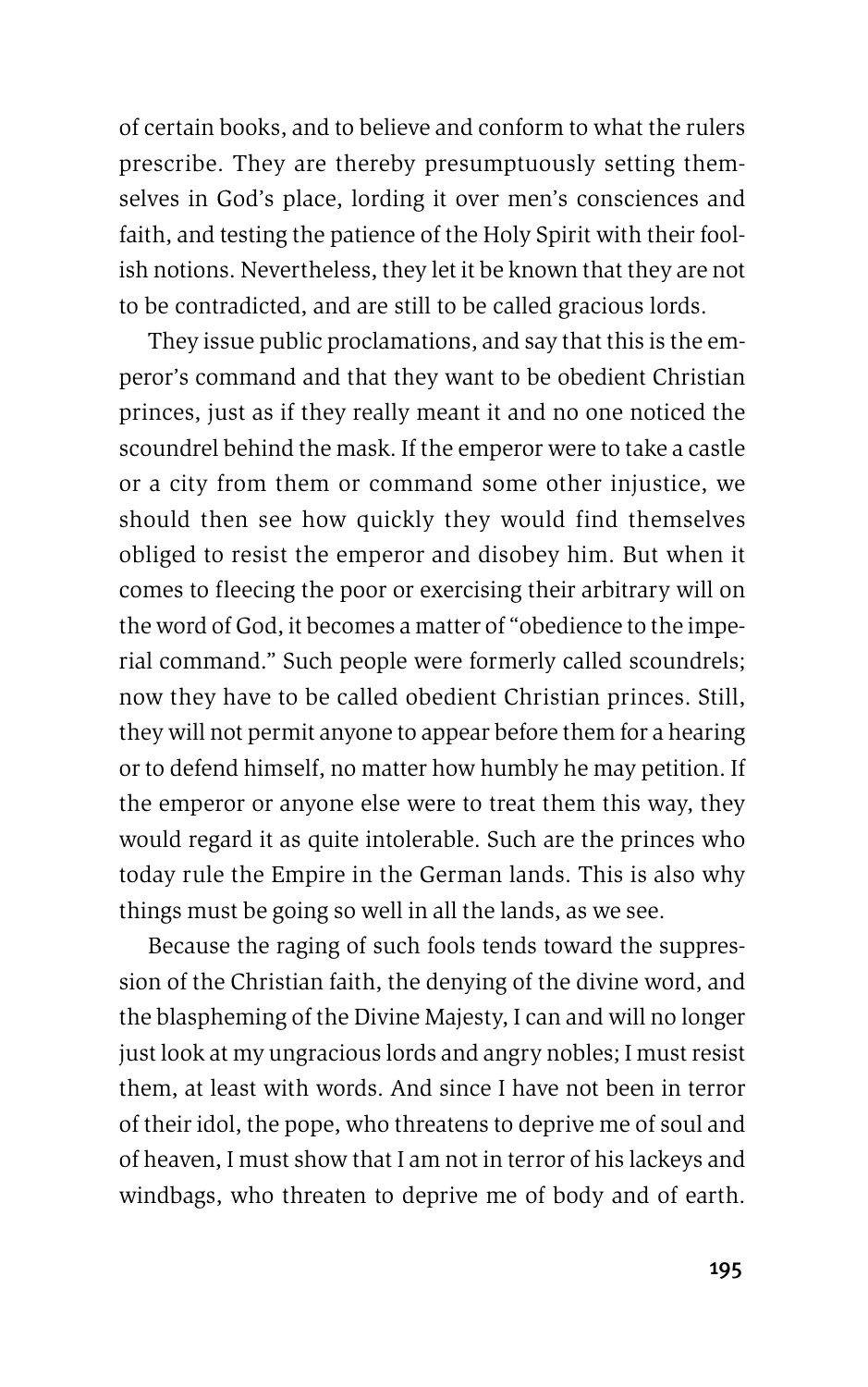God grant that they may have to rage until the gray cloaks perish, and help us that we may not die of their threats. Amen.

#### Authorities are necessary

First, we must properly justify the secular law and sword, so no one will doubt that it is in the world by God's will and ordinance. The passages that justify it are the following: Romans 13:1–2: "Let every soul be subject to authority and government, for there is no authority except from God; the authority that everywhere exists has been ordained by God. Whoever resists that authority resists God's ordinance, and he who resists God's ordinance will incur condemnation." Again, in 1 Peter 2:13–14, "Be subject to every kind of human ordinance, whether it be to the king as supreme, or to governors, as those who have been sent by him to punish the wicked and to praise the good."

This same law of the secular sword has existed from the beginning of the world. For when Cain slew his brother Abel, he was in such great terror of being killed in turn that God placed a special prohibition on it and suspended the sword for his sake, so that no one was to slay him (Genesis 4:14–15). He would not have had this fear if he had not seen and heard from Adam that murderers are to be slain. Moreover, after the Flood, God reestablished and confirmed this in unmistakable terms when he said in Genesis 9:6, "Whoever sheds human blood, by human hands shall that person's blood be shed." This cannot be understood as a plague or punishment of God upon murderers, for many murderers remain alive because of penance or pardon and eventually die by means other than the sword. Rather, it is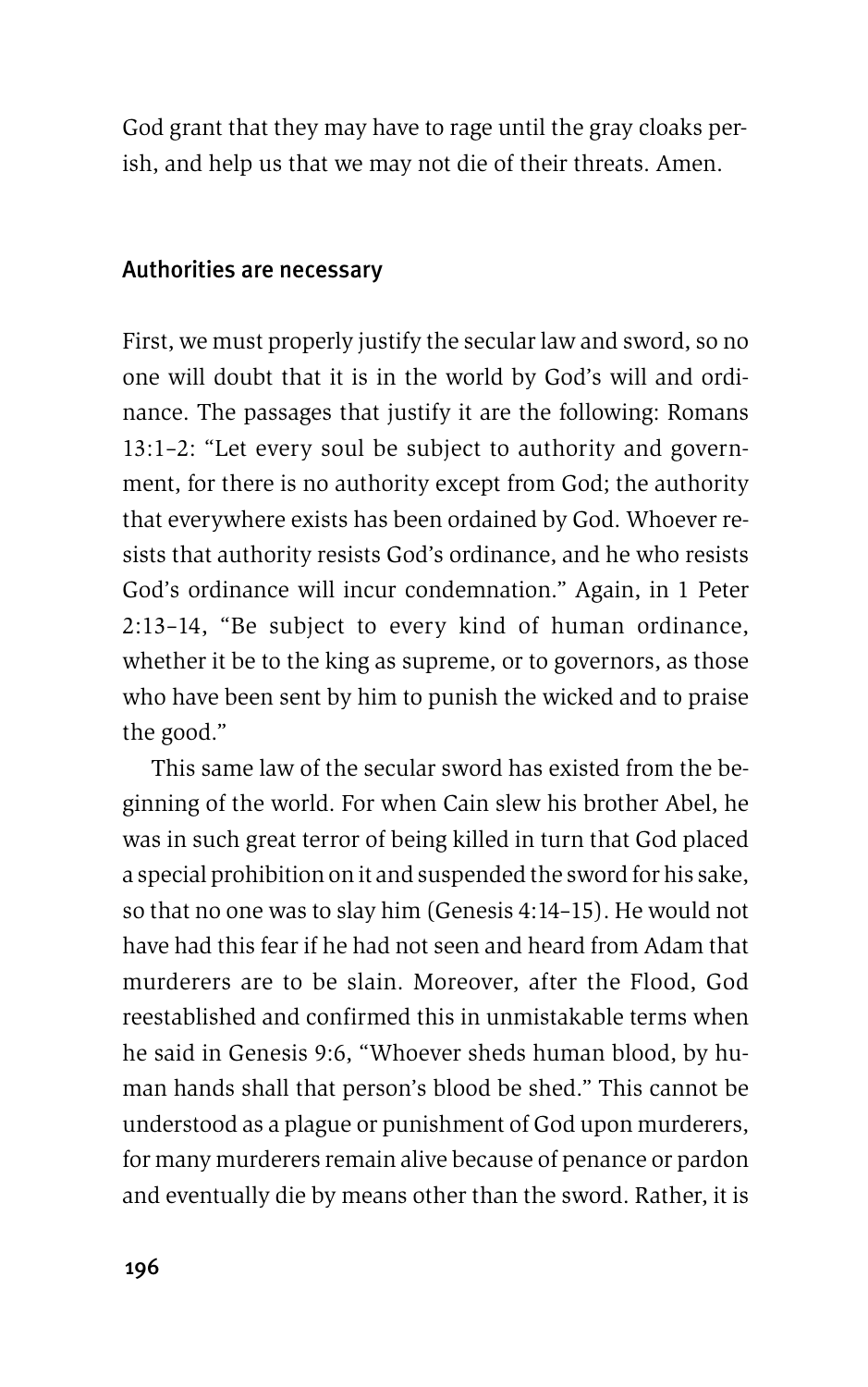said of the law of the sword, that a murderer is guilty of death and in justice is to be slain by the sword. Now if justice should be hindered or the sword have become negligent, so that the murderer dies a natural death, Scripture is not on that account false when it says, "Whoever sheds human blood, by human hands shall that person's blood be shed." The credit or blame belongs to mortals if this law instituted by God is not carried out; just as other commandments of God, too, are broken.

Afterward it is also confirmed by the law of Moses, Exodus 21:14, "For it anyone wantonly kills another, you shall take the killer from my altar to be executed." And again, in the same chapter (Exodus 21:23–25), "A life for a life, an eye for an eye, a tooth for a tooth, a foot for a foot, a hand for a hand, a wound for a wound, a stripe for a stripe." In addition, Christ also confirms it when he says to Peter in the garden, "Whoever takes the sword will perish by the sword" (Matthew 26:52), which is to be interpreted exactly like the Genesis 9:6 passage, "Whoever sheds human blood," etc. Christ is undoubtedly referring in these words to that very passage, which he thereby wishes to cite and to confirm. John the Baptist also teaches the same thing. When the soldiers asked him what they should do, he answered, "Do neither violence nor injustice to any one, and be content with your wages" (Luke 3:14). If the sword were not a godly estate, he should have directed them to get out of it, since he was supposed to make the people perfect and instruct them in a proper Christian way. Hence, it is certain and clear enough that it is God's will that the secular sword and law be used for the punishment of the wicked and the protection of the good.

Second. It speaks powerfully to the contrary that Christ says in Matthew 5:38–41, "You have heard that it was said to your ancestors: An eye for an eye, a tooth for a tooth. But I say to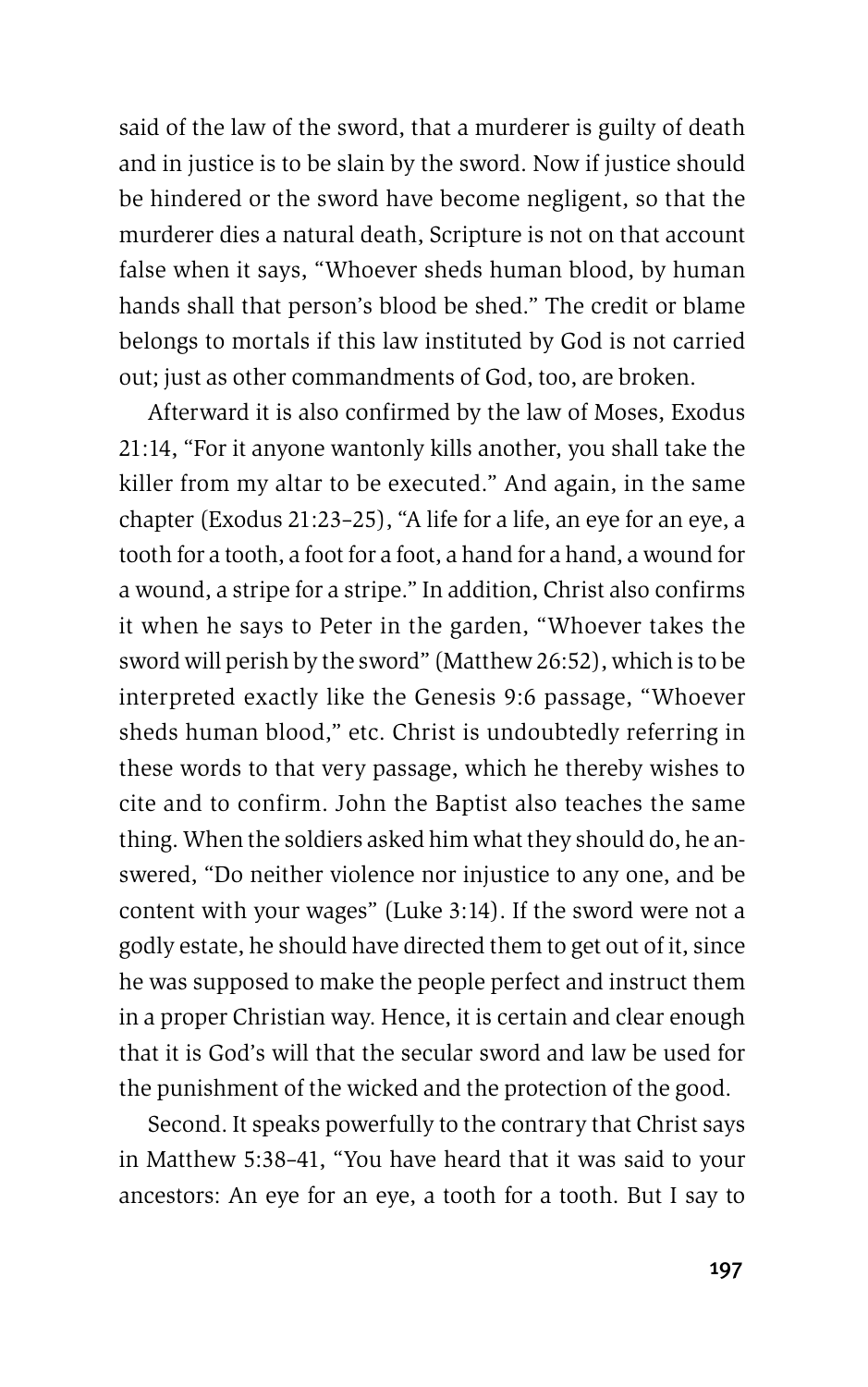you, Do not resist evil; but if anyone strikes you on the right cheek, turn the other cheek also. And if anyone would sue you and take your coat, surrender your cloak as well. And if anyone forces you to go one mile, go a second mile as well," etc. Likewise Paul in Romans 12:19, "Beloved, defend not yourselves, but leave it to the wrath of God; for it is written, 'Vengeance is mine; I will repay, says the Lord.'" And in Matthew 5:44, "Love your enemies, do good to them that hate you." And again, in 1 Peter 3:9, "Do not return evil for evil, or reviling for reviling," etc. These and similar passages certainly make it appear as though in the New Testament Christians have no secular sword.

For this reason too the sophists say that Christ has thereby abolished the law of Moses. Of such commandments they make "counsels" for the perfect. They divide Christian teaching and Christendom into two. One part they call the perfect, and assign to it such counsels. The other they call the imperfect, and assign to it the commandments. This they do out of sheer wantonness and caprice, without any basis in Scripture. They fail to see that in the same passage Christ lays such stress on his teaching that he is unwilling to have the least word of it set aside, and condemns to hell those who do not love their enemies. Therefore, we must interpret these passages differently, so that Christ's words may apply to everyone alike, whether perfect or imperfect. For perfection and imperfection do not consist in works, and do not establish any distinct external order among Christians. They exist rather in the heart, in faith and love, so that those who believe and love the most are the perfect ones, whether they be outwardly male or female, prince or peasant, monk or layperson. For love and faith produce no sects or outward differences.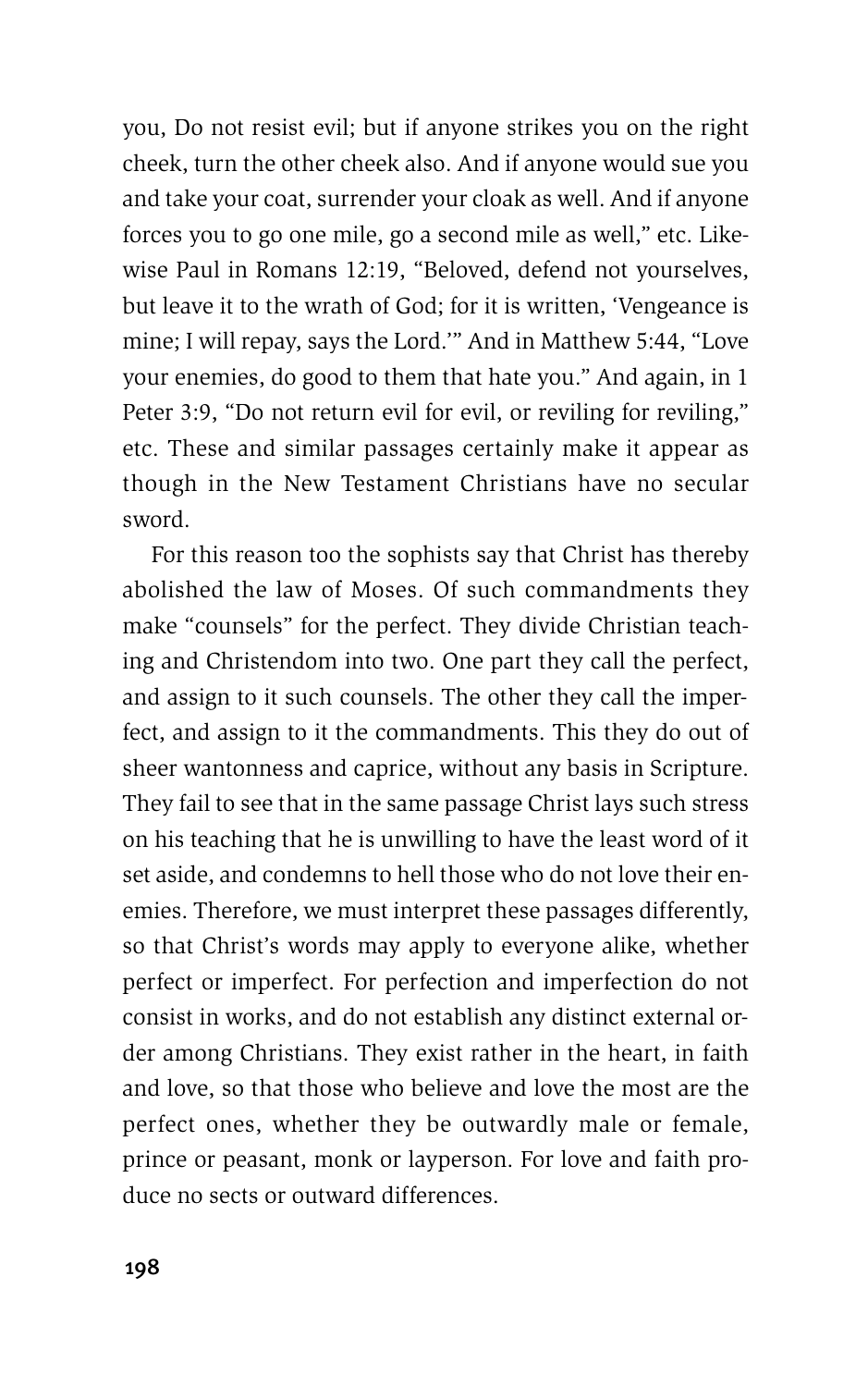Third. Here we must divide the children of Adam and the whole human race into two parts, the first belonging to the kingdom of God, the second to the kingdom of the world. Those who belong to the kingdom of God are all the true believers who are in Christ and under Christ, for Christ is King and Lord in the kingdom of God, as Psalm 2:6 and all of Scripture says. For this reason he came, that he might begin God's kingdom and establish it in the world. Therefore, he says before Pilate, "My kingdom is not of the world, but everyone who is of the truth hears my voice" (John 18:36–37). In the gospel he continually refers to the kingdom of God, and says, "Mend your ways, the kingdom of God is at hand" (Matthew 3:2; 4:17; 10:7); again, "Seek first the kingdom of God and his righteousness" (Matthew 6:33). He also calls the gospel a gospel of the kingdom of God, because it teaches, governs, and upholds God's kingdom.

Now observe, these people need no secular law or sword. If all the world were composed of real Christians, that is, true believers, there would be neither need nor use for prince, king, lord, sword, or law. What purpose would they serve? For Christians have in their hearts the Holy Spirit, who both teaches and causes them to do injustice to no one, to love everyone, and to suffer injustice and even death willingly and cheerfully at the hands of anyone. Where there is nothing but the unadulterated doing of right and bearing of wrong, there is no need for quarrels, disputes, courts, judicial penalties, law, or sword. For this reason it is impossible that the secular sword and law should find any work to do among Christians, since they do of their own accord much more than all laws and precepts can demand, just as Paul says in 1 Timothy 1:9, no law is given to the righteous but rather to the unrighteous. ...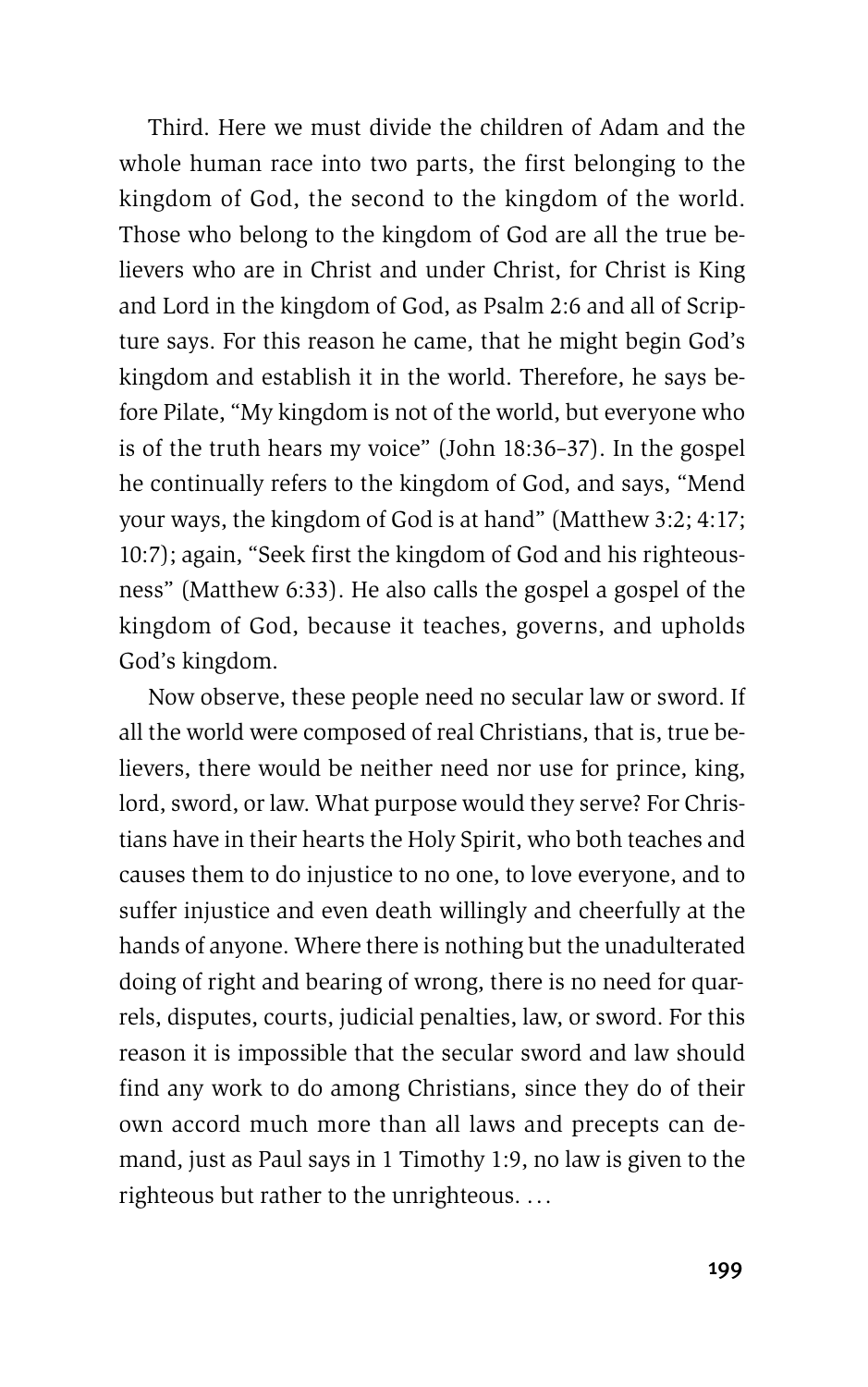Fourth. All who are not Christians belong to the kingdom of the world and are under the law. For since there are few true believers, and still fewer who live a Christian life and who neither resist evil nor themselves do any evil, God has provided for them a different government beyond the Christian estate and kingdom of God. He has subjected them to the sword so that, even though they would like to, they are unable to practice their wickedness, and if they do practice it they cannot do so without fear or with success and impunity. It is just as when a dangerous wild beast is bound with chains and ropes so that it cannot bite and tear as it would normally do, even though it would like to; whereas a tame and gentle animal needs no restraint, but is harmless despite the lack of chains and ropes. ...

If anyone attempted to rule the world by the gospel and to abolish all secular law and sword on the ground that all are baptized and Christian, and that, according to the gospel, there shall be among them no law or sword – or need for either – pray tell me, friend, what would he be doing? He would be loosing the ropes and chains of the savage wild beasts and letting them bite and mangle everyone, meanwhile insisting that they were harmless, tame, and gentle creatures; but I would have the proof in my wounds. Just so would the wicked under the name of Christian abuse evangelical freedom, carry on their rascality, and insist that they were Christians, subject neither to law nor sword, as some are already raving and ranting.

To such a one we must say: Certainly it is true that Christians, so far as they themselves are concerned, are subject neither to law nor sword, and have need of neither. But take heed and first fill the world with real Christians before you attempt to rule it in a Christian and evangelical manner. This you will never accomplish; for the world and the multitude are and will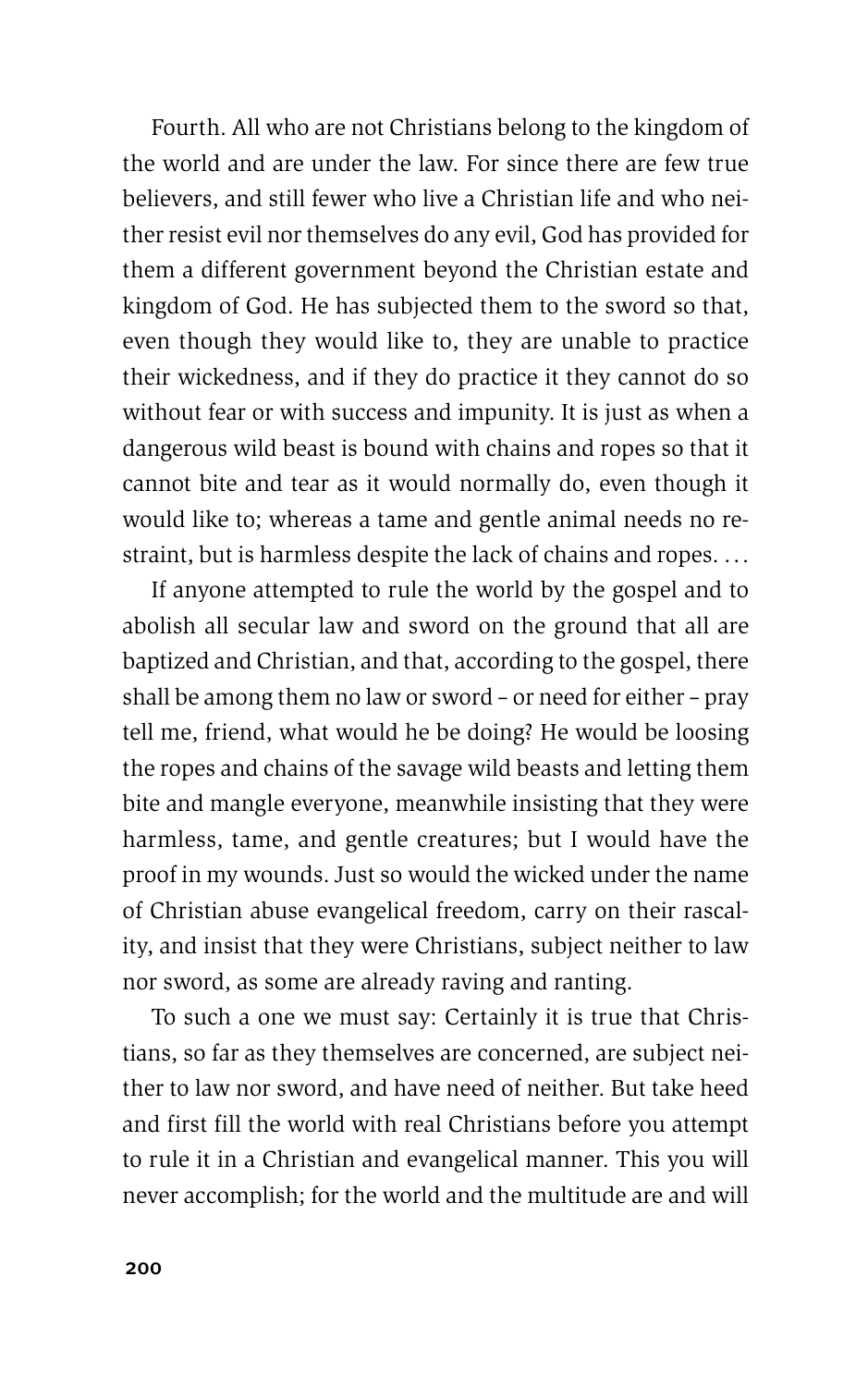remain un–Christian, even if they are all baptized and Christian in name. Christians are few and far between (as the saying goes). Therefore, it is out of the question that there should be a common Christian government over the whole world, or indeed over a single country or any considerable body of people, for the wicked always outnumber the good. Hence, a man who would venture to govern an entire country or the world with the gospel would be like a shepherd who should put together in one fold wolves, lions, eagles, and sheep, and let them mingle freely with one another, saying, "Help yourselves, and be good and peaceful toward one another. The fold is open, there is plenty of food. You need have no fear of dogs and clubs." The sheep would doubtless keep the peace and allow themselves to be fed and governed peacefully, but they would not live long, nor would one beast survive another.

For this reason one must carefully distinguish between these two governments. Both must be permitted to remain; the one to produce righteousness, the other to bring about external peace and prevent evil deeds. Neither one is sufficient in the world without the other. No one can become righteous in the sight of God by means of secular government, without Christ's spiritual government. Christ's government does not extend over all people; rather, Christians are always a minority in the midst of non– Christians. Where secular government or law alone governs, there sheer hypocrisy is inevitable, even though the commandments be God's very own. For without the Holy Spirit in the heart no one becomes truly righteous, no matter how fine their works may be. On the other hand, where spiritual government alone governs land and people, there wickedness is given free rein and the door is open for all manner of knavery, for the world as a whole cannot receive or comprehend it.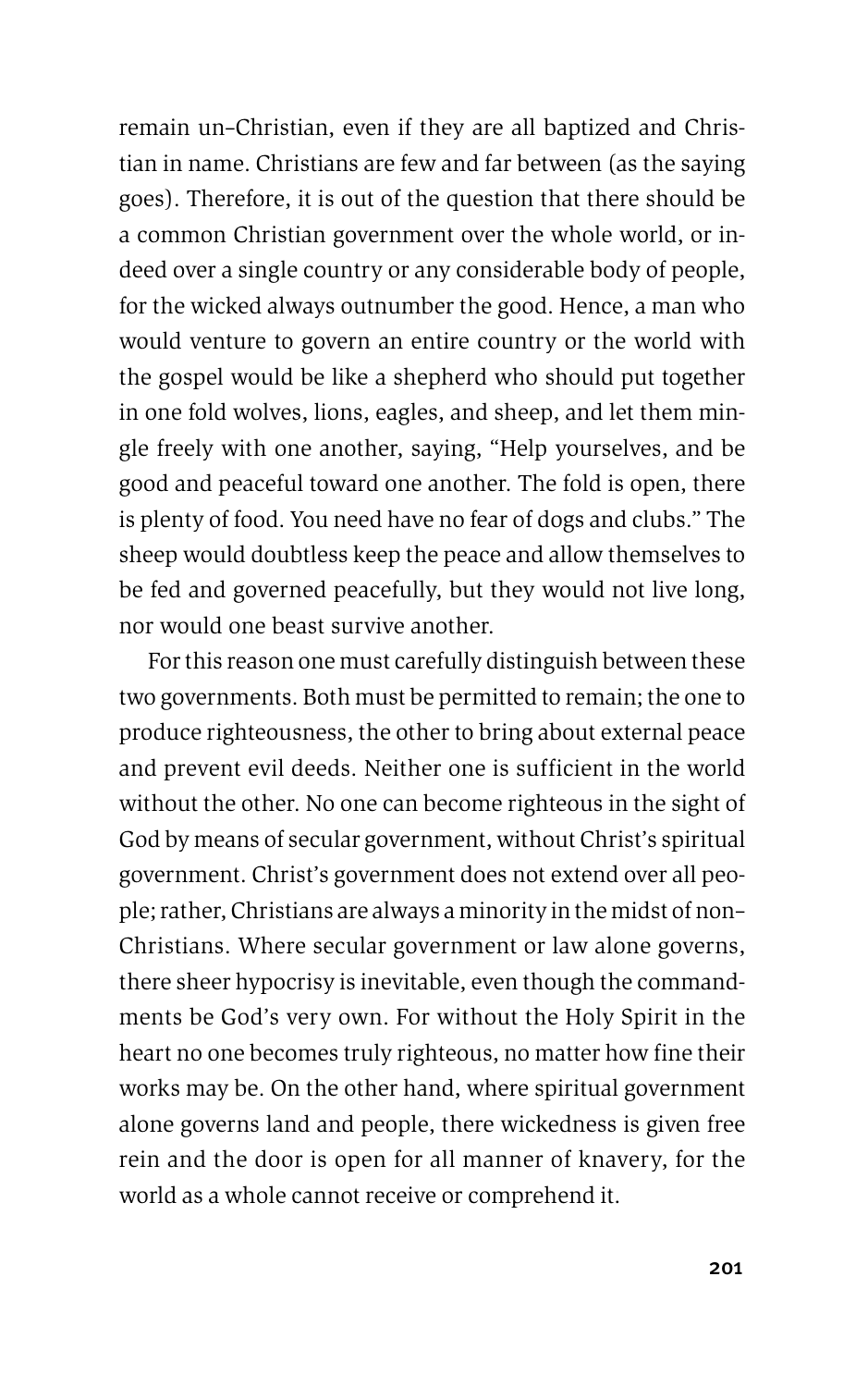Now you see the intent of the words of Christ that we quoted above from Matthew 5:39, that Christians should not go to law or use the secular sword among themselves. Actually, he says this only to his dear Christians, those who alone accept it and act accordingly, who do not make "counsels" out of it as the sophists do, but in their heart are so disposed and conditioned by the Spirit that they do evil to no one and willingly endure evil at the hands of others. If all the world were Christians, then these words would apply to all, and all would act accordingly. Since, however, they are un–Christian these words do not apply to them and they do not act accordingly, but are under another government in which those who are not Christian are kept under external constraint and compelled to keep the peace and do what is good. ...

Fifth. But you say: since then Christians do not need the secular sword or law, why does Paul say to all Christians in Romans 13:1, "Let all souls be subject to the governing authorities," and St. Peter, "Be subject to every human ordinance" (1 Peter 2:13), etc., as quoted above? Answer: I have just said that Christians, among themselves and by and for themselves, need no law or sword, since it is neither necessary nor useful for them. But because true Christians live and labor on earth not for themselves alone but for their neighbors, they do by the very nature of their spirit even what they themselves have no need of but is needful and useful to their neighbors. Since, however, the sword is most beneficial and necessary for the whole world in order to preserve peace, punish sin, and restrain the wicked, Christians submit most willingly to the rule of the sword, pay their taxes, honor those in authority, serve, help, and do all they can to assist government, that it may continue to function and be held in honor and fear. Although they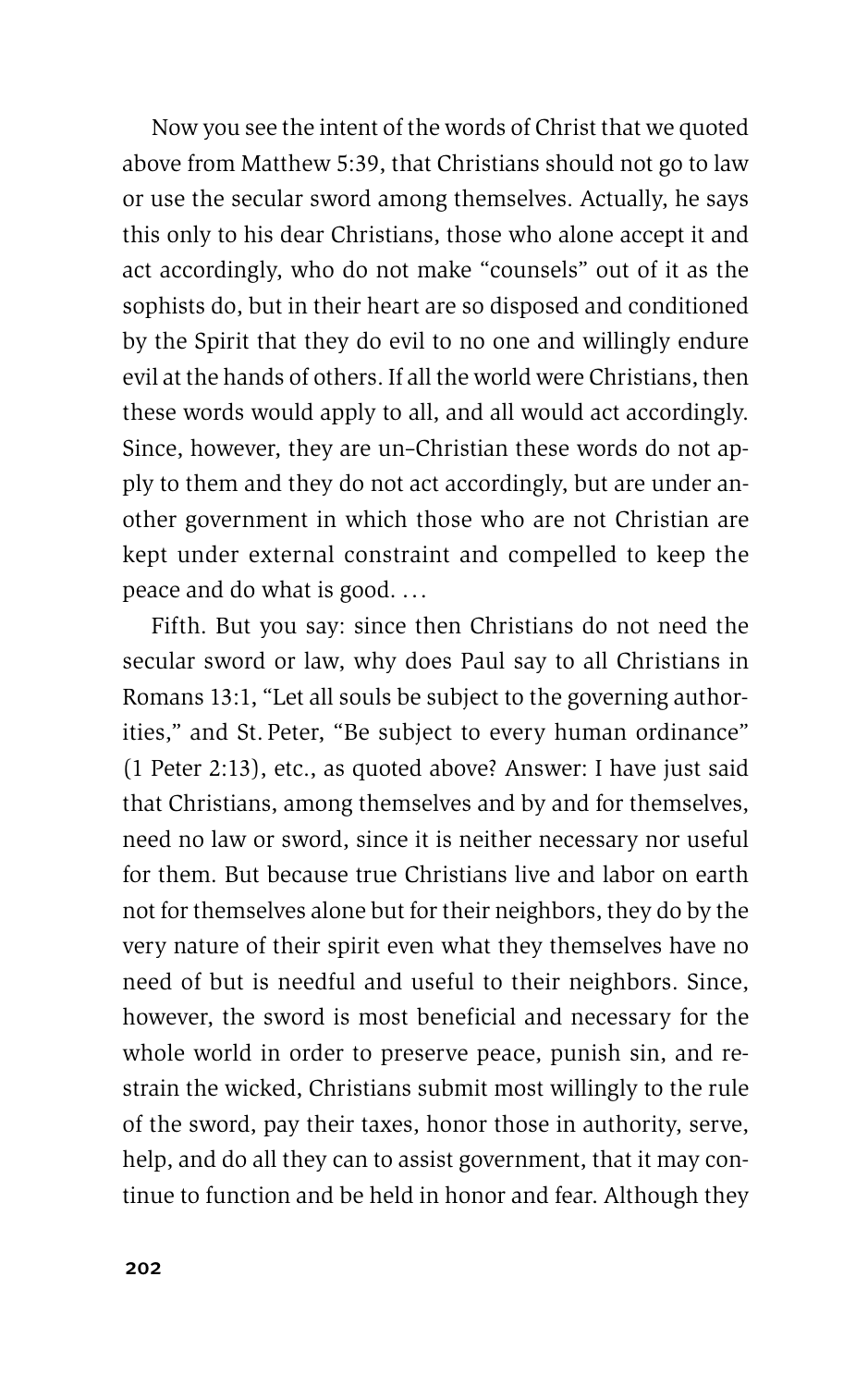have no need of these things for themselves – to them they are not essential – they nevertheless concern themselves about what is of service and benefit to others, as Paul teaches in Ephesians  $5:21-6:9$ .

Just as they perform all other works of love that they themselves do not need – they do not visit the sick in order that they themselves may be made well, or feed others because they themselves need food – so they serve government not because they need it but for the sake of others, that they may be protected and that the wicked may not become worse. They lose nothing by this; such service in no way harms them, yet it is of great benefit to the world. If they did not so serve they would not be acting as Christians but rather contrary to love; they would also be setting a bad example to others, who in like manner would not submit to authority, even though they were not Christians. In this way the gospel would be brought into disrepute, as though it taught insurrection and produced self–centered people unwilling to benefit or serve others, when in fact it makes Christians servants of all. Thus in Matthew 17:27 Christ paid the half–shekel tax that he might not offend them, although he had no need to do so. ...

Sixth. You ask whether a Christian too may bear the secular sword and punish the wicked, since Christ's words, "Do not resist evil," are so clear and definite that the sophists have had to make of them a "counsel." Answer: You have now heard two propositions. One is that the sword can have no place among Christians; therefore, you cannot bear it among Christians or hold it over them, for they do not need it. The question, therefore, must be referred to the other crowd, who are not Christians, whether you may bear it there in a Christian manner. Here the other proposition applies, that you are under obliga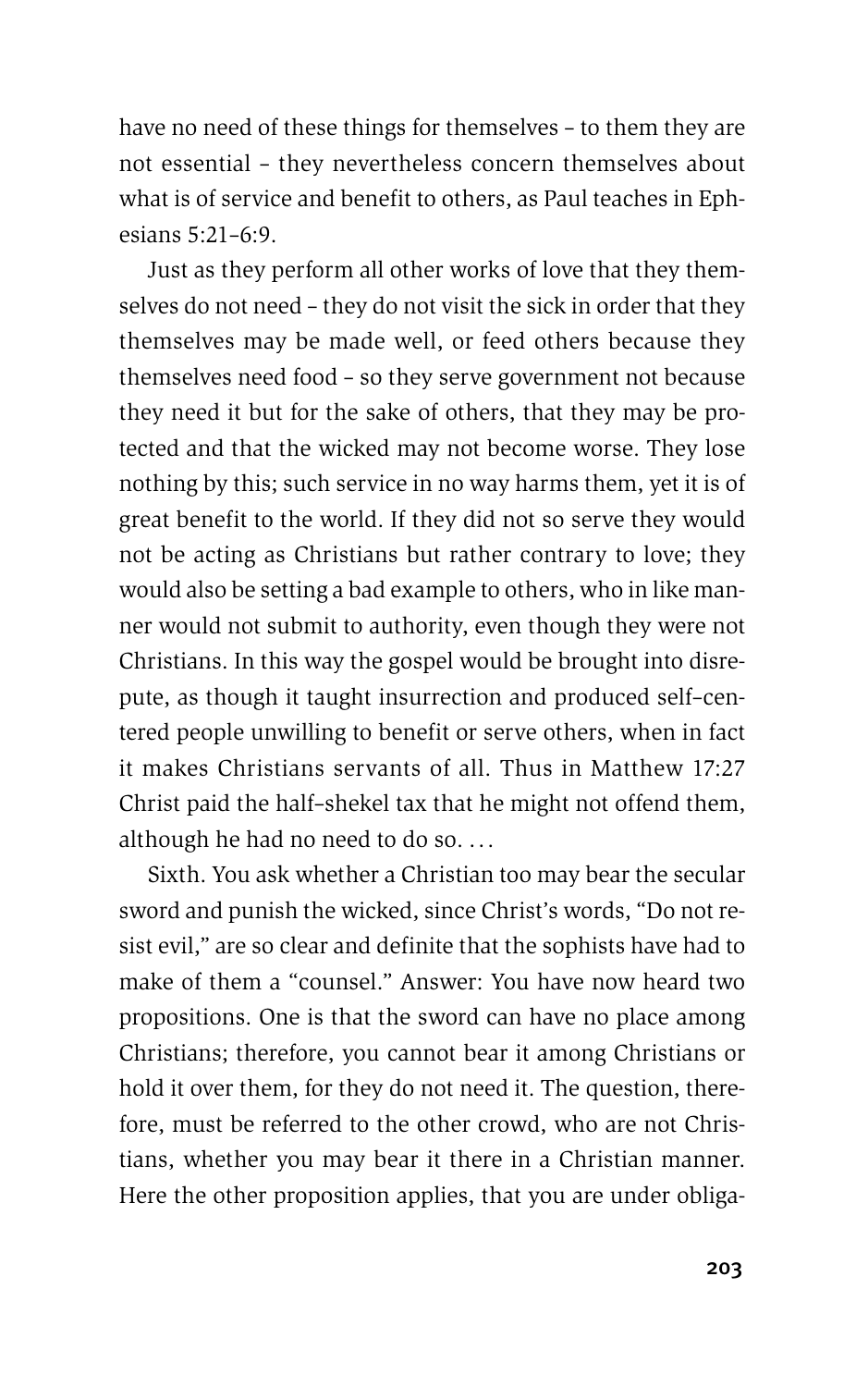tion to serve and assist the sword by whatever means you can, with body, goods, honor, and soul. For it is a service that you do not need but is very beneficial and essential for the whole world and for your neighbor. Therefore, if you see that there is a lack of hangmen, bailiffs, judges, lords, or princes, and you find that you are qualified, you should offer your services and seek the position, so that essential government may not be despised and become enfeebled or perish. The world cannot and dare not dispense with it.

The reason for this is that in such a case you would be entering entirely into the service of others with works that would be of advantage neither to yourself nor to your property or honor, but only to your neighbor and to others. You would be doing it not with the purpose of avenging yourself or returning evil for evil, but for the good of your neighbor and for the maintenance of the safety and peace of others. For yourself and your goods you would conduct yourself according to the gospel and suffer injustice as a good Christian. For yourself you would abide by the gospel and govern yourself according to Christ's word, gladly turning the other cheek and letting the cloak go with the coat when the matter concerned you and your cause. In this way the two propositions are brought into harmony with one another: at one and the same time you satisfy God's kingdom inwardly and the kingdom of the world outwardly. You suffer evil and injustice, and yet at the same time you punish evil and injustice; you do not resist evil, and yet at the same time, you do resist it. In the one case, you consider yourself and what is yours; in the other, you consider your neighbor and what is his. In what concerns you and yours, you govern yourself by the gospel and suffer injustice toward yourself as a true Christian; in what concerns the person or property of oth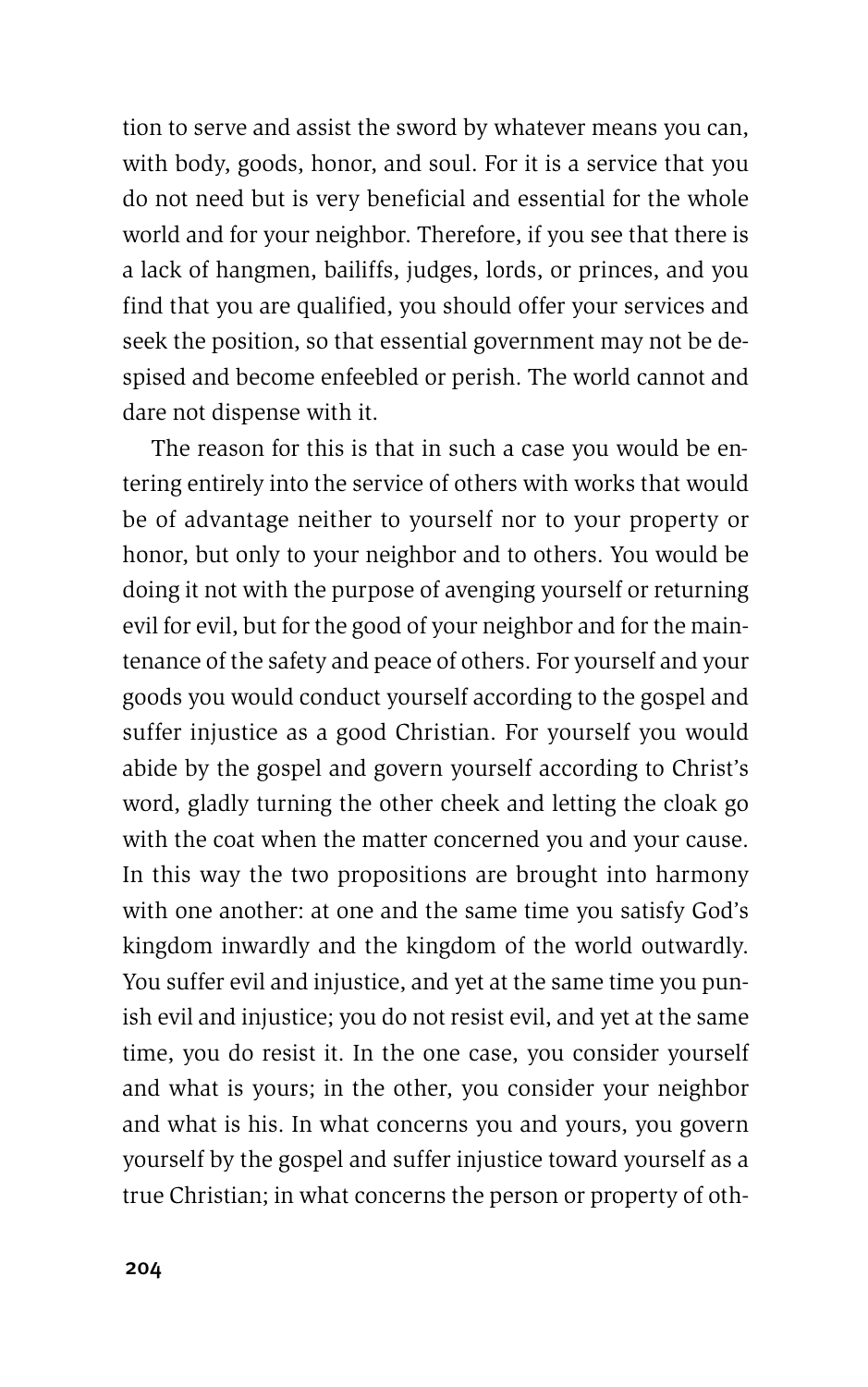ers, you govern yourself according to love and tolerate no injustice toward your neighbor. The gospel does not forbid this; to the contrary, in another place it actually commands it. ...

You ask: Why did Christ and the apostles not bear the sword? Answer: You tell me, why did Christ not take a wife, or become a cobbler or a tailor? If an office or vocation were to be regarded as disreputable on the ground that Christ did not pursue it himself, what would become of all the offices and vocations other than the ministry, the one occupation he did follow? Christ pursued his own office and vocation, but he did not thereby reject any other. It was not incumbent upon him to bear the sword, for he was to exercise only that function by which his kingdom is governed and that actually serves his kingdom. Now, it is not essential to his kingdom that he be a married man, a cobbler, tailor, farmer, prince, hangman, or bailiff; neither is the secular sword or law essential to it, but only God's Word and Spirit. It is by these that his people are ruled inwardly. This is the office that he also exercised then and still exercises now, always bestowing God's Word and Spirit. And in this office the apostles and all spiritual rulers had to follow him. For they are so busily occupied with the spiritual sword, the Word of God, that to do their job properly they must perforce ignore the secular sword and leave it to others who do not have to preach, even though it is not contrary to their calling to use it, as I have said. For each one must attend to the duties of his own calling.

Therefore, although Christ did not bear or prescribe the sword, it is sufficient that he did not forbid or abolish it but rather confirmed it; just as it is sufficient that he did not abolish the estate of marriage but confirmed it, though without himself taking a wife or setting forth a teaching concerning it.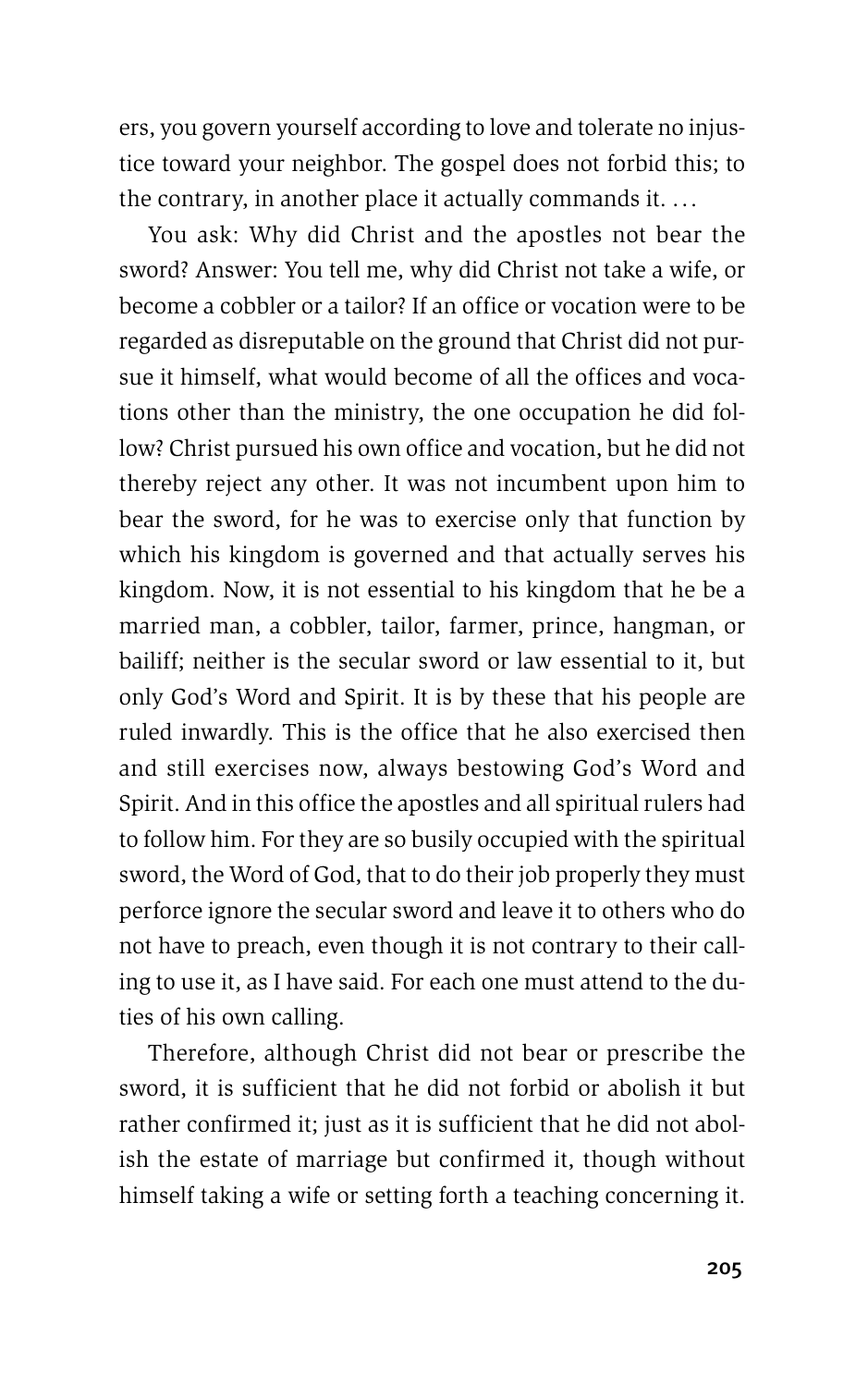For he had to manifest himself wholly in connection with that estate and calling which alone expressly served his kingdom, lest from his example there should be deduced the justification or necessity of teaching and believing that the kingdom of God could not exist without matrimony and the sword and similar externals (since Christ's example is necessarily binding), when in fact it exists solely by God's Word and Spirit. This was and had to be Christ's peculiar function as the supreme king in this kingdom. Since not all Christians, however, have this same office (although they could have it), it is fitting that they should have some other external office by which God may also be served.

From all this it follows what the true meaning of Christ's words is in Matthew 5:39, "Do not resist evil," etc. Namely that Christians should be so disposed that they will suffer every evil and injustice without avenging themselves, and will not seek legal redress in the courts but have no need whatever for secular authority and law for their own sake. On behalf of others, however, they may and should seek vengeance, justice, protection, and help, and do as much as they can to achieve it. Likewise, government should, on its own initiative or through the instigation of others, help and protect them too, without any complaint, application, or instigation on their own part. If it fails to do this, they should permit themselves to be despoiled and slandered; they should not resist evil, as Christ's words say. ...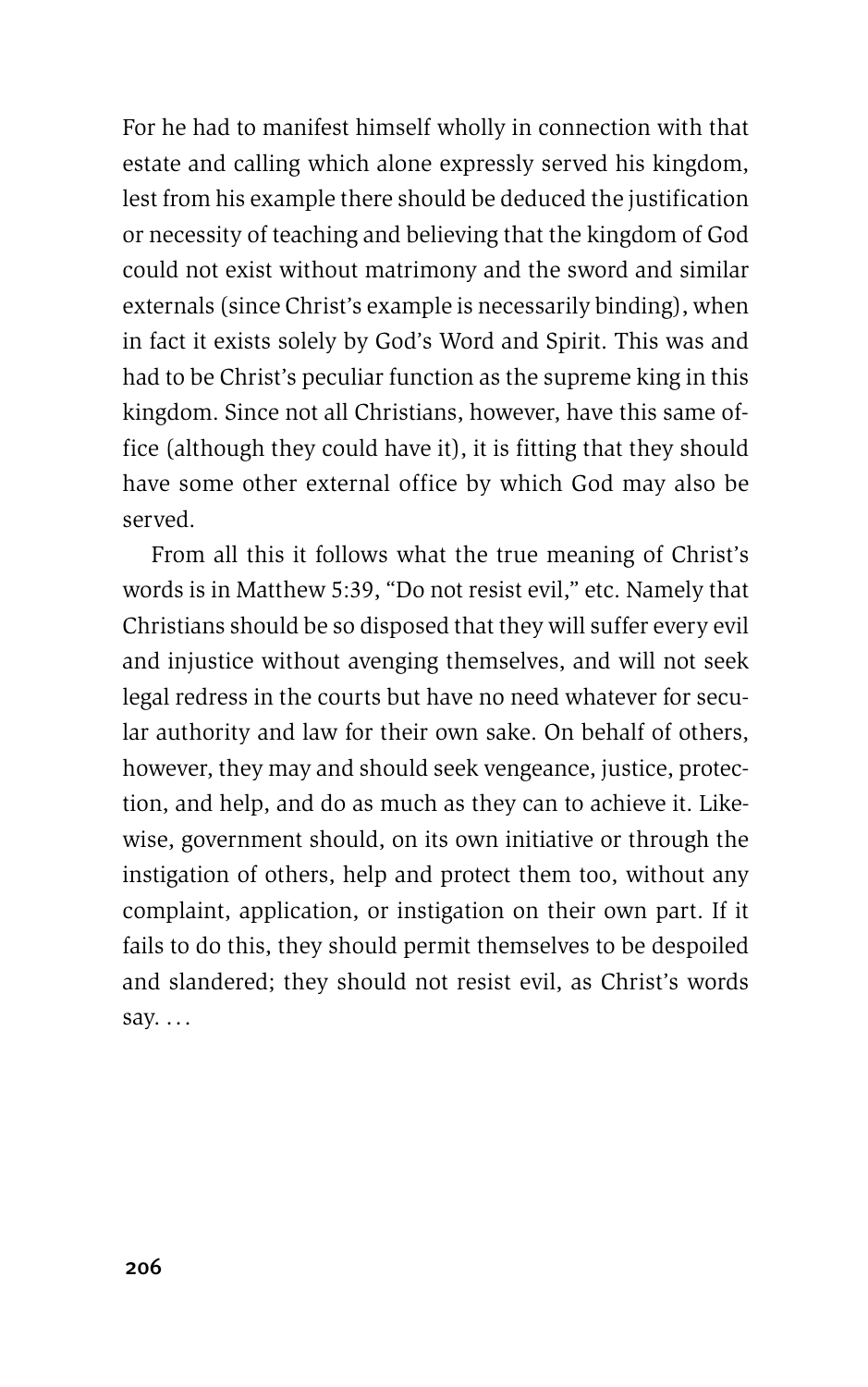### The power of the authorities is limited

We come now to the main part of this treatise. Having learned that there must be secular government on earth, and how it is to be exercised in a Christian and salutary manner, we must now learn how long its arm is and how far its hand reaches, so that it does not reach too far and encroach upon God's kingdom and government. It is absolutely essential for us to know this, for where secular authority is given too wide a scope, intolerable and terrible injury follows; on the other hand, it is also not without injury where it is restricted too narrowly. In the one case, it punishes too much; in the latter case, too little. To err in this direction, however, and punish too little is more tolerable, for it is always better to let a scoundrel live than to put a godly person to death. The world has plenty of scoundrels anyway and must continue to have them, but godly people are scarce.

It is to be noted first that the two classes of Adam's children – the one in God's kingdom under Christ and the other in the kingdom of the world under secular government, as was said above – have two kinds of law. For every kingdom must have its own laws and statutes; without law no kingdom or government can survive, as everyday experience amply shows. Secular government has laws that extend no further than to life and property and external matters on earth, for God cannot and will not permit anyone but himself to rule over the soul. Therefore, where secular authority presumes to prescribe laws for the soul, it encroaches upon God's authority and only misleads souls and destroys them. We want to make this so clear that everyone will grasp it, and that our fine Junkers, the princes and bishops, will see what fools they are when they seek to coerce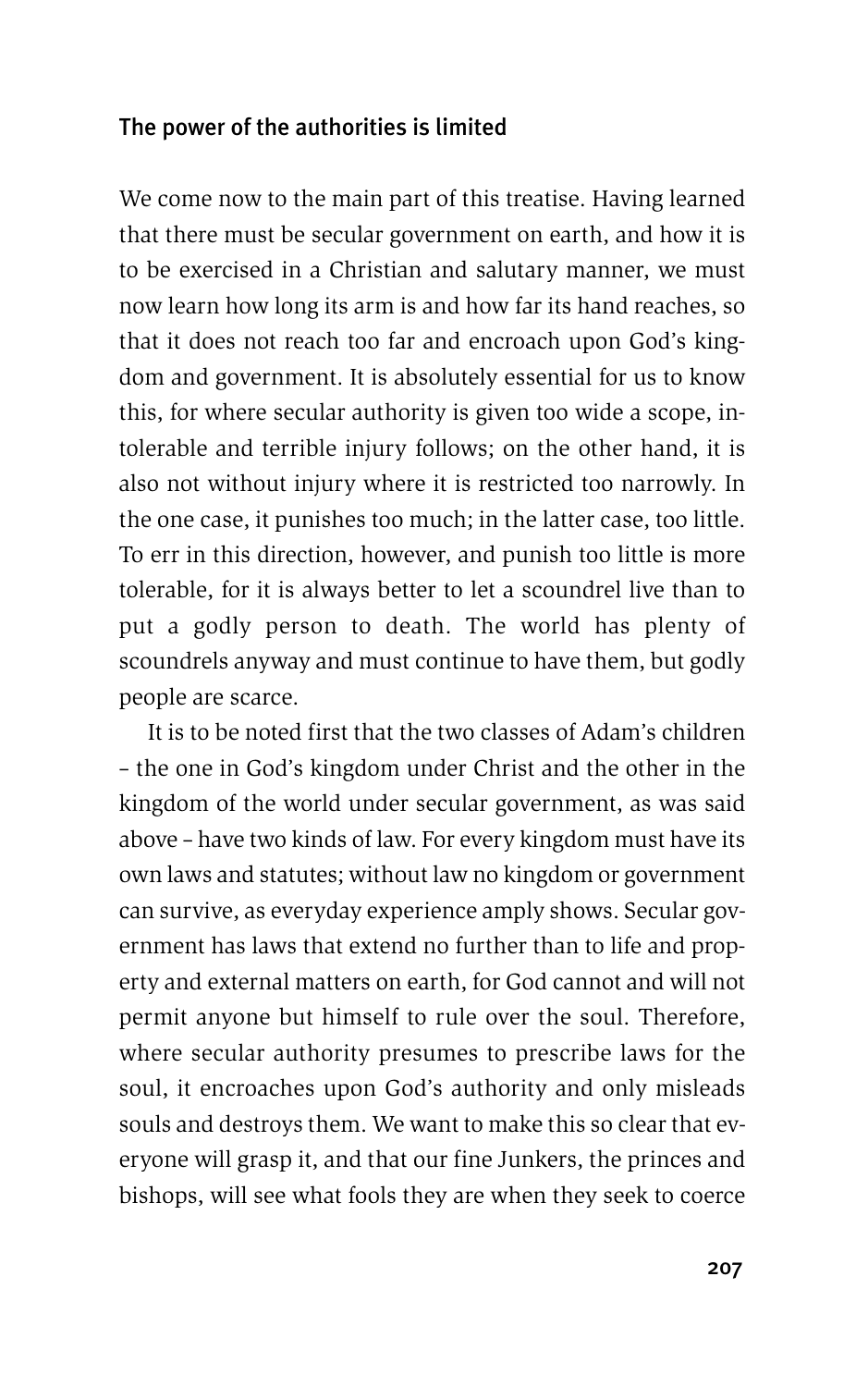the people with their laws and commandments into believing this or that. ...

It is therefore the height of folly when they command that one shall believe the Church, the Fathers, and the Councils, though there be no word of God for it. It is not the church but the Devil's apostles who command such things, for the church commands nothing unless it knows for certain that it is God's word. As St. Peter puts it, "Whoever speaks, let him speak as the word of God" (1 Peter 4:11). It will be a long time, however, before they can ever prove that the decrees of the councils are God's word. Still more foolish is it when they assert that kings, princes, and the crowd of ordinary people must believe thus and so. My dear man, we are not baptized into kings, or princes, or even into the crowd, but into Christ and God himself. Neither are we called kings, princes, or common people, but Christians. No one shall or can command the soul unless he is able to show it the way to heaven; but this no human being can do, only God alone. Therefore, in matters that concern the salvation of souls nothing but God's word shall be taught and accepted. ...

If your prince or secular ruler commands you to side with the pope, to believe thus and so, or to get rid of certain books, you should say, "It is not fitting that Lucifer should sit at the side of God. Gracious sir, I owe you obedience in body and property; command me within the limits of your authority on earth, and I will obey. But if you command me to believe or to get rid of certain books, I will not obey; for then you are a tyrant and overreach yourself, commanding where you have neither the right nor the authority," etc. Should he seize your property on account of this and punish such disobedience, then blessed are you; thank God that you are worthy to suffer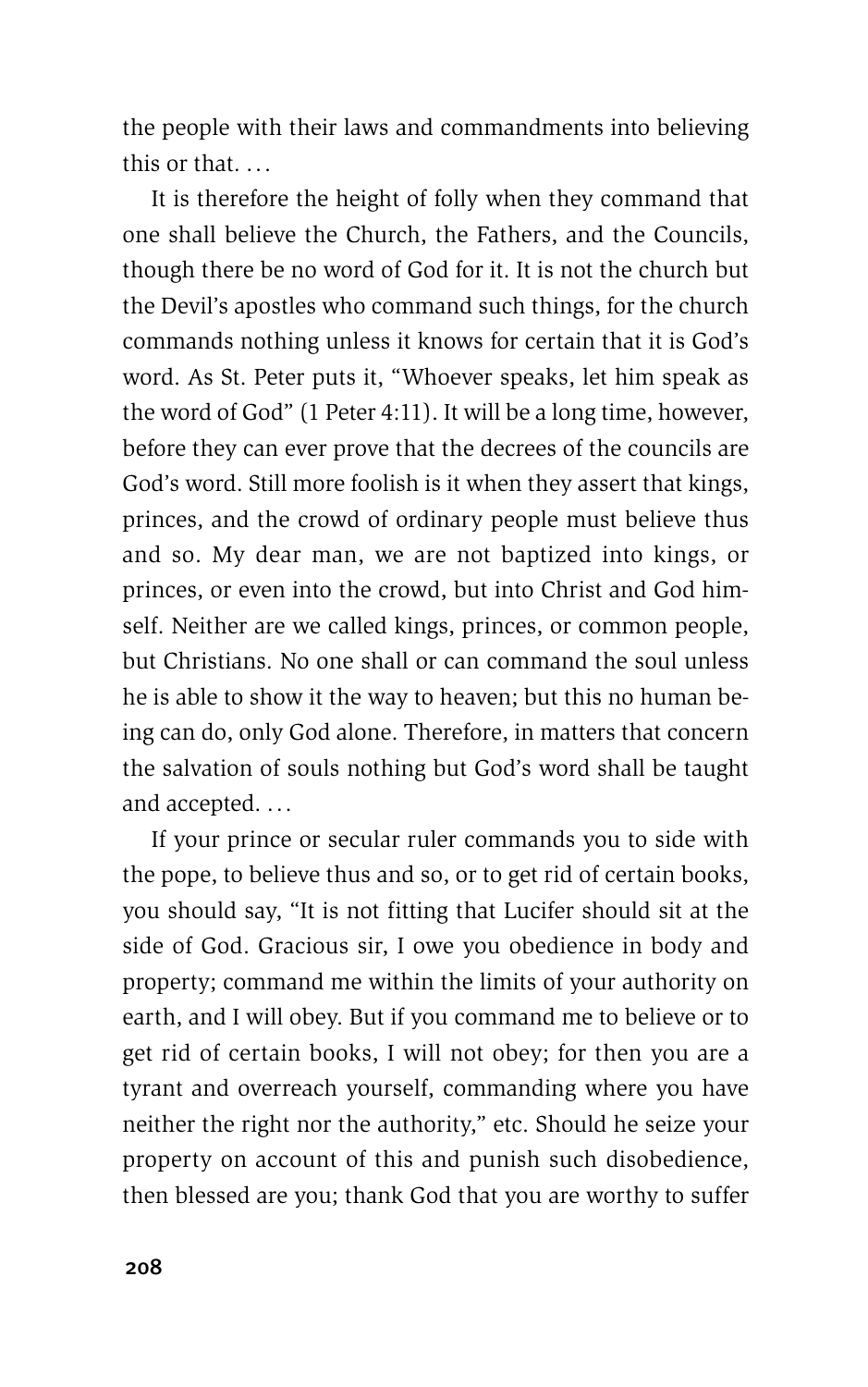for the sake of the divine word. Let him rage, fool that he is; he will meet his judge. For I tell you, if you fail to withstand him, if you give in to him and let him take away your faith and your books, you have truly denied God. ...

You should know that since the beginning of the world a wise prince is a rare bird indeed, and an upright prince even rarer. They are generally the biggest fools or the worst scoundrels on earth; therefore, one must constantly expect the worst from them and look for little good, especially in divine matters that concern the salvation of souls. They are God's jailers and hangmen; his divine wrath uses them to punish the wicked and to maintain outward peace. Our God is a great lord. Therefore he must also have such noble, highborn, and rich hangmen and bailiffs, and he desires that everyone accord them riches, honor, and fear in great abundance. It pleases his divine will that we call his hangmen gracious lords, fall at their feet, and be subject to them in all humility, so long as they do not ply their trade too far and try to become shepherds instead of hangmen. If a prince should happen to be wise, upright, or a Christian, that is one of the great miracles, the most precious token of divine grace upon his land. For the usual course of events accords with the passage from Isaiah 3:4, "I will make children their princes, and open–mouthed fools shall rule over them"; and in Hosea 13:11, "I will give you a king in my anger, and take him away in my wrath." The world is too wicked, and does not deserve to have many wise and upright princes. Frogs must have their storks.

Again you say, "Secular authority is not forcing anyone to believe but merely seeing to it externally that no one deceives the people by false doctrine; how could heretics otherwise be restrained?" Answer: This the bishops should do, for this office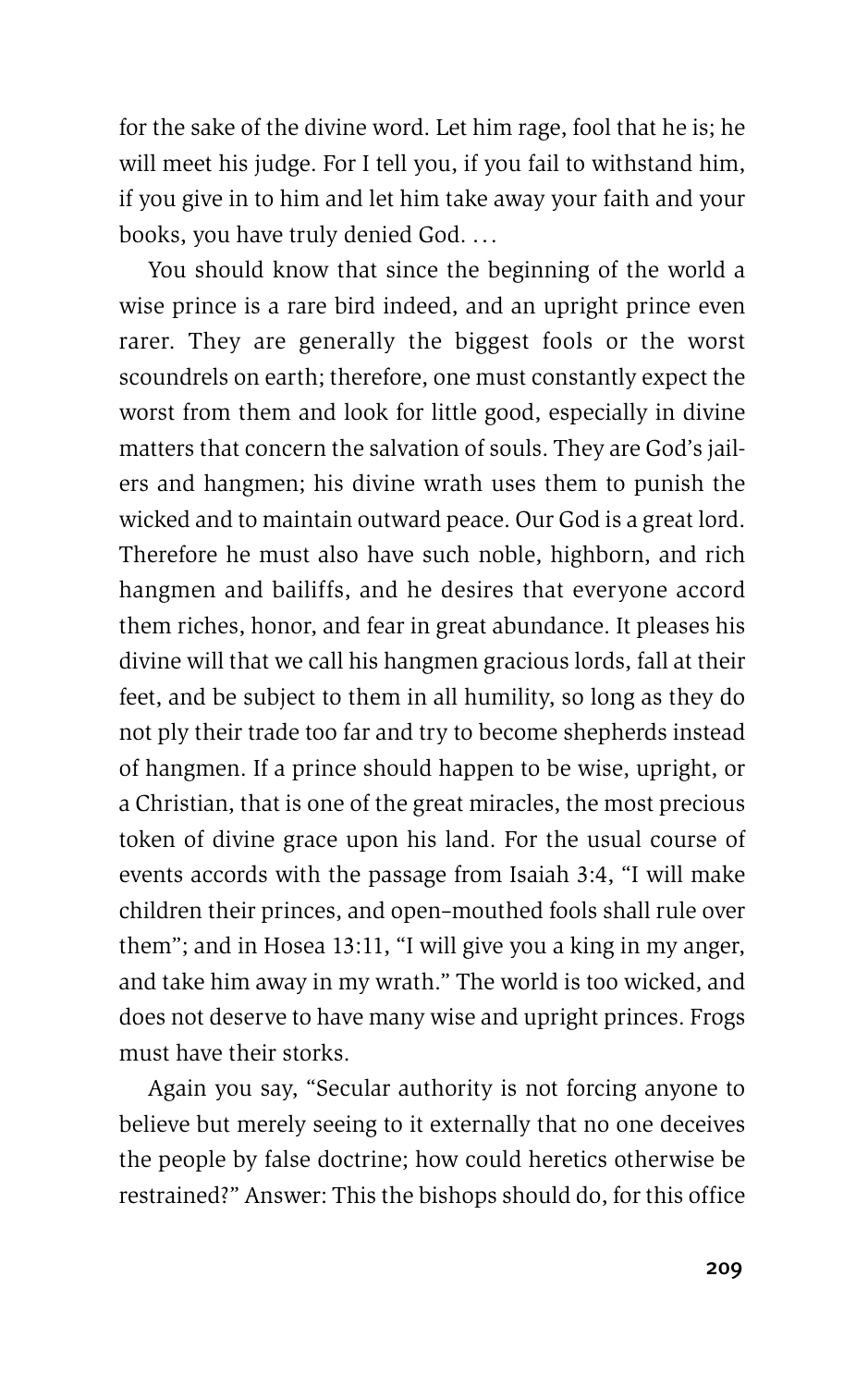has been entrusted to them and not to the princes. Heresy can never be restrained by force. One will have to tackle the problem in some other way, for heresy must be opposed and dealt with otherwise than with the sword. God's word must do the fighting here. If it does not succeed, then secular authority will certainly not succeed either, even if it were to drench the world in blood. Heresy is a spiritual matter, which cannot be hacked to pieces with iron, consumed by fire, or drowned in water. God's word alone avails here, as Paul says in 2 Corinthians 10:4–5, "Our weapons are not carnal, but mighty in God to destroy every argument and proud obstacle that exalts itself against the knowledge of God, and to take every thought captive in the service of Christ." ...

#### Principles for the rule of a Christian Administration

Now that we know how far secular authority extends, the time has come to inquire how a prince should make use of it. This is for the sake of those princes – of whom there are very few indeed – who would like to be Christian princes and lords as well, and who desire to enter into the life to come. Christ himself describes the nature of secular princes in Luke 22:25, where he says, "The princes of this world exercise lordship, and those that are in authority proceed with force." For if they are lords by birth or by election they think it only right that they should be served and should rule by force. He who would be a Christian prince must certainly lay aside any intent to exercise lordship or to proceed with force. For cursed and condemned is every sort of life lived and sought for the benefit and good of one's self; cursed are all works not done in love. They are done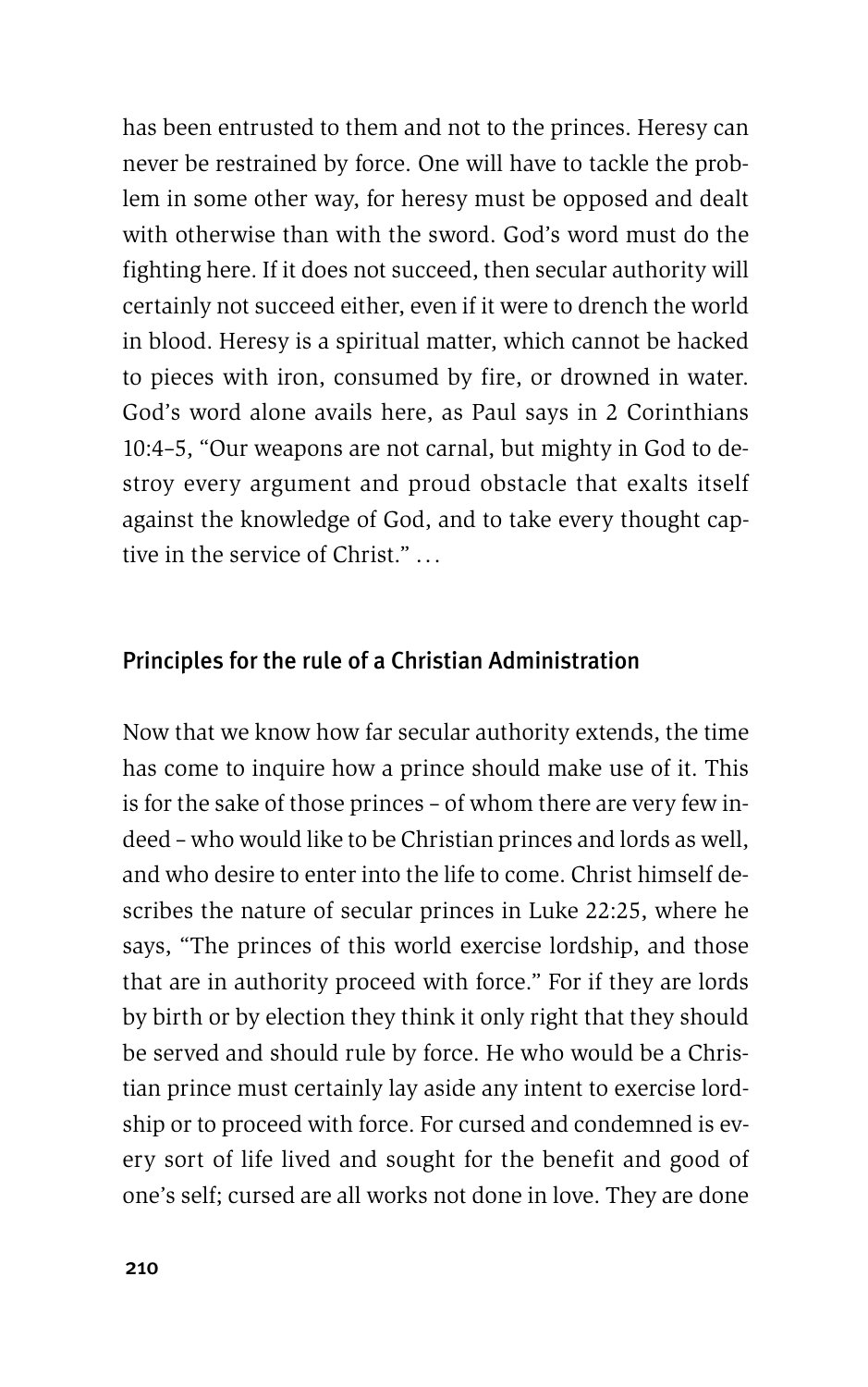in love, however, when they are directed not toward one's own pleasure, benefit, honor, comfort, and welfare but wholeheartedly toward the benefit, honor, and welfare of others. ...

First. He must take thought for his subjects, and devote himself wholeheartedly to them. This he does when he directs his every thought to making himself useful and beneficial to them; when instead of thinking, "the land and people belong to me, I will do what best pleases me," he thinks rather, "I belong to the land and the people, I shall do what is useful and good for them. My concern will be not how to lord it over them and dominate them, but how to protect and maintain them in peace and plenty." He should picture Christ to himself, and say, "Behold, Christ, the highest prince, came to serve me; he did not seek to gain power, goods, and honor from me, but considered only my need, and directed all things to the end that I should gain power, goods, and honor from him and through him. I will do likewise, seeking from my subjects not my own advantage but theirs. I will use my office to serve and protect them, listen to them and defend them, and govern to the sole end that they, not I, may benefit and profit from my rule." Thus should a prince in his heart empty himself of his power and authority, and take unto himself the needs of his subjects, dealing with them as though they were his own needs. For this is what Christ did for us (Philippians 2:7); and these are the proper works of Christian love.

Now you will say, "Who would then want to be a prince? That would make the princely estate the worst on earth, full of trouble, labor, and unpleasantness. What would become of princely amusements – dancing, hunting, racing, gaming, and similar worldly pleasures?" I answer: We are not here teaching how a secular prince is to live, but how a secular prince is to be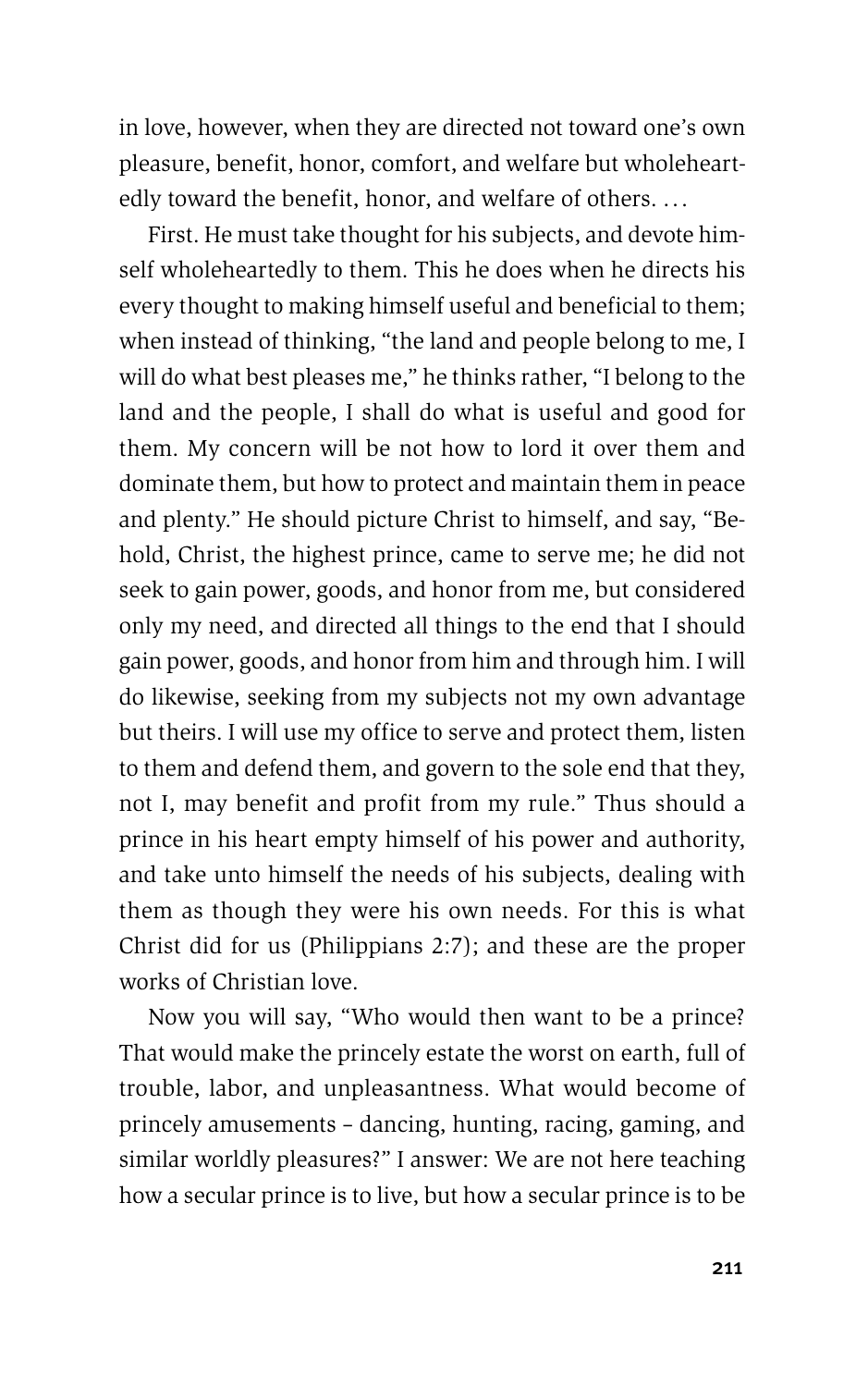a Christian, so that he may also reach heaven. Who is not aware that a prince is a rare beast in heaven? I do not speak with any hope that secular princes will give heed, but on the chance that there might be one who would also like to be a Christian, and to know how he should act. Of this I am certain, that God's word will not bow down or submit to princes; princes must rather submit themselves to God's word. It is sufficient for me simply to point out that it is not impossible for a prince to be a Christian, although it is a rare thing and beset with difficulties. If they would so manage things that their dancing, hunting, and racing were done without injury to their subjects, and if they would otherwise conduct their office in love toward them, God would not be so harsh as to begrudge them their dancing and hunting and racing. But they would soon find out for themselves that if they gave their subjects the care and attention required by their office, many a fine dance, hunt, race, and game would have to be missed. ...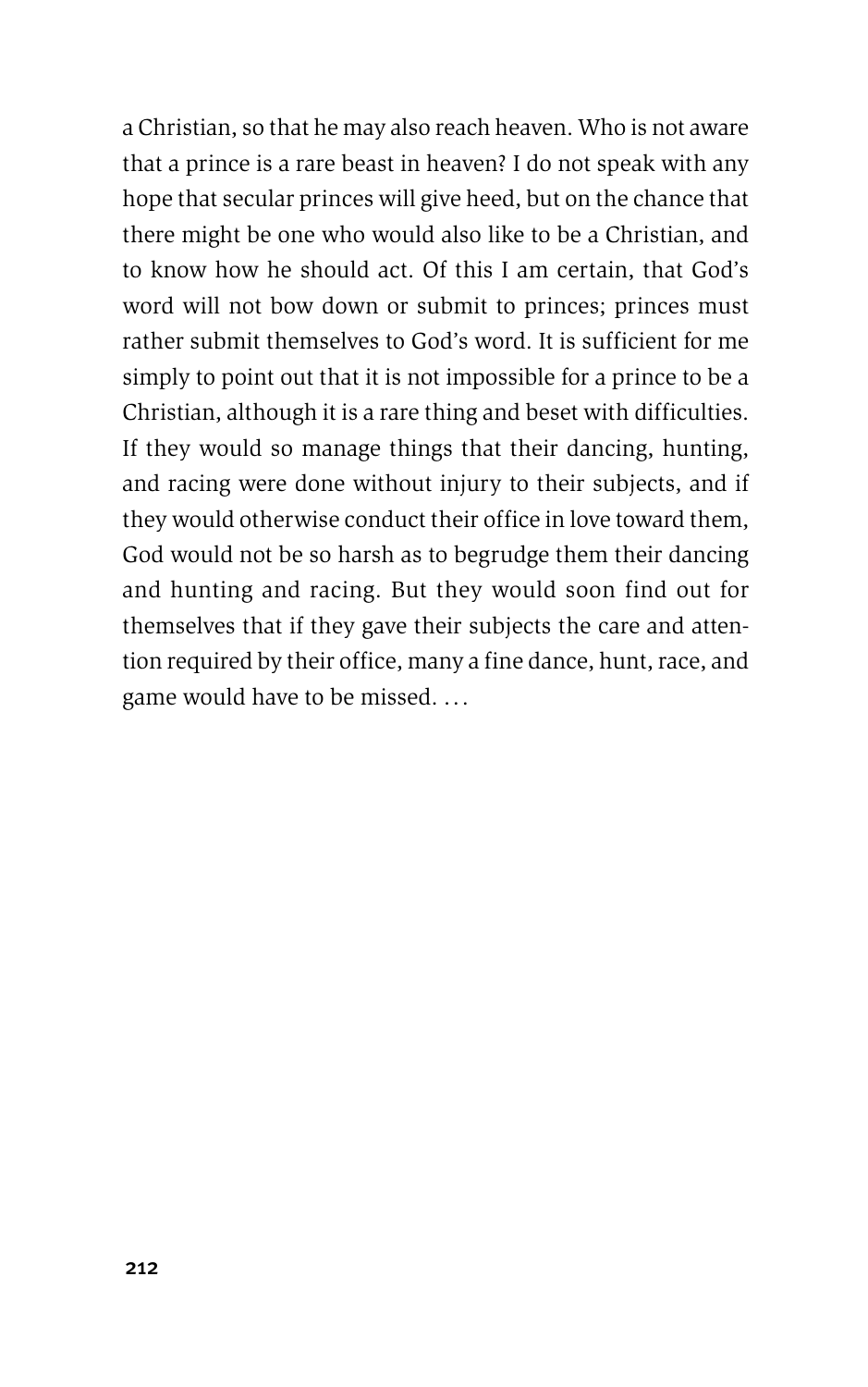# Are wars allowed? Is it permissible for a Christian to be a soldier?

Closely connected with the question of authority is the question: Are Christian rulers allowed to wage wars, and is it right for Christians to be soldiers? It was Luther's principle to follow the New Testament strictly in matters of theology and ethics, so that one would suppose that he would say no to both questions, for Jesus had given the clear commandment: "Love your enemies ..." (Matthew 5:44). Luther indeed dealt with this issue in 1526, and declared that warfare is a "work of love", as long as it ultimately serves peace. However, in Luther's view, it was not permissible for subjects to wage war against the authorities, and he even prohibits the deposition of a tyrant by violent means. On the other hand, if a ruler has gone mad, he may be removed from office and imprisoned. It is also possible to refuse to do military service, in particular to participate in manifestly unjust wars.

Martin Luther, Ob Kriegsleute auch in seligem Stande sein können (1526): WA, Vol. 19, pp. 616–662. Translation: AL, Vol. 5, pp. 192–227.

It is not my intention to explain here at length how the occupation and work of a soldier are right and godly in themselves because I have written a great deal about this in my book *Temporal [Secular] Authority: To What Extent It Should Be Obeyed*. Indeed, I might boast here that not since the time of the apostles have the temporal sword and temporal government been so clearly described or so highly praised as by me. Even my enemies must acknowledge this. But the true reward that I have earned for this is that my doctrine has been critiqued and condemned as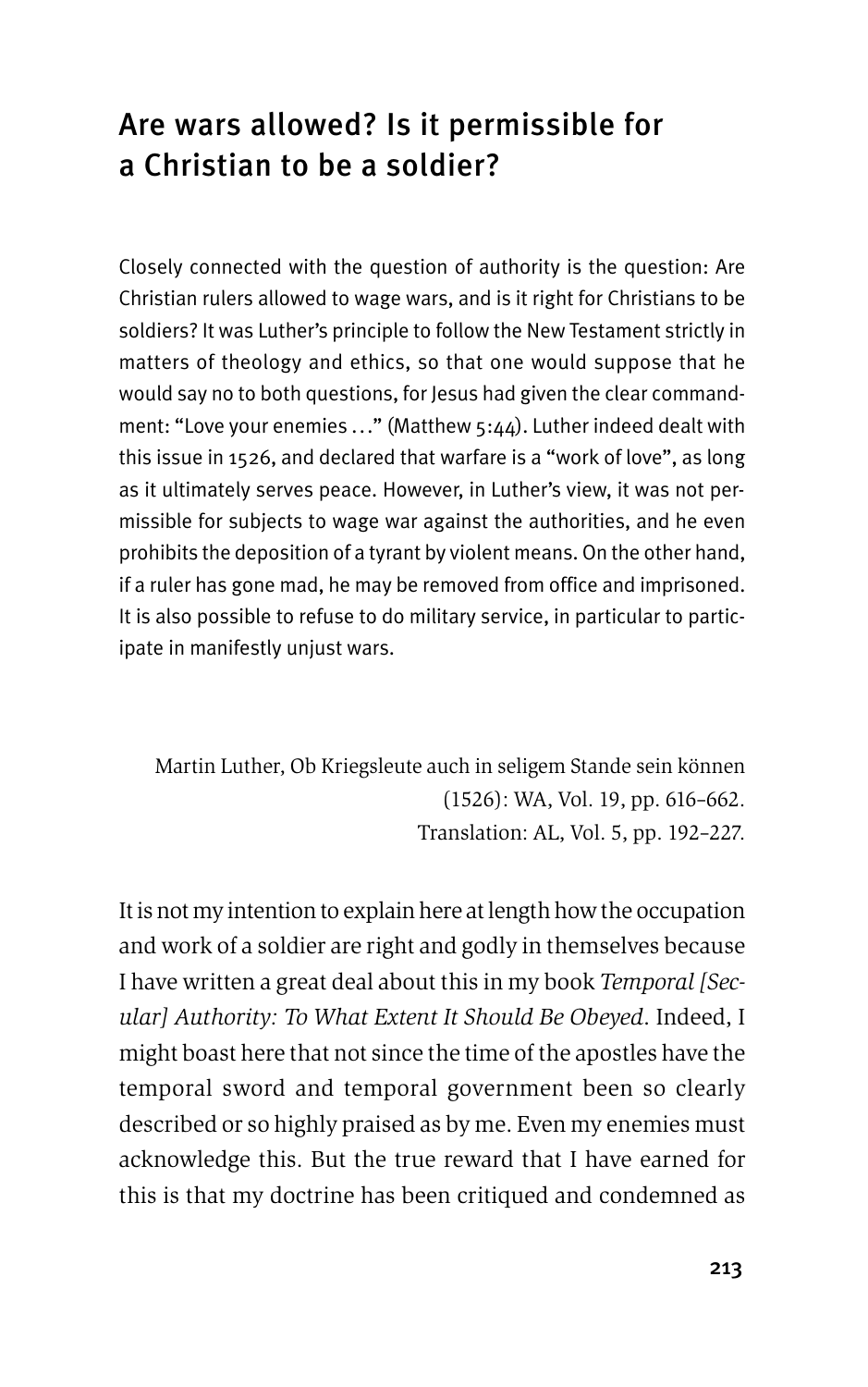seditious and as encouraging resistance to rulers. God be praised for that! For because the sword has been instituted by God to punish the evil, protect the good, and preserve peace (Romans 13:1–4; 1 Peter 2:13–14), it is powerfully and sufficiently proven that war and killing, along with all the things that accompany war and martial law, have been instituted by God. What else is war but the punishment of wrong and evil? Why does anyone go to war other than a desire for peace and obedience?

Now slaying and robbing do not seem to be an act of love. A simple man therefore thinks that this is not a Christian deed and that Christians should not do this. In truth, however, even this is a work of love. A good doctor, faced with a grave disease, must sometimes amputate or destroy a hand, foot, ear, or eye, to save the body. Looking only at the amputated organ he appears to be a cruel and merciless man. But looking at it from the perspective of the body, which the doctor wants to save, he is in truth a fine and upright man who is doing a good Christian deed as far as the work itself is concerned.

In the same way, when I think of the work of a soldier who punishes the wicked, kills the evildoer, and creates so much misery, it seems to be an un–Christian work, completely contrary to Christian love. But when I think of how it protects the good – wife and child, house and farm, property and honor – and keeps and preserves the peace, then I see how precious and godly this work is; and I observe that it also amputates a leg or a hand, so that the whole body does not perish. For if the sword were not on guard to preserve the peace, everything in the world would be ruined by upheaval. Therefore, such a war is nothing other than a very brief turmoil that prevents an everlasting and immeasurable upheaval – a small misfortune that prevents a great misfortune. ...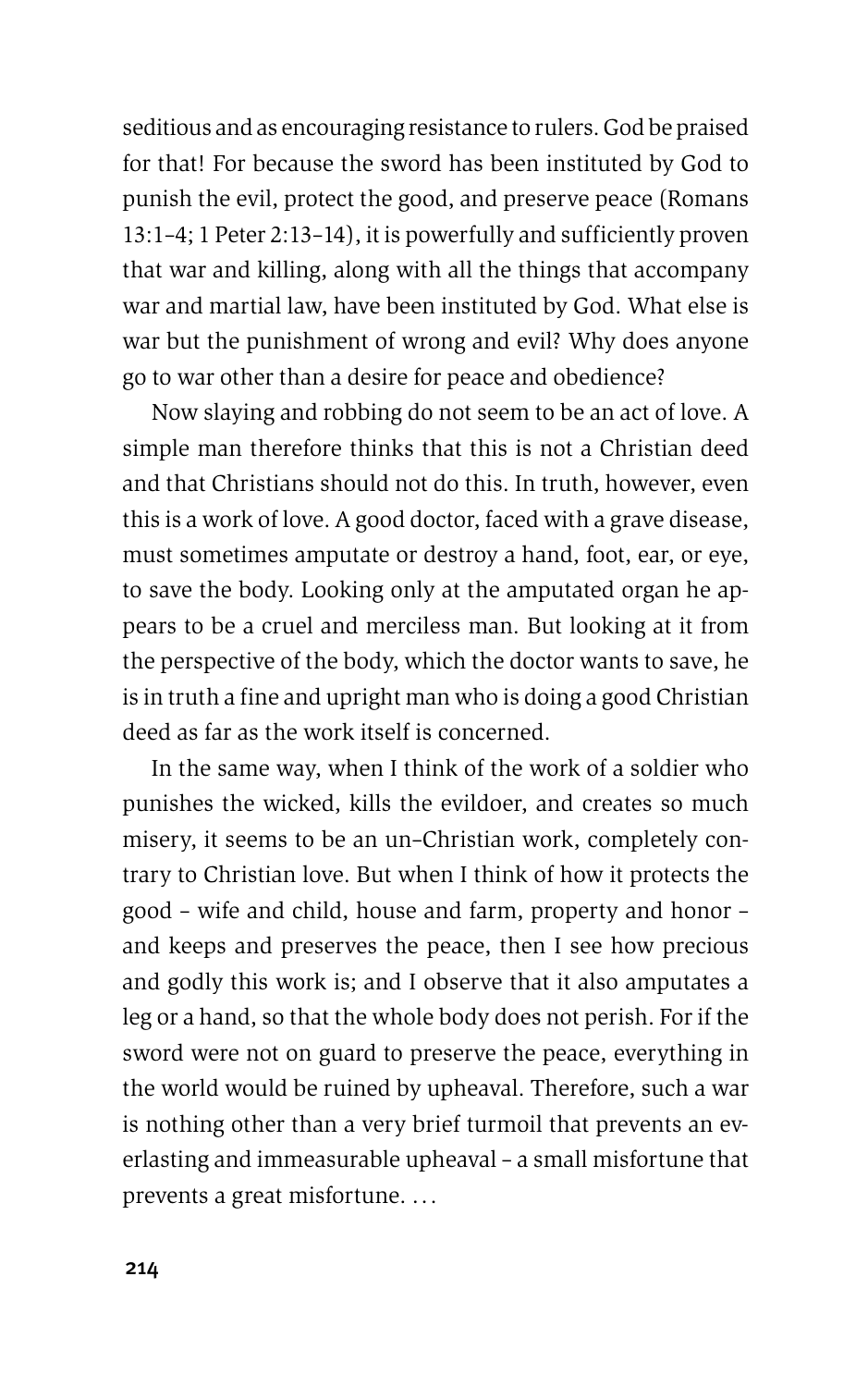To sum up, in thinking about a soldier's office we must not focus on the killing, burning, striking, hitting, seizing, etc. This is what children see with their limited and restricted vision when they regard a doctor as only a sawbones who amputates the hand or the leg, but do not see that he does this in order to save the whole body. So, too, we must look upon the office of the soldier or the sword with the eyes of an adult and see why this office slays and acts so cruelly. Then it will prove itself to be an office that is, in itself, godly – as needful and useful to the world as eating and drinking or any other work. There are, however, some who abuse this office, and strike and kill people needlessly simply because of their own impulsive desires. But that is the fault of the persons, not of the office, for where is there an office or a work or anything else so good that self– willed, wicked people do not abuse it? They are like crazed physicians who would needlessly amputate a healthy hand just because they wanted to. Indeed, they are a part of that general disorder that must be prevented by just wars and the sword and be forced into peace. It always happens, and always has happened, that those who begin war unnecessarily are defeated. For ultimately, they cannot escape God's judgment and sword. In the end God's justice finds them and strikes ...

So then, we have this to say about people who live under military law or who are involved in fighting a war. First, war may be made by three kinds of people. When an equal makes war against his equal – that is, neither of the two persons is the vassal or subject of the other even though one may not be as great or glorious or mighty as the other. Second, an overlord may fight against his subject. Or a subject may fight against his overlord.

Now let us take the third case first. Here is what the law says, "No one shall fight or make war against his overlord; for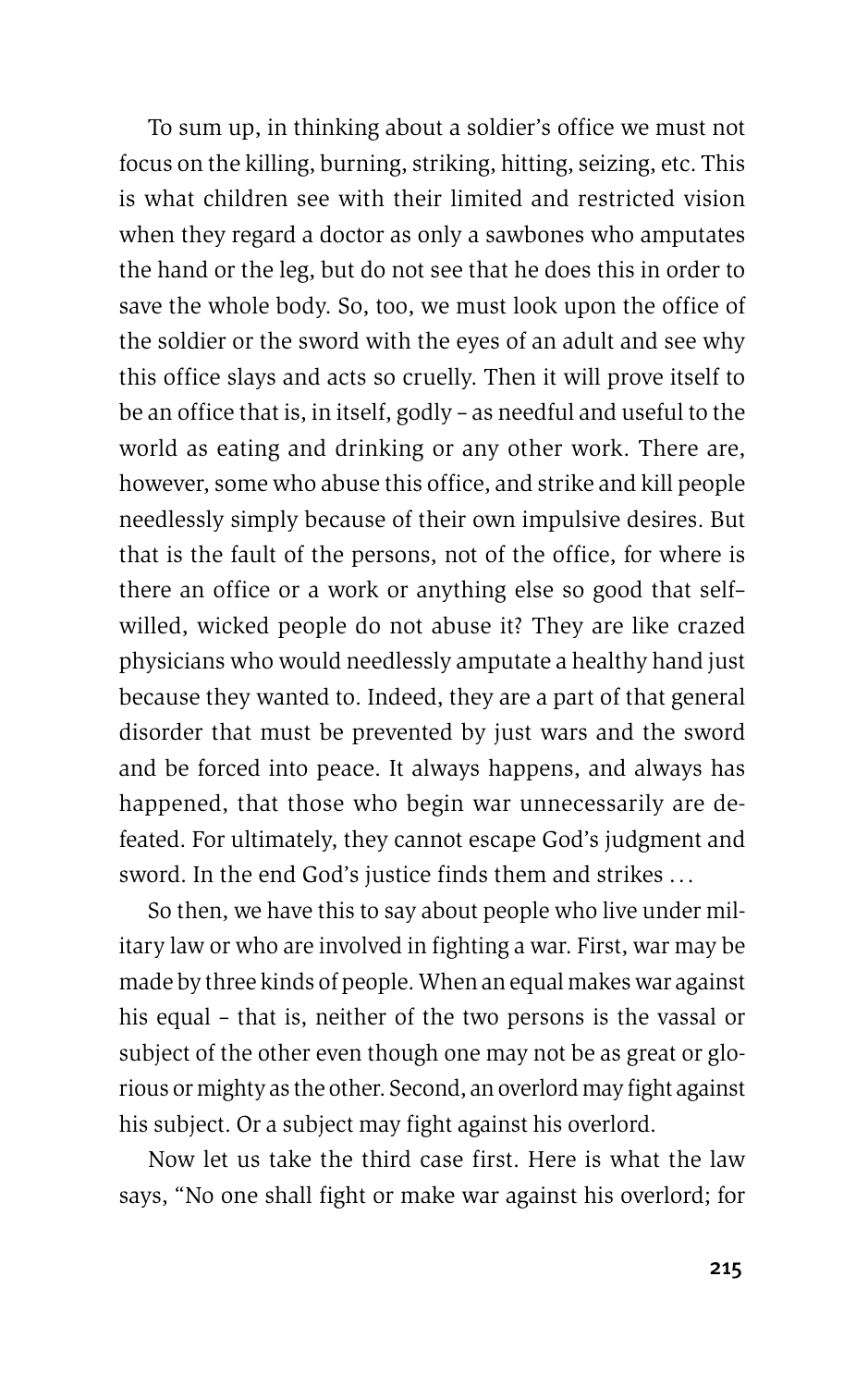a man owes his overlord obedience, honor, and fear" (Romans 13:1–7). If you chop over your head, the chips fall in your eyes. And Solomon says, "If you throw a stone into the air, it will land on your own head" (Proverbs 26:27). That is the law in a nutshell. God has instituted it and humans have accepted it – for it is impossible both to obey and to resist, to be subject to your lords and to disdain them. ...

It is only right that if a prince, king, or lord becomes insane, he should be deposed and put under restraint, for he is no longer to be considered a human since his reason is gone. "That is true," you say, "a raving tyrant is also clearly insane; or is to be considered even worse than an insane man, for he does much more harm." Here an answer is problematic, for such arguments seem very impressive and seem to be in accord with justice and equity. Nevertheless, it is my opinion that madmen and tyrants are not the same, for a madman can neither do nor tolerate anything reasonable. There is no hope for him because the light of reason has gone out. A tyrant, however, may do things that are far worse, but he still has a conscience and he still knows that he is doing wrong. There is also hope that he may improve, allowing someone to talk to him and instruct him, and that he might follow this advice. We can never hope that an insane man will do this for he is like a clod or a stone.

Furthermore, it would have bad consequences or set a bad example. If it is considered permissible to murder or depose tyrants, the practice soon spreads and it would become commonplace to arbitrarily call men tyrants who are not tyrants, and even to kill them if the mob takes a notion to do so. Roman history shows us clearly how this can happen. They killed many of their emperors simply because they did not like him or he did not do what they wanted, that is, let them be lords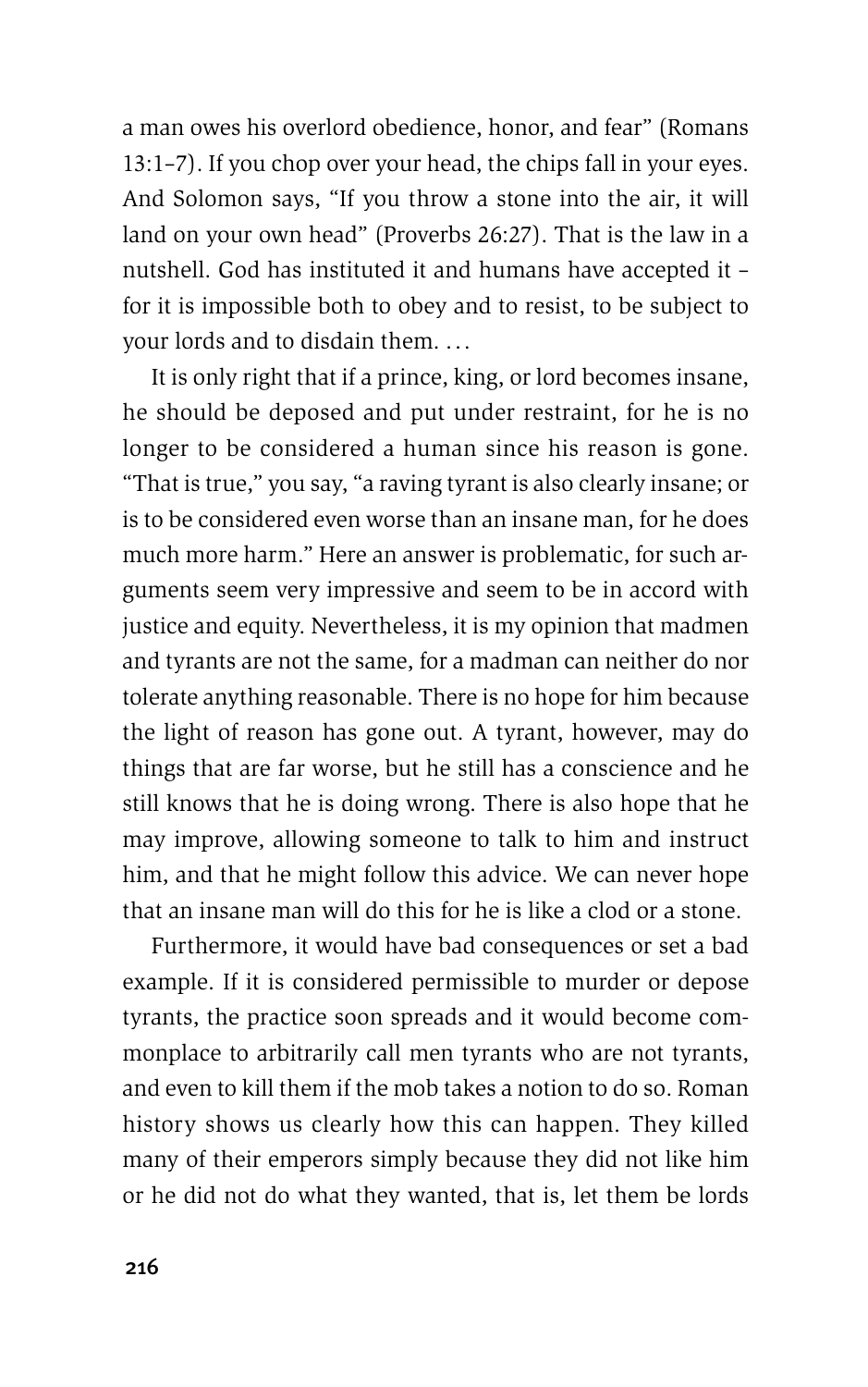and make him their fool. This happened to Galba, Pertinax, Gordian, Alexander, and others. We dare not encourage the mob very much. They go crazy too quickly; and in such cases it is better to take ten ells from it than to allow it a hands– breadth, or even a fingers–breadth. And it is better for the tyrants to wrong them a hundred times than for the mob to treat the tyrant unjustly even once. If injustice is to be suffered, then it would be better for subjects to suffer it from their rulers than for the rulers to suffer it from their subjects. For the mob has no moderation and does not even know what moderation is. And in every mob there are more than five tyrants hiding. Now it is better to suffer injustice from one tyrant, that is, from the ruler, than to suffer injustice from unnumbered tyrants in a mob. ...

A second question: "Suppose my lord were wrong in going to war?" I reply: If you know for sure that he is wrong, then you should fear and obey God more than men, Acts 5:29, and you should neither fight nor serve, for you cannot have a good conscience before God. "Yes," you say, "but my lord forces me to do it – he would take away my fief and refuse to give me my money, pay, and wages. In addition, I would be despised and shamed as a coward, even worse, as perjurer who deserted his lord in need." I answer: You must take that risk and, for God's sake, let whatever happens, happen. He can restore it to you a hundredfold, as he promises in the gospel, "Whoever leaves house, farm, wife, and property, will receive a hundredfold," etc. (Matthew 19:29).

You will also face this same danger in other occupations where the authorities compel you to act unjustly. But since God will have us leave even father and mother for his sake, we must certainly also leave lords for his sake. But if you do not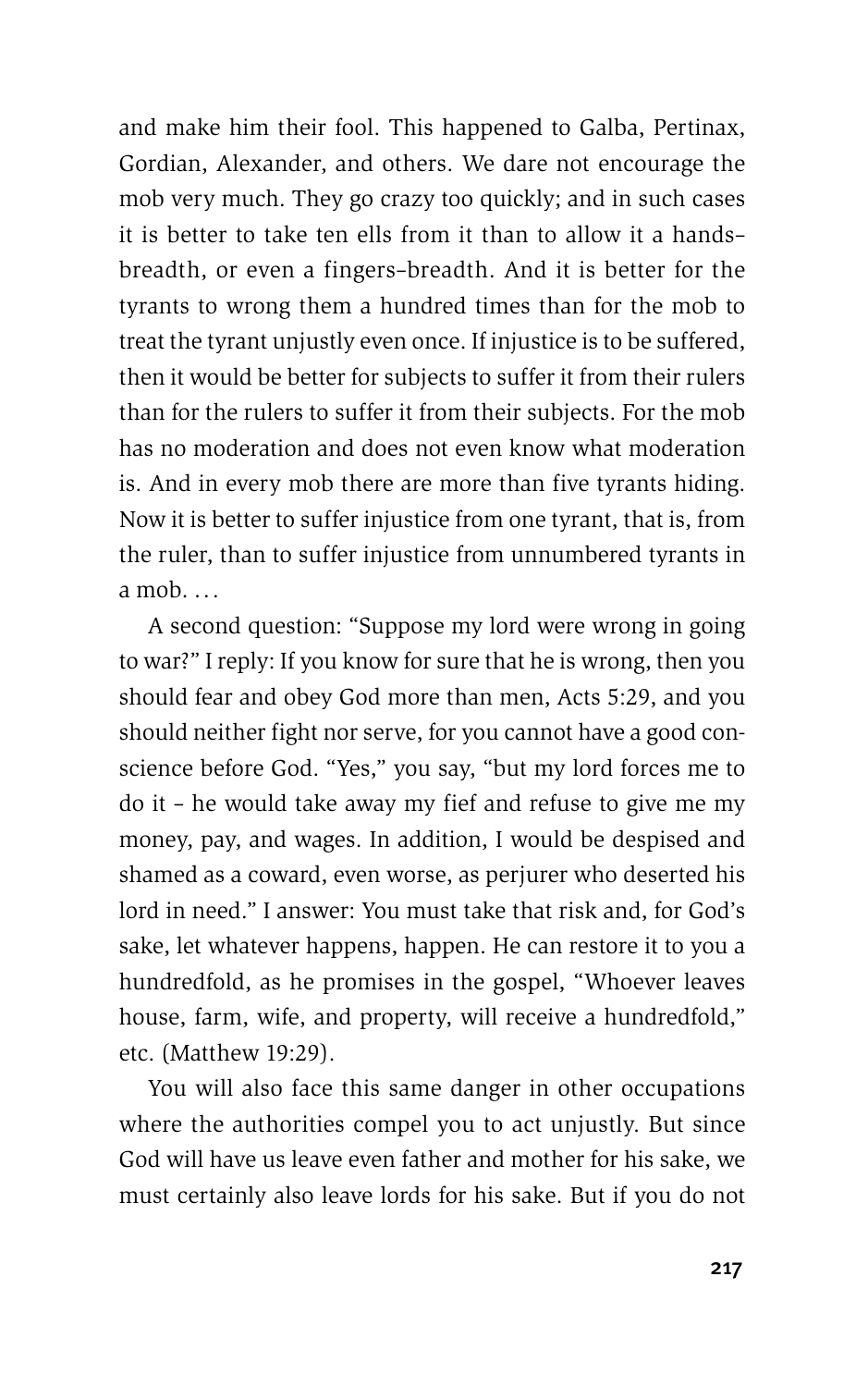know, or cannot find out, whether your lord is wrong, you should not weaken your obedience to conscience for the sake of an uncertain justice. Rather you should think the best of your lord, as is the way of love, for "love believes all things" and "does not think evil," 1 Corinthians 13:4–7. So, then, you are secure and can walk well before God. If they put you to shame or call you disloyal, it is better that God honors you as loyal and honest than for the world to call you loyal and honest. What good would it do you if the world thought of you as a Solomon or a Moses, when in God's judgment you were considered as bad as Saul or Ahab? ...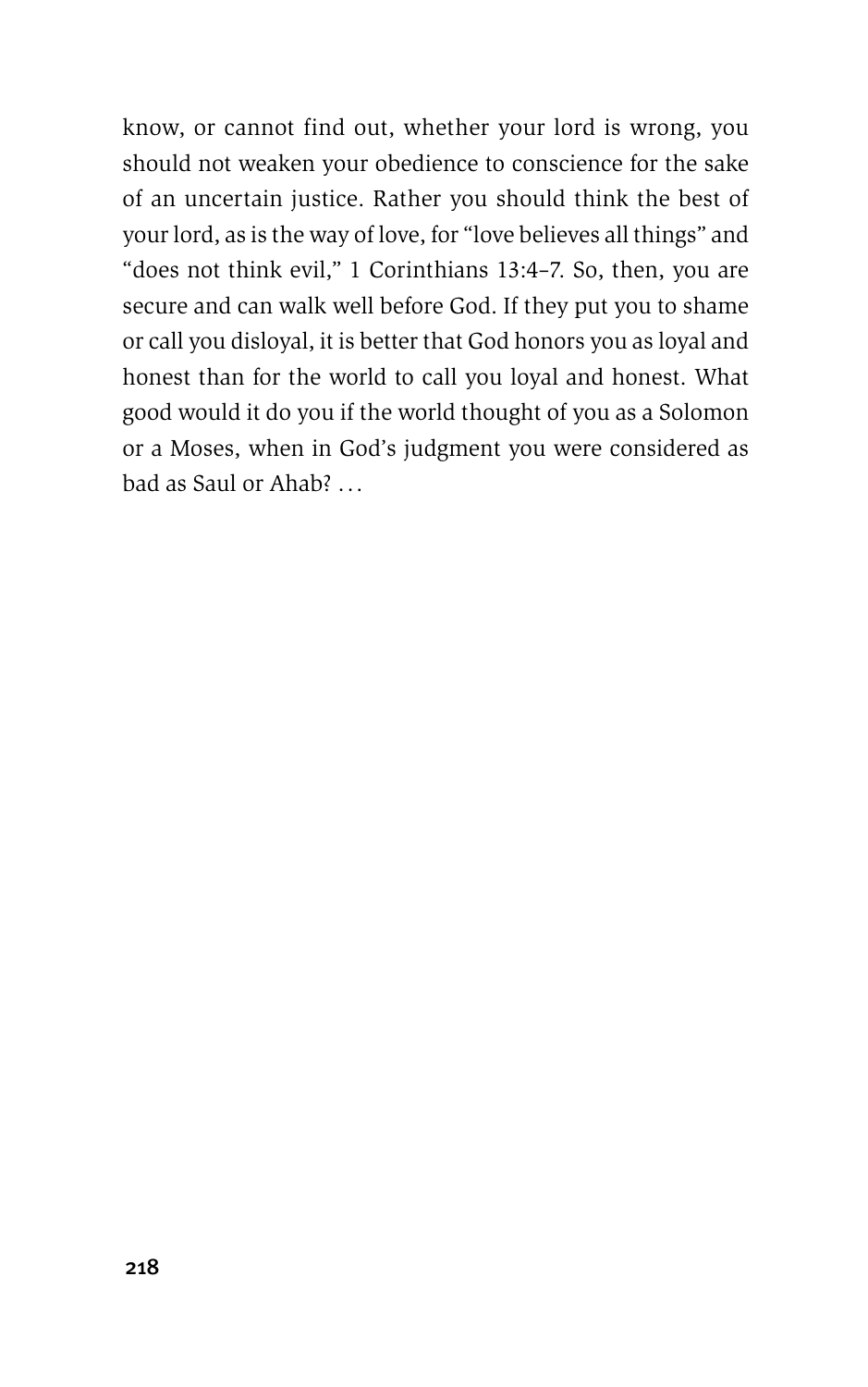## Criticism of merchants and big business

It is not very well known that Luther also commented on economic issues. For a long time, his critical statements on this subject were considered completely outdated, but this could change. Referring to exclusion and inequality in the capitalist system, Pope Francis said in 2013, "Such an economy kills", daring to touch upon a taboo. Islam also denounces a monetary economy in which capital is increased purely by speculation. In 2015, the first bank in Germany was opened which operates according to Islamic principles, including the prohibition of charging interest for financial loans. For Luther, as for the Church of the Middle Ages, taking interest was unacceptable for the Christian faith. At that time, he sided with the conservatives in these matters. During the 16th century, a liberal attitude gained ground, first in the Roman Church and later among the Protestants as well, paving the way for modern capitalism.

As early as 1520, in his tract to the nobility, Luther had commented briefly on economic issues and attacked the Fuggers. In 1524, he turned to the subject again in a separate paper laying out the principles.

> Martin Luther, Von Kaufhandlung und Wucher (1524): WA, Vol. 15, pp. 293–322. Translation: AL, Vol. 5, pp. 135–162.

The holy gospel, now that it has come to light, rebukes and reveals all the "works of darkness," as St. Paul calls them in Romans 13:12. For it is a brilliant light, which illumines the whole world and teaches how evil are the works of the world, and shows the true works we ought to do for God and our neighbor. As a result even some of the merchants have been awakened and become aware that in their trading many a wicked trick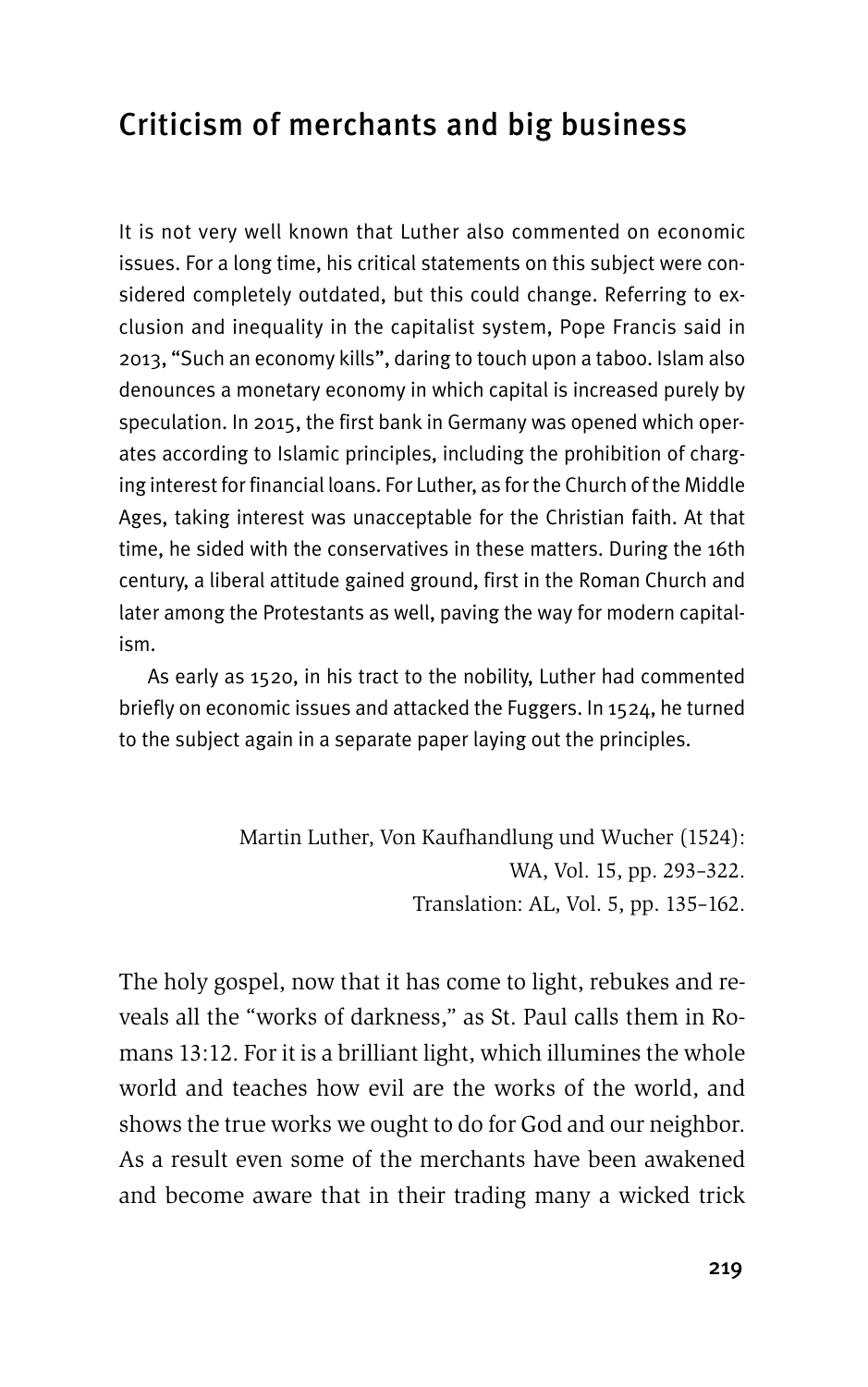and hurtful financial practice is in use. It is to be feared that the words of Ecclesiasticus apply here, namely, that business people can hardly be without sin (Ecclesiasticus 26:29). Indeed, I think St. Paul's saying in the last chapter of the first epistle to Timothy fits the case, "The love of money is the root of all evil" (1 Timothy 6:10), and again, "Those who desire to be rich fall into the Devil's snare and into many useless and hurtful desires that plunge individuals into ruin and perdition" (1 Timothy  $(6:9)$ ...

First. Among themselves business people have a common rule that is their chief maxim and the basis of all their sharp practices, where they say: "I may sell my goods as high as I can." They think this is their right. Thus occasion is given for avarice, and every window and door to hell is opened. What else does it mean but this: I care nothing about my neighbor; so long as I have my profit and satisfy my greed, of what concern is it to me if it injures my neighbor in ten ways at once? There you see how shamelessly this maxim flies squarely in the face not only of Christian love but also of natural law. How can there be anything good then in business? How can it be without sin when such injustice is the chief maxim and rule of the whole business? On such a basis trade can be nothing but robbing and stealing the property of others. ...

The rule ought not to be, "I may sell my wares as dear as I can or will," but, "I may sell my wares as dear as I ought, or as is right and fair." For your selling ought not to be an act that is entirely within your own power and discretion, without law or limit, as though you were a god and beholden to no one. Because your selling is an act performed with your neighbor, it should rather be so governed by law and conscience that you do it without harm and injury to him, your concern being di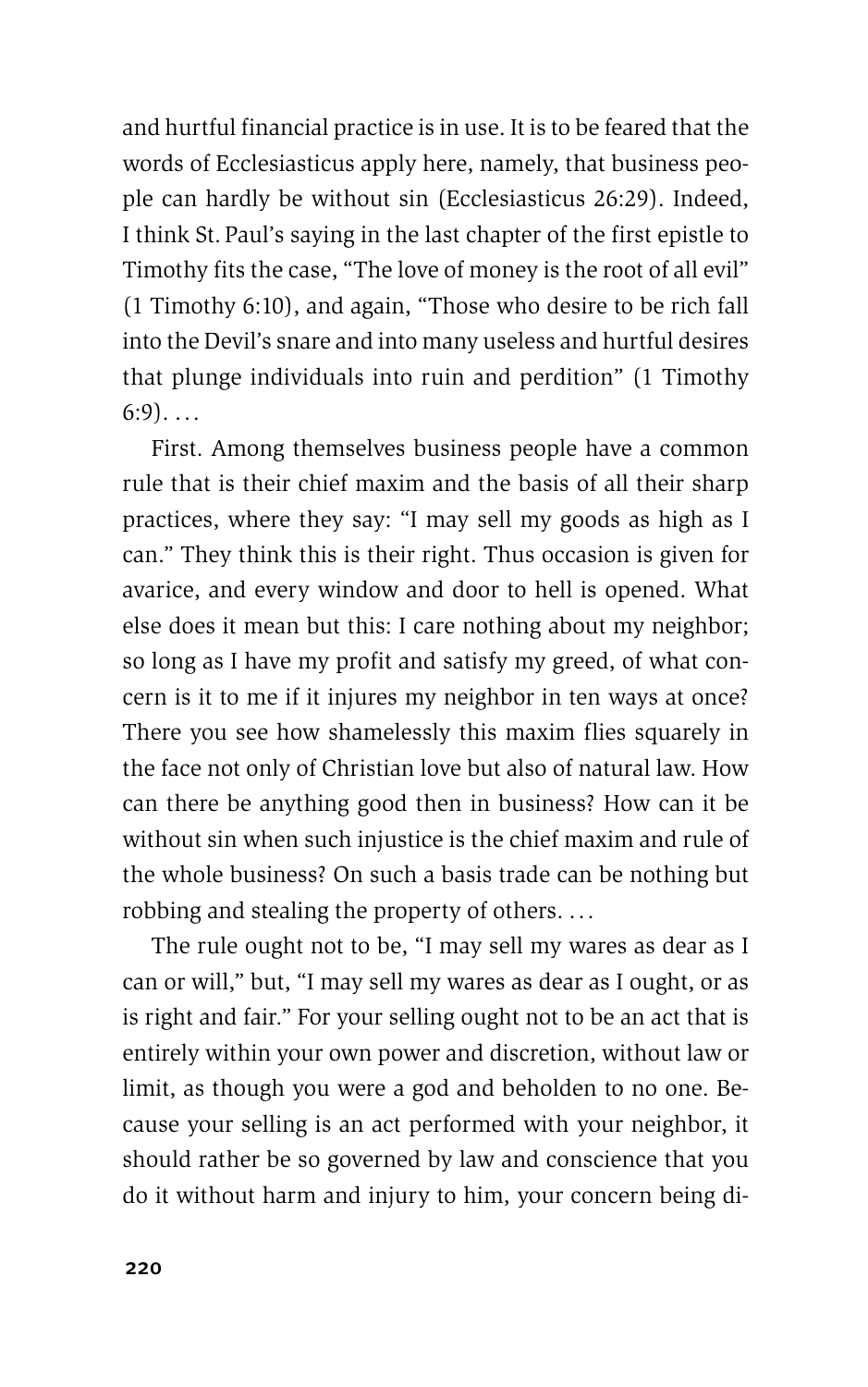rected more toward doing him no injury than toward making money for yourself. But where are there such business people? How few merchants there would be, and how trade would decline, if they were to amend this evil rule and put things on a fair and Christian basis!

You ask, then, "How dear may I sell? How am I to arrive at what is fair and right so I do not take increase from neighbor or overcharge him?" Answer: That is something that will never be governed either by writing or speaking; nor has anyone ever undertaken to fix the value of every commodity, and to increase or lower prices accordingly. The reason is this: goods are not all alike; one is transported a greater distance than another and one involves greater outlay than another. In this respect, therefore, everything is and must remain uncertain, and no fixed determination can be made, any more than one can designate a certain city as the place from which all wares are to be brought, or establish a definite cost price for them. It may happen that the same wares, brought from the same city by the same road, cost vastly more in one year than they did the year before because the weather was worse, or the road, or because something else happened that increased the expense at one time over that at another time. Now it is fair and right that a merchant take as much profit on his wares as will reimburse him for their cost and compensate him for his trouble, his labor, and his risk. Even a farmhand must have food and pay for his labor. Who can serve or labor for nothing? The gospel says, "The laborer deserves his wages" (Luke 10:7).

But in order not to leave the question entirely unanswered, the best and safest way would be to have the political authorities appoint wise and honest men to compute the costs of all sorts of wares and accordingly set prices which would enable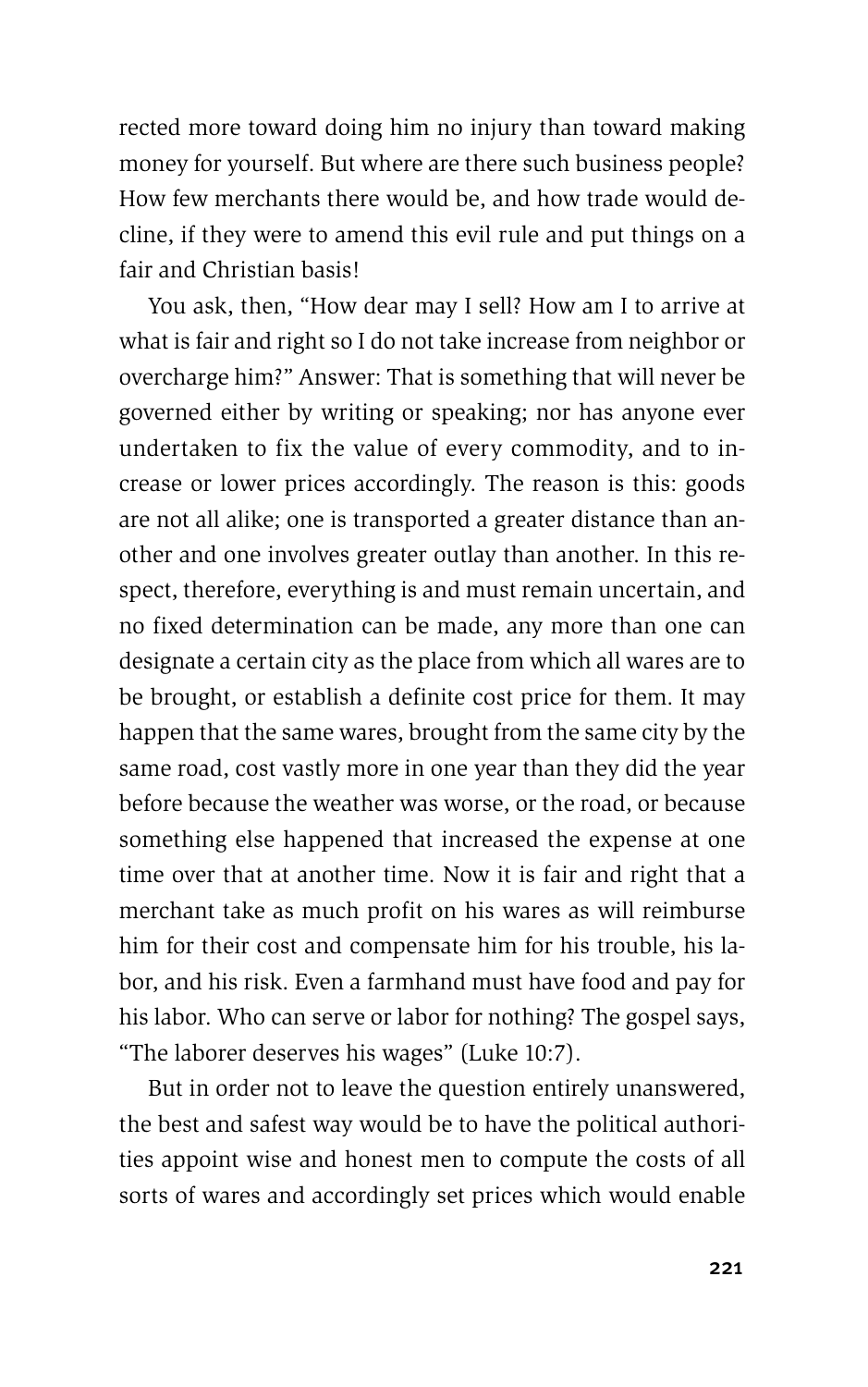the merchant to get along and provide for him an adequate living, as is being done at certain places with respect to wine, fish, bread, and the like. But we Germans have too many other things to do; we are too busy drinking and dancing to provide for rules and regulations of this sort. Since this kind of ordinance therefore is not to be expected, the next best thing is to let goods be valued at the price for which they are bought and sold in the common market, or in the land generally. In this matter we can accept the proverb, "Follow the crowd and you won't get lost." Any profit made in this way I consider honest and proper, because here there is always the risk involved of having to suffer loss in wares and outlay, and excessive profits are scarcely possible. ...

In determining how much profit you ought to take from your business and your labor, there is no better way to reckon it than by computing the amount of time and labor you have put into it, and comparing that with the effort of a day laborer who works at some other occupation and determine how much he earns in a day. On that basis figure how many days you have spent in getting your wares and bringing them to your place of business, and how much labor and risk was involved; for a great amount of labor and time ought to have a correspondingly greater return. That is the most accurate, the best, and the most definite advice and direction that can be given in this matter. Let those who dislike it, improve it themselves. I base my case (as I have said) on the gospel that the laborer deserves his wages (Luke 10:7); and Paul also says in 1 Corinthians 9:7, "He who tends the flock should get some of the milk. Who can go to war at his own expense?" If you have a better ground than that, you are welcome to it. ...

We return now to the merchants' tricks. Some of them,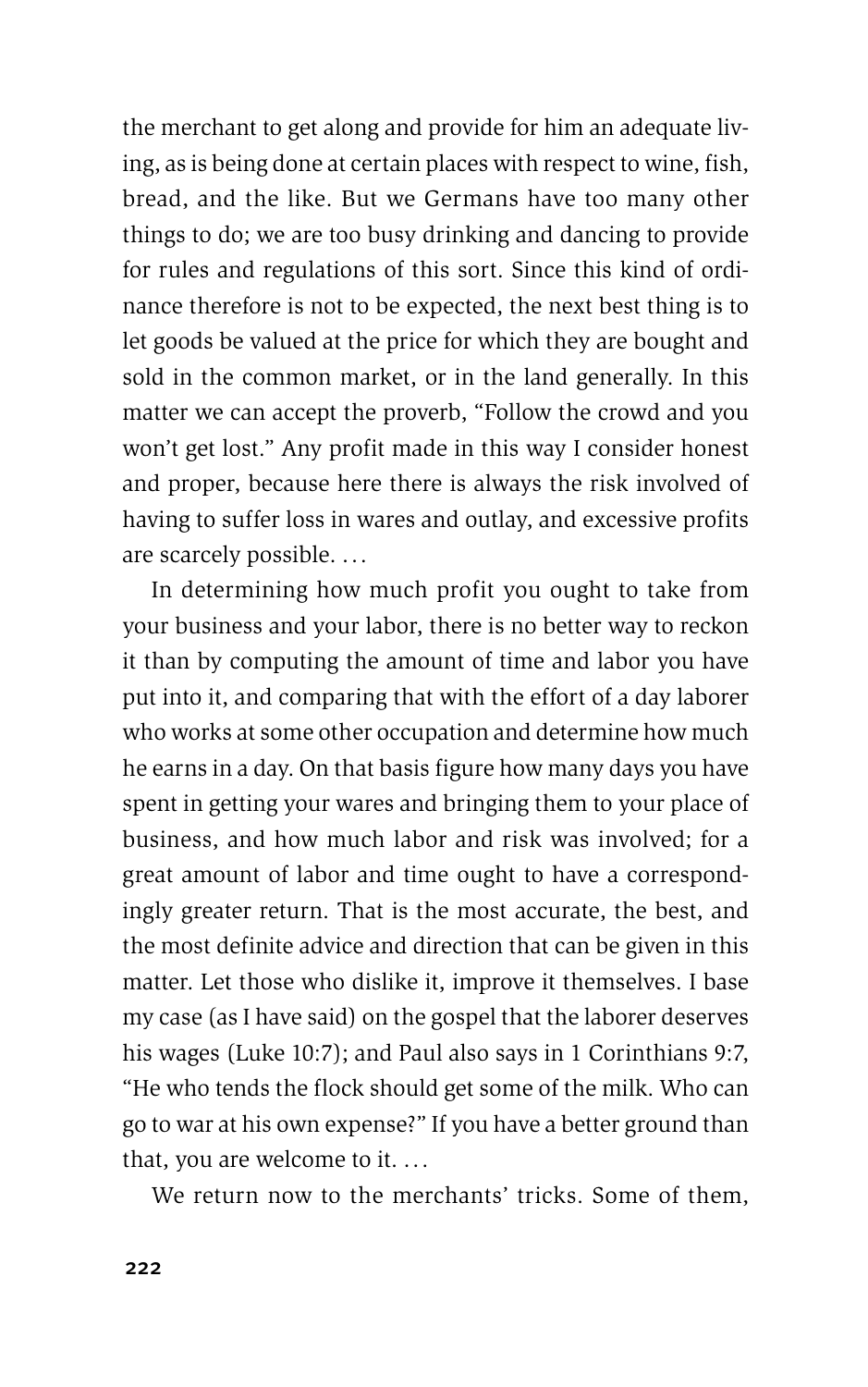when they see that they cannot otherwise effect their selfish profiteering transactions and establish their monopolies because others have the same goods and wares, proceed to sell their goods so dirt cheap that the others cannot meet the competition, and are forced either to withhold their goods from sale, or to face ruin by selling them as cheaply as their competitors do. Thus, the greedy ones get their monopoly after all. Such fellows are not worthy to be called human beings or to live among people in a community; they are not even worth admonishing or instructing, for their envy and greed is so open and shameless that even at the cost of their own losses they cause loss to others, in order that they may have the whole place to themselves. The temporal authorities would do right if they took from such fellows everything they had, and drove them out of the country. It would scarcely have been necessary to tell of such practices, but I wanted to include them so that one might see what great villainy there is in trade and commerce, and to make evident to everyone what is going on in the world, in order that all may know how to protect themselves against such a dangerous class. ...

On the trading companies I ought to say a good deal, but the whole subject is such a bottomless pit of avarice and wrongdoing that there is nothing in it that can be discussed with a good conscience. Who is so stupid that he cannot see that the trading companies are nothing but pure monopolies? Even the temporal laws of the heathen forbid them as openly harmful to the whole world, to say nothing of divine right and Christian law. They control all commodities, deal in them as they please, and practice without concealment all the tricks that have been mentioned. They raise or lower prices at their pleasure. They oppress and ruin all the small businessmen, like the pike, the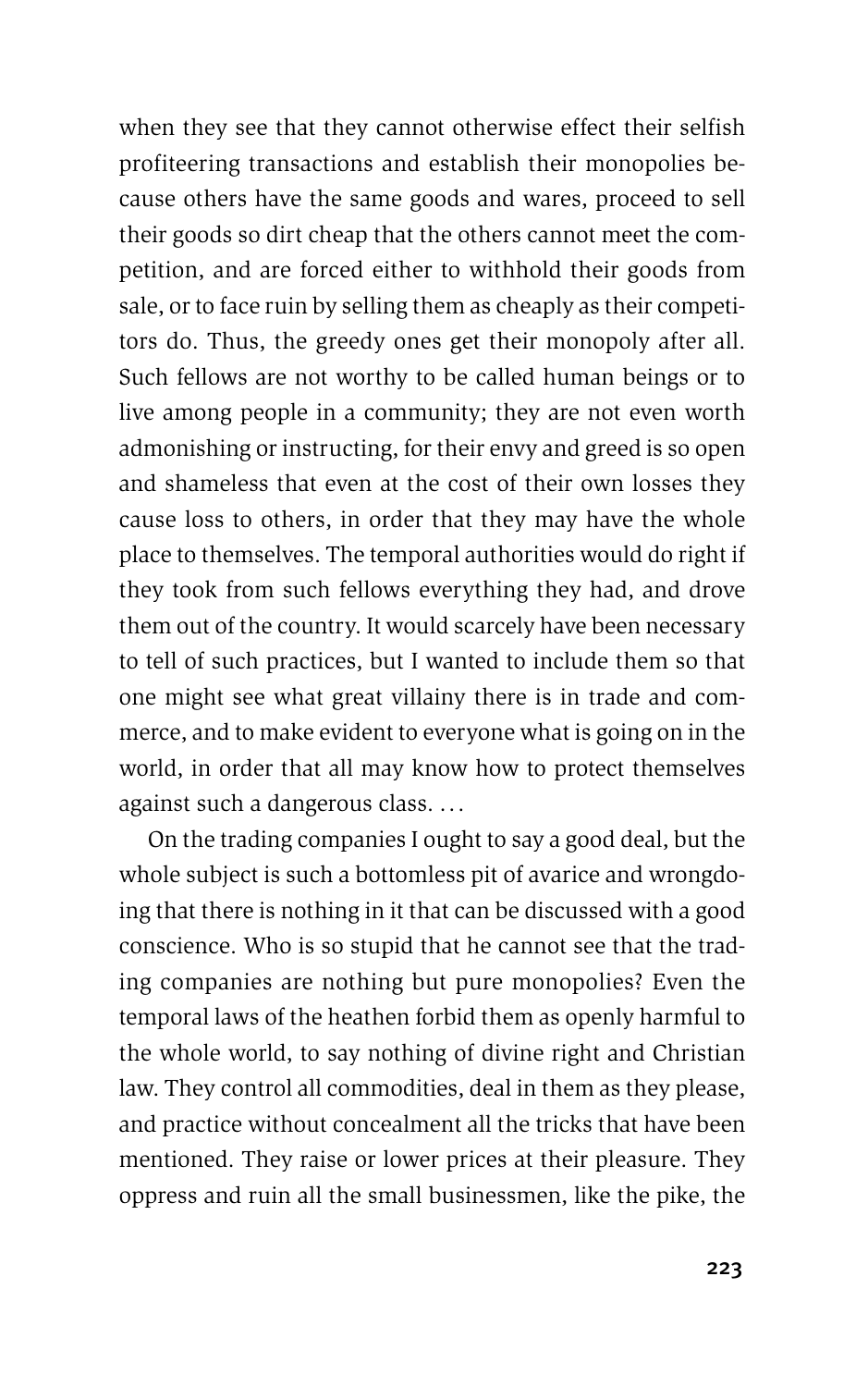little fish in the water, just as if they were lords over God's creatures and immune from all the laws of faith and love.

So it happens that all over the world spices must be bought at whatever price they choose to set, and they vary it from time to time. This year they raise the price of ginger, next year that of saffron, or vice versa; so that in the end it all comes out the same: they do not have to suffer any loss, injury, or risk. If the ginger spoils or they have to take a loss on it, they make it up on saffron, and vice versa, so that they make sure of their profit. All this is contrary to the natural order, not only of merchandise, but of all temporal goods, which God wills should be subject to risk and uncertainty. But they have found a way to make safe, certain, and continual profit out of unsafe, uncertain, and perishable goods; though because of it all the world must be sucked dry and all the money sink and swim in their gullets.

How could it ever be right and according to God's will that an individual in such a short time should grow so rich that he could buy out kings and emperors? They have brought things to such a pass that everybody else has to do business at the risk of loss, winning this year and losing next year, while they themselves can always win, making up their losses by increased profits. It is no wonder that they quickly appropriate the wealth of the whole world, for a pfennig that is permanent and sure is better than a gulden that is temporary and uncertain. But these companies are always dealing with permanent and sure gulden for our temporary and uncertain pfennigs. Is it any wonder that they become kings and we beggars?

Kings and princes ought to look into this matter and forbid them by strict laws. But I hear that they have a finger in it themselves, and the saying of Isaiah 1:23 is fulfilled, "Your princes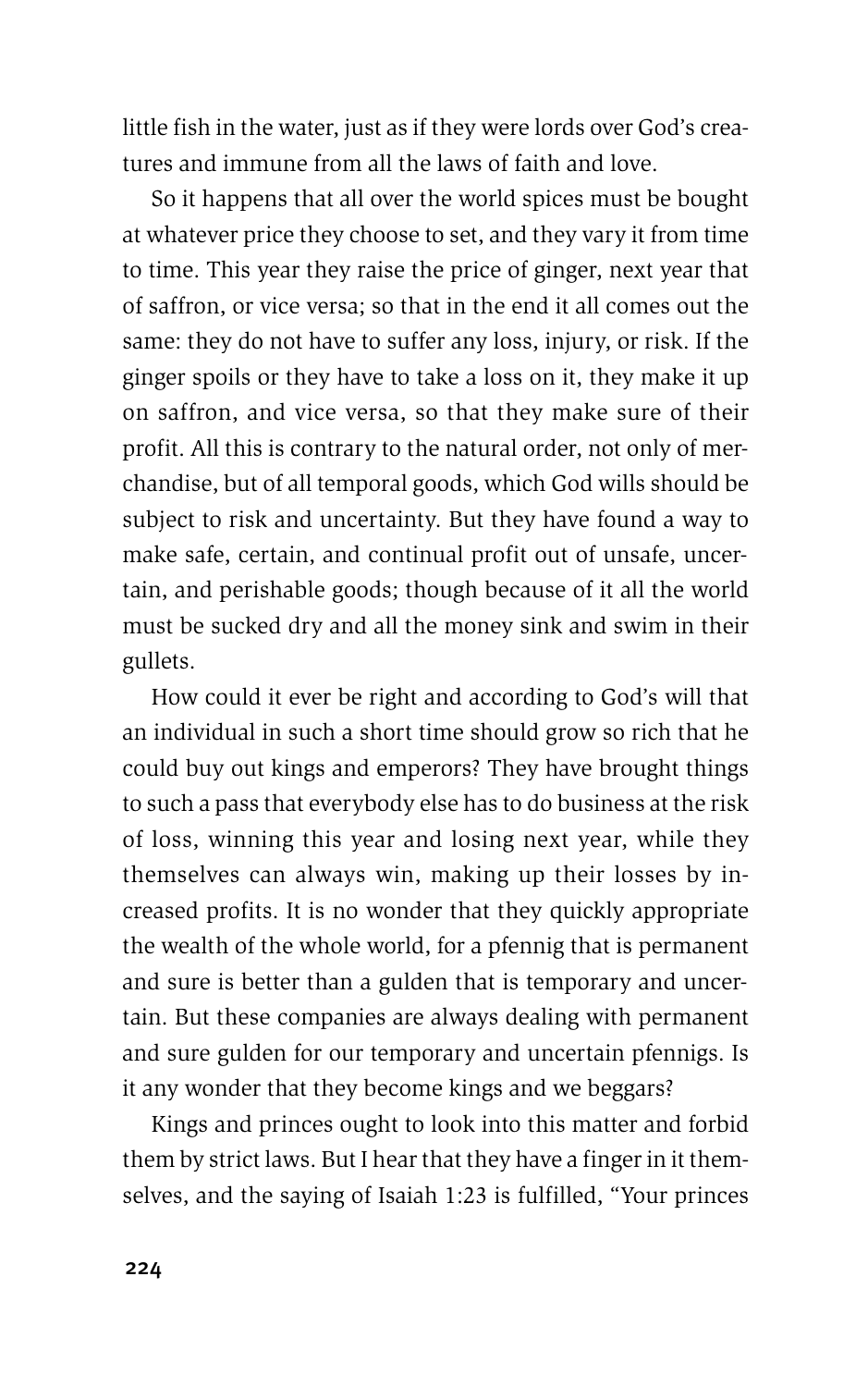have become companions of thieves." They hang thieves who have stolen a gulden or half a gulden, but do business with those who rob the whole world and steal more than all the rest, so that the proverb remains true, "Big thieves hang little thieves." As the Roman senator Cato said, "Simple thieves lie in dungeons and stocks; public thieves walk abroad in gold and silk." What will God say to this at last? He will do as he says through Ezekiel: princes and merchants, one thief with the other, he will melt together like lead and bronze (Ezekiel 22:20) as when a city burns to the ground, so that there shall be neither princes nor merchants anymore. That time, I fear, is already at the door. We do not think of amending our lives, no matter how great our sin and wrong. So, too, God cannot leave wrong unpunished.

This is why no one need ask how he may with a good conscience be a member of a trading company. My only advice is this: Get out; they will not change. If the trading companies are to stay, right and honesty must perish; if right and honesty are to stay, the trading companies must perish. The bed is too narrow, says Isaiah, one must fall out, the covering is too small, it will not cover both (Isaiah 28:20).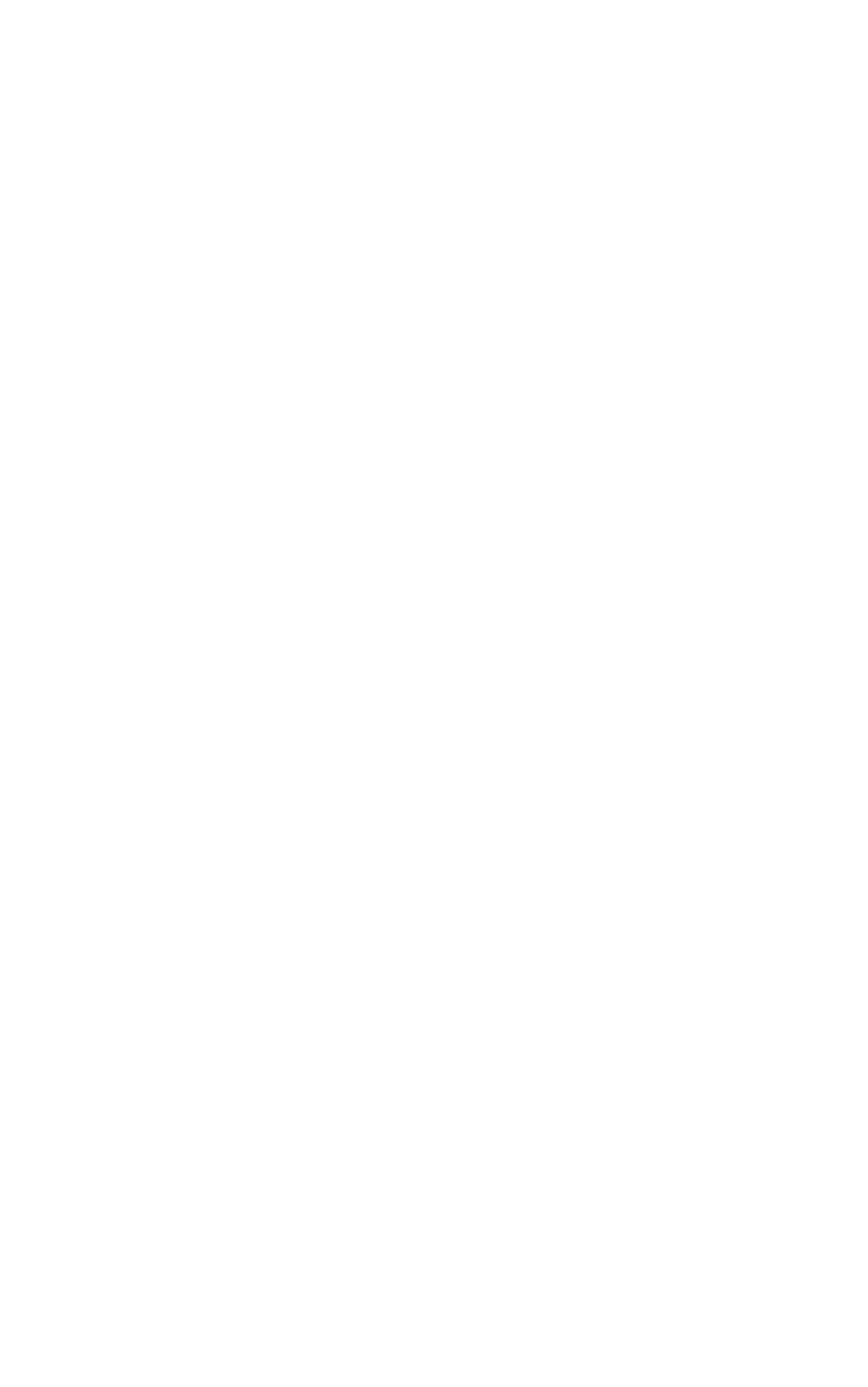#### Luther says no to the peasants' revolt

As early as 1520, in his nobility tract, Luther had already held up the peasants as an example to the merchants: "I know full well that it would be a far godlier thing to increase agriculture and decrease commerce." A few years later, the peasants came forward with social demands. In their "Twelve Articles", a program that was printed and widely distributed, they demanded the abolition of serfdom, relief from taxes and the free election of pastors in village communities. The discontented peasants grouped together in "brotherly unions" and took up arms, first of all in Southern Germany, later in other regions, especially in Thuringia. They made attacks on castles and monasteries. The peasants wanted to take back by force the resources which had been taken from them. At first they proposed negotiations, but then they resorted to violence. The Peasants' War began in March 1525, and ended a few months later with a crushing defeat of the peasants. On several occasions, Luther made his opinion on the peasants' uprising known. When he heard of orgies of violence, he distanced himself from the peasants as well as from those in the Church who supported them, such as Thomas Müntzer, and called on the authorities to take violent action against the peasants and their accomplices. He was interested, on the one hand, in maintaining order and the sovereignty of the authorities, while on the other hand he was concerned that the Reformation could be discredited because of the outbreaks of violence. Nevertheless, he also repeated the proposal for negotiations and called for leniency with those who were merely followers of the movement.

Luther did not always prove to be peace–loving. On several occasions he called for the use of force, not only against the peasants, but also against the Jews, the Christian Anabaptists, the Turks, as well as against the pope and other representatives of the old church. This aspect of Luther was also reflected in illustrations that were published during his lifetime. Hans Holbein, a painter from Basel, depicted Luther in 1522 as Hercules Germanicus, the German Hercules. In ancient mythol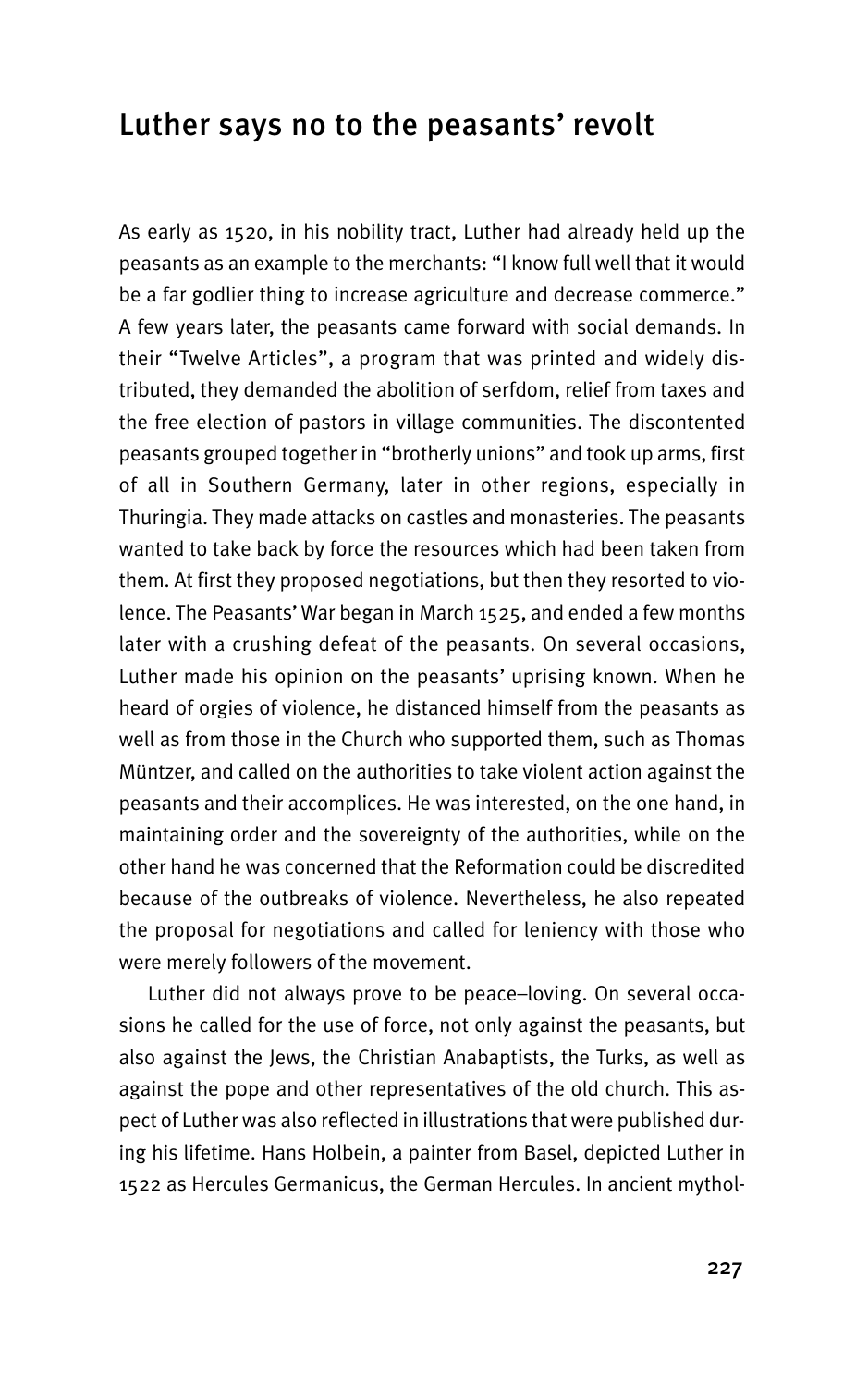ogy, Hercules was a demigod who braved many dangers and killed several monsters. In Holbein's picture, Luther is decapitating medieval theologians. This was naturally meant symbolically, for they were already dead, and Luther was only using arguments to withstand them.

> Martin Luther Wider die räuberischen und mörderischen Rotten der Bauern (1525): WA, Vol. 18, pp. 344–361. Translation: LW, Vol. 46, pp. 45–55.

In my earlier book on this matter, I did not venture to judge the peasants, since they had offered to be corrected and to be instructed; and Christ in Matthew 7:1 commands us not to judge. But before I could even inspect the situation, they forgot their promise and violently took matters into their own hands and are robbing and raging like mad dogs. All this now makes it clear that they were trying to deceive us and that the assertions they made in their *Twelve Articles* were nothing but lies presented under the name of the gospel. To put it briefly, they are doing the devil's work. This is particularly the work of that archdevil who rules at Mühlhausen<sup>8</sup>, and does nothing except stir up robbery, murder, and bloodshed; as Christ describes him in John 8:44, "He was a murderer from the beginning." Since these peasants and wretched people have now let themselves be misled and are acting differently than they promised, I, too, must write differently of them than I have written, and begin by setting their sin before them, as God commands Isa-

<sup>8</sup> Thomas Müntzer, a former adherent of Luther, leader of the German peasant uprising in 1525.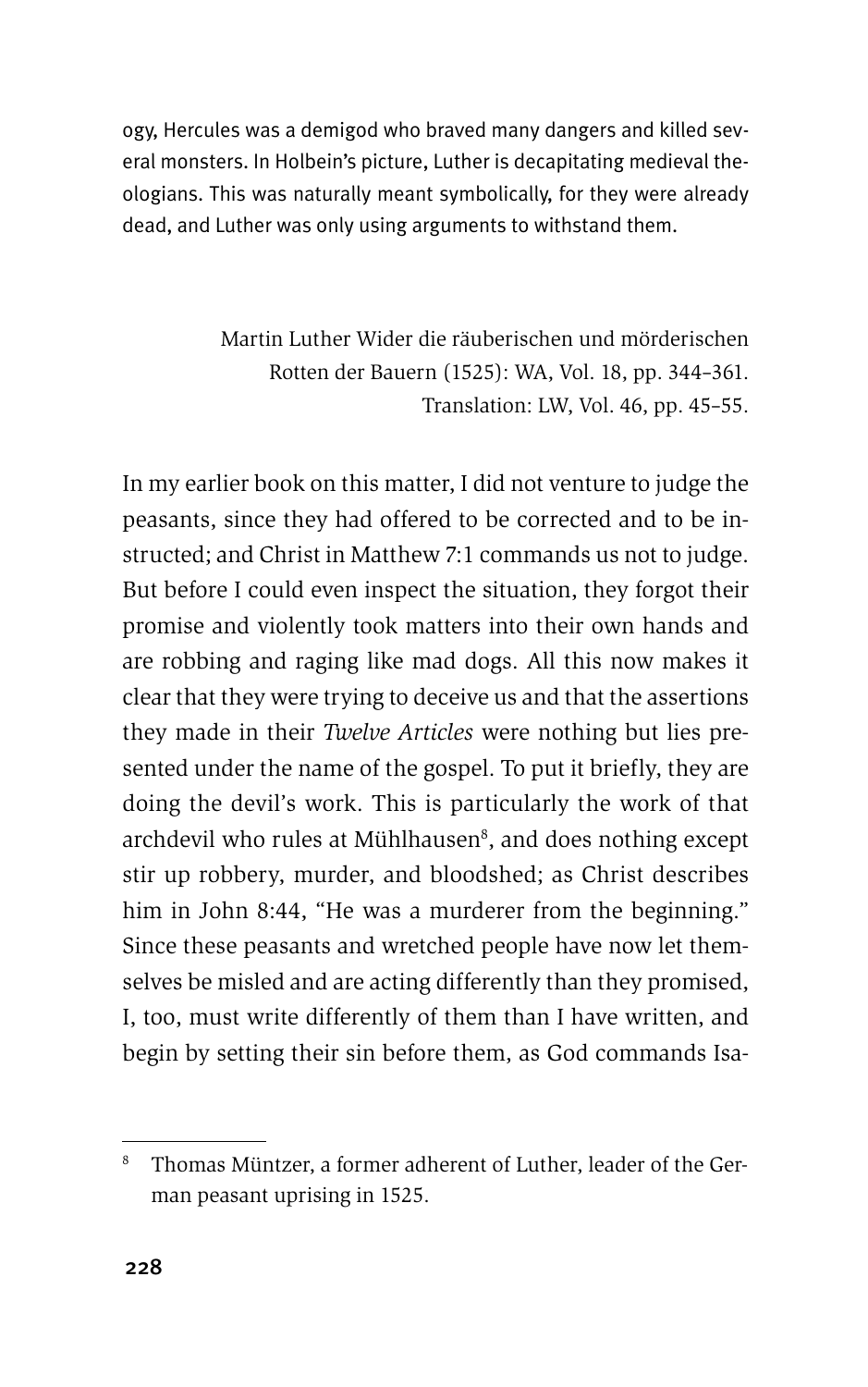iah (Isaiah 58:1) and Ezekiel (Ezekiel 2:7), on the chance that some of them may see themselves for what they are. Then I must instruct the rulers how they are to conduct themselves in these circumstances.

The peasants have taken upon themselves the burden of three terrible sins against God and man; by this they have abundantly merited death in body and soul. In the first place, they have sworn to be true and faithful, submissive and obedient, to their rulers, as Christ commands when he says, "Render to Caesar the things that are Caesar's" (Luke 20:25). And Romans 13:1 says, "Let every person be subject to the governing authorities." Since they are now deliberately and violently breaking this oath of obedience and setting themselves in opposition to their masters, they have forfeited body and soul, as faithless, perjured, lying, disobedient rascals and scoundrels usually do. St. Paul passed this judgment on them in Romans  $13:2$  when he said that those who resist the authorities will bring a judgment upon themselves. This saying will smite the peasants sooner or later, for God wants people to be loyal and to do their duty.

In the second place, they are starting a rebellion, and are violently robbing and plundering monasteries and castles which are not theirs; by this they have doubly deserved death in body and soul as highwaymen and murderers. Furthermore, anyone who can be proved to be a seditious person is an outlaw before God and the emperor; and whoever is the first to put him to death does right and well. For if a man is in open rebellion, everyone is both his judge and his executioner; just as when a fire starts, the first man who can put it out is the best man to do the job. For rebellion is not just simple murder; it is like a great fire, which attacks and devastates a whole land. Thus rebellion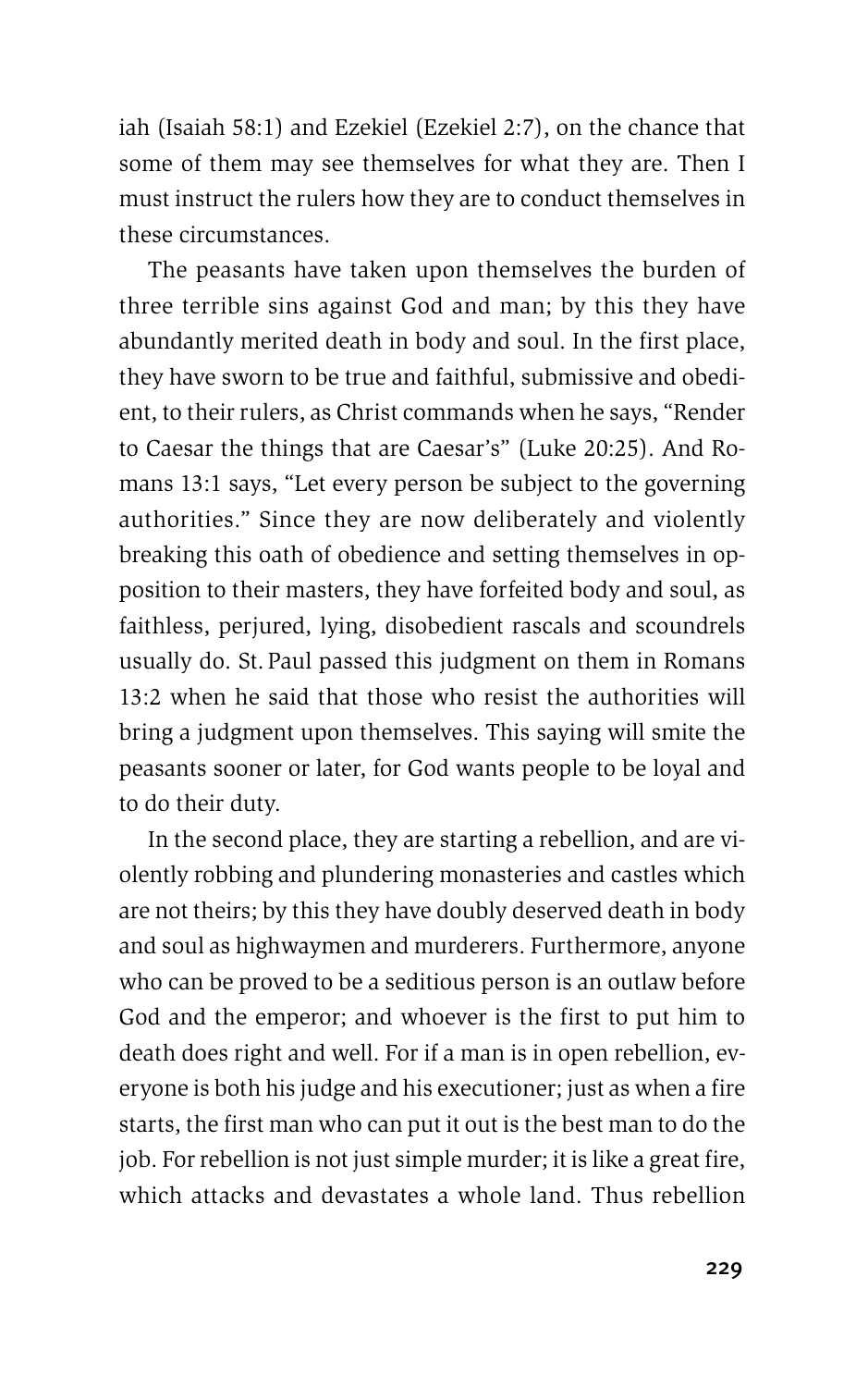brings with it a land filled with murder and bloodshed; it makes widows and orphans, and turns everything upside down, like the worst disaster. Therefore let everyone who can, smite, slay, and stab, secretly or openly, remembering that nothing can be more poisonous, hurtful, or devilish than a rebel. It is just as when one must kill a mad dog; if you do not strike him, he will strike you, and a whole land with you.

In the third place, they cloak this terrible and horrible sin with the gospel, call themselves "Christian brethren," take oaths and submit to them, and compel people to go along with them in these abominations. Thus they become the worst blasphemers of God and slanderers of his holy name. Under the outward appearance of the gospel, they honor and serve the devil, thus deserving death in body and soul ten times over. I have never heard of a more hideous sin. I suspect that the devil feels that the Last Day is coming and therefore he undertakes such an unheard–of act, as though saying to himself, "This is the end, therefore it shall be the worst; I will stir up the dregs and knock out the bottom." God will guard us against him! See what a mighty prince the devil is, how he has the world in his hands and can throw everything into confusion, when he can so quickly catch so many thousands of peasants, deceive them, blind them, harden them, and throw them into revolt, and do with them whatever his raging fury undertakes.

It does not help the peasants when they pretend that according to Genesis 1 and 2, all things were created free and common, and that all of us alike have been baptized. For under the New Testament, Moses does not count; for there stands our Master, Christ, and subjects us, along with our bodies and our property, to the emperor and the law of this world, when he says, "Render to Caesar the things that are Caesar's" (Luke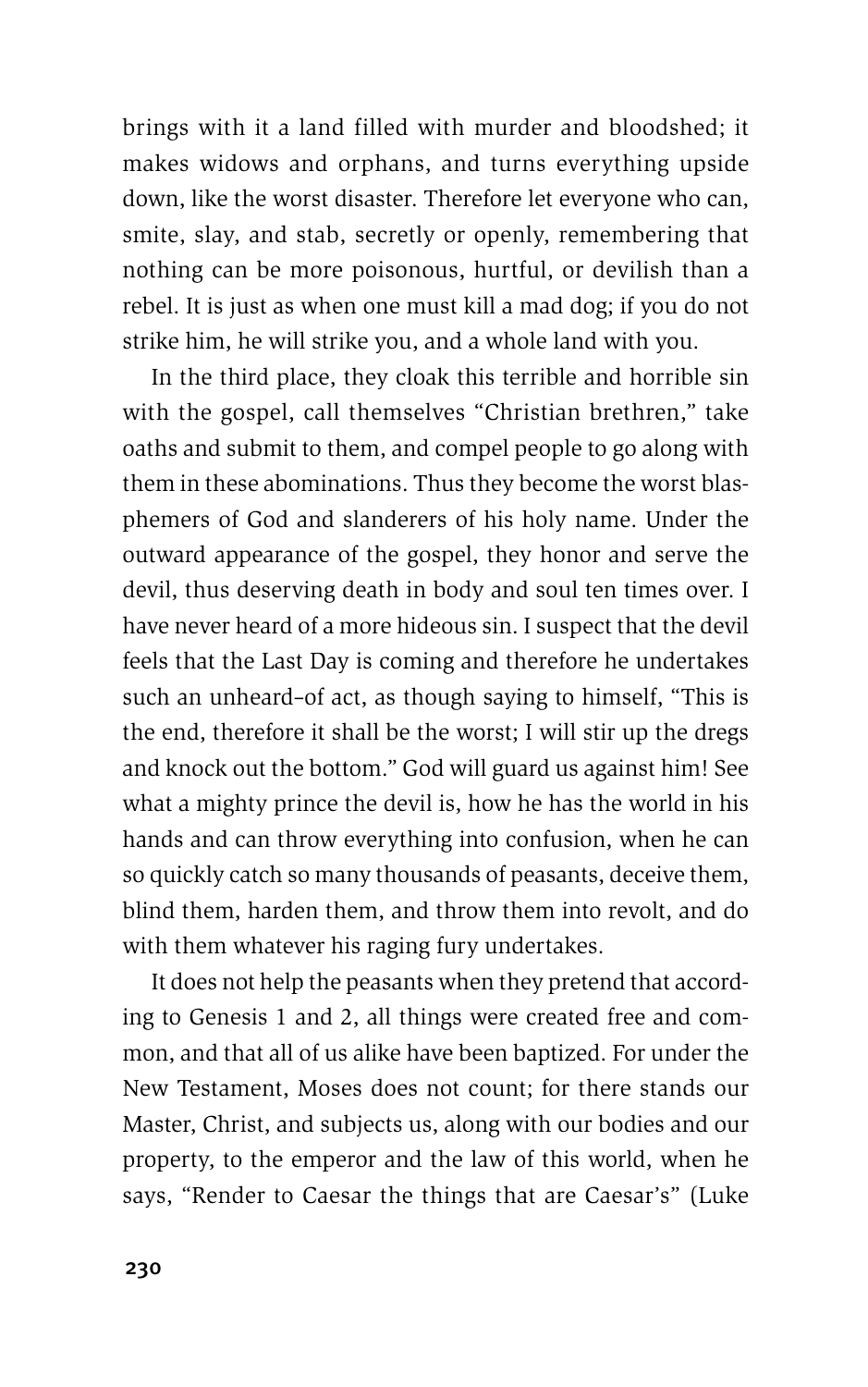20:25). Paul, too, speaking in Romans 13:1 to all baptized Christians, says, "Let every person be subject to the governing authorities." And Peter says, "Be subject to every ordinance of man" (1 Peter 2:13). We are bound to live according to this teaching of Christ, as the Father commands from heaven, saying, "This is my beloved Son, listen to him" (Matthew 17:5). For baptism does not make men free in body and property, but in soul; and the gospel does not make goods common, except in the case of those who, of their own free will, do what the apostles and disciples did in Acts 4:32–37. They did not demand, as do our insane peasants in their raging, that the goods of others – of Pilate and Herod – should be common, but only their own goods. Our peasants, however, want to make the goods of other men common, and keep their own for themselves. Fine Christians they are! I think there is not a devil left in hell; they have all gone into the peasants. Their raving has gone beyond all measure.

Now since the peasants have brought [the wrath of] both God and man down upon themselves and are already many times guilty of death in body and soul, and since they submit to no court and wait for no verdict, but only rage on, I must instruct the temporal authorities on how they may act with a clear conscience in this matter. First, I will not oppose a ruler who, even though he does not tolerate the gospel, will smite and punish these peasants without first offering to submit the case to judgment. He is within his rights, since the peasants are not contending any longer for the gospel, but have become faithless, perjured, disobedient, rebellious murderers, robbers, and blasphemers, whom even a heathen ruler has the right and authority to punish. Indeed, it is his duty to punish such scoundrels, for this is why he bears the sword and is "the ser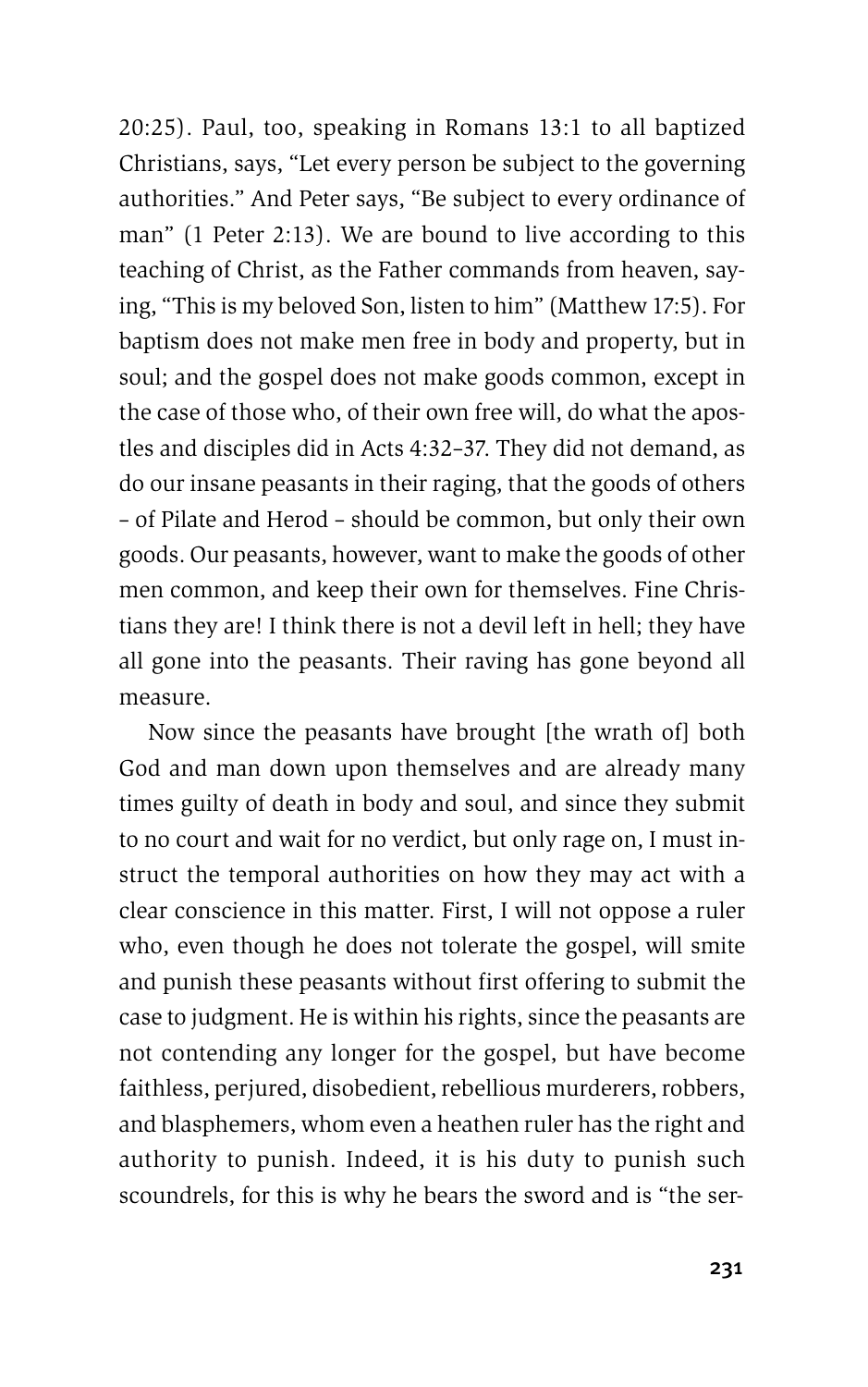vant of God to execute his wrath on the wrongdoer," Romans  $13.4$ 

But if the ruler is a Christian and tolerates the gospel, so that the peasants have no appearance of a case against him, he should proceed with fear. First he must take the matter to God, confessing that we have deserved these things, and remembering that God may, perhaps, have thus aroused the devil as a punishment upon all Germany. Then he should humbly pray for help against the devil, for we are contending not only "against flesh and blood," but "against the spiritual hosts of wickedness in the air" (Ephesians 6:12; 2:2), which must be attacked with prayer. Then, when our hearts are so turned to God that we are ready to let his divine will be done, whether he will or will not have us to be princes and lords, we must go beyond our duty, and offer the mad peasants an opportunity to come to terms, even though they are not worthy of it. Finally, if that does not help, then swiftly take to the sword.

For in this case a prince and lord must remember that according to Romans 13:4, he is God's minister and the servant of his wrath and that the sword has been given him to use against such people. If he does not fulfil the duties of his office by punishing some and protecting others, he commits as great a sin before God as when someone who has not been given the sword commits murder. If he is able to punish and does not do it – even though he would have had to kill someone or shed blood – he becomes guilty of all the murder and evil that these people commit. For by deliberately disregarding God's command he permits such rascals to go about their wicked business, even though he was able to prevent it and it was his duty to do so. This is not a time to sleep. And there is no place for patience or mercy. This is the time of the sword, not the day of grace.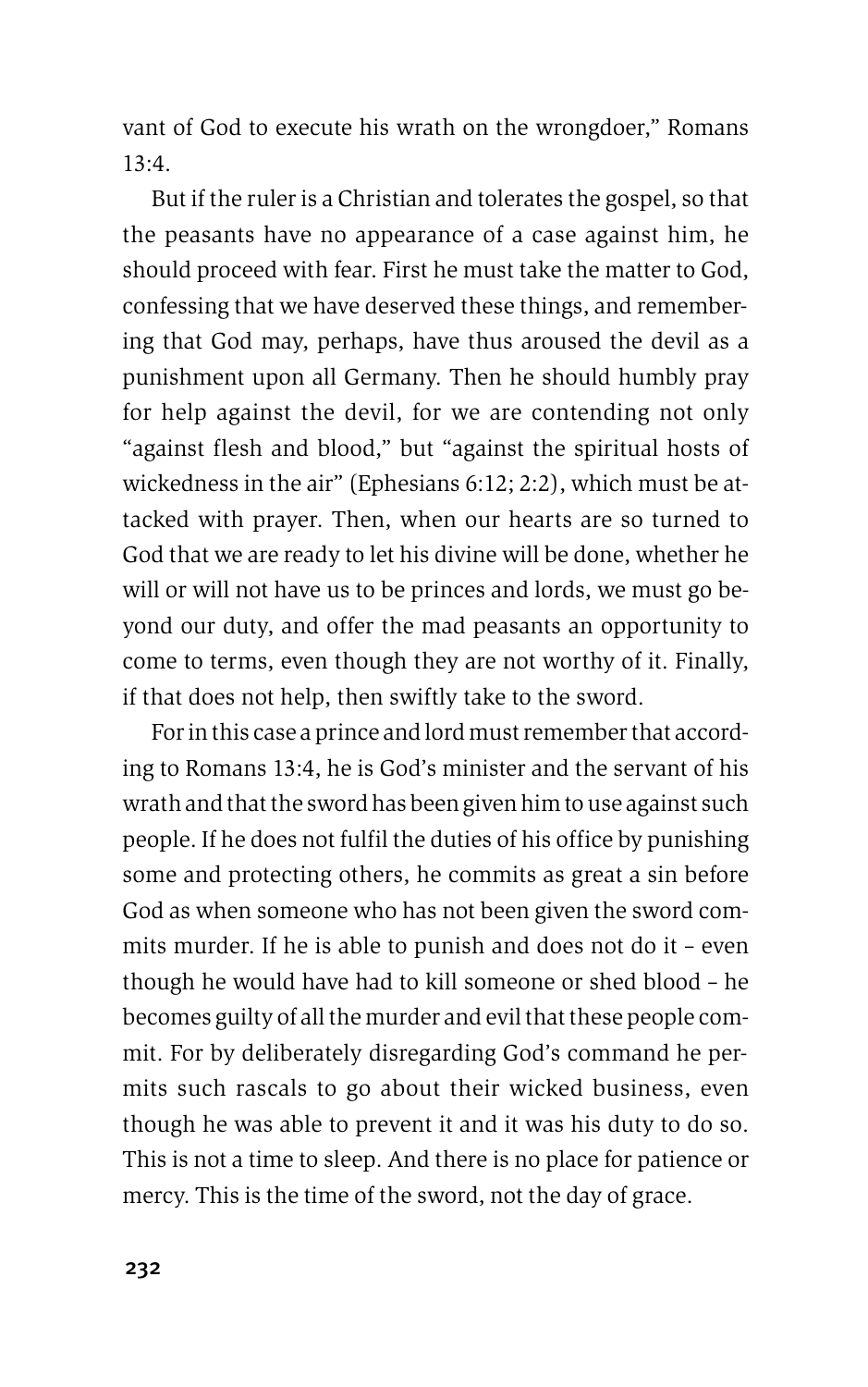The rulers, then, should press on and take action in this matter with a good conscience as long as their hearts still beat. It is to the rulers' advantage that the peasants have a bad conscience and an unjust cause, and that any peasant who is killed is lost in body and soul and is eternally the devil's. But the rulers have a good conscience and a just cause; they can, therefore, say to God with all confidence of heart, "Behold, my God, you have appointed me prince or lord, of this I can have no doubt; and you have given me the sword to use against evildoers (Romans 13:4). It is your word, and it cannot lie, so I must fulfill the duties of my office, or forfeit your grace. It is also plain that these peasants have deserved death many times over, in your eyes and in the eyes of the world, and have been committed to me for punishment. If you will me to be slain by them, and let my authority be taken from me and destroyed, so be it: let your will be done. I shall be defeated and die because of your divine command and word and shall die while obeying your command and fulfilling the duties of my office. Therefore I will punish and smite as long as my heart beats. You will be the judge and make things right."

Thus, anyone who is killed fighting on the side of the rulers may be a true martyr in the eyes of God, if he fights with the kind of conscience I have just described, for he acts in obedience to God's word. On the other hand, anyone who perishes on the peasants' side is an eternal firebrand of hell, for he bears the sword against God's word and is disobedient to him, and is a member of the devil. And even if the peasants happen to gain the upper hand (God forbid!) – for to God all things are possible, and we do not know whether it may be his will, through the devil, to destroy all rule and order and cast the world upon a desolate heap, as a prelude to the Last Day, which cannot be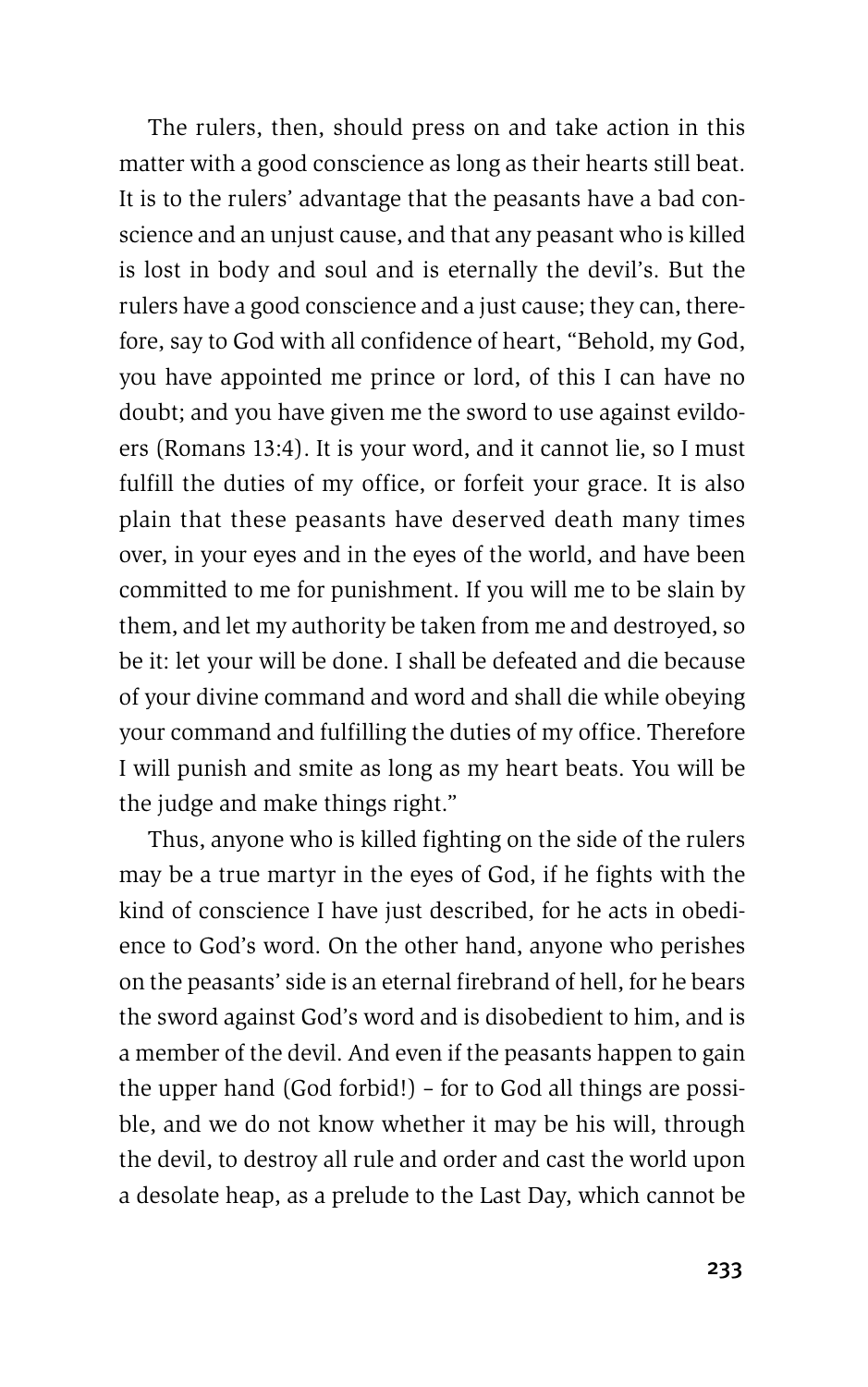far off – nevertheless, those who are found exercising the duties of their office can die without worry and go to the scaffold with a good conscience, and leave the kingdom of this world to the devil and take in exchange the everlasting kingdom. These are strange times, when a prince can win heaven with bloodshed better than other men with prayer!

Finally, there is another thing that ought to motivate the rulers. The peasants are not content with belonging to the devil themselves; they force and compel many good people to join their devilish league against their wills, and so make them partakers of all of their own wickedness and damnation. Anyone who consorts with them goes to the devil with them and is guilty of all the evil deeds that they commit, even though he has to do this because he is so weak in faith that he could not resist them. A pious Christian ought to suffer a hundred deaths rather than give a hairsbreadth of consent to the peasants' cause. O how many martyrs could now be made by the bloodthirsty peasants and the prophets of murder! Now the rulers ought to have mercy on these prisoners of the peasants, and if they had no other reason to use the sword with a good conscience against the peasants, and to risk their own lives and property in fighting them, this would be reason enough, and more than enough: they would be rescuing and helping these souls whom the peasants have forced into their devilish league and who, without willing it, are sinning so horribly and must be damned. For truly these souls are in purgatory; indeed, they are in the bonds of hell and the devil.

Therefore, dear lords, here is a place where you can release, rescue, help. Have mercy on these poor people! Let whoever can stab, smite, slay. If you die in doing it, good for you! A more blessed death can never be yours, for you die while obeying the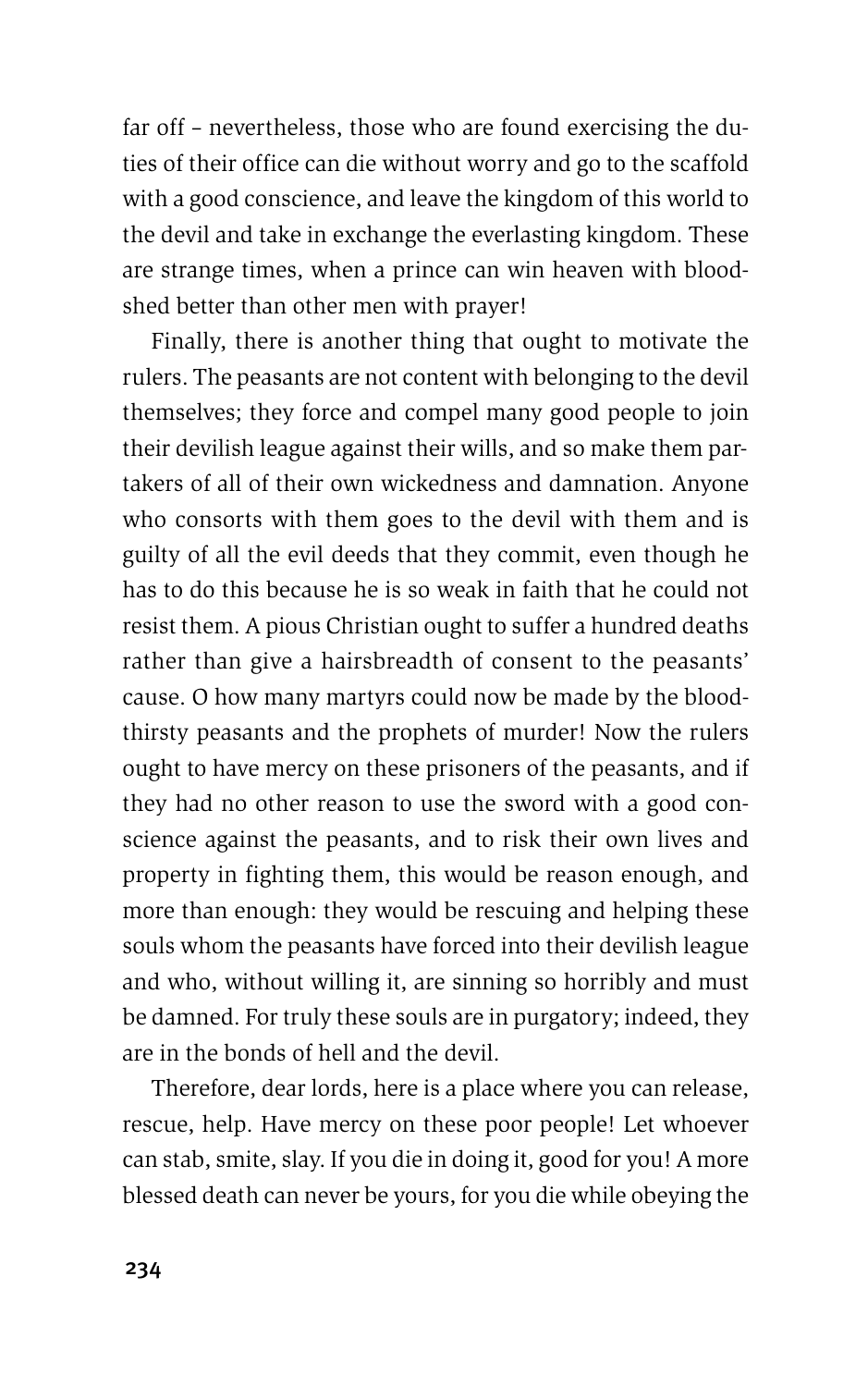divine word and commandment in Romans 13:1–7, and in loving service of your neighbor, whom you are rescuing from the bonds of hell and of the devil. And so I beg everyone who can to flee from the peasants as from the devil himself; those who do not flee, I pray that God will enlighten and convert. As for those who are not to be converted, God grant that they may have neither fortune nor success. To this let every pious Christian say, "Amen!" For this prayer is right and good, and pleases God; this I know. If anyone thinks this too harsh, let him remember that rebellion is intolerable and that the destruction of the world is to be expected every hour.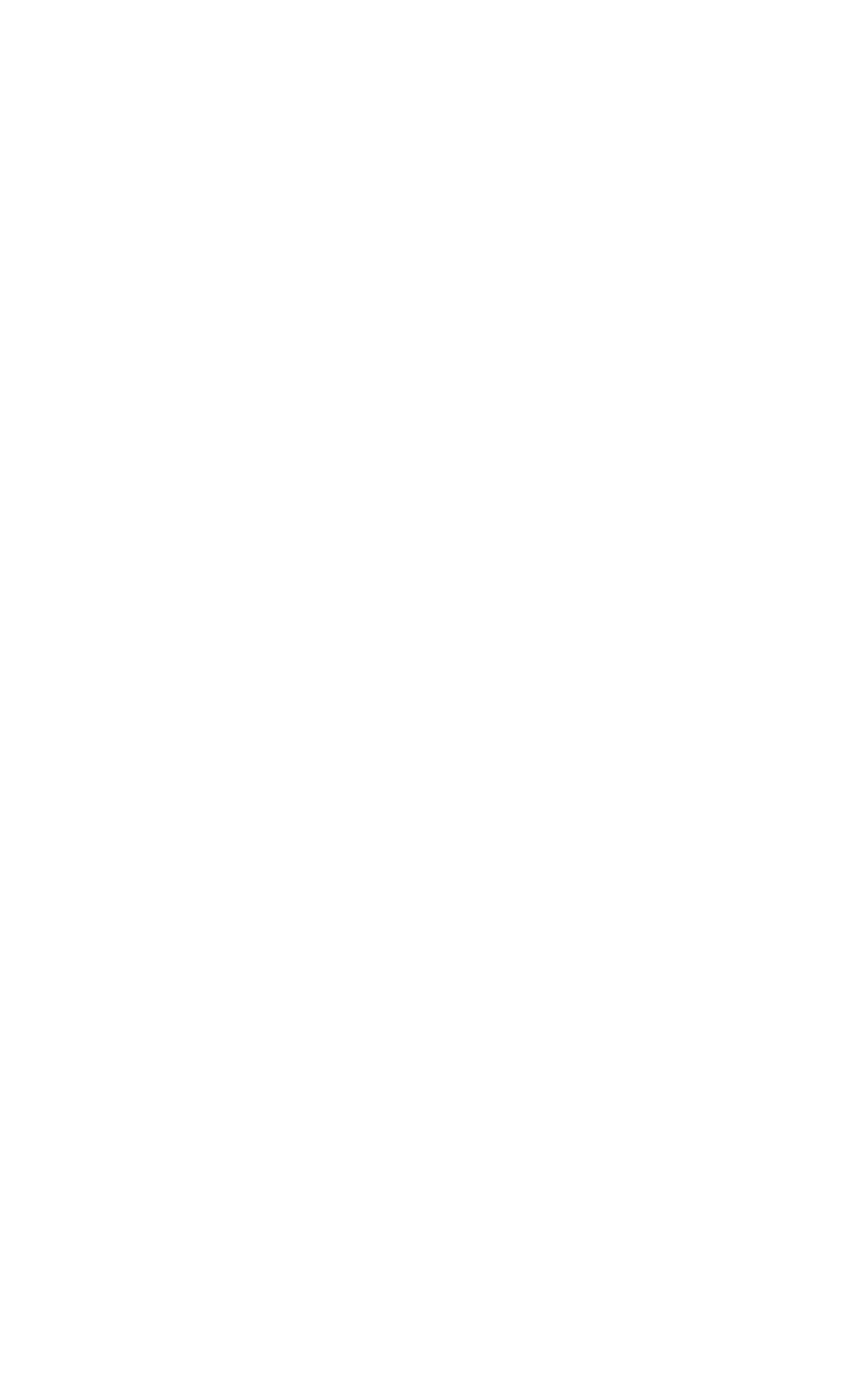### "Treat the Jews kindly!" (1523)

The farmers had set their hopes on the Reformation and were disappointed. In Germany, serfdom was not finally abolished until the 19<sup>th</sup> century. There were also other groups in the population who were disadvantaged and oppressed and had high expectations from the Reformation. This was especially true of the Jews, who had been subjected to persecution and expulsion in many cities of the Reich in the  $15<sup>th</sup>$  century. There were no Jews in Wittenberg itself, for they had already been expelled in the early 14th century, so that Luther hardly had any personal contact with Jews. Nonetheless, he also dealt with this topic. Starting from his reflections on biblical theology, he adopted his own position on the Jewish issue in 1523 and made far–reaching proposals.

The reason why Luther came to write about Jesus' Jewishness, and thus about the Jews, was that in 1523 the Roman Church had accused him of denying the virginity of Mary. His work on the Jews did not therefore have a missionary intention, and was not addressed to Jews, but it was also read by them.

Martin Luther, Dass Jesus Christus ein geborener Jude sei (1523): WA, Vol. 11, pp. 307–336. Translation: AL, Vol. 5, pp. 398–439.

A new lie about me is being circulated. I am supposed to have preached and written that Mary, the mother of God, was not a virgin either before or after the birth of Christ, but that she conceived Christ through Joseph, and had more children after that. ...

But after all, it is such a poor miserable lie that I despise it and would rather not reply to it. In these past three years I have grown quite accustomed to hearing lies, even from our nearest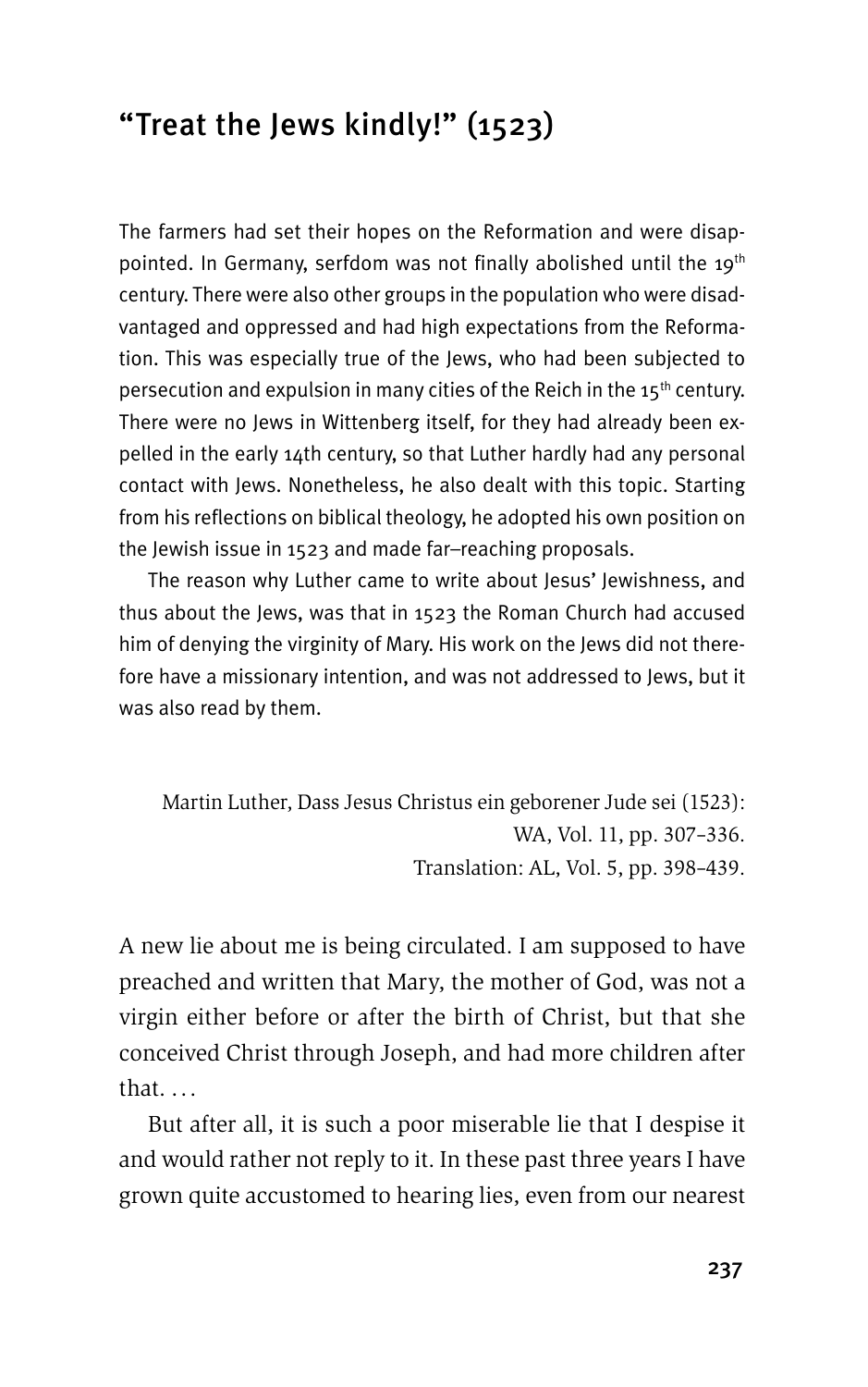neighbors. And they in turn have grown accustomed to the noble virtue of neither blushing nor feeling ashamed when they are publicly convicted of lying. They let themselves be chided as liars, yet continue their lying. Still they are the best Christians, striving with all that they have and are to devour the Turk and to extirpate all heresy.

Since for the sake of others, however, I am compelled to answer these lies, I thought I would also write something useful in addition, so that I do not vainly steal the reader's time with such dirty rotten business. Therefore, I will cite from Scripture the reasons that move me to believe that Christ was a Jew born of a virgin, that I might perhaps also win some Jews to the Christian faith. Our fools, the popes, bishops, sophists, and monks and nuns – the crude asses' heads – have hitherto so treated the Jews that anyone who wished to be a good Christian would almost have had to become a Jew. If I had been a Jew and had seen such dolts and blockheads govern and teach the Christian faith, I would sooner have become a hog than a Christian.

They have dealt with the Jews as if they were dogs rather than human beings; they have done little else than deride them and seize their property. When they baptize them they show them nothing of Christian doctrine or life, but only subject them to popishness and monkery. When the Jews then see that Judaism has such strong support in Scripture, and that Christianity has become a mere babble without reliance on Scripture, how can they possibly compose themselves and become right and good Christians? I have myself heard from pious baptized Jews that if they had not in our day heard the gospel they would have remained Jews under the cloak of Christianity for the rest of their days. For they acknowledge that they have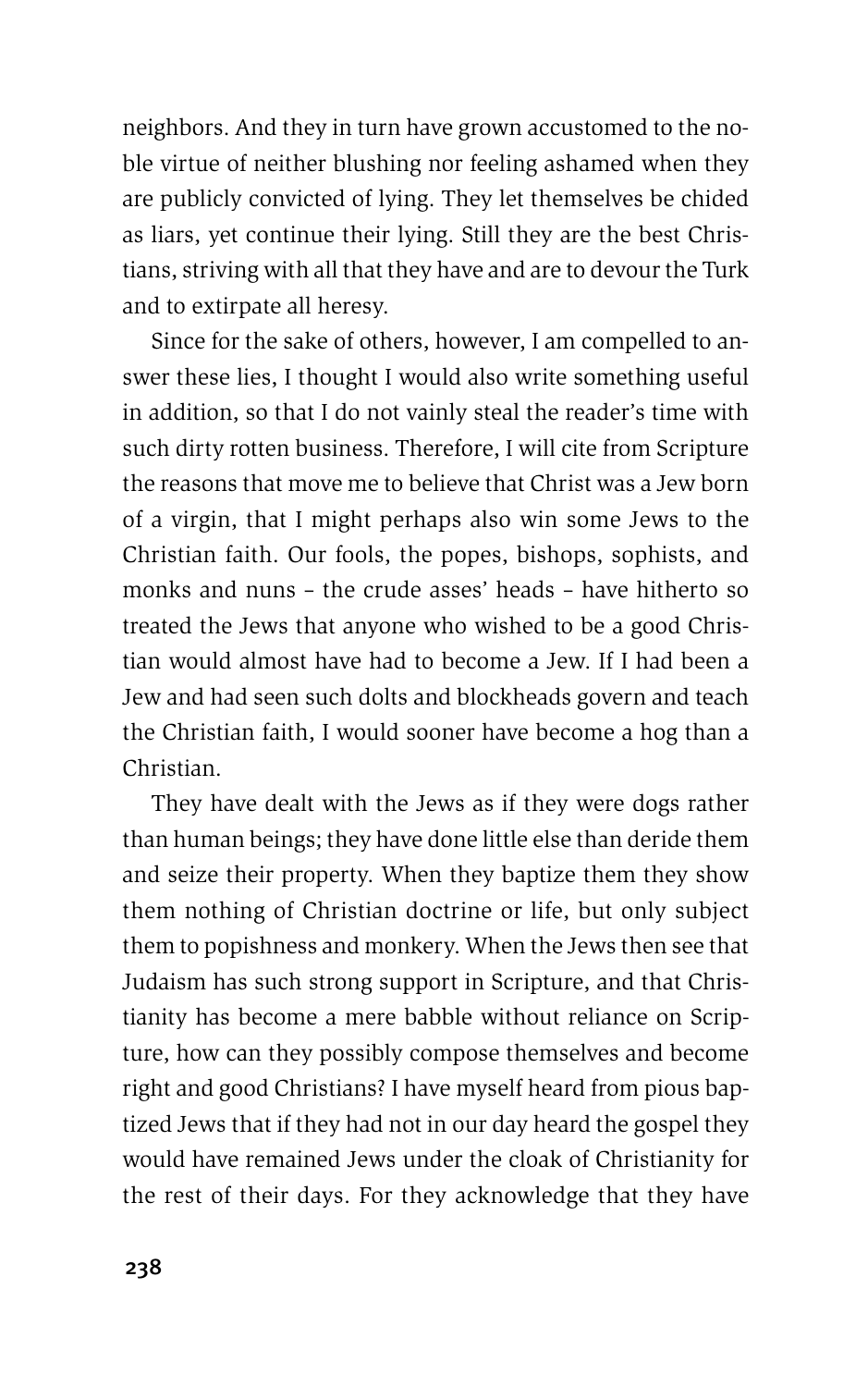never yet heard anything about Christ from those who baptized and taught them.

I hope that if one deals in a compassionate way with the Jews and instructs them carefully from Holy Scripture, many of them will become genuine Christians and turn again to the faith of their ancestors, the prophets and patriarchs. They will only be frightened further away from it if their Judaism is so utterly rejected that nothing is allowed to remain, and they are treated only with arrogance and scorn. If the apostles, who also were Jews, had dealt with us Gentiles as we Gentiles deal with the Jews, there would never have been a Christian among the Gentiles. Since they dealt with us Gentiles in such brotherly fashion, we in our turn ought to treat the Jews in a brotherly manner in order that we might convert some of them. For even we ourselves are not yet all very far along, not to speak of having arrived.

When we are inclined to boast of our position we should remember that we are but Gentiles, while the Jews are of the bloodline of Christ. We are aliens and in–laws; they are blood relatives, cousins, and brothers of our Lord. Therefore, if one is to boast of flesh and blood, the Jews are actually nearer to Christ than we are, as St. Paul says in Romans 9:5. God has also demonstrated this by God's own acts, for to no nation among the Gentiles has God granted so high an honor as to the Jews. For from among the Gentiles there have been raised up no patriarchs, no apostles, no prophets, indeed, very few genuine Christians either. And although the gospel has been proclaimed to all the world, yet God committed the Holy Scriptures, that is, the law and the prophets, to no nation except the Jews, as Paul says in Romans 3:2 and Psalm 147:19–20, "God declares the word to Jacob, God's statutes and ordinances to Is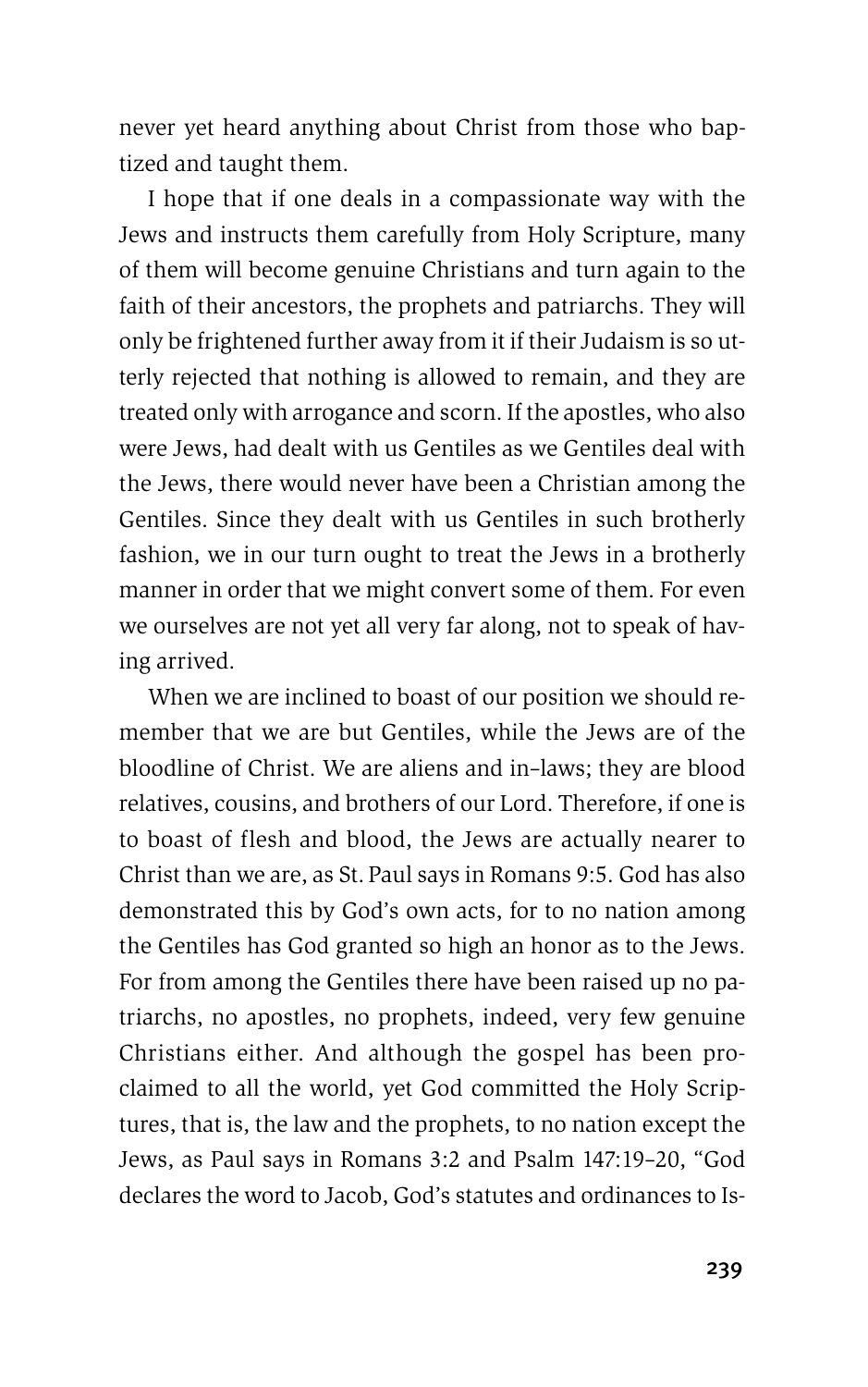rael. God has not dealt thus with any other nation; nor revealed God's ordinances to them."

Accordingly, I beg my dear papists, should they be growing weary of denouncing me as a heretic, to seize the opportunity of denouncing me as a Jew. Perhaps I may yet turn out to be also a Turk, or whatever else my fine gentlemen may wish. ...

If the Jews should take offense because we confess our Jesus to be a man, and yet true God, we will deal forcefully with that from Scripture in due time. But this is too harsh for a beginning. Let them first be suckled with milk, and begin by recognizing this man Jesus as the true Messiah; after that they may drink wine, and learn also that he is true God. For they have been led astray so long and so far that one must deal gently with them, as people who have been all too strongly indoctrinated to believe that God cannot be human.

Therefore, I would request and advise that one deal gently with them and instruct them from Scripture; then some of them may come along. Instead of this we are trying only to drive them by force, slandering them, accusing them of having Christian blood if they don't stink, and I know not what other foolishness. So long as we thus treat them like dogs, how can we expect to work any good among them? Again, when we forbid them to labor and do business and have any human fellowship with us, thereby forcing them into usury, how is that supposed to do them any good?

If we really want to help them, we must be guided in our dealings with them not by papal law but by the law of Christian love. We must receive them cordially, and permit them to trade and work with us, that they may have occasion and opportunity to associate with us, hear our Christian teaching, and witness our Christian life. If some of them should prove stiff–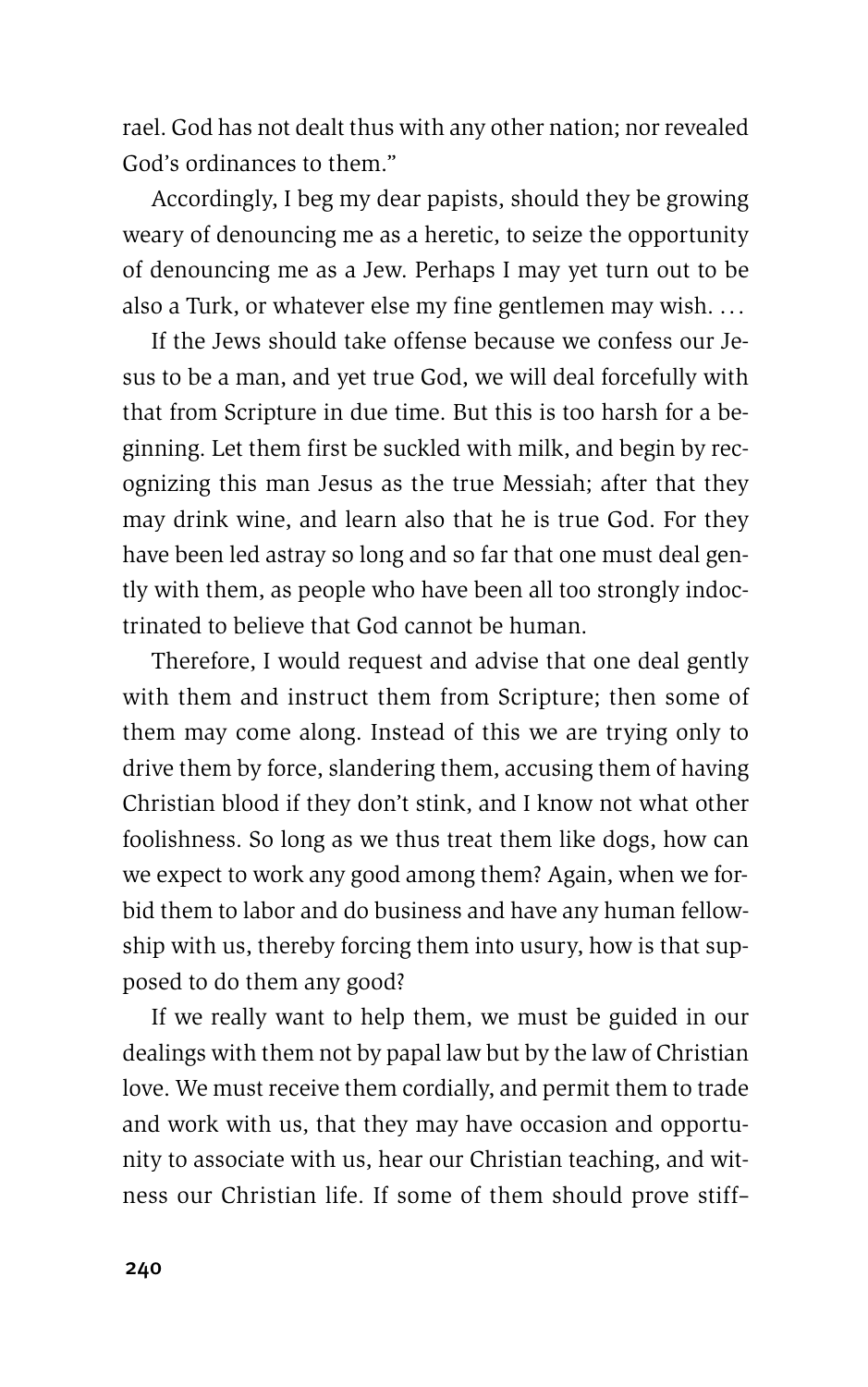necked, what of it? After all, we ourselves are not all good Christians either. Here I will let the matter rest for the present, until I see what I have accomplished. God grant us all his mercy. Amen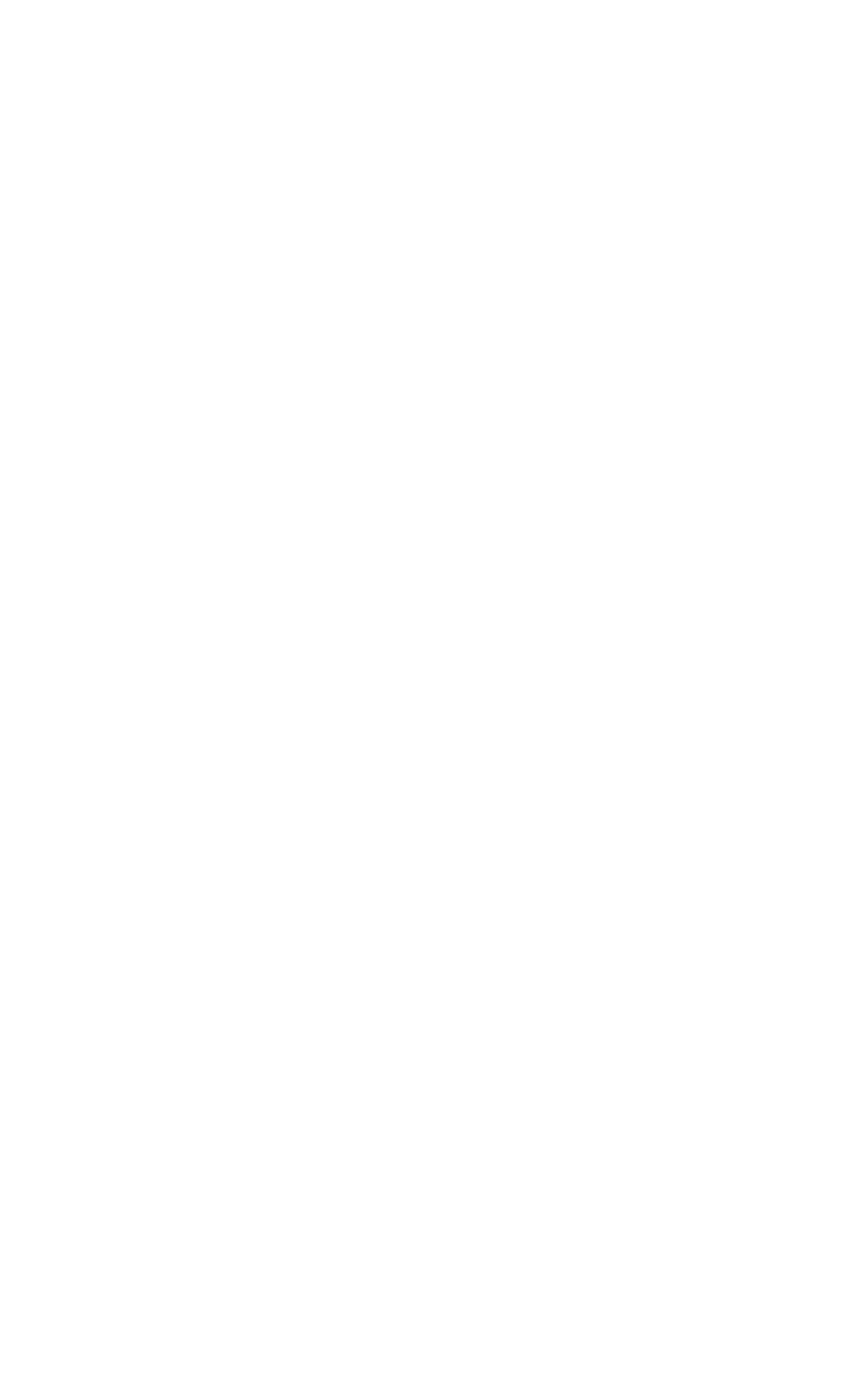# "We should set fire to the synagogues!"  $(1543)$

In later years, Luther once again formed a fundamental opinion on the Jewish question. His two statements are twenty years apart – and worlds apart, as well. Unfortunately, he did not pursue the pro–Jewish, forward–looking ideas of 1523, but fell back into the hostile attitude he had known and adopted as a student and monk in Erfurt; this was based on his disappointment that the Jews, contrary to his expectations, were not prepared to recognize any testimony in the Old Testament that Jesus is the Messiah of Israel, and they did not want to convert to Christianity. In 1543, he published an anti–Jewish treatise which was later even quoted by the National Socialists: "On the Jews and Their Lies". He went on to produce further texts and sermons in a similar vein. Luther did not even flinch from using the term "Saujuden" ("sow Jews") either, calling the synagogues "sow schools" and their rabbis "swine". Even his two very last sermons in February 1546 were directed against the Jews, demanding their expulsion. Mainly he accused them of hating Christians and practicing usury. But he also resorted to the stereotypical medieval allegations that Jews poisoned wells and murdered Christian children.

> Martin Luther, Von den Juden und ihren Lügen (1543): WA, Vol. 53, pp. 412–552. Translation: AL, Vol. 5, pp. 572–576.

What shall we Christians do with this rejected and condemned people, the Jews? Since they live among us, we dare not tolerate their conduct, now that we are aware of their lying and reviling and blaspheming. If we do, we become sharers in their lies, cursing, and blasphemy. Thus we cannot extinguish the unquenchable fire of divine wrath, of which the prophets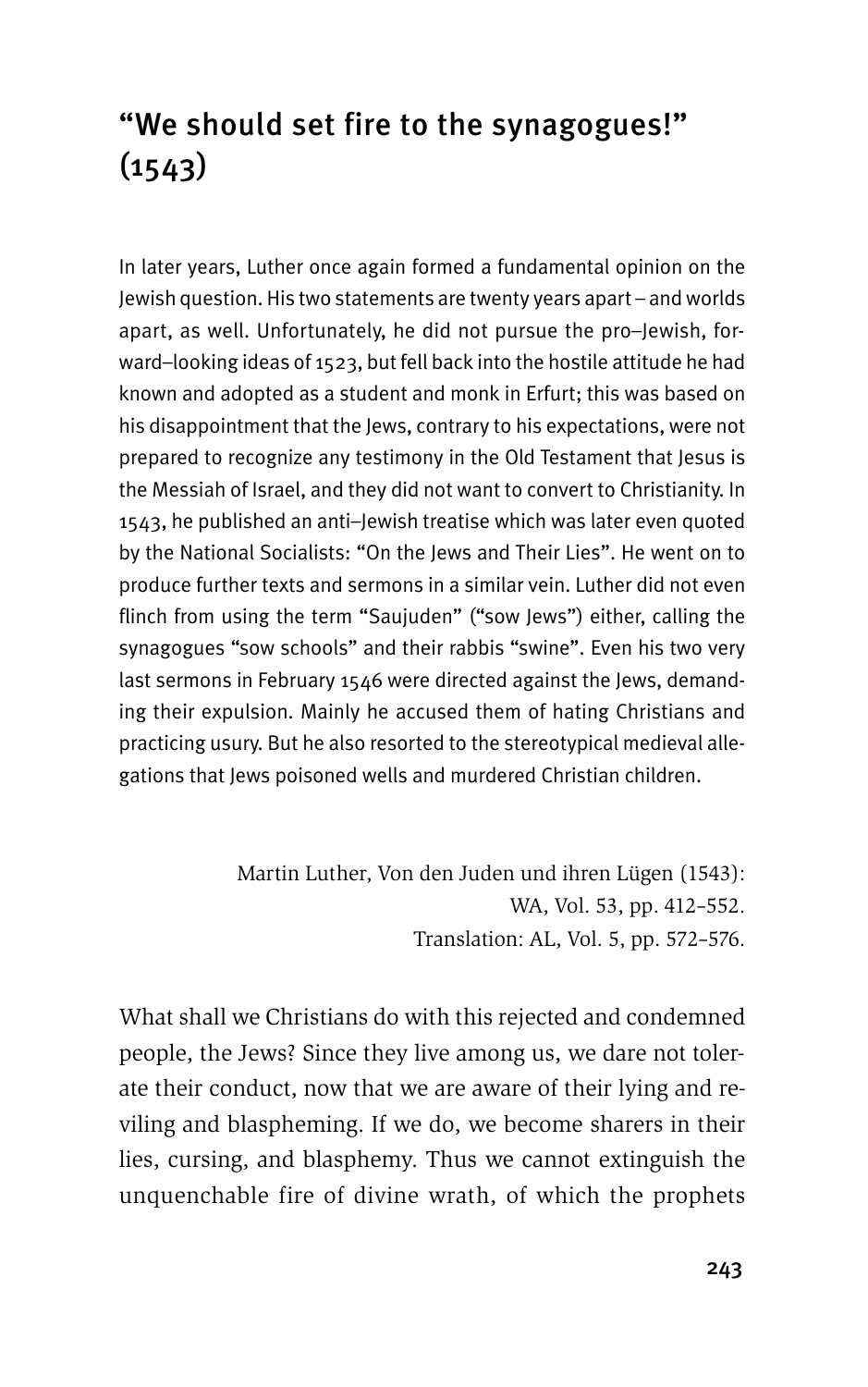speak, nor can we convert the Jews. With prayer and the fear of God we must practice a tough mercy to see whether we might save at least a few from the glowing flames. We dare not avenge ourselves. Vengeance a thousand times worse than we could wish them already has them by the throat.

I shall give you my sincere advice: First, to set fire to their synagogues or schools and to bury and cover with dirt whatever will not burn, so that no one will ever again see a stone or cinder of them. This is to be done in honor of our Lord and of Christendom, so that God might see that we are Christians, and do not condone or knowingly tolerate such public lying, cursing, and blaspheming of his Son and of his Christians. For whatever we tolerated in the past unknowingly – and I myself was unaware of it – will be pardoned by God. But if we, now that we are informed, were to protect and shield such a house for the Jews, existing right before our very noses, in which they lie about, blaspheme, curse, vilify, and defame Christ and us (as was heard above), it would be the same as if we were doing all this and even worse ourselves, as we very well know.

In Deuteronomy 13:12ff. Moses writes that any city that is given to idolatry shall be totally destroyed by fire, and nothing of it shall be preserved. If he were alive today, he would be the first to set fire to the synagogues and houses of the Jews. For in Deuteronomy 4:2 and 12:32 he commanded very explicitly that nothing was to be added to or subtracted from his law. And Samuel says in 1 Samuel 15:23 that disobedience to God is idolatry. Now the Jews' teaching at present is nothing but the ruminations of rabbis and the idolatry of disobedience, so that Moses has become entirely unknown among them (as we said before), just as in our own day the Bible became unknown under the papacy. So also, for Moses' sake, their schools cannot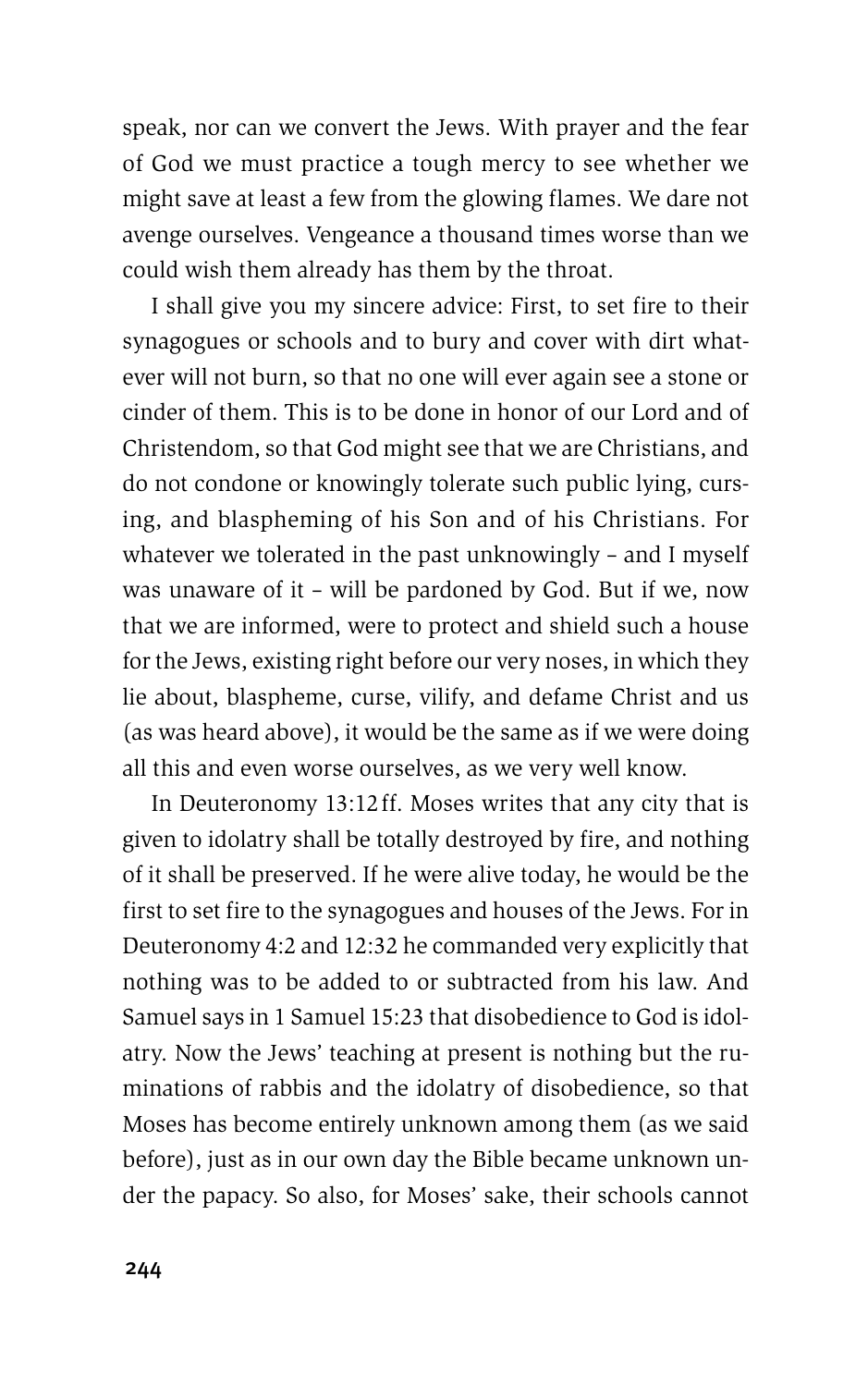be tolerated; they defame him just as much as they do us. It is not necessary that they have their own free churches for this idolatry.

Second, I advise that their houses also be razed and destroyed. For they pursue in them the same aims as in their synagogues. Instead they might be lodged under a roof or in a barn, like the gypsies. This will bring home to them that they are not masters in our country, as they boast, but that they are living in exile and in captivity, as they incessantly wail and lament about us before God.

Third, I advise that all their prayer books and Talmudic writings, in which such idolatry, lies, curses, and blasphemy are taught, be taken from them.

Fourth, I advise that their rabbis be forbidden to teach henceforth on pain of loss of life and limb. For they have justly forfeited the right to such an office by holding the poor Jews captive with the saying of Moses (Deuteronomy 17:10ff.) in which he commands them to obey their teachers on penalty of death, although Moses clearly adds: "what they teach you in accord with the law of the Lord." Those villains ignore that. They wantonly employ the poor people's obedience contrary to the law of the Lord and infuse them with this poison, cursing, and blasphemy. In the same way the pope also held us captive with the declaration in Matthew 16:18, "You are Peter," etc., inducing us to believe all the lies and deceptions that issued from his devilish mind. He did not teach in accord with the word of God, and therefore he forfeited the right to teach.

Fifth, I advise that safe conduct on the highways be abolished completely for the Jews. For they have no business in the countryside, since they are not lords, officials, tradesmen, or the like. Let them stay at home. I have heard it said that a rich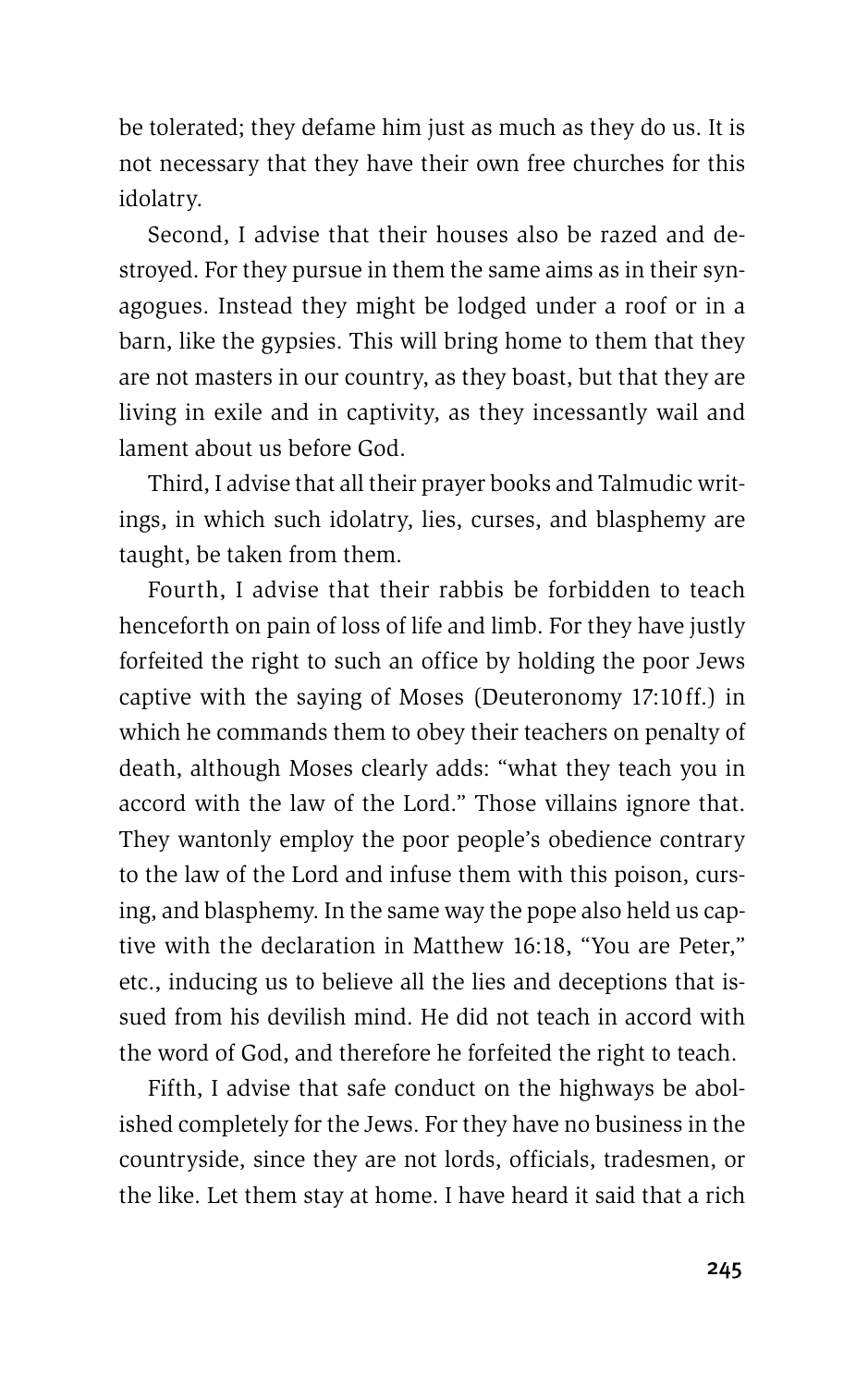Jew is now traveling across the country with twelve horses – his ambition is to become a Kokhba<sup>9</sup> - devouring princes, lords, lands, and people with usury, so that the high lords view it with jealous eyes. If you great lords and princes will not forbid such usurers the highway legally, someday a mob may gather against them, when from this modest book they have learned the true nature of the Jews and how one should deal with them and not protect their doings. For you, too, must not and cannot protect them unless you wish to become participants in all their abominations in the sight of God. Consider carefully what good could come from this, and prevent it.

Sixth, I advise that usury be prohibited to them, and that all cash and treasure of silver and gold be taken from them and put aside for safekeeping. The reason for such a measure is that, as said above, they have no other means of earning a livelihood than usury, and by it they have stolen and robbed from us all they possess. Such funds should be used in no other way than the following: Whenever a Jew is sincerely converted, he should be handed one hundred, two hundred, or three hundred florins, as personal circumstances may suggest. With this he could set himself up in some occupation for the support of his poor wife and children, and the maintenance of the old or feeble. For such evil gains are cursed if they are not put to use with God's blessing in a good and worthy cause. ...

Seventh, I recommend putting a flail, an ax, a hoe, a spade, a distaff, or a spindle into the hands of young, strong Jews and Jewesses, letting them earn their bread in the sweat of their brow, as was imposed on the children of Adam (Genesis 3:19).

Leader of a Jewish revolt against the Romans in the 2nd century.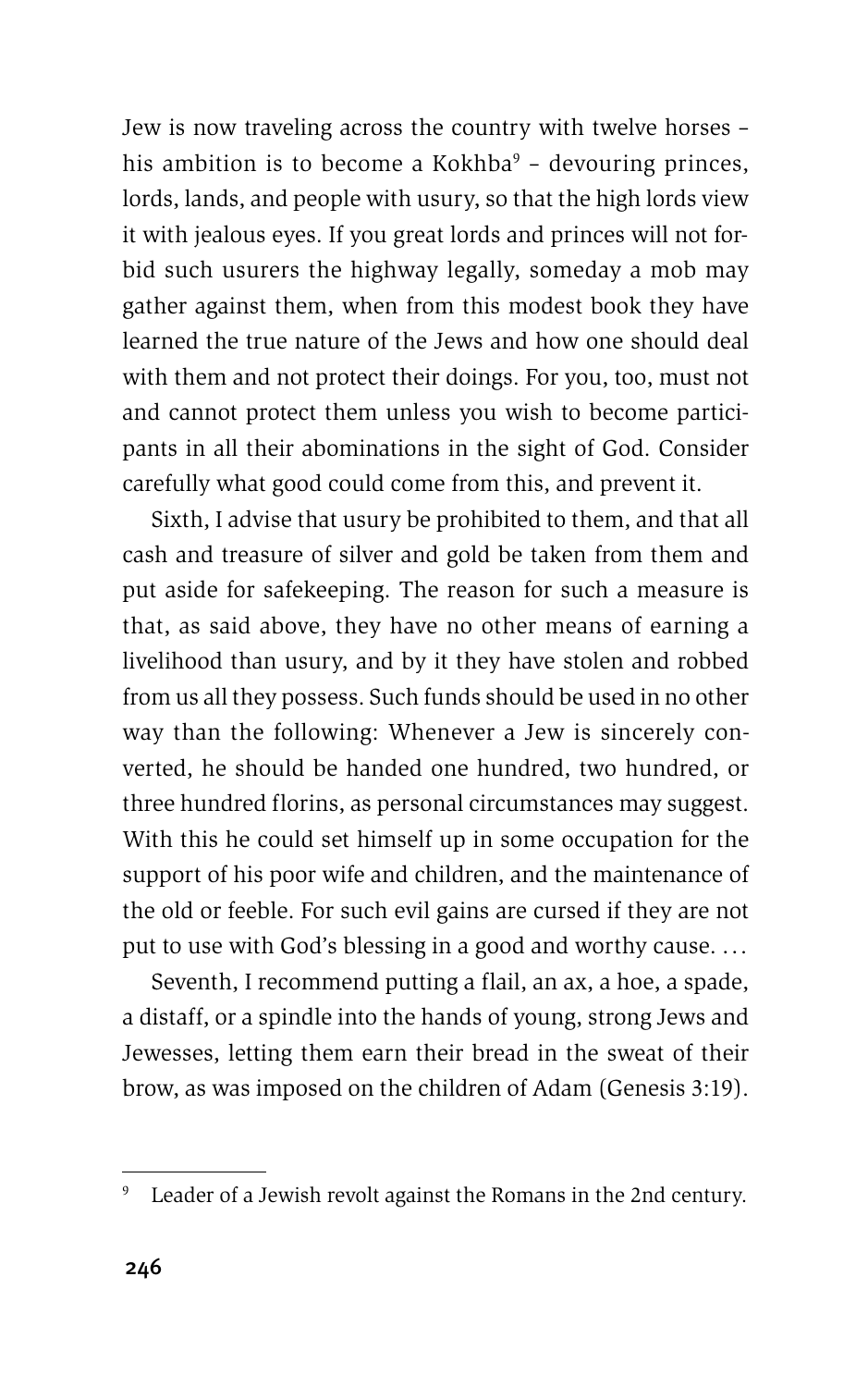For it is not fitting that they should let us accursed Goyim toil in the sweat of our faces while they, the holy people, idle away their time behind the stove, feasting and farting, and on top of all, boasting blasphemously of their lordship over the Christians because of our sweat. No, one should toss out these lazy rogues by the seat of their pants.

But if we are afraid that they might harm us or our wives, children, servants, cattle, etc., if they had to serve and work for us – for it is reasonable to assume that such noble lords of the world and venomous, bitter worms are not accustomed to working and would be very reluctant to humble themselves so deeply before the accursed Goyim – then let us emulate the common sense of other nations such as France, Spain, Bohemia, etc., compute with them how much their usury has extorted from us, divide this amicably, but then eject them forever from the country. For, as we have heard, God's anger with them is so intense that gentle mercy will only tend to make them worse and worse, while sharp mercy will reform them but little. Therefore, in any case, away with them! ...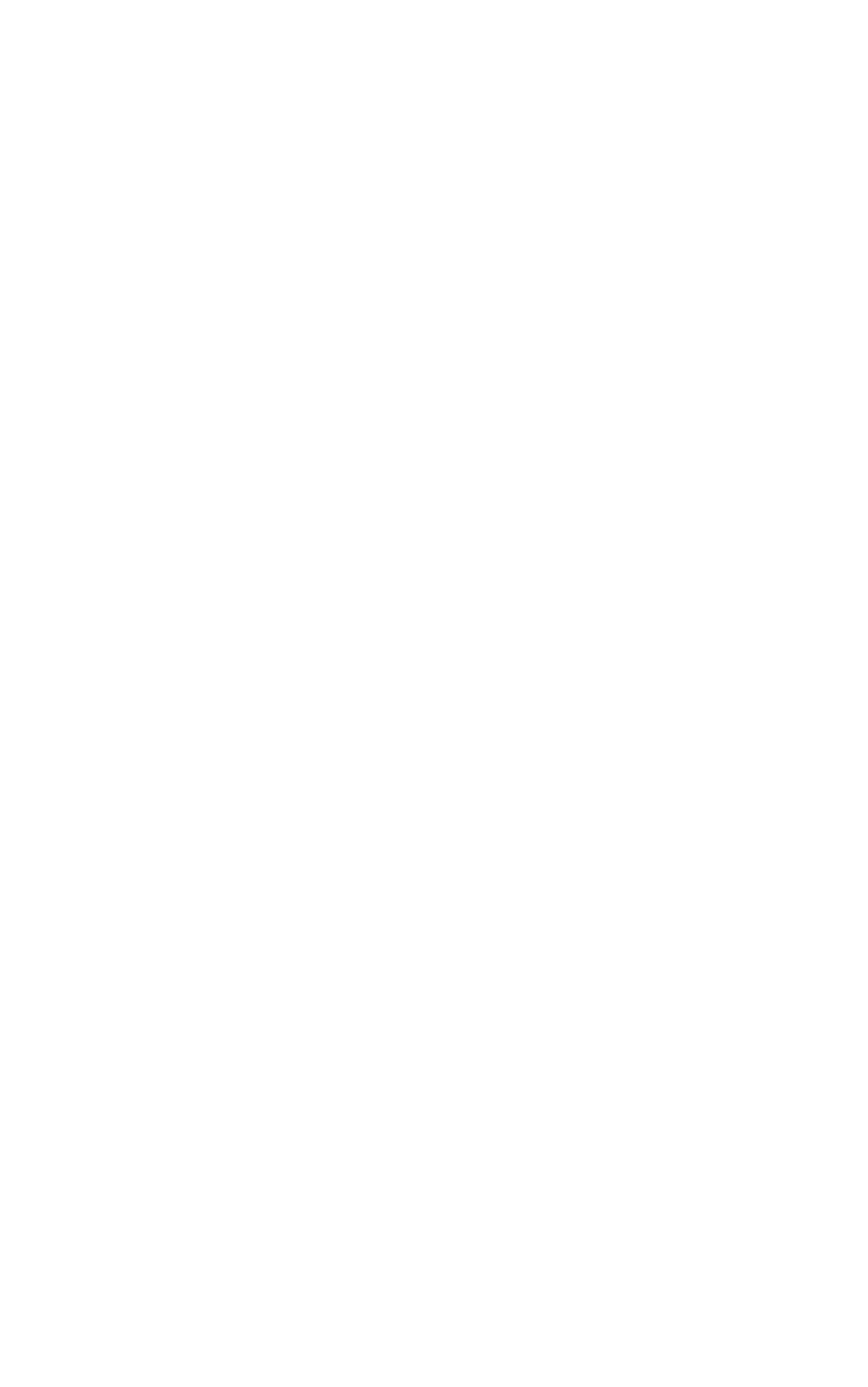#### Turks, Mohammed, Islam, Koran

Luther commented not only on the Jews, but also on the Muslims on several occasions. He knew them mostly as Turks, whose armies advanced against the Empire from the south–east and besieged Vienna in 1529. Luther was familiar with the Koran and helped to ensure that it was printed for the first time in Latin in Basel in  $1542/43$  and thus made known to the West. Luther rejected Islam just as he did Judaism. In contrast to Judaism, however, Luther was able to discover in Muslims positive aspects of their religion and mentality.

> Martin Luther, Eine Heerpredigt wider den Türken (1530): WA, Vol. 30/2, pp. 149–197. Translation: Neville Williamson.

Scripture prophesies that two cruel tyrants will devastate and destroy Christianity before the Day of Judgment, one of them in a spiritual manner, with cunning or false worship and teaching that contradicts the proper Christian faith and the gospel. Daniel 11:36ff. describes how he will exalt himself above all gods and objects of worship, he whom Paul calls the Antichrist in 2 Thessalonians 2:4. This is the pope with his popery, of which we have written enough elsewhere. The other tyrant will act in the most beastly way, wielding the sword physically and bodily, as is abundantly prophesied in Daniel 7:7f. and by Christ in Matthew 24:15, when he speaks of a tribulation such as has not yet been seen on earth. This is the Turk. Because the end of the world is at hand, the devil must first make a most dreadful attack on Christianity with his two mighty forces, dismissing us in the way that suits him before we rise to heaven.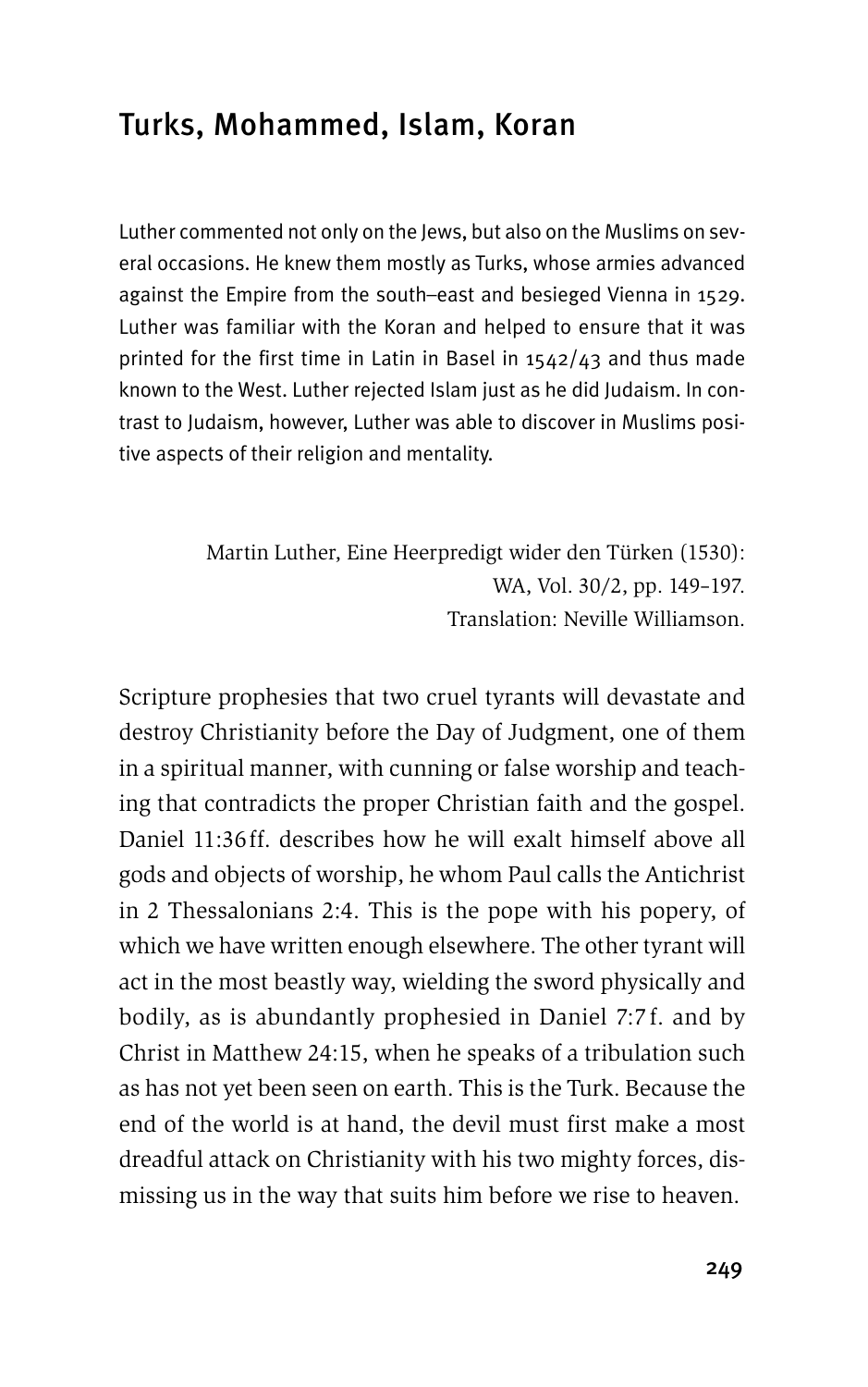Whoever will be a Christian at this time should take heart in Christ, no longer hoping for peace and good days. The time has come for the tribulation of this prophecy. Likewise, our hope and consolation for the future in Christ and our salvation is not far off, but will follow very quickly, as we will hear. Therefore, hold fast and be sure that the Turk is surely the devil's last and greatest fury against Christ, whereby he goes to the ultimate extreme; he will pour out his wrath upon Christ's kingdom and also bring the greatest punishment of God on earth against those ungrateful and ungodly people who despise and persecute Christ and his word, and doubtlessly also the prelude to hell and eternal punishment. For Daniel says that judgment and hell shall follow immediately after the Turk (Daniel 7:10). And events prove the truth of that, seeing the gruesome deeds of the Turk, who strangles, impales and massacres people – even women and children, young and old – who have done nothing to him, and acts as though he were the devil himself in his anger. For there has never been a kingdom that raged so murderously and furiously as his. ...

So now we have seen what we should think of the Turk and his Mohammedan kingdom in the light of the Holy Scriptures, namely that he is an enemy of God, blaspheming and persecuting Christ and his saints by sword and battle. He is intent upon waging war against Christ and his followers. For although other kings in former times persecuted Christians with the sword, their kingdom and rule had not been founded in order to blaspheme and make war on Christ, but it happened by chance, by abuse. If one king acted as a persecutor, a later king was good and stopped it again. So it was not the kingdoms or governments themselves that turned against Christ, but the people who were in government were sometimes evil. Yet Mo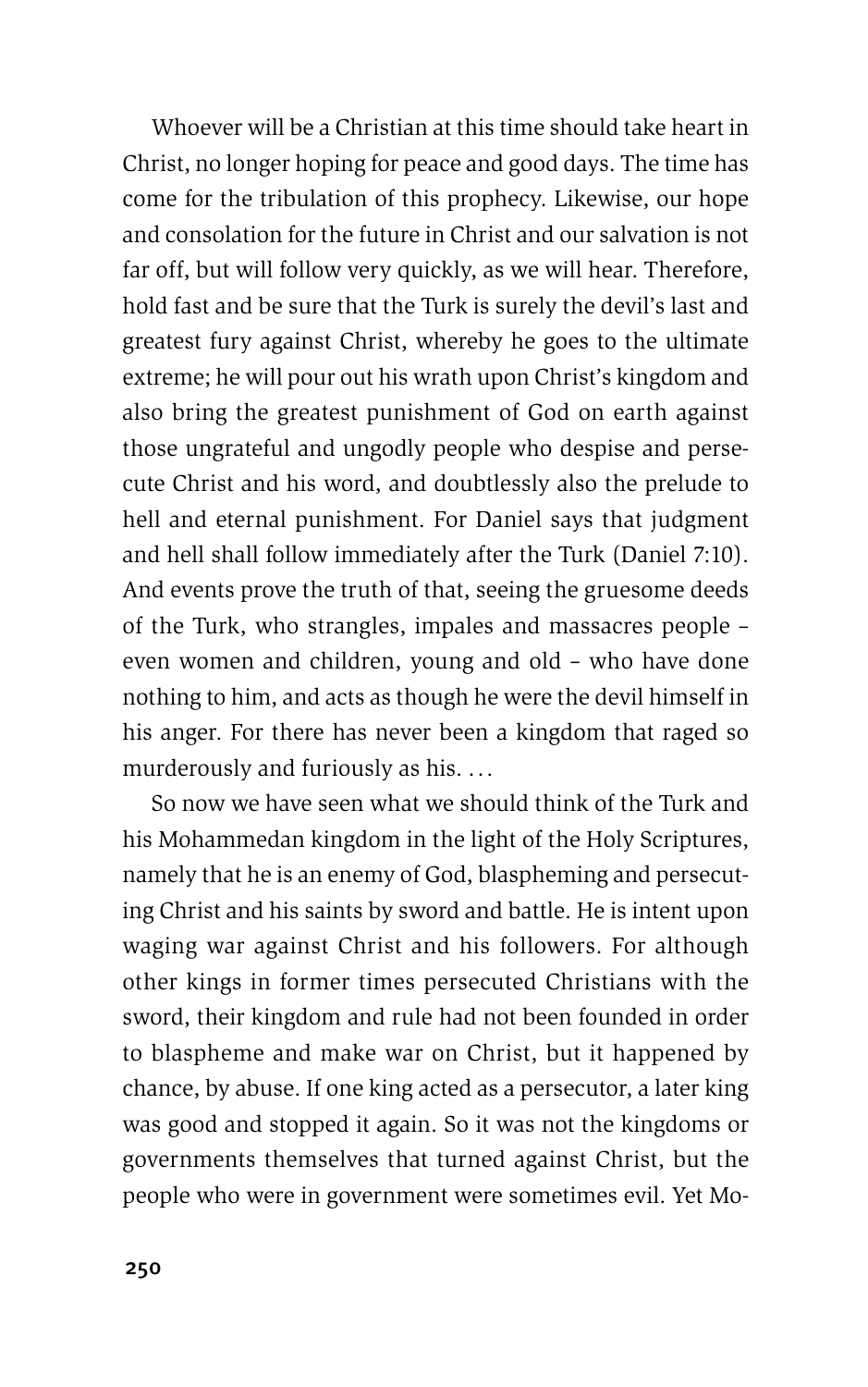hammed's sword and kingdom are directed against Christ, as though they had no other purpose, and could not be better employed than to blaspheme Christ and fight against him, as is proved by his Koran and the deeds he has done.

Knowing this, everyone can advise his conscience and be sure of his thoughts and behavior, should he be called to fight against the Turk. He should be in no doubt that he is fighting against the enemy of God and the blasphemer of Christ, indeed against the devil himself, when fighting against the Turk, if this war begins. If he kills a Turk, for example, he must not be worried that he is shedding innocent blood or killing a Christian, since he is most certainly killing an enemy of God and blasphemer of Christ, whom God himself has condemned to hellfire as an enemy of Christ and his saints in the book of Daniel 7. Therefore there cannot be any Christian or friend of God in the Turkish army, unless he denies Christ and will also become an enemy of God and his saints. Thus they all belong to the devil and are possessed by the devil, just like their master Mohammed and the Turkish emperor himself. ...

Among the many other irritating things about the Turks, the most striking one is that their priests and clergy lead such serious, consistent, strict lives that one might think they were angels and not human beings. All our priests and monks in the papacy are a joke in comparison. The Turkish priests often go into a trance, even at table with other people, sitting there as though they were dead. Apart from that, they sometimes also do great miraculous signs. Who would not be amazed and impressed by this? But if you should meet such people, know and remember that they nonetheless have no knowledge or consideration for your creed or your Lord Jesus Christ. Therefore it must be false. For the devil can also be earnest, put on a stern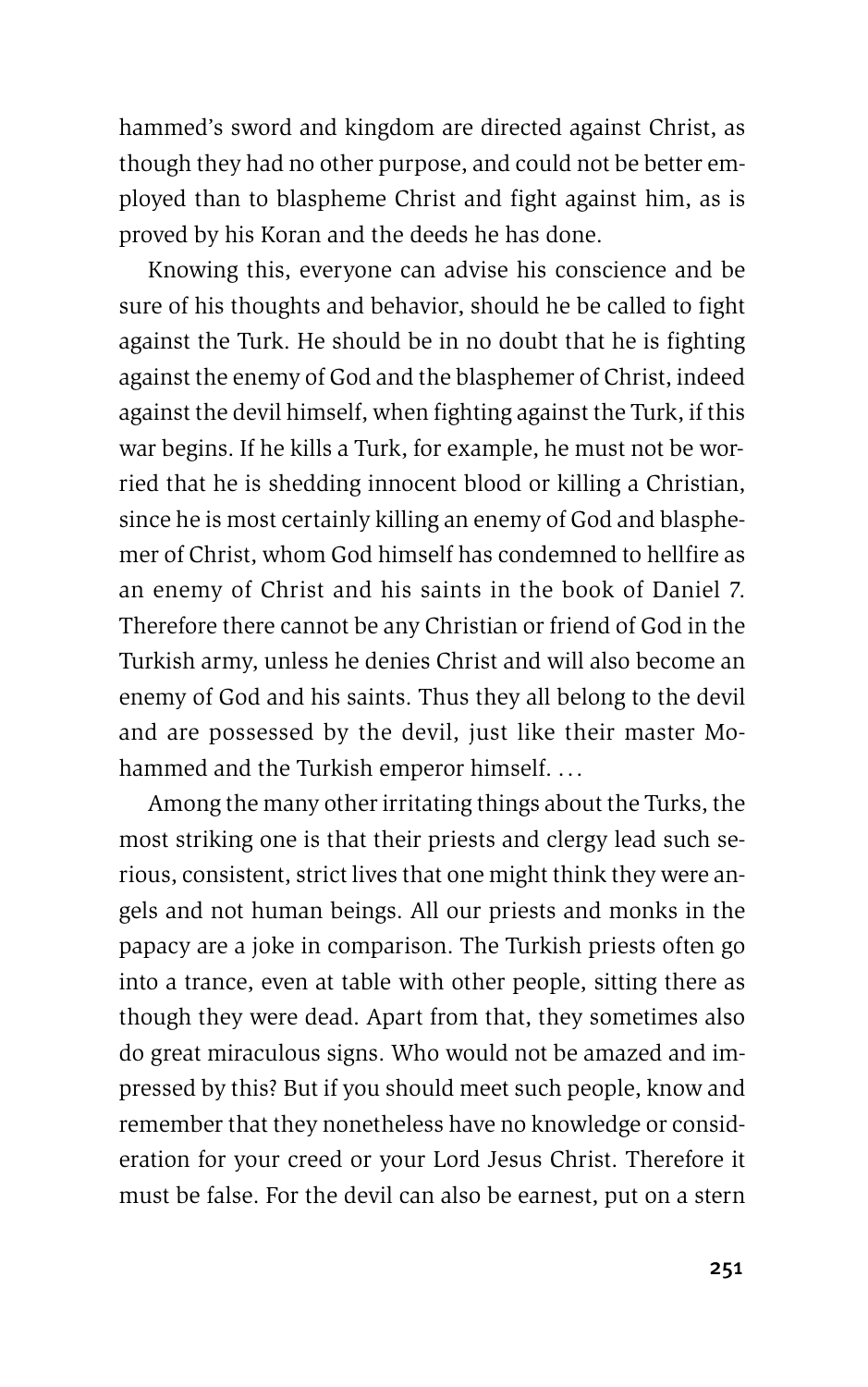face, fast a great deal, perform false miracles and delight his followers. But he cannot bear Jesus Christ or listen to him. Therefore be aware that these Turkish saints are saints of the devil, who want to become pious and blessed through their own great works and to help others without the one Savior, Jesus Christ. Thus they lead themselves astray, as well as all others who do not know or respect the faith in Jesus Christ, just as our monks wanted to help us get to heaven with their own holiness.

Secondly, you will also find that they often come together for prayer in their places of worship and pray with such discipline, quietude and beautiful gestures as you will not find anywhere in our churches. A special place there is set aside for the women, who are veiled so that no one can look at them. Our brothers who are imprisoned in Turkey even complain about our own people, because they do not behave and show themselves in our churches in such a quiet, orderly and spiritual way. Lo and behold, this could be another reason for you to think in your heart, "Truly, Christians do not behave and show themselves so well in their churches." In that case, press your thumb against one finger and think of Jesus Christ, whom they neither know nor respect. Then it is of no importance whether and how someone may behave, show himself or act. If they do not believe in Jesus Christ, be sure that God prefers eating and drinking in faith to fasting without faith. Better a few decent gestures in faith than many beautiful gestures without faith. Better a few prayers in faith than a multitude of prayers without faith. In the Gospel of Luke 7:39ff., Christ judges that the poor sinner with her few gestures is more pious than Simon the leper with all his pomp. And the publican, a poor sinner, was better without fasting and religious exercises than the haughty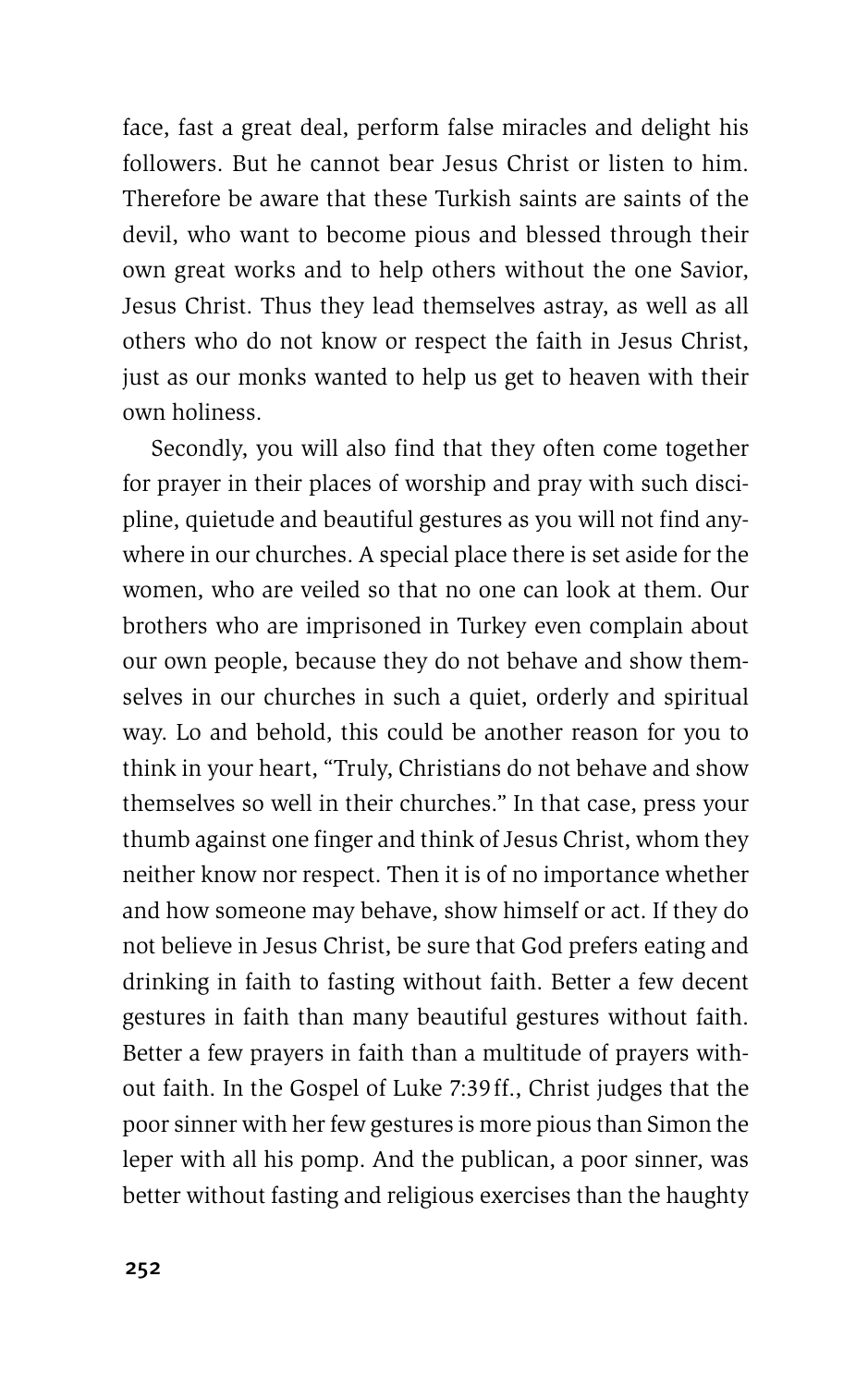Pharisee with his fasting and all holiness (Luke 18:14). And speaking to the splendid, unbelieving Pharisees, Christ further said: "The publicans and harlots are going into the kingdom of God before you" (Matthew 21:31).

Thirdly, you will also find that pilgrimages are made there to the Turkish saints, who did not die believing in Christ, but sharing Mohammed's faith, as they confess and boast. The Turks make vows that they will visit them. They go there and invoke them, in the very same way that we have gone on our pilgrimages and called upon our saints. Many people find help, and many great signs take place, just as they did for us. We have written long and frequently about such false miracles which have ostensibly taken place in our country thanks to the saints, as we thought, and during the pilgrimages. The dead have been raised, the blind received their sight, the lame were able to walk, and so on. In Matthew 24:24, Christ proclaimed that the false Christs and false prophets would perform such miracles. Paul also said in 2 Thessalonians 2:9 that the elect would also be deceived. For it is no great matter for the devil to afflict a person so badly that this person, and everyone else, thinks he is blind, lame or dead. As soon as the devil has established idolatry in this way, driving people away from Christ and persuading them to call on the saints, in this case himself, then he will call a halt to the affliction, so that the person believes his saint has helped him. The devil is also artful enough to drive away real illnesses in some cases and heal real injuries. For he is a doctor above all medical doctors, and a prince of this world. Behold what miracles he performs with and through his magicians! What peculiar methods he uses to help them do unbelievable things. ...

Fourthly, you will see that the Turks keep an outward appearance of being serious, strict and honorable. They drink no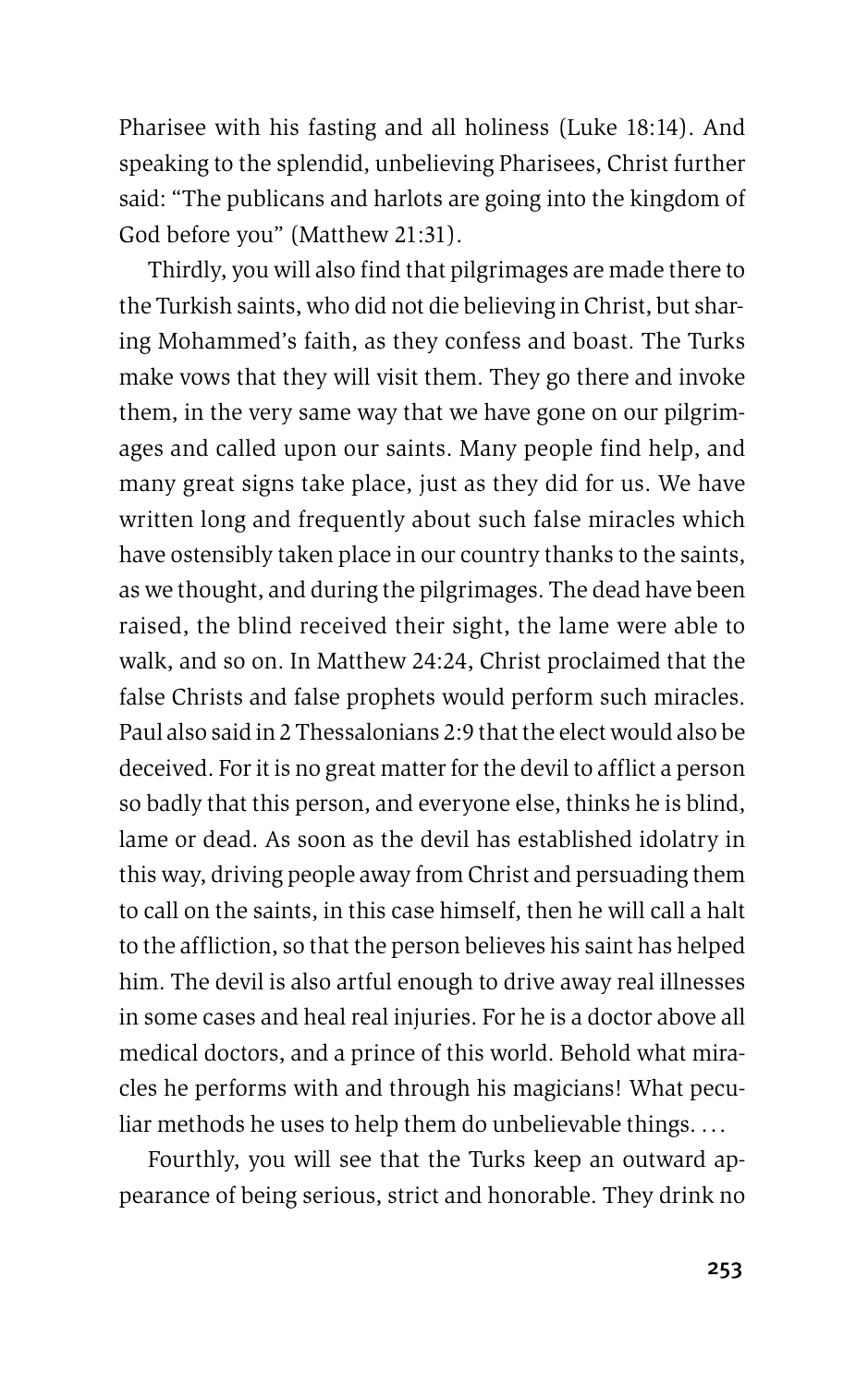wine, they do not guzzle and gorge as we do. They do not dress so freely and loosely, build so magnificently, flaunt, swear and curse like us. They are highly obedient, disciplined and deferent to their emperor and lord. Their government is outwardly as orderly and efficient as we would like it to be in our German lands.

And though their law allows one man to have twelve wives and as many maidservants and concubines as he wishes in addition, whereby all his children share the inheritance equally, nonetheless they all hold their wives in great restraint and demand obedience from them. The husband seldom talks to one of his wives in front of other people or sits easily at her side or caresses her. Although such wives were married to their husbands by the priests, the men still retain the right and power to send away whomever they wish, regardless of whether she deserved such treatment or he loves her or is tired of her. In this way they keep their wives strictly under control. And although such a marriage is not a marriage before God, but more a pretense than a marriage, they still control their wives and ensure that they behave beautifully, so that there is none of this pertness, opulence and frivolity, none of this superfluous jewelry, luxury and splendor among those women as there is with us.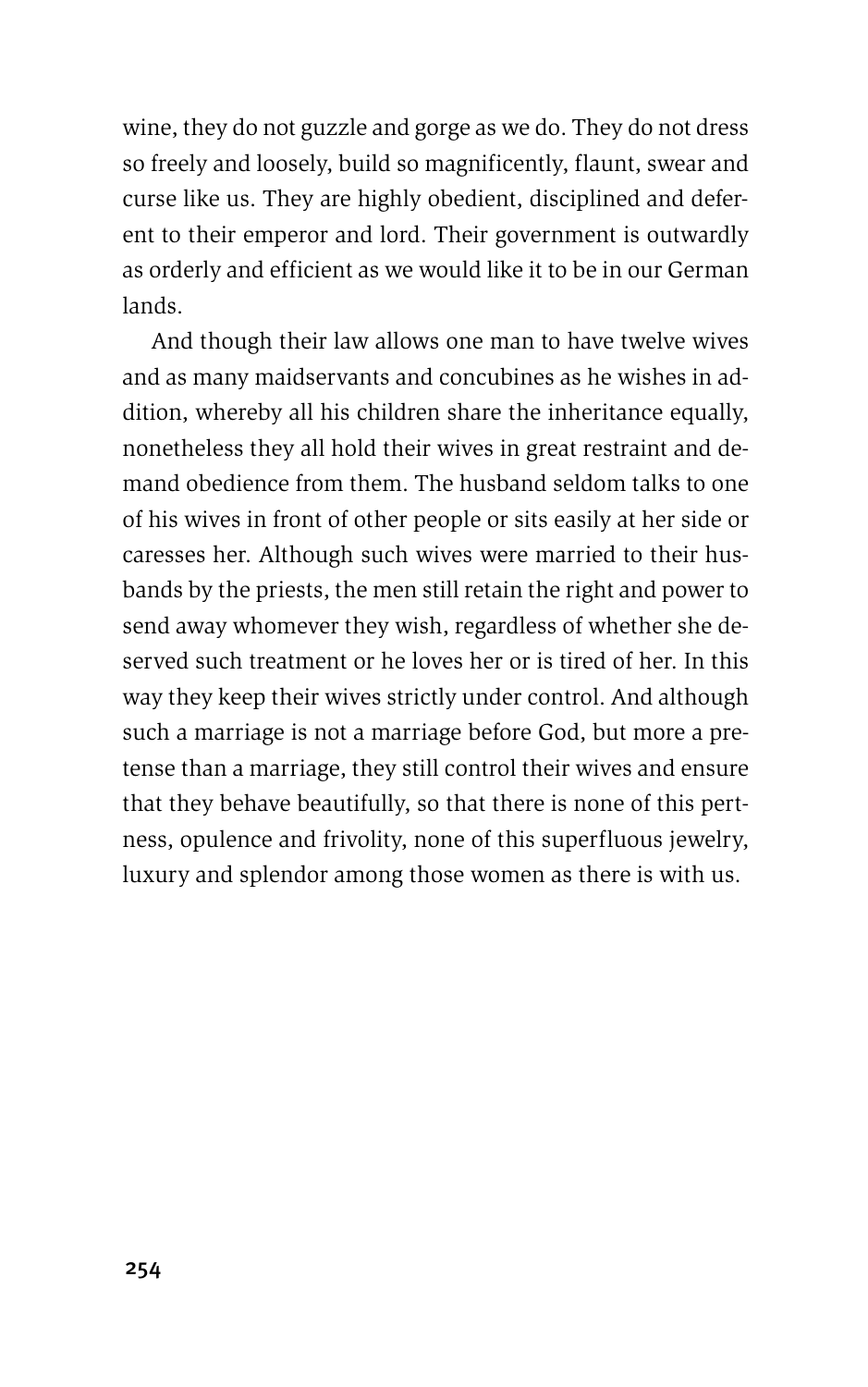## "No" to the council

In his tract to the nobility of 1520, Luther had called for a council to be convened in order to discuss and resolve the abuses within the Church. However, he always insisted that the council be "Christian" and "free". That meant that it should only accept the authority of the Bible and not be subordinate to the pope. Luther called for a council, but the popes had no intention of convening one, because they feared that it could represent a threat to themselves. This only changed in 1534 with the election of Pope Paul III, who was urged by the Emperor to look more closely into the idea of a council. He first issued a summons to a council in 1537, but it was not until 1545 that it really took place. The Protestants were forced to make a decision as to whether they should participate or not. Luther categorically refused to participate in the forthcoming council because it was not "Christian" and not "free". He addressed the subject in 1539 and at other times, criticizing the pope's procedure and questioning the sense of councils altogether. He also repeated, once again in vain, his proposal for a national council, which should be restricted to Germany and chaired by the emperor. When the papal Council of Trent gathered in 1545, no Protestants were present.

> Martin Luther, Von den Konzilen und Kirchen (1539): WA, Vol. 50, pp. 488–653. Translation: AL, Vol. 3, pp. 324–443.

I often joined in the general laughter when I saw someone offer a morsel of bread on the tip of a knife to dogs and then, as they snapped at it, slap their snouts with the knife handle, so that the poor dogs not only lost the bread but also had to suffer pain. That is a good joke. It never occurred to me at that time that the devil could also play his jokes on us and c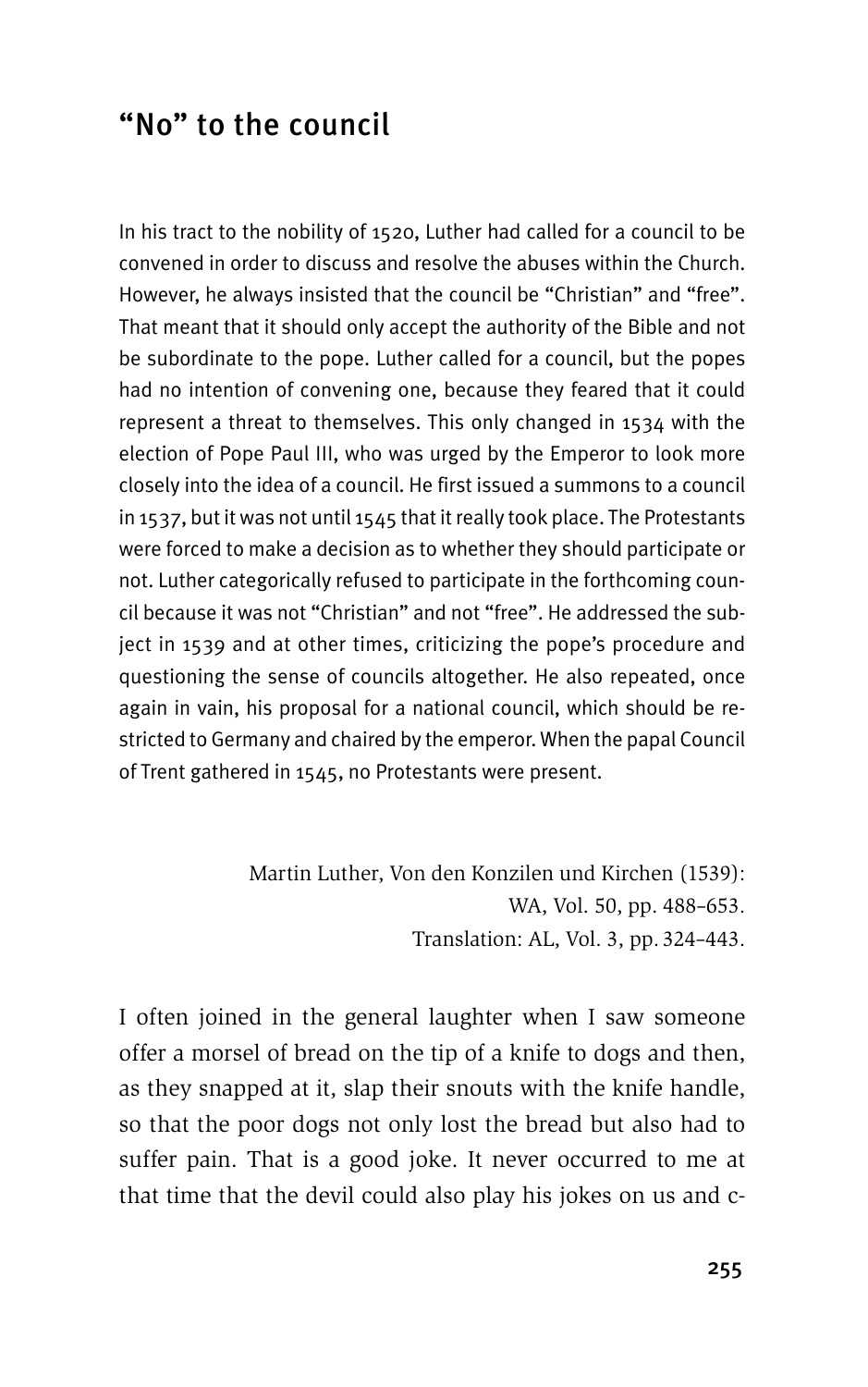onsider us such wretched dogs, until I learned how the most holy father, the pope, with his bulls, books, and daily practices plays the same kind of a dog's joke on Christendom. But, Lord God, with what great harm to the soul and with what mockery of divine majesty! It is just what he is doing with the council now: the whole world has been waiting and clamoring for it; the good emperor and his whole empire have been working to attain it for nearly twenty years; and the pope has always made vain promises and put it off, offering the morsel of bread to the emperor, as to a dog, until, at the opportune moment, he slaps him on the snout while mocking him as his fool and dupe.

Now he is summoning the council for the third time; but he first sends his apostles into all lands to have kings and princes pledge their allegiance to the pope's doctrines. The bishops and their clergy concur in this strategy and absolutely refuse either to yield or to permit a reform, thus the course of the council is already determined, before it even convenes, namely, not to undertake any reforms, but to observe everything in accord with what has come to be present practice. Isn't that a splendid council? It has not yet convened, and already it has done what it was to do when it met, that is, to slap the emperor on the snout, and even more, to overtake the Holy Spirit and outstrip him by far! Yet I have feared, and often written and said, that they would not and could not hold a council unless they had first captured and controlled the emperor, kings, and princes, so as to have total freedom to decree whatever they pleased, to buttress their tyranny, and to oppress Christendom with far greater burdens than ever before.

In God's name, if you lords – emperor, kings, princes – like the way in which these accursed, damned people trample on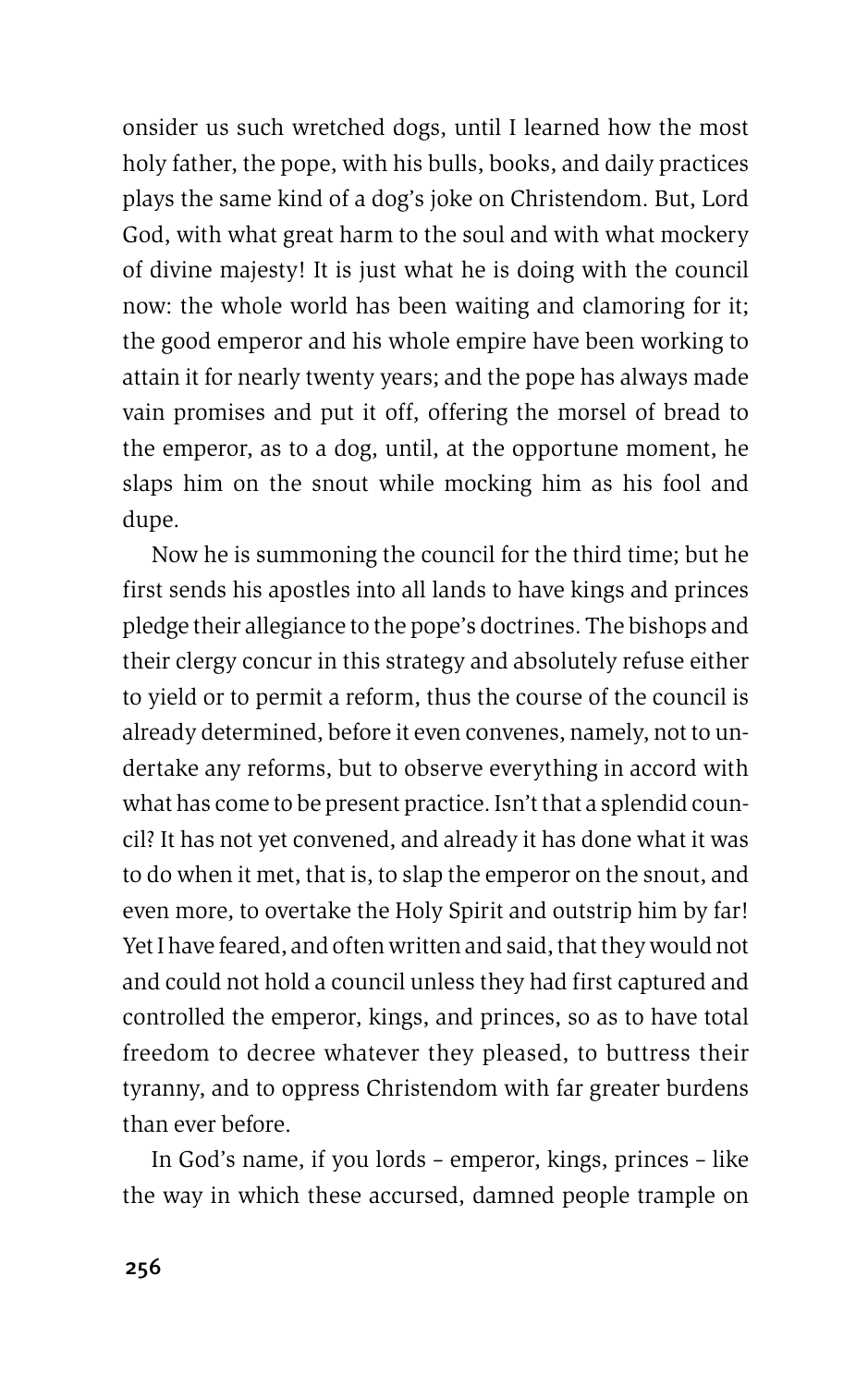your muzzles and rap your snouts, we have to let it happen and remember that they acted much worse in the past: they deposed kings and emperors, anathematized them, drove them out, betrayed them, murdered them, and vented their devilish malice on them, as history testifies; and they intend to go on doing that. Despite this, Christ will know how to find and preserve his Christendom, even against the gates of hell (Matthew 16:18), though emperors and kings neither would nor could help in any way. ...

In summary, put them all together, both fathers and councils, and you still will not be able to cull from them all the teachings of the Christian faith, even if you culled forever. If it had not been for Holy Scripture, the church, had it depended on the councils and fathers, would not have lasted long. And in proof of this: where do the fathers and councils get what they teach or deal with? Do you think that they first invented it in their own day, or that the Holy Spirit always inspired them with something new? How was the church preserved prior to these councils and fathers? Or were there no Christians before councils and fathers came up? That is why we must speak differently about the councils and fathers and look not at the letters but at the meaning. ...

We would have enough matters today that are sufficiently important and weighty to warrant the summoning of a council. For we poor, wretched Christians of small faith and, unfortunately, real *Misergi*, that is, Christians who hate work – those of us who are still left – would have to put the pope on trial ...

At this point we ask and cry for a council, requesting advice and help from all of Christendom against this arch–arsonist of churches and slayer of Christians ...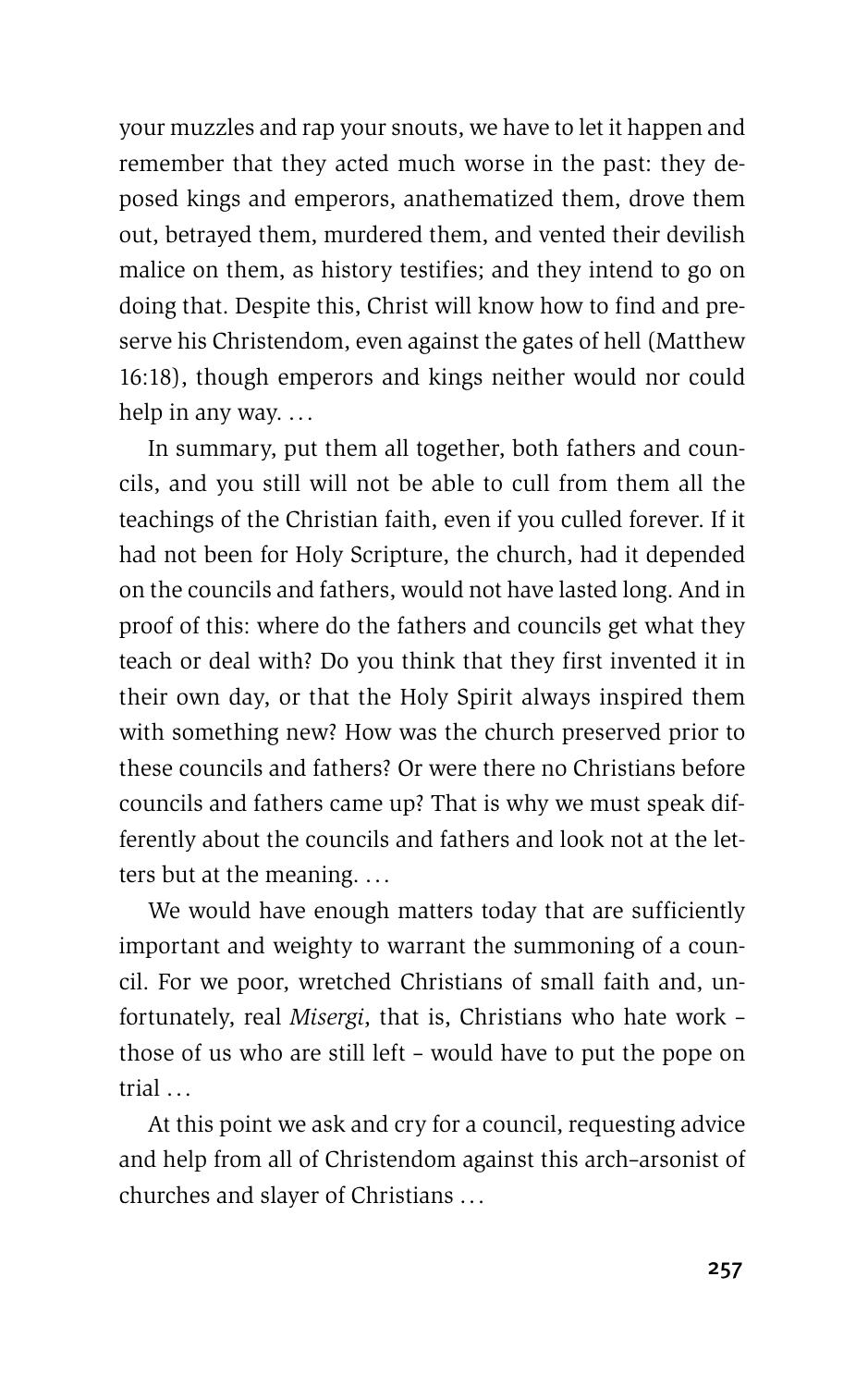And even if other monarchs declined to do anything toward a principal council, Emperor Charles and the German princes could still hold a provincial council in Germany. Some think that this would result in a schism, but who knows? If we did our part in it and sincerely sought God's honor and the salvation of souls, God might yet touch and turn the hearts of the other monarchs so that they would, in time, approve and accept the judgment of this council. It could not happen suddenly; but if Germany were to accept it, it would also have an echo in other countries, whither it cannot or can hardly reach without a great preacher such as the council is, and without a strong voice heard from afar.

Well then, if we must despair of a council let us commend the matter to the true judge, our merciful God. ...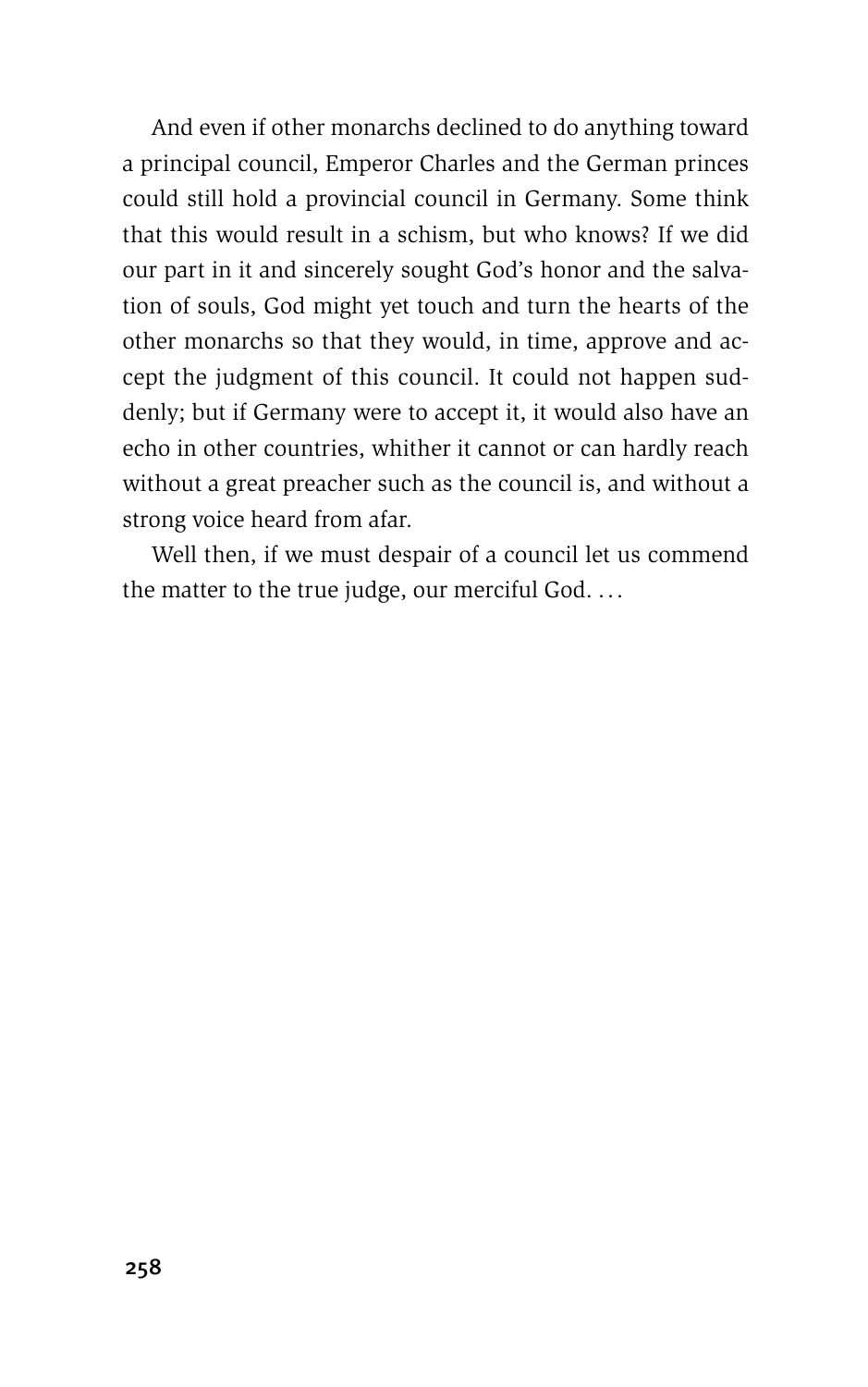## "The Antichrist rules in Rome!"

In his "Address to the Christian Nobility" of 1520, Luther had already expressed his suspicion that the pope in Rome was the "beast from the sea" described in the Revelation of John (Revelation 13) and the "Antichrist" prophesied in 1 John 2:18, who would destroy the Church from within. Later, Luther repeatedly dealt with – and rejected – the pope's claim to be the head of all Christians, which still obtains today. Furthermore, Luther energetically and polemically contradicted the infallibility, to which the pope already laid claim at that time, but which was not proclaimed as a dogma by the Roman Catholic Church until 1870. Also the pope's exclusive claim to the "Apostolic See", meaning the succession to the apostle Peter, was also denied by Luther. In 1545, in his fundamental and at the same time final work, he already designates the papacy in the title as "instituted by the devil", not by Jesus or Peter.

Luther argues from the Bible and from history. He refers to the generally recognized church fathers of the 3rd, 4th and 5th centuries, Cyprian, Jerome and Augustine, as well as to a council that took place in Constantinople (not Chalcedon) in 680/81. In Gregory the Great, who served as Bishop of Rome from 590 to 604 and is also generally held in high esteem, Luther sees the last incumbent of this office who did not make excessive papal claims in connection with it. Boniface III, who reigned in 607, was for Luther the pope who started the ill–fated history of the papacy.

Luther's life was rich in changes, and there are many discrepancies in his biography. This is also evident in the pictures that show Luther in different phases of his life. After 1525, the ascetic monk became a husband and family man who loved good food and abundant drink. The rebellious scholar full of innovative ideas became a sedate professor with a good salary. That is how Lucas Cranach the Younger portrayed him for the last time in 1546, shortly before his death. The last period of Luther's life was also marked by disappointments and illnesses. This may also explain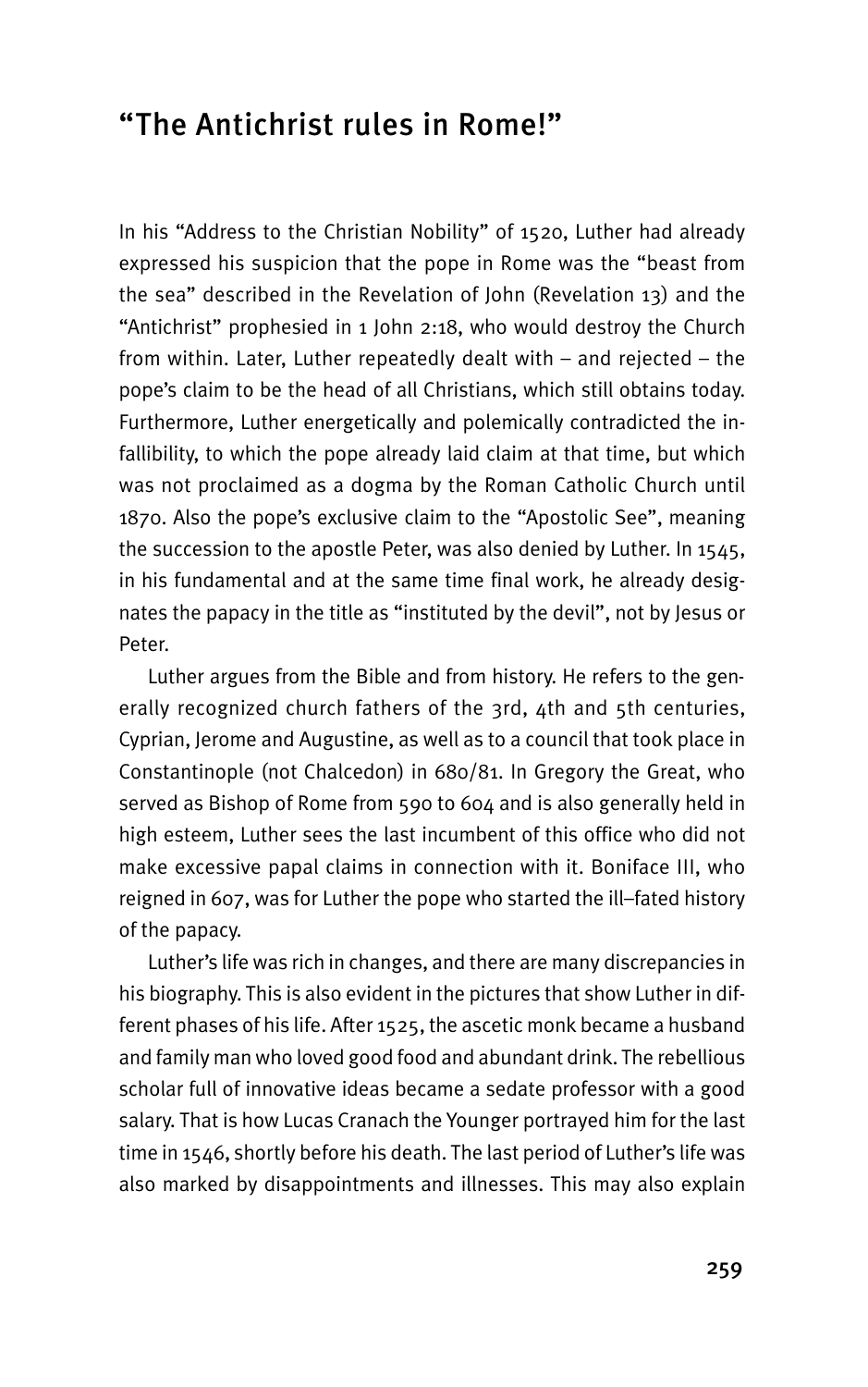the polemical style of his later writings, which is almost unbearable for today's readers.

> Martin Luther, Wider das Papsttum zu Rom, vom Teufel gestiftet (1545): WA 54, pp. 195–299. Translation: LW, Vol. 41, pp. 257–376.

It is very easy to prove that the pope is neither the commander or head of Christendom, nor lord of the world above emperor, councils, and everything, as he lies, blasphemes, curses, and raves in his decretals, to which the hellish Satan drives him. He himself knows full well – and it is as clear as the dear sun from all the decrees of the ancient councils, from all the histories, from the writings of the holy fathers, Jerome, Augustine, and Cyprian, and from all of Christendom before the first pope, who was called Boniface III – that the bishop of Rome was nothing more than a bishop and should still be that. St. Jerome dared to say freely, "All bishops are equal, all together they have inherited the throne of the apostles," and adds the example, "as the bishop of a small city – like Engubium and Rome, Regium and Constantinople, Thebes and Alexandria." He says that one is higher or lower than another because one bishopric is richer or poorer than the other. Other than this they are all equally the successors to the apostles, so he says. This (I say) the pope in Rome knows perfectly well, and he also knows that St. Jerome wrote this; and as proof, it is contained in the *Decretum*, as we read in C. XCIII. Still, the pope dares to lie so brazenly and blasphemously against it, and deceive the whole world.

In addition, St.Gregory, when it [the title "universal pope"] was offered to him by several great bishops, sharply refused it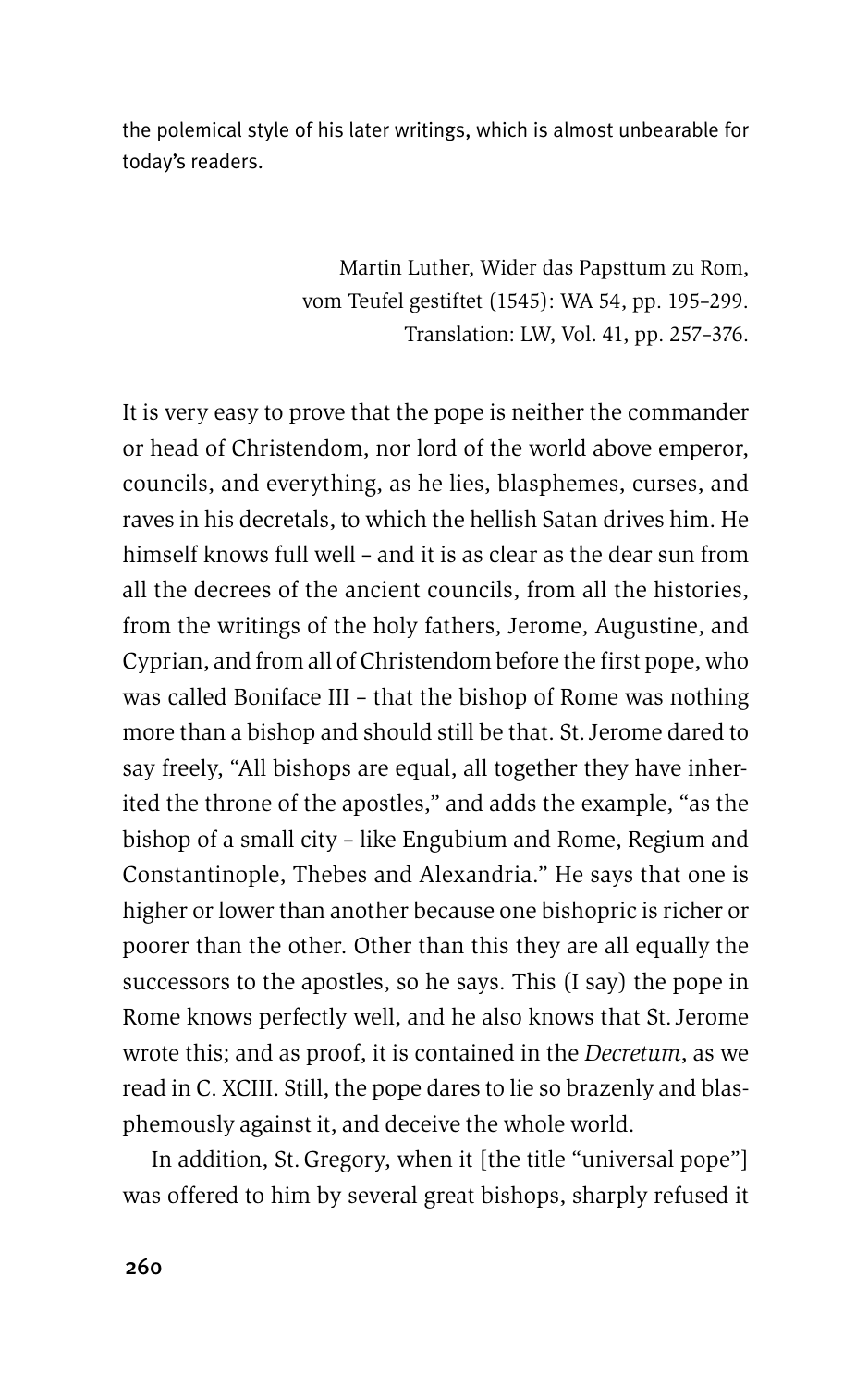and writes that none of his predecessors had been so bold as to accept or wish to carry such a title, although the sixth council in Chalcedon had offered it to them; he closes by saying briefly and to the point that no one should call himself the highest bishop or head of the whole of Christendom, as many decrees also say, and furthermore, that the bishop of Rome too, though he is one of the greater ones, is nonetheless not to be called *universalis*, the head of "all" Christendom. This is the very plain truth, regardless of how he himself and his hypocrites martyr and crucify these words, for they are too clear and powerful. Thus their deeds are out in the open, for he has never had authority over the bishops in Africa, Greece, Asia, Egypt, Syria, Persia, etc., and never will have; indeed, at that time he did not have authority over the bishops in Italy either, especially those of Milan and Ravenna.

This St. Gregory was the last bishop of Rome, and the Roman church has not had another bishop since then, up to the present day, and will not get one either, unless a miraculous change should occur; instead, vain popes, who are masks of the devil (as you will hear), have ruled there and damaged all the churches physically and spiritually. It is certain, as was said, that at the time of St. Gregory there was no pope, and he himself, together with his predecessors, did not want to be pope; moreover, he condemned the papacy in many of his writings, although he had been painted with a papal crown and many lies have been made up about him. But he is not a pope and does not wish to be a pope, as his books testify to the disgrace of all the popes who have arisen after him and against him. ...

Here we come to the really important points. It is now certain that the pope and his office is merely a figment of human imagination and invention, for as we have heard, he does not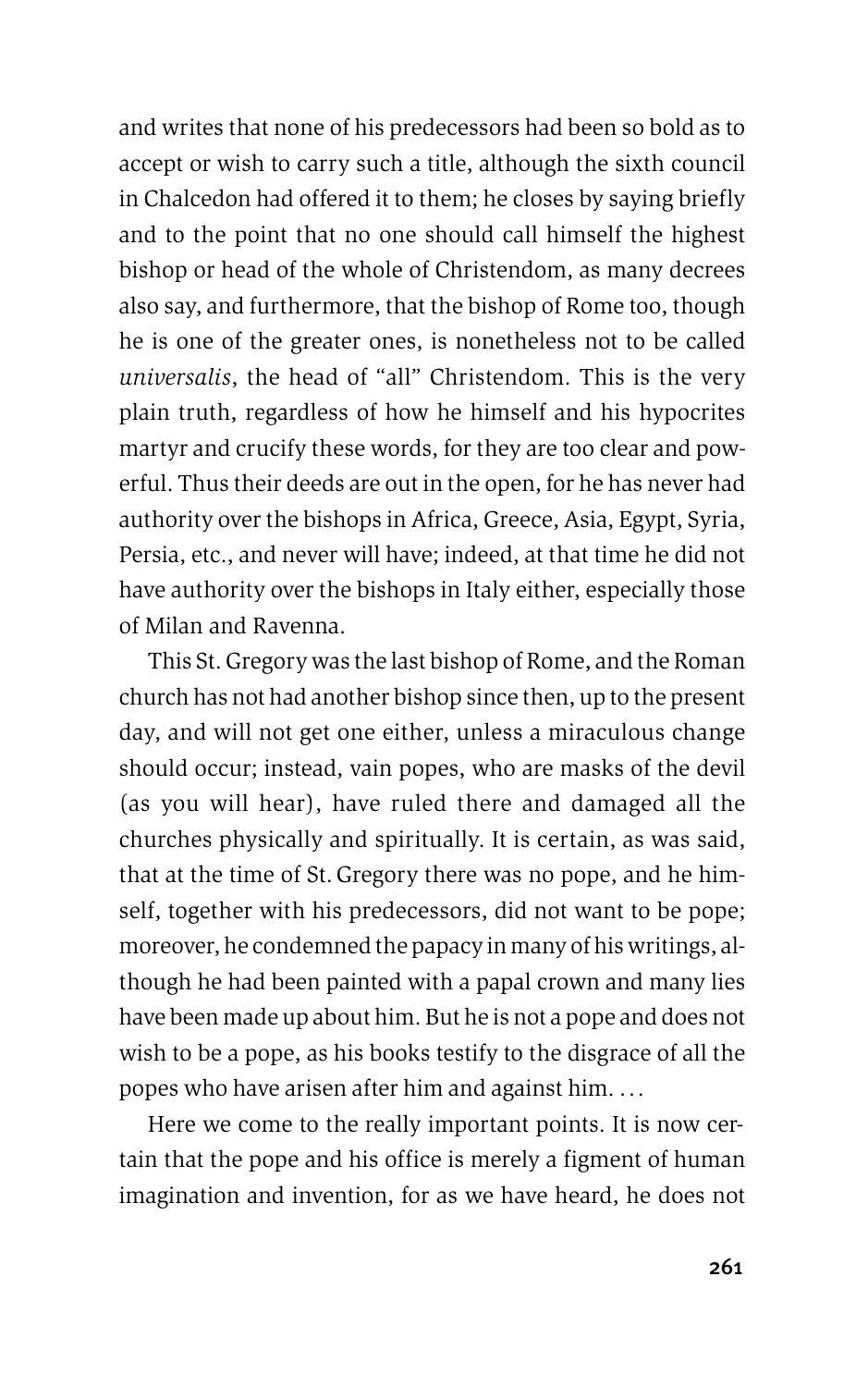come from nor wish to come from the order of temporal authority. He does not and does not wish to come from the order of the church or the councils. Thus one knows for certain that not one letter of God's word will be found by him in Scripture; instead, he placed himself this high by his own arrogance, arbitrariness, and malice, then decorated himself with God's word, thereby blaspheming abominably and making an idol of himself. He filled Christendom with his horrible idolatry, he lied, cheated, and made those who believed and trusted this into damned idolaters, as though God had commanded it in his word; thus they were compelled to fear, honor, worship, and serve the devil in the name of God. There you have the pope, what he is, whence he comes, namely, a horror (as Christ says, Matthew 24:15) of all idolatry, brought forth by all the devils from the depths of hell.

"Yes," you say, "he really claims to come out of God's word and out of God, for in many decretals he quotes the passage in Matthew 16:18, 'You are Peter, and on this rock I will build my church. I will give thee the keys of the kingdom,' etc. That is as much as saying that the pope in Rome is lord over all Christendom." Truly, that might do it! Who could have missed such high reason in the most holy father? Someone really should have warned a poor fellow before he sinned so deeply and called the pope an ass, feel, idol, and devil. How fortunate for me that I tightened my belt; I was already getting a laughing fit from my shock over the pope's great reasoning and it might easily have happened, had I not been wearing trousers, that I would have made something people don't like to smell, so afraid and awed was I at such papal great wisdom! ...

The Lord then says, "And I tell you, you are Peter, and on this rock will I build my church." In John 1:42, he calls him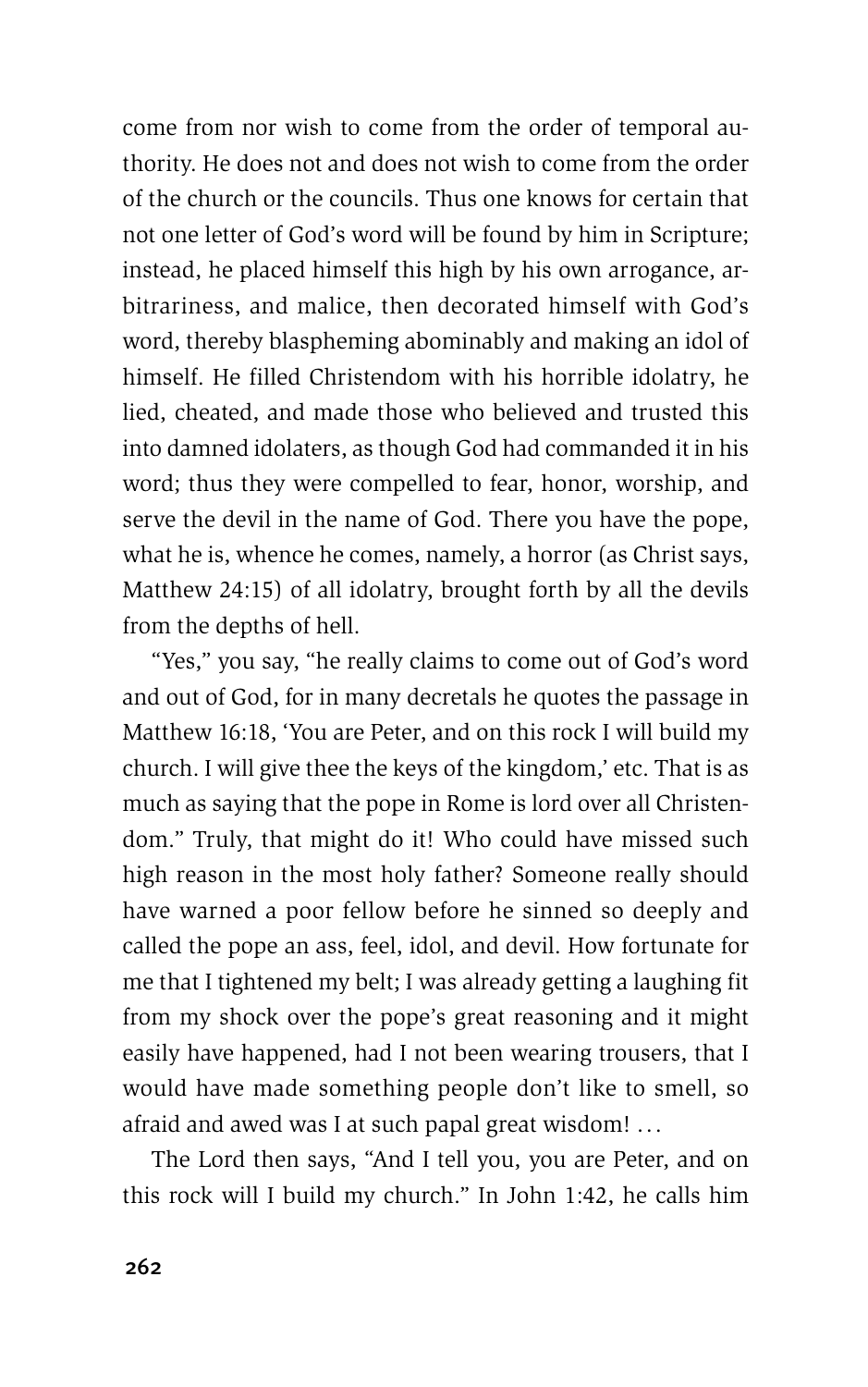Cephas, "You shall be called Cephas," *Keph* in Hebrew, *Kepha* in Chaldean, and *Petros* or *Petra* in Greek, *Rupes* in Latin, all of which mean *rock* in German – like the high rocks the castles are built on. Now the Lord wants to say, "You are Peter, that is, a man of rock. For you have recognized and named the right Man, who is the true rock, as Scripture names him, Christ. On this rock, that is, on me, Christ, I will build all of my Christendom, just as you and the other disciples are built on it through my Father in heaven, who revealed it to you." In plain German one would say, "You say (on behalf of all) that I am the Messiah or Christ, the Son of the living God; very well then, I say to you, you are a Christian, and I shall build my church on a Christian." For in German the word "Christ" means both the Lord himself, as one sings, "Christ the Lord is risen, Christ ascended to heaven," and he who believes in the Lord Christ, as one says, "You are a Christ." Thus Luke in Acts 11:26 says that the disciples in Antioch were first called Christians, which is why names have survived such as, "Christians, Christendom, Christian faith," etc. So here our Lord gives Simon, son of Jona, the name "man of rock" or "Christian" because he, from the Father, recognized the rock, or Christ, and praised him with his mouth on behalf of all the apostles.

From this it is clear enough that by the building of his church on the rock or on himself, Christ meant nothing else but (as was said above, from the apostles Peter and Paul) the common Christian faith, that whoever believes in Christ is built on this rock and will attain salvation, even against all the gates of hell; whoever does not believe in Christ is not built on this rock and must be damned, with all the gates of hell. This is the simple, single, certain understanding of these words, and there can be no other. This the words clearly and convinc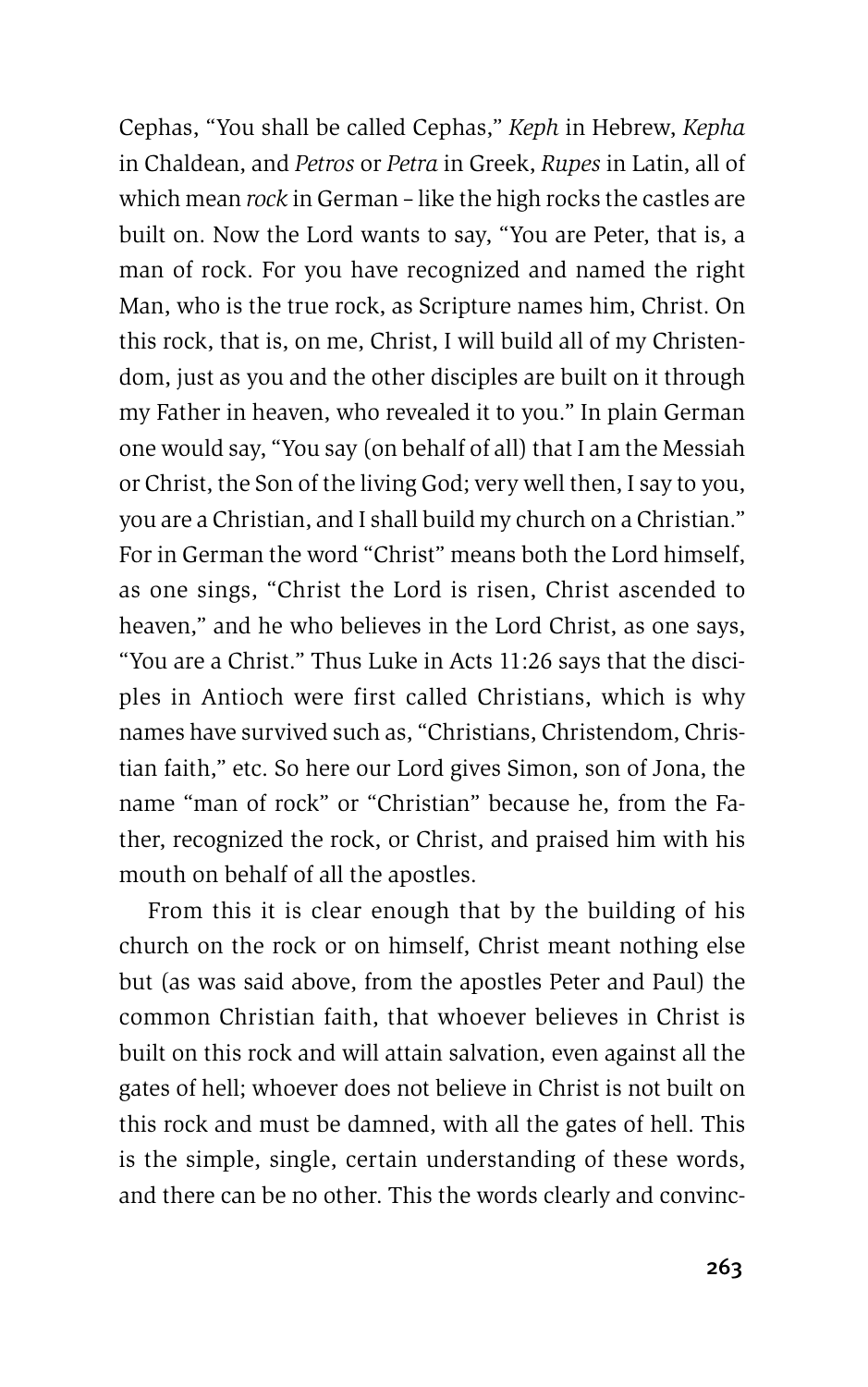ingly prove, and they agree with the words in Mark 16:16, "He who believes and is baptized will be saved," and with John 11:26, "Whoever believes in me shall never die." Yes, I say, remember well and mark diligently that the Lord in Matthew 16 does not speak of laws, Ten Commandments, or the works we should or could do, but of the Christian faith or the work of the Father, which he, with the Son and the Holy Spirit, performs in us, namely, that he spiritually builds us on the rock, his Son, and teaches us to believe in Christ, that we might become his house and dwelling, as is proven in 1 Peter 2:4–7 and Ephesians  $2.19 - 22.$ 

Further, "And I will give you the keys of the kingdom of heaven, and whatever you bind on earth shall be bound in heaven, and whatever you loose on earth shall be loosed in heaven" (Matthew 16:19). The Lord wants to provide well for his churches, built on him and believing in him. Because they should preach and confess the gospel before the whole world and govern on the basis that Christ Jesus is the Son of God, he wants to have their words honored and not scorned, as though he were speaking personally from heaven. Now he who hears the gospel from the apostles or churches and does not want to believe should be sentenced to be damned. Again, if he should fall after he has believed and will not convert back to faith, he should be sentenced in the same way – he should keep his sins and be damned. On the other hand, he who hears and believes the gospel, or turns from his sins back to faith, should have his sins forgiven and should attain salvation. And he will consider such a verdict in heaven as if he had spoken it himself. See, these are the keys of the kingdom of heaven and they should be used to give eternal retention and remission of sins in the church, not just at the time of baptism, or once in a lifetime,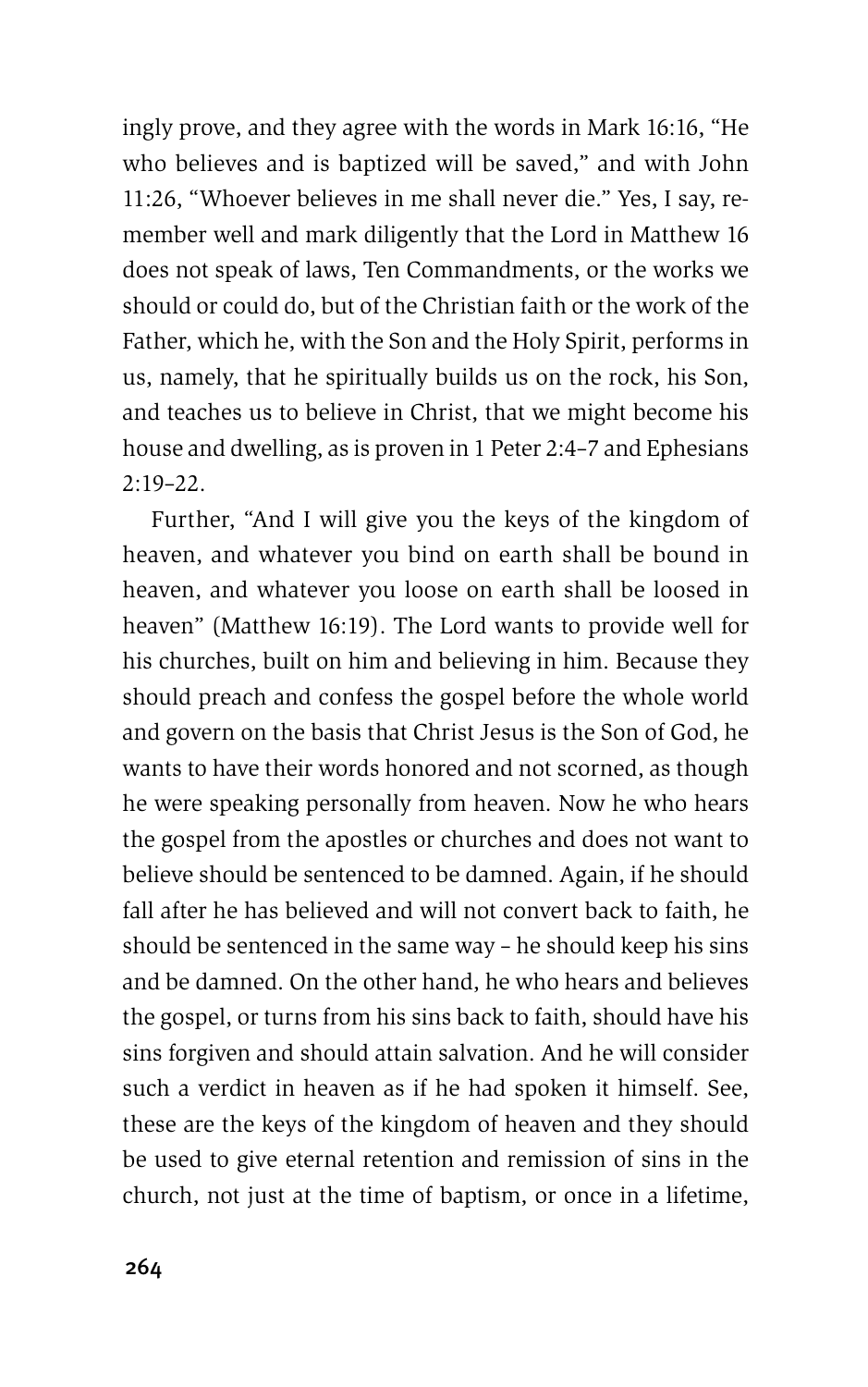but continuously until the end – retention for the unrepentant and unbelievers, remission for the repentant and believers. ...

Now if the pope could still stand stiffly and proudly, which he cannot, on the passage in Matthew 16, then we on the other hand stand even more proudly and stiffly on Matthew 18. It is not another Christ who speaks in Matthew 16 with St. Peter, and then in Matthew 18 with the other disciples, saying the same words and giving power to bind and loose sin. So let the pope go ahead with his St. Peter, binding and loosing what he can. We shall consider the power of the other apostles to bind and loosen to be the same as St. Peter's – even if a thousand St. Peters were one Peter, and the whole world were a pope, and, in addition, an angel from heaven were on his side! For we have here the Lord himself, over all angels and creatures, who says, "They shall all have the same power, keys, and office" – even two simple Christians assembled only in his name. The pope and all the devils shall not make a fool, liar, and drunkard out of this Lord for us; instead, we shall kick the pope with our feet and say he is a desperate liar, blasphemer, and idolatrous devil, who, in the name of St. Peter, has snatched the keys for himself, though Christ has given them to everyone in common, and who wants to make the Lord, in Matthew 16, a liar; indeed, this one should praise! ...

The pope probably thinks the Holy Spirit is tied to Rome. If he could produce reliable seals and letters to prove it, he would have won. If he wants to be head of all the churches (which is impossible), then he must first prove to us that he and his descendants must, beyond a doubt, be the possessors, by inheritance, of the Holy Spirit, and cannot err. Yes, I would like to see those seals and briefs! For his allegation, based on Matthew 16:18, that the Roman church is built on the rock so that the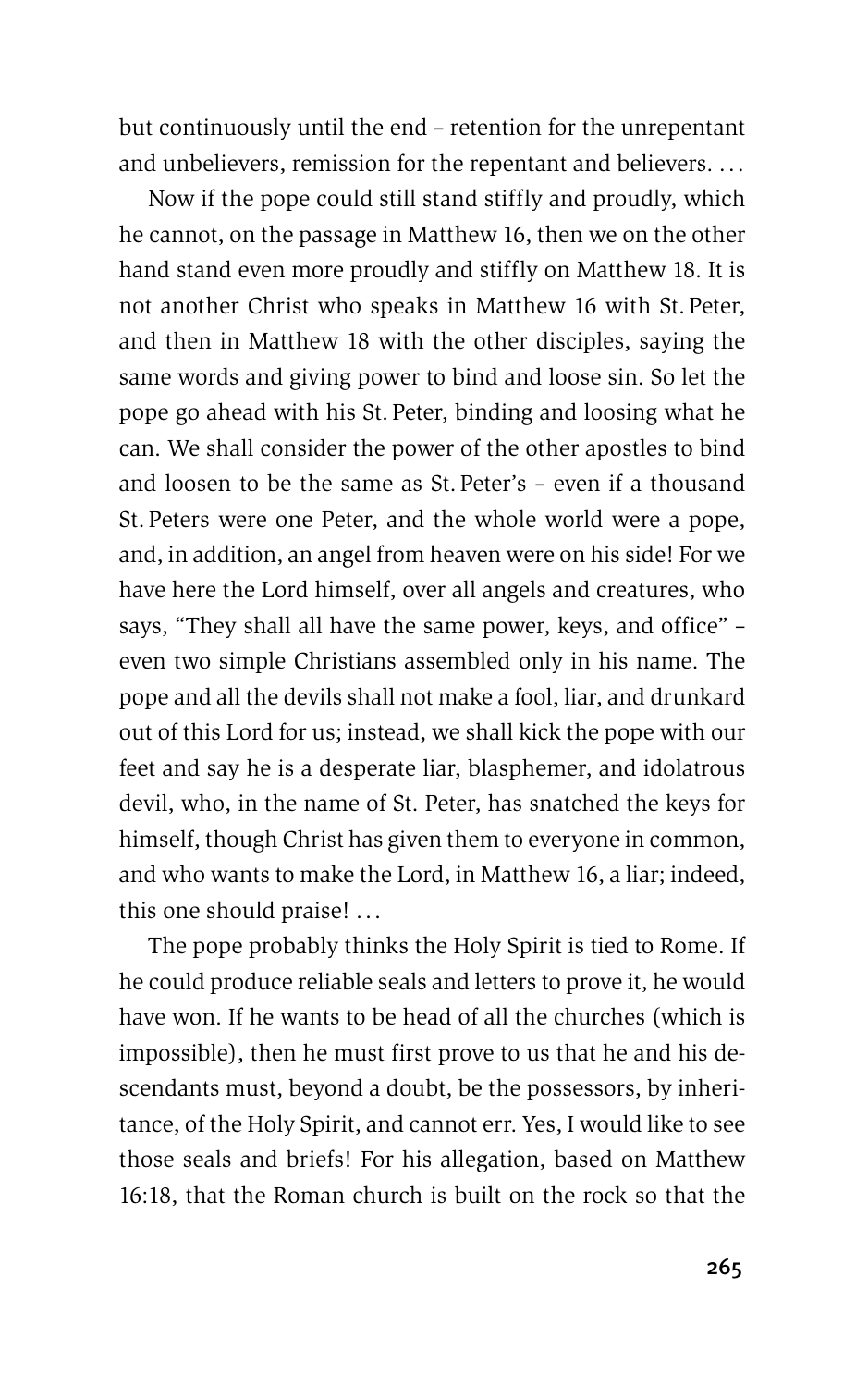gates of hell shall not overcome it has been clearly enough proven above to have been said of the whole of Christendom and not of the Roman papal see. And the summation is, as was said, that God sets no store in his realm by the great, high, powerful, many, wise, noble, etc., but, as Mary sings, "He has regarded the low estate of his handmaiden" (Luke 1:48). And as he says to his apostles in Matthew 18,3–4 and on many other occasions, "Whoever would be great among you must be the least, and whoever would be first among you must be your slave; even as I did not come to be served but to serve among you" (Matthew 20:26–28).

But in the papacy and all the decretals the main point is that he alone is the greatest, highest, and mightiest, to whom no one is equal, whom no one should condemn or judge, but to whom everyone should be subject, and by whom everyone should let himself be judged. And yet, at the same time, he claims to be a servant of all the servants of God – that is, in a Roman and popish way, lord of lords, king of kings, and set above all Christians, that is, above God, Christ, and the Holy Spirit, who lives and dwells in all Christians, John 15:4; 14:17, 23. It is he whom St. Paul calls in 2 Thessalonians 2:3, "The man of sin and the son of perdition," the Antichrist, who has rebelled against God and set himself up above him. Christendom has no head and can have none, except the only Son of God, Jesus Christ, who has seals and briefs so that he cannot err, and who is tied neither to Rome nor any other place. ...

I must stop: I can no longer rummage in the blasphemous, hellish devil's filth and stench; someone else may read too. He who wants to hear God speak should read Holy Scripture. He who wants to hear the devil speak should read the pope's decretals and bulls. Oh, woe, woe, woe unto him who comes along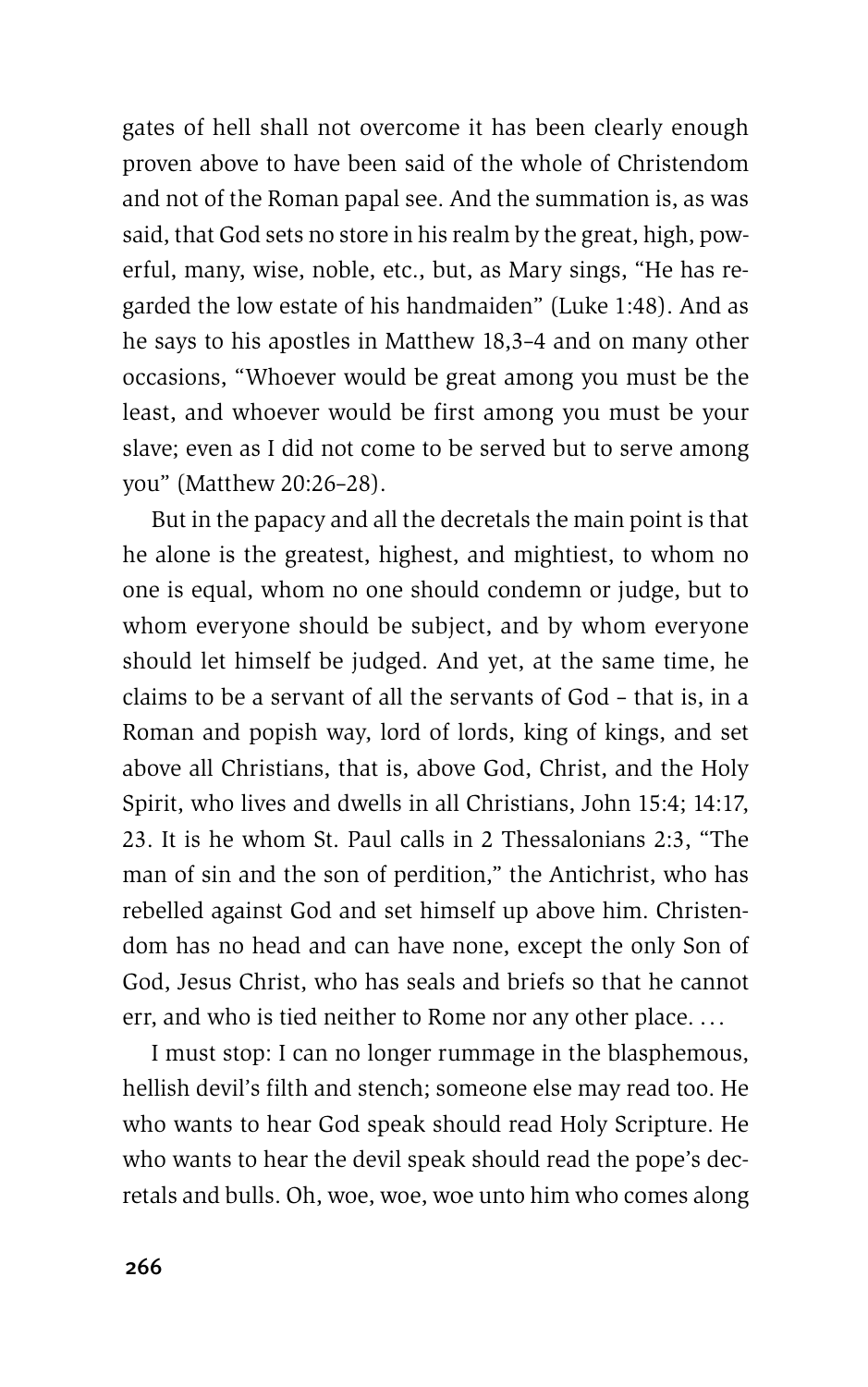and becomes pope or cardinal; it would be better for him if he had never been born (Matthew 26:24). Judas betrayed and killed the Lord, but the pope betrays and brings ruin upon the Christian church, which the Lord held more precious and dearer than himself or his blood, for he sacrificed himself for it. Woe unto you, pope!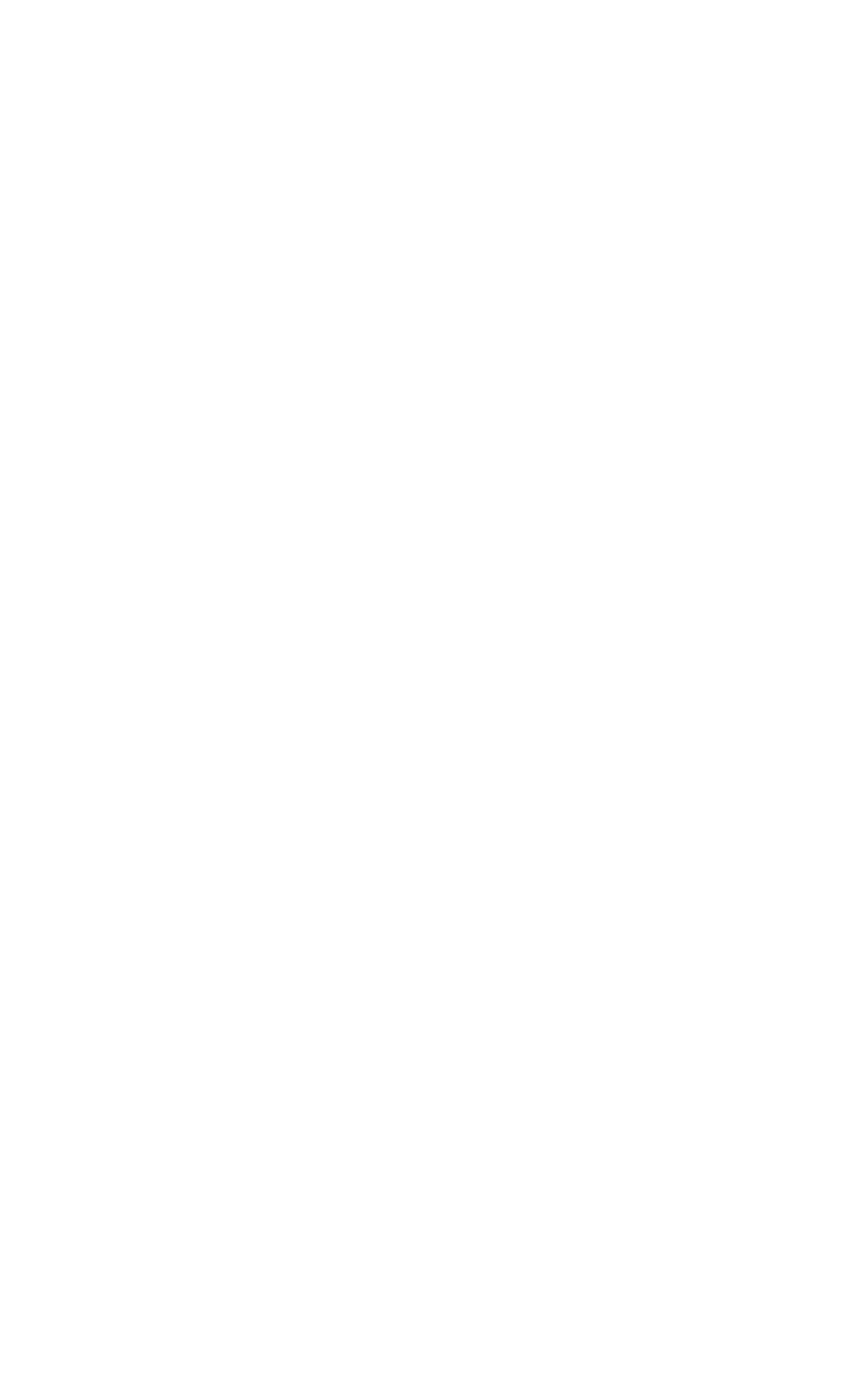## "No fear of death!"

The Christian faith contains a hope beyond death. It also makes us ready for death and dying and is a consolation on the deathbed. In Luther's time, death was omnipresent. Many children died shortly after birth, many women died in childbed, countless lives were wiped out by epidemics. Between 1520 and 1530 Luther already reckoned with his imminent death. In 1519 he had written a short text in the way of a sermon intended to prepare Christians for dying and death.

In 1519, Luther's thinking is still quite traditional in many respects. The saints played a major role for him, and he still regarded the extreme unction – known nowadays as the Anointing of the Sick – as a valuable sacrament. But he also – already – emphasizes that faith alone is decisive. And in the question of predestination, he also already adopts the position that he later developed in his dispute with Erasmus: nobody should suffer uncertainty by worrying about divine election. Instead, the believer should hold on to God's promise of salvation.

Martin Luther, Ein Sermon von der Bereitung zum Sterben (1519): WA, Vol. 2, pp. 680–697. Translation: AL, Vol. 4, pp. 290–305.

First, since death marks a farewell from this world and all its activities, it is necessary that a man regulate his temporal goods properly or as he wishes to have them ordered, lest after his death there be occasion for squabbles, quarrels, or other misunderstanding among his surviving friends. This pertains to the physical or external departure from this world and to the surrender of our possessions.

Second, we must also take leave spiritually. That is, we must cheerfully and sincerely forgive, for God's sake, all men who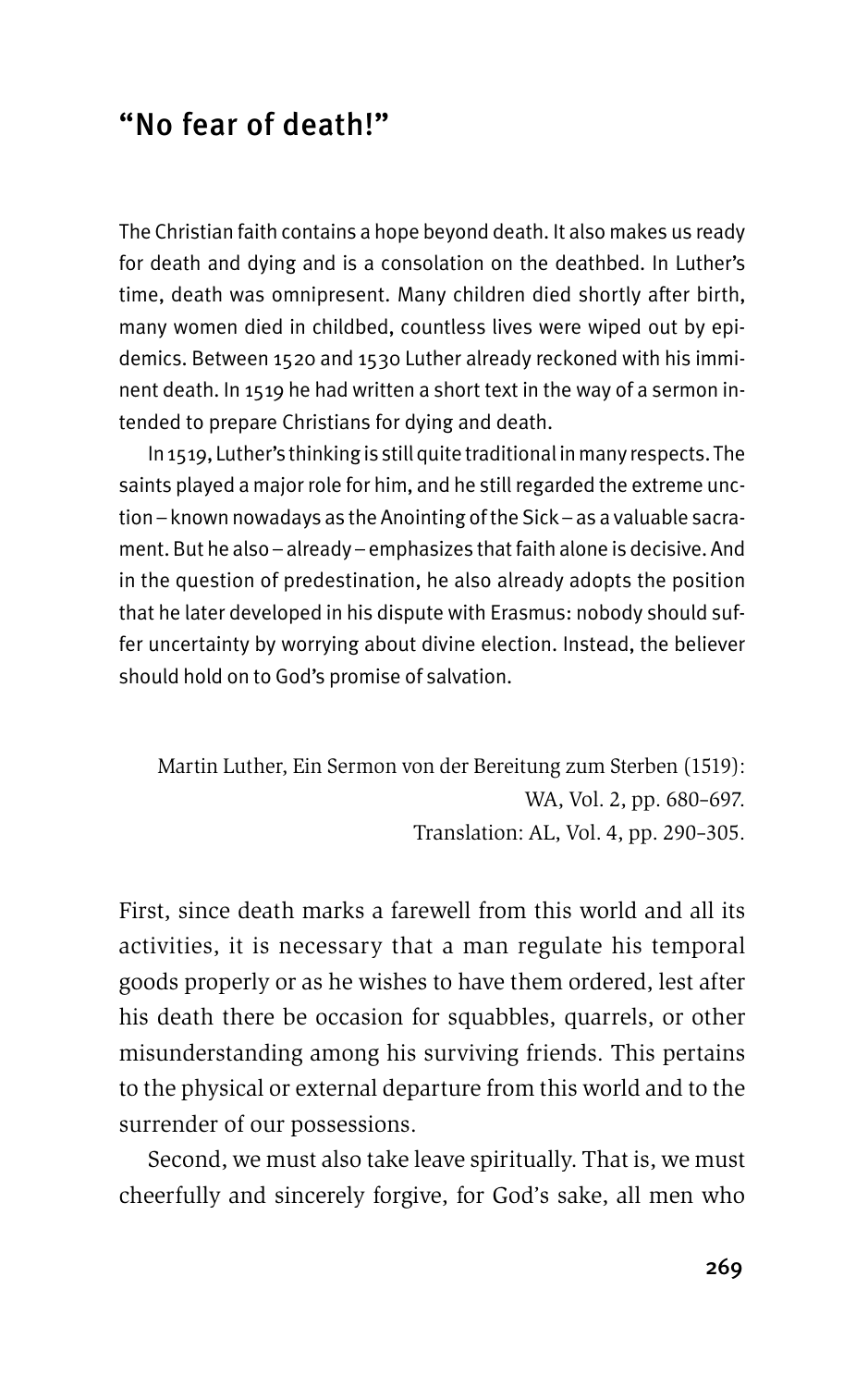have offended us. At the same time we must also, for God's sake, earnestly seek the forgiveness of all the people whom we undoubtedly have greatly offended by setting them a bad example or by bestowing too few of the kindnesses demanded by the law of Christian brotherly love. This is necessary lest the soul remain burdened by its actions here on earth.

Third, since everyone must depart, we must turn our eyes to God, to whom the path of death leads and directs us. Here we find the beginning of the narrow gate and of the straight path to life (Matthew 7:14). All must joyfully venture forth on this path, for though the gate is quite narrow, the path is not long. Just as an infant is born with peril and pain from the small abode of its mother's womb into this immense heaven and earth, that is, into this world, so man departs this life through the narrow gate of death. And although the heavens and the earth in which we dwell at present seem large and wide to us, they are nevertheless much narrower and smaller than the mother's womb in comparison with the future heaven. Therefore, the death of the dear saints is called a new birth, and their feast day is known in Latin as *natale*, that is, the day of their birth. However, the narrow passage of death makes us think of this life as expansive and the life beyond as confined. Therefore, we must believe this and learn a lesson from the physical birth of a child, as Christ declares, "When a woman is in travail she has sorrow; but when she has recovered, she no longer remembers the anguish, since a child is born by her into the world" (John 16:21). So it is that in dying we must bear this anguish and know that a large mansion and joy will follow.

Fourth, such preparation and readiness for this journey are accomplished first of all by providing ourselves with a sincere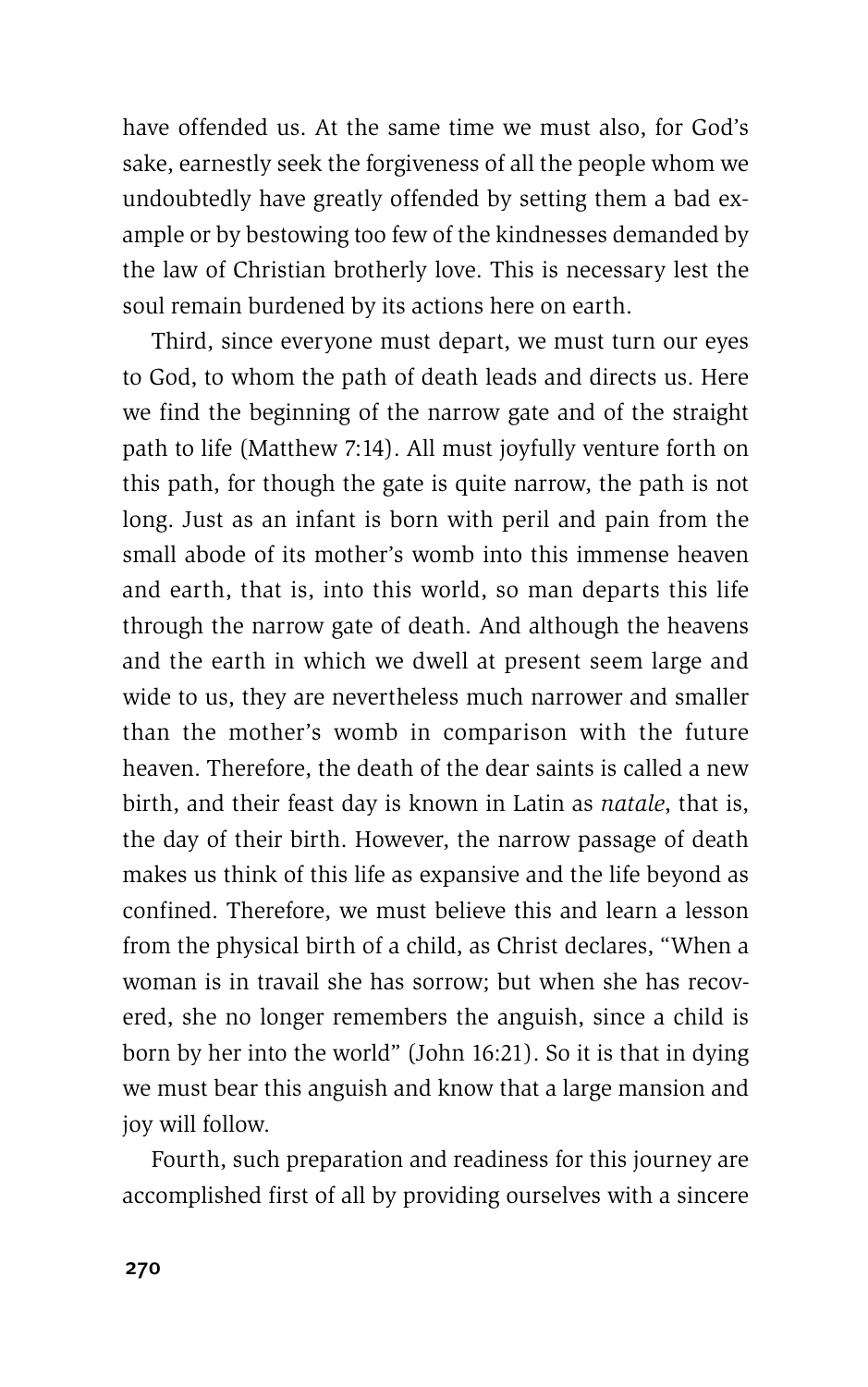confession (of at least the greatest sins and those which by diligent search can be recalled by our memory), with the holy Christian sacrament of the holy and true body of Christ, and with the unction. If these can be had, one should devoutly desire them and receive them with great confidence. If they cannot be had, our longing and yearning for them should nevertheless be a comfort and we should not be too dismayed by this circumstance. Christ says, "All things are possible to him who believes" (Mark 9:23). The sacraments are nothing else than signs which help and incite us to faith, as we shall see. Without this faith they serve no purpose.

Fifth, we must earnestly, diligently, and highly esteem the holy sacraments, hold them in honor, freely and cheerfully rely on them, and so balance them against sin, death, and hell that they will outweigh these by far. We must occupy ourselves much more with the sacraments and their virtues than with our sins. However, we must know how to give them due honor and we must know what their virtues are. I show them due honor when I believe that I truly receive what the sacraments signify and all that God declares and indicates in them, so that I can say with Mary in firm faith, "Let it be to me according to your words and signs" (Luke 1:38). Since God himself here speaks and acts through the priest, we would do him in his Word and work no greater dishonor than to doubt whether it is true. And we can do him no greater honor than to believe that his Word and work are true and to firmly rely on them.

Sixth, to recognize the virtues of the sacraments, we must know the evils which they contend with and which we face. There are three such evils: first, the terrifying image of death; second, the awesomely manifold image of sin; third, the unbearable and unavoidable image of hell and eternal damnation.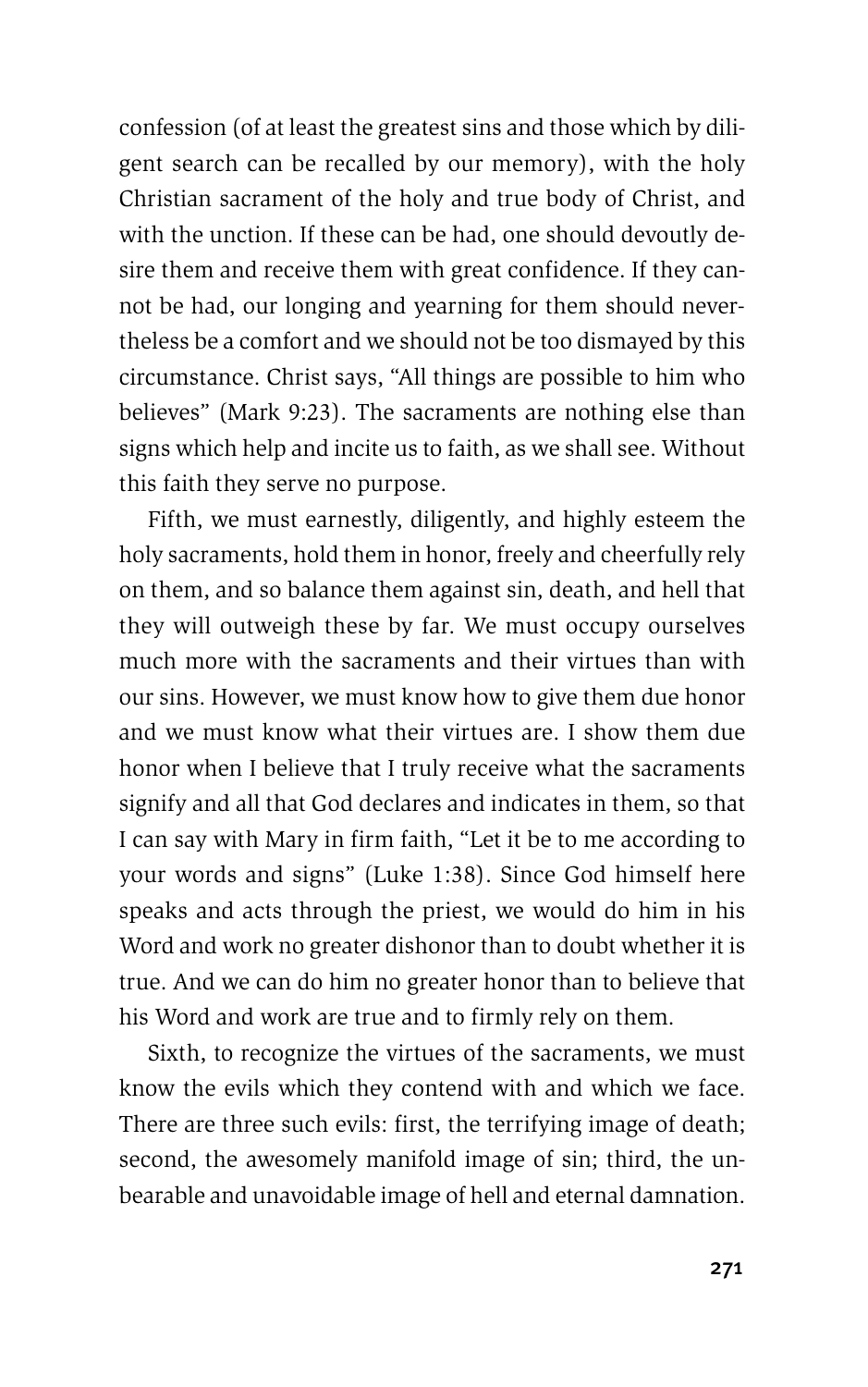Every other evil issues from these three and grows large and strong as a result of such mingling.

Death looms so large and is terrifying because our foolish and fainthearted nature has etched its image too vividly within itself and constantly fixes its gaze on it. Moreover, the devil presses man to look closely at the gruesome mien and image of death to add to his worry, timidity, and despair. Indeed, he conjures up before man's eyes all the kinds of sudden and terrible death ever seen, heard, or read by man. And then he also slyly suggests the wrath of God with which he [the devil] in days past now and then tormented and destroyed sinners. In that way he fills our foolish human nature with the dread of death while cultivating a love and concern for life, so that burdened with such thoughts man forgets God, flees and abhors death, and thus, in the end, is and remains disobedient to God.

We should familiarize ourselves with death during our lifetime, inviting death into our presence when it is still at a distance and not on the move. At the time of dying, however, this is hazardous and useless, for then death looms large of its own accord. In that hour we must put the thought of death out of mind and refuse to see it, as we shall hear. The power and might of death are rooted in the fearfulness of our nature and in our untimely and undue viewing and contemplating of it.

Seventh, sin also grows large and important when we dwell on it and brood over it too much. This is increased by the fearfulness of our conscience, which is ashamed before God and accuses itself terribly. That is the water that the devil has been seeking for his mill. He makes our sins seem large and numerous. He reminds us of all who have sinned and of the many who were damned for lesser sins than ours so as to make us despair or die reluctantly, thus forgetting God and being found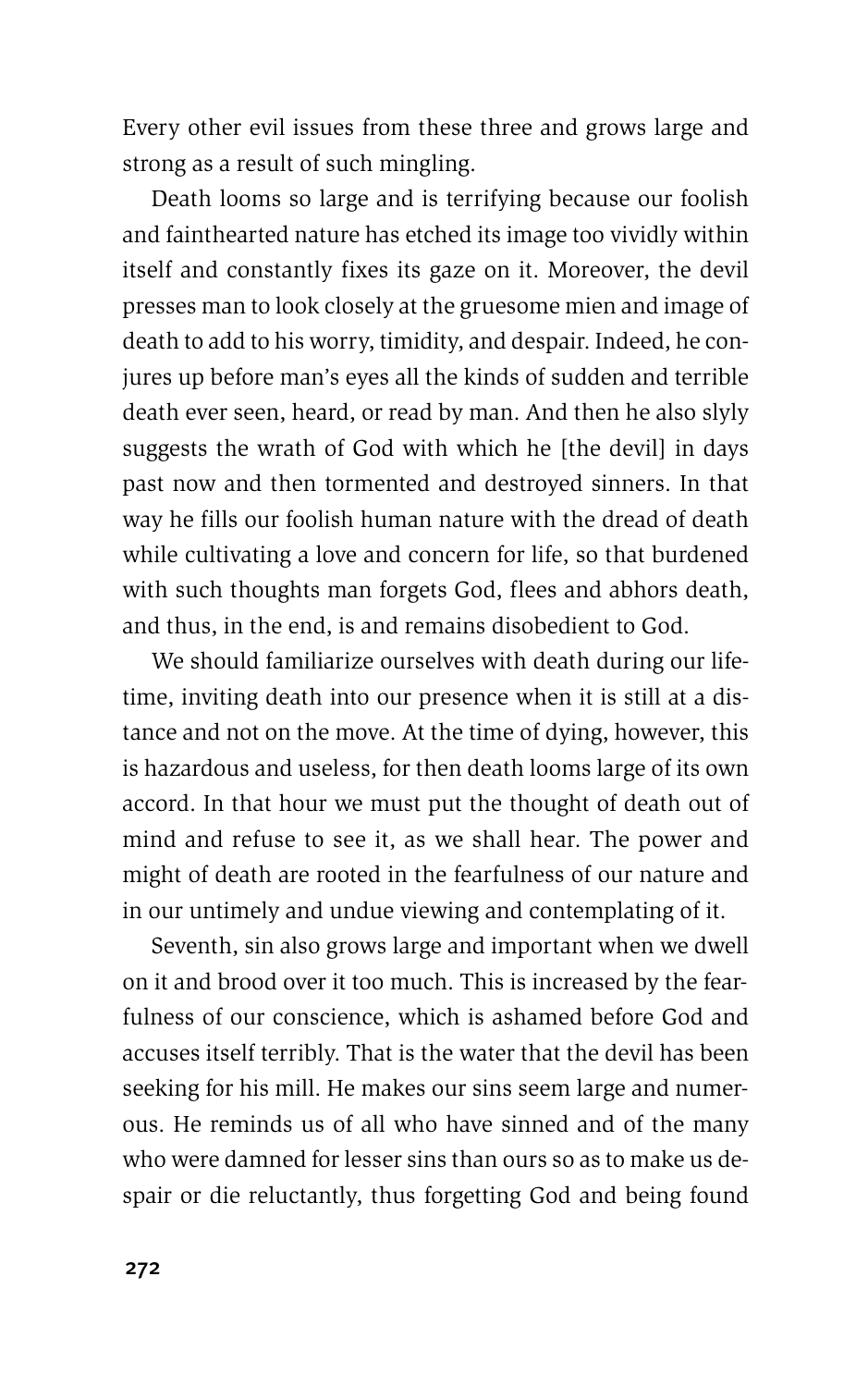disobedient in the hour of death. This is true especially since man feels that he should think of his sins at that time and that it is right and useful for him to engage in such contemplation. But he finds himself so unprepared and unfit that now even all his good works are turned into sins. As a result, this must lead to an unwillingness to die, disobedience to the will of God, and eternal damnation. That is not the fitting time to meditate on sin. That must be done during one's lifetime. Thus the evil spirit turns everything upside down for us. During our lifetime, when we should constantly have our eyes fixed on the image of death, sin, and hell – as we read in Psalm 51:3, "My sin is ever before me" – the devil closes our eyes and hides these images. But in the hour of death when our eyes should see only life, grace, and salvation, he at once opens our eyes and frightens us with these untimely images so that we shall not see the true ones.

Eighth, hell also looms large because of undue scrutiny and stern thought devoted to it out of season. This is increased immeasurably by our ignorance of God's counsel. The evil spirit prods the soul so that it burdens itself with all kinds of useless presumptions, especially with the most dangerous undertaking of delving into the mystery of God's will to ascertain whether one is "chosen" or not. Here the devil practices his ultimate, greatest, and most cunning art and power. By this he sets man above God, insofar as man seeks signs of God's will and becomes impatient because he is not supposed to know whether he is among the elect. Man looks with suspicion upon God, so that he soon desires a different God. In brief, the devil is determined to blast God's love from a man's mind and to arouse thoughts of God's wrath. The more docilely man follows the devil and accepts these thoughts, the more imperiled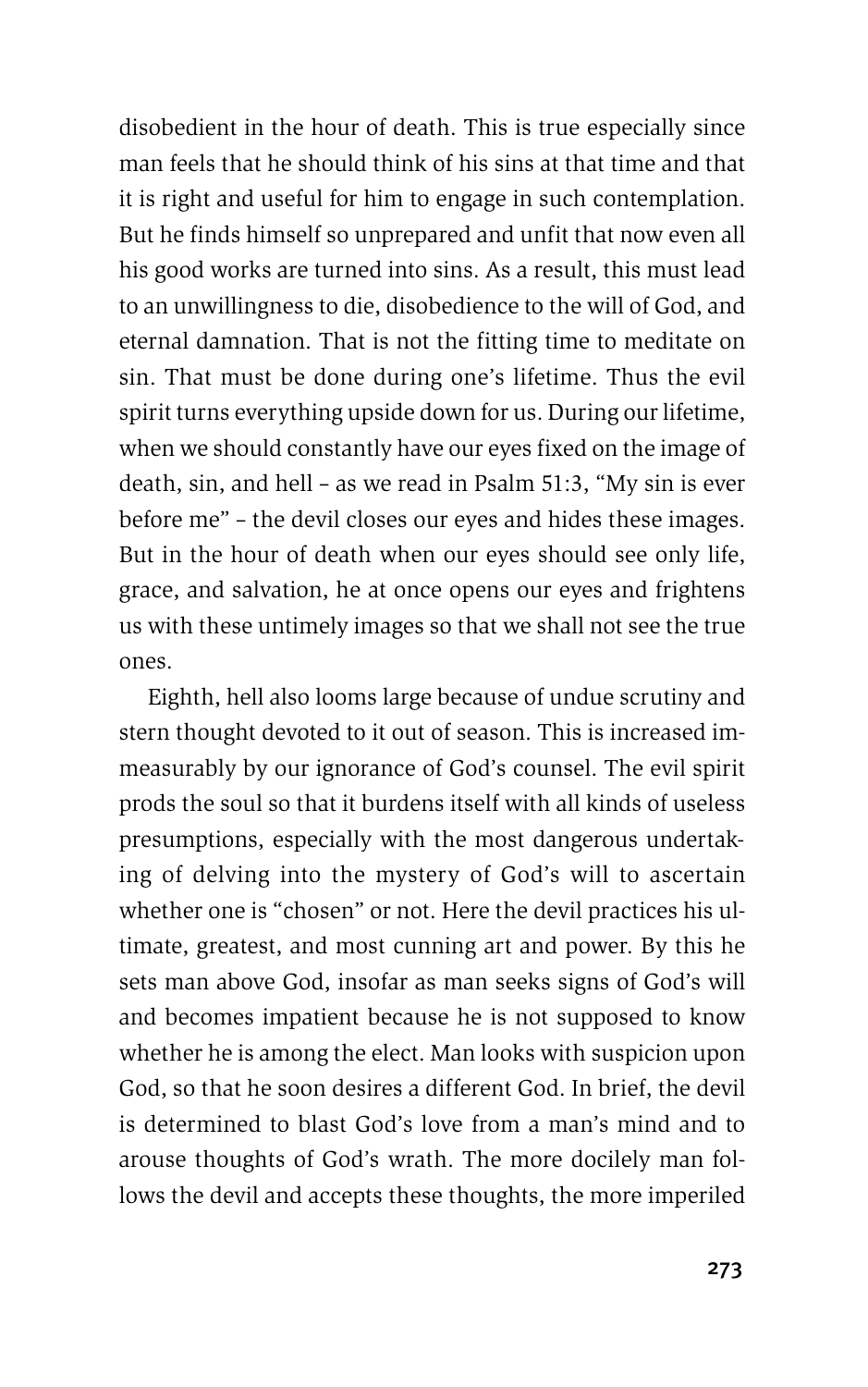his position is. In the end he cannot save himself, and he falls prey to hatred and blasphemy of God. What is my desire to know whether I am chosen other than a presumption to know all that God knows and to be equal with him so that he will know no more than I do? Thus God is no longer God with a knowledge surpassing mine. Then the devil reminds us of the many heathen, Jews, and Christians who are lost, agitating such dangerous and pernicious thoughts so violently that man, who would otherwise gladly die, now becomes loath to depart this life. When man is assailed by thoughts regarding his election, he is being assailed by hell, as the psalms lament so much. He who surmounts this temptation has vanquished sin, hell, and death all in one.

Ninth, in this affair we must exercise all diligence not to open our homes to any of these images and not to paint the devil over the door. These foes will of themselves boldly rush in and seek to occupy the heart completely with their image, their arguments, and their signs. And when that happens man is doomed and God is entirely forgotten. The only thing to do with these pictures at that time is to combat and expel them. Indeed, where they are found alone and not in conjunction with other pictures, they belong nowhere else than in hell among the devils.

But he who wants to fight against them and drive them out will find that it is not enough just to wrestle and tussle and scuffle with them. They will prove too strong for him, and matters will go from bad to worse. The one and only approach is to drop them entirely and have nothing to do with them. But how is that done? It is done in this way: You must look at death while you are alive and see sin in the light of grace and hell in the light of heaven, permitting nothing to divert you from that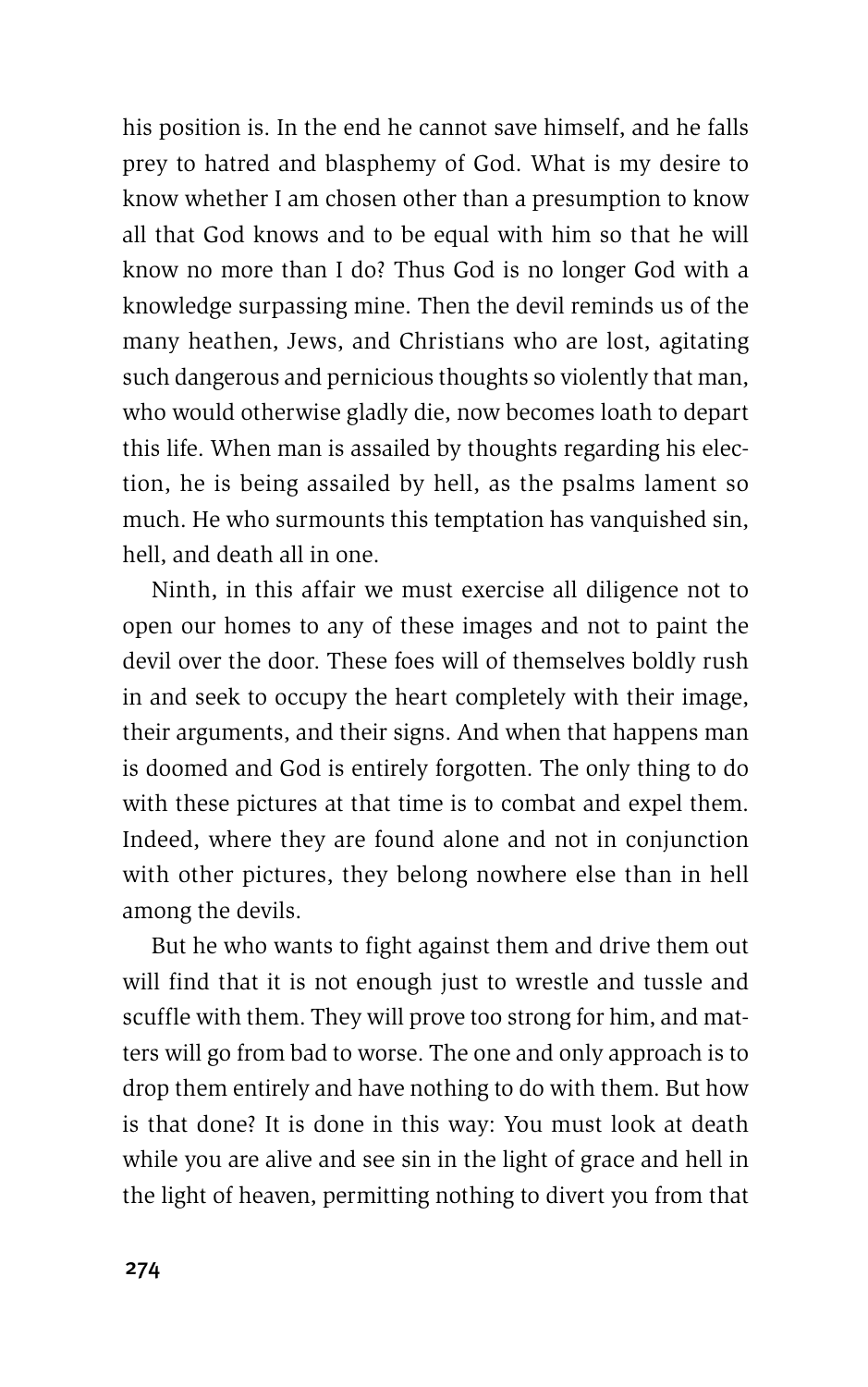view. Adhere to that even if all angels, all creatures, yes, even your own thoughts, depict God in a different light – something these will not do. It is only the evil spirit who lends that impression. What shall we do about that?

Tenth, you must not view or ponder death as such, not in yourself or in your nature, nor in those who were killed by God's wrath and were overcome by death. If you do that you will be lost and defeated with them. But you must resolutely turn your gaze, the thoughts of your heart, and all your senses away from this picture and look at death closely and untiringly only as seen in those who died in God's grace and who have overcome death, particularly in Christ and then also in all his saints. In such pictures death will not appear terrible and gruesome. No, it will seem contemptible and dead, slain and overcome in life. For Christ is nothing other than sheer life, as his saints are likewise. The more profoundly you impress that image upon your heart and gaze upon it, the more the image of death will pale and vanish of itself without struggle or battle. Thus your heart will be at peace and you will be able to die calmly in Christ and with Christ, as we read in Revelation 14:13, "Blessed are they who die in the Lord Christ." This was foreshown in Numbers 21:6–9, where we hear that when the children of Israel were bitten by fiery serpents they did not struggle with these serpents, but merely had to raise their eyes to the dead bronze serpent and the living ones dropped from them by themselves and perished. Thus you must concern yourself solely with the death of Christ and then you will find life. But if you look at death in any other way, it will kill you with great anxiety and anguish. This is why Christ says, "In the world – that is, in yourselves – you have unrest, but in me you will find peace" (John 16:33).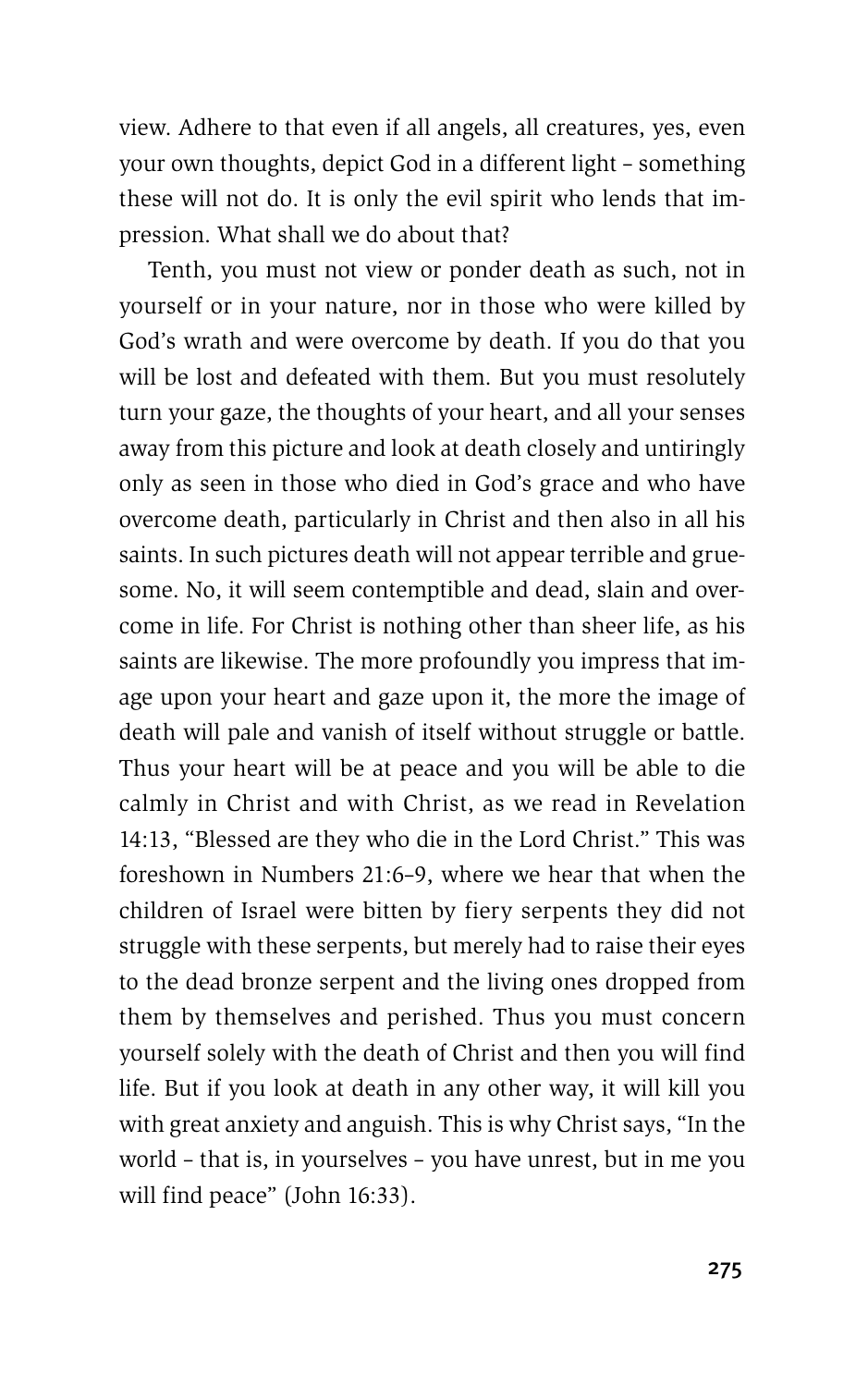Eleventh, you must not look at sin in sinners, or in your conscience, or in those who abide in sin to the end and are damned. If you do, you will surely follow them and also be overcome. You must turn your thoughts away from that and look at sin only within the picture of grace. Engrave that picture in yourself with all your power and keep it before your eyes. The picture of grace is nothing else but that of Christ on the cross and of all his dear saints.

Fifteenth, we now turn to the holy sacraments and their blessings to learn to know their benefits and how to use them. Anyone who is granted the time and the grace to confess, to be absolved, and to receive the sacrament and Extreme Unction before his death has great cause indeed to love, praise, and thank God and to die cheerfully, if he relies firmly on and believes in the sacraments, as we said earlier. In the sacraments your God, Christ himself, deals, speaks, and works with you through the priest. His are not the works and words of man. In the sacraments God himself grants you all the blessings we just mentioned in connection with Christ. God wants the sacraments to be a sign and testimony that Christ's life has taken your death, his obedience your sin, his love your hell, upon themselves and overcome them. Moreover, through the same sacraments you are included and made one with all the saints. You thereby enter into the true communion of saints so that they die with you in Christ, bear sin, and vanquish hell. It follows from this that the sacraments, that is, the external words of God as spoken by a priest, are a truly great comfort and at the same time a visible sign of divine intent. We must cling to them with a staunch faith as to the good staff which the patriarch Jacob used when crossing the Jordan (Genesis 32:10), or as to a lantern by which we must be guided, and carefully walk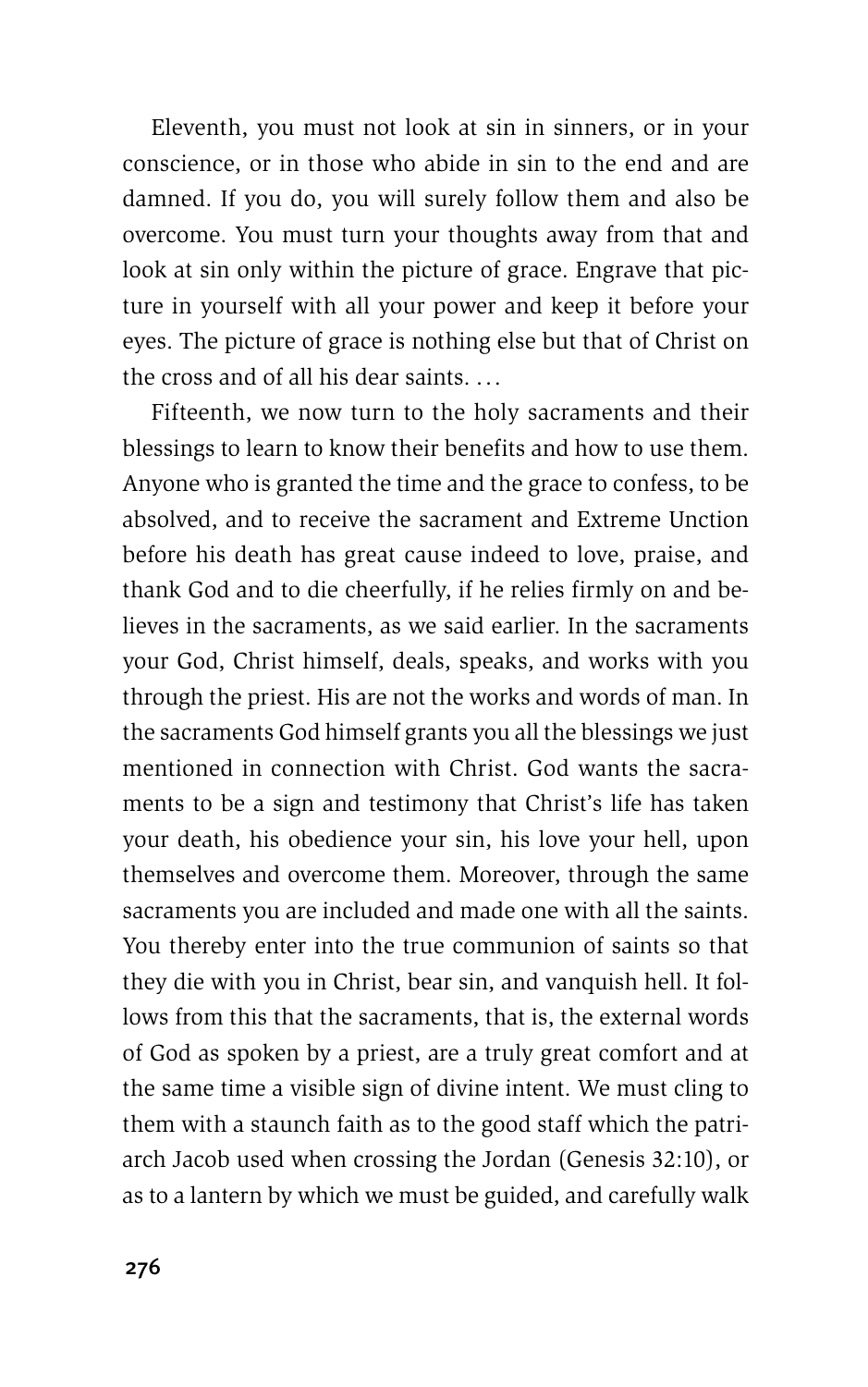with open eyes the dark path of death, sin, and hell, as the prophet says, "Thy word is a light to my feet" (Psalm 119:105). St. Peter also declares, "And we have a sure word from God. You will do well to pay attention to it" (2 Peter 1:19). There is no other help in death's agonies, for everyone who is saved is saved only by that sign. It points to Christ and his image, enabling you to say when faced by the image of death, sin, and hell, "God promised and in his sacraments he gave me a sure sign of his grace that Christ's life overcame my death in his death, that his obedience blotted out my sin in his suffering, that his love destroyed my hell in his forsakenness. This sign and promise of my salvation will not lie to me or deceive me. It is God who has promised it, and he cannot lie either in words or in deeds." He who thus insists and relies on the sacraments will find that his election and predestination will turn out well without his worry and effort. ...

Eighteenth, in the hour of his death no Christian should doubt that he is not alone. He can be certain, as the sacraments point out, that a great many eyes are upon him: first, the eyes of God and of Christ himself, for the Christian believes his words and clings to his sacraments; then also, the eyes of the dear angels, of the saints, and of all Christians. There is no doubt, as the Sacrament of the Altar indicates, that all of these in a body run to him as one of their own, help him overcome sin, death, and hell, and bear all things with him. In that hour the work of love and the communion of saints are seriously and mightily active. A Christian must see this for himself and have no doubt regarding it, for then he will be bold in death. He who doubts this does not believe in the most venerable Sacrament of the Body of Christ, in which are pointed out, promised, and pledged the communion, help, love, comfort,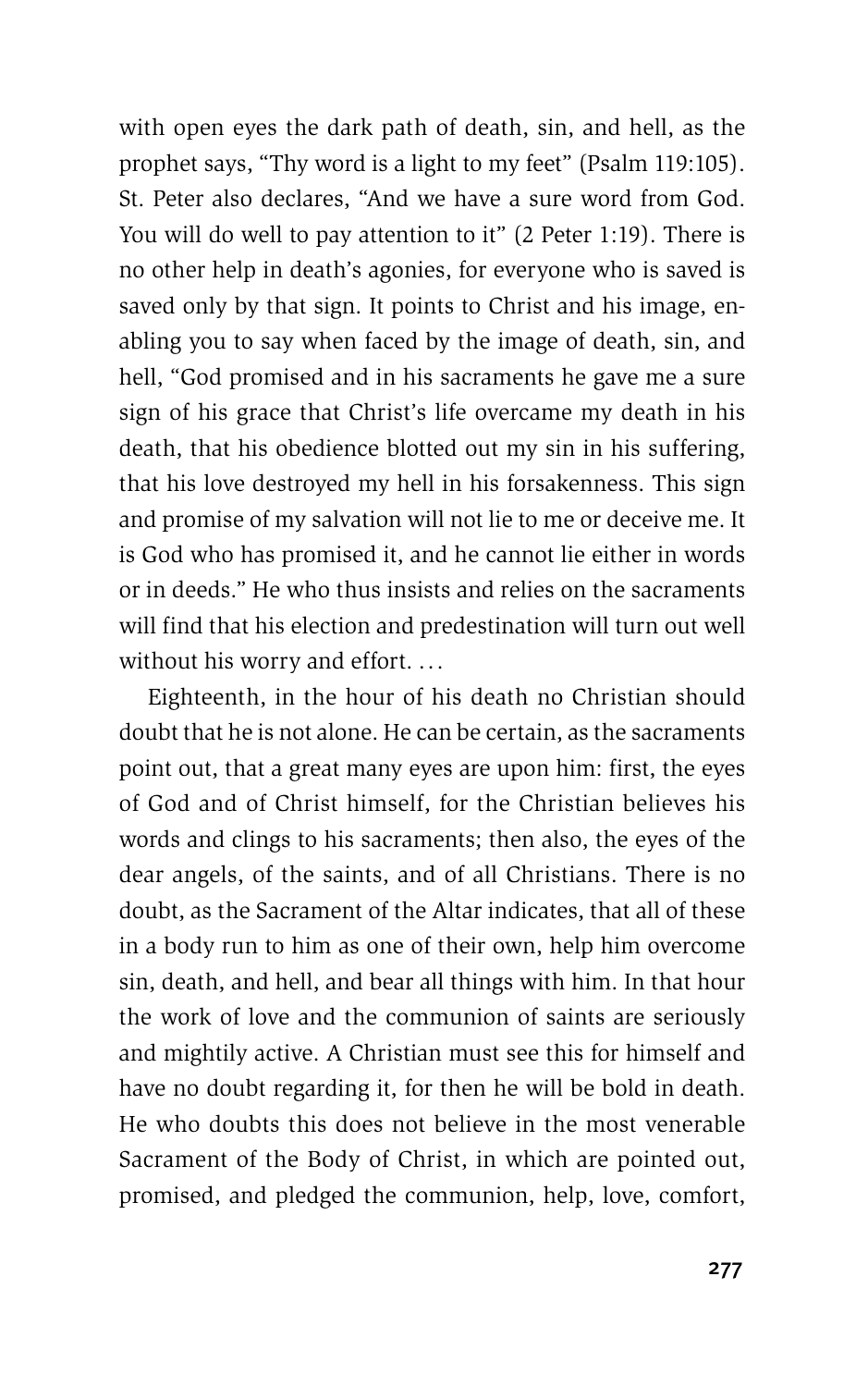and support of all the saints in all times of need. If you believe in the signs and words of God, his eyes rest upon you, as he says in Psalm 32:8, "My eyes will constantly be upon you lest you perish." If God looks upon you, all the angels, saints, and all creatures will fix their eyes upon you. And if you remain in that faith, all of them will uphold you with their hands. And when your soul leaves your body, they will be on hand to receive it, and you cannot perish. This is borne out in the person of Elisha, who according to 2 Kings 6:16–17 said to his servant, "Fear not, for those who are with us are more than those who are with them." This he said although enemies had surrounded them and they could see nothing but these. The Lord opened the eyes of the young man, and they were surrounded by a huge mass of horses and chariots of fire. The same is true of everyone who trusts God. Then the words found in Psalm 34:7 apply, "The angel of the Lord will encamp around those who fear him, and deliver them." And in Psalm 125:1–2, "Those who trust in the Lord are like Mount Zion, which cannot be moved, but abides forever. As the mountains (that is, the angels) are round about Jerusalem, so the Lord is round about his people, from this time forth and forevermore." And in Psalm 91:11–16, "For he has charged his angels to bear you on their hands and to guard you wherever you go lest you dash your foot against a stone. You will tread on the lion and the adder, the young lion and the serpent you will trample under foot (this means that all the power and the cunning of the devil will be unable to harm you), because he has trusted in me and I will deliver him; I will protect him because he knows my name. When he calls to me, I will answer him; I will be with him in all his trials, I will rescue him and honor him. With eternal life will I satisfy him, and show him my eternal grace." Thus the Apos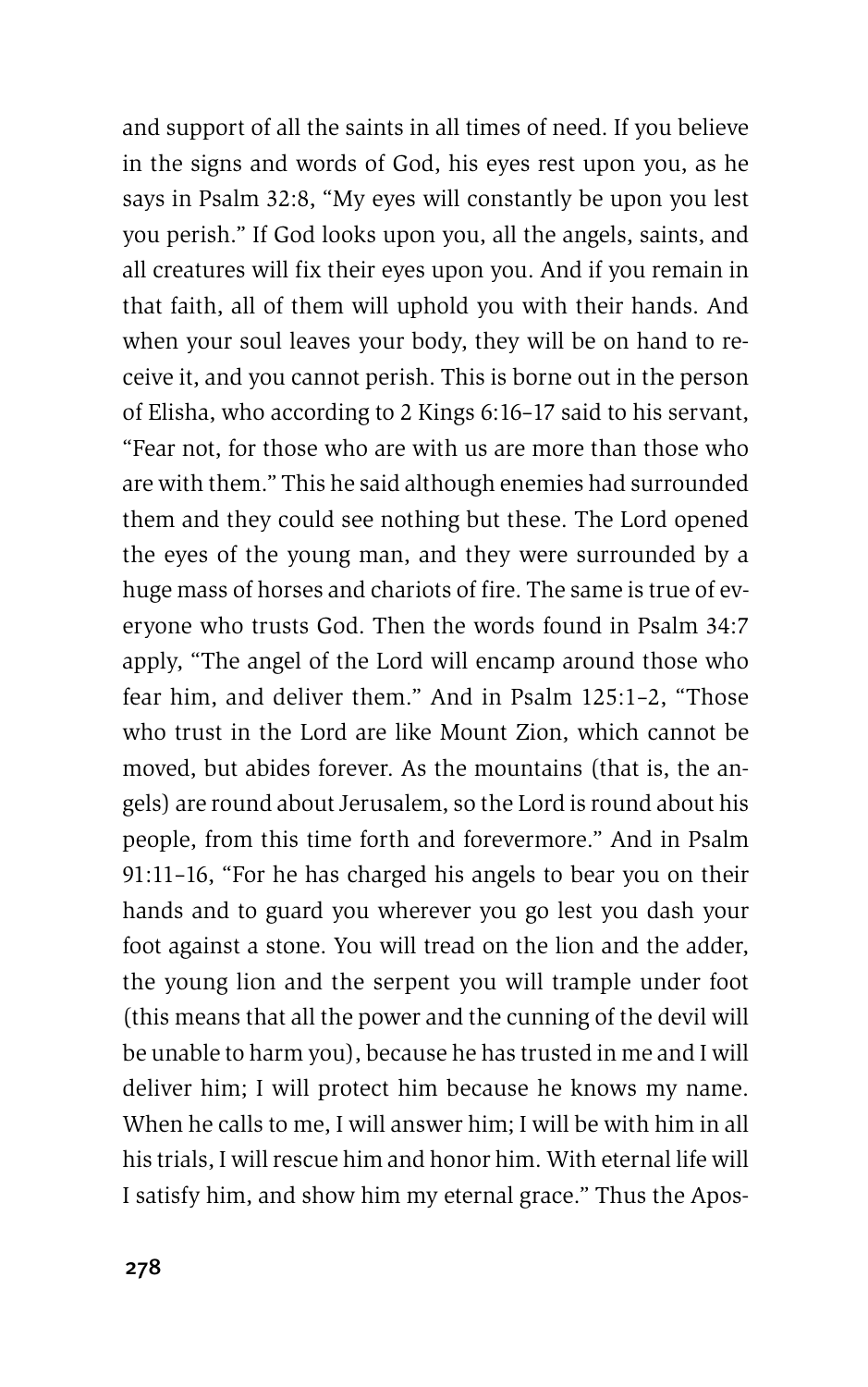tle also declares that the angels, whose number is legion, are all ministering spirits and are sent out for the sake of those who are to be saved (Hebrews 1:14).

These are all such great matters that who can believe them? Therefore, we must know that even though the works of God surpass human understanding, God yet effects all of this through such insignificant signs as the sacraments to teach us what a great thing a true faith in God really is.

Nineteenth, let no one presume to perform such things by his own power, but humbly ask God to create and preserve such faith in and such understanding of his holy sacraments in him. He must practice awe and humility in all this, lest he ascribe these works to himself instead of allowing God the glory. To this end he must call upon the holy angels, particularly his own angel, the Mother of God, and all the apostles and saints, especially since God has granted him exceptional zeal for this. However, he dare not doubt, but must believe that his prayer will be heard. He has two reasons for this. The first one is that he has just heard from the Scriptures how God commanded the angels to give love and help to all who believe and how the sacrament conveys this. We must hold this before them and remind them of it, not that the angels do not know this, or would otherwise not do it, but to make our faith and trust in them, and through them in God, stronger and bolder as we face death. The other reason is that God has enjoined us firmly to believe in the fulfillment of our prayer (Mark 11:24) and that it is truly an Amen. We must also bring this command of God to his attention and say, "My God, you have commanded me to pray and to believe that my prayer will be heard. For this reason I come to you in prayer and am assured that you will not forsake me but will grant me a genuine faith."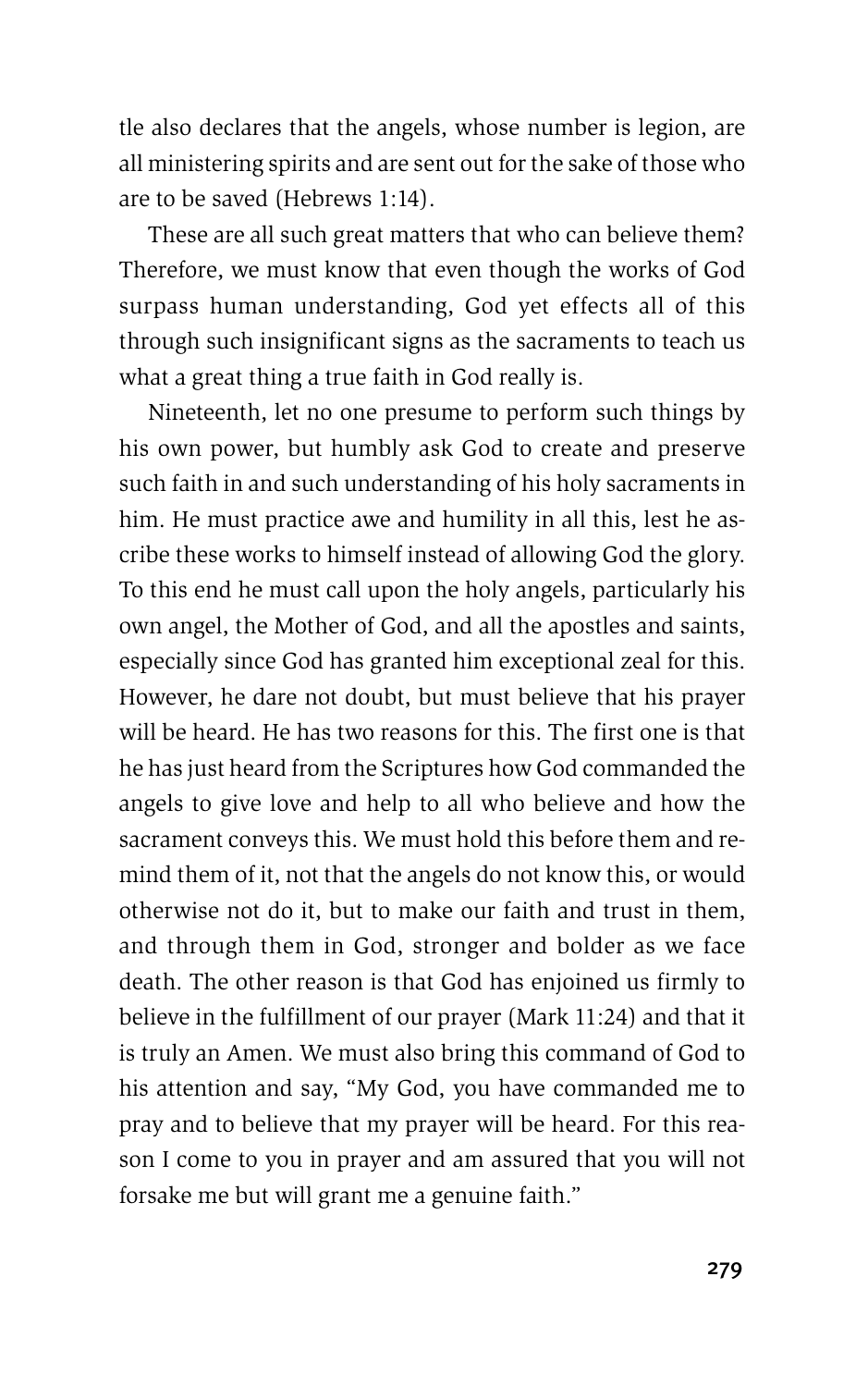Moreover, we should implore God and his dear saints our whole life long for true faith in the last hour, as we sing so very fittingly on the day of Pentecost, "Now let us pray to the Holy Spirit for the true faith of all things the most, that in our last moments he may befriend us, and as home we go, he may tend us." When the hour of death is at hand we must offer this prayer to God and, in addition, remind him of his command and of his promise and not doubt that our prayer will be fulfilled. After all, if God commanded us to pray and to trust in prayer, and, furthermore, has granted us the grace to pray, why should we doubt that his purpose in this was also to hear and to fulfill it?

Twentieth, what more should God do to persuade you to accept death willingly and not to dread but to overcome it? In Christ he offers you the image of life, of grace, and of salvation so that you may not be horrified by the images of sin, death, and hell. Furthermore, he lays your sin, your death, and your hell on his dearest Son, vanquishes them, and renders them harmless for you. In addition, he lets the trials of sin, death, and hell that come to you also assail his Son and teaches you how to preserve yourself in the midst of these and how to make them harmless and bearable. And to relieve you of all doubt, he grants you a sure sign, namely, the holy sacraments. He commands his angels, all saints, all creatures to join him in watching over you, to be concerned about your soul, and to receive it. He commands you to ask him for this and to be assured of fulfillment. What more can or should he do? From this you can see that he is a true God and that he performs great, right, and divine works for you. Why, then, should he not impose something big upon you (such as dying), as long as he adds to it great benefits, help, and strength, and thereby wants to test the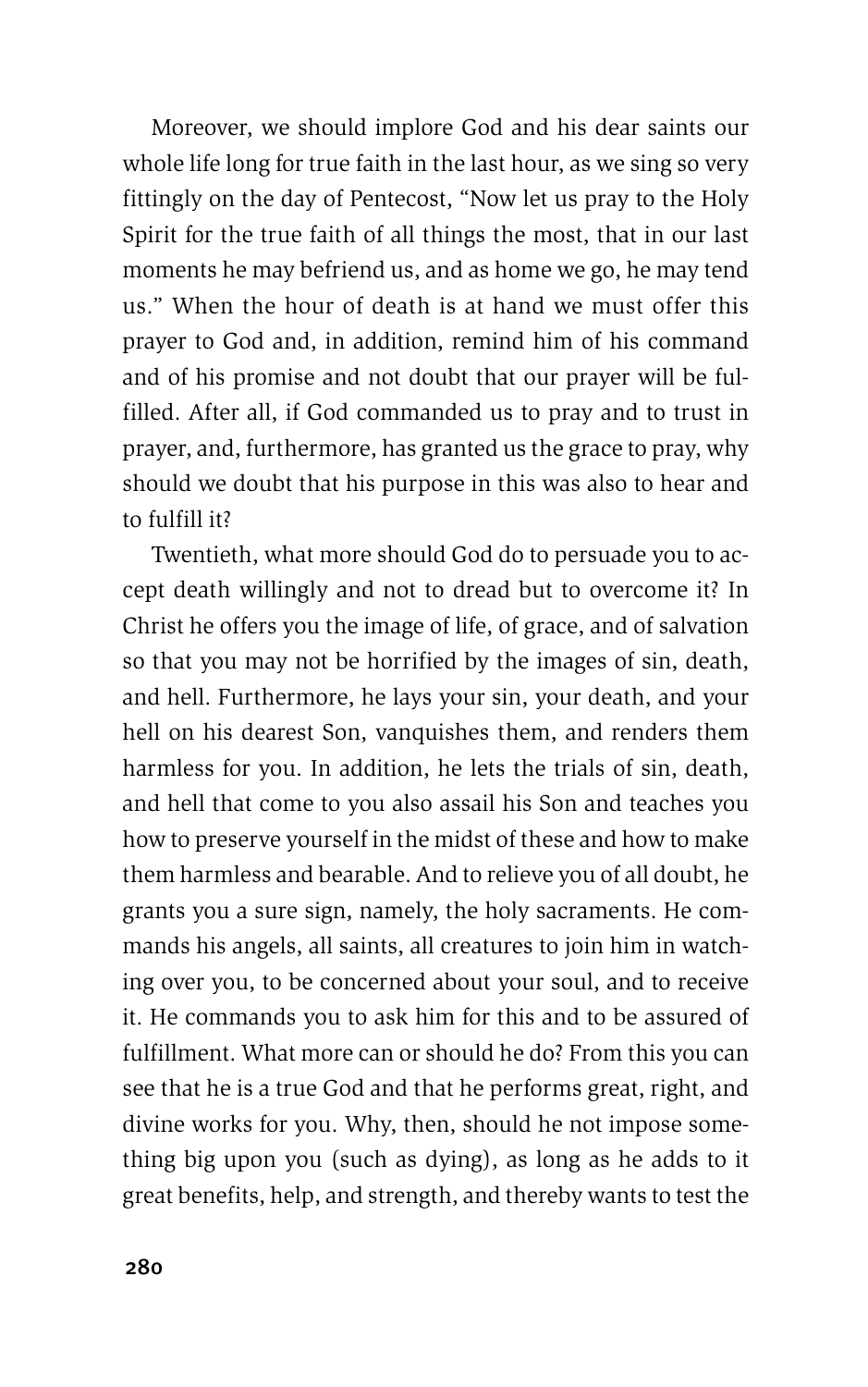power of his grace. Thus we read in Psalm 111:2, "Great are the works of the Lord, selected according to his pleasure."

Therefore, we ought to thank him with a joyful heart for showing us such wonderful, rich, and immeasurable grace and mercy against death, hell, and sin, and to laud and love his grace rather than fearing death so greatly. Love and praise make dying very much easier, as God tells us through Isaiah, "For the sake of my praise I restrain it [wrath] for you, that I may not cut you off" (Isaiah 48:9). To that end may God help us. Amen.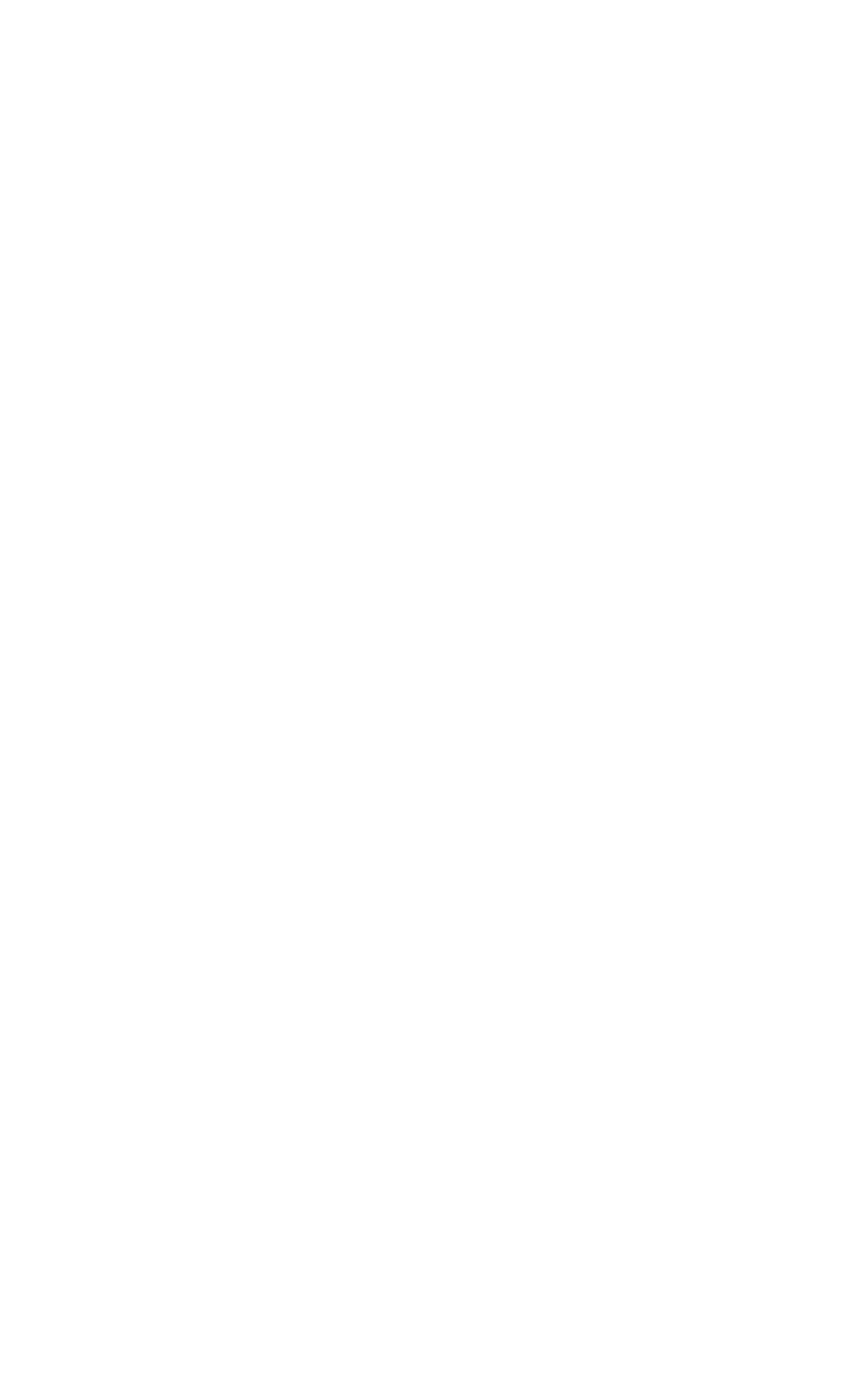## Justus Jonas on Luther's last days and his death

By coincidence Luther died in Eisleben, the same town in which he had been born. Luther traveled there in winter 1545/46 to settle a dispute between the Mansfeld counts. He had already been ill on the way there, and he was not to recover. On 18 February 1546, he died in the presence of some friends and colleagues, among them Justus Jonas, a reformer in Halle an der Saale. He wrote of Luther's last days and hours in a report, and a drawing of Luther's face in death was also made. In this way, Luther's followers wanted to place it on record that he had died a peaceful and blessed death.

Luther died at a difficult time. The Council of Trent had met in 1545. However, the Protestants had refused to participate, as they did not consider it free and Christian. The emperor was outraged, war was in the offing. A few months after Luther's death, a religious war indeed began in Germany that had long been expected. The Protestants now had to go through difficult years without Luther until the Peace of Augsburg in 1555.

Justus Jonas, Doctor Martin Luthers abschied und sterben (1546): Christof Schubart (ed.): Die Berichte über Luthers Tod und Begräbnis. Texte und Untersuchungen, Weimar 1917, pp. 2–5. Translation: Neville Williamson

In Wittenberg and on the journey, the revered Doctor Martin Luther, dear father of us all in Christ, complained about his health and then, after his arrival in Eisleben, that he felt very weak. Nevertheless, in Eisleben, while we were discussing the business of the counts, he took lunch and dinner and ate and drank well. He also praised the food and drink and said that he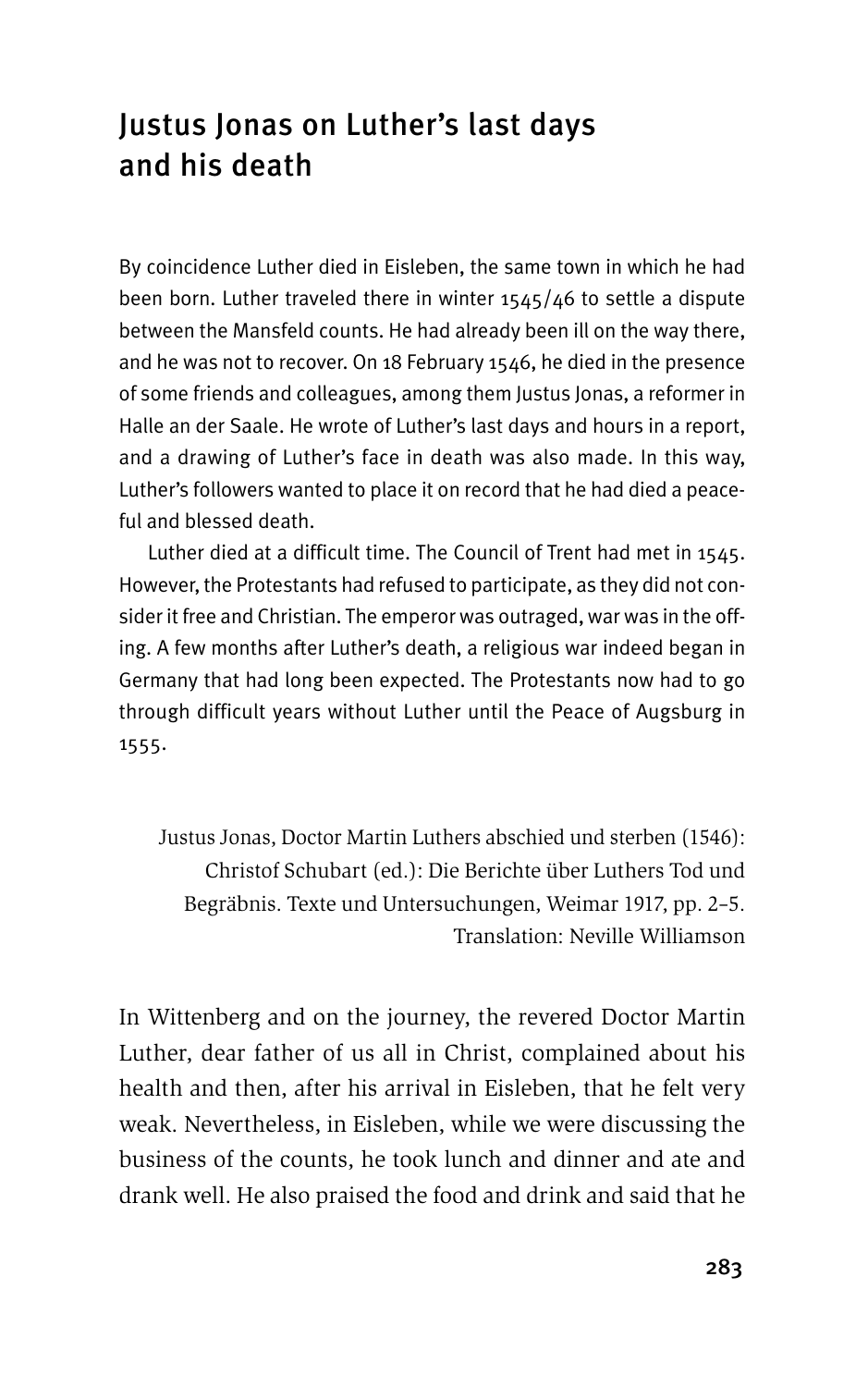greatly enjoyed the cooking in the place where he was born. He also slept well and peacefully every night.

His servant Ambrosius, I myself Doctor Jonas, his two little sons Martin and Paul and one or two other servants shared the chamber with him. Every evening we gave him the warmed pillows he was used to when putting him to bed; I often did this together with Magister Michael Celius, the preacher from Mansfeld. For three weeks he said good night to us every evening, often with these words: "Doctor Jonas and Master Michael, pray to our Lord that all will be well with his church and cause, because the Council in Trent is much enraged." Doctor Luther also sent to Wittenberg for sustaining food, water and brandy, such as he used to take at home. His wife also sent it here on her own initiative. So every two or three days during these three weeks, when negotiations were being held, he sat together with my most gracious lord, Prince Wolf of Anhalt, and Count Hans Heinrich of Schwarzburg.

But yesterday, on the Wednesday after Valentine's Day, 17 February, following the wishes of the Prince of Anhalt and Count Albrecht, and also on my request and advice, he remained in his room in the morning and did not go to the negotiations. But in his room he walked up and down without breeches, in an overgown, looking out of the window from time to time and praying; he prayed so loudly that we, who were with him in the room, could also hear it. But he was always cheerful. From time to time he addressed us directly and said: "Doctor Jonas and Master Michael! I was born and baptized here in Eisleben – what if I should remain here?"

But on that Wednesday he did not take his meal in his chamber, but downstairs in the big parlor, and at table he spoke a lot about beautiful Bible words. Once or twice, during the general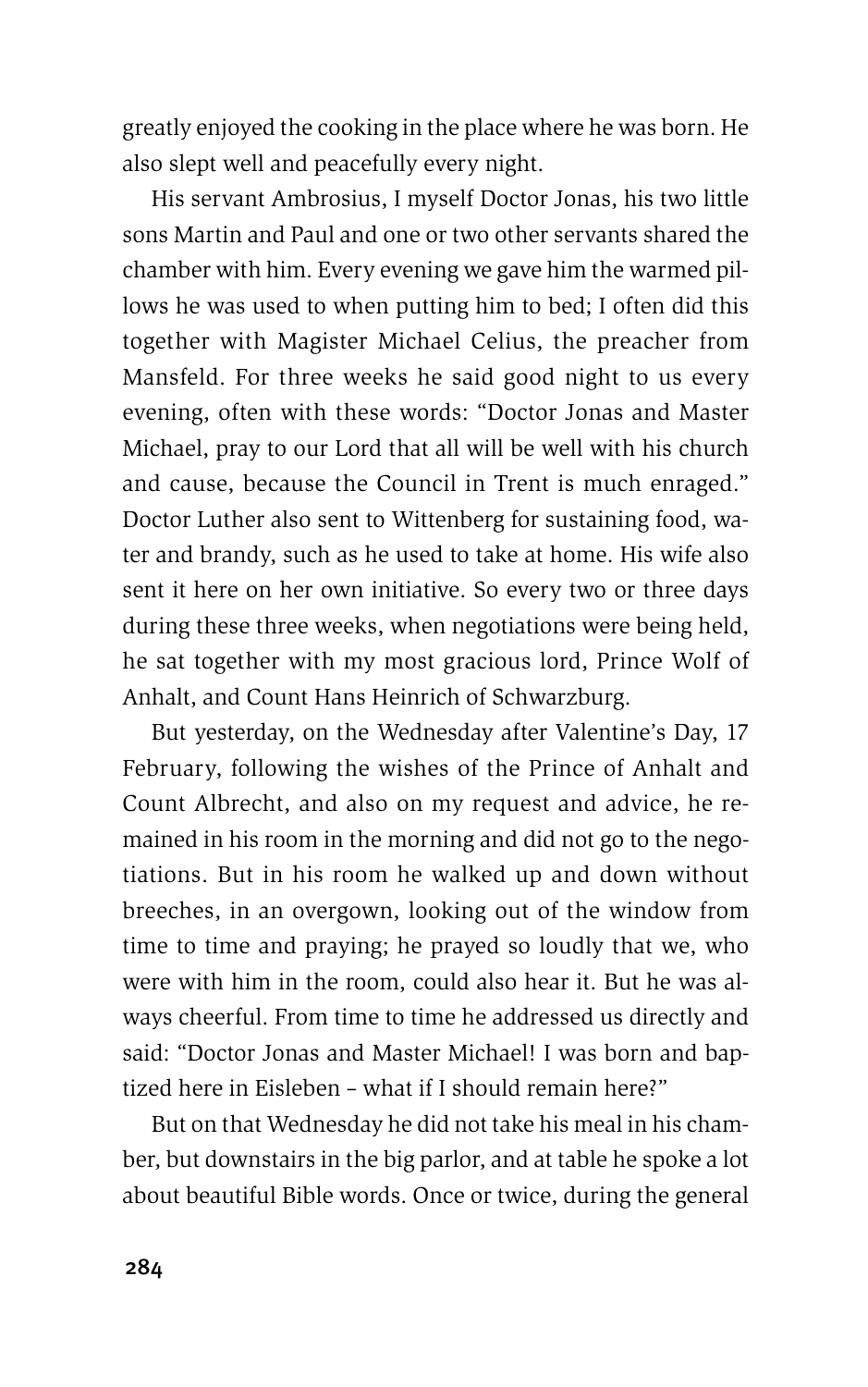conversation, he said: "Should I, God willing, reach an agreement among my dear rulers, the counts, so that the purpose of this journey is fulfilled, then I will go home and lay down to sleep in my coffin and let the worms feed on the body of a good fat doctor"

But before dinner on this very Wednesday, he began to complain that he had a feeling of pressure on his chest, but not in the region of the heart. He asked to be rubbed with warm towels. Afterwards he said that the pressure had eased a little. He took his meal in the big parlor, saying "It is no fun to be alone." At dinner he ate well and was cheerful, sometimes making jokes. After dinner he once again complained about the pressure on his chest, and asked for warm towels. Then the other gentlemen and we ourselves wanted to send for the doctors, a magister and a doctor, but he wouldn't have it, and then he slept for two and a half or maybe three and a half hours on the couch. We stayed by him until about half past ten o'clock: Master Michael Celius, I Jonas, the landlord and town clerk of Eisleben, the landlady and his two little sons. Afterwards, he said he would like to have the bed in his chamber warmed for him. This was done with great care, and then we put him to bed. Magister Celius also lay in the chamber as well as Luther's servant Ambrosius, who had come with him from Wittenberg. Apart from them, I myself, his two little sons and the servants were also lying with him in the chamber. About eleven o'clock he fell asleep and was at rest; his breathing was normal. Then at one o'clock at night he called his servant Ambrosius and me. First of all he told the servant: "Heat up the parlor!" The servant made haste to do so, and when the parlor was warm, for which preparations had already been made in the night, he said to me: "Oh, my God, Doctor Jonas, I feel so sick, I feel such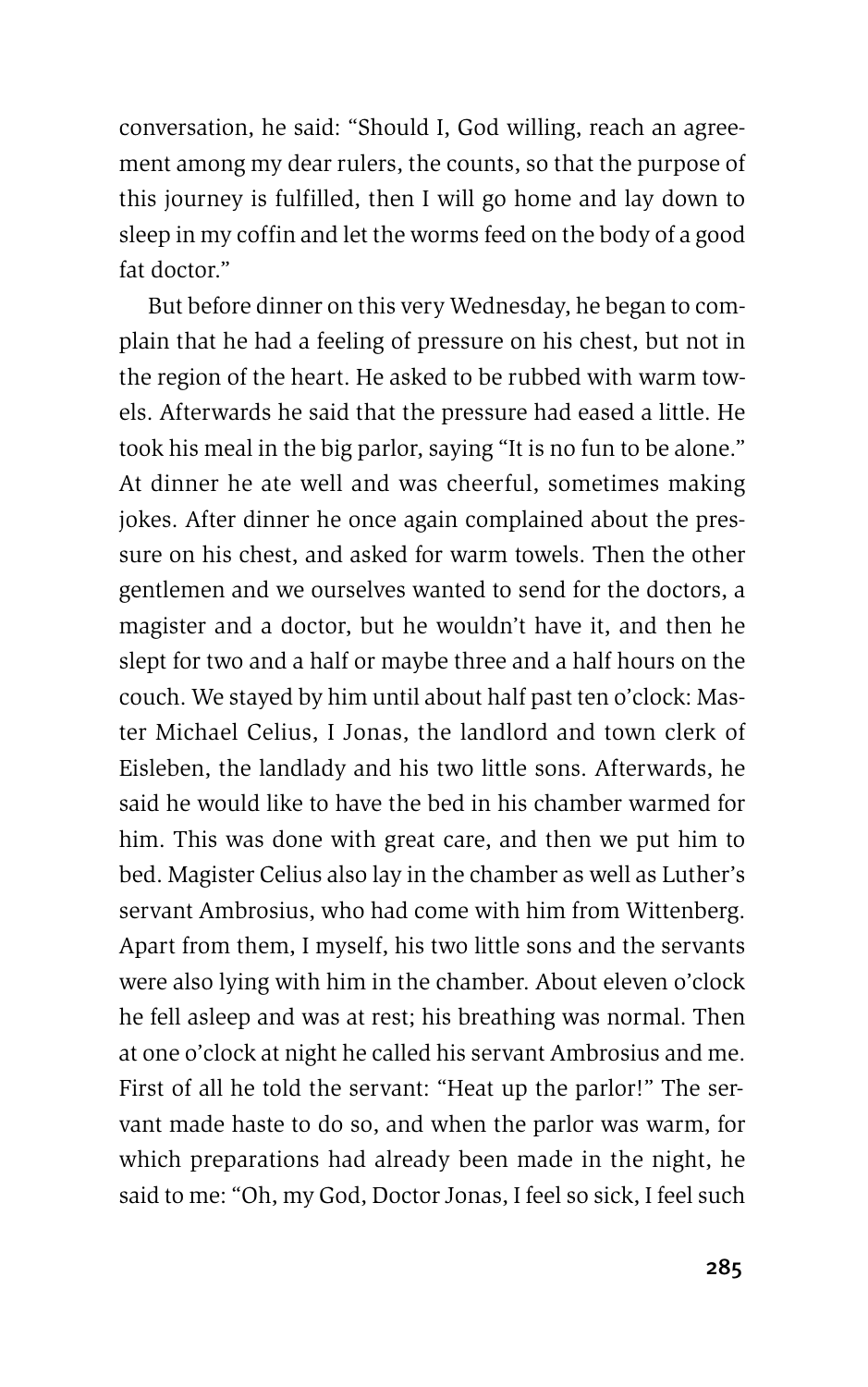a strong pressure on my chest. Oh, I am going to remain in Eisleben."

Meanwhile Ambrosius and all of us went over to him and helped him out of bed. After going down into the parlor, he walked around again, but then he wanted the warm towels. We quickly had both doctors in the town woken, the doctor and the magister, and they came straightaway. We also called for my most gracious Count Albrecht to be woken, and he soon arrived with the Countess. We tried caraway brandy and the doctor's own medicine and everything else. Then the doctor [Luther] began to pray: "My heavenly Father, eternal, merciful God! You have revealed to me your dear son, our Lord Jesus Christ. I have preached him, I have confessed him, I love and honor him as my dear savior and redeemer, who is persecuted, abhorred and scorned by the wicked. Now receive my soul." Then he said three times, in Latin: "Into your hand I commit my spirit, for you have redeemed me, God of truth" (Psalm 31:5), and added: "For God so loved the world..." (John 3:16). Despite our efforts to strengthen him with the help of the doctors, he began to get quieter, as though he were fading away, and he did not answer us, even when we called to him loudly and shook him. The countess and the doctors rubbed caraway brandy onto him. Then he began to reply to me and Master Michael Celius again with yes and no, but only very weakly. And when we spoke to him in a loud voice and asked, "Dearly beloved Father, you confess Christ, the Son of God, our Savior and Redeemer," he raised his voice again loud enough to be heard: "Yes". After this, his forehead and face turned cold, and no matter how loudly we shouted, shook him and called him by his baptismal name "Doctor Martin", he no longer answered. He breathed out softly and sighed, with his hands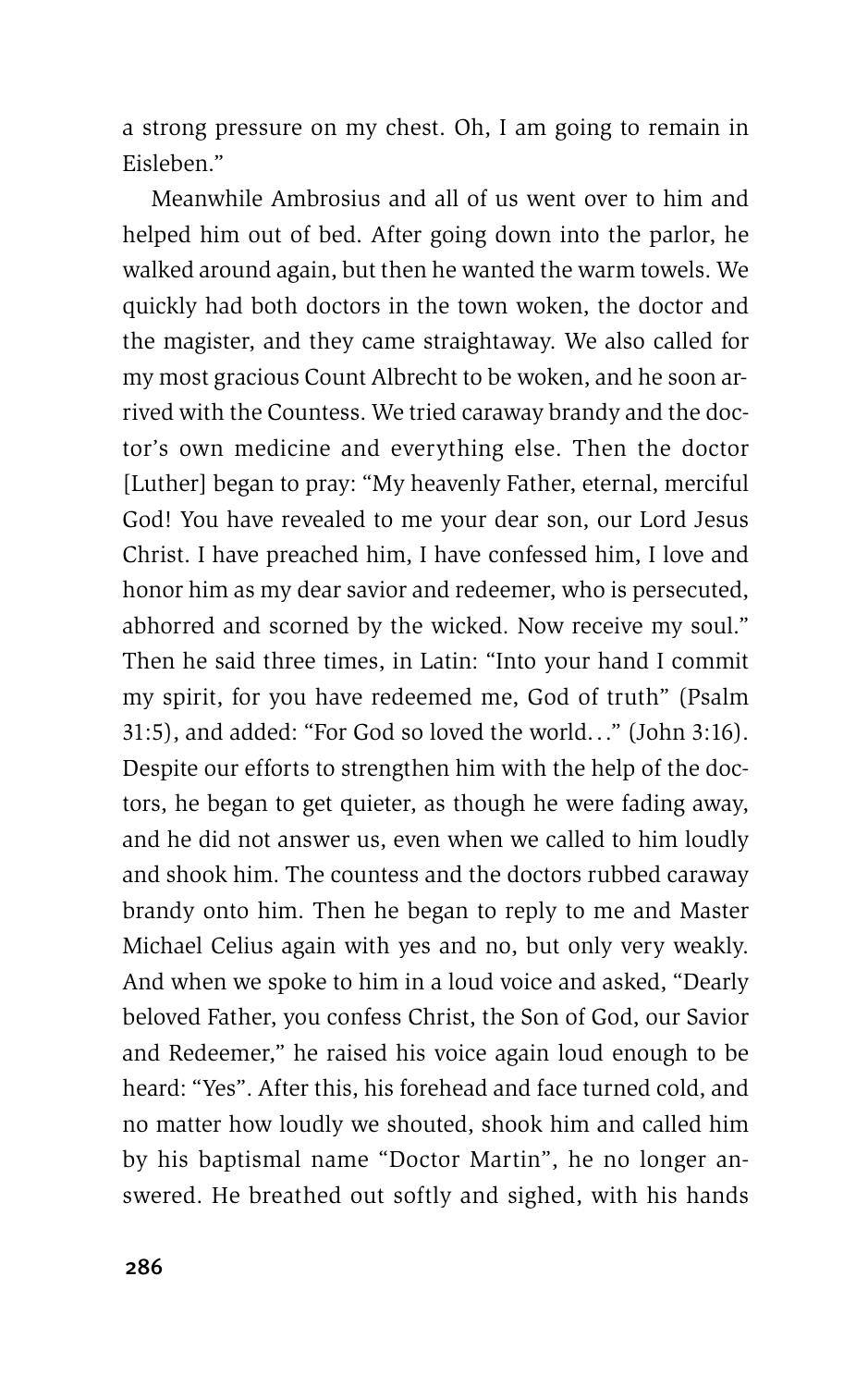folded and clasped together, and thus he fell asleep in Christ sometime between two and three o'clock in the night before daybreak, causing us much grief with saddened hearts and many tears. Count Albrecht and our gracious lady, the countess, as well as my gracious Lords of Schwarzburg, were there in time, some of them just before the end. ...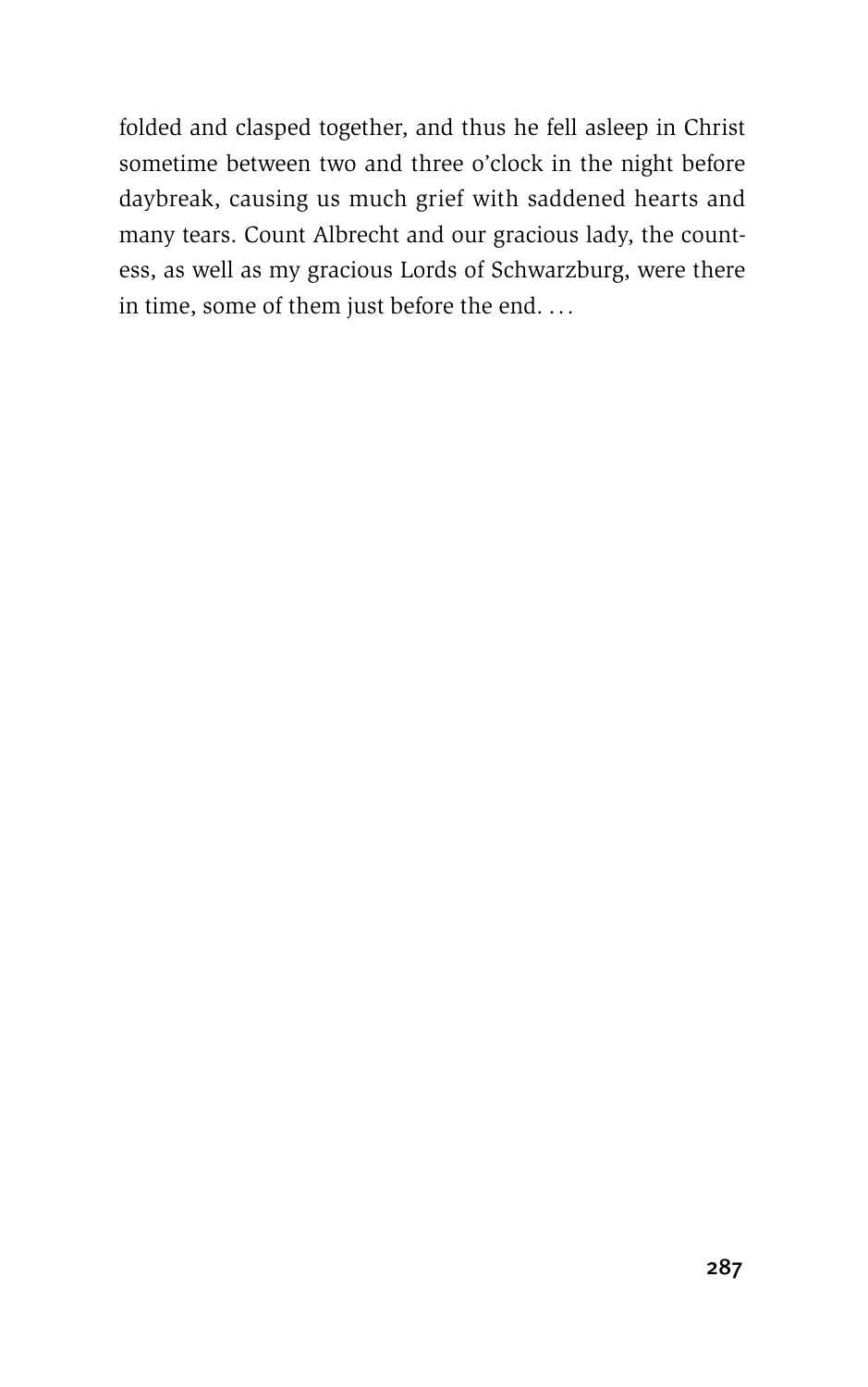# Index of Luther's writings quoted

- Table talk on the Thunderstorm Experience near Stotternheim: pp. 25–26
- Preface to the Complete Edition of Luther's Latin Writings: pp. 28–30
- The 95 Theses (Disputation for Clarifying the Power of Indulgences): pp. 32–42
- The Theses for the Leipzig Disputation: pp. 44–46
- To the Christian Nobility of the German Nation: pp. 48–76
- The Freedom of a Christian: pp. 77–90
- Tue Babylonian Captivity of the Church: pp. 93–100
- On the Estate of Marriage: pp.101–110
- To the Councilmen of All Cities in Germany That They Establish and Maintain Christian Schools: pp.111–114

That a Christian Assembly or Congregation Has the Right and Power to Judge All Teaching and to Call, Appoint, and Dismiss

Teachers, Established and Proven by Scripture: pp.115–122

- The German Mass and Order of the Liturgy: p.123
- The Speech of Dr. Martin Luther before the Emperor Charles and Princes at Worms: pp.124–127
- On Translating: An Open Letter: pp.129–131
- Preface to the Epistle to the Romans: pp.131–133
- Preface to the Epistles of St. James and St. Jude: pp.134–136
- Eight Sermons at Wittenberg (The Invocavit Sermons): pp.137–142
- The Large Catechism of Dr. Martin Luther: pp.144–153
- A Simple Way to Pray: pp.154–169
- Tue Bondage of the Will: pp.171–185
- The Sacrament of the Body and Blood of Christ against the Fanatics: pp.186–189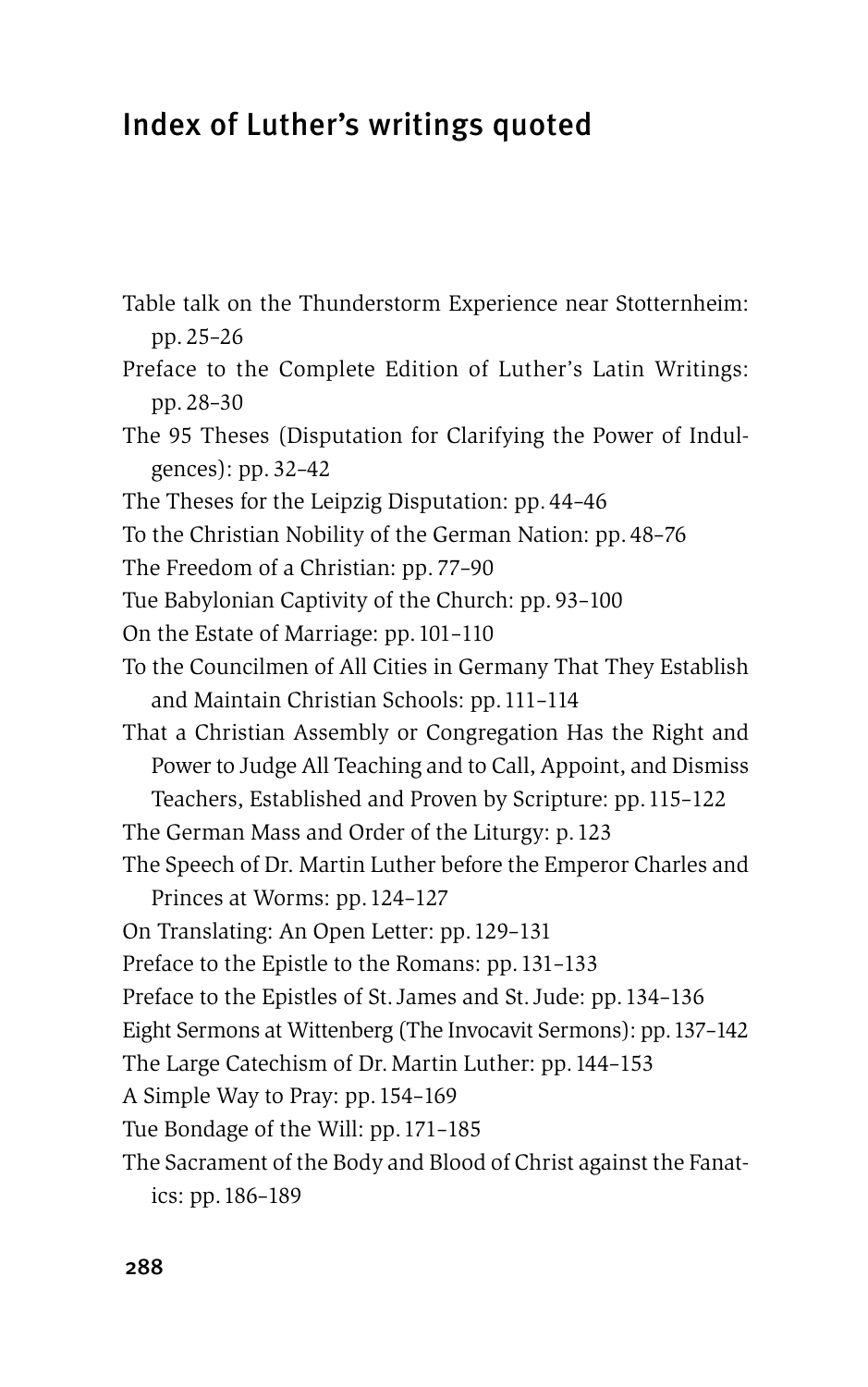- On Secular Authority: To What Extent lt Should Be Obeyed: pp.191–209
- Whether Soldiers, Too, Can be Saved: pp. 210–215
- On Business and Usury: pp. 216–222
- Against the Robbing and Murdering Hordes of Peasants: pp. 224–231
- That Jesus Christ Was Born a Jew: pp. 232–236
- About the Jews and Their Lies: pp. 237–241
- A Military Sermon against the Turks: pp. 242–247
- On the Councils and the Church: pp. 248–251
- Against the Roman Papacy, an Institution of the Devil: pp. 253–260
- A Sermon on Preparing to Die: pp. 261–273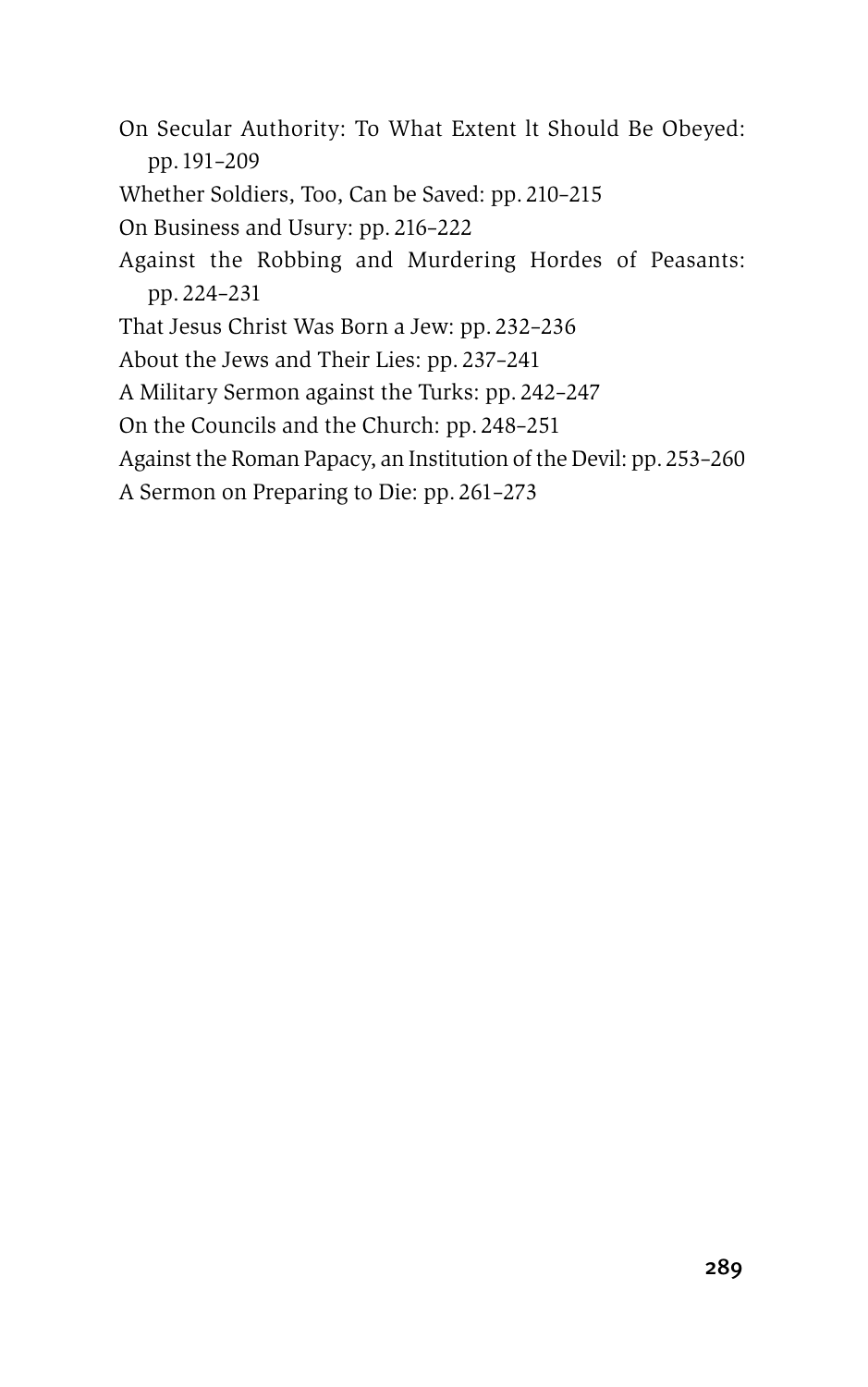# Index of Luther editions used

| <b>WA</b> | Martin Luther: Kritische Gesamtausgabe. Schriften,        |
|-----------|-----------------------------------------------------------|
|           | Vol. 1-65, Weimar 1883-1993.                              |
| WA.DB     | Martin Luther: Kritische Gesamtausgabe. Die Deutsche      |
|           | Bibel 1522-1546, Vol. 1-12. Weimar 1906-1961.             |
| WA.TR     | Martin Luther: Kritische Gesamtausgabe. Tischreden        |
|           | 1531-1546, Vol. 1-6, Weimar 1912-1921.                    |
| LW        | Luther's Works: The American Edition, Vol. 1-55, Con-     |
|           | cordia Publishing House / Fortress Press 1955-1986.       |
| AL.       | The Annotated Luther, Vol. 1-6, Fortress Press 2015-2017. |
|           |                                                           |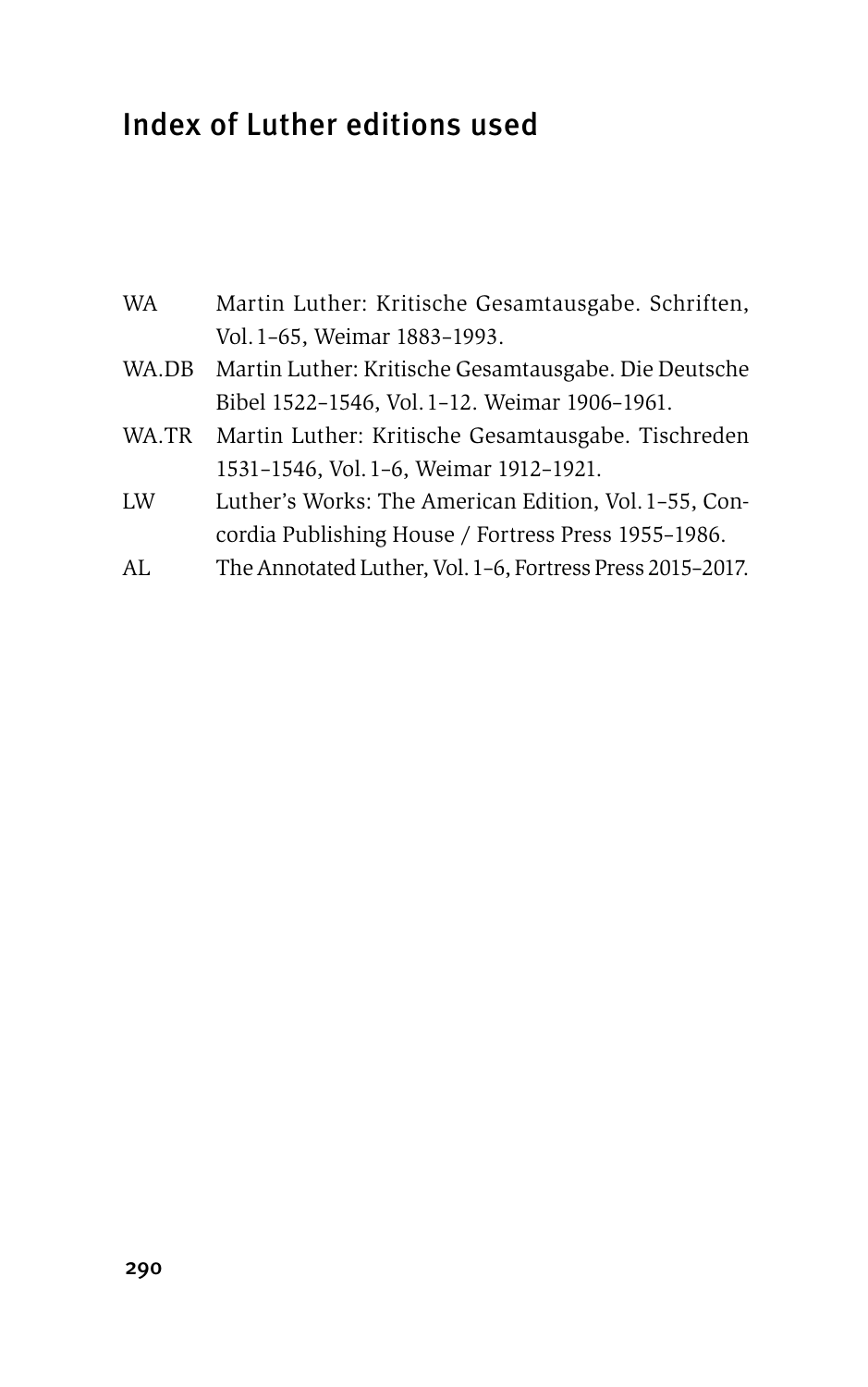

Florian Hübner Henrike Müller (Eds.)

**What is Lutheran?**

Introductions to Theology, Worship, Congregation, Ecumenism and Church Law

*Lutheran Theology: German Perspectives and Positions | 1*

208 pages | paperback 12 x 19 cm ISBN 978-3-374-05913-3 EUR 20,00 [D]

In the 21st century, Lutheran theology takes place on a global level. Just as the Lutheran communion has spread into all parts of the world, so also theology is now practised in a variety of linguistic and cultural contexts. For this reason, the United Evangelical Lutheran Church of Germany (VELKD), in cooperation with the German National Committee of the Lutheran World Federation, is starting a series of English translations of current VELKD publications.

The first volume contains five texts by well-known German theologians on core topics of the Lutheran Church: Theology (Michael Roth), Worship (Christian Lehnert), Congregations (Martin Kumlehn), Ecumenism (Bernd Oberdorfer) and Church Law (Hendrik Munsonius).

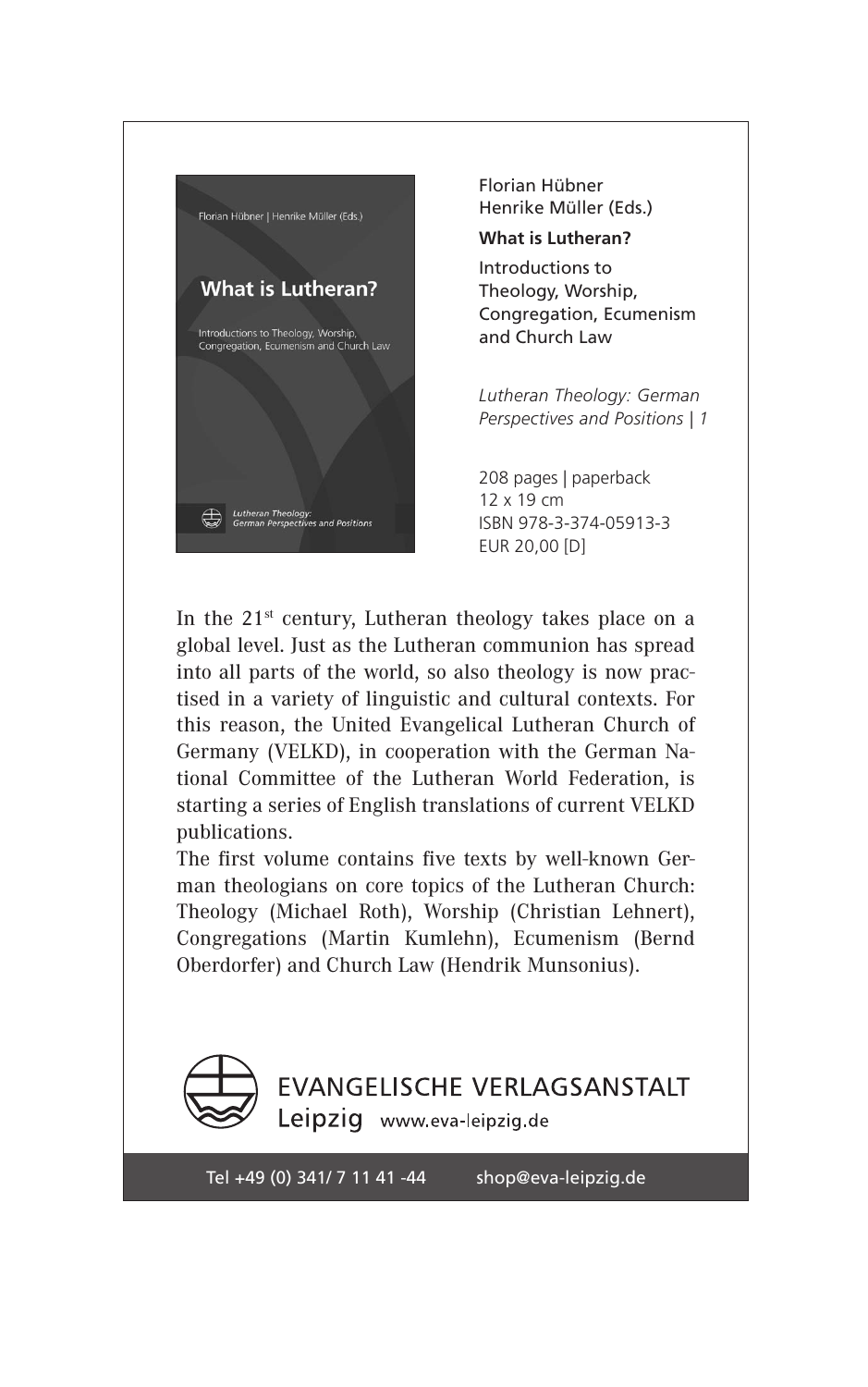

Bilateral Working Group of the German Bishops' Conference and the United Evangelical Lutheran Church of Germany (Ed.)

**God and the Dignity of Humans**

*Lutheran Theology: German Perspectives and Positions | 2*

192 pages | paperback 12 x 19 cm ISBN 978-3-374-06430-4 EUR 18,00 [D]

Is it possible for the churches to take a joint stand on human dignity, even though they hold different positions in certain ethical questions? This study paper by the (Roman Catholic) German Bishops' Conference and the United Evangelical Lutheran Church of Germany, which is available in English for the first time, explores new paths in the ecumenical handling of ethical questions. Using the methodology of "differentiated consensus", the authors outline the theological similarities of the churches' teaching of anthropology, whilst still doing justice to their differences in the ethical assessment of individual issues of human conduct. In this way, Catholics and Lutherans adopt a common position and make a theologically responsible contribution to ethical judgement.

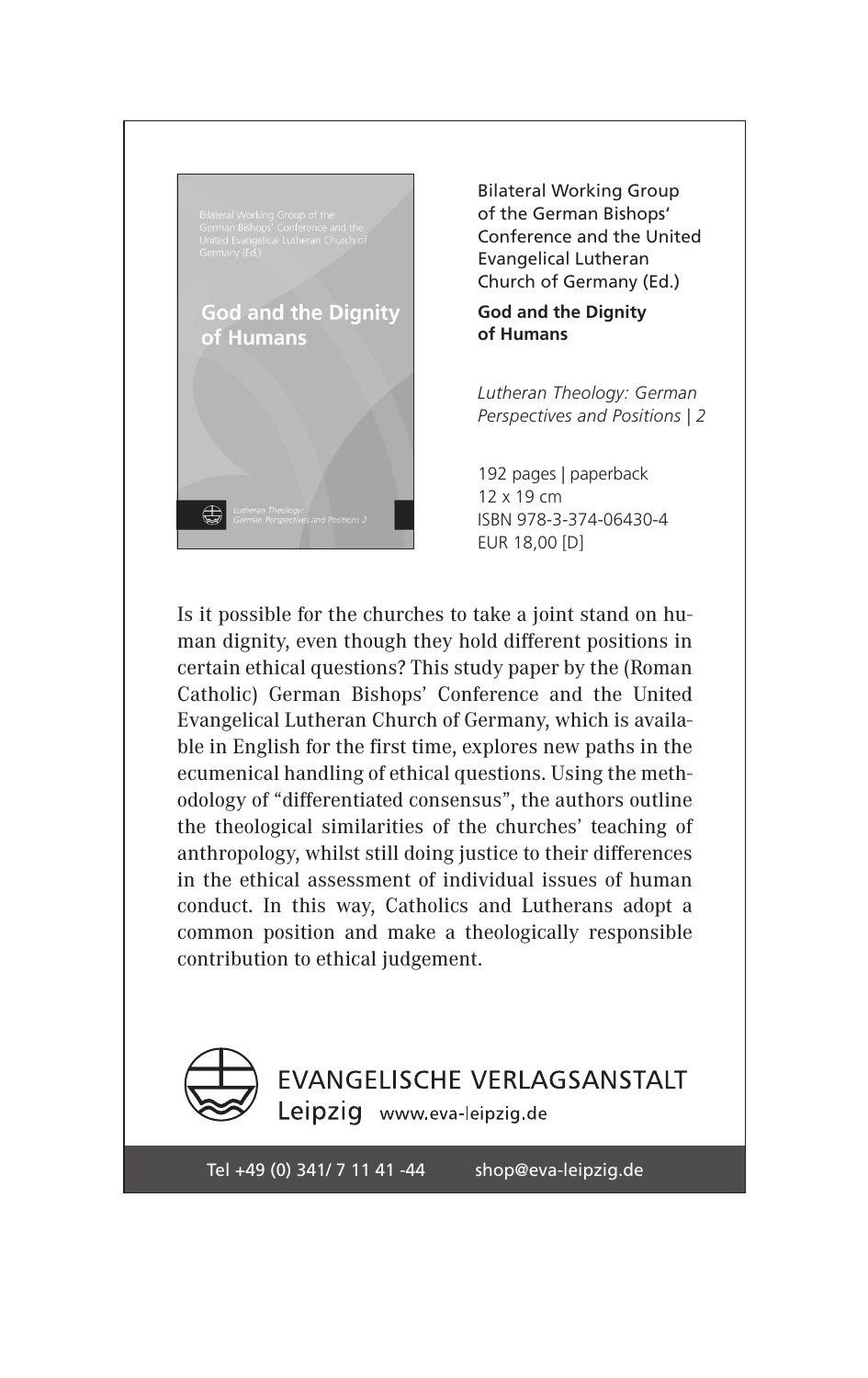

Christine Axt-Piscalar Andreas Ohlemacher (Hrsg.)

**Die lutherischen Duale** 

Gesetz und Evangelium, Glaube und Werke, Alter und Neuer Bund, Verheißung und Erfüllung

256 pages | paperback 12 x 19 cm ISBN 978-3-374-06880-7 EUR 22,00 [D]

The »dual terms« Law and Gospel, Faith and Good Deeds, Old and New Covenant, Promise and Fulfilment have been central to Lutheran hermeneutics. They do have an ambivalent history: Lutheran theology, piety, and homiletics have relied on them as the key to an existential and theological understanding of biblical texts. At the same time they have been used much too often as a means to debase Jewish religion. The Bishops' Conference of the United Evangelical Lutheran Church of Germany (VELKD) assigned an examination of these terms and their use to the Theological Board of VELKD. The collection of essays is the result of this examination.



**EVANGELISCHE VERLAGSANSTALT** Leipzig www.eva-leipzig.de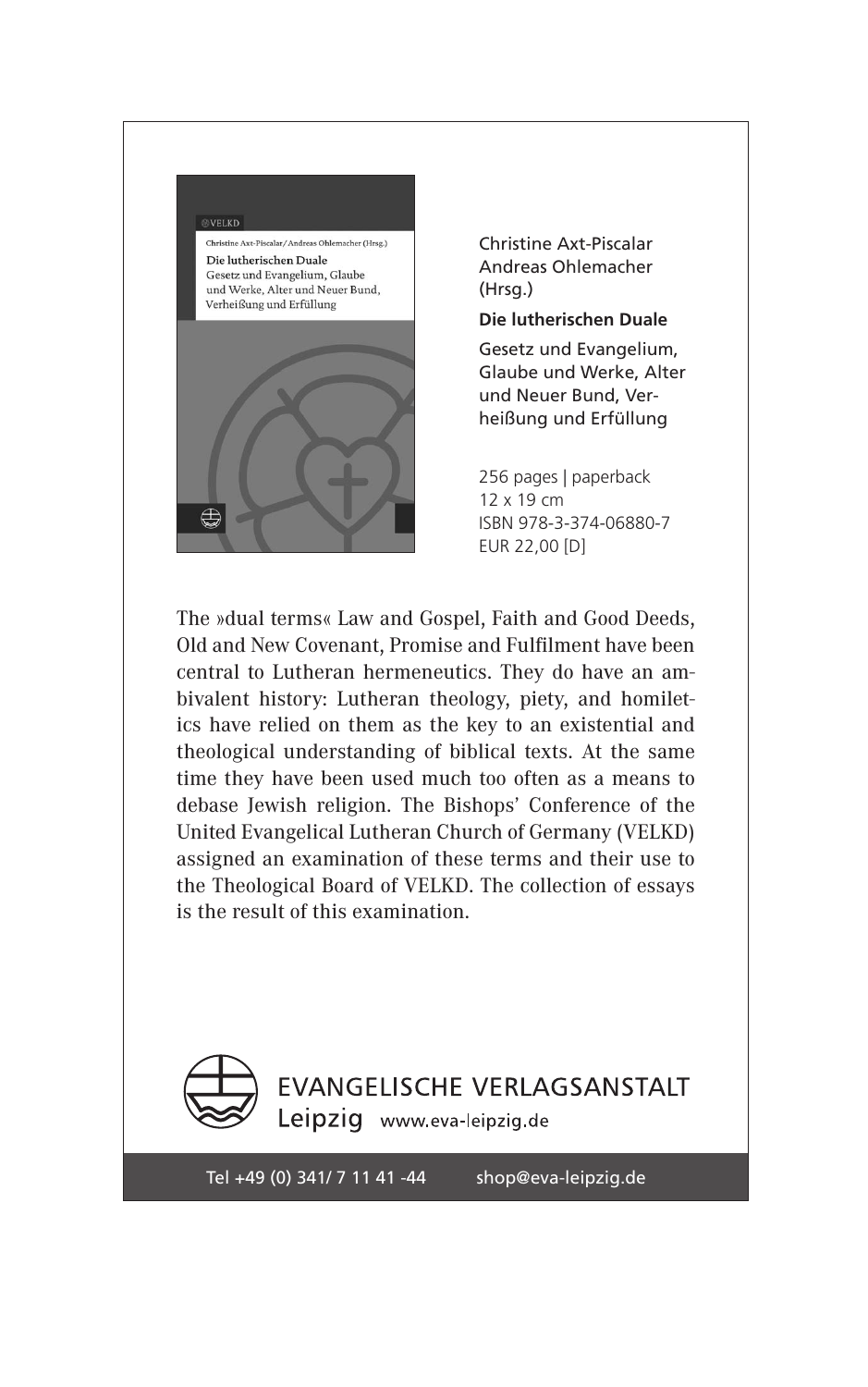

Every week preachers face the challenge of exploring the biblical texts in their diversity. As an inner-biblical key to the understanding of these texts, the so-called duals of law and gospel, faith and good works, old and new covenant, promise and fulfillment have a long tradition in the Evangelical Lutheran Church as an approach for the understanding of the Bible. However, they can be misunderstood and particularly turned against Jewish theology. The handout deals with this danger consciously and openly by describing how the respective duals are to be understood – and thus also how they are not to be understood and must not be understood. It describes the different theological backgrounds of the duals and illuminates their respective existential power for the present and future.



**EVANGELISCHE VERLAGSANSTALT** Leipzig www.eva-leipzig.de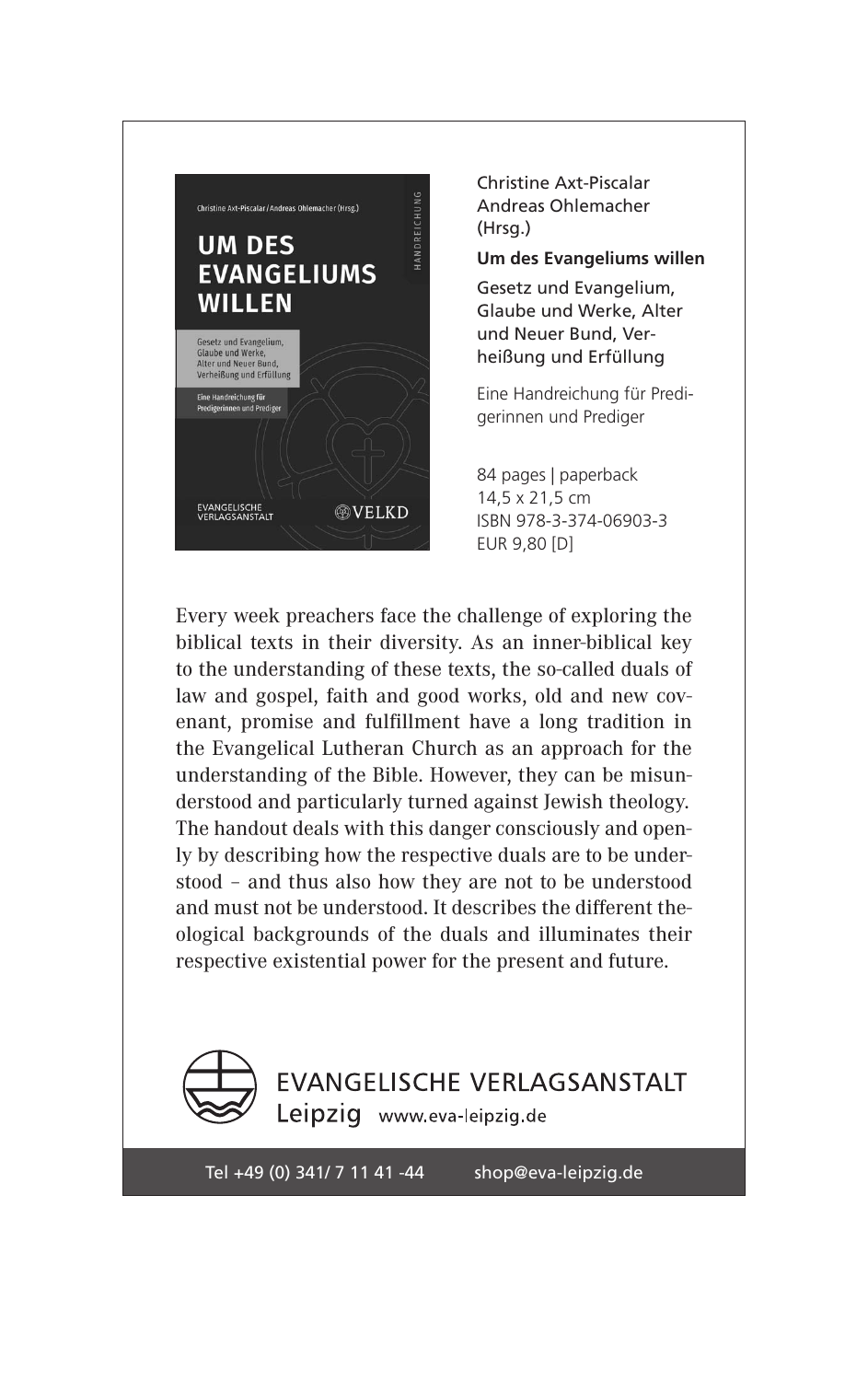

# Heiko Franke

Georg Raatz (Hrsg.) **Befreit! Martin Luthers Hauptschriften von 1520**

Theologische Einführungen und Themeneinheiten

#### *Werkbuch*

144 pages | paperback 14,5 x 21,5 cm ISBN 978-3-374-06594-3 EUR 18,00 [D]



Heiko Franke Georg Raatz (Hrsg.)

### **Befreit! Martin Luthers Hauptschriften von 1520**

Textauszüge und Anregungen

# *Arbeitsheft*

96 pages | paperback 14,5 x 21,5 cm ISBN 978-3-374-06595-0 EUR 3,00 [D]



EVANGELISCHE VERLAGSANSTALT Leipzig www.eva-leipzig.de